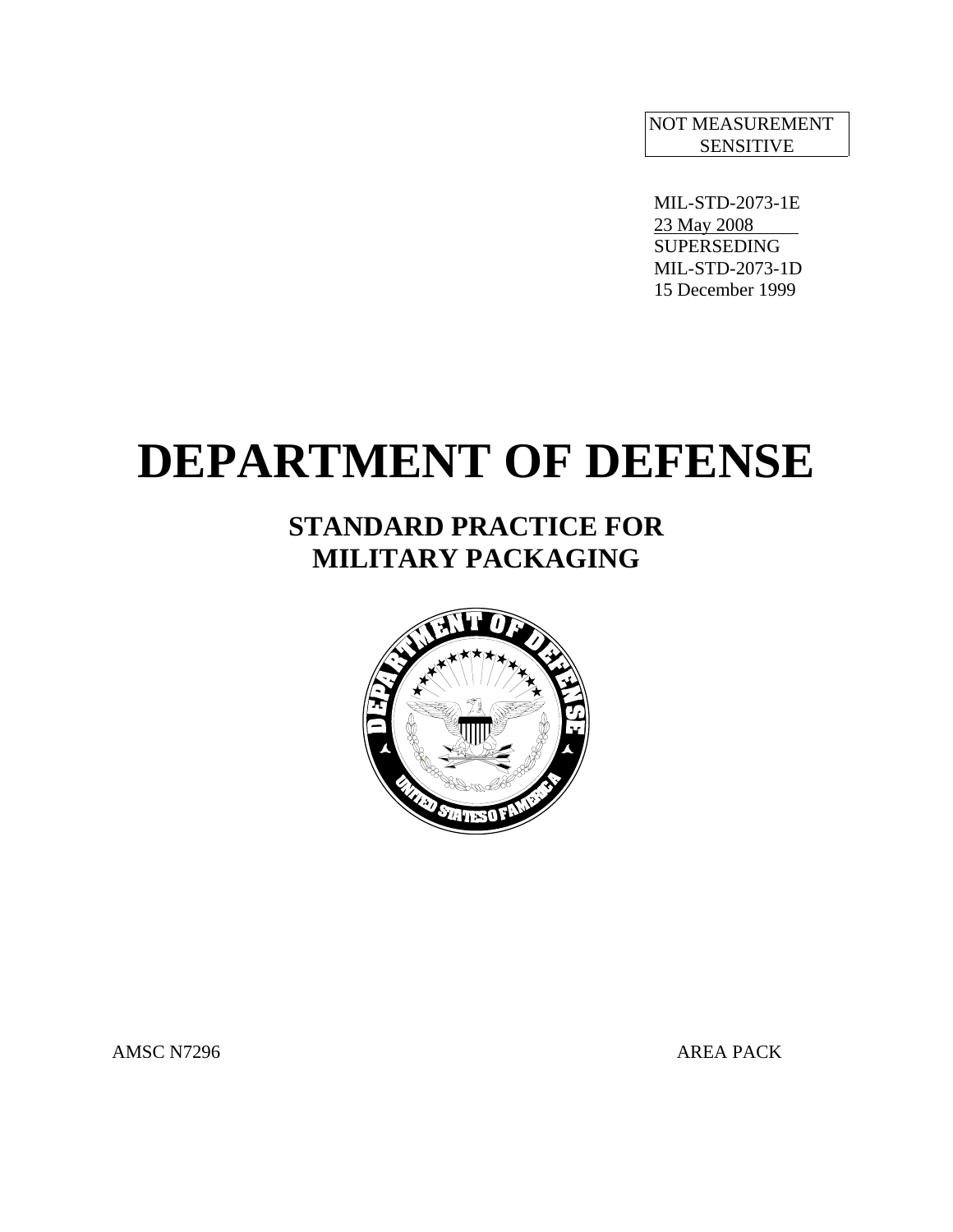#### FOREWORD

 1. Details and decision logic for the use of this standard are described in 1.1, 1.2, figure 1, and 6.11.

 2. This standard is approved for use by all Departments and Agencies of the Department of Defense.

 3. For additional guidance on the contents of this document, contact the Commanding Officer, Naval Air Warfare Center Aircraft Division Lakehurst, (Code 6.7.2.4), Bldg. 596-2, Highway 547, Lakehurst, NJ 08733.

4. Comments, suggestions, or questions on this document should be addressed to: Commanding Officer, Naval Air Warfare Center Aircraft Division, (Code 41K000B120-3), Highway 547, Lakehurst, NJ 08733-5100, or email to [michael.sikora@navy.mil](mailto:michael.sikora@navy.mil). Since contact information can change, you may want to verify the currency of this address information using the ASSIST Online database at [http://assist.daps.dla.mil](http://assist.daps.dla.mil/).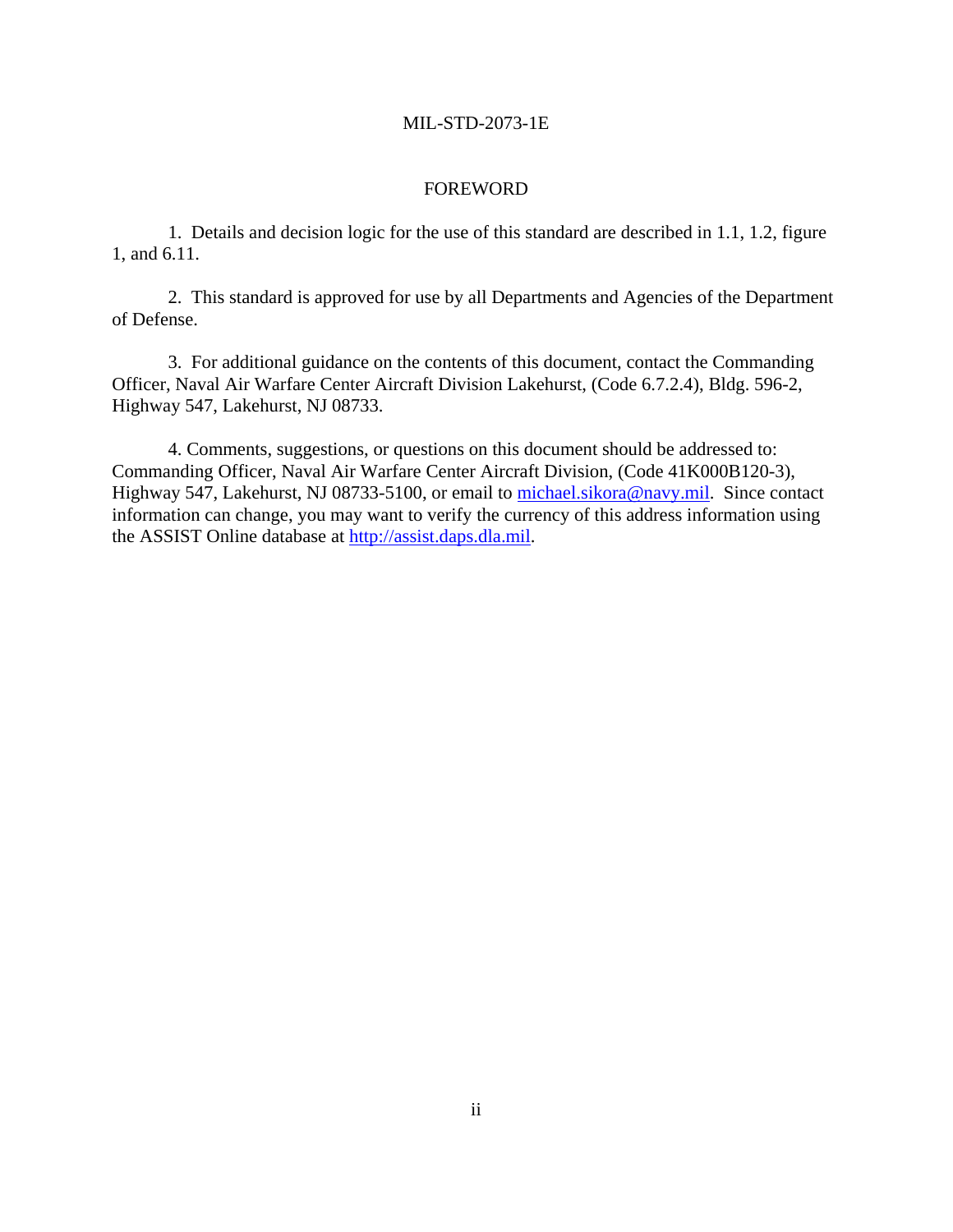### **CONTENTS**

### Paragraph

| 1.    |                                                                    |
|-------|--------------------------------------------------------------------|
| 1.1   |                                                                    |
| 1.2   |                                                                    |
| 1.2.1 |                                                                    |
| 2.    |                                                                    |
| 2.1   |                                                                    |
| 2.2   |                                                                    |
| 2.2.1 |                                                                    |
| 2.2.2 | Other Government documents, drawings and publications 4            |
| 2.3   |                                                                    |
| 2.4   |                                                                    |
| 3.    |                                                                    |
| 3.1   |                                                                    |
| 3.2   |                                                                    |
| 3.3   |                                                                    |
| 3.4   |                                                                    |
| 3.5   |                                                                    |
| 3.6   |                                                                    |
| 3.7   |                                                                    |
| 3.8   |                                                                    |
| 3.9   |                                                                    |
| 3.10  |                                                                    |
| 3.11  |                                                                    |
| 3.12  |                                                                    |
| 3.13  |                                                                    |
| 3.14  |                                                                    |
| 3.15  |                                                                    |
| 3.16  |                                                                    |
| 4.    | GENERAL MILITARY PACKAGING REQUIREMENTS10                          |
| 4.1   |                                                                    |
| 4.1.1 |                                                                    |
| 4.2   | Development of military packaging details and data requirements 10 |
| 4.3   |                                                                    |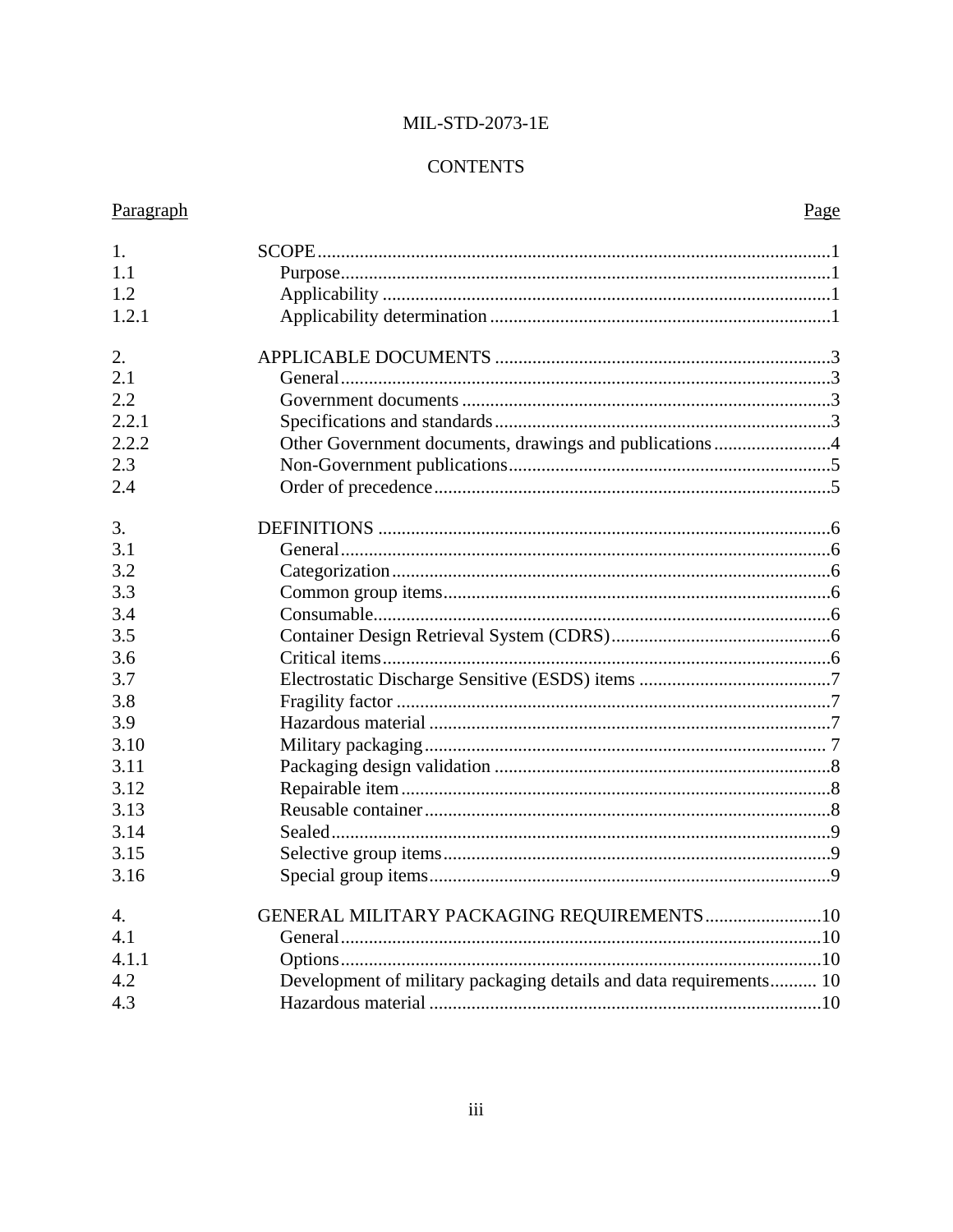### CONTENTS (Continued)

### Paragraph Page

| 4.4       |                                                                       |
|-----------|-----------------------------------------------------------------------|
| 4.5       |                                                                       |
| 4.6       |                                                                       |
| 4.7       |                                                                       |
| 4.8       |                                                                       |
| 4.9       |                                                                       |
| 4.10      |                                                                       |
| 4.11      |                                                                       |
| 4.12      |                                                                       |
| 5.        | DETAILED MILITARY PACKAGING REQUIREMENTS11                            |
| 5.1       |                                                                       |
| 5.2       |                                                                       |
| 5.2.1     |                                                                       |
| 5.2.2     |                                                                       |
| 5.2.2.1   |                                                                       |
| 5.2.2.2   |                                                                       |
| 5.2.2.3   | Application and use criteria of volatile corrosion inhibitors (VCI)12 |
| 5.2.3     | Methods of military preservation - general requirements13             |
| 5.2.3.1   |                                                                       |
| 5.2.3.2   |                                                                       |
| 5.2.3.3   |                                                                       |
| 5.2.3.4   | Method $20$ – Physical protection with preservative (with             |
|           |                                                                       |
| 5.2.3.5   | Method 30 - Waterproof or waterproof-greaseproof protection with      |
|           |                                                                       |
| 5.2.3.5.1 |                                                                       |
| 5.2.3.5.2 | Method 32 - Container, waterproof bag, heat sealed15                  |
| 5.2.3.5.3 | Method 33 - Greaseproof-waterproof bag, heat sealed 16                |
| 5.2.3.6   | Method 40 - Watervaporproof protection with                           |
|           |                                                                       |
| 5.2.3.6.1 |                                                                       |
| 5.2.3.6.2 | Method 42 - Container, watervaporproof bag, heat sealed, container16  |
| 5.2.3.6.3 | Method 43 - Floating watervaporproof bag, heat sealed 17              |
| 5.2.3.6.4 | Method 44 - Rigid container (other than metal), sealed 17             |
| 5.2.3.6.5 |                                                                       |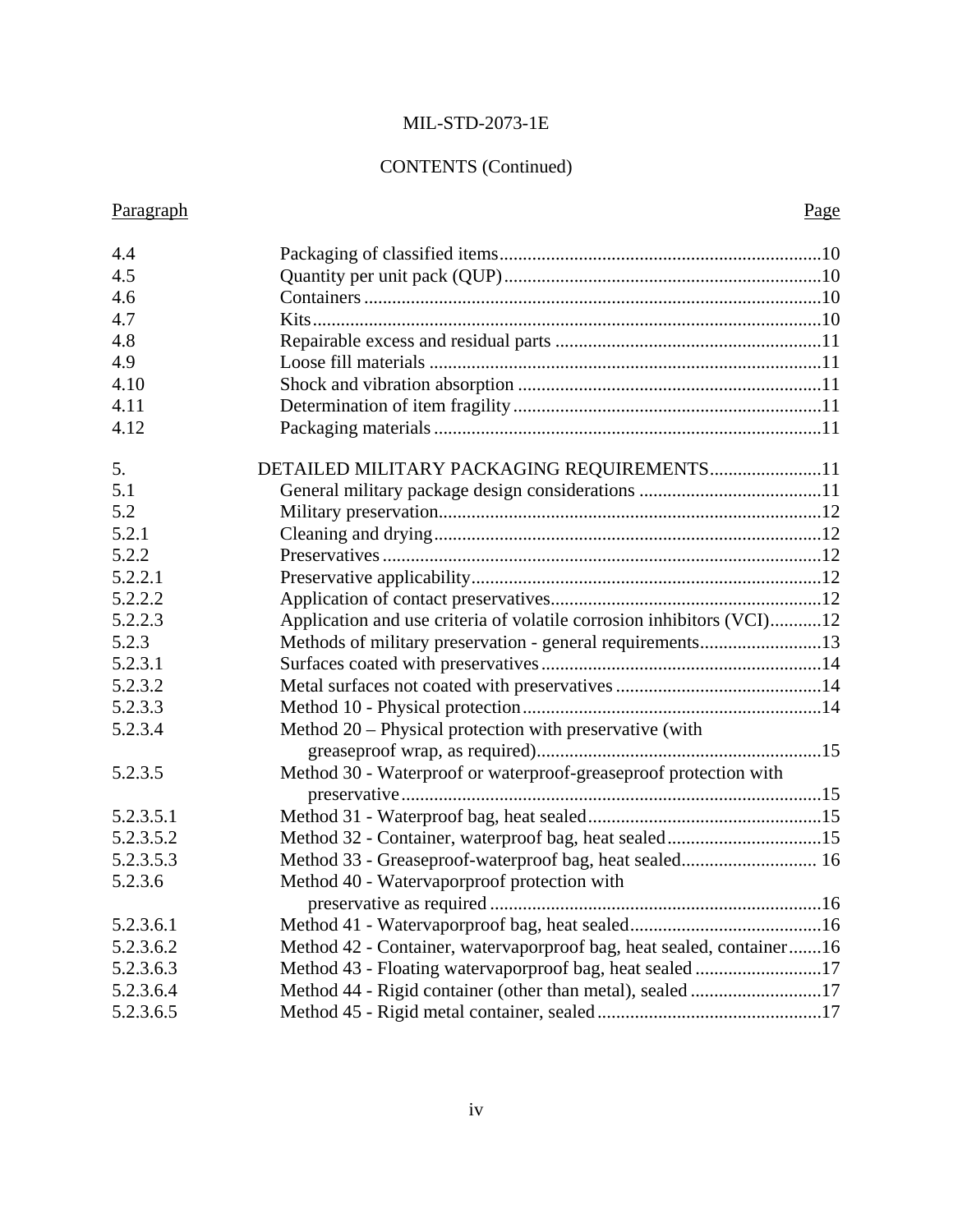### CONTENTS (Continued)

### Paragraph Page

| Method 51 - Watervaporproof bag with desiccant, heat sealed19<br>5.2.3.7.1<br>Method 52 - Container, watervaporproof bag with<br>5.2.3.7.2<br>Method 53 - Floating watervaporproof bag with<br>5.2.3.7.3<br>Method 54 - Rigid container (other than metal) with<br>5.2.3.7.4<br>Method 55 - Rigid metal container with desiccant, sealed20<br>5.2.3.7.5<br>Military preservation requirements for items with<br>5.2.4<br>5.2.4.1<br>5.2.4.2<br>5.2.4.3<br>5.2.4.4<br>5.2.4.5<br>5.2.4.6<br>5.2.4.7<br>5.2.4.8<br>5.2.4.9<br>5.2.4.10<br>5.3<br>5.3.1<br>5.3.2<br>5.3.2.1<br>5.4<br>5.5<br>5.6<br>5.7<br>6.<br>6.1<br>6.2<br>6.3<br>6.4<br>6.5<br>6.6 | 5.2.3.7 |  |
|------------------------------------------------------------------------------------------------------------------------------------------------------------------------------------------------------------------------------------------------------------------------------------------------------------------------------------------------------------------------------------------------------------------------------------------------------------------------------------------------------------------------------------------------------------------------------------------------------------------------------------------------------|---------|--|
|                                                                                                                                                                                                                                                                                                                                                                                                                                                                                                                                                                                                                                                      |         |  |
|                                                                                                                                                                                                                                                                                                                                                                                                                                                                                                                                                                                                                                                      |         |  |
|                                                                                                                                                                                                                                                                                                                                                                                                                                                                                                                                                                                                                                                      |         |  |
|                                                                                                                                                                                                                                                                                                                                                                                                                                                                                                                                                                                                                                                      |         |  |
|                                                                                                                                                                                                                                                                                                                                                                                                                                                                                                                                                                                                                                                      |         |  |
|                                                                                                                                                                                                                                                                                                                                                                                                                                                                                                                                                                                                                                                      |         |  |
|                                                                                                                                                                                                                                                                                                                                                                                                                                                                                                                                                                                                                                                      |         |  |
|                                                                                                                                                                                                                                                                                                                                                                                                                                                                                                                                                                                                                                                      |         |  |
|                                                                                                                                                                                                                                                                                                                                                                                                                                                                                                                                                                                                                                                      |         |  |
|                                                                                                                                                                                                                                                                                                                                                                                                                                                                                                                                                                                                                                                      |         |  |
|                                                                                                                                                                                                                                                                                                                                                                                                                                                                                                                                                                                                                                                      |         |  |
|                                                                                                                                                                                                                                                                                                                                                                                                                                                                                                                                                                                                                                                      |         |  |
|                                                                                                                                                                                                                                                                                                                                                                                                                                                                                                                                                                                                                                                      |         |  |
|                                                                                                                                                                                                                                                                                                                                                                                                                                                                                                                                                                                                                                                      |         |  |
|                                                                                                                                                                                                                                                                                                                                                                                                                                                                                                                                                                                                                                                      |         |  |
|                                                                                                                                                                                                                                                                                                                                                                                                                                                                                                                                                                                                                                                      |         |  |
|                                                                                                                                                                                                                                                                                                                                                                                                                                                                                                                                                                                                                                                      |         |  |
|                                                                                                                                                                                                                                                                                                                                                                                                                                                                                                                                                                                                                                                      |         |  |
|                                                                                                                                                                                                                                                                                                                                                                                                                                                                                                                                                                                                                                                      |         |  |
|                                                                                                                                                                                                                                                                                                                                                                                                                                                                                                                                                                                                                                                      |         |  |
|                                                                                                                                                                                                                                                                                                                                                                                                                                                                                                                                                                                                                                                      |         |  |
|                                                                                                                                                                                                                                                                                                                                                                                                                                                                                                                                                                                                                                                      |         |  |
|                                                                                                                                                                                                                                                                                                                                                                                                                                                                                                                                                                                                                                                      |         |  |
|                                                                                                                                                                                                                                                                                                                                                                                                                                                                                                                                                                                                                                                      |         |  |
|                                                                                                                                                                                                                                                                                                                                                                                                                                                                                                                                                                                                                                                      |         |  |
|                                                                                                                                                                                                                                                                                                                                                                                                                                                                                                                                                                                                                                                      |         |  |
|                                                                                                                                                                                                                                                                                                                                                                                                                                                                                                                                                                                                                                                      |         |  |
|                                                                                                                                                                                                                                                                                                                                                                                                                                                                                                                                                                                                                                                      |         |  |
|                                                                                                                                                                                                                                                                                                                                                                                                                                                                                                                                                                                                                                                      |         |  |
|                                                                                                                                                                                                                                                                                                                                                                                                                                                                                                                                                                                                                                                      |         |  |
|                                                                                                                                                                                                                                                                                                                                                                                                                                                                                                                                                                                                                                                      |         |  |
|                                                                                                                                                                                                                                                                                                                                                                                                                                                                                                                                                                                                                                                      |         |  |
|                                                                                                                                                                                                                                                                                                                                                                                                                                                                                                                                                                                                                                                      |         |  |
|                                                                                                                                                                                                                                                                                                                                                                                                                                                                                                                                                                                                                                                      |         |  |
|                                                                                                                                                                                                                                                                                                                                                                                                                                                                                                                                                                                                                                                      |         |  |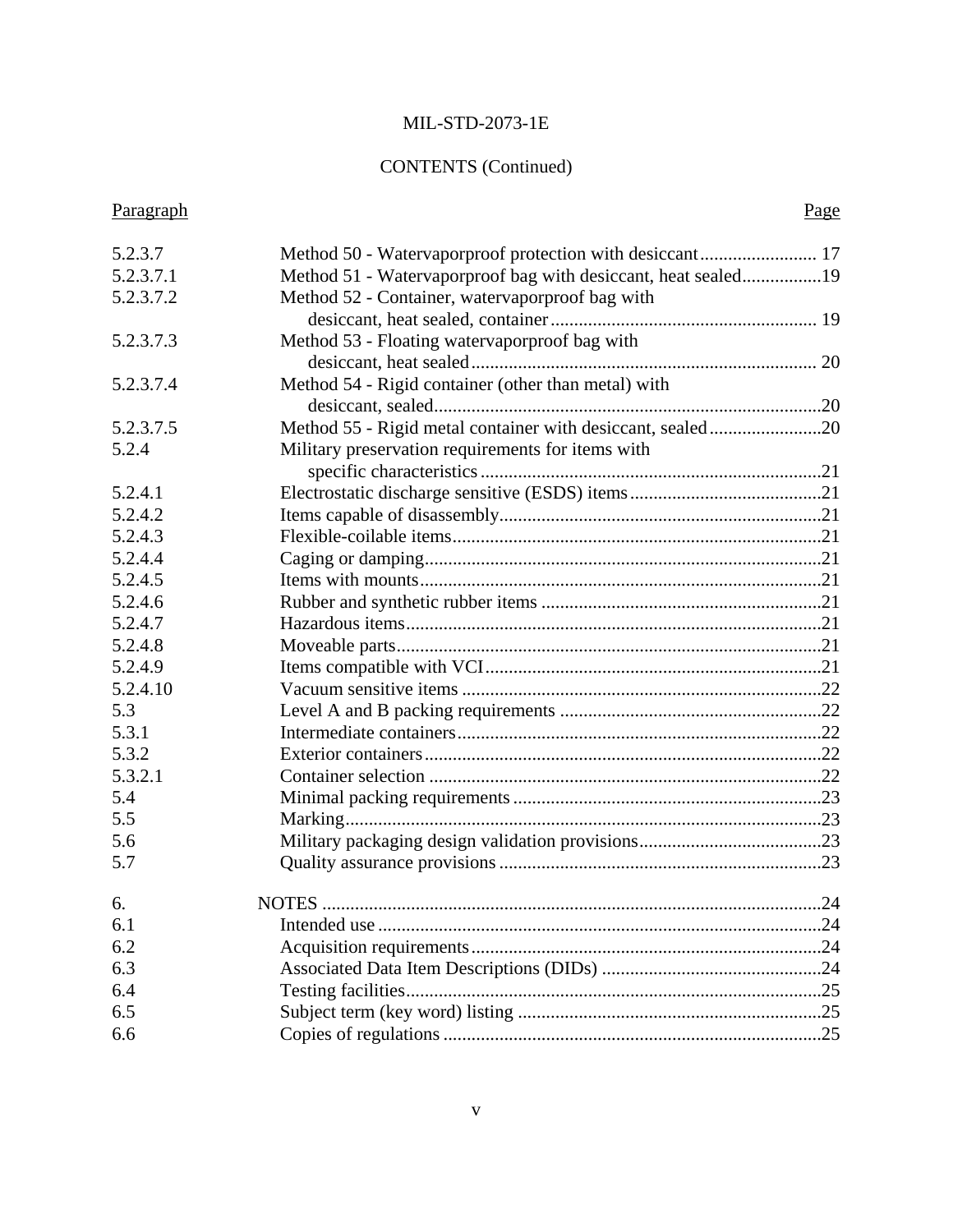### CONTENTS (Continued)

| Paragraph     |                                                        | Page        |
|---------------|--------------------------------------------------------|-------------|
| 6.7           |                                                        |             |
| 6.8           |                                                        |             |
| 6.9           |                                                        |             |
| 6.10          |                                                        |             |
| 6.11          |                                                        |             |
|               | <b>FIGURES</b>                                         |             |
| <b>Figure</b> |                                                        | <u>Page</u> |
| 1             |                                                        |             |
|               | <b>TABLES</b>                                          |             |
| Table         |                                                        | <u>Page</u> |
| $\mathbf I$   |                                                        | .28         |
| $\mathbf{I}$  | Method of preservation vs. appropriate MIL-DTL-117 bag |             |
|               |                                                        |             |
| III           |                                                        |             |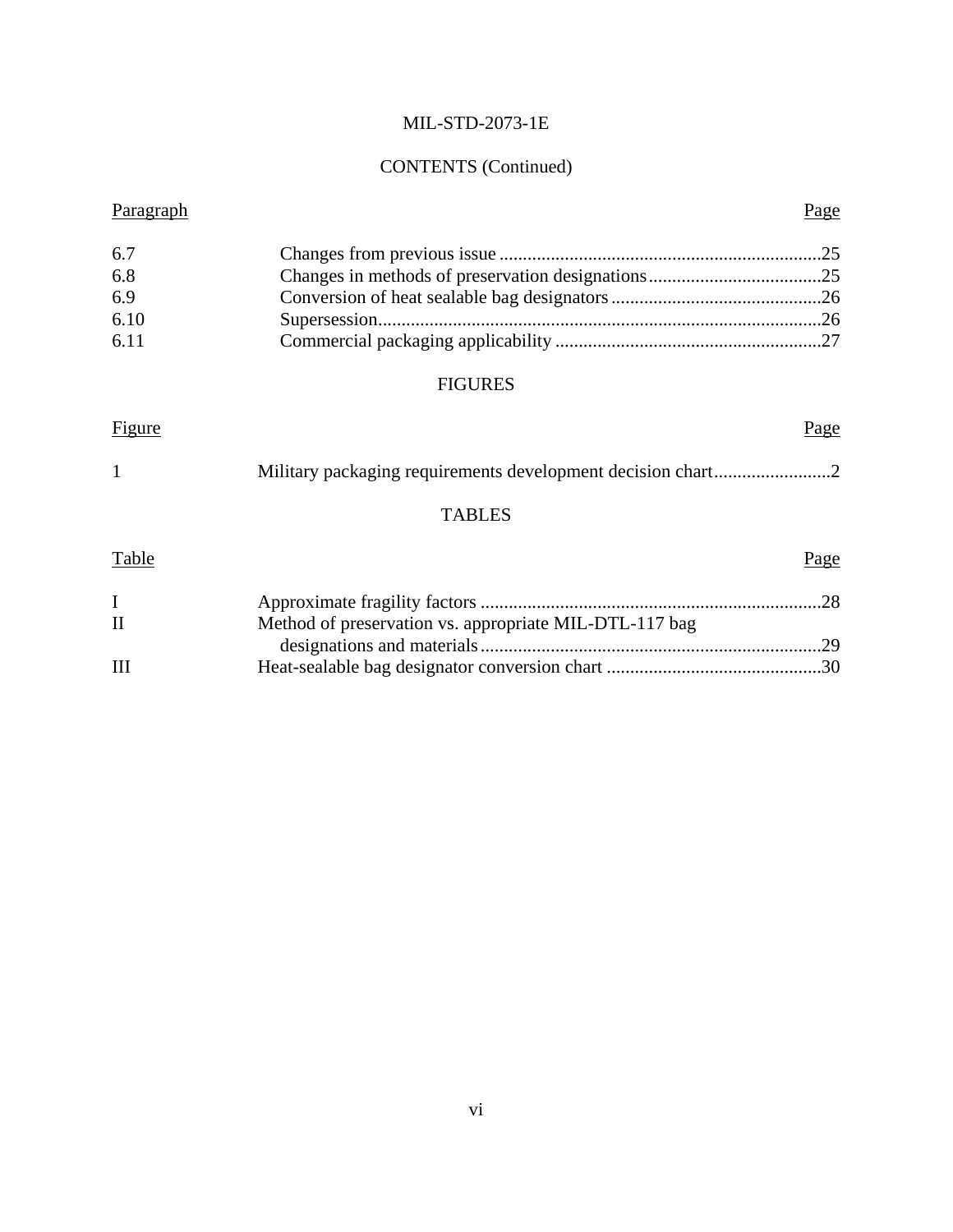### CONTENTS (Continued) APPENDICES

### APPENDIX A DEVELOPMENT OF MILITARY PACKAGING REQUIREMENTS

### Paragraph Page

| A.1         |                                                          |  |
|-------------|----------------------------------------------------------|--|
| A.2         |                                                          |  |
| A.2.1       |                                                          |  |
| A.2.2       |                                                          |  |
| A.2.2.1     |                                                          |  |
| A.2.2.2     | Other Government documents, drawings and publications 34 |  |
| A.2.3       |                                                          |  |
| A.3         | USE OF EXISTING PACKAGING REQUIREMENTS36                 |  |
| A.3.1       |                                                          |  |
| A.4         |                                                          |  |
| A.4.1       |                                                          |  |
| A.4.2       |                                                          |  |
| A.4.3       |                                                          |  |
| A.5         | MILITARY PACKAGING CODE DEVELOPMENT36                    |  |
| A.5.1       |                                                          |  |
| A.5.2       |                                                          |  |
| A.5.3       |                                                          |  |
| A.5.3.1     |                                                          |  |
| A.5.3.2     |                                                          |  |
| A.5.3.2.1   | First category – physical and chemical characteristics38 |  |
| A.5.3.2.1.1 |                                                          |  |
| A.5.3.2.1.2 |                                                          |  |
| A.5.3.2.1.3 |                                                          |  |
| A.5.3.2.2   |                                                          |  |
| A.5.3.2.3   |                                                          |  |
| A.5.4       |                                                          |  |
| A.5.4.1     |                                                          |  |
| A.5.4.2     |                                                          |  |
| A.5.5       |                                                          |  |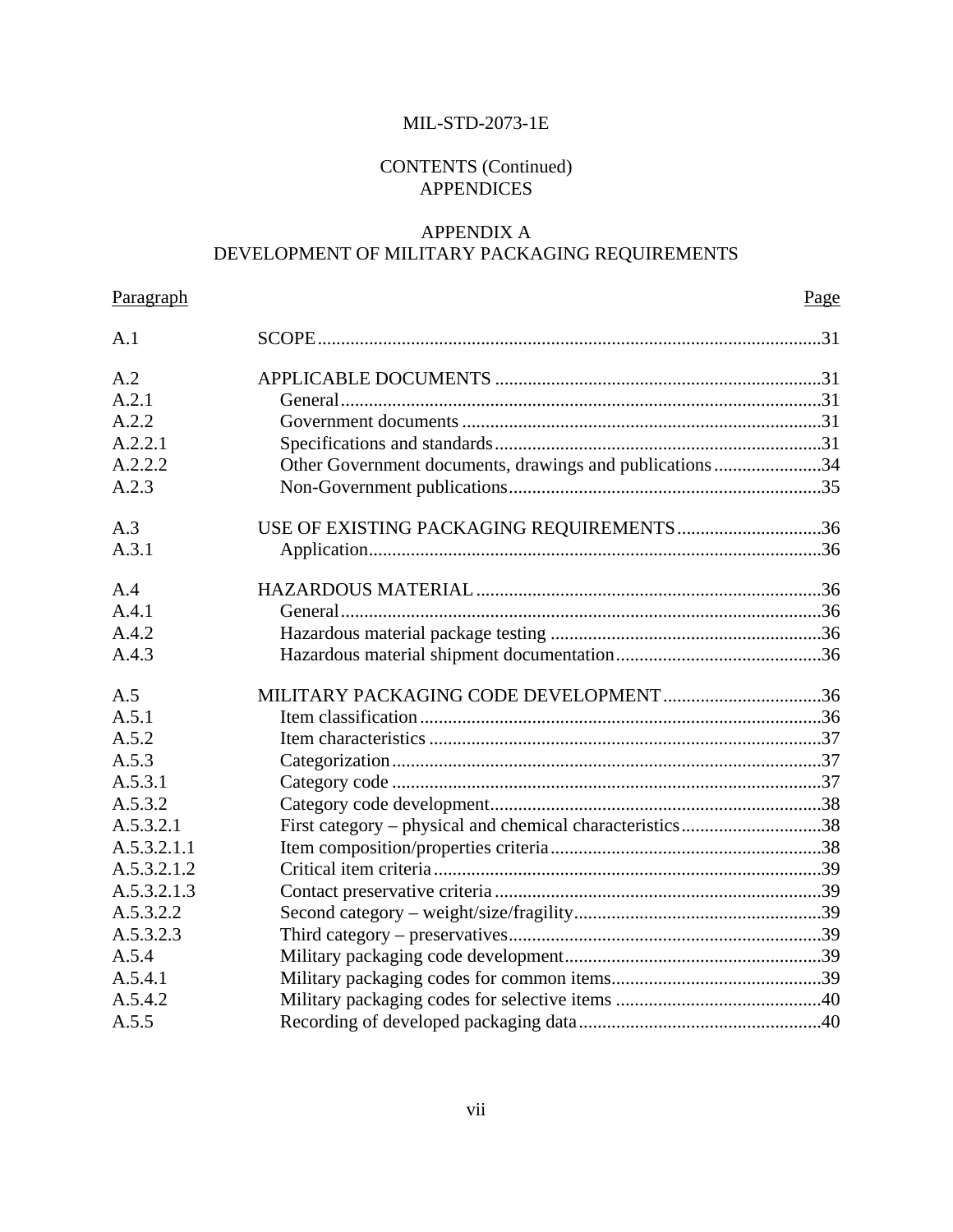### CONTENTS (Continued) APPENDICES (Continued)

### APPENDIX A (Continued)

| Paragraph             |                | Page |
|-----------------------|----------------|------|
| A.6                   |                |      |
| A.7                   |                |      |
| A.8<br>A.8.1<br>A.8.2 |                |      |
|                       | <b>FIGURES</b> |      |
| Figure                |                |      |

| $A-1$ |  |
|-------|--|
| $A-2$ |  |

### TABLES

| Table   |                                                                          | Page |
|---------|--------------------------------------------------------------------------|------|
| $A-I$   | Physical and chemical characteristics category code determination43      |      |
| $A-II$  | Weight/size/and non-operational fragility category code determination 49 |      |
| $A-III$ |                                                                          |      |
| $A-IV$  | Predetermined military packaging data for common items55                 |      |
| $A-V$   |                                                                          |      |
| $A-VI$  |                                                                          |      |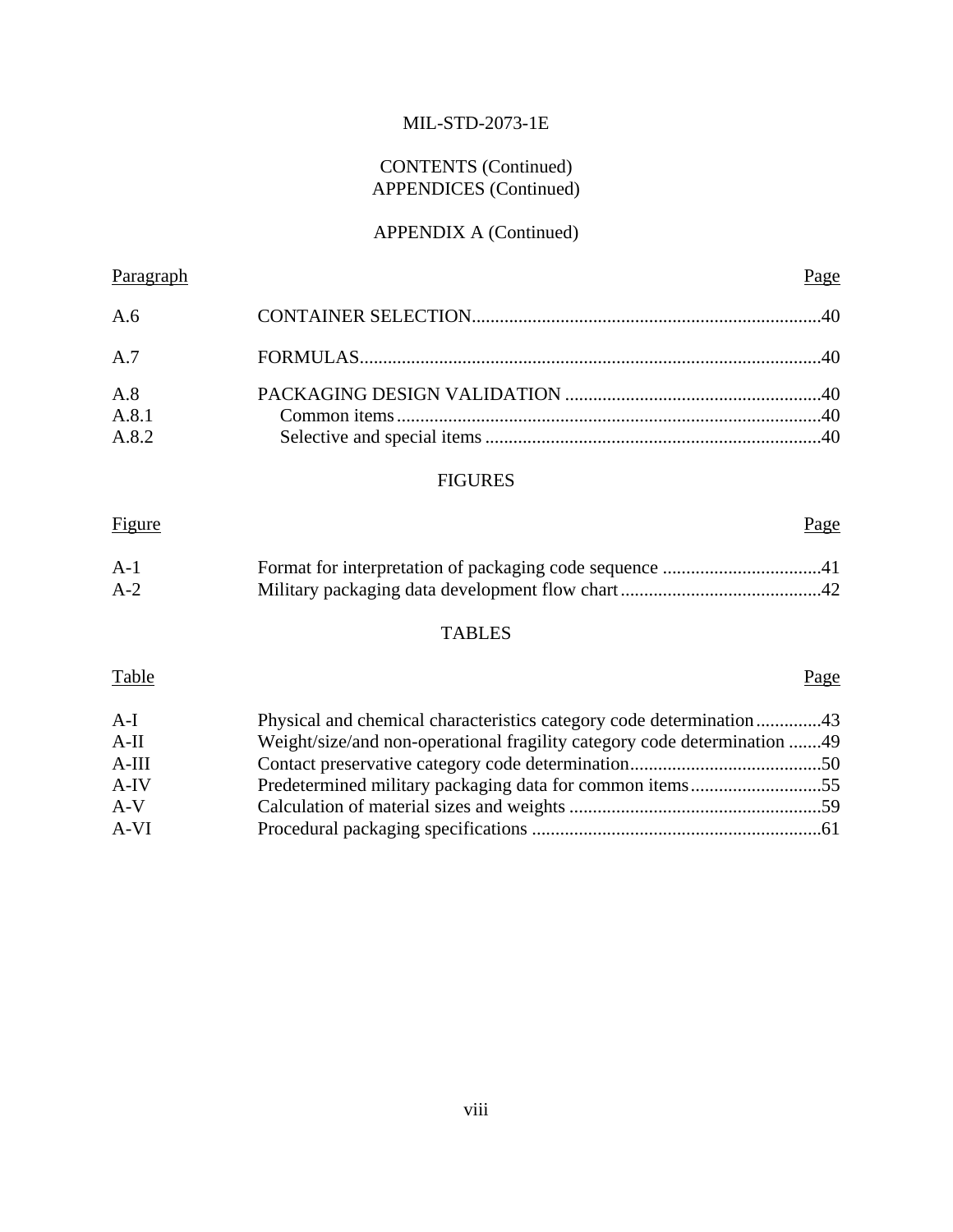### CONTENTS (Continued) APPENDICES (Continued)

### APPENDIX B FACTORS AND FORMULAE ESTABLISHING MILITARY PACKAGING QUP AND ICQ

### Paragraph Paragraph Page

| B.1          |                                                             |  |
|--------------|-------------------------------------------------------------|--|
| B.2          |                                                             |  |
| B.3          |                                                             |  |
| B.3.1        | Repairable items (depot or field level) or items designated |  |
|              |                                                             |  |
| <b>B.3.2</b> |                                                             |  |
| <b>B.3.3</b> |                                                             |  |
| <b>B.3.4</b> |                                                             |  |
| <b>B.3.5</b> |                                                             |  |
| <b>B.3.6</b> |                                                             |  |
| <b>B.3.7</b> |                                                             |  |
| <b>B.3.8</b> |                                                             |  |
| B.3.8.1      | Consumable items having both maintenance and                |  |
|              |                                                             |  |
| B.3.8.2      |                                                             |  |
| B.4          | <b>QUANTITY PER UNIT PACK DETERMINATION FORMULAE  66</b>    |  |
| B.4.1        |                                                             |  |
| <b>B.4.2</b> |                                                             |  |
| B.5          |                                                             |  |
| B.5.1        |                                                             |  |
| <b>B.5.2</b> |                                                             |  |
|              | <b>TABLES</b>                                               |  |

| $B-I$ | Guidance for establishing number of unit packs per |  |
|-------|----------------------------------------------------|--|
|       |                                                    |  |

Table Page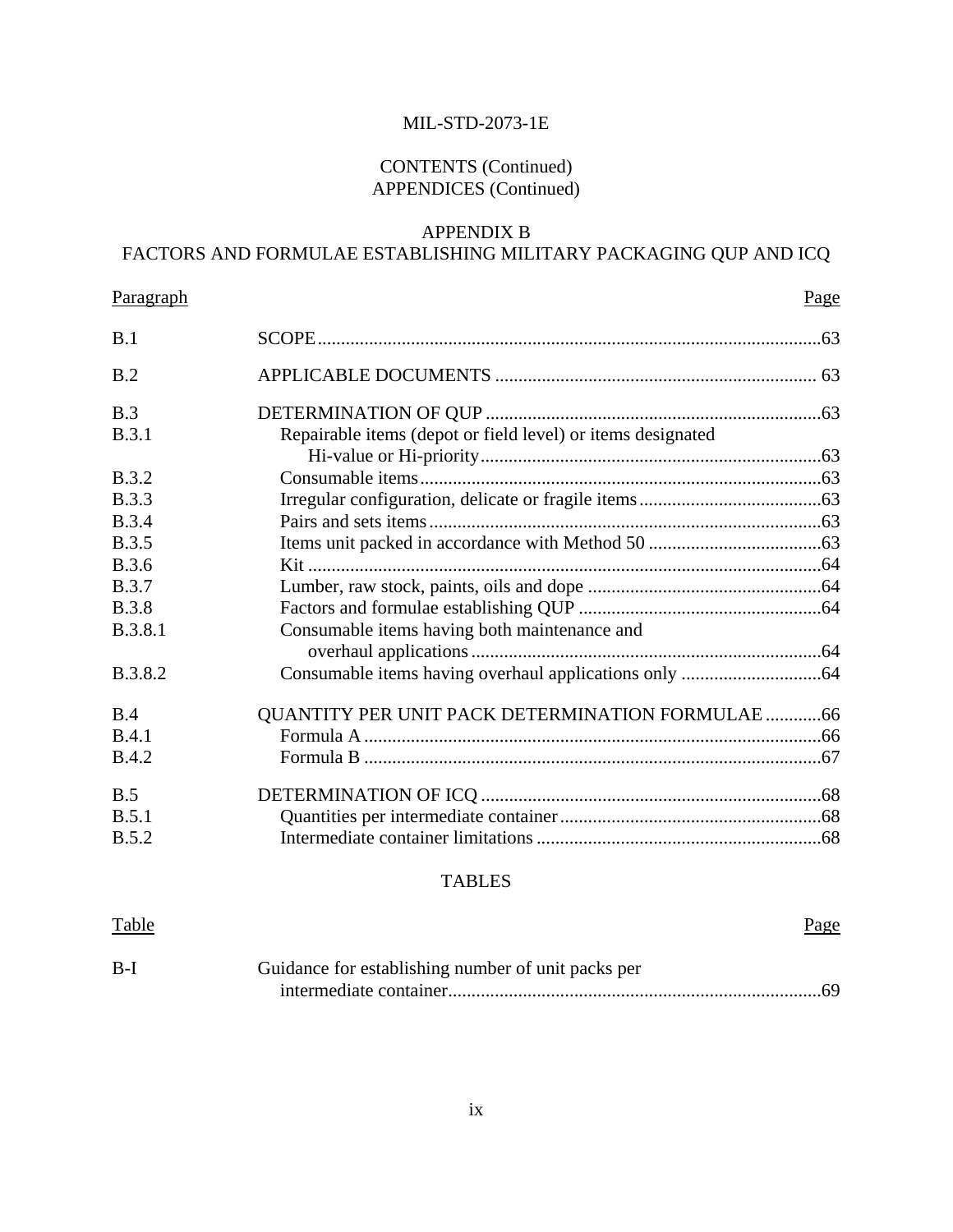### **CONTENTS** (Continued) **APPENDICES** (Continued)

### **APPENDIX C CONTAINERS**

### Paragraph

### Page

| C.1       |                                                         |  |
|-----------|---------------------------------------------------------|--|
| C.2       |                                                         |  |
| C.2.1     |                                                         |  |
| C.2.2     |                                                         |  |
| C.2.2.1   |                                                         |  |
| C.2.2.2   | Other Government Documents, Drawings and Publications72 |  |
| C.2.3     |                                                         |  |
| C.3       |                                                         |  |
| C.3.1     |                                                         |  |
| C.3.2     |                                                         |  |
| C.4       |                                                         |  |
| C.4.1     |                                                         |  |
| C.4.2     |                                                         |  |
| C.5       |                                                         |  |
| C.5.1     |                                                         |  |
| C.5.1.1   |                                                         |  |
| C.5.1.2   |                                                         |  |
| C.5.1.3   |                                                         |  |
| C.5.2     |                                                         |  |
| C.5.2.1   |                                                         |  |
| C.5.2.2   |                                                         |  |
| C.5.2.3   |                                                         |  |
| C.5.2.4   |                                                         |  |
| C.5.2.5   |                                                         |  |
| C.5.2.6   |                                                         |  |
| C.5.2.7   |                                                         |  |
| C.5.2.7.1 |                                                         |  |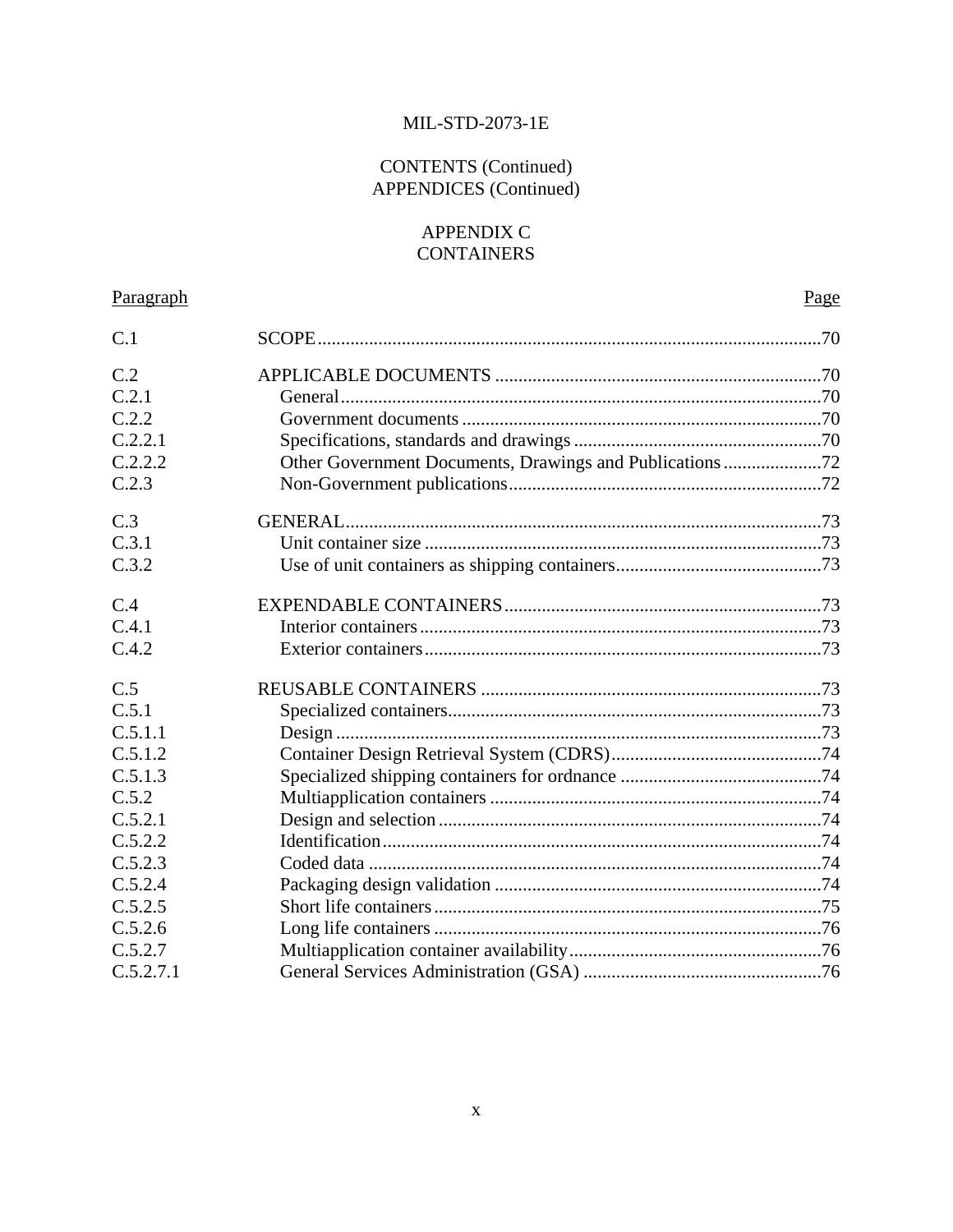### CONTENTS (Continued) APPENDICES (Continued)

#### APPENDIX C (Continued)

| <b>Paragraph</b> | Page |  |
|------------------|------|--|
| C.5.2.7.2        |      |  |
| C.5.2.7.3        |      |  |

#### TABLES

### Table Page C-I Interior containers..........................................................................................[.78](#page-95-0)  C-II Exterior shipping containers - selection by maximum weight of contents and level of packing....................................................................[.79](#page-96-0)  C-III Fiberboard container size list..........................................................................[83](#page-100-0)  C-IV Multiapplication container selection .............................................................[.85](#page-102-0)

#### APPENDIX D

### DEVELOPMENT OF MILITARY PACKAGING REQUIREMENTS FOR KITS (PARTS AND MODIFICATION)

| Paragraph |                                                                     | Page |
|-----------|---------------------------------------------------------------------|------|
| D.1       |                                                                     |      |
| D.2       |                                                                     |      |
| D.3       |                                                                     |      |
| D.3.1     | Consolidation of different items within a method of preservation 95 |      |
| D.3.2     |                                                                     |      |
| D.3.2.1   |                                                                     |      |
| D.3.2.2   |                                                                     |      |
| D.3.2.3   | Items susceptible to corrosion (iron, steel, magnesium, etc.)96     |      |
| D.4       |                                                                     |      |
| D.4.1     |                                                                     |      |
| D.4.2     |                                                                     |      |
| D.4.3     |                                                                     |      |
|           |                                                                     |      |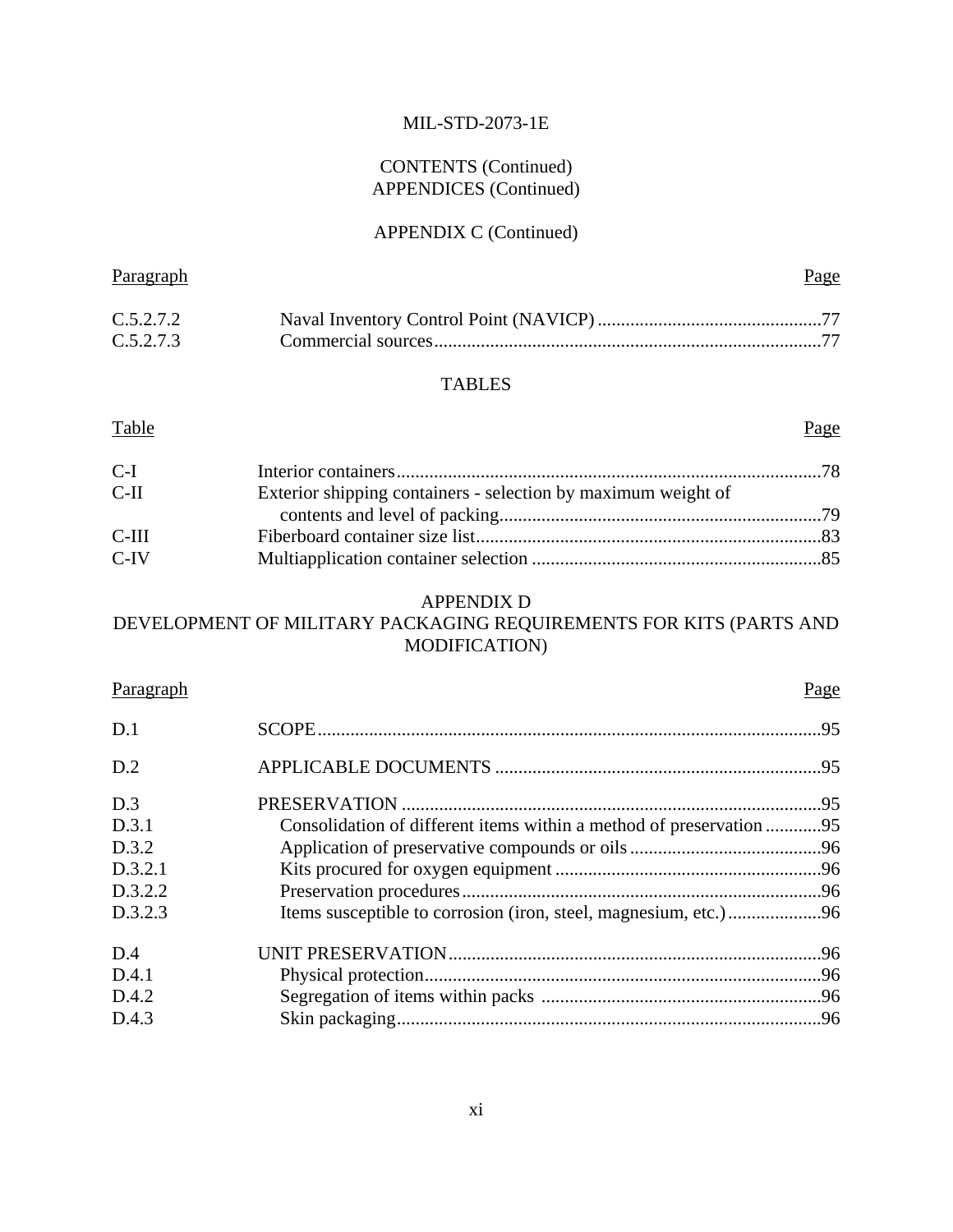### CONTENTS (Continued) APPENDICES (Continued)

### APPENDIX D (Continued)

| Paragraph          |                                                          | Page |
|--------------------|----------------------------------------------------------|------|
| D.4.3.1<br>D.4.3.2 |                                                          |      |
| D.5                |                                                          |      |
|                    | <b>APPENDIX E</b>                                        |      |
|                    | MILITARY PACKAGING DATA FORMS                            |      |
| E.1                |                                                          |      |
| E.2                |                                                          |      |
| E.2.1              |                                                          |      |
| E.2.2              |                                                          |      |
| E.2.2.1            |                                                          |      |
| E.2.2.2            | Other Government documents, drawings, and publications99 |      |
| E.2.3              |                                                          |      |
| E.3                |                                                          |      |
| E.3.1              |                                                          |      |
| E.3.2              |                                                          |      |
| E.3.2.1            |                                                          |      |
| E.3.2.2            |                                                          |      |
| E.3.2.3            |                                                          |      |
| E.3.2.4            |                                                          |      |
| E.3.2.5            |                                                          |      |
| E.4                |                                                          |      |
| E.4.1              |                                                          |      |
| E.4.1.1            |                                                          |      |
| E.4.2              |                                                          |      |
| E.4.2.1            |                                                          |      |
| E.4.2.2            | Manufacturer's Commercial and Government Entity code     |      |
|                    |                                                          |      |
| E.4.2.3            |                                                          |      |
| E.4.2.4            |                                                          |      |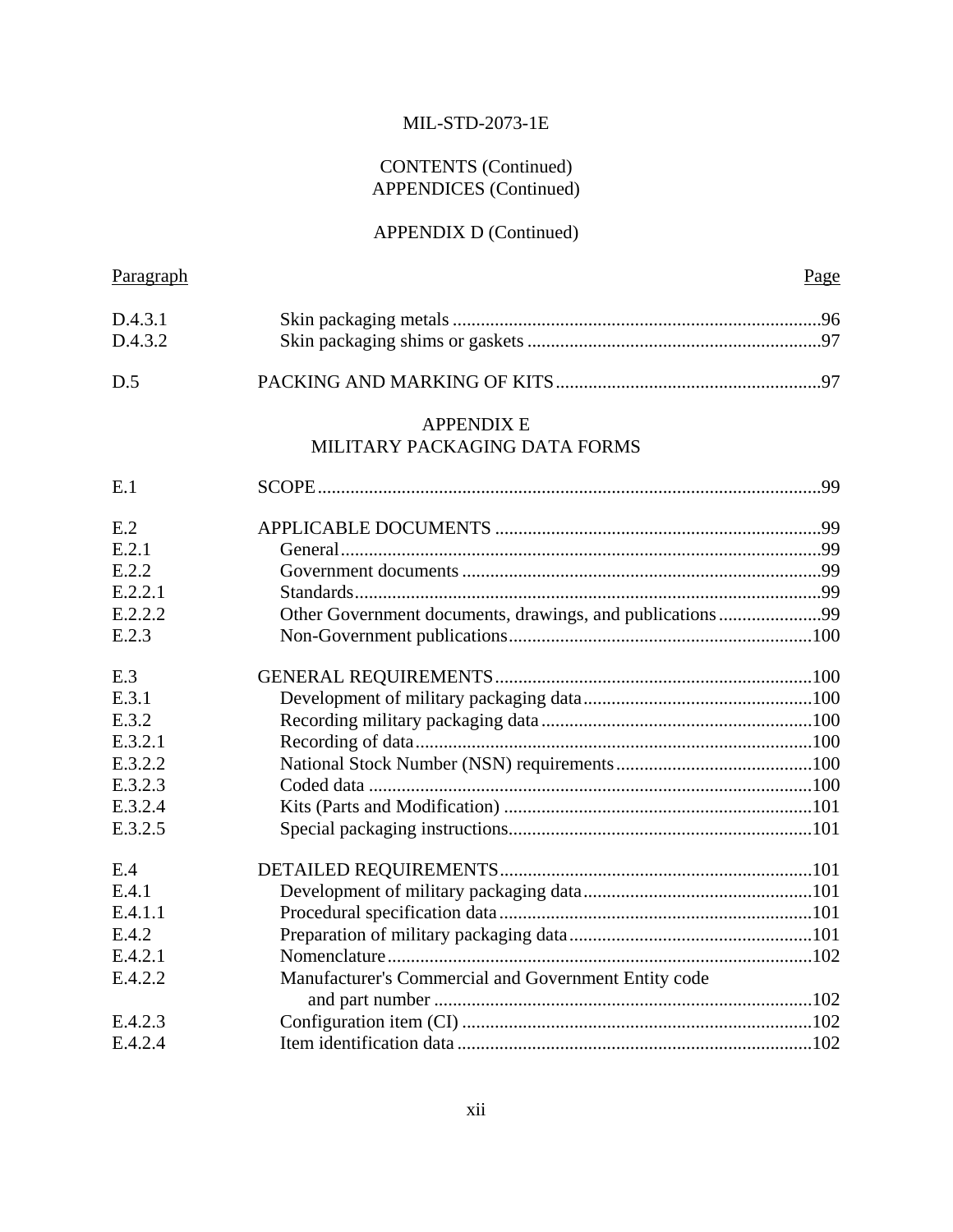#### CONTENTS (Continued) APPENDICES (Continued)

#### APPENDIX E (Continued)

### Paragraph Paragraph Page E.4.2.5 Preservation and packing data ................................................................[.102](#page-119-0)  E.4.2.6 Supplemental data...................................................................................[.102](#page-119-0)  E.4.2.7 Special packaging instruction (SPI) data................................................[.102](#page-119-0)  E.5 SPECIAL PACKAGING INSTRUCTIONS................................................[103](#page-120-0)  E.5.1 General.....................................................................................................[103](#page-120-0)  E.5.2 Format......................................................................................................[103](#page-120-0)  E.5.3 Elements..................................................................................................[.103](#page-120-0)  E.5.4 Detailed requirements .............................................................................[.105](#page-122-0)  E.5.4.1 Package assembly instructions.................................................................[105](#page-122-0)  E.5.4.2 Bill of materials ......................................................................................[.105](#page-122-0)  E.5.4.3 Specification containers..........................................................................[.105](#page-122-0)  E.6 APPROVAL OF CONTRACTOR DEVELOPED PACKAGING DATA ..........................................................................................................[.106](#page-123-0)  E.6.1 Procedures for submitting data for approval...........................................[.106](#page-123-0)  E.6.1.1 Approval of data without National Stock Numbers................................[.106](#page-123-0)  E.6.1.2 Approval of data for emergency shipments............................................[.106](#page-123-0)  E.6.1.3 Approval of data of interest to one DoD agency ....................................[.106](#page-123-0)  E.6.1.4 Use of background data for approval......................................................[.106](#page-123-0)  E.6.1.5 Data for common items...........................................................................[.106](#page-123-0)  E.6.2 Return of approved data..........................................................................[.106](#page-123-0)  E.6.3 Authentication.........................................................................................[.107](#page-124-0)  E.6.4 Transmittal of data .................................................................................. [107](#page-124-0)  E.6.4.1 Military packaging data ..........................................................................[.107](#page-124-0)  E.6.4.2 Special packaging instructions.................................................................[107](#page-124-0)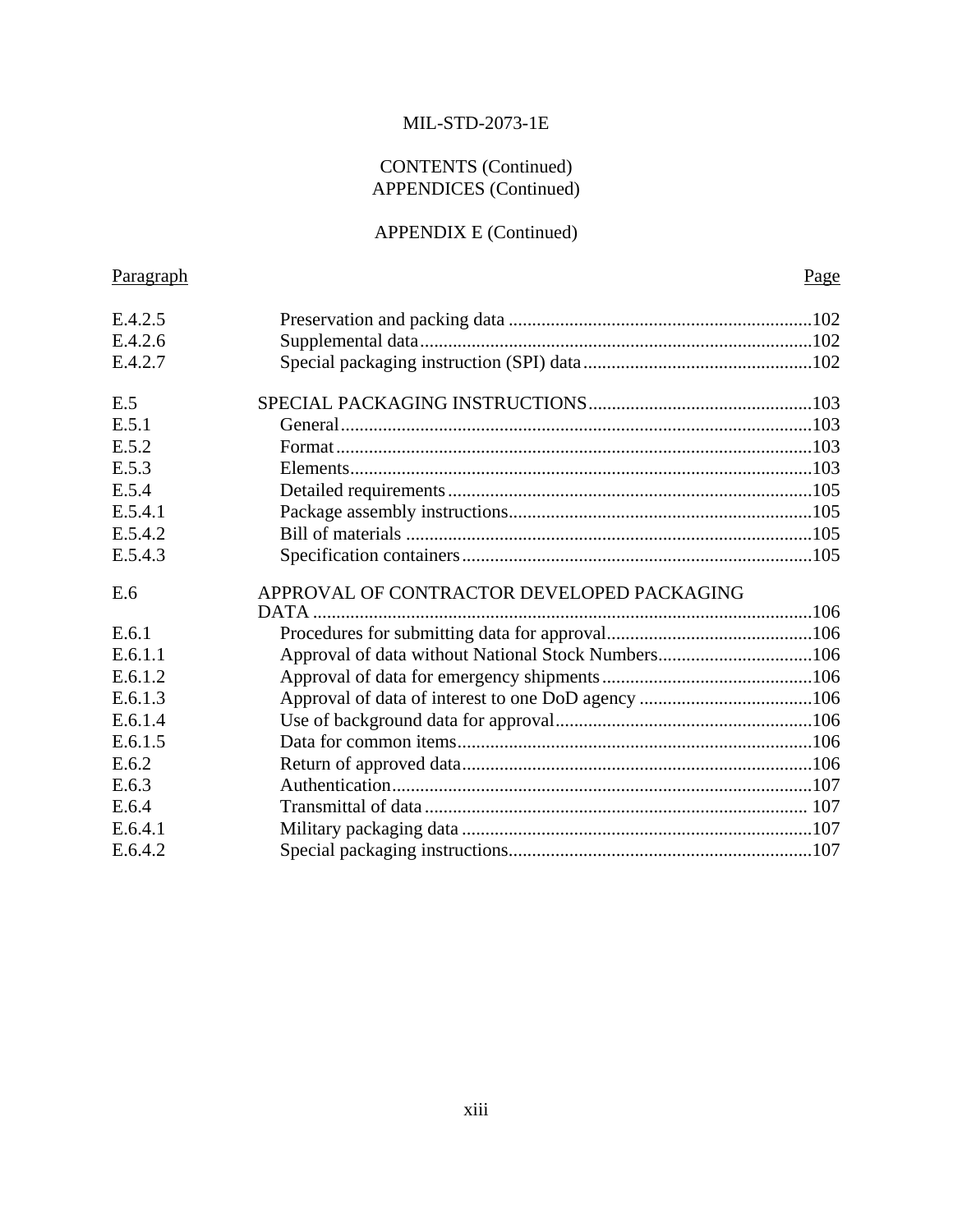### CONTENTS (Continued) APPENDICES (Continued)

### APPENDIX E (Continued)

#### FIGURES

| <b>Figure</b> | Page |
|---------------|------|
| $E-1$         |      |

### TABLES

| Table<br>the contract of the contract of the contract of | Page |
|----------------------------------------------------------|------|
|                                                          |      |

| $E-I$  |                                                                  |  |
|--------|------------------------------------------------------------------|--|
| $E-II$ |                                                                  |  |
| E-III. |                                                                  |  |
| E-IV   | Special packaging instruction data for PART D of DD Form 2326116 |  |

### APPENDIX F

### MILITARY PACKAGING DESIGN VALIDATION PROVISIONS

| Paragraph       | Page |
|-----------------|------|
| F <sub>.1</sub> |      |
| F <sub>12</sub> |      |
| F.2.1           |      |
| F.2.2           |      |
| F.2.2.1         |      |
| F.2.2.2         |      |
| F.2.3           |      |
| F.3             |      |
| F.3.1           |      |
| F.3.2           |      |
| F.3.3           |      |
| F.4             |      |
| F.4.1           |      |
| F.4.2           |      |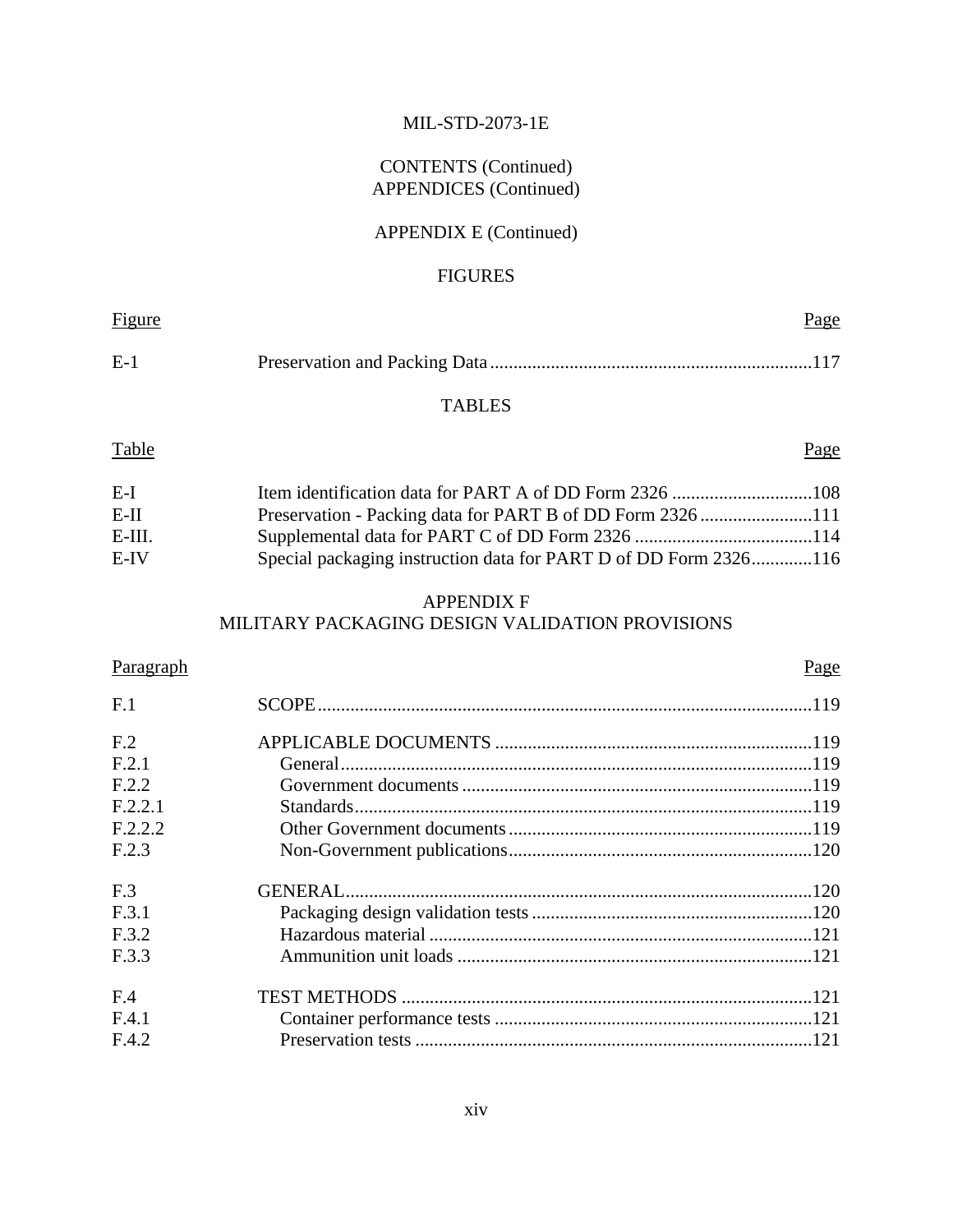### **CONTENTS** (Continued) **APPENDICES** (Continued)

### **APPENDIX F (Continued)**

| <b>Paragraph</b> | Page |
|------------------|------|
| F <sub>5</sub>   |      |
| F.5.1            |      |

### APPENDIX G **QUALITY ASSURANCE PROVISIONS**

### Paragraph

### Page

| G.1         |                                                               |  |
|-------------|---------------------------------------------------------------|--|
| G.2         |                                                               |  |
| G.2.1       |                                                               |  |
| G.2.2       |                                                               |  |
| G.2.2.1     |                                                               |  |
| G.3         |                                                               |  |
| G.3.1       |                                                               |  |
| G.3.2       |                                                               |  |
| G.3.3       |                                                               |  |
| G.3.3.1     |                                                               |  |
| G.3.3.2     |                                                               |  |
| G.4         |                                                               |  |
| G.4.1       |                                                               |  |
| G.4.2       |                                                               |  |
| G.4.2.1     |                                                               |  |
| G.4.2.2     |                                                               |  |
| G.4.2.2.1   |                                                               |  |
| G.4.2.2.1.1 |                                                               |  |
| G.4.2.2.1.2 |                                                               |  |
| G.4.2.2.2   |                                                               |  |
| G.4.2.2.3   |                                                               |  |
| G.4.2.2.4   |                                                               |  |
| G.4.2.2.5   | Squeeze technique (applicable only to flexible specimens) 126 |  |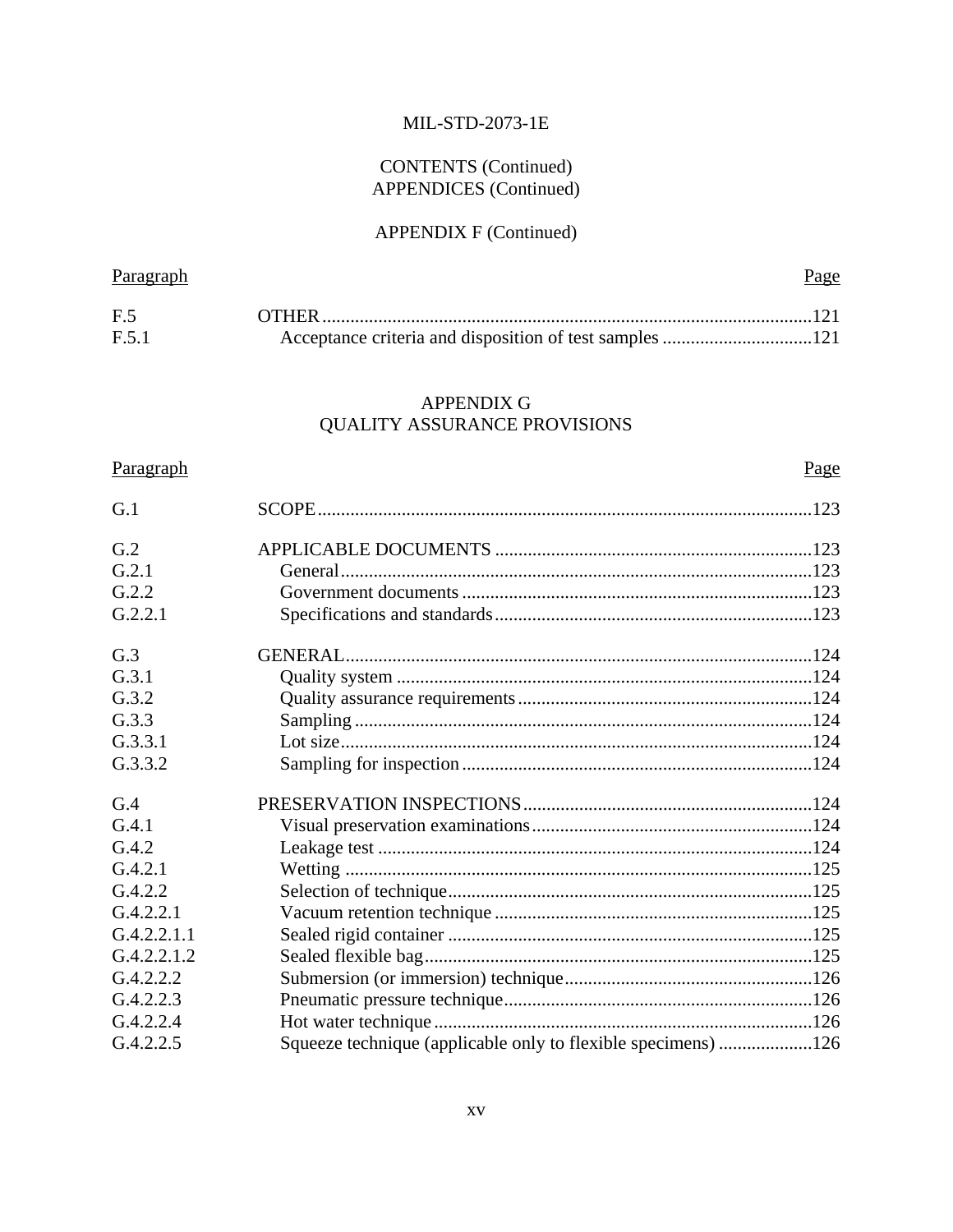### CONTENTS (Continued) APPENDICES (Continued)

### APPENDIX G (Continued)

| Paragraph                                                                                   | Page                                                       |
|---------------------------------------------------------------------------------------------|------------------------------------------------------------|
| G.4.3<br>G.4.3.1<br>G.4.3.1.1<br>G.4.3.2                                                    | Alternate sampling procedure for heat-sealed seam test 126 |
| G.5<br>G.5.1                                                                                |                                                            |
|                                                                                             | <b>TABLES</b>                                              |
| Table                                                                                       | Page                                                       |
| $G-I$<br>$G-II$                                                                             |                                                            |
|                                                                                             | <b>APPENDIX H</b><br><b>QUALITY ASSURANCE PROVISIONS</b>   |
| Paragraph                                                                                   | Page                                                       |
| H.1                                                                                         |                                                            |
| H <sub>.2</sub>                                                                             |                                                            |
| H.3<br>H.3.1<br>H.3.2<br>H.3.3<br>H.3.3.1<br>H.3.3.1.1<br>H.3.3.2<br>H.3.3.2.1<br>H.3.3.2.2 |                                                            |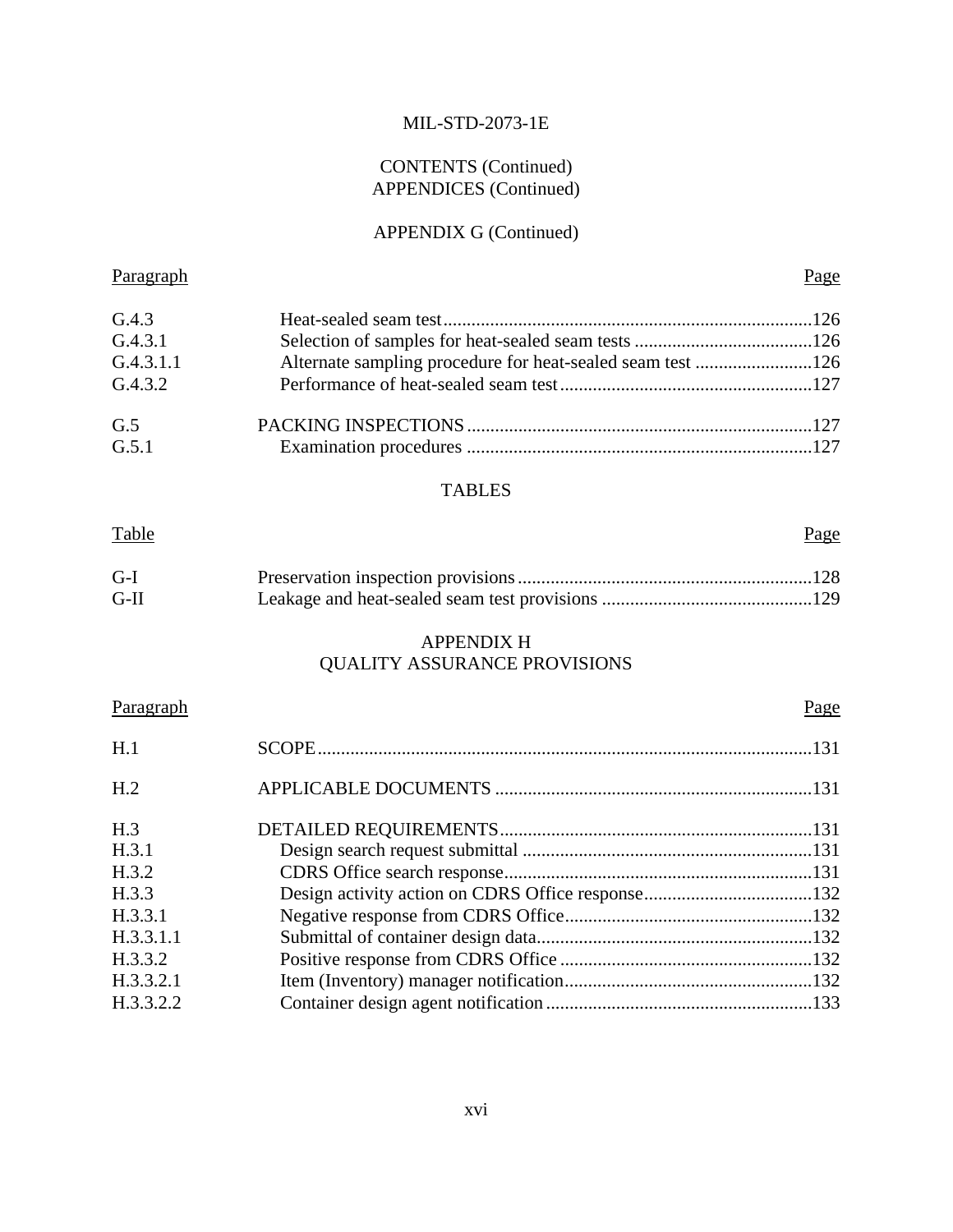### **CONTENTS** (Continued) **APPENDICES** (Continued)

### **APPENDIX J** MILITARY PACKAGING REQUIREMENT CODES

### Paragraph

Page

| J.1      |                                                                 |  |
|----------|-----------------------------------------------------------------|--|
| J.2      |                                                                 |  |
| J.2.1    |                                                                 |  |
| J.2.2    |                                                                 |  |
| J.2.2.1  |                                                                 |  |
| J.2.2.2  | Other Government documents, drawings and publications 138       |  |
| J.2.3    |                                                                 |  |
| J.3      |                                                                 |  |
| J.3.1    |                                                                 |  |
| J.3.2    |                                                                 |  |
| J.3.2.1  |                                                                 |  |
| J.4      |                                                                 |  |
| J.4.1    |                                                                 |  |
| J.4.2    |                                                                 |  |
| J.4.2.1  |                                                                 |  |
| J.4.3    |                                                                 |  |
| J.4.4    |                                                                 |  |
| J.4.5    |                                                                 |  |
| J.4.6    |                                                                 |  |
| J.4.7    |                                                                 |  |
| J.4.8    |                                                                 |  |
| J.4.9    |                                                                 |  |
| J.4.9.1  |                                                                 |  |
| J.4.10   | Unit container level and optional procedure indicator codes 142 |  |
| J.4.11   |                                                                 |  |
| J.4.12   |                                                                 |  |
| J.4.12.1 |                                                                 |  |
| J.4.13   |                                                                 |  |
| J.4.14   |                                                                 |  |
| J.5      |                                                                 |  |
| J.5.1    |                                                                 |  |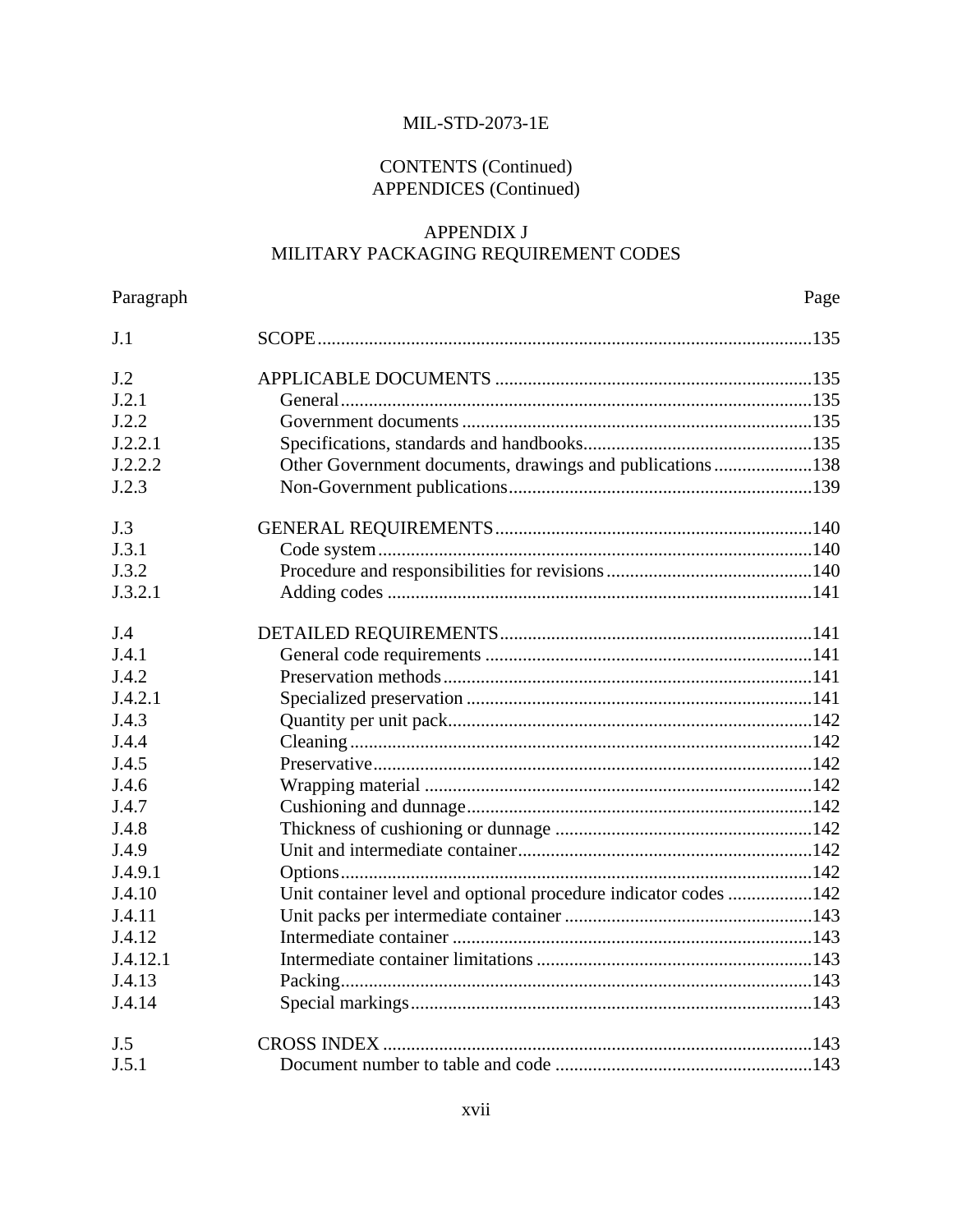### CONTENTS (Continued) APPENDICES (Continued)

### APPENDIX J (Continued)

### TABLES

#### Table Page

| $J-I$   |                                                                     |  |
|---------|---------------------------------------------------------------------|--|
| J-Ia    |                                                                     |  |
| $J-II$  |                                                                     |  |
| $J-III$ |                                                                     |  |
| J-IIIa  | Contact preservative material codes in specification sequence154    |  |
| J-IV    |                                                                     |  |
| J-IVa   |                                                                     |  |
| $J-V$   |                                                                     |  |
| $J-Va$  | Cushioning and dunnage material codes in specification sequence160  |  |
| J-VI    |                                                                     |  |
| J-VII   |                                                                     |  |
| J-VIIa  | Unit and intermediate container codes in specification sequence 166 |  |
| J-VIII  |                                                                     |  |
| J-VIIIa |                                                                     |  |
| $J-IX$  |                                                                     |  |
| J-IXa   |                                                                     |  |
| $J-IXb$ |                                                                     |  |
| $J-X$   |                                                                     |  |
| J-XI    | Document number to table and code cross-reference index176          |  |
|         |                                                                     |  |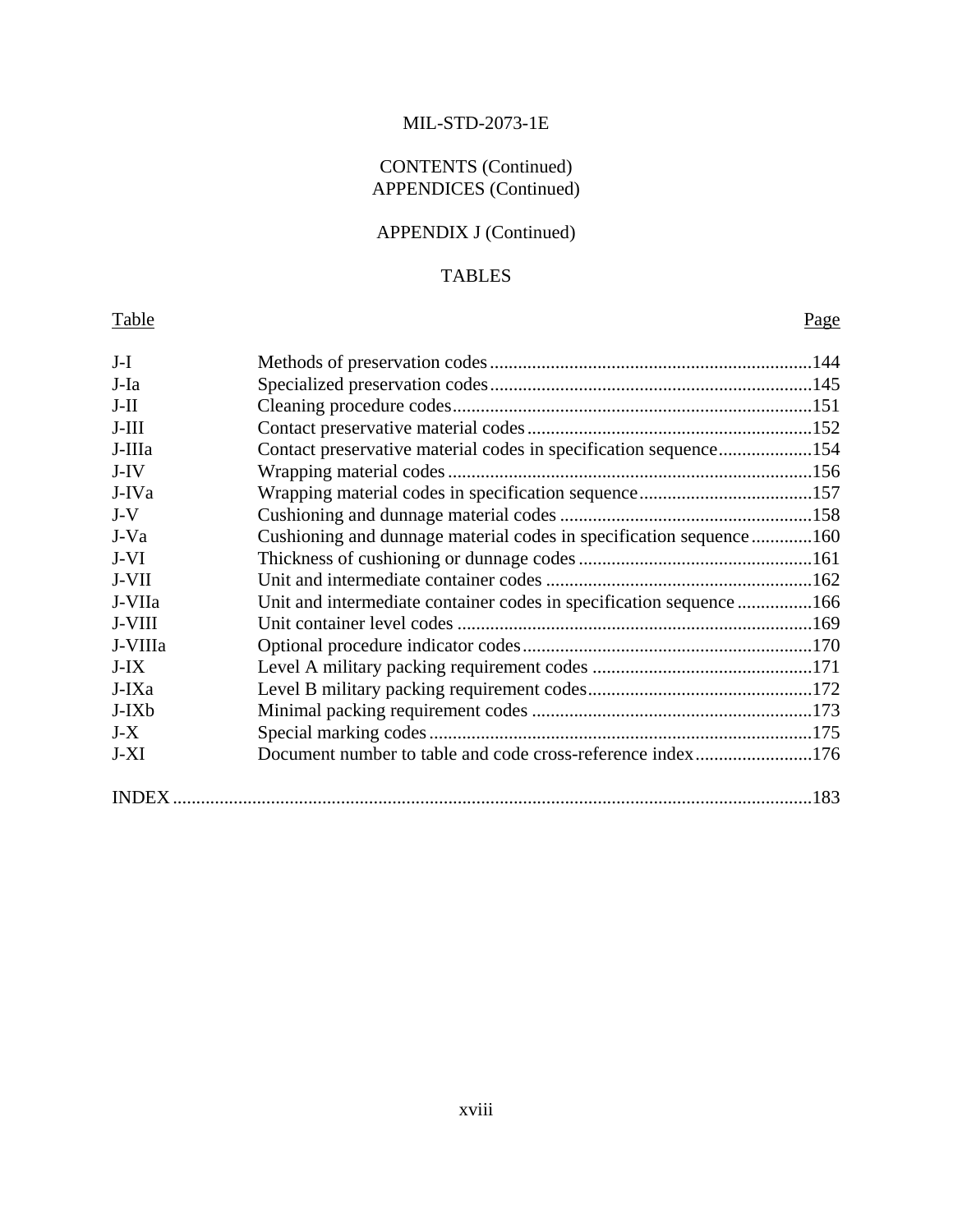#### <span id="page-18-0"></span>1. SCOPE

 1.1 Purpose. This document outlines standard processes for the development and documentation of military packaging, as distinct from commercial packaging. This standard covers methods of preservation to protect materiel against environmentally induced corrosion and deterioration, physical and mechanical damage, and other forms of degradation during storage, multiple handling, and shipment of materiel in the defense transportation system. A decision chart is included for determining the applicability of commercial or military packaging practices (see [figure 1\)](#page-19-0). If military packaging is applicable, figure 1 will further aid in the development of detailed packaging requirements.

 1.2 Applicability. The requirements of this standard apply to items for which military packaging is required to meet operational demands. These items include but are not limited to:

- a. Items that cannot be protected and preserved in a cost-effective manner using standard practices for commercial packaging
- b. Items delivered during wartime for deployment with or sustainment to operational units
- c. Items that are depot level repairables
- d. Items requiring reusable containers
- e. Items intended for delivery-at-sea
- f. Security Assistance/Foreign Military Sales/Grant Aid (unless otherwise directed by the destination country)

 1.2.1 Applicability determination. Further guidance on the criteria for determining applicability of this standard is discussed in [6.11.](#page-0-0)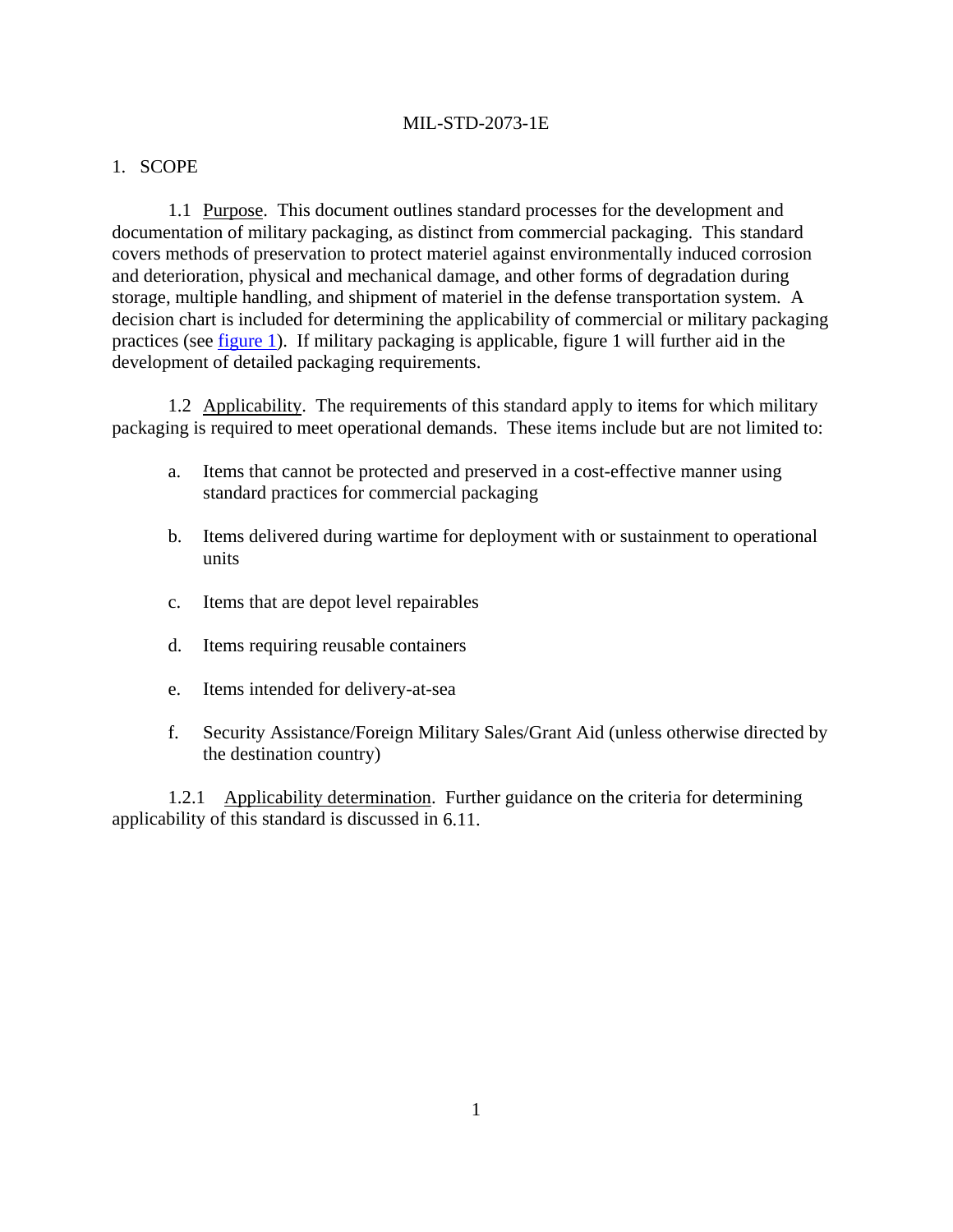<span id="page-19-0"></span>

**\* These decisions are to be made by the DOD contracting activity (packaging organization) prior to RFQ or solicitation.**

FIGURE 1. Military packaging requirements development decision chart.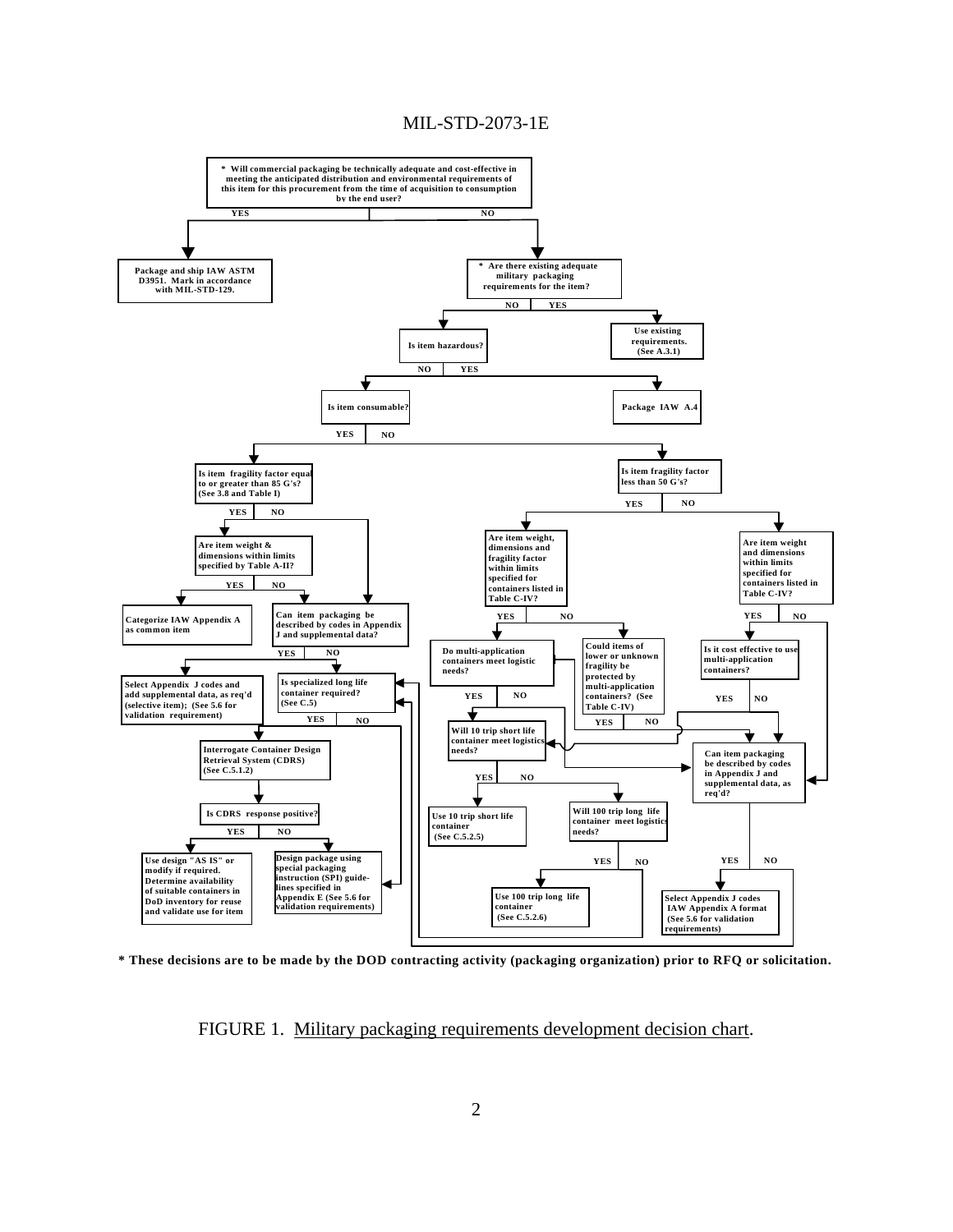#### <span id="page-20-0"></span>2. APPLICABLE DOCUMENTS

 2.1 General. The documents listed in this section are specified in sections [3](#page-23-0), [4](#page-27-0), or [5](#page-28-0) of this standard. This section does not include documents cited in other sections of this specification or recommended for additional information or as examples. While every effort has been made to ensure the completeness of this list, document users are cautioned that they must meet all specified requirements of documents cited in sections 3, 4, or 5 of this standard, whether or not they are listed.

#### 2.2 Government documents.

 2.2.1 Specifications and standards. The following specifications and standards form a part of this document to the extent specified herein. Unless otherwise specified, the issues of these documents are those cited in the solicitation or contract.

#### FEDERAL SPECIFICATIONS

| QQ-A-1876  | $\overline{\phantom{0}}$ | Aluminum Foil.                           |
|------------|--------------------------|------------------------------------------|
| PPP-B-1672 | $\overline{\phantom{0}}$ | Box, Shipping, Reusable with Cushioning. |

#### COMMERCIAL ITEM DESCRIPTION

A-A-3174 - Plastic Sheet, Polyolefin.

#### DEPARTMENT OF DEFENSE SPECIFICATIONS

| MIL-DTL-117         |                          | Bags, Heat-Sealable.                                    |
|---------------------|--------------------------|---------------------------------------------------------|
| MIL-PRF-121         | $\qquad \qquad -$        | Barrier Materials, Greaseproof, Waterproof, Flexible,   |
|                     |                          | Heat-Sealable.                                          |
| MIL-PRF-131         | $\sim$                   | Barrier Materials, Watervaporproof, Greaseproof,        |
|                     |                          | Flexible, Heat-Sealable.                                |
| <b>MIL-PRF-3420</b> | $\overline{\phantom{a}}$ | Packaging Materials, Volatile Corrosion Inhibitor,      |
|                     |                          | Treated, Opaque.                                        |
| MIL-D-3464          | $\overline{\phantom{a}}$ | Desiccants, Activated, Bagged, Packaging Use and Static |
|                     |                          | Dehumidification.                                       |
| MIL-DTL-6060        | $\overline{\phantom{a}}$ | Bags, Watervaporproof, Heat-Sealable, Complex.          |
| MIL-I-8574          |                          | Inhibitors, Corrosion, Volatile, Utilization of.        |
| MIL-PRF-16173       | $\overline{\phantom{a}}$ | Corrosion Preventive Compound, Solvent Cutback,         |
|                     |                          | Cold-Application.                                       |
| MIL-PRF-22019       | $\overline{\phantom{a}}$ | Barrier Materials, Transparent, Flexible, Sealable,     |
|                     |                          | <b>Volatile Corrosion Inhibitor Treated.</b>            |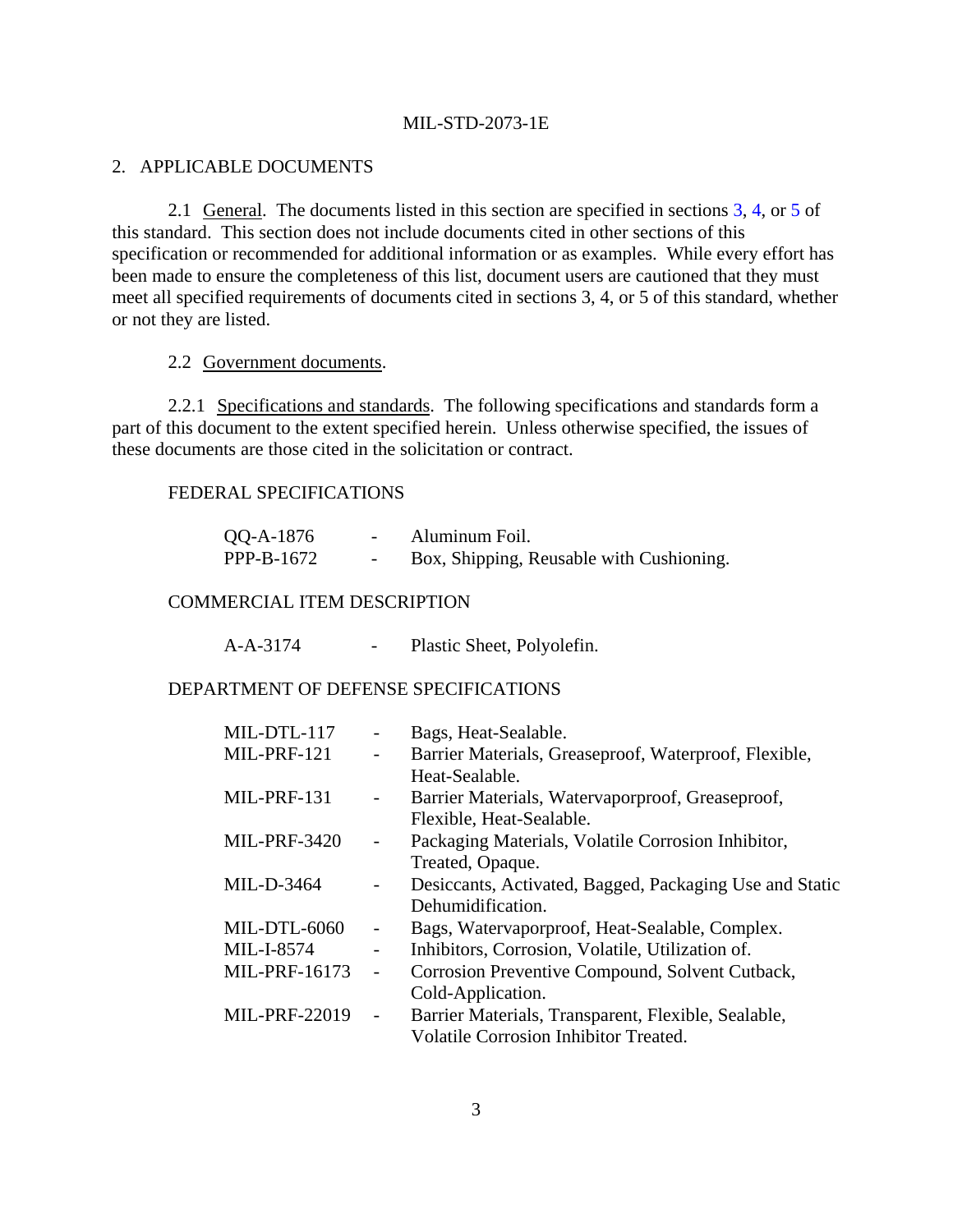<span id="page-21-0"></span>

| MIL-B-22020          | - Bags, Transparent, Flexible, Sealable, Volatile Corrosion              |
|----------------------|--------------------------------------------------------------------------|
|                      | Inhibitor Treated.                                                       |
|                      | MIL-PRF-22191 - Barrier Materials, Transparent, Flexible, Heat-Sealable. |
| $MI - PRF - 81705 -$ | Barrier Materials, Flexible, Electrostatic Protective, Heat-             |
|                      | Sealable.                                                                |

#### DEPARTMENT OF DEFENSE STANDARDS

| MIL-STD-129  | Military Marking for Shipment and Storage.         |
|--------------|----------------------------------------------------|
| MIL-STD-3010 | Test Procedures for Packaging Materials.           |
| MS20003      | Indicator, Humidity, Card, Three Spot, Impregnated |
|              | Areas (Cobaltous Chloride).                        |

 (Copies of these documents are available online at <http://assist.daps.dla.mil/quicksearch> or [http://assist.daps.dla.mil](http://assist.daps.dla.mil/) or from the Standardization Document Order Desk, 700 Robbins Avenue, Building 4D, Philadelphia, PA 19111-5094.)

 2.2.2 Other Government documents, drawings and publications. The following other Government documents, drawings and publications form a part of this document to the extent specified herein. Unless otherwise specified, the issues of these documents are those cited in the solicitation or contract.

DEPARTMENT OF DEFENSE MANUAL

 DoD-5220.22M - National Industrial Security Program Operating Manual (NISPOM).

 (Copies of this document is available online at [http://www.DTIC.mil/](http://www.dtic.mil/) or from the National Technical Information Services (NTIS), 5285 Port Royal Road, Springfield, VA 22161.)

CODE OF FEDERAL REGULATIONS (CFR)

| <b>29 CFR</b> | Labor.                     |
|---------------|----------------------------|
| 40 CFR        | Protection of Environment. |
| 49 CFR        | Transportation.            |

 (Copies of these documents are available online at [www.gpoaccess.gov/cfr/](http://www.gpoaccess.gov/cfr/about.html) or from the Superintendent of Documents, U.S. Government Printing Office, North Capital & "H" Streets, N.W., Washington, DC 20402-0002.)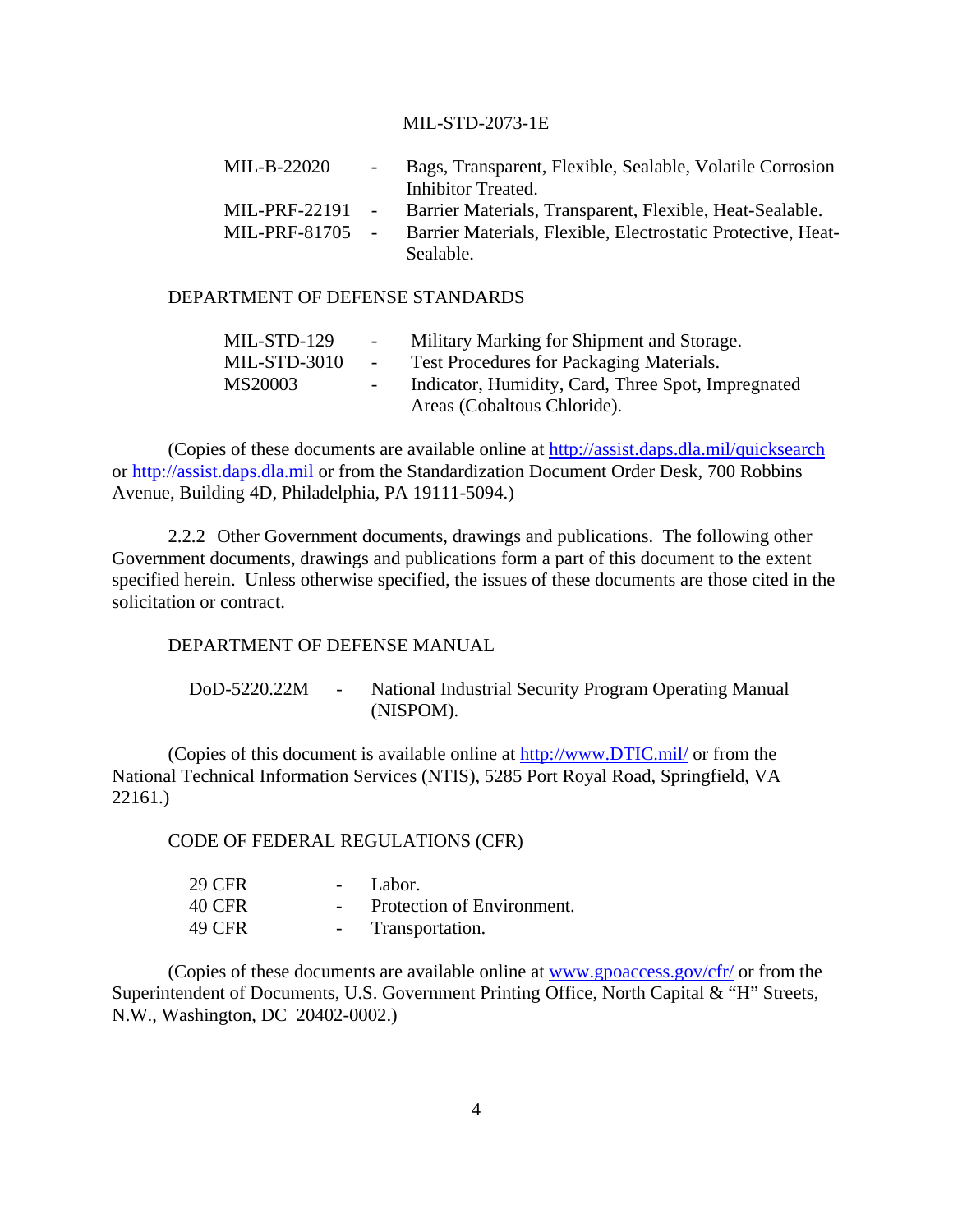<span id="page-22-0"></span> 2.3 Non-Government publications. The following documents form a part of this document to the extent specified herein. Unless otherwise specified, the issues of these documents are those cited in the solicitation or contract.

#### ASTM INTERNATIONAL

| ASTM-D996<br>$\sim$ | Standard Terminology of Packaging and Distribution             |
|---------------------|----------------------------------------------------------------|
|                     | Environments (DoD adopted).                                    |
| ASTM-D1974 -        | Standard Practice for Methods of Closing, Sealing, and         |
|                     | Reinforcing Fiberboard Boxes (DoD adopted).                    |
| ASTM-D4279 -        | Standard Test Methods for Water Vapor Transmission of Shipping |
|                     | Containers – Constant and Cycle Methods.                       |
| ASTM-D5118/-        | Standard Practice for Fabrication of Fiberboard Shipping Boxes |
| D5118M              | (DoD adopted).                                                 |
| ASTM-D5168 -        | Standard Practice for Fabrication and Closure of Triple Wall   |
|                     | Corrugated Fiberboard Containers (DoD adopted).                |

 (Copies of these documents are available online at [http://www.astm.org](http://www.astm.org/) or from ASTM International, 100 Barr Harbor Drive, West Conshohocken, PA 19428-2959.)

#### SAE INTERNATIONAL

SAE-AS26860 - Indicator, Humidity, Plug, Color Change (DoD adopted).

 (Copies of this document are available online at [http://www.sae.org](http://www.sae.org/) or from SAE International, 400 Commonwealth Drive, Warrendale, PA 15096.)

 2.4 Order of precedence. In the event of a conflict between the text of this document and the references cited herein, the text of this document takes precedence. Nothing in this document, however, supersedes applicable laws and regulations unless a specific exemption has been obtained.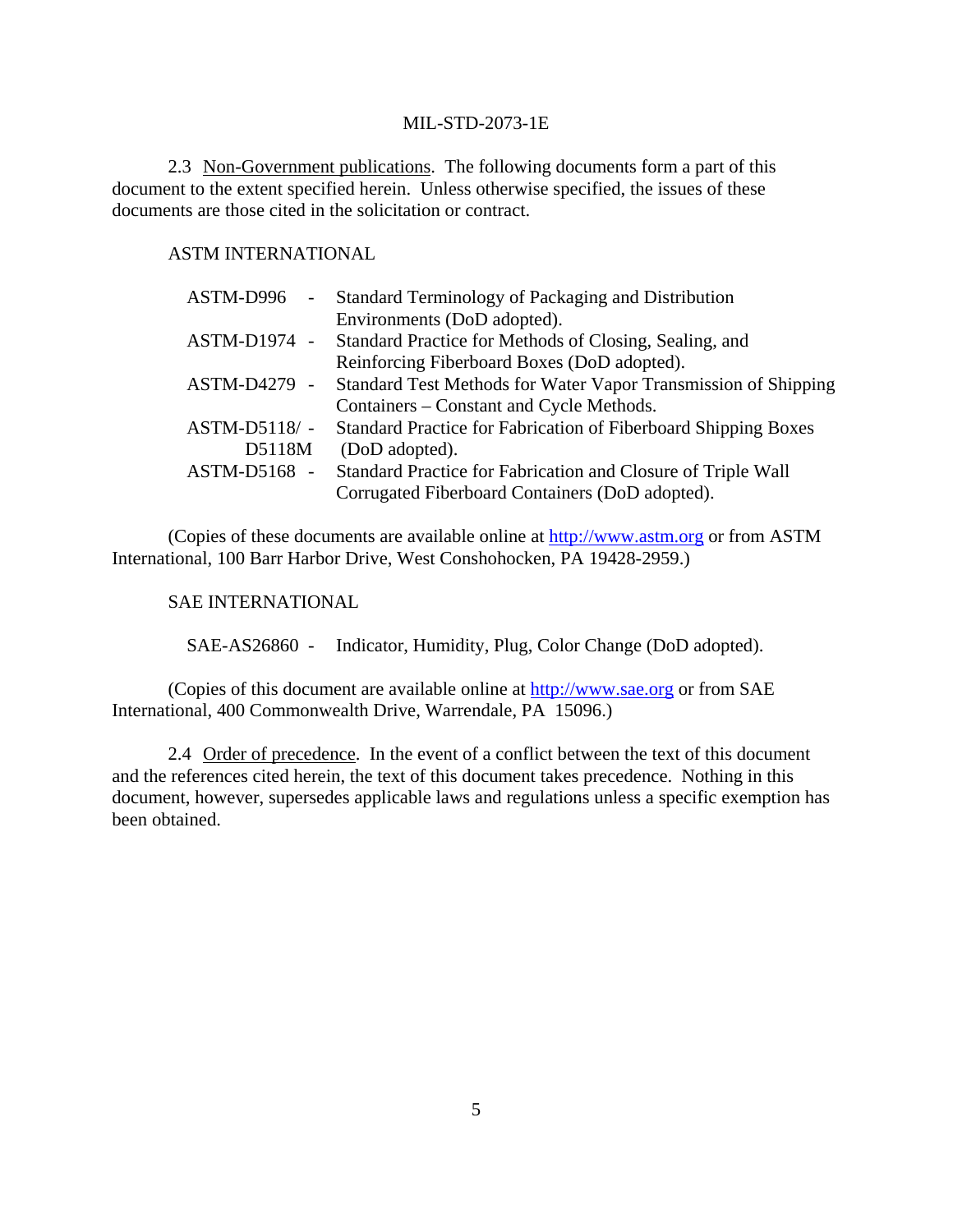#### <span id="page-23-0"></span>3. DEFINITIONS

 3.1 General. Definitions of terms unique to this standard are listed below. Definitions of other terms commonly used in the packaging community may be found in ASTM-D996.

 3.2 Categorization. The process of evaluating an item by chemical and physical characteristics that are significant in determining the preservation requirements.

 3.3 Common group items. Items with a fragility rating of 85 G's (see [3.8\)](#page-0-0) or more which have no dimension greater than 24 inches and weigh not more than 10 pounds for which predetermined packaging has been developed (see [A.5.4.1](#page-56-0) and [table A-IV\)](#page-72-0). Hazardous materials, electrostatic discharge sensitive items, shelf life items, sets, outfits, and kits are excluded from this group regardless of their fragility, size, or weight.

 3.4 Consumable. An item of supply (except explosive ordnance, major end items of equipment, and repairables) that is normally expended or used up beyond recovery in the use for which it was designed or intended.

 3.5 Container Design Retrieval System (CDRS). A management system program to provide a DoD centralized automated data base system for storing, retrieving and analyzing existing container designs and test information concerning specialized containers. The purpose of the CDRS is to avoid duplication in container designs, minimize the number of new container designs being developed and promote reuse of existing DoD specialized containers for new item development and procurement (see [Appendix H](#page-148-0)).

 3.6 Critical items. Items meeting one or more of the following criteria are considered critical.

- a. Critical chemically. Items which are of such a nature that any degree of deterioration (in the form of corrosion, stain, scale, mold, fungi, or bacteria) caused by oxygen, moisture, sunlight, living organisms, and other contaminants which are time or temperature dependent, will result in premature failure or malfunction of the item or equipment in which the item is installed or with which the item interfaces.
- b. Critical physically. Items that would become unfit for use as a result of physical action on the item or any integral surfaces thereof. This includes, but is not limited to, items having a surface finish of 64 microinches root mean square or less, items which have surfaces that mate with surfaces of other parts, optical and reflective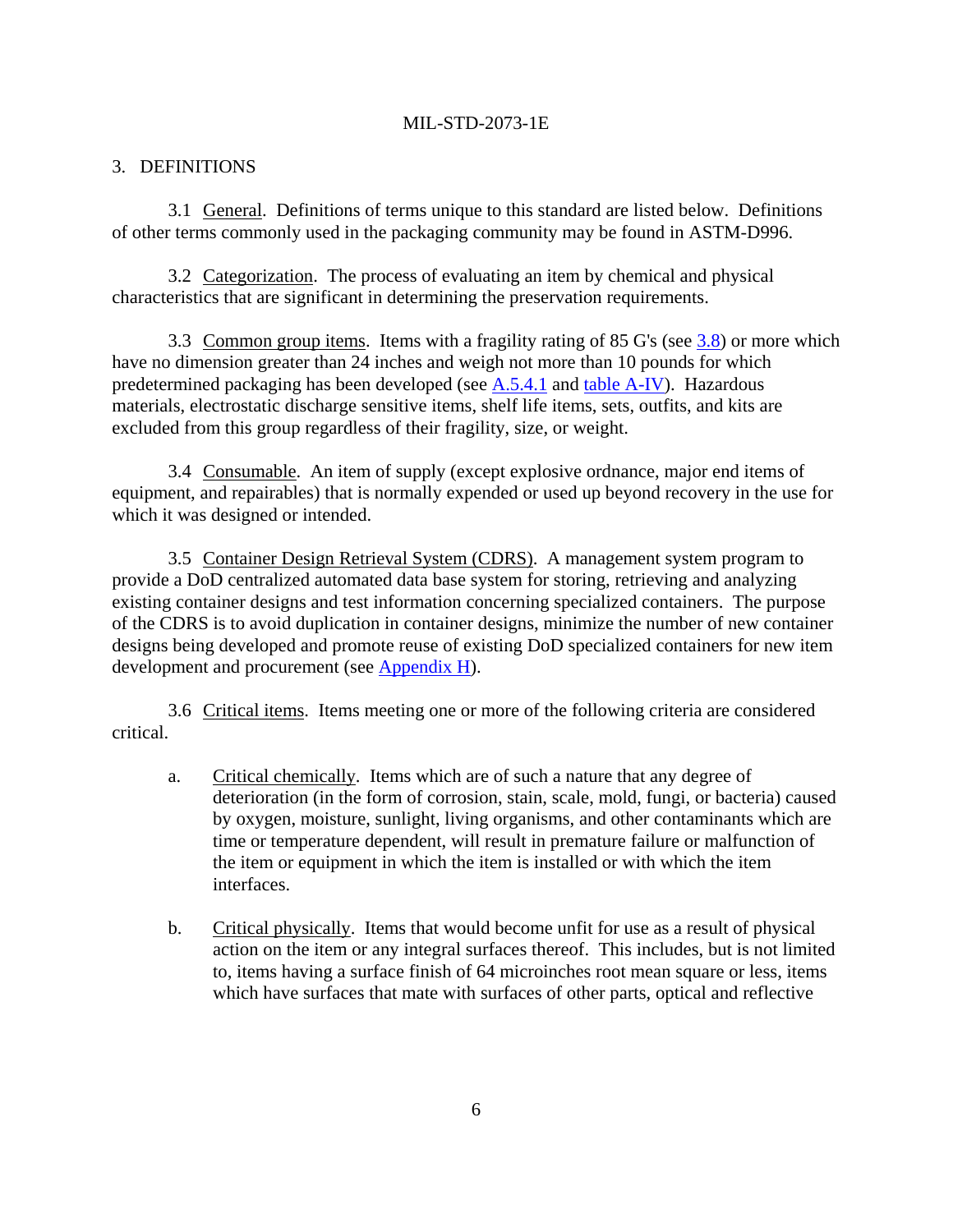<span id="page-24-0"></span>devices having highly polished surfaces, items requiring a high degree of cleanliness, and items requiring special protection against shock, vibration, or abrasion.

c. Critical application. Items that, either in assembly or operation, provide an essential attribute to attaining critical military objectives.

 3.7 Electrostatic Discharge Sensitive (ESDS) items. Electronic items that are susceptible to damage or degradation as a result of an electrostatic discharge event.

 3.8 Fragility factor. Maximum force acceleration or deceleration expressed in units of gravity (G's) that can be applied to an item in its non-operating state without causing physical damage or changes in its operational characteristics. The fragility factor is expressed in units of acceleration for a defined shock pulse. Shock pulse forms and durations which approximate the transportation and handling environment are to be used in determining the fragility factor. Representative fragility factors for various classes of items are listed in table I.

 3.9 Hazardous material. A material, substance, or waste that has been determined by the Secretary of Transportation to be capable of posing an unreasonable risk to health, safety, and property when transported in commerce and that has been so designated. (This includes all items listed as hazardous in Titles 29, 40 and 49 CFR and other applicable modal regulations effective at the time of shipment.)

 3.10 Military packaging. A means of specifying the military preservation and packing that a given item requires to ensure that it is not degraded during shipment and storage.

- a. Military preservation. Application of materials and/or methods designed to protect an item during shipment, handling, indeterminate storage and distribution to consignees worldwide.
- b. Military packing. Application of any exterior protective methods, materials, or devices to assure the integrity of the preserved item as follows:
	- (1) Level A. Protection required to meet the most severe worldwide shipment, handling, and storage conditions. A Level A pack must, in tandem with the applied method of preservation, be capable of protecting material from the effects of direct exposure to extremes of climate, terrain, and operational and transportation environments. Examples of situations which indicate a need for use of a Level A pack are: War Reserve Material, mobilization, strategic and theater deployment and employment, open storage, deck loading and Foreign Military Sales (as specified in the contract). Examples of containers used for Level A packing requirements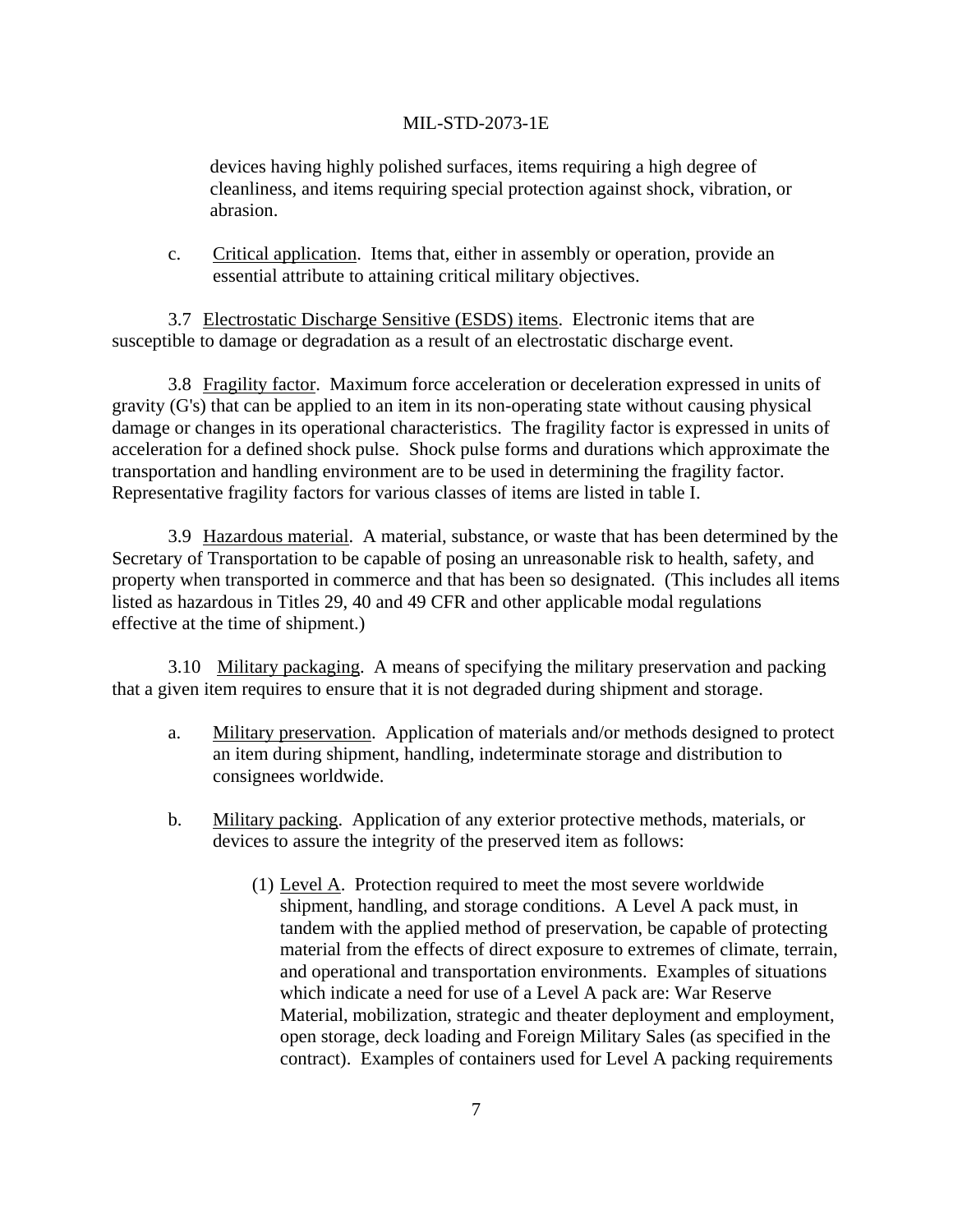<span id="page-25-0"></span>include, but are not limited to, overseas type wood boxes, and plastic and metal reusable containers.

(2) Level B. Protection required to meet moderate worldwide shipment, handling, and storage conditions. A Level B pack must, in tandem with the applied preservation, be capable of protecting material not directly exposed to extremes of climate, terrain, and operational and transportation environments. Examples of situations which indicate a need for use of a Level B pack are: security assistance, such as Foreign Military Sales (as specified in the contract) and containerized overseas shipments. Examples of containers used for Level B packing requirements include, but are not limited to, domestic wood crates, weather-resistant fiberboard containers, fast pack containers, weather-resistant fiber drums, and weather-resistant paper and multi-wall shipping sacks.

 3.11 Packaging design validation. Testing to ascertain the capability of the prototype pack to protect the integrity and serviceability of the item(s) for which the package is designed.

 3.12 Repairable item. An item that, by the application of engineering, economic, and other factors, could be reasonably restored to a serviceable condition through regular repair procedures.

 3.13 Reusable container. A shipping and storage container that can be reused without impairment of its protective function and that can be repaired or retrofitted to prolong its life or modified to adapt it for shipment of items other than that for which it was originally intended. Reusable shipping and storage containers are further defined as follows:

- a. Long life container (100 trips minimum). A shipping container that can be used repeatedly, and whose service life can be expected to equal the service life of the item it is designed to protect. These containers may be refurbished by appropriate maintenance practices to their original condition and subsequently reused.
- b. Short life container (10 trips minimum). A shipping container that can be reused for a limited number of times. The container is usually made of wood, plywood, fiberboard or similar material that has a limited life.
- c. Multiapplication containers. Multiapplication containers are designed to protect a variety of components within a given fragility and size range. They can be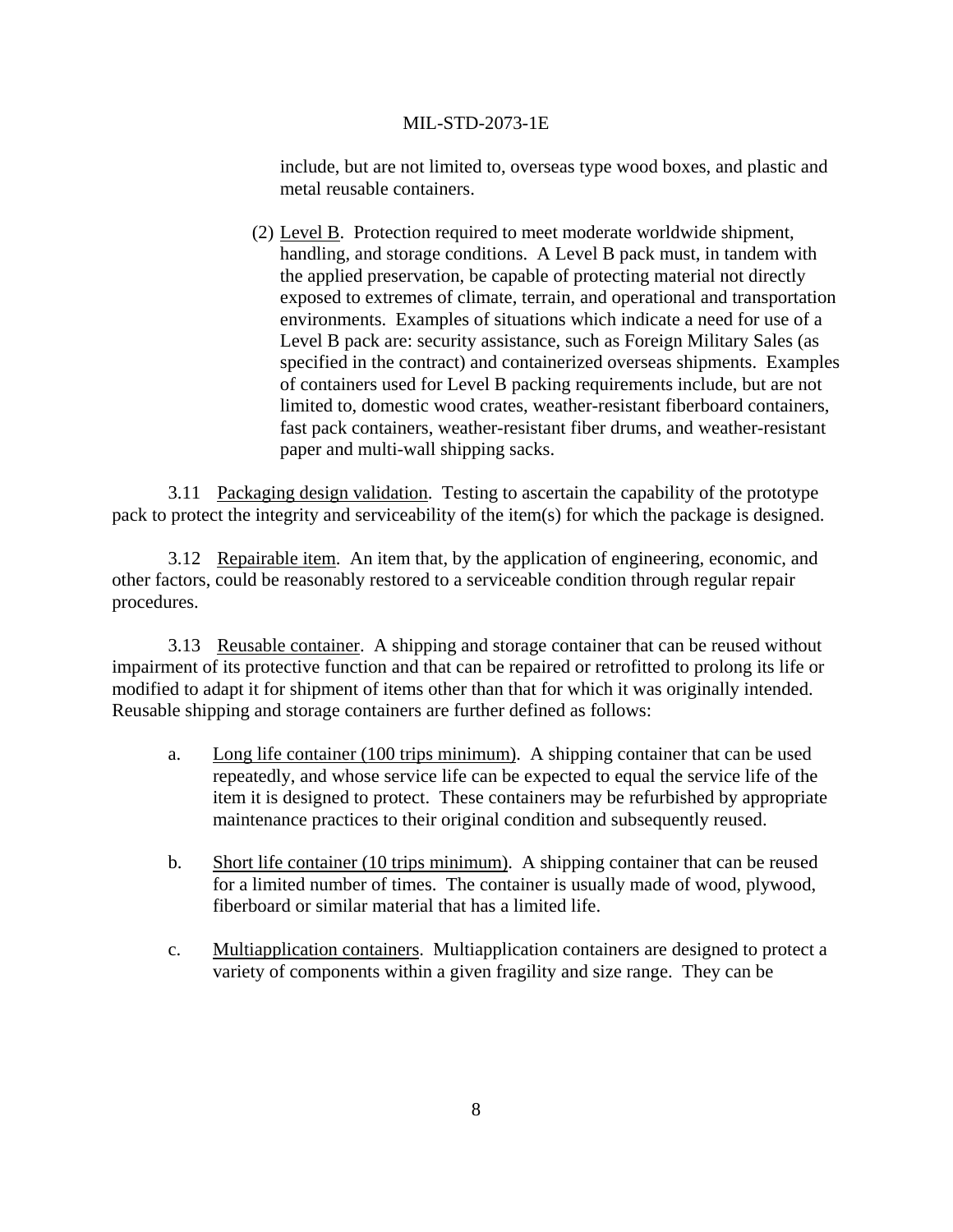<span id="page-26-0"></span>manufactured in a similar manner to that used for specialized containers or in accordance with applicable/specified military or federal specifications. A multiapplication container can be either of the short-life or long-life variety. Short life multiapplication containers include "fast packs," consisting of a family of standard size cushioned fiberboard shipping containers of four types. These types are fully described in PPP-B-1672 and are identified as Types I, II, III and IV in [table C-IV](#page-102-0). Long-life multiapplication reusable containers are designated as Types VI thru X and are also described in table C-IV. These containers are made of rugged plastic construction containing internal cushioning pads or permanent shock mitigation systems (for example, shear mounts, steel coils, and springs) and are designed to protect repairable components packaged therein, during forward and retrograde movements within the military supply system.

d. Specialized container. Specialized containers are generally the long-life variety and are uniquely configured to support and protect a specific item, or limited variety of items, during handling and storage or to protect personnel and equipment from hazardous contents. Containers of this type frequently incorporate energy absorbing systems, temperature control systems or special features to make handling or shipment possible, easier or safer. Engineering drawings, or equivalent, are used to define form, fit, function, materials, tolerances and manufacturing techniques. Internal fixtures and other fitments within specialized shipping containers result from either original design efforts or the redesign or modification of an existing container to meet a specific application or need.

 3.14 Sealed. An item is considered sealed if the entrances to the interior of the item are sealed with gaskets or closely mated surfaces under mechanical pressure or are sealed by threaded closure devices (except plastic caps). Sealed items also include assemblies which are encapsulated in plastics, ceramics, glass or metal with completely cemented seams or joints closing the interior to the entrance of liquid water. Hermetic sealing is a seal that will exclude air and is leakproof at ambient temperatures and atmospheric pressures and is usually glass to glass, metal to metal or metal to glass.

3.15 Selective group items. Items that cannot appropriately utilize predetermined packaging developed for common group items (see [3.3\)](#page-23-0) yet do not require a drawing, sketch, illustration, or separate narrative type instruction to specify packaging details.

 3.16 Special group items. Items with peculiar characteristics such as weight, configuration, complexity, fragility, or other considerations that cannot be classified as common or selective. An item is considered special if drawings, sketches, illustrations, narrative type instructions, or specialized containers are required to specify packaging details.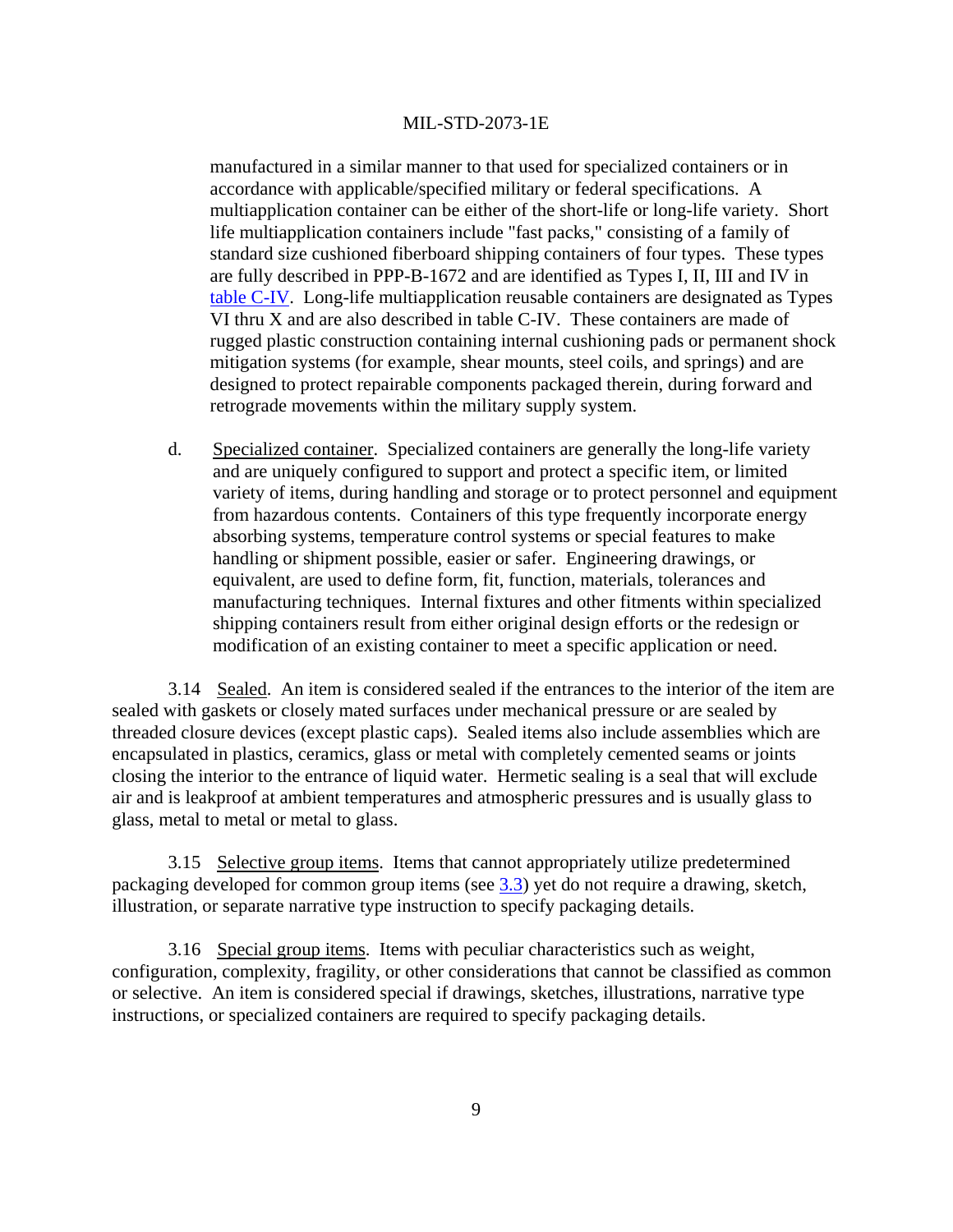#### <span id="page-27-0"></span>4. GENERAL MILITARY PACKAGING REQUIREMENTS

 4.1 General. Military packaging requirements shall be developed using the [figure 1](#page-19-0) decision chart in accordance with the requirements of this section, Section 5 and all Appendices herein. The developed military packaging requirements shall be documented in accordance with [Appendix E](#page-116-0) and as specified on the Contract Data Requirements List (CDRL) (see [6.3\)](#page-41-0). These requirements are generally defined by a twelve digit position-sensitive code system, as illustrated in [figure A-1.](#page-58-0) Appropriate codes are drawn from those listed in [Appendix J.](#page-152-0) When an item has been determined to be in the special group category, a Special Packaging Instruction shall be required, prepared in accordance with Appendix E and as specified on the CDRL (see [6.3](#page-41-0)).

4.1.1 Options. Unless otherwise specified in supplemental instructions (see [E.4.2.6\)](#page-119-0), all military packaging requirements defined or developed herein shall be mandatory for compliance and no substitutions are permitted. When specified in supplemental instructions (see E.4.2.6), options can be exercised as to the specific method of preservation or DoD approved packaging materials to be used. However, the basic preservation method shall be retained, all other supplemental instructions shall be complied with, and unit package dimensions shall not be increased by more than one inch. Equal or higher degree of protection shall be afforded the item and there shall be no increase in the package cost.

 4.2 Development of military packaging details and data requirements. If this standard is cited for use and no specific military packaging details or data requirements are contained in the contract, the contracting officer shall be contacted for same. [Appendix A](#page-48-0) and other applicable sections and appendices of this standard shall be used to develop detailed military packaging requirements in cases where the development of packaging data by the contractor is cited.

 4.3 Hazardous material. Packaging for hazardous materials shall be developed in accordance with the requirements specified in [A.4](#page-53-0).

 4.4 Packaging of classified items. Packaging developed for classified items shall meet the requirements of DoD 5220.22M, National Industrial Security Program Operating Manual (NISPOM).

 4.5 Quantity per unit pack (QUP). The QUP shall be determined in accordance with Appendix B.

 4.6 Containers. Requirements for containers and their selection for military packaging applications are specified in [Appendix C.](#page-87-0)

 4.7 Kits. Military packaging of parts kits or modification kits shall be in accordance with Appendix D.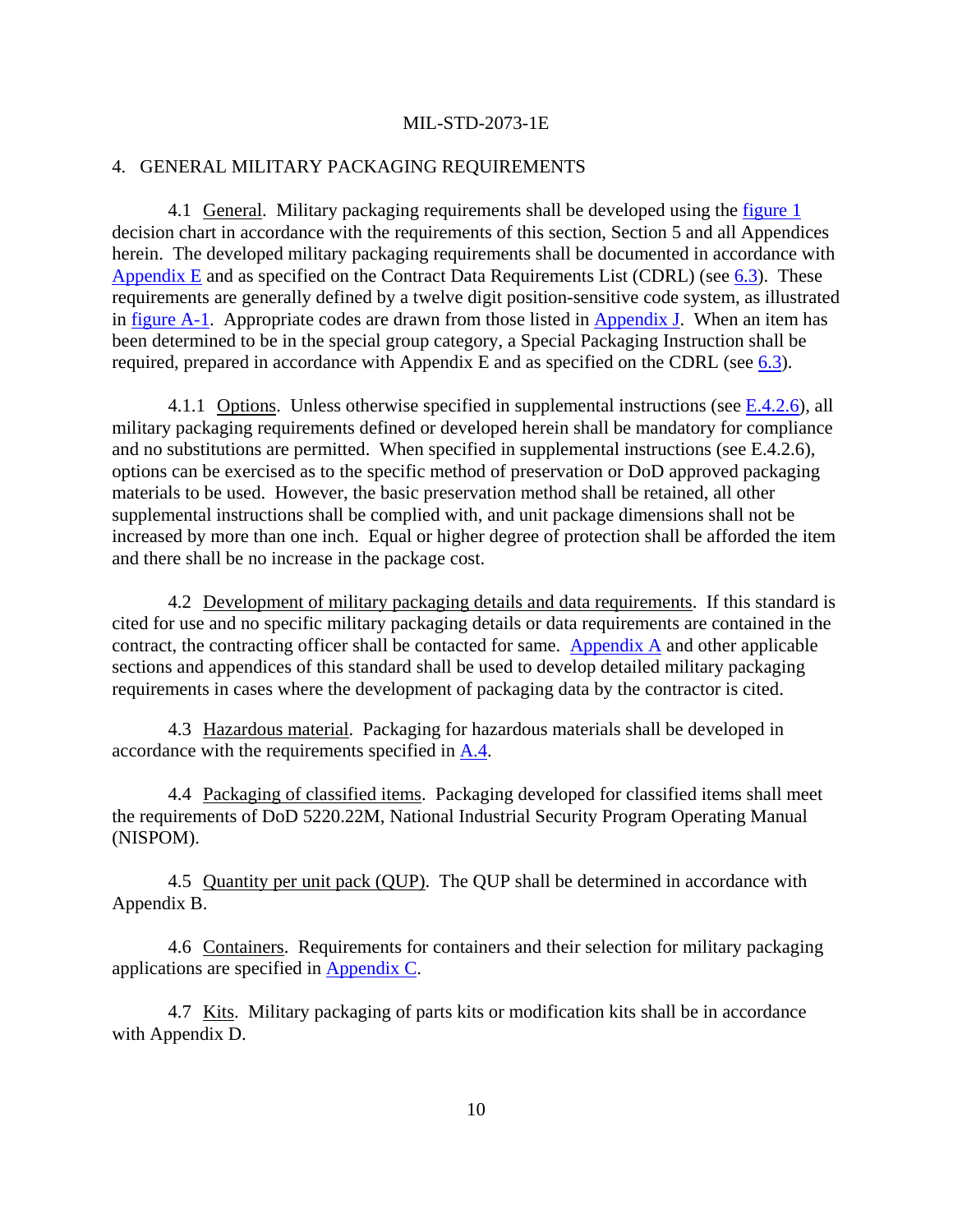<span id="page-28-0"></span> 4.8 Repairable excess and residual parts. Repairable excess and residual part(s) for which packaging has not been stipulated by the acquisition activity shall be packaged to afford adequate protection as required to prevent further deterioration due to rust, corrosion, or physical damage. Unless otherwise specified by the acquisition activity, the QUP shall be one.

 4.9 Loose fill materials. Loose fill materials are prohibited in all military packages except for the packaging of peculiar hazardous materials that require their use for absorptive purposes.

 4.10 Shock and vibration absorption. Shock and vibration absorption shall be provided by cushioning materials or devices that protect the contents and packaging components from physical damage during handling, shipment and storage. A cushioning medium shall be placed as close to the contents as practicable. A noncorrosive wrap shall be placed between the item and all corrosive type cushioning media.

 4.11 Determination of item fragility. Fragility factors in the non-operating state of the item, established in the item specification, shall be used to establish the maximum energy permitted to reach the item during transportation and handling (see [3.8](#page-0-0)). When fragility factors are not available or established, criteria of table I can be used to approximate G factors. Caution shall be taken to ensure that there are no additional components installed which lower the item fragility rating.

 4.12 Packaging materials. The use of new packaging materials or products is encouraged and recommended if their protective capabilities are equivalent to similar approved materials without increasing the overall cost to the government. To expedite the use of these materials prior to their inclusion in government specifications, their prompt use will be permitted under conditions outlined herein. In instances where the material or product is not covered by a specific specification or standard, the manufacturer or fabricator of the material or product shall make available documented test data by an approved testing laboratory, that the material or product meets or exceeds all performance requirements of the specification for a similar material or product. The request for approval shall be submitted to the acquisition activity via the technical packaging element of the contract management activity.

#### 5. DETAILED MILITARY PACKAGING REQUIREMENTS

 5.1 General military package design considerations. Military packaging shall be of minimum cost consistent with required performance. Unit packs shall be designed to conserve weight and cube while retaining the protection required and enhancing standardization.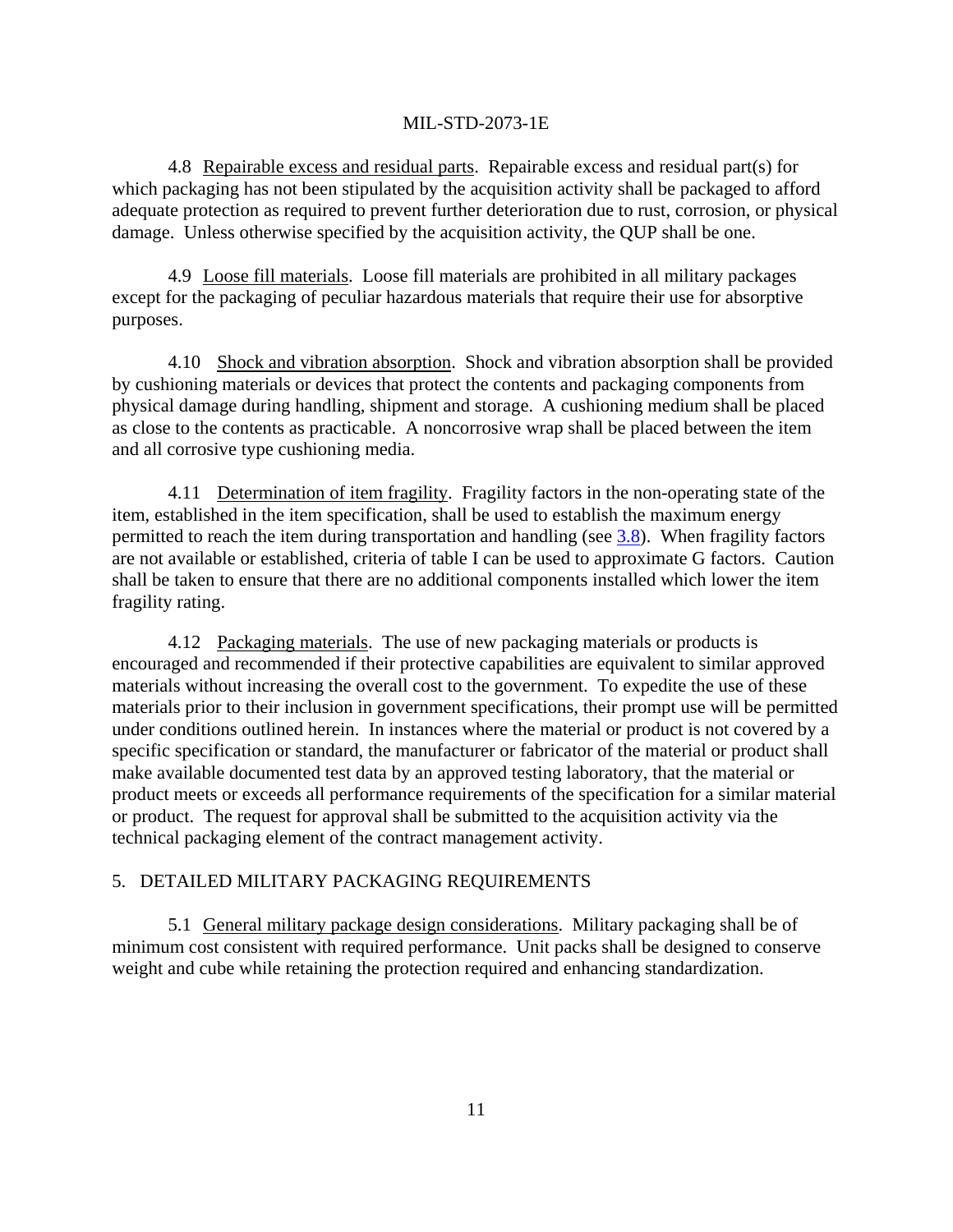<span id="page-29-0"></span> 5.2 Military preservation. The military preservation procedure should be accomplished without interruption. When interruptions are unavoidable, temporary wraps, covers or enclosures shall be provided to insure against contamination or deterioration of the items.

 5.2.1 Cleaning and drying. Items shall be cleaned and dried by any process or processes that are not injurious to the item. All items shall pass the applicable cleaning and drying inspection requirements of [table G-I](#page-145-0).

5.2.2 Preservatives.

 5.2.2.1 Preservative applicability. When contact preservatives are required to protect an item from chemical deterioration, they shall conform to [table J-III.](#page-169-0) Preservatives selected shall be those whose application, use, or removal will not damage the item or impair item function.

 5.2.2.2 Application of contact preservatives. Directly after cleaning and drying of the item, the required preservative shall be uniformly applied by any appropriate procedure that permits the preservative to coat all necessary surfaces. Suggested methods of application include, but are not limited to:

- a. Dipping
- b. Flow coating
- c. Slushing
- d. Brushing
- e. Filling or flushing
- f. Fogging
- g. Spraying

 5.2.2.3 Application and use criteria of volatile corrosion inhibitors (VCI). Volatile corrosion inhibitor preservative treatment shall be applied in accordance with the criteria and procedures of MIL-I-8574.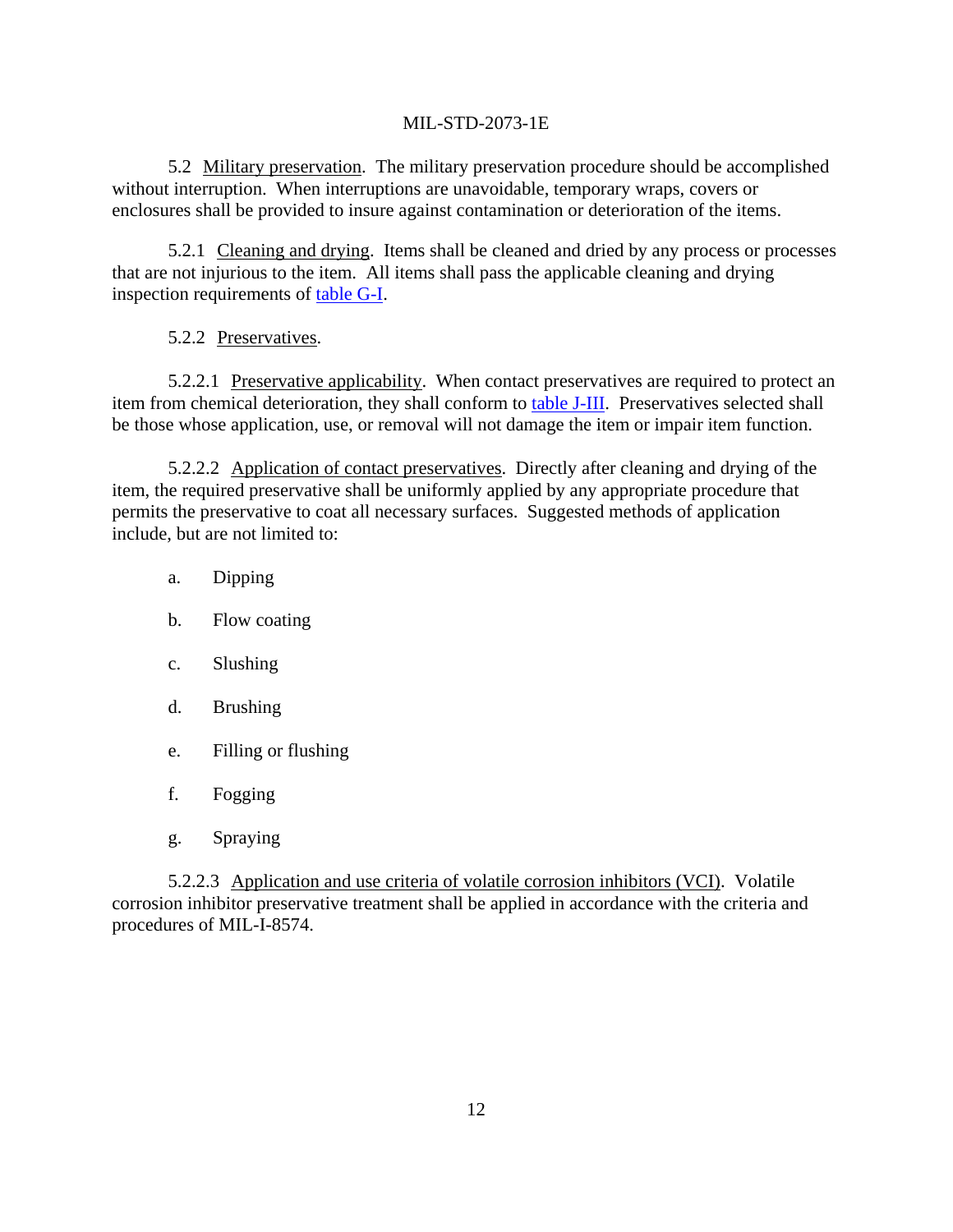<span id="page-30-0"></span> 5.2.3 Methods of military preservation - general requirements. There are five basic methods of preservation (MOP) established herein:

 Method 10 Physical protection Method 20 Preservative coating only Method 30 Waterproof protection Method 40 Watervaporproof protection Method 50 Watervaporproof protection with desiccant

Various specific techniques, also detailed herein, have been developed to meet the basic Methods 30, 40, and 50 and shall be used as appropriate. The preservation methods shall be as specified in the contract or purchase order. In the absence of such requirements, the appropriate method shall be selected in accordance with the applicable tables of  $\Delta$ ppendix  $\Delta$ . The following general requirements shall apply:

- a. Protection from physical damage and mechanical malfunction is required for all methods of preservation in addition to the specific environment protection provided. This requirement shall be validated during conduct of the packaging design validation tests specified in [Appendix F.](#page-136-0)
- b. When methods provide either transparent or opaque protection, transparent protection may be furnished at the option of the supplier but is not required unless specifically called for in the contract or purchase order.
- c. Protection for all electrostatic discharge sensitive items requires the use of packaging materials to counteract electrostatic and electromagnetic field forces (see  $5.2.4.1$ ).
- d. When specific methods require using a bag or container, preliminary wrapping, cushioning or other dunnage material shall be applied as necessary to protect the item, the bag, and the container from all projections or sharp edges of the item as well as to restrict movement of the item within the unit pack.
- e. When methods require chipboard or fiberboard containers within the bag, the corners and edges of the containers shall be blunted prior to placing the item in the box and enclosing within the bag.
- f. When a transparent unit pack is specified, the preliminary wrapping shall also be transparent.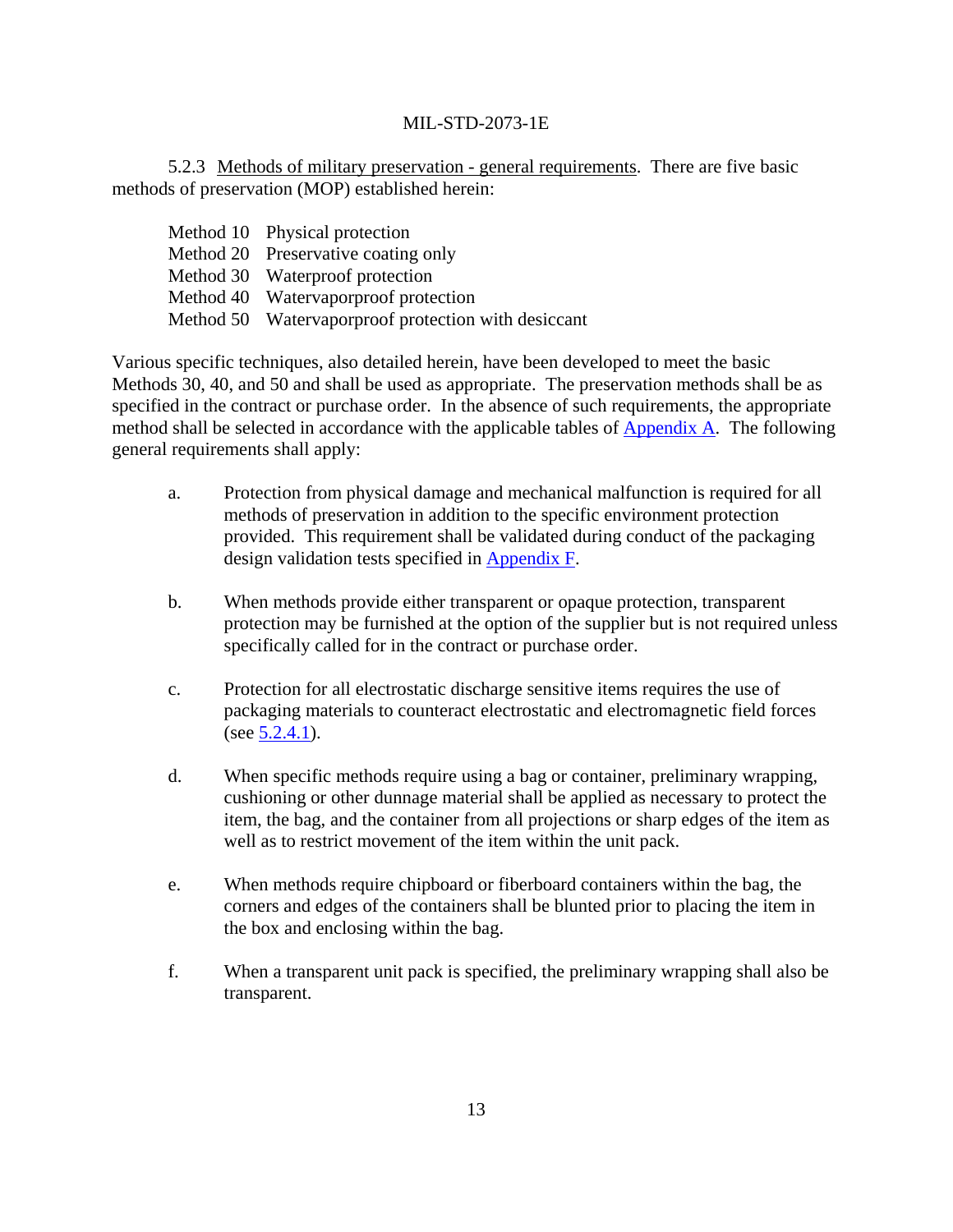- <span id="page-31-0"></span>g. Methods of preservation requiring the use of a bag for the interior packaging shall be subject to the use and fabrication procedures and limitations of MIL-DTL-117. [Table II](#page-46-0) lists the acceptable materials that may be used in constructing bags that meet the requirements of these specific methods of preservation (see  $6.9$ ). Bags shall comply with MIL-DTL-6060 when the construction limitations of MIL-DTL-117 are exceeded.
- h. All materials used (e.g. wraps, cushioning, dunnage, and barrier bags) shall be as clean and dry as practicable to minimize item susceptibility to corrosion and contaminants.
- i. Items with handles, knobs, or other protrusions shall be wrapped or otherwise protected and secured to facilitate equal distribution of shock forces over the entire surface of the item and thus prevent damaging shock forces to the protrusion.
- j. When flexible bags are used, the volume of trapped air within the bag shall be kept to a minimum by compressing the bag around the contents, or by carefully drawing a vacuum inside the bag, prior to final heat sealing or cold sealing (for VCI). Caution shall be taken to prevent rupture of the bag, or damage to the item, due to excessive vacuum.
- k. Items preserved with VCI-treated materials are exempted from preliminary wrapping.

 5.2.3.1 Surfaces coated with preservatives. Preliminary wrapping materials in contact with any item coated with a preservative shall be greaseproof and shall conform to MIL-PRF-121 or QQ-A-1876. Greaseproof wraps applied solely to confine the contact preservative on item surfaces are not necessary when a method requires a bag as the preliminary container and the bag is made of material conforming to MIL-PRF-121, MIL-PRF-131, or MIL-PRF-22191, type I or II. However, wraps shall not be excluded if necessary to protect the bags from rupture or perforation.

 5.2.3.2 Metal surfaces not coated with preservatives. Only noncorrosive wrapping, cushioning and dunnage materials meeting the test requirements of MIL-STD-3010, Test Method 3005, shall be used in contact with metal surfaces of the item. Materials also shall be as dry and clean as practicable at the time of use.

 5.2.3.3 Method 10 - Physical protection. The unpreserved item(s) shall be protected from physical damage and mechanical malfunction. Cushioning materials, dunnage, blocking and bracing shall be applied as required to protect the item(s) and the enclosing media and restrict the movement of the item within the container. The materials selected for all blocking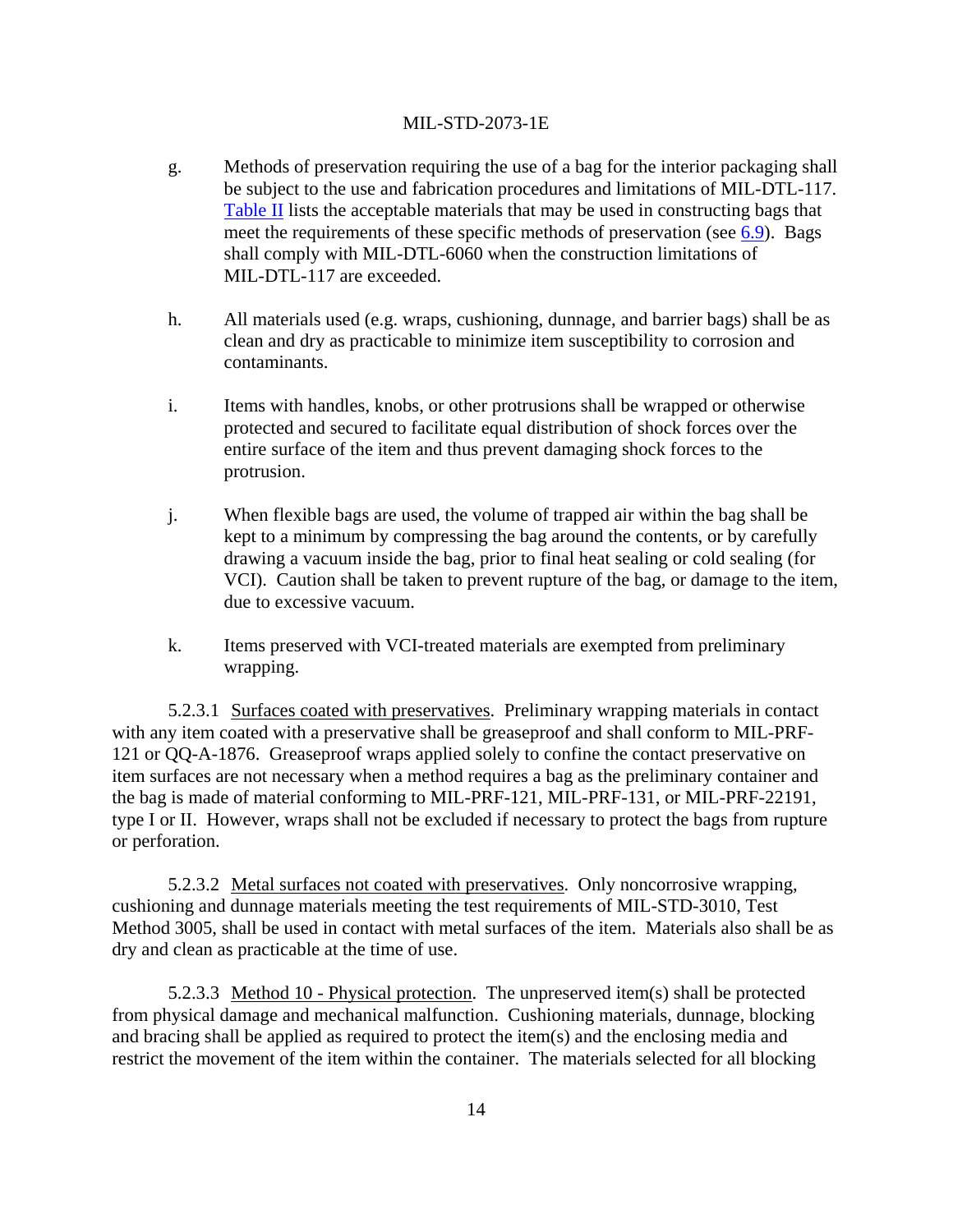<span id="page-32-0"></span>and bracing, and the design and application thereof, shall be compatible with the item and its bearing load limitations. Materials shall be as clean and as dry as practicable. Method 10 packs shall pass the applicable inspection requirements of [table G-I.](#page-145-0)

 5.2.3.4 Method 20 – Physical protection with preservative (with greaseproof wrap, as required). Items shall be treated with appropriate preservatives in accordance with the procedures of [5.2.2.2](#page-29-0) or [5.2.2.3.](#page-29-0) Contact preservative coated items shall be wrapped in material conforming to MIL-PRF-121 or QQ-A-1876. Flexible wraps shall snugly enclose the coated part or item and be secured to prevent unintentional unwrapping. Parts or items coated with hard film preservatives conforming to MIL-PRF-16173, Grade 1 or 4, may, when dried, be exempted from wrapping. Projections, sharp edges, or other features of the item, which may damage the wrap, shall be cushioned as required in accordance with [5.2.3.](#page-39-0) The type of cushioning and wrapping material used shall be commensurate with the size, weight and configuration of the preserved part or item. Method 20 packs shall pass the applicable inspection requirements of [table G-I](#page-145-0). When it has been determined to protect items with VCI, they shall be preserved in accordance with [5.2.4.9](#page-38-0).

 5.2.3.5 Method 30 - Waterproof or waterproof-greaseproof protection with preservative as required. Items protected in accordance with Method 30 shall be heat sealed within a waterproof or waterproof-greaseproof bag. Projections, sharp edges or other physical characteristics of the item, which may damage the waterproof or waterproof-greaseproof barrier or container shall be cushioned in accordance with [5.2.3](#page-39-0). The item shall also be cushioned as required to mitigate shock, thereby preventing physical and functional damage to the item. Unless otherwise specified, preservative coating requirements shall be determined in accordance with [5.2.2.1](#page-29-0). All packs prepared in accordance with any method of this basic group shall pass the applicable quality assurance tests specified in [tables G-I](#page-145-0) and [G-II](#page-146-0).

 5.2.3.5.1 Method 31 - Waterproof bag, heat sealed. The item, preserved, wrapped and cushioned as required in [5.2.3.5](#page-32-0), shall be enclosed in a heat sealed bag conforming to MIL-DTL-117, Type III, Class B, Style 2. When specified, a designated bag, other than noted herein, shall be provided. (Note: When specified in the contract or order, a carton or box shall be required to effect the unit container and the primary cushioning specified in the contract or order shall be placed between the outside of the bag and the inside of the carton or box.) When it has been determined to protect items with VCI, they shall be preserved in accordance with [5.2.4.9](#page-38-0).

 5.2.3.5.2 Method 32 - Container, waterproof bag, heat sealed. The item, preserved, wrapped and cushioned as required in [5.2.3.5,](#page-32-0) shall be enclosed in a close fitting container (box) selected from [table C-I](#page-95-0), which in turn shall be enclosed in a heat sealed waterproof bag conforming to MIL-DTL-117, Type III, Class B, Style 2, or MIL-DTL-117, Type III, Class C, Style 1. When specified, a protective wrap of heavy duty kraft paper or equivalent material (tape sealed) shall be provided to protect the barrier material during handling and storage.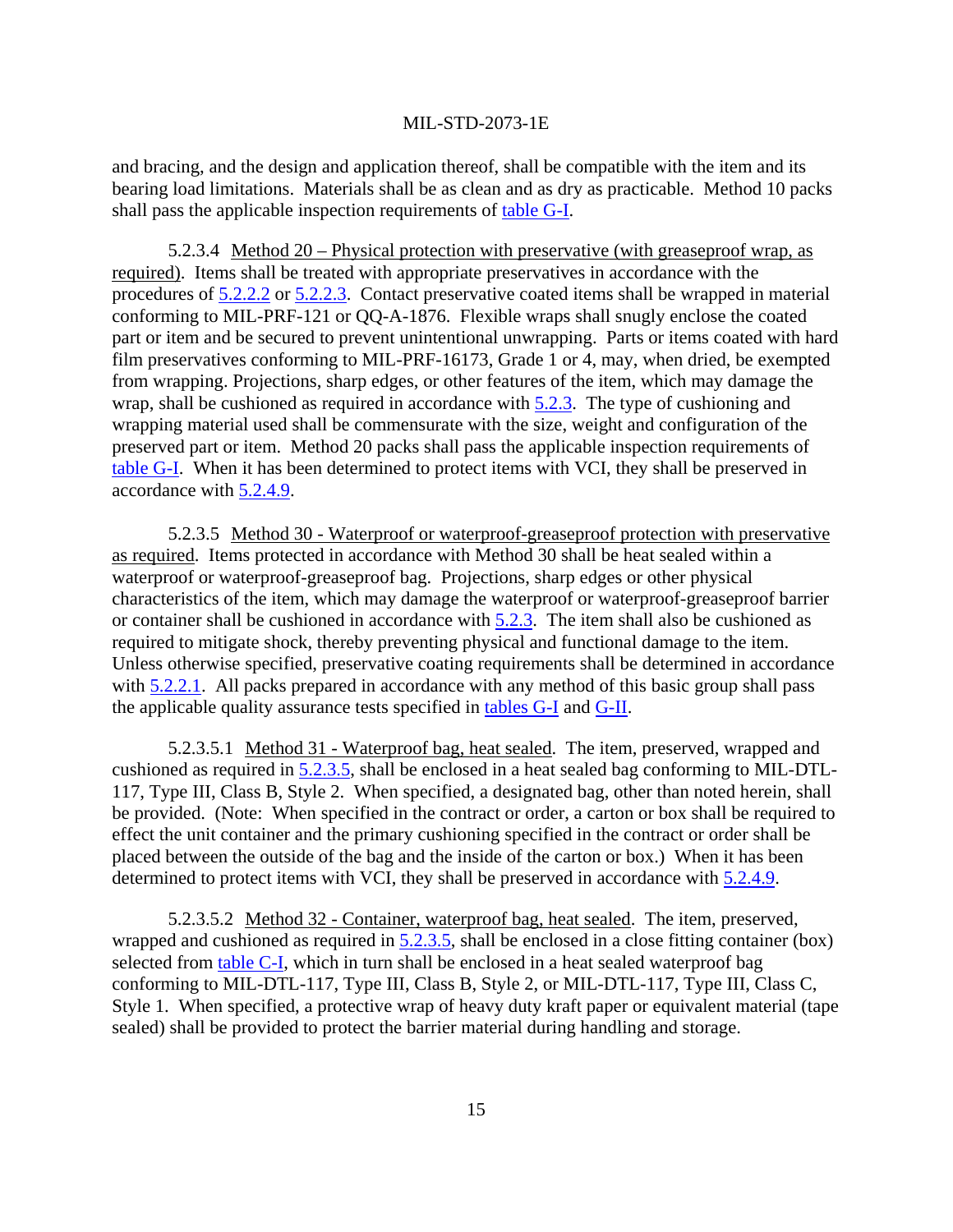<span id="page-33-0"></span> 5.2.3.5.3 Method 33 - Greaseproof-waterproof bag, heat sealed. The item, preserved, wrapped and cushioned as required in  $5.2.3.5$ , shall be enclosed in a close fitting heat sealed bag conforming to MIL-DTL-117, Type II, Class C, Style 1, 2 or 3; or Type III, Class C, Style 1. When specified in the contract or order, a designated bag, other than noted herein, shall be provided. (Note: When specified in the contract or order, a carton or box shall be required to effect the unit container, and the primary cushioning specified in the contract or order shall be placed between the outside of the bag and the inside of the carton or box.) When it has been determined to protect items with VCI, they shall be preserved in accordance with [5.2.4.9](#page-38-0).

 5.2.3.6 Method 40 - Watervaporproof protection with preservative as required. Items protected in accordance with Method 40 shall be heat sealed within a watervaporproof enclosure. Projections, sharp edges or other physical characteristics of the item, which may damage the watervaporproof enclosure, shall be cushioned as required in accordance with  $5.2.3$ . The item shall also be cushioned as required to mitigate shock, thereby preventing physical and functional damage to the item. Unless otherwise specified, preservative coating requirements shall be determined in accordance with [5.2.2.1.](#page-29-0) All packs prepared in accordance with any method of this basic group shall pass the applicable quality assurance tests specified in [tables G-I](#page-145-0) and [G-II.](#page-146-0)

 5.2.3.6.1 Method 41 - Watervaporproof bag, heat sealed. The item, preserved, wrapped and cushioned as required in [5.2.3.6,](#page-33-0) shall be enclosed in a close fitting heat sealed bag conforming to MIL-DTL-117, Type I, Class E, Style 1, 2 or 3; or Type I, Class F, Style 1; or Type II, Class E, Style 1. (Note: For electrostatic protection refer to [5.2.4.1](#page-38-0).) When specified in the contract or order, a designated bag, other than noted herein, shall be furnished. (Note: When specified in the contract or order, a carton or box shall be required to complete the unit container and the primary cushioning specified in the contract or order shall be placed between the outside of the bag and the inside of the carton or box.)

 5.2.3.6.2 Method 42 - Container, watervaporproof bag, heat sealed, container. The item, preserved, wrapped and cushioned as required in  $\frac{5.2.3.6}{5.2.3.6}$ , shall be enclosed in a close fitting inner container (box), selected from [table C-I](#page-95-0), and enclosed in a heat sealed bag conforming to MIL-DTL-117, Type I, Class E, Style 1; or Type II, Class E, Style 1. Bags in accordance with MIL-DTL-6060 shall be used when the construction limitations of MIL-DTL-117 are exceeded. When specified in the contract or order, a designated bag, other than noted herein, shall be furnished. The sealed bag shall then be enclosed within an appropriate outer container (box), selected from [table C-I](#page-95-0) or [table](#page-95-0) [C-II,](#page-96-0) unless otherwise specified in the contract or order. When fiberboard containers are selected or specified for the outer container of this method, they shall conform to the weather resistant class and grade of ASTM-D5118 or ASTM-D5168 as applicable. When wood, wood cleated plywood, or wood cleated panelboard is specified as the outer container of this method, 6 mil polyethylene film conforming to A-A-3174 or equivalent material shall be used as an overwrap (tape sealed) around the sealed bag to prevent chafing or rupture by the outer container. When the primary cushioning is located between the sealed bag and the outer container, this overwrap is not required. Closure, banding, or sealing of the outer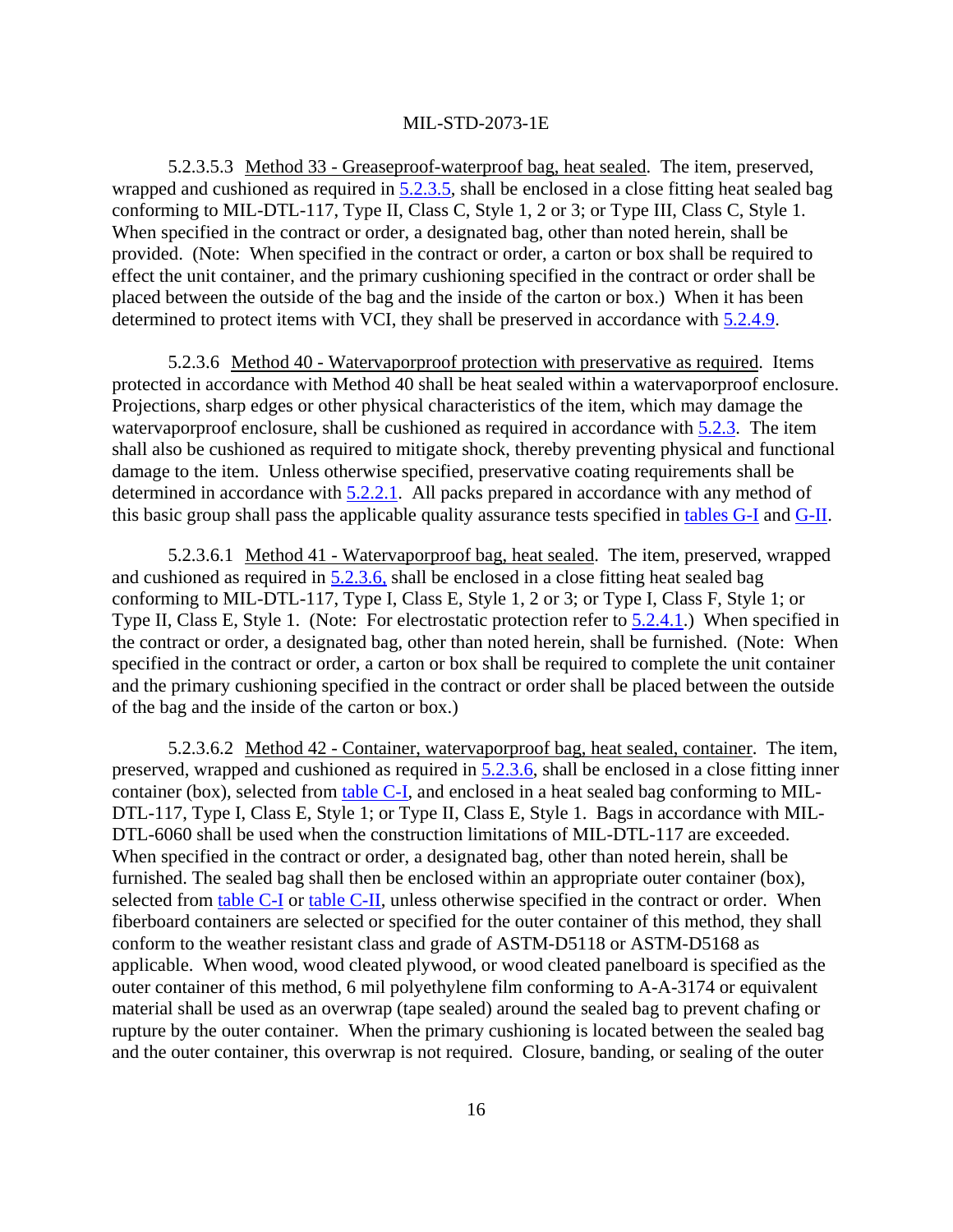<span id="page-34-0"></span>container shall be performed in accordance with the applicable container specification procedures or ASTM-D1974, making certain that no damage is inflicted on the bag. (Note: When the outer container becomes the shipping container, it shall be marked as a shipping container in accordance with MIL-STD-129; the bag shall be marked as a unit pack in accordance with

#### MIL-STD-129.)

 5.2.3.6.3 Method 43 - Floating watervaporproof bag, heat sealed. The item, preserved, wrapped and cushioned as required in [5.2.3.6](#page-33-0) and anchored or shock mounted as necessary, shall be enclosed in a heat sealed bag conforming to MIL-DTL-6060. (Note: When the outer container becomes the shipping container, it shall be marked as a shipping container in accordance with MIL-STD-129; the bag shall be marked as a unit pack in accordance with MIL-STD-129.)

 5.2.3.6.4 Method 44 - Rigid container (other than metal), sealed. The item, preserved, wrapped, and cushioned as required in  $5.2.3.6$ , shall be enclosed in a sealed, snug fitting, rigid container other than all metal. Any sealed rigid container other than all metal may be used if the sealed container provides a watervapor transmission rate (WVTR) not exceeding 0.075 grams per 100 square inches per 24 hours when tested in accordance with ASTM-D4279.

 5.2.3.6.5 Method 45 - Rigid metal container, sealed. The item, preserved, wrapped and cushioned as required in [5.2.3.6](#page-33-0), shall be snugly enclosed in a sealed, rigid metal container. Any selected type of rigid metal container with machine seamed or reusable gasketed closure may be used. When specified in the contract or purchase order or when dictated by the requirements of the item, the metal container may be vacuum sealed.

 5.2.3.7 Method 50 - Watervaporproof protection with desiccant. Items protected in accordance with Method 50 shall be heat sealed in a watervaporproof enclosure with activated desiccant. Unit packs of all of these methods shall also include a humidity indicator. Projections, sharp edges, or other physical characteristics of the item which may damage the watervaporproof bag or container shall be cushioned as required in accordance with [5.2.3.](#page-30-0) The item shall also be cushioned as required to mitigate shock, thereby preventing physical and functional damage to the item. Preservative coating requirements shall be determined in accordance with [5.2.2.1](#page-29-0). When bags are used, the bag size shall be of sufficient surface area to permit two subsequent resealings after item inspection. Unless prohibited in the contract or order, carrying cases or housings, which function as a sealed container, may also be used as the watervaporproof enclosure within which the desiccant and humidity indicator will be placed. Precautions shall be prominently noted on the item cases or housings that the desiccant and indicator cards shall be removed prior to placing the item into use. Requirements for desiccant and humidity indicators are as follows: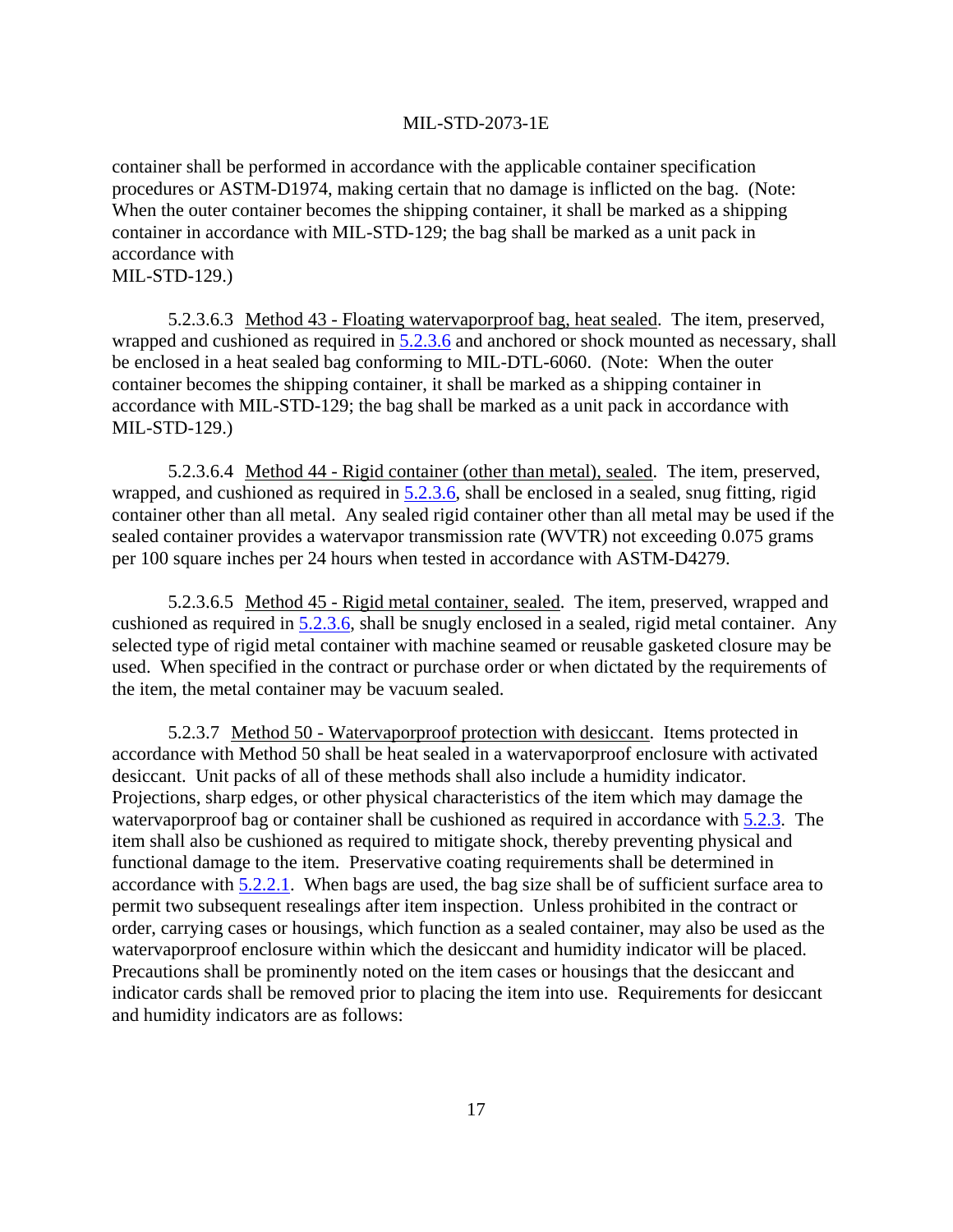- a. Desiccant (activated) The bagged, activated desiccant shall conform to MIL-D-3464. Type I shall be used unless Type II or III is specified or required because of special characteristics of the item. Desiccant shall be in standard unit sized bags. The desiccant shall be strategically located in the pack so as not to be load bearing. Optimally, it is to be placed in voids of the item or pack interior. Desiccant shall be adequately secured to prevent its shifting or movement or placed in specially designed desiccant baskets affixed to the container interior. Under no circumstances shall desiccant be permitted to come in direct contact with critical surfaces of the enclosed item. The desiccant shall not be unnecessarily exposed to the ambient environment when removed from the sealed desiccant storage container. Removal of the desiccant and its insertion into the unit pack shall be the last action prior to final sealing of the bag or container.
- b. Quantity of desiccant The minimum quantity of desiccant to be used per unit pack shall be computed in accordance with either Formula I or II as applicable. The various values of "X" take into consideration the quality and types of dunnage. The inner container (when applicable) shall be considered in the dunnage calculations.

Formula I - To find units of desiccant for use within a sealed container other than rigid all metal:

 $U = CA + X_1D + X_2D + X_3D + X_4D$ 

Formula II - To find units of desiccant for use within a sealed rigid metal container:

$$
U = KV + X_1D + X_2D + X_3D + X_4D
$$

Symbols used above are defined as follows:

 $U =$ The number of units of desiccant to be used.

 $C = 0.011$  when the area of the barrier material is stated in square inches.

 $C = 1.6$  when the area of the barrier material is stated in square feet.

 $A =$  Area of container (barrier) stated in square inches or square feet.

 $K = 0.0007$  when volume is stated in cubic inches.

 $K = 1.2$  when volume is stated in cubic feet.

 $V =$  Volume within rigid metal container in cubic inches or cubic feet.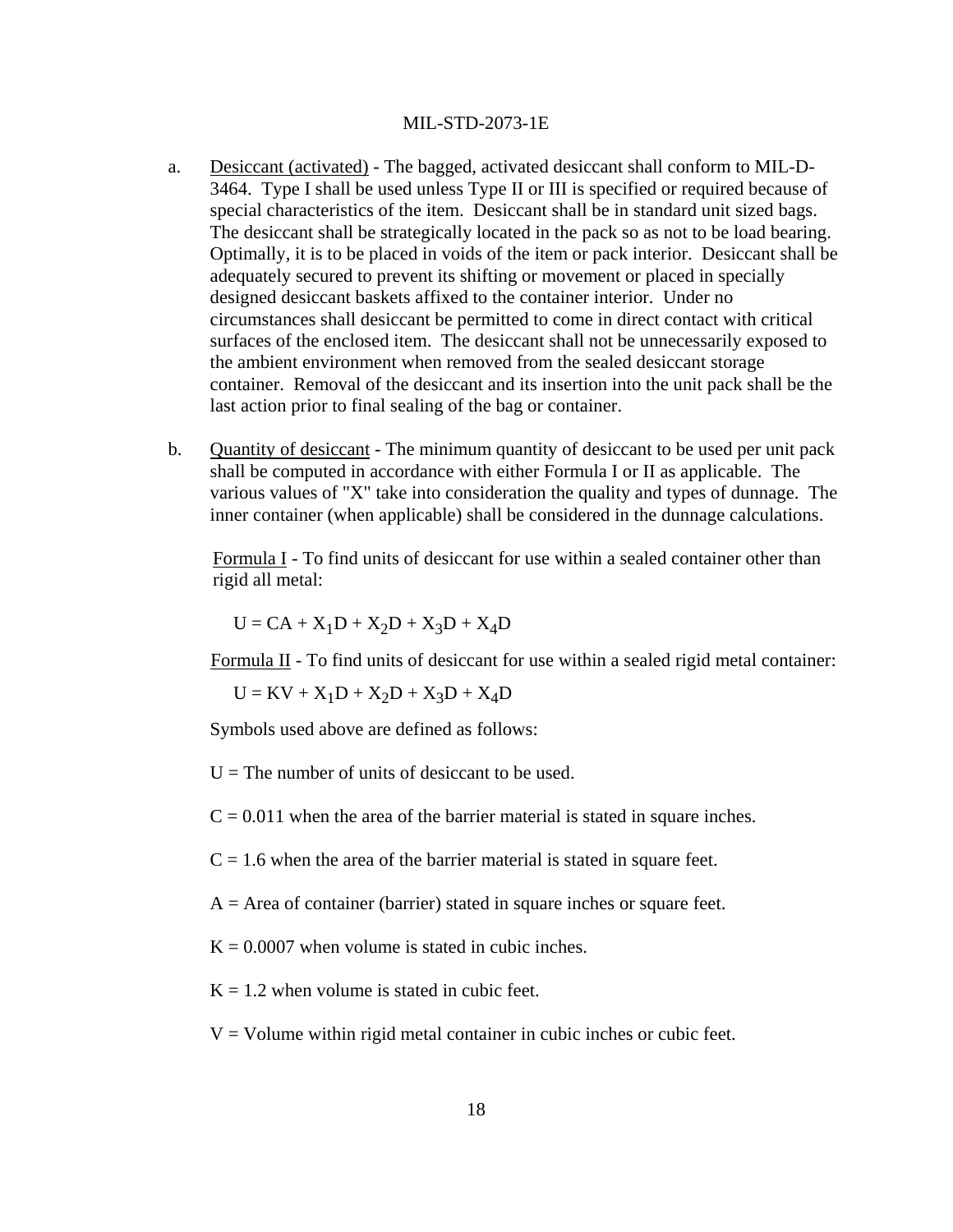$X_1 = 8.0$  for cellulosic material, including wood and any other material not noted below.

 $X_2 = 3.6$  for bound fibers (synthetic or vegetable fibers bound with rubber).

 $X_3 = 2.0$  for glass fibers (fiberglass).

 $X_4 = 0.5$  for synthetic foams and rubber.

 $D =$  Pounds of dunnage within the container.

Note: Formula II may also be used to determine the units of desiccant required for sealed rigid containers other than all metal, when the sealed enclosure provides a WVTR not exceeding 0.001 grams per 24 hours per 100 square inches, tested in accordance with ASTM-D4279 using the constant atmosphere method.

c. Humidity indicators. Humidity indicators shall conform to MS20003. The humidity indicator shall be firmly secured directly behind the inspection window or immediately within the closure seal of the container. When specified, externally mounted humidity indicating elements or devices shall be installed in the barrier or rigid container used to effect the unit pack. Externally mounted color change humidity indicating devices shall conform to SAE-AS26860.

All packs prepared in accordance with any method of this basic group shall pass the applicable quality assurance tests of [tables G-I](#page-145-0) and [G-II](#page-146-0).

 5.2.3.7.1 Method 51 - Watervaporproof bag with desiccant, heat sealed. The item, preserved, wrapped, cushioned and desiccated with humidity indicator as required in [5.2.3.7](#page-34-0), shall be enclosed within a heat sealed bag conforming to MIL-DTL-117, Type I, Class E, Style 1, 2 or 3; Type II, Class E, Style 1, or Type IV, Class E, Style 1. When specified in the contract or order, a designated bag, other than noted herein, shall be furnished. (Note: When specified in the contract or order, a carton or box shall be required to complete the unit container, and the primary cushioning specified in the contract or purchase order shall be placed between the outside of the bag and the inside of the carton or box.)

 5.2.3.7.2 Method 52 - Container, watervaporproof bag with desiccant, heat sealed, container. The item, preserved, wrapped, cushioned and desiccated with humidity indicator as required in accordance with [5.2.3.7,](#page-34-0) shall be enclosed in a close fitting inner container (box) selected from [table C-I](#page-95-0). The item and container shall then be enclosed in a heat sealed bag conforming to MIL-DTL-117, Type I, Class E, Style 1; or Type II, Class E, Style 1; or Type IV, Class E, Style 1. When specified in the contract or purchase order, a designated bag, other than noted herein, shall be furnished. Bags in accordance with MIL-DTL-6060 shall be used when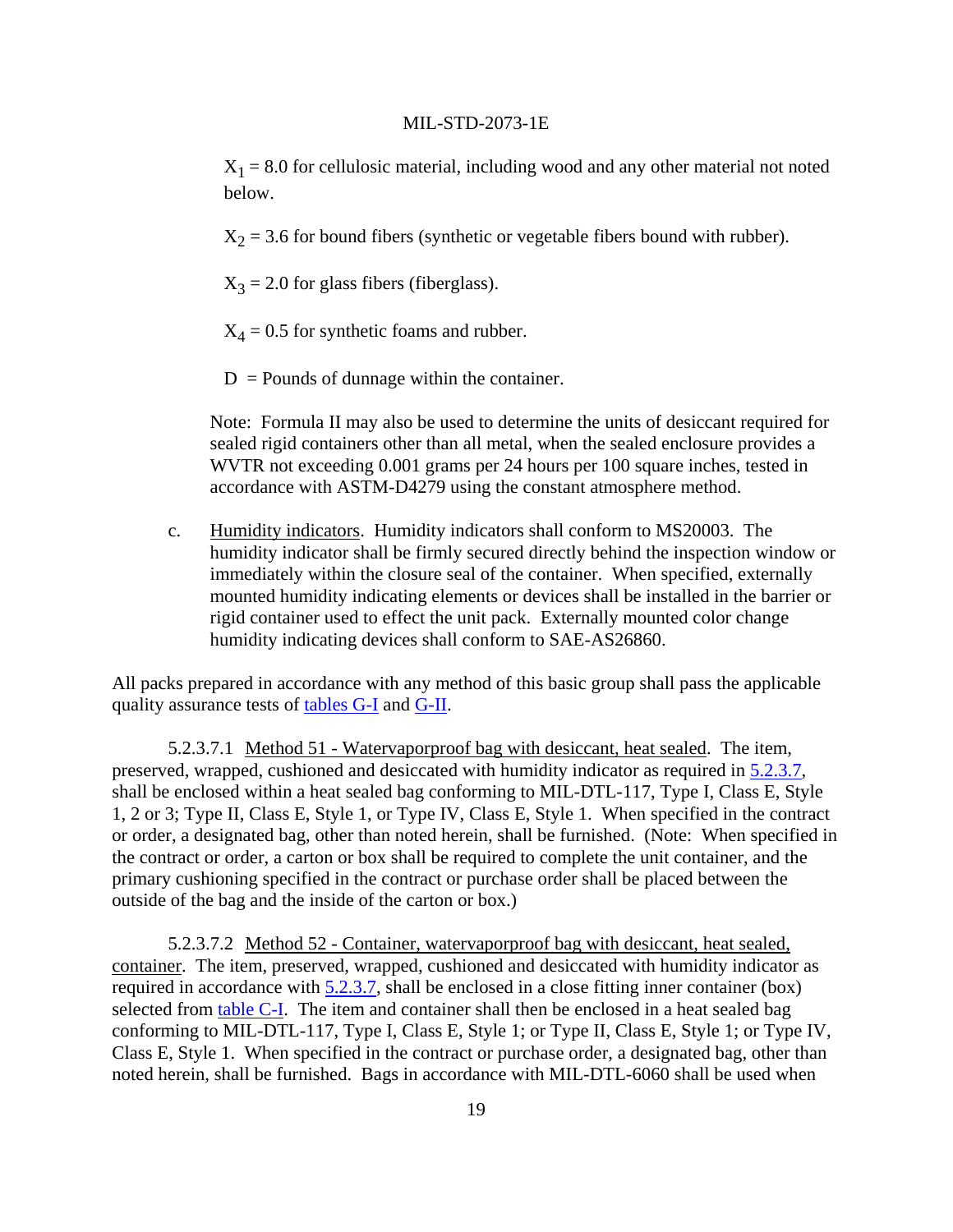the construction limitations of MIL-DTL-117 are exceeded. The sealed bag shall then be enclosed within an appropriate outer container (box) selected from [table C-I](#page-95-0) or [table](#page-95-0) [C-II](#page-96-0). When fiberboard outer containers are used, they shall conform to the weather resistant Class and Grade of ASTM-D5118 or ASTM-D5168 as applicable. When wood, wood cleated plywood or wood cleated panelboard boxes are specified as the outer container, a 6 mil polyethylene film conforming to A-A-3174 shall be used as an overwrap (tape sealed) around the sealed bag to prevent chafing or rupture by the outer container. When the primary cushioning is located between the sealed bag and the outer container, this overwrap is not required. Closure sealing or banding (as applicable) shall be in accordance with the applicable container specification procedures or ASTM-D1974, making certain that the bag is not damaged. (Note: When the outer container becomes the shipping container, it shall be marked as a shipping container in accordance with MIL-STD-129; the bag shall be marked as a unit pack in accordance with MIL-STD-129.)

 5.2.3.7.3 Method 53 - Floating watervaporproof bag with desiccant, heat sealed. The item, preserved, wrapped, cushioned, and desiccated with humidity indicator as required in [5.2.3.7](#page-34-0) and anchored or shock mounted as necessary, shall be enclosed in a sealed bag conforming to MIL-DTL-6060. When specified in the contract or order, a window of material conforming to MIL-PRF-22191, Type I shall be provided in the bag in accordance with MIL-DTL-6060 procedures for packs 15 cubic feet or larger. When specified, externally mounted plug type humidity indicators conforming to SAE-AS26860 shall be used. When an exterior container is to be placed over the floating bag, a removable inspection port shall be provided in the exterior container body, so situated as to coincide with the location of the inspection window of the bag or the mounted humidity plug.

 5.2.3.7.4 Method 54 - Rigid container (other than metal) with desiccant, sealed. The item, preserved, wrapped, cushioned and desiccated with humidity indicator as required in [5.2.3.7](#page-34-0), shall be enclosed in a sealed, close fitting, rigid container other than all metal. Any sealed, rigid container other than all metal may be used if the sealed container provides a WVTR not exceeding 0.075 grams per 100 square inches per 24 hours when tested in accordance with ASTM-D4279 using the constant atmosphere method.

 5.2.3.7.5 Method 55 - Rigid metal container with desiccant, sealed. The item, preserved, wrapped, cushioned and desiccated with humidity indicator as required in [5.2.3.7](#page-34-0), shall be enclosed in a sealed, close fitting, metal container. Any selected type of rigid metal container with a machine seamed or welded closure or reusable container with a gasketed or threaded closure shall be used.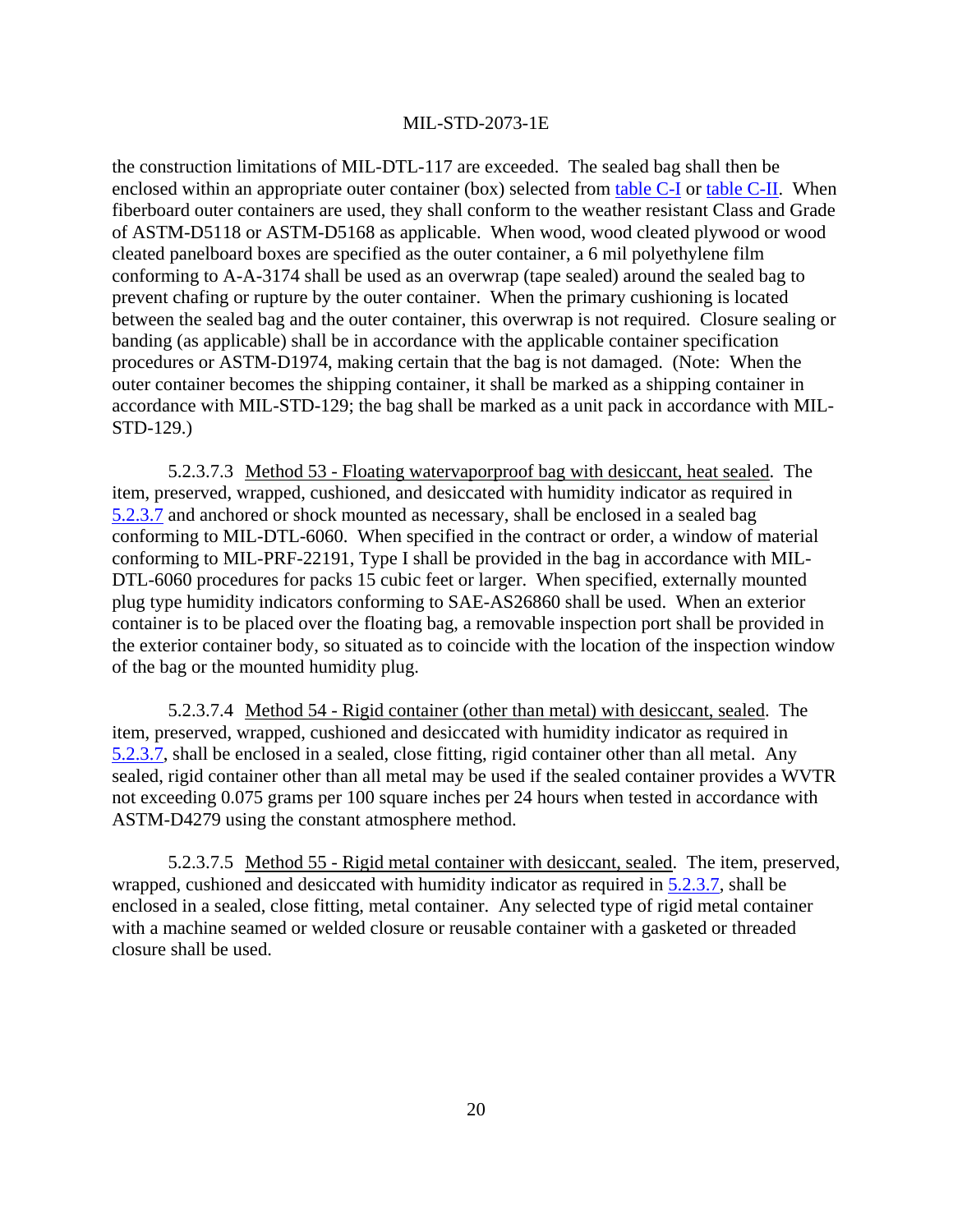#### 5.2.4 Military preservation requirements for items with specific characteristics.

 5.2.4.1 Electrostatic discharge sensitive (ESDS) items. ESDS items shall be preserved in accordance with [table J-Ia](#page-162-0), Code "GX".

 5.2.4.2 Items capable of disassembly. Items may be disassembled into component parts provided an overall saving will result and disassembly and reassembly can be accomplished with the use of common hand tools by semi-skilled personnel. Each of the disassembled parts shall be preserved as necessary. Removed parts shall be clearly marked (or match-marked if necessary) to assure correct reassembly. All fasteners removed during disassembly shall be secured in one of the mating parts so created.

 5.2.4.3 Flexible-coilable items. Flexible, coilable items constructed in a loop, such as fan belts or door seals, having a 14 inch diameter or greater, shall be looped so as not to distort or otherwise damage the item. Items shall not be looped if undue strain or damage will occur. Items that are practical to roll or fold shall be rolled or folded to the minimum cube that prevents deformation or set to the item during long term storage. When appropriate, coils may be loosely tied with tape or twist ties to facilitate handling and unpacking.

 5.2.4.4 Caging or damping. Items such as instruments or gyroscopes, which incorporate caging or damping features for securing movable parts in place, shall be properly engaged or electrically damped prior to packaging.

 5.2.4.5 Items with mounts. Equipment containing vibration-shock mounts shall not be shipped on the mounts unless they are immobilized by blocking or unless the mounts are an integral internal part of the equipment. In either event, an appropriate cushioning system shall be provided.

 5.2.4.6 Rubber and synthetic rubber items. When rubber or synthetic rubber items are unit packed in quantities of two or more, the individual pieces shall be dusted with technical talcum (soapstone) conforming to commercial standards, or separated by kraft or plastic film separators.

 5.2.4.7 Hazardous items. Hazardous items shall be packaged in accordance with table J-Ia, Code "HM".

 5.2.4.8 Moveable parts. Items with moveable external parts that might become damaged by shock or vibration during shipment shall have these parts secured by blocking, bracing, tiedowns, disassembly or other techniques.

 5.2.4.9 Items compatible with VCI. Prior to preserving items using volatile corrosion inhibitor materials for Methods of Preservation 20, 31, and 33, compatibility of the item with VCI shall be considered in accordance with the limitations and restrictions detailed in MIL-I-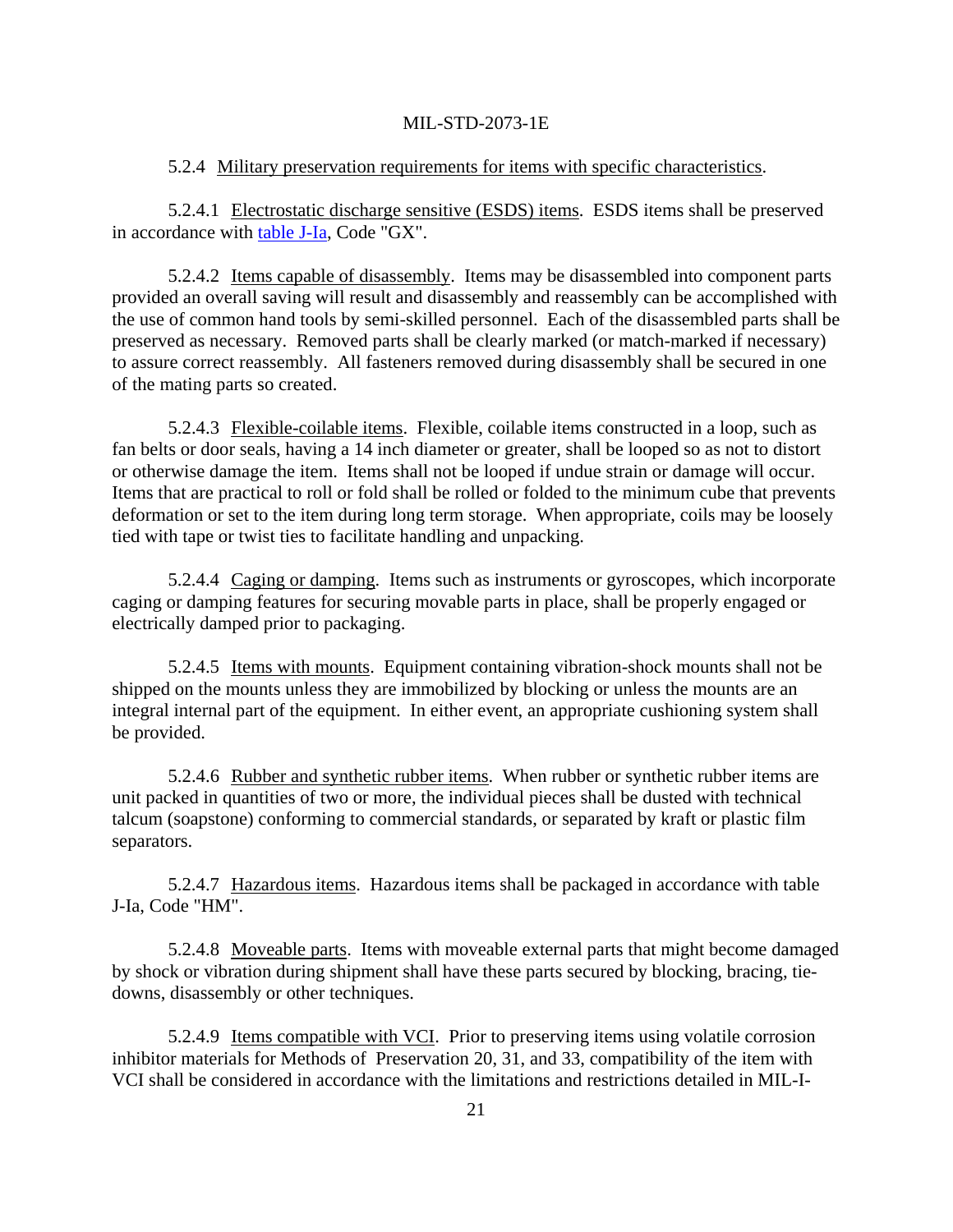<span id="page-39-0"></span>8574. Items are to be cushioned as required. VCI compatible items shall be preserved in accordance with Method 20 by using VCI treated materials conforming to MIL-PRF-3420 or MIL-PRF-22019, respectively taped or sealed to form an airtight enclosure, and are exempted from wrapping (see [5.2.3.4\)](#page-32-0). VCI compatible items preserved in accordance with Methods 31 or 33 protection shall be enclosed in VCI treated bags conforming to MIL-B-22020. Alternately for Methods 31 or 33, items shall be wrapped in VCI treated materials conforming to MIL-PRF-3420 and enclosed in the appropriate heat sealed bag corresponding to Method 31 or 33 (see [5.2.3.5.1](#page-32-0) and [5.2.3.5.3](#page-33-0) respectively).

 5.2.4.10 Vacuum sensitive items. When flexible barrier bags are utilized to provide watervaporproof protection for vacuum sensitive items (e.g., air speed indicators, altimeters, etc.), special care is to be exercised when minimizing the volume of trapped air within the barrier bag to assure that negative pressure does not develop inside the bag prior to final closure.

5.3 Level A and B packing requirements.

 5.3.1 Intermediate containers. Intermediate containers shall be used under any one of the following conditions:

- a. When they are considered economical because of total quantity on order, production schedule or when they facilitate handling, storage and reshipment.
- b. When the quantity to be shipped to a single destination permits the use of two or more intermediate containers in an exterior container.
- c. When the exterior surface of the unit pack is a bag or wrap of any kind.
- d. When specified by the acquisition activity.

 5.3.2 Exterior containers. When practicable, the exterior container being shipped to a single destination shall:

- a. Contain items of the same National Stock Number.
- b. Contain identical quantities of unit/intermediate packs.
- c. Contain items of the same contract.
- d. Contain items having the same lot number, cure, manufacture or expiration date.
- e. Be the most cost effective and be of minimum cube to contain and protect the items.

 5.3.2.1 Container selection. Acceptable shipping containers for Levels A and B military packing are listed in [table C-II.](#page-96-0) Selection criteria shall reflect the most economical container that provides the required protection for any given military packing application.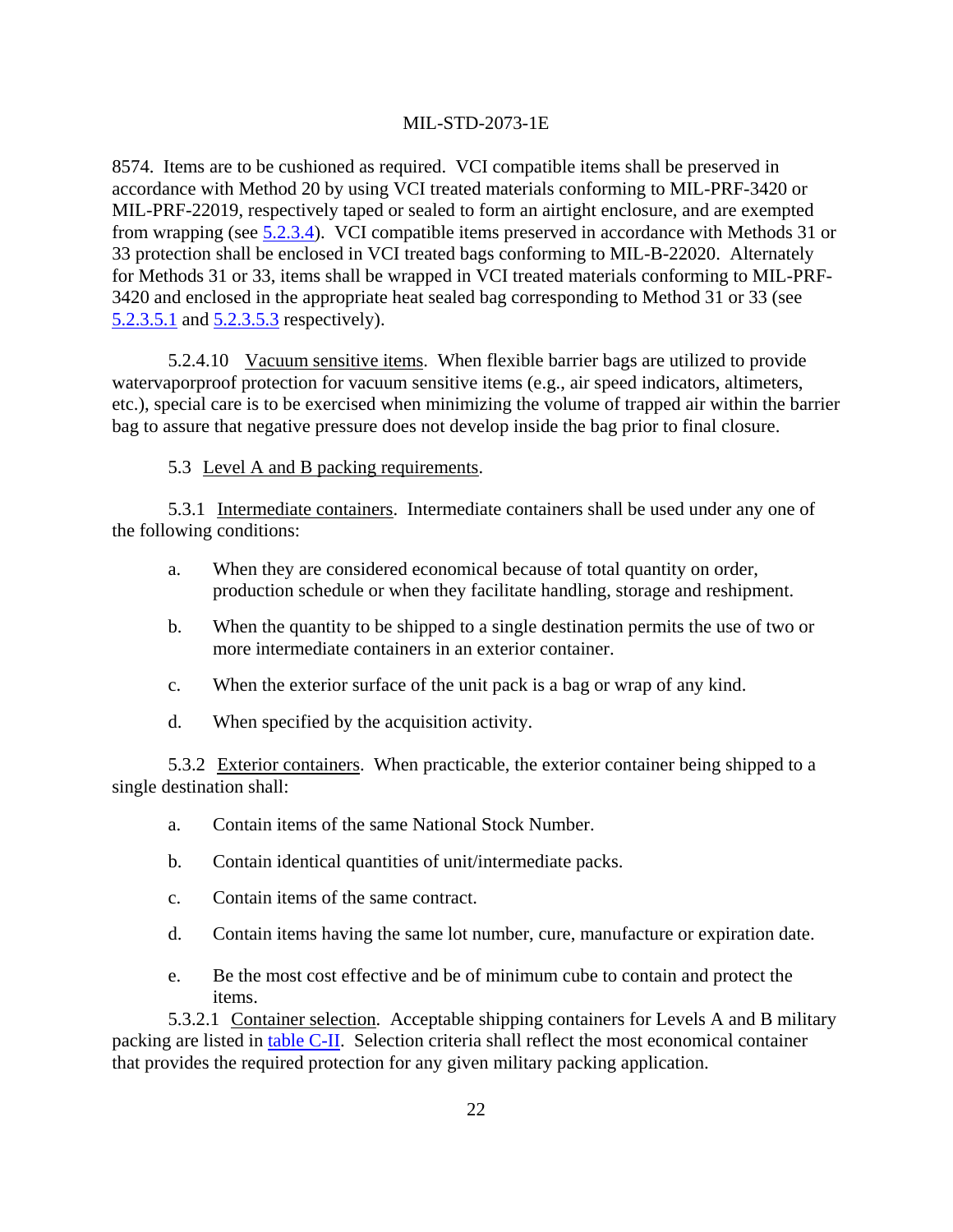<span id="page-40-0"></span> 5.4 Minimal packing requirements. When anticipated logistics paths indicate that items requiring military preservation, as outlined in this standard, will not be exposed to shipping environments more severe than those normally encountered in the commercial distribution system, military packing requirements need not be implemented. Acceptable minimal packing requirements for shipments of this nature are listed in [table J-IXb.](#page-190-0)

 5.5 Marking. All unit, intermediate and exterior packs shall be marked in accordance with MIL-STD-129 and additional marking requirements as specified by the acquisition activity. Interior bags or containers, when enclosed within another container to complete a unit pack (see [table G-I](#page-145-0), Notes 1 and 2), shall also be marked as specified for unit pack identification in MIL-STD-129.

 5.6 Military packaging design validation provisions. The contractor shall be required to perform packaging design validation tests on selective and special group items in accordance with [Appendix F](#page-136-0) unless one of the following conditions exists:

- a. Furnished data Detailed packaging instructions or design are furnished by the acquisition activity. This includes the predetermined codes to be used for common items.
- b. Previous test records The contractor has previous successful test records for the same item or an item with similar weight, dimensions, fragility, and composition.
- c. Approved engineering data The contractor has engineering data that has been approved by the cognizant DoD activity and indicates that the proposed packaging design will successfully meet the requirements of the contract.
- d. Multiapplication containers Items meet the weight, dimensional and fragility requirements of [table C-IV](#page-102-0) and are packed in the appropriate multiapplication container.
- e. Contractor shipping data The contractor has historical shipping data confirming adequate protection was provided to similar items using the same or equivalent packaging.

 5.7 Quality assurance provisions. The contractor is responsible for the performance of all quality assurance requirements as specified in [Appendix G](#page-140-0) (see [6.4](#page-42-0)).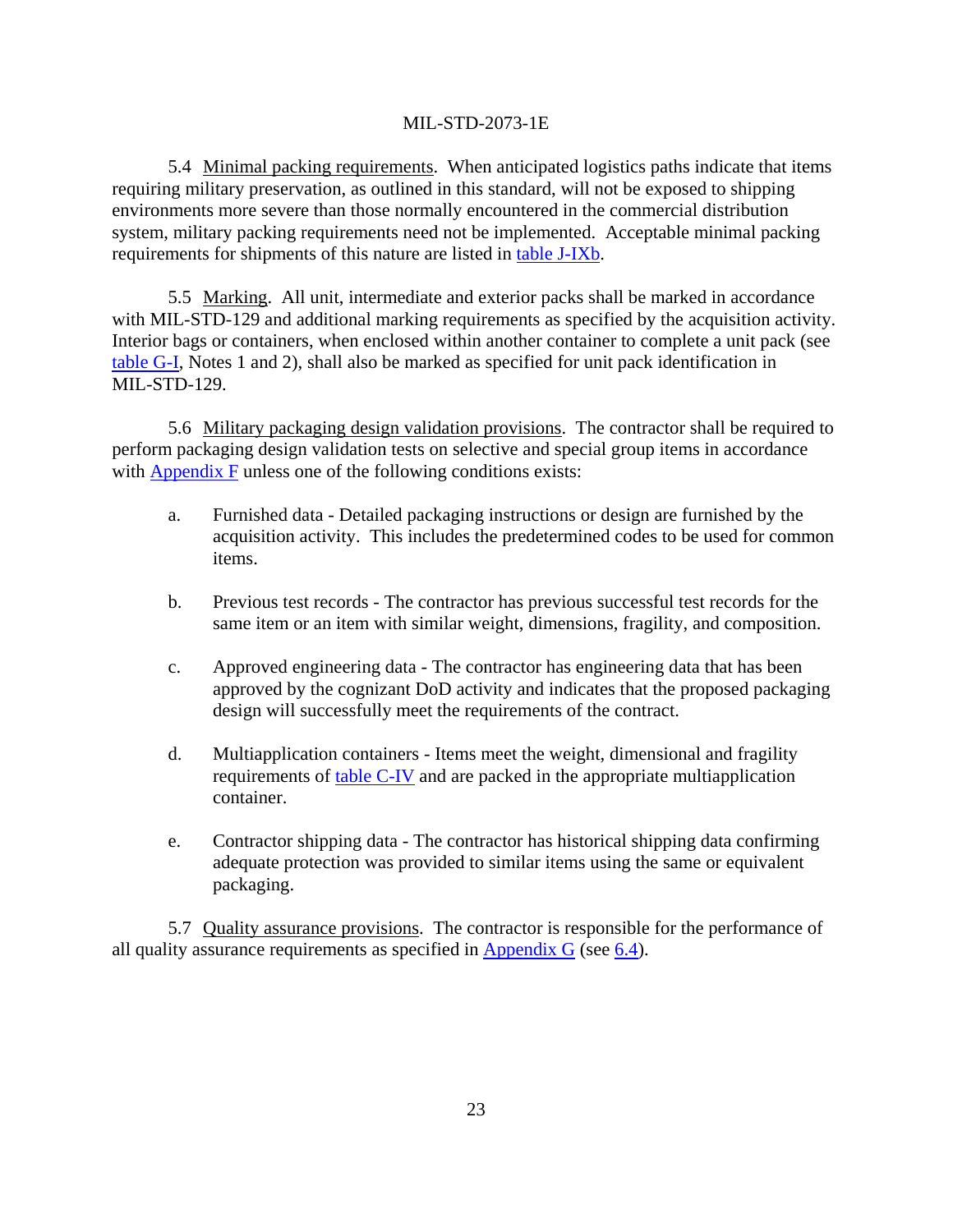#### 6. NOTES

(This section contains information of a general or explanatory nature that may be helpful, but is not mandatory.)

 6.1 Intended use. Detailed descriptions regarding the intended use of this standard can be found within [1.1](#page-18-0), [1.2](#page-18-0), and [6.11](#page-0-0).

- 6.2 Acquisition requirements. Acquisition documents should specify the following:
- a. Title, number, revision and date of this standard.
- b. Level of packing required (see  $\frac{5.3}{2}$  and  $\frac{5.4}{2}$ ).

 6.3 Associated Data Item Descriptions (DIDs). This standard has been assigned an Acquisition Management Systems Control (AMSC) number authorizing it as the source document for the following DIDs. When it is necessary to obtain the data, the applicable DIDs must be listed on the Contract Data Requirements List (DD Form 1423).

| Reference paragraph | <b>DID</b> Number    | ID title                                                          |
|---------------------|----------------------|-------------------------------------------------------------------|
| 4.1                 | <b>DI-PACK-80120</b> | Preservation and Packing Data                                     |
| 4.1                 | DI-PACK-80121        | Special Packing Instructions (SPI)                                |
| C.5.1.2/H.3.1       | DI-PACK-80683        | Container Design Retrieval System (CDRS)<br><b>Search Request</b> |
| C.5.1.2/H.3.3.1.1   | DI-PACK-80684        | Container Design Retrieval System (CDRS)<br>Data Input            |
| F.3.2               | DI-PACK-81059        | Performance Oriented Packaging (POP) Test<br>Report               |

The above DIDs were current as of the date of this standard. The ASSIST database should be researched at<http://assist.daps.dla.mil/quicksearch/>or [http://assist.daps.dla.mil](http://assist.daps.dla.mil/) to ensure that only current and approved DIDs are cited on the DD Form 1423.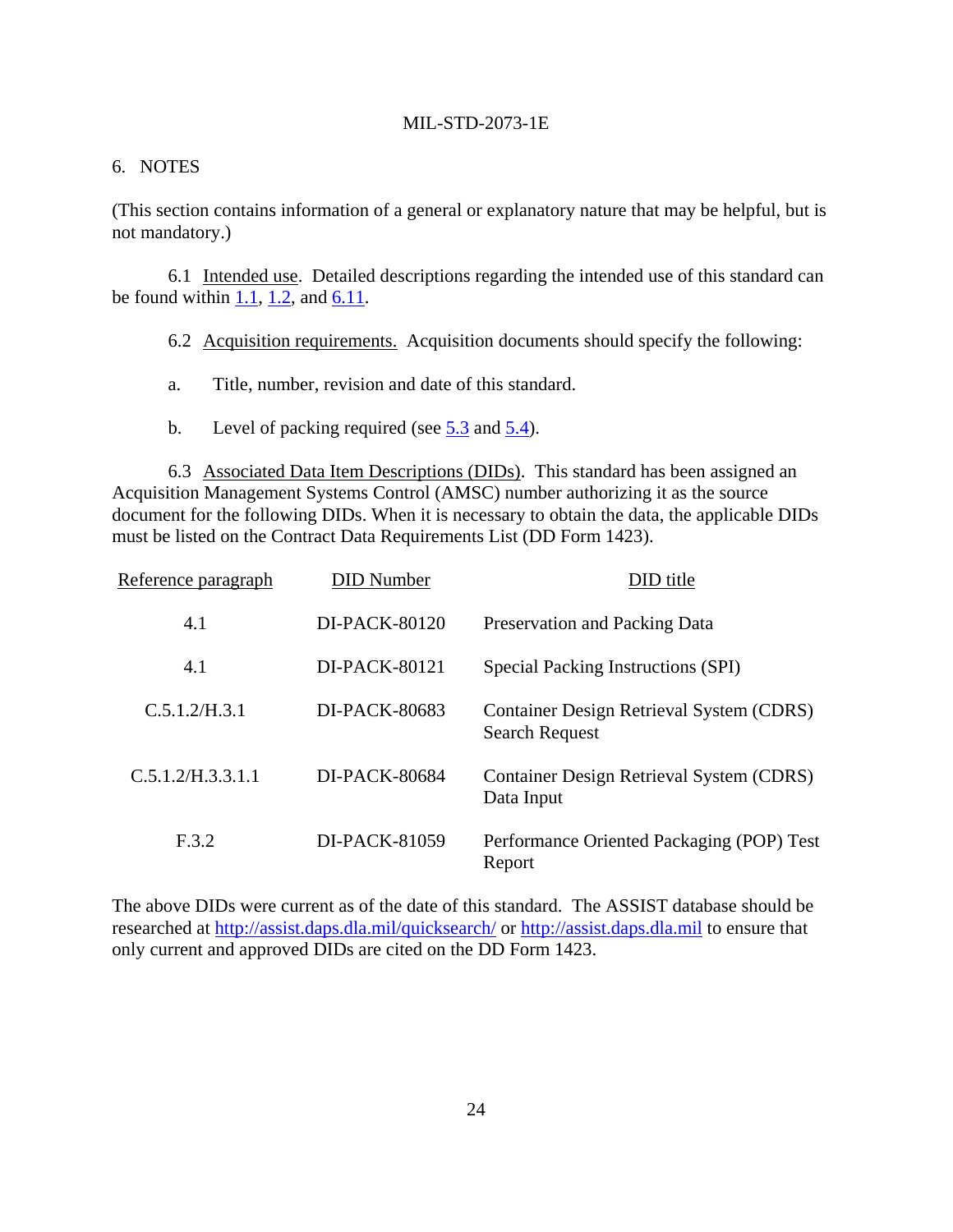<span id="page-42-0"></span> 6.4 Testing facilities. The Government contracting activity's invitation for bid (IFB) or request for quote (RFQ) should include requirements that the bidder/contractor state that he has the necessary facilities and capabilities of performing all or part of the testing required or that he will subcontract that which he is unable to perform to an outside packaging concern with the necessary facilities and identify the specific taskings.

#### 6.5 Subject term (key word) listing.

| Cleaning                   | Packaging design validation provisions |
|----------------------------|----------------------------------------|
| Containers                 | Packaging requirements                 |
| Drying                     | Preservation                           |
| Inspection                 | Preservatives                          |
| Marking for shipment       | Procedural requirements                |
| Methods of preservation    | Quality assurance                      |
| Packaging code development | Quantity per unit pack                 |
| Packaging data forms       | Testing                                |

 6.6 Copies of regulations. Copies of AFMAN24-204/TM 38-250/NAVSUP PUB 505/MCO P4030.19/DLAI 4145.3/DCMAD1,CH3.4 are available from the applicable system program office or the USAF Material Command's hazardous material bulletin board at [http://www.e-publishing.af.mil](http://www.e-publishing.af.mil/).

 6.7 Changes from previous issue. Marginal notations are not used in this revision to identify changes with respect to the previous issue due to the extent of the changes.

 6.8 Changes in methods of preservation designations. The following are the current and superseded MIL-P-116 method of preservation designators: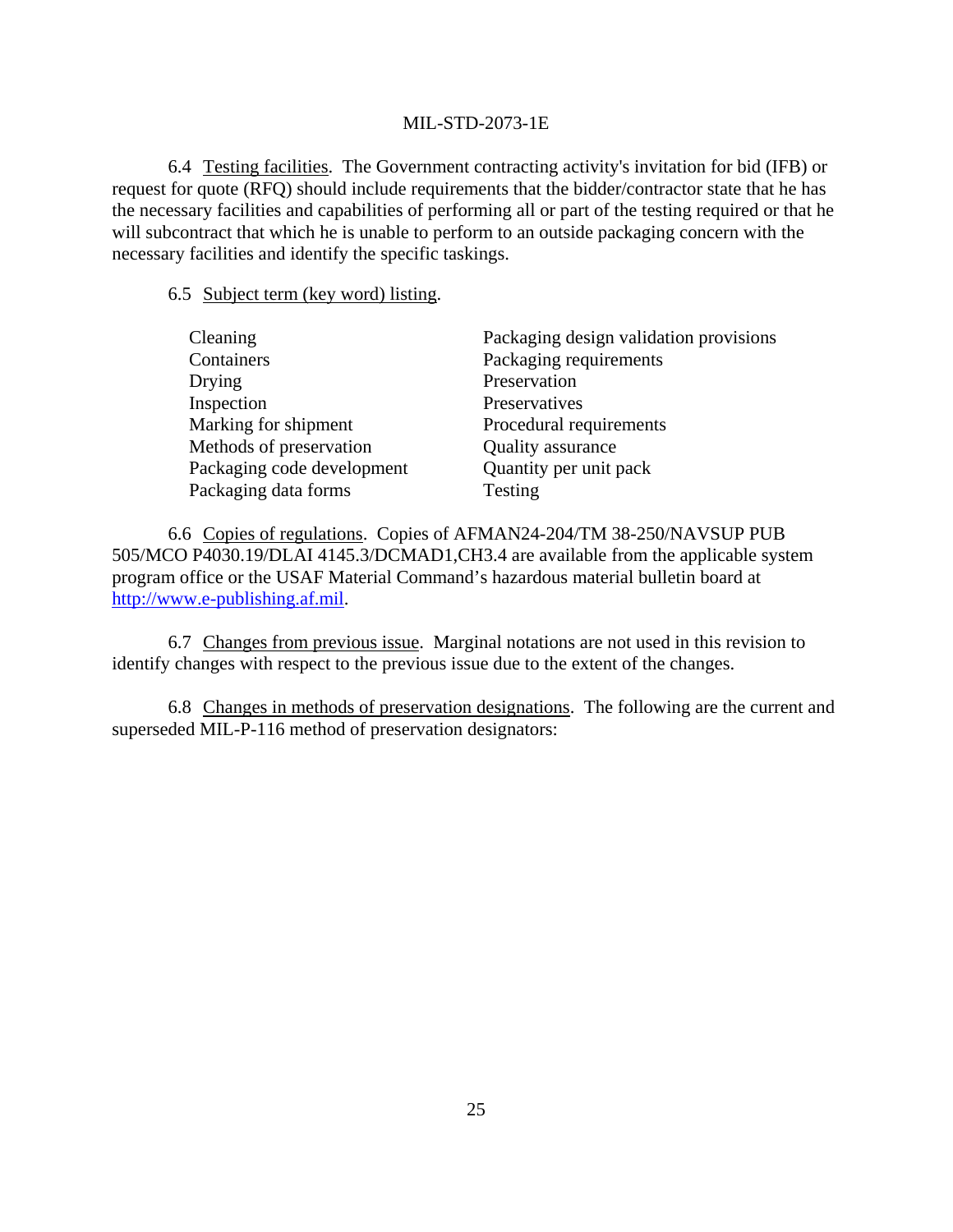| Method of Preservation Designators |                     |                            |
|------------------------------------|---------------------|----------------------------|
|                                    | In MIL-STD-2073-1C, | Remarks                    |
| In MIL-P- $116J$                   | $-1D$ , and $1E$    |                            |
| $\mathbf I$                        | 20                  |                            |
| IA                                 | 40                  |                            |
| $IA-5$                             | 45                  |                            |
| $IA-6$                             | --                  | Deleted by MIL-STD-2073-1C |
| $IA-8$                             | 41                  |                            |
| $IA-13$                            | 44                  |                            |
| $IA-14$                            | 42                  |                            |
| $IA-15$                            |                     | Deleted by MIL-STD-2073-1C |
| $IA-16$                            | 43                  |                            |
| IC                                 | 30                  |                            |
| $IC-1$                             | 33                  |                            |
| $IC-2$                             | 32                  |                            |
| $IC-3$                             | 31                  |                            |
| $IC-4$                             |                     | Deleted by MIL-STD-2073-1C |
| $IC-7$                             |                     | Deleted by MIL-STD-2073-1C |
| $IC-9$                             |                     | Deleted by MIL-STD-2073-1C |
| $IC-10$                            |                     | Deleted by MIL-STD-2073-1C |
| $\mathbf{I}$                       | 50                  |                            |
| <b>IIa</b>                         | 53                  |                            |
| IIb                                | 52                  |                            |
| <b>IIc</b>                         | 51                  |                            |
| <b>IId</b>                         | 55                  |                            |
| <b>IIe</b>                         |                     | Deleted by MIL-STD-2073-1C |
| <b>IIf</b>                         | 54                  |                            |
| III                                | 10                  |                            |

 6.9 Conversion of heat sealable bag designators. A conversion table listing the heat sealable bag designators (and corresponding materials) previously identified in MIL-B-117 and the updated designators as currently specified in MIL-DTL-117 may be found in table III.

 6.10 Supersession. In addition to the document listed on the front cover, this standard also has superseded the following documents:

| $MIL-P-116$ | Preservation, Methods of.                                    |
|-------------|--------------------------------------------------------------|
| MIL-P-14232 | - Parts, Equipment and Tools for Army Materiel, Packaging of |
| MIL-STD-726 | - Packaging Requirement Codes.                               |
| MIL-STD-794 | Parts and Equipment, Procedures for Packaging of.            |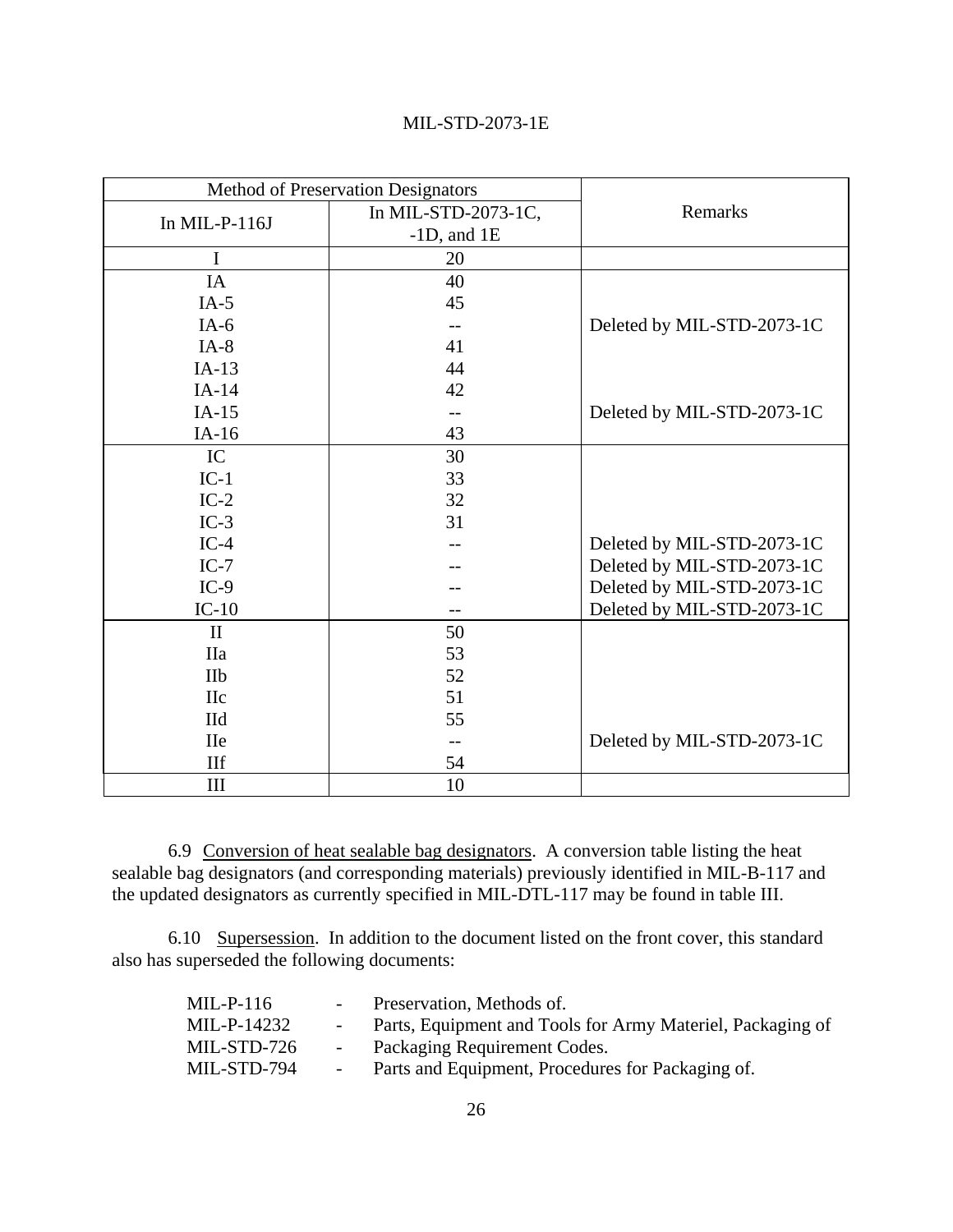| MIL-STD-834      | - Packaging Data Forms, Instructions for Preparation and Use of. |
|------------------|------------------------------------------------------------------|
| $MIL-STD-1510$   | - Container Design Retrieval System, Procedures for Use of.      |
| MIL-STD-2073-2 - | Packaging Requirement Codes.                                     |
| $MIL-STD-2073$   | DoD Materiel, Procedures for Development and Application         |
|                  | of Packaging Requirements.                                       |

 6.11 Commercial packaging applicability. The following items are to be packaged in accordance with commercial practice and are not required to meet the requirements of this standard:

- a. Items intended for immediate use;
- b. Items for not-mission-capable supply;
- c. Items intended for depot operational consumption;
- d. Small parcel shipments (CONUS), not-for-stock; and
- e. Direct vendor deliveries.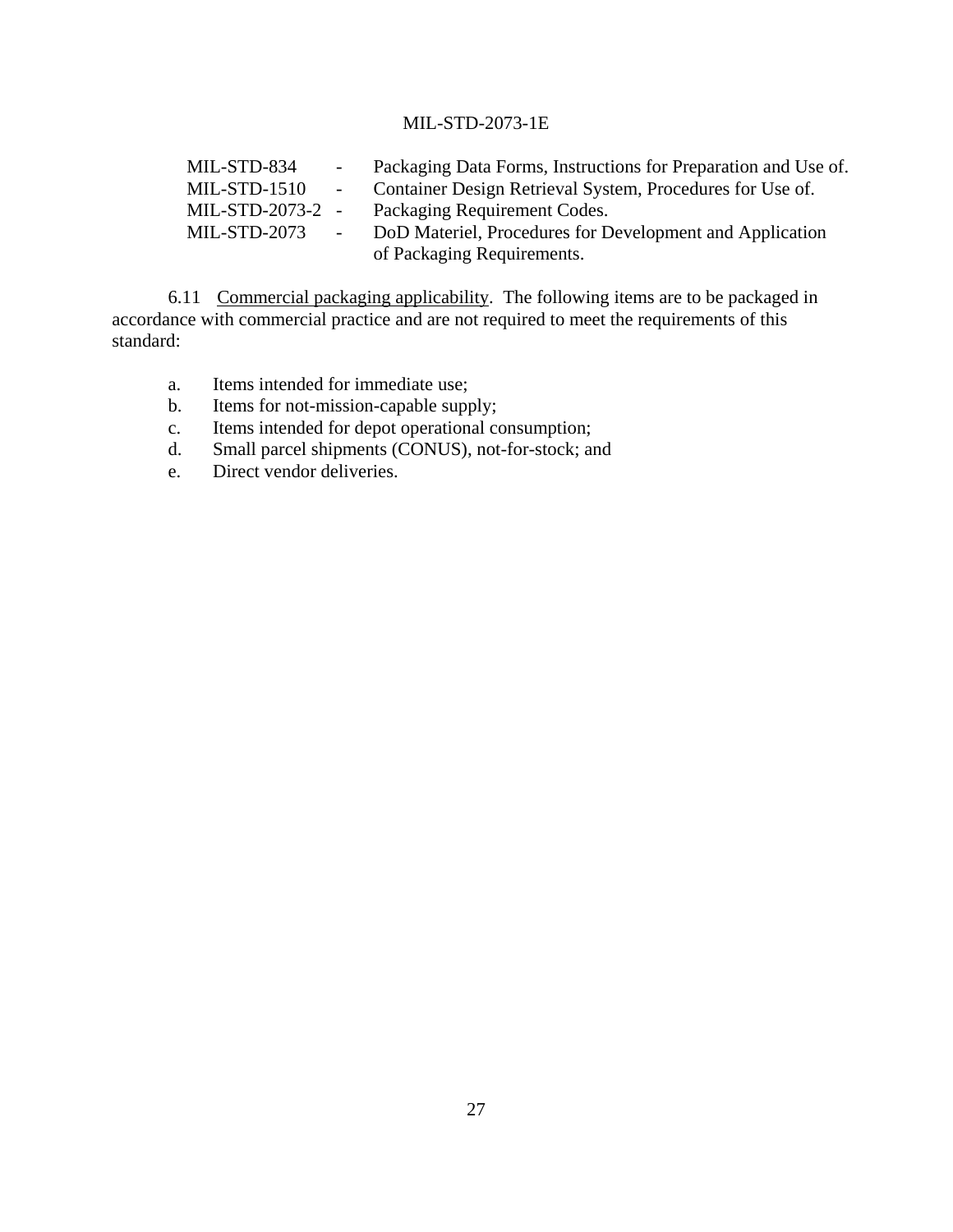### TABLE I. Approximate fragility factors.

### 15 G's or less

Some inertial guidance platforms and space vehicles.

### 16 - 24 G's

Missile guidance systems, precision aligned test equipment, gyros, some inertial guidance platforms.

### 25 - 39 G's

Mechanically shock-mounted instruments (shock mounts secured prior to packaging provided for in-service use only), vacuum tube electronics equipment.

### $40 - 59$  G's

Aircraft accessories such as constant speed drives; electric typewriters, most solid state electronics equipment, oscilloscopes, computer components.

### $60 - 84$  G's

TV receivers, aircraft accessories such as generators, starters; some solid state electronics equipment, some circuit cards and some terminal boards.

### $85 - 110$  G's

Refrigerators, appliances, some electromechanical equipment, some circuit cards, air duct hoses, attenuators, cable assemblies, some capacitors, gears, housings, receivers, couplers, some resistors, some terminal boards.

### $110 + G's$

Machinery, aircraft structural parts such as landing gear, control surfaces, hydraulic equipment, washers, latch pins, plates, screw brackets, bushings, gaskets, cable assemblies, some capacitors, coupling cover drive discs, fittings, some resistors, rings, rollers, shafts, supports.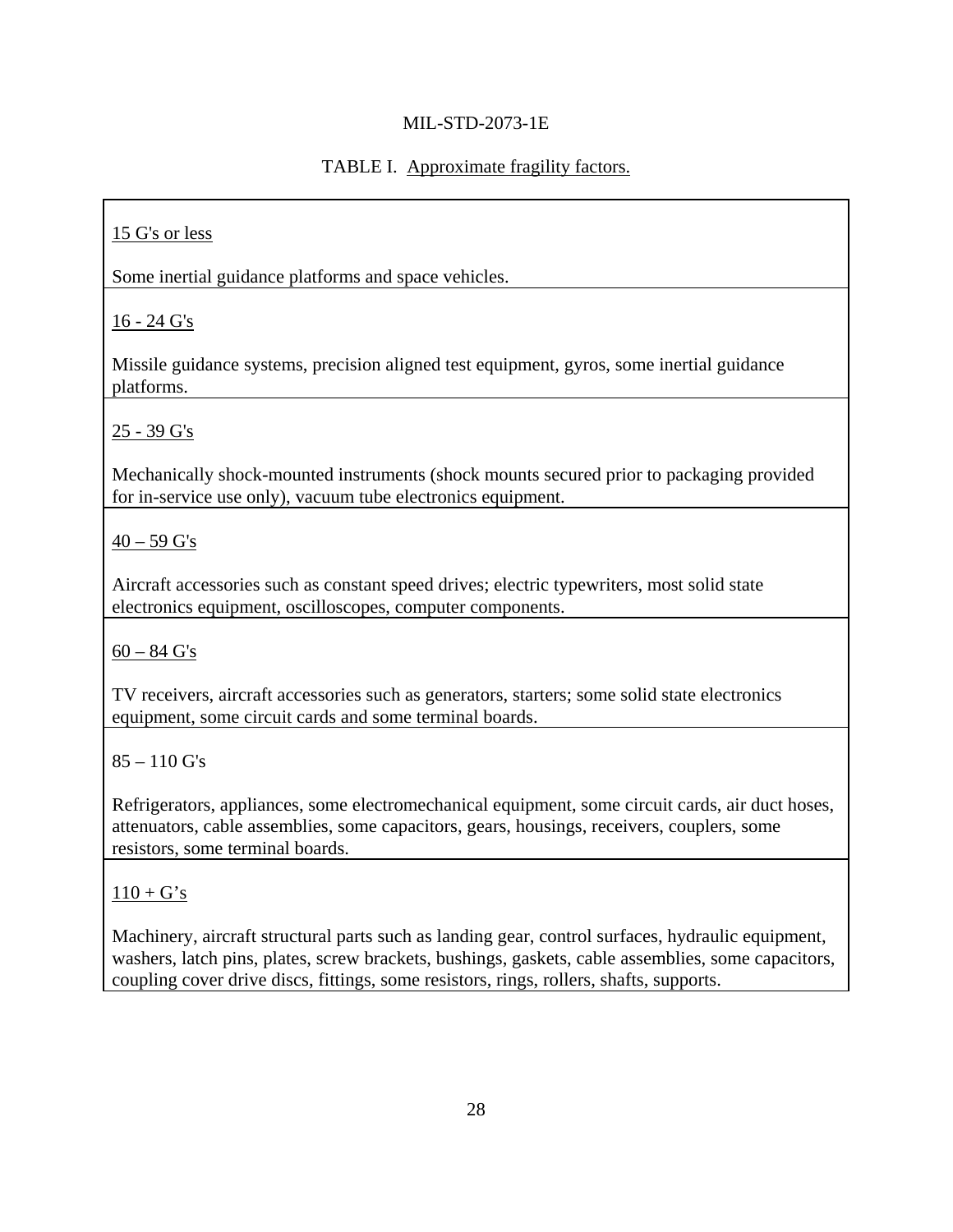|                                      | MIL-DTL-117                         |               | <b>Container Bag Material</b>       |                                                                          |                          |                                                                     |                                                                                                                       |                               |  |
|--------------------------------------|-------------------------------------|---------------|-------------------------------------|--------------------------------------------------------------------------|--------------------------|---------------------------------------------------------------------|-----------------------------------------------------------------------------------------------------------------------|-------------------------------|--|
| Method<br>$\Omega$ f<br>Preservation | <b>Type</b>                         | Class         | Style                               | Specification                                                            | Type                     | Class                                                               | Characteristics                                                                                                       | Tbl.<br>J. VII<br>Bag<br>Code |  |
| 31 and 32                            | III                                 | B             | $\overline{2}$                      | <b>MIL-PRF-22191</b><br>or A-A-3174                                      | $\rm III$<br>I or II     | 1 or 2<br>1                                                         | Waterproof; transparent                                                                                               | <b>BL</b>                     |  |
| 32 and 33                            | III                                 | $\mathsf{C}$  | 1                                   | MIL-PRF-121                                                              | $\mathbf{H}$             | $\mathcal{L}$                                                       | Waterproof; greaseproof; opaque                                                                                       | <b>BV</b>                     |  |
|                                      | $\mathbf{I}$                        | $\mathsf{C}$  | $\mathbf{1}$                        | MIL-PRF-121                                                              | $\mathbf I$              | $\blacksquare$                                                      | Waterproof; greaseproof; opaque                                                                                       | BE                            |  |
| 33                                   | $\rm II$                            | $\mathcal{C}$ | $\overline{2}$                      | MIL-PRF-22191                                                            | $\mathbf{I}$             | 1 or 2                                                              | Waterproof; greaseproof; transparent                                                                                  | <b>SD</b>                     |  |
| $\mathbf C$<br>3<br>$\mathbf{I}$     |                                     |               | MIL-PRF-121<br>and<br>MIL-PRF-22191 | $\mathbf{I}$<br>$\rm II$                                                 | 1 or 2                   | Waterproof; greaseproof; one side opaque,<br>other side transparent | B <sub>2</sub>                                                                                                        |                               |  |
|                                      | $\mathbf I$                         | E             | 1                                   | MIL-PRF-131                                                              | $\equiv$                 | 1                                                                   | Watervaporproof; greaseproof; opaque                                                                                  | <b>BS</b>                     |  |
|                                      | $\bf{I}$                            | E             | 2                                   | MIL-PRF-22191                                                            | $\mathbf I$              | 1 or 2                                                              | Watervaporproof; greaseproof; transparent                                                                             | <b>SE</b>                     |  |
| E<br>3<br>T<br>41 and 51             | MIL-PRF-131<br>and<br>MIL-PRF-22191 | $\mathbf I$   | 1 or 2                              | Watervaporproof; greaseproof; one side<br>opaque, other side transparent | B <sub>3</sub>           |                                                                     |                                                                                                                       |                               |  |
|                                      | I                                   | F             | $\mathbf{1}$                        | MIL-PRF-81705                                                            | $\mathbf{I}$             | 1 or 2                                                              | Watervaporproof; electrostatic protective;<br>electrostatic and electromagnetic shielding;<br>opaque (Method 41 only) | <b>B</b> 9                    |  |
|                                      | $\mathbf{I}$                        | $\mathbf E$   | $\mathbf{1}$                        | MIL-PRF-131                                                              | ÷.                       | $\overline{2}$                                                      | Watervaporproof; greaseproof; opaque                                                                                  | <b>SF</b>                     |  |
|                                      | IV                                  | $\mathbf E$   | 1                                   | MIL-PRF-131                                                              | ÷                        | 3                                                                   | Watervaporproof, greaseproof, opaque                                                                                  | <b>SK</b>                     |  |
|                                      | $\mathbf I$                         | E             | 1                                   | MIL-PRF-131                                                              | ÷                        | $\mathbf{1}$                                                        | Watervaporproof; greaseproof; opaque                                                                                  | <b>BS</b>                     |  |
| 42 and 52                            | $\mathbf{I}$                        | E             | $\mathbf{1}$                        | MIL-PRF-131                                                              | $\overline{\phantom{0}}$ | $\overline{2}$                                                      | Watervaporproof; greaseproof; opaque                                                                                  | <b>SF</b>                     |  |
|                                      | IV                                  | E             | $\mathbf{1}$                        | MIL-PRF-131                                                              | $\overline{a}$           | 3                                                                   | Watervaporproof, greaseproof, opaque                                                                                  | <b>SK</b>                     |  |

|  |  |  | TABLE II. Method of preservation vs. appropriate MIL-DTL-117 bag designations and materials. |
|--|--|--|----------------------------------------------------------------------------------------------|
|  |  |  |                                                                                              |

**MIL-STD-2073-1E** MIL-STD-2073-1E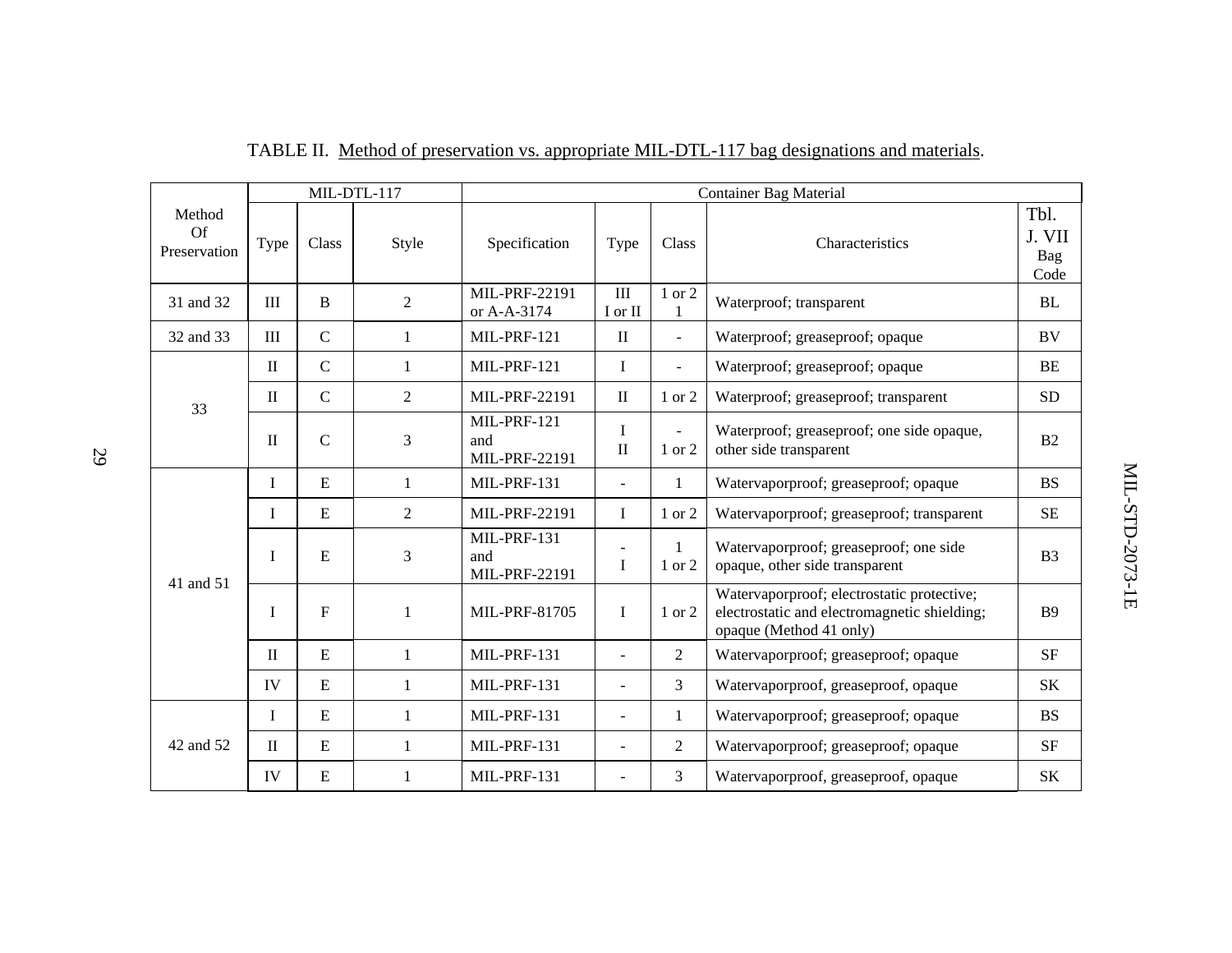|              | $MIL-B-117G$              |                | Previous Barrier Material Classification |                    |                                          |                          |              |               | New MIL-DTL-117H | New Barrier Material Classification |                |                          |
|--------------|---------------------------|----------------|------------------------------------------|--------------------|------------------------------------------|--------------------------|--------------|---------------|------------------|-------------------------------------|----------------|--------------------------|
| Type         | Clas                      | Style          | Document                                 | Type               | Grad                                     | Class                    | Typ          | Clas          | Style            | Document                            | Type           | Class                    |
| $\mathbf I$  | $\mathbf{A}$              | $\overline{2}$ | MIL-B-81705                              | $\rm II$           | $\overline{a}$                           | $1$ or $2$               | $\rm II$     | $\mathbf{A}$  | $\overline{2}$   | MIL-PRF-81705                       | $\rm II$       | 1 or 2                   |
|              |                           | 1              |                                          | $\mathbf{I}$       |                                          | $\mathbf{1}$             |              | $\mathsf{C}$  | $\mathbf{1}$     |                                     | $\mathbf{I}$   |                          |
| T            | $\, {\bf B}$              |                | MIL-B-121                                |                    | A                                        |                          | $\rm II$     |               |                  | MIL-PRF-121                         |                |                          |
| $\mathbf{I}$ | $\bf{B}$                  |                | MIL-B-121                                | $\rm II$           | A                                        |                          | III          | $\mathcal{C}$ |                  | MIL-PRF-121                         | $\mathbf{I}$   | $\overline{\phantom{a}}$ |
| III          | $\bf{B}$                  |                | MIL-B-121                                | $\rm II$           | A                                        | 1                        | III          | $\mathcal{C}$ |                  | MIL-PRF-121                         | $\mathbf{I}$   | $\equiv$                 |
|              |                           |                |                                          |                    |                                          |                          |              |               |                  |                                     |                |                          |
| $\mathbf I$  | $\bf{B}$                  | $\overline{2}$ | MIL-B-22191 or<br>$L-P-378$              | III<br>I or II     | $\overline{\phantom{a}}$<br>$\mathbf{A}$ | 1                        | III          | B             | $\overline{2}$   | MIL-PRF-22191 or<br>$A-A-3174$      | III<br>I or II | 1 or 2                   |
|              |                           |                |                                          |                    |                                          |                          |              |               |                  |                                     |                |                          |
| $\mathbf I$  | $\bf{B}$                  | $\mathfrak{Z}$ | MIL-B-121 and                            | $\mathbf I$        | $\mathbf{A}$                             | $\mathbf{1}$             |              |               |                  | <b>DELETED</b>                      |                |                          |
|              |                           |                | MIL-B-22191                              | $\rm III$          | $\overline{\phantom{a}}$                 |                          |              |               |                  |                                     |                |                          |
| Т            | $\mathcal{C}$             |                | MIL-B-121                                | L                  | A                                        | 1                        | $\rm II$     | $\mathsf{C}$  |                  | MIL-PRF-121                         |                |                          |
| $\mathbf{I}$ | $\mathbf C$               |                | $MIL-B-121$                              | $\mathbf{I}$       | A                                        | 1                        | Ш            | $\mathcal{C}$ |                  | MIL-PRF-121                         | $\mathbf{I}$   | $\blacksquare$           |
|              | $\mathbf C$               | 2              | MIL-B-22191                              | $\mathbf{I}$       | $\blacksquare$                           | $\blacksquare$           | $\mathbf{I}$ | $\mathcal{C}$ | 2                | MIL-PRF-22191                       | $\mathbf{I}$   | 1 or 2                   |
|              |                           |                |                                          |                    |                                          |                          |              |               |                  |                                     |                |                          |
| $\bf{I}$     | $\mathsf{C}$              | 3              | MIL-B-121 and                            | $\mathbf{I}$       | A                                        | 1                        | $\mathbf{I}$ | $\mathcal{C}$ | 3                | MIL-PRF-121 and                     | $\mathbf{I}$   |                          |
|              |                           |                | MIL-B-22191                              | $\rm II$           | $\overline{\phantom{a}}$                 | $\blacksquare$           |              |               |                  | <b>MIL-PRF-22191</b>                | $\mathbf{I}$   | $1$ or $2$               |
| L            | ${\bf E}$                 | 1              | $MIL-B-131$                              | T                  | $\blacksquare$                           | 1                        | $\mathbf I$  | E             | -1               | MIL-PRF-131                         | $\blacksquare$ | 1                        |
| $\mathbf{I}$ | ${\bf E}$                 | $\overline{2}$ | MIL-B-22191                              | L                  | $\overline{\phantom{a}}$                 | $\blacksquare$           | T            | ${\bf E}$     | 2                | <b>MIL-PRF-22191</b>                | $\mathbf{I}$   | 1 or 2                   |
| $\mathbf{I}$ | E                         |                | $MIL-B-131$                              | Т                  | $\overline{\phantom{a}}$                 | 3                        | IV           | E             |                  | MIL-PRF-131                         |                | 3                        |
| III          | E                         |                | $MIL-B-131$                              | T                  | $\blacksquare$                           | 2                        | $\mathbf{I}$ | E             |                  | MIL-PRF-131                         | $\blacksquare$ | $\overline{2}$           |
|              |                           |                |                                          |                    |                                          |                          |              |               |                  |                                     |                |                          |
| $\bf{I}$     | E                         | 3              | MIL-B-131 and                            | I                  | $\blacksquare$                           | 1                        | L            | E             | 3                | MIL-PRF-131 and                     | ÷,             | $\mathbf{1}$             |
|              |                           |                | MIL-B-22191                              | L                  | $\overline{\phantom{a}}$                 | $\overline{\phantom{a}}$ |              |               |                  | MIL-PRF-22191                       |                | $1$ or $2$               |
| $\mathbf{I}$ | E                         | $\overline{3}$ | MIL-B-131 and                            | $\mathbf{I}$       | $\blacksquare$                           | 3                        |              |               |                  | <b>DELETED</b>                      |                |                          |
|              |                           |                | MIL-B-22191                              | T                  | $\overline{\phantom{a}}$                 | $\blacksquare$           |              |               |                  |                                     |                |                          |
| I            | $\boldsymbol{\mathrm{F}}$ | $\mathbf{1}$   | MIL-B-81705                              | $\mathbf{I}$       | $\blacksquare$                           | 1 or 2                   |              | $\mathbf F$   |                  | MIL-PRF-81705                       |                | 1 or 2                   |
| I            | ${\bf G}$                 | 1              | MIL-B-131                                | $\rm II$           |                                          |                          |              |               |                  | <b>DELETED</b>                      |                |                          |
|              |                           |                |                                          |                    |                                          |                          |              |               |                  |                                     |                |                          |
|              | H                         | $\overline{2}$ | MIL-B-81705                              | $\mathop{\rm III}$ | $\blacksquare$                           | 1 or 2                   | $\mathbf{I}$ | H             | $\overline{2}$   | MIL-PRF-81705                       | III            | 1 or 2                   |

# TABLE III. Heat-sealable bag designator conversion chart.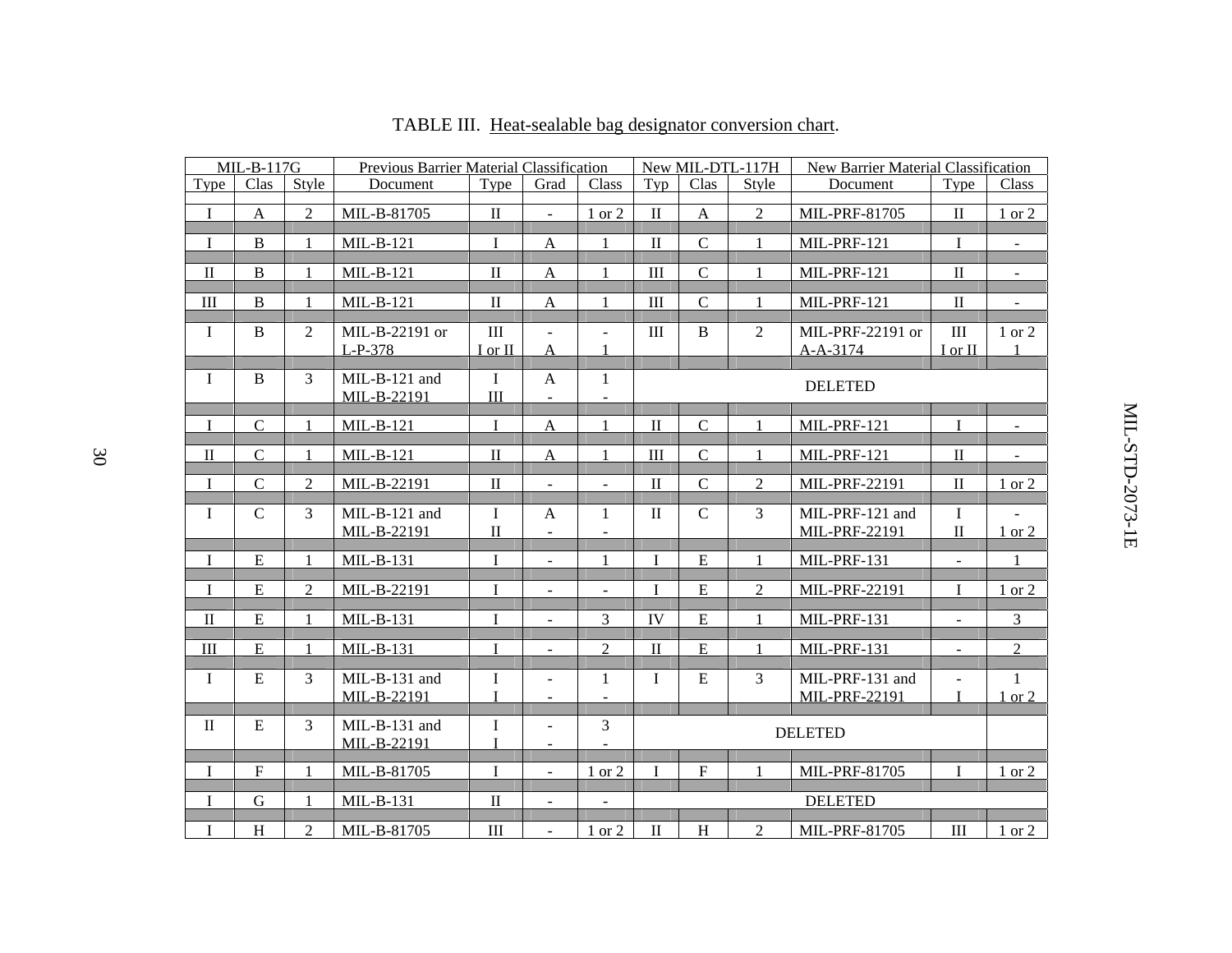#### APPENDIX A

#### DEVELOPMENT OF MILITARY PACKAGING REQUIREMENTS

A.1 SCOPE. This appendix provides direction for the development of detailed military packaging requirements in accordance with the figure 1 decision chart referenced in [4.1](#page-27-0). This appendix also provides information on:

- a. use of procedural packaging specifications (see  $\overline{A.3}$ )
- b. packaging of hazardous material (see [A.4](#page-53-0))
- c. categorization (see  $\overline{A.5.3}$  $\overline{A.5.3}$  $\overline{A.5.3}$ ) (see [tables A-I](#page-60-0), [A-II](#page-66-0), and [A-III](#page-67-0))
- d. selecting preservation methods (see [table A-I](#page-60-0))
- e. development of predetermined packaging codes (see [table A-IV](#page-72-0))
- f. formatting coded data (see table A-IV and [figure A-1](#page-58-0))
- g. computation of weight and cube of packaging materials (see [table A-V](#page-76-0))

This appendix is a mandatory part of this standard. The information contained herein is intended for compliance.

#### A.2 APPLICABLE DOCUMENTS

 A.2.1 General. The documents listed in this section are specified in sections [A.3](#page-53-0) through [A.8](#page-57-0) of this appendix. While every effort has been made to ensure the completeness of this list, document users are cautioned that they must meet all specified requirements documents cited in sections A.3 through A.8 of this appendix, whether or not they are listed.

#### A.2.2 Government documents.

 A.2.2.1 Specifications and standards. The following specifications and standards form a part of this document to the extent specified herein. Unless otherwise specified, the issues of these documents are those cited in the solicitation or contract.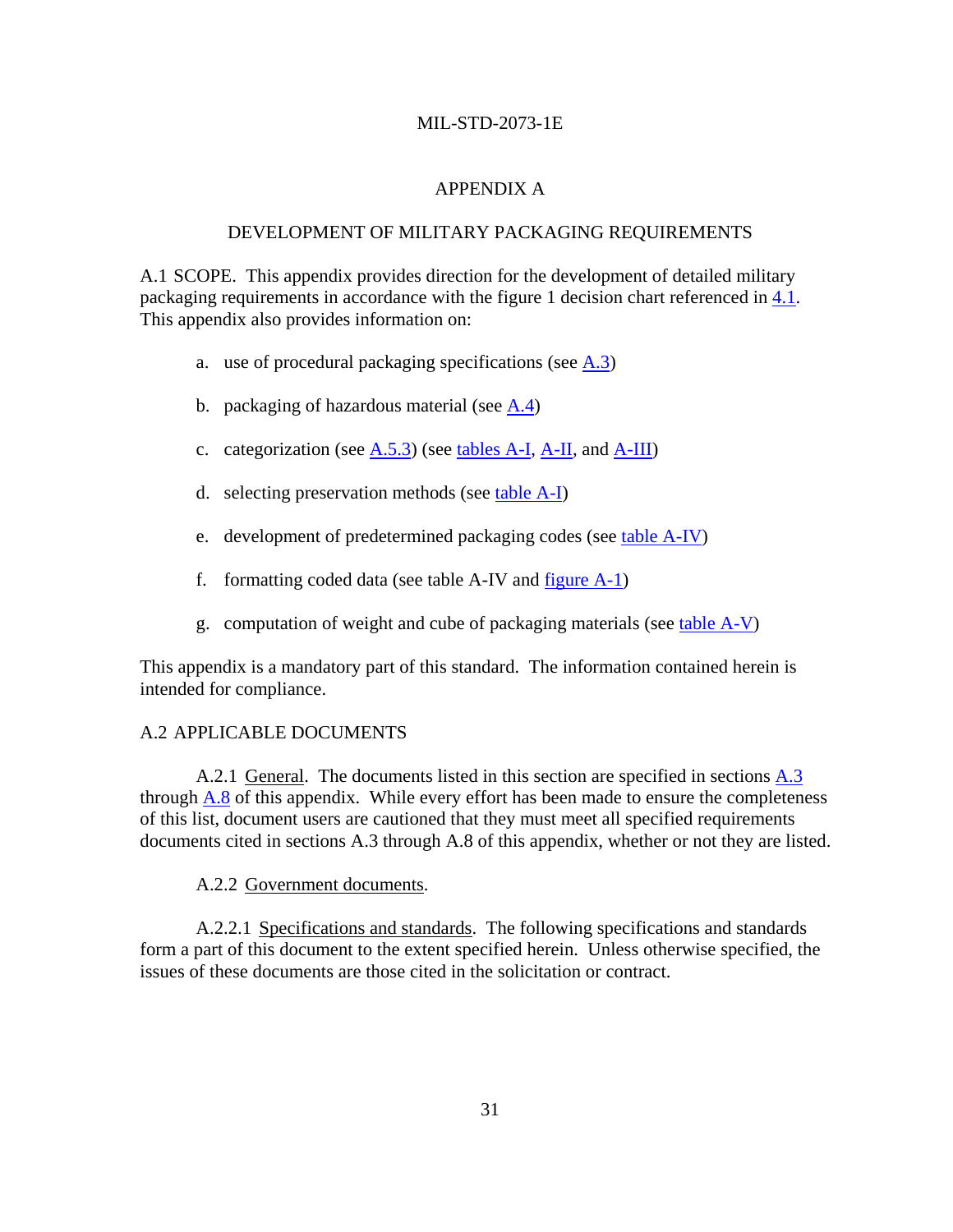### APPENDIX A

### FEDERAL SPECIFICATIONS

| - Batteries, Storage, Industrial, Automotive, Aircraft |
|--------------------------------------------------------|
| and Navy Portable; Packaging of.                       |
| - Cushioning Material, Packaging (Flexible Closed)     |
| Cell Plastic Film, for Long Distribution Cycles).      |
| - Chemicals, Liquid, Dry, and Paste: Packaging of.     |
|                                                        |

### DEPARTMENT OF DEFENSE SPECIFICATIONS

| $MIL-V-3$           | - Valves, Fittings, and Flanges (Except for Systems)<br>Indicated Herein); Packaging of. |
|---------------------|------------------------------------------------------------------------------------------|
|                     | - Tires and Inner Tubes; (Non-Aircraft); Packaging of.                                   |
|                     | - Electron Tubes, Packaging of.                                                          |
|                     |                                                                                          |
|                     | Support Items, Accessories, and Kits, Mechanical;<br>Packaging of.                       |
| MIL-DTL-197         | Packaging of Bearings, Associated Parts and                                              |
|                     | Subassemblies.                                                                           |
| <b>MIL-DTL-2845</b> | - Propulsion Systems, Boat and Ship; Main Shafting,                                      |
|                     | Propellers, Bearings, Gauges, Special Tools, and                                         |
|                     | Associated Repair Parts; Preservation, Packaging,                                        |
|                     | Packing and Storage of.                                                                  |
| MIL-C-3131          | - Cordage; Packaging of.                                                                 |
| <b>MIL-PRF-3150</b> | - Lubricating Oil, Preservative, Medium.                                                 |
| MIL-M-3184          | - Machinery: Deck and Vehicle Mounted With                                               |
|                     | Associated Equipment and Provisioned (Repair                                             |
|                     | Parts) Items; Packaging of.                                                              |
| MIL-C-3993          | - Copper and Copper-Base Alloy Mill Products;                                            |
|                     | Packaging of.                                                                            |
| MIL-W-5013          | - Wheel and Brake Assemblies, Aircraft, General                                          |
|                     | Specification for.                                                                       |
| MIL-P-6063          | - Packaging of Batteries, Storage, Charged and Dry                                       |
|                     | Uncharged and Moist, General Specification for.                                          |
| <b>MIL-PRF-6081</b> | - Lubricating Oil, Jet Engine.                                                           |
| <b>MIL-PRF-6085</b> | - Lubricating Oil: Instrument, Aircraft, Low                                             |
|                     | Volatility.                                                                              |
| MIL-C-6529          | - Corrosion Preventive, Aircraft Engine.                                                 |
|                     | MIL-DTL-4<br>MIL-DTL-75<br><b>MIL-S-196</b>                                              |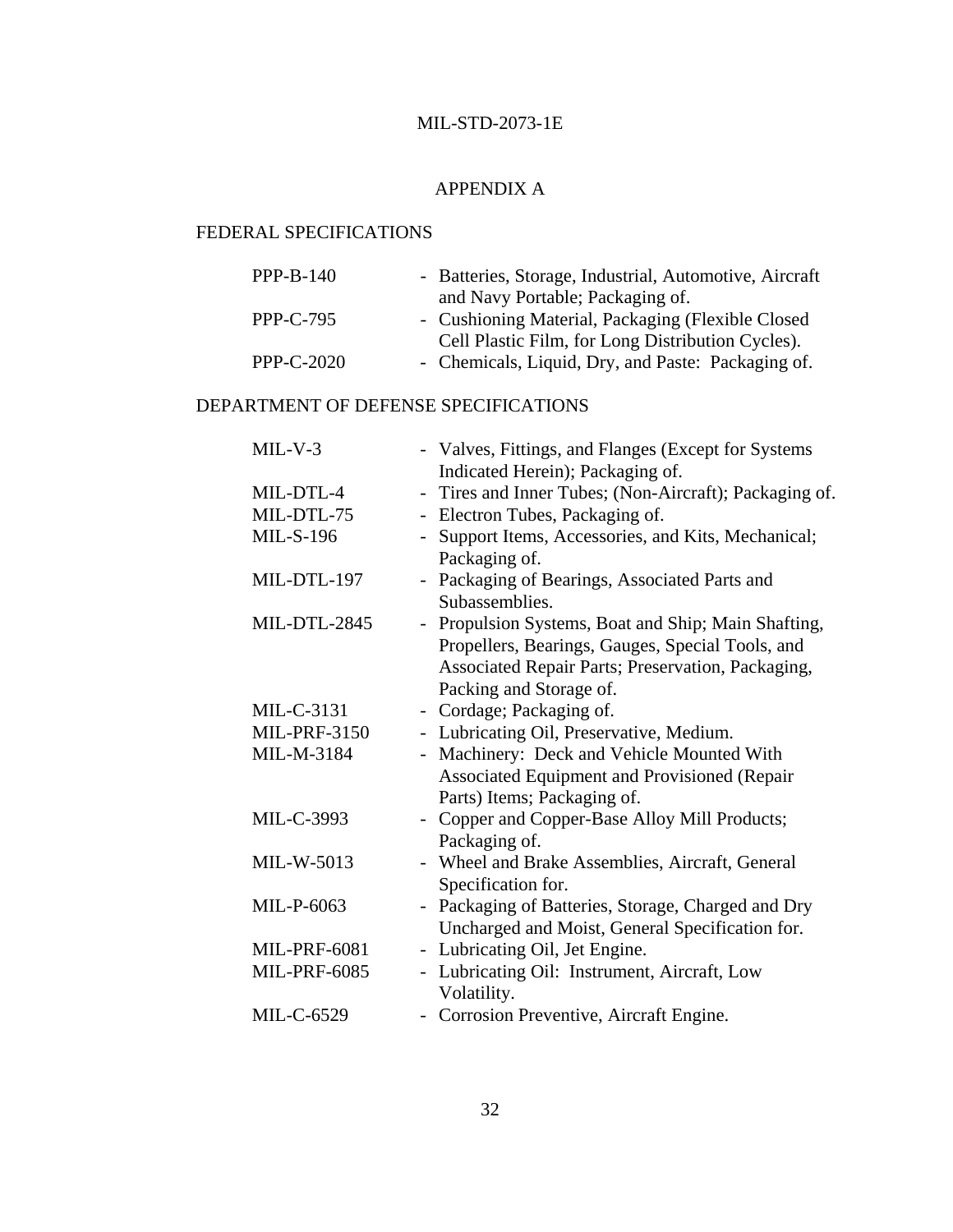### APPENDIX A

| <b>MIL-PRF-7808</b>  |                          | - Lubricating Oil, Aircraft Turbine Engine, Synthetic<br>Base.                                             |
|----------------------|--------------------------|------------------------------------------------------------------------------------------------------------|
| <b>MIL-PRF-7870</b>  |                          | - Lubricating Oil: General Purpose, Low<br>Temperature.                                                    |
| MIL-W-10430          |                          | - Welding Rods and Electrodes; Packaging of.                                                               |
| MIL-PRF-10924        |                          | Grease, Automotive and Artillery.                                                                          |
| MIL-C-11796          |                          | Corrosion Preventive Compound, Petrolatum, Hot<br>Application.                                             |
| <b>MIL-DTL-12000</b> |                          | - Cable, Cord, and Wire, Electric; Packaging of.                                                           |
| MIL-PRF-16173        |                          | - Corrosion Preventive Compound, Solvent Cutback,<br>Cold-Application.                                     |
| MIL-E-16298          |                          | Electric Machines Having Rotating Parts,                                                                   |
|                      |                          | Accessories and Associated Support Items:                                                                  |
|                      |                          | Packaging of.                                                                                              |
| MIL-P-16789          |                          | - Pumps (Including Prime Movers and Support Items);                                                        |
|                      |                          | Packaging of.                                                                                              |
| MIL-E-17555          |                          | - Electronic and Electrical Equipment, Accessories,<br>and Provisioned Items (Repair Parts); Packaging of. |
| MIL-DTL-17667        |                          | Paper, Wrapping, Chemically Neutral (Non-                                                                  |
|                      |                          | Corrosive).                                                                                                |
| MIL-DTL-19491        | $\overline{\phantom{0}}$ | Semiconductor Devices, Packaging of.                                                                       |
| MIL-PRF-21260        |                          | - Lubricating Oil, Internal Combustion Engine,                                                             |
|                      |                          | Preservative Break-In.                                                                                     |
| MIL-PRF-23199        |                          | - Packaging and Packing Requirements for Special                                                           |
|                      |                          | Purpose Mechanical Components and Repair Parts.                                                            |
| MIL-PRF-23699        |                          | - Lubricating Oil, Aircraft Turbine Engine, Synthetic                                                      |
|                      |                          | Base, NATO Code Number 0-156.                                                                              |
| <b>MIL-PRF-23827</b> | $\overline{\phantom{0}}$ | Grease, Aircraft and Instrument, Gear and Actuator                                                         |
|                      |                          | Screw.                                                                                                     |
| MIL-DTL-28786        | $\blacksquare$           | Switches, Electrical and Fiber Optic, Packaging of.                                                        |
| MIL-PRF-32033        |                          | - Lubricating Oil, General Purpose, Preservative                                                           |
|                      |                          | (Water-Displacing, Low Temperature).                                                                       |
| MIL-DTL-39028        |                          | - Capacitors, Packaging of.                                                                                |
| MIL-DTL-39032        |                          | - Resistors, Packaging of.                                                                                 |
| MIL-PRF-46010        |                          | Lubricant, Solid Film, Heat Cured, Corrosion                                                               |
|                      |                          | Inhibiting.                                                                                                |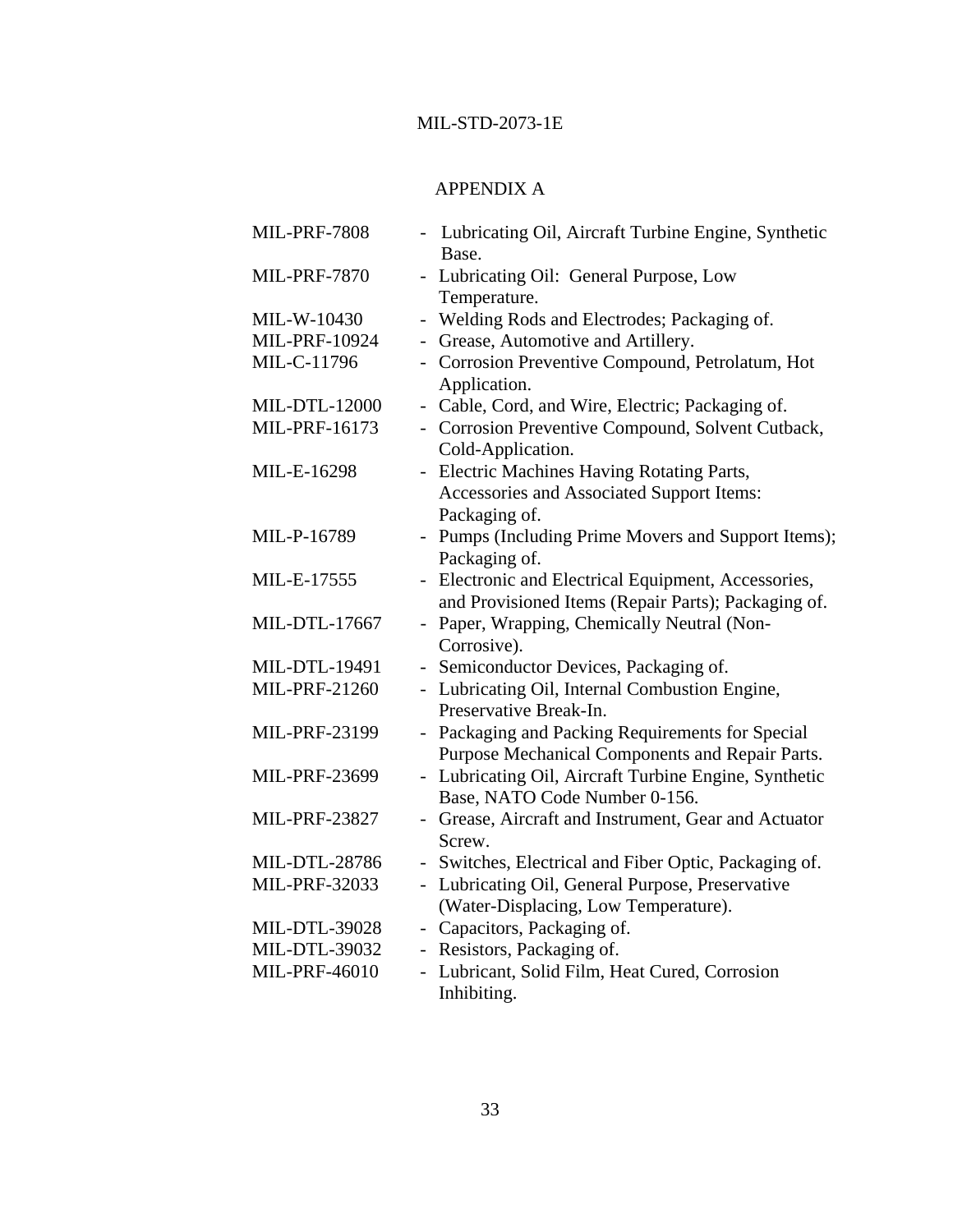#### APPENDIX A

| MIL-PRF-46170        | - Hydraulic Fluid, Rust Inhibited, Fire Resistant,<br>Synthetic Hydrocarbon Base, NATO Code No. H-<br>544. |
|----------------------|------------------------------------------------------------------------------------------------------------|
| <b>MIL-DTL-55330</b> | - Connectors, Electrical and Fiber Optic, Packaging<br>of.                                                 |
| <b>MIL-PRF-81322</b> | - Grease, Aircraft, General Purpose, Wide<br>Temperature Range, NATO Code G-395.                           |
| MIL-G-81559          | - Gyroscope Assemblies and Attitude and Directional<br>Reference Instruments for Aircraft; Packaging of.   |
| <b>MIL-PRF-83282</b> | - Hydraulic Fluid, Fire Resistant, Synthetic<br>Hydrocarbon Base, Metric, NATO Code Number H-<br>537.      |

#### DEPARTMENT OF DEFENSE STANDARDS

| MIL-STD-107 | - Preparation and Handling of Industrial Plant      |
|-------------|-----------------------------------------------------|
|             | Equipment (IPE) for Shipment and Storage.           |
| MIL-STD-290 | - Packaging and Marking of Petroleum and Related    |
|             | Products.                                           |
| MIL-STD-758 | - Packaging Procedures for Submarine Support Items. |

(Copies of these documents are available online at

<http://assist.daps.dla.mil/quicksearch> or [http://assist.daps.dla.mil](http://assist.daps.dla.mil/) or from the Standardization Document Order Desk, 700 Robbins Avenue, Building 4D, Philadelphia, PA 19111-5094.)

 A.2.2.2 Other Government documents, drawings and publications. The following other Government documents, drawings, and publications form a part of this document to the extent specified herein. Unless otherwise specified, the issues are those cited in the solicitation or contract.

JOINT SERVICE REGULATIONS

 AFMAN24-204/TM38-250/ - Preparing Hazardous Materials NAVSUPPUB505/MCOP4030.19/ for Military Air Shipments DLAI4145.3/DCMAD,CH3.4

 (Copies of this document are available online at [www.dscc.dla.mil/downloads/packaging/AFMAN24\\_204\\_I.pdf](http://www.dscc.dla.mil/downloads/packaging/AFMAN24_204_I.pdf) .)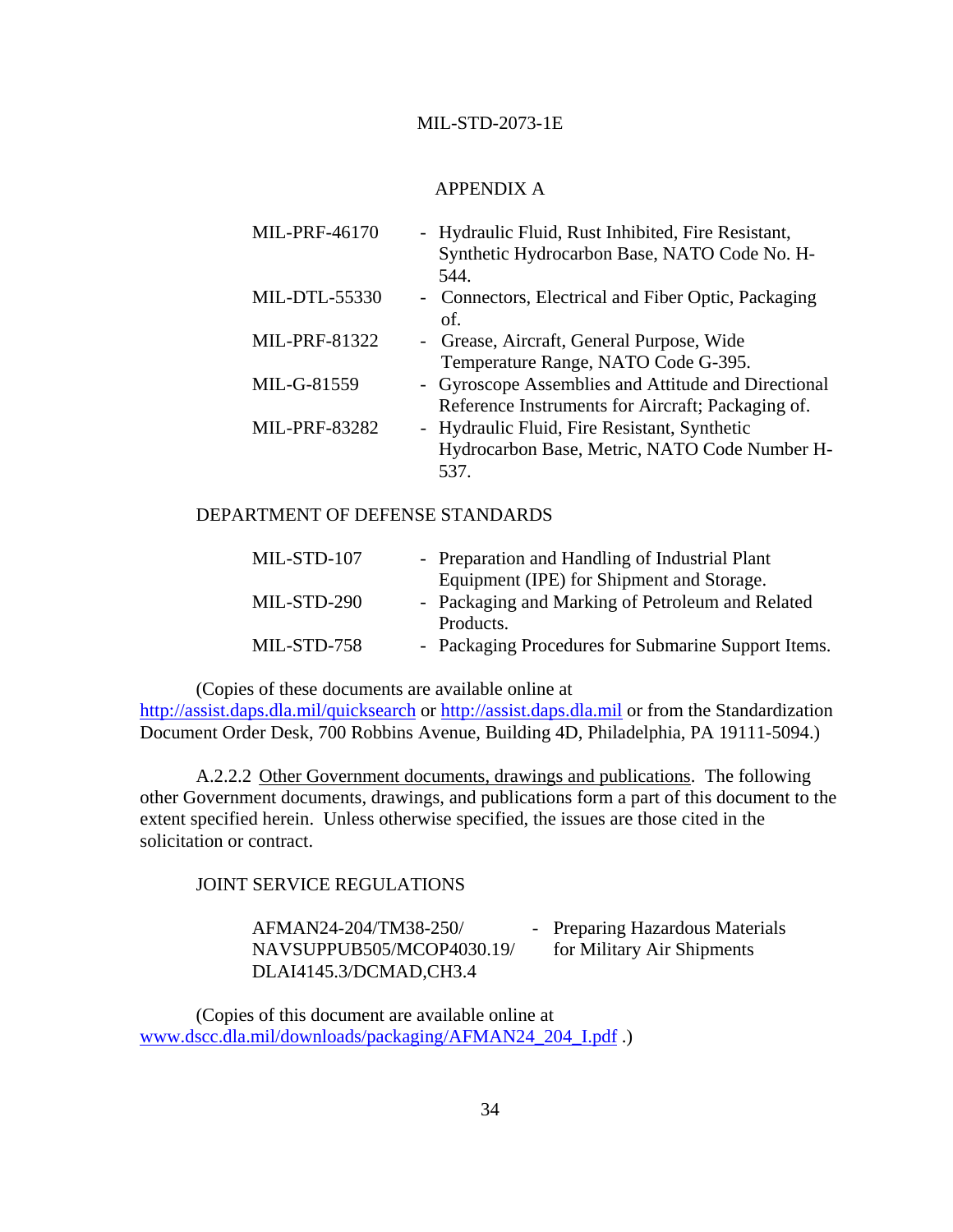#### APPENDIX A

#### CODE OF FEDERAL REGULATIONS

| <b>29 CFR</b> | $\sim$ $\sim$ | Labor.                     |
|---------------|---------------|----------------------------|
| 40 CFR        | $\sim$        | Protection of Environment. |
| 49 CFR        | $\sim$        | Transportation.            |

 (Application for CFR copies should be addressed to the Superintendent of Documents, U.S. Government Printing Office, North Capital & H Streets, N.W., Washington, DC 20402.)

A.2.3 Non-Government publications. The following documents form a part of this document to the extent specified herein. Unless otherwise specified, the issues of these documents are those cited in the solicitation or contract.

#### ASTM INTERNATIONAL

| ASTM-B660   | Standard Practices for Packaging/Packing of Aluminum |
|-------------|------------------------------------------------------|
|             | and Magnesium Products (DoD adopted).                |
| ASTM-D5118/ | Standard Practice for Fabrication of                 |
| D5118M      | Fiberboard Shipping Boxes.                           |

 (Copies of these documents are available online at [www.astm.org](http://www.astm.org/) or from ASTM International, 100 Barr Harbor Drive, West Conshohocken, PA 19428-2959.)

#### INTERNATIONAL DOCUMENTS

#### INTERNATIONAL AIR TRANSPORT ASSOCIATION (IATA)

Dangerous Goods Regulations

 (Copies of this document are available online at [www.iata.org](http://www.iata.org/) or from IATA, 800 Place Victoria, PO Box 113, Montreal, Quebec, H4Z 1M1.)

#### INTERNATIONAL MARITIME ORGANIZATION (IMO)

International Maritime Dangerous Goods (IMDG) Code.

 (Copies of this document are available online at [www.imo.org](http://www.imo.org/) or from IMO, 4 Albert Embankment, London, SE1 7SR, United Kingdom.)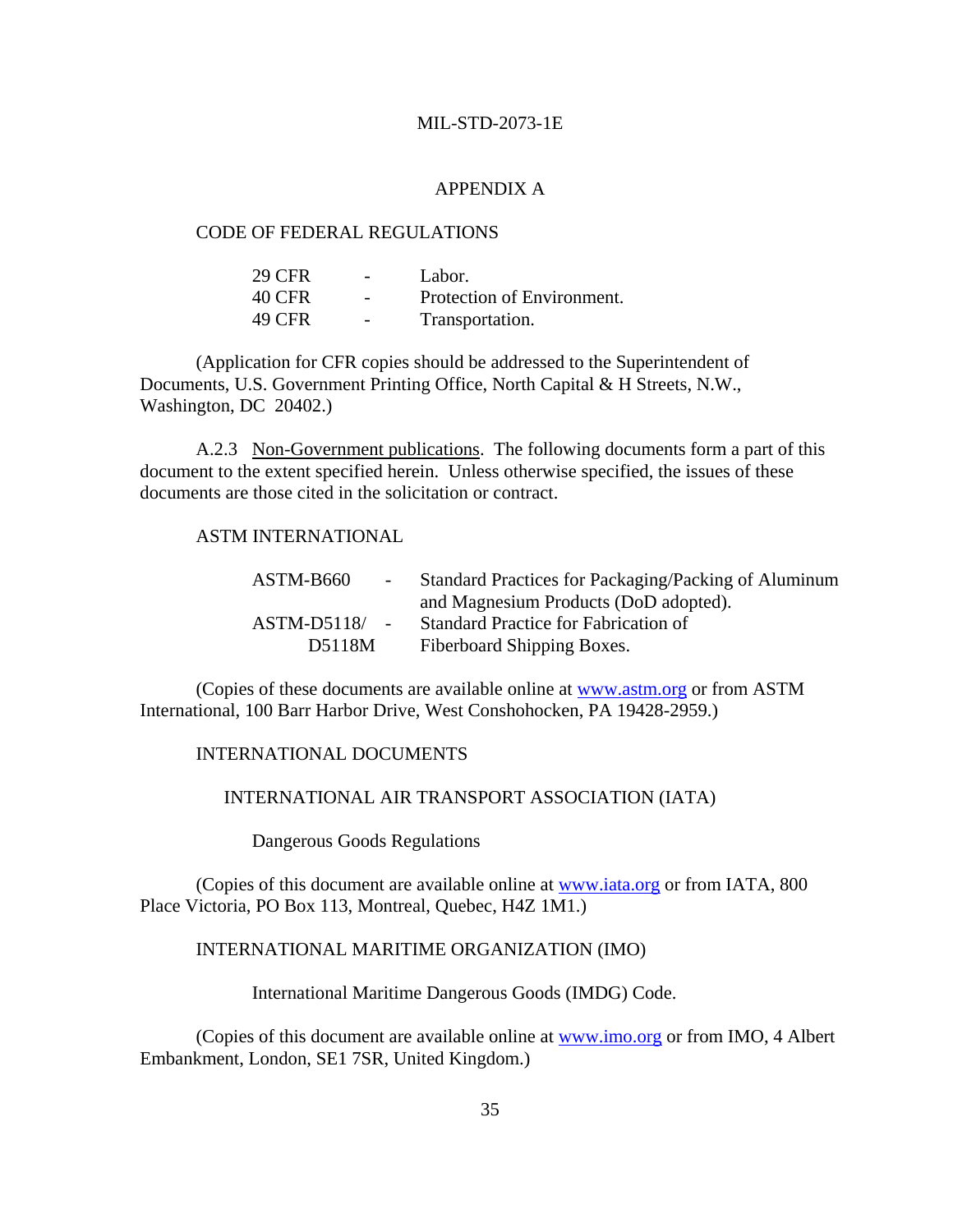#### APPENDIX A

#### <span id="page-53-0"></span>A.3 USE OF EXISTING PACKAGING REQUIREMENTS

 A.3.1 Application. If adequate military packaging requirements have already been developed for the item, these requirements shall be used. If these requirements are in the form of a procedural specification, same shall be documented in accordance with  $E.4.1.1$ . Available procedural packaging specifications are listed by commodity in [table A-VI](#page-78-0).

#### A.4 HAZARDOUS MATERIAL

 A.4.1 General. Packaging and marking for hazardous material shall comply with applicable requirements for performance packaging contained in the following documents:

- International Air Transport Association (IATA) Dangerous Goods Regulations
- International Maritime Dangerous Goods (IMDG) Code
- Code of Federal Regulations (CFR) Title 29, Title 40 and Title 49
- Joint Service Regulation AFMAN24-204/TM38-250/NAVSUPPUB 505/MCO P4030.19/ DLAI4145.3/DCMAD,CH3.4 (for military air shipments).

 A.4.2 Hazardous material package testing. Testing of hazardous material packaging shall be conducted as specified in Appendix F.

 A.4.3 Hazardous material shipment documentation. All shipments shall be supported by documentation attesting to the date and the test results obtained from performance packaging testing. The shipper, if not a self-certifier, shall be responsible for assuring that third party sources providing performance testing services are, in fact, registered with the Department of Transportation. The shipper's signed certification that the packaged configuration meets applicable requirements shall be incorporated on the DD Form 250, Materiel Inspection and Receiving Report, or other related acceptance document if the DD Form 250 is not used. All certificates and reports shall be available for inspection by authorized Government representatives for a period of three years.

#### A.5 MILITARY PACKAGING CODE DEVELOPMENT

 A.5.1 Item classification. All materiel to be packaged can be classified into one of three groups of items: common, selective, or special.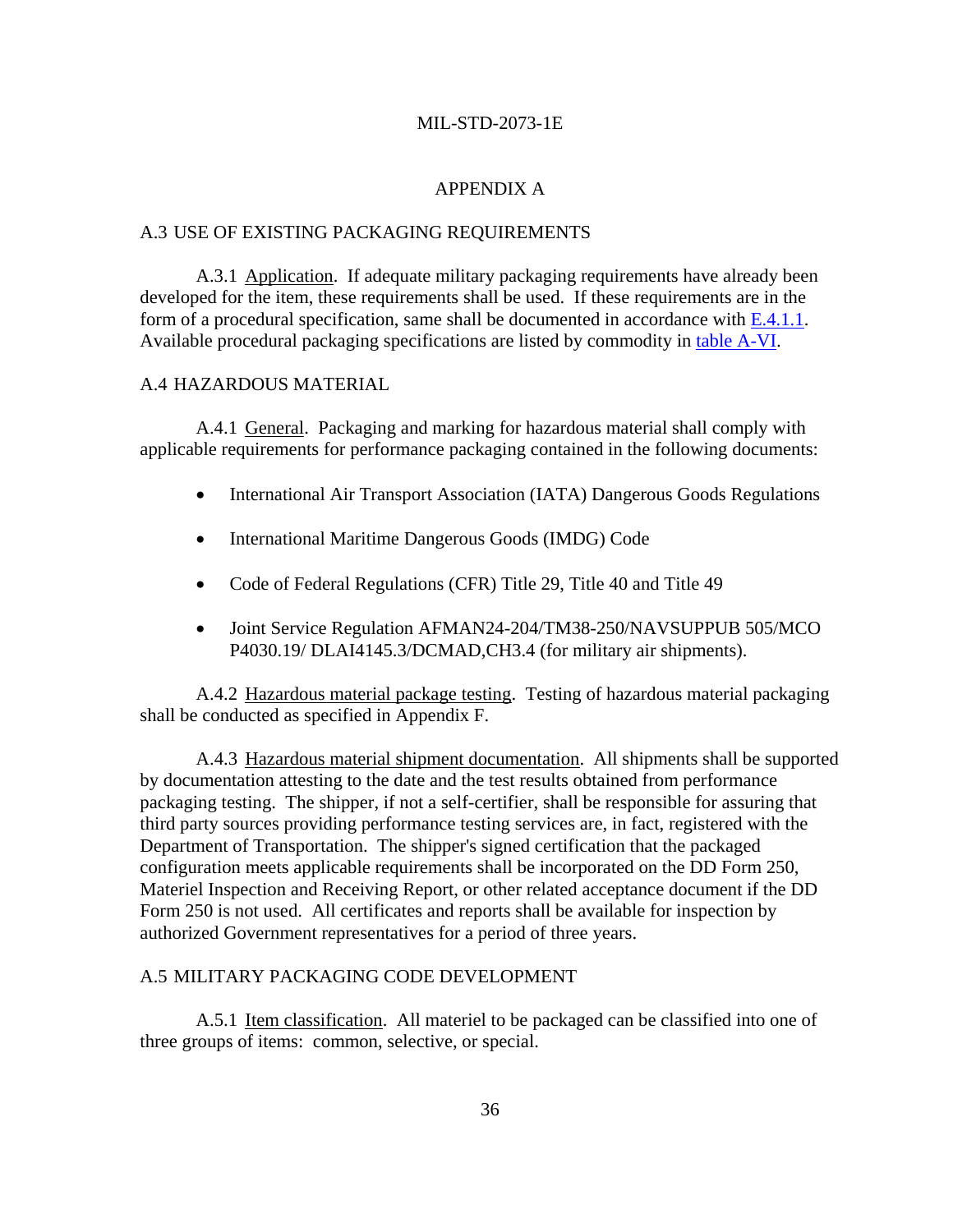#### APPENDIX A

- <span id="page-54-0"></span>a. **Common items** can be categorized by a specific set of chemical, physical, and other characteristics for which complete packaging details are predetermined and are listed in [table A-IV](#page-72-0) using [Appendix J](#page-152-0) coding. These items are characteristically small, rugged items.
- c. **Selective items** cannot appropriately use predetermined packaging data and yet do not require a drawing, sketch, illustration, or narrative type instruction to specify packaging details. These packaging details can be specified by [Appendix J](#page-152-0) codes, supplemented by in-the-clear information as required.
- d. **Special items** have peculiar characteristics such as weight, configuration, complexity, fragility, or other considerations that preclude their being grouped as common or selective. An item is considered special if drawings, sketches, illustrations, narrative type instructions or a reusable container are required to specify packaging details.

 A.5.2 Item characteristics. Knowledge of the physical and chemical characteristics and significant features of the item are required to classify items into groups. These characteristics are item composition, item surface chemistry, criticality of the surface, functional criticality of the item, item compatibility with preservatives and such physical factors as size, weight, and fragility. Knowledge of these characteristics leads to the development of a category code for an item.

 A.5.3 Categorization. [Tables A-I](#page-60-0), [A-II,](#page-66-0) and [A-III](#page-67-0) provide the information for developing category codes. The category code for common items leads to the predetermined packaging codes in [table A-IV.](#page-72-0) The category code for selective items indicates that a nonpredetermined packaging code must be established. The category code for special group items indicates that a Special Packaging Instruction (SPI) or stock numbered reusable container is required.

 A.5.3.1 Category code. The category code is a four-digit code derived from [tables A-I,](#page-60-0) [A-II](#page-66-0), and [A-III.](#page-67-0) This code provides a means to concisely define the characteristics of the item being packaged with respect to the following attributes:

a. First category – The chemical and physical characteristics ([tables A-I\)](#page-60-0) of the item to be considered in the selection of the proper basic method of preservation (two digits).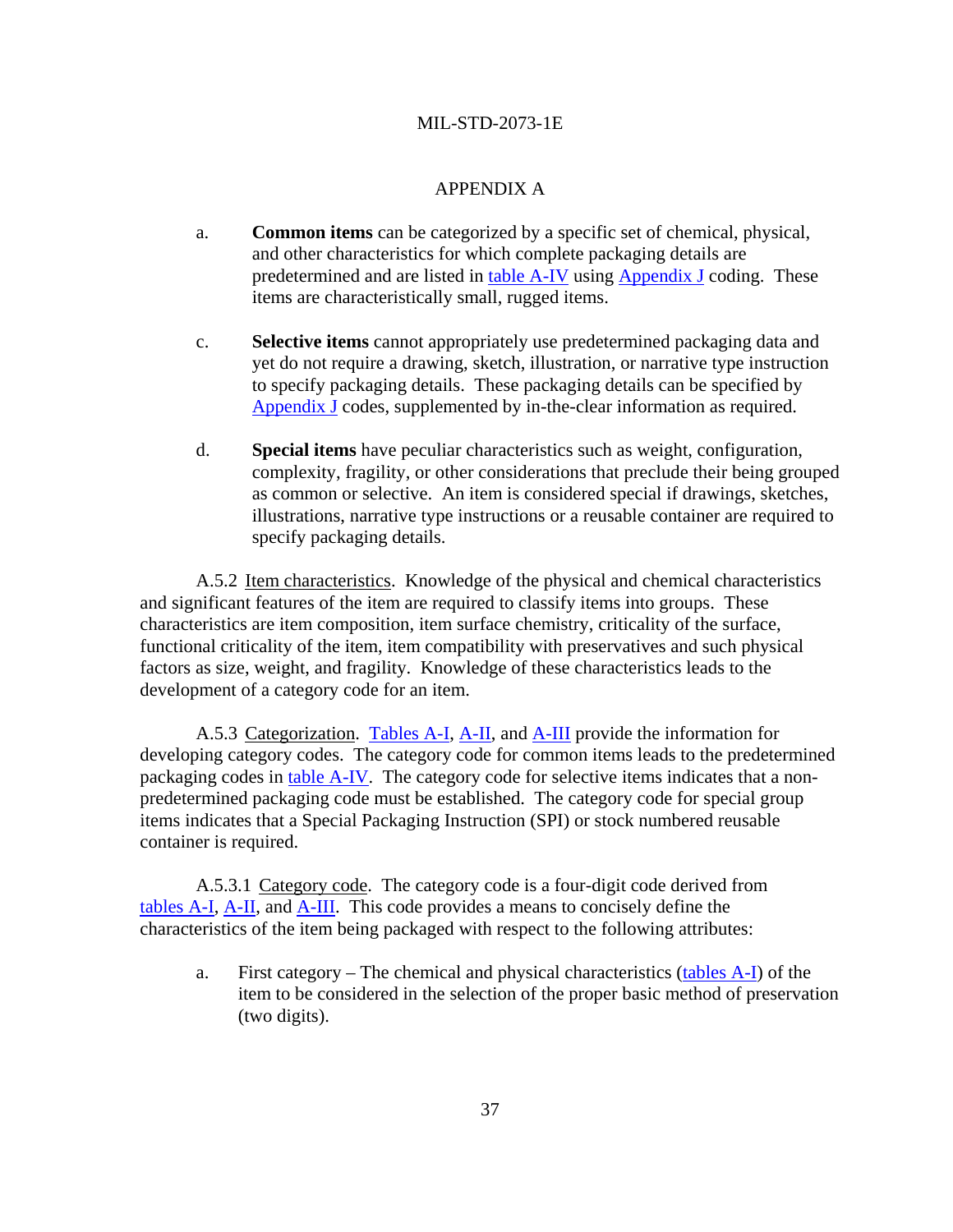#### APPENDIX A

- b. Second category The weight, size and non-operational fragility characteristics ([table A-II](#page-66-0)) of the item to be considered in the selection of the proper strength characteristics of a package (one digit).
- c. Third category Preservative requirements (see table  $A-III$ ) for the item (one digit).

 A.5.3.2 Category code development. Items shall be categorized in the order indicated in [A.5.3.1](#page-54-0) by extracting category code digits associated with the item's applicable characteristics from [tables A-I,](#page-60-0) [A-II,](#page-66-0) and [A-III.](#page-67-0) Categories represent the summation of pertinent chemical, physical and other characteristics that significantly influence the packaging required for adequate protection of items. The designation of the appropriate characteristics of each category, in the sequence as listed, provides four-digit identification that permits the grouping of various items. These groupings, which may contain items dissimilar in function, have the same characteristics and therefore require the same method of preservation. A code "Z" in any of the four positions of the category code will indicate that the item is selective or special. If no "Zs" appear in the code, then the item is common.

 A.5.3.2.1 First category – physical and chemical characteristics. The first category examines those characteristics that determine the method of preservation needed to afford the required protection. These are:

- a. Item composition/properties.
- b. Criticality of item (see [3.6](#page-23-0)).
- c. Compatibility with preservative.

The chemical and physical characteristics of items as applied to [table A-I](#page-60-0) lead to determination of the first two digits of the category code and the appropriate basic method of preservation. A code ZZ will indicate the item is selective or special.

A.5.3.2.1.1 Item composition/properties criteria. This determination is made by physical examination of the item or, if necessary, by researching the design definition of the item.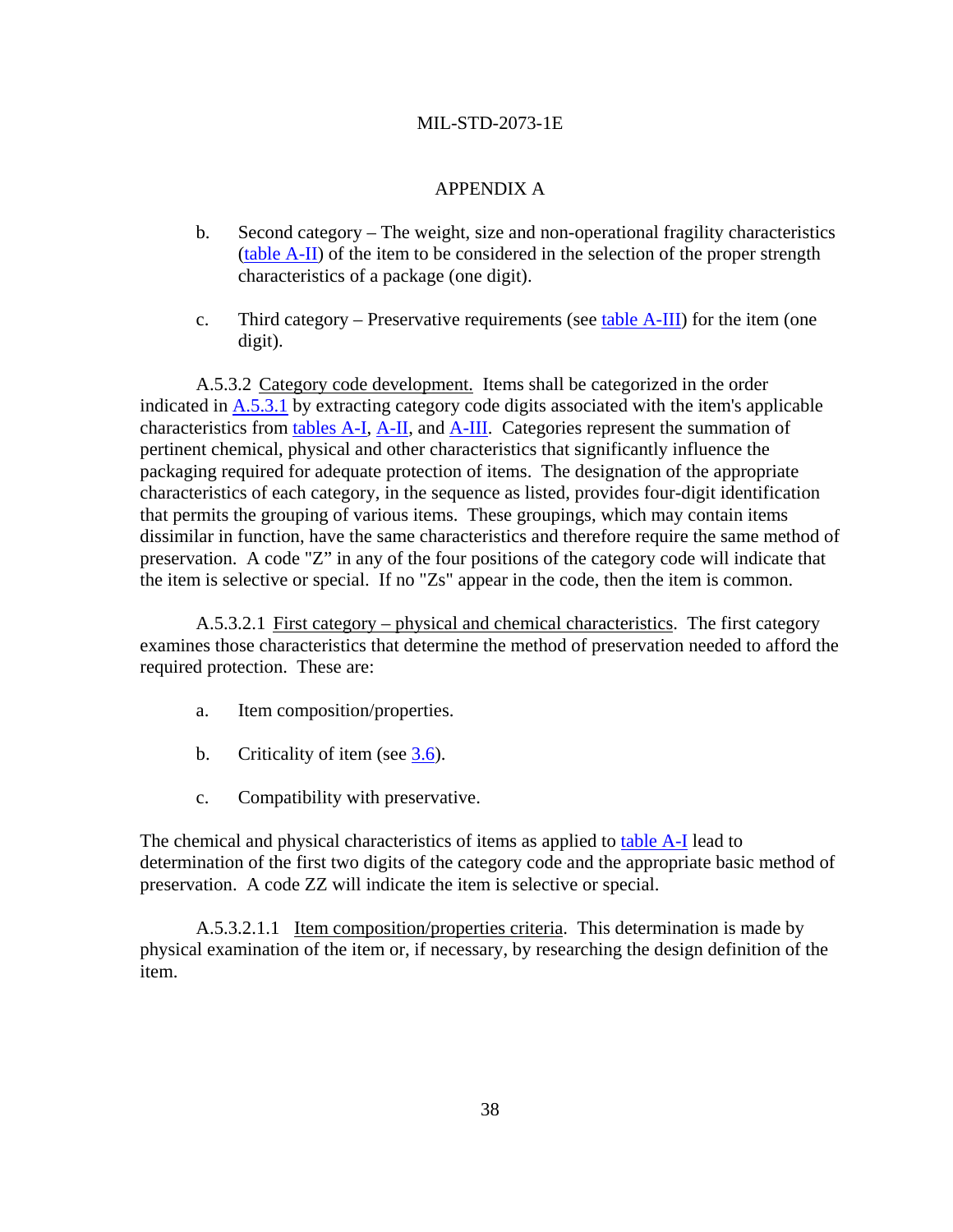#### APPENDIX A

 A.5.3.2.1.2 Critical item criteria. Items meeting one or more of the criteria listed in [3.6](#page-23-0) shall be considered as having critical surfaces or application as listed in [table A-I.](#page-60-0)

 A.5.3.2.1.3 Contact preservative criteria. Items susceptible to deterioration, such as iron and steel, require preservative unless prohibited by other factors, such as:

- a. Preservative application would damage the item.
- b. Preservative would be excessively difficult to remove.
- c. Presence of any residual preservative would be incompatible with operational fluids, oils or greases and would potentially cause malfunction during operation.

 A.5.3.2.2 Second category – weight/size/fragility. This category establishes definitive criteria for weight/size/fragility grouping of items. These criteria determine the required cushioning for the item and, therefore, have direct influence on the container to be used. It provides a means of separating those items which will permit the use of a bag-type container from those requiring containers of greater strength or other desired qualities. Category codes based on weight/size/fragility limitations are found in [table A-II](#page-66-0). A Code Z will indicate that the item is selective or special.

 A.5.3.2.3 Third category – preservatives. This category establishes applicable contact preservative codes. The appropriate codes of [table A-III](#page-67-0) will be shown as the third category. If the required preservative is not listed in the table, assign a "Z" code. A code "Z" will indicate that the item is either selective or special.

 A.5.4 Military packaging code development. Procedures for development of military packaging codes are detailed in <u>[figure A-2](#page-59-0)</u>.

 A.5.4.1 Military packaging codes for common items. If categorization of an item can be accomplished by a four digit code without using a "Z" code, the item is a "common" item. The correct packaging for common items has been developed by DoD and is thus predetermined. This predetermined data is listed in [table A-IV](#page-72-0) and must be used for the appropriate four digit categorization for all common items. Sequencing format for this predetermined data is defined in [figure A-1](#page-58-0).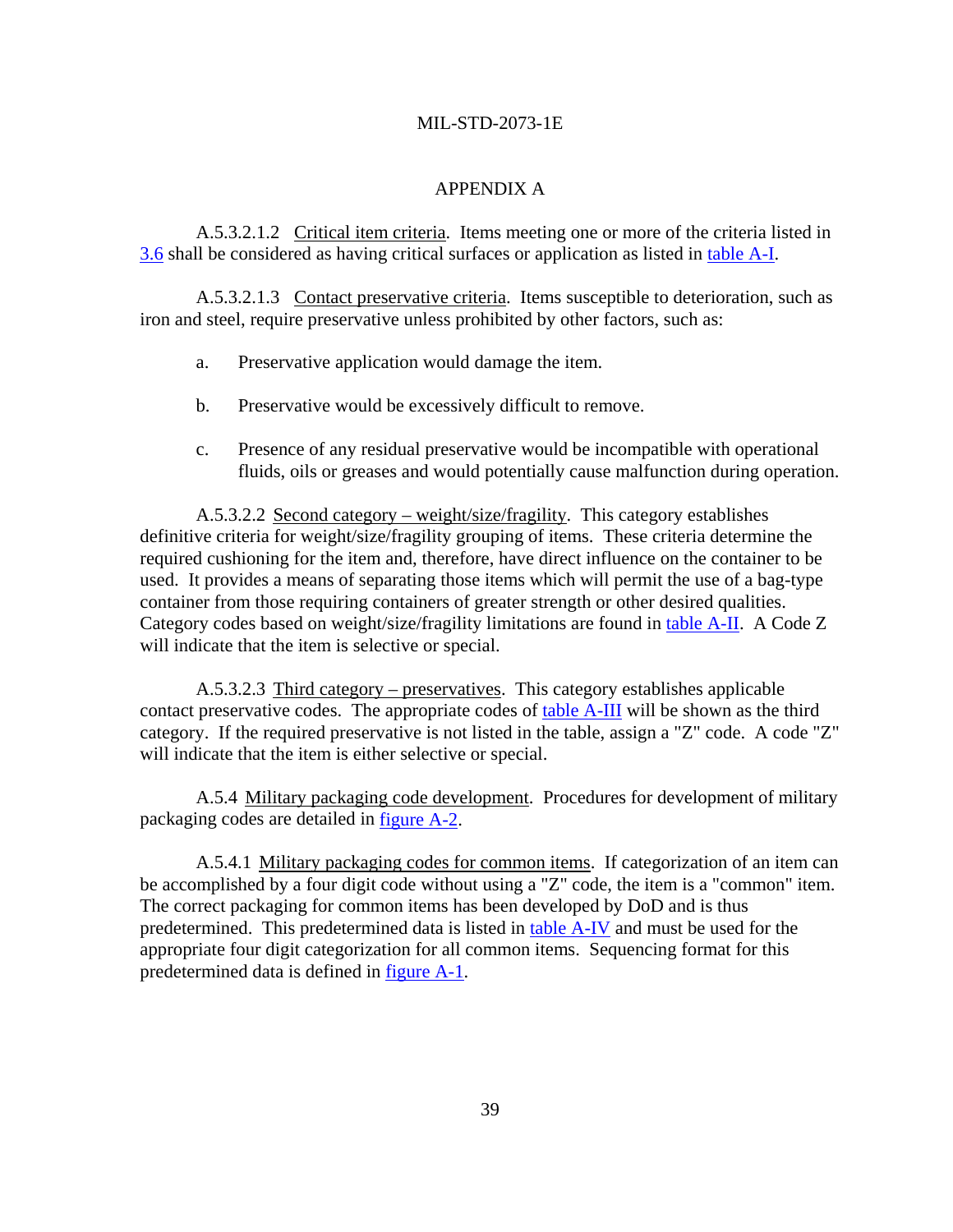#### APPENDIX A

<span id="page-57-0"></span> A.5.4.2 Military packaging codes for selective items. Specific codes shall be developed to define packaging for selective items using appropriate tables in **Appendix J**. Selection of the proper codes shall be based on the unique protection required for each item. The sequence for developed packaging codes for selective items is also defined in [figure A-1.](#page-58-0) Supplemental data may be required to completely define the packaging.

When the options provided in the Method of Preservation description must be definitized, appropriate specific codes of **Appendix J** shall be used.

A.5.5 Recording of developed packaging data. Developed military packaging codes shall be recorded in accordance with the requirements contained in  $E.4.2$ .

A.6 CONTAINER SELECTION. Acceptable containers and their selection criteria are detailed in [Appendix C.](#page-87-0)

A.7 FORMULAS. [Table A-V](#page-76-0) contains formulas for calculating the weight and sizes of barrier materials, containers, wraps and cushioning.

#### A.8 PACKAGING DESIGN VALIDATION.

 A.8.1 Common items. Packaging design validation tests are not required for common items.

A.8.2 Selective and special items. See [5.6](#page-40-0) for requirements.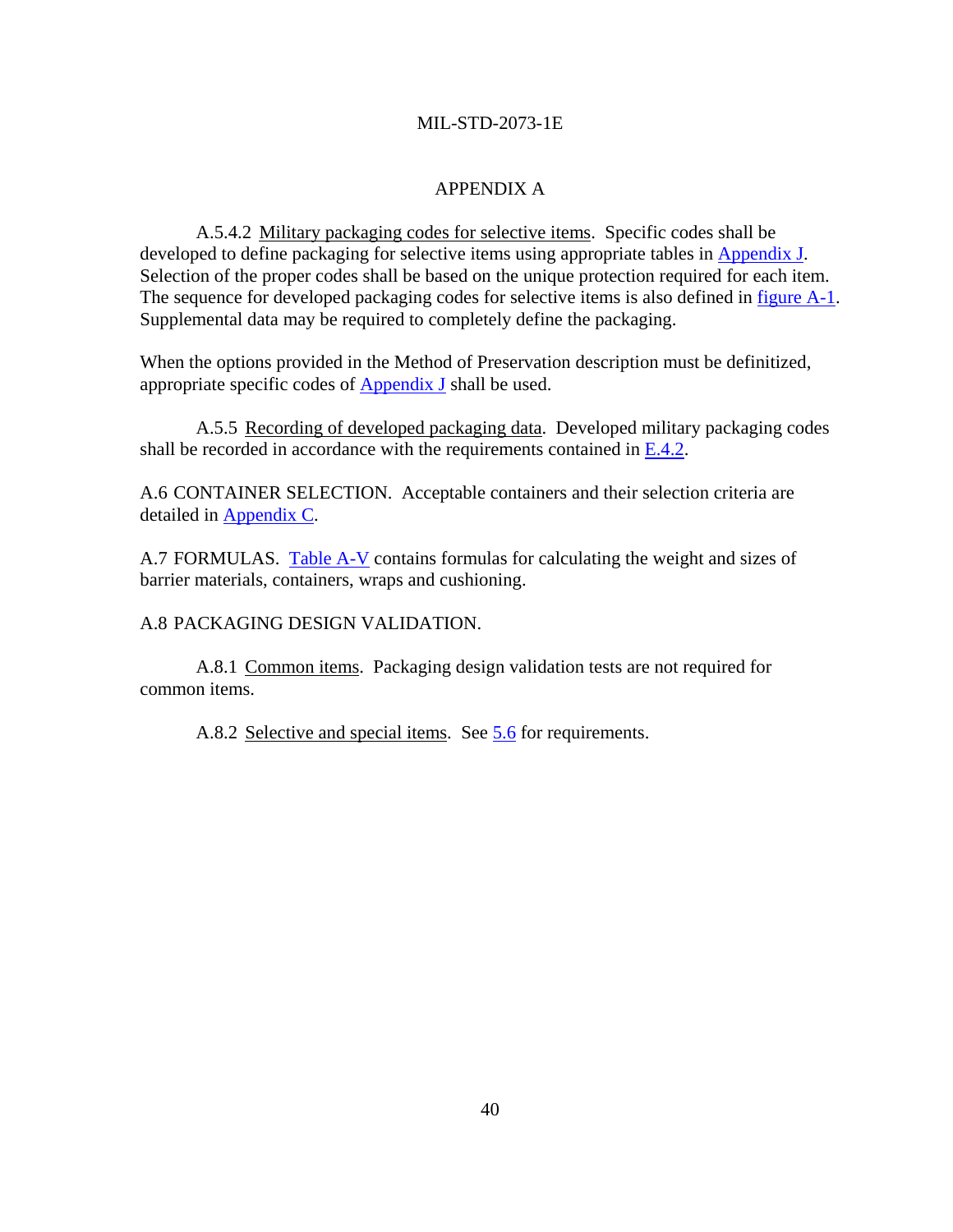### APPENDIX A

<span id="page-58-0"></span>

| <b>DIGIT POSITION</b>                                        | $\mathcal{L}$          | $\epsilon$                | 5<br>4                | $\overline{ }$<br>$\circ$ | $\sigma$<br>$\infty$          | $\overline{10}$             | $\overline{2}$<br>Ξ   |                                            |
|--------------------------------------------------------------|------------------------|---------------------------|-----------------------|---------------------------|-------------------------------|-----------------------------|-----------------------|--------------------------------------------|
| CORRESPONDING<br><b>APPENDIX J</b><br>TABLES IN              | $J-Ia$<br>$\Xi$ &      | Η                         | <b>HH</b>             | NF1                       | $Y-I$                         | IV-U                        | I-VII                 |                                            |
| <b>SEE TABLES IN</b><br><b>APPENDIX J</b>                    | METHOD OF PRESERVATION | <b>CLEANING PROCEDURE</b> | PRESERVATIVE MATERIAL | <b>WRAPPING MATERIAL</b>  | <b>CUSHIONING AND DUNNAGE</b> | <b>CUSHIONING THICKNESS</b> | <b>UNIT CONTAINER</b> |                                            |
|                                                              | $\boldsymbol{d}$       |                           | S                     | $E\Lambda$                | S                             | $\cup$                      | ED                    |                                            |
| METHOD <sub>42</sub><br>EXAMPLE:                             |                        |                           |                       |                           |                               |                             |                       | TYPE CF; CLASS<br>ASTM-D5118,              |
| PROCESS IN ACCORDANCE WITH<br><b>ANY APPLICABLE</b><br>5.2.1 |                        |                           |                       |                           |                               |                             |                       | CORRUGATED<br><b>RESISTANT</b><br>WEATHER- |
| NO REQUIREMENT                                               |                        |                           |                       |                           |                               |                             | <b>BOX</b>            | FIBERBOARD                                 |
| MIL-DTL-17667, CHEMICALLY NEUTRAL WRAPPING PAPER             |                        |                           |                       |                           |                               |                             |                       |                                            |
| PPP-C-795, CLASS 1, CELLULAR PLASTIC FILM CUSHIONING         |                        |                           |                       |                           |                               |                             | 3⁄4 IN CUSHIONING     |                                            |
|                                                              |                        |                           |                       |                           |                               |                             |                       |                                            |

FIGURE A-1. Format for interpretation of packaging code sequence.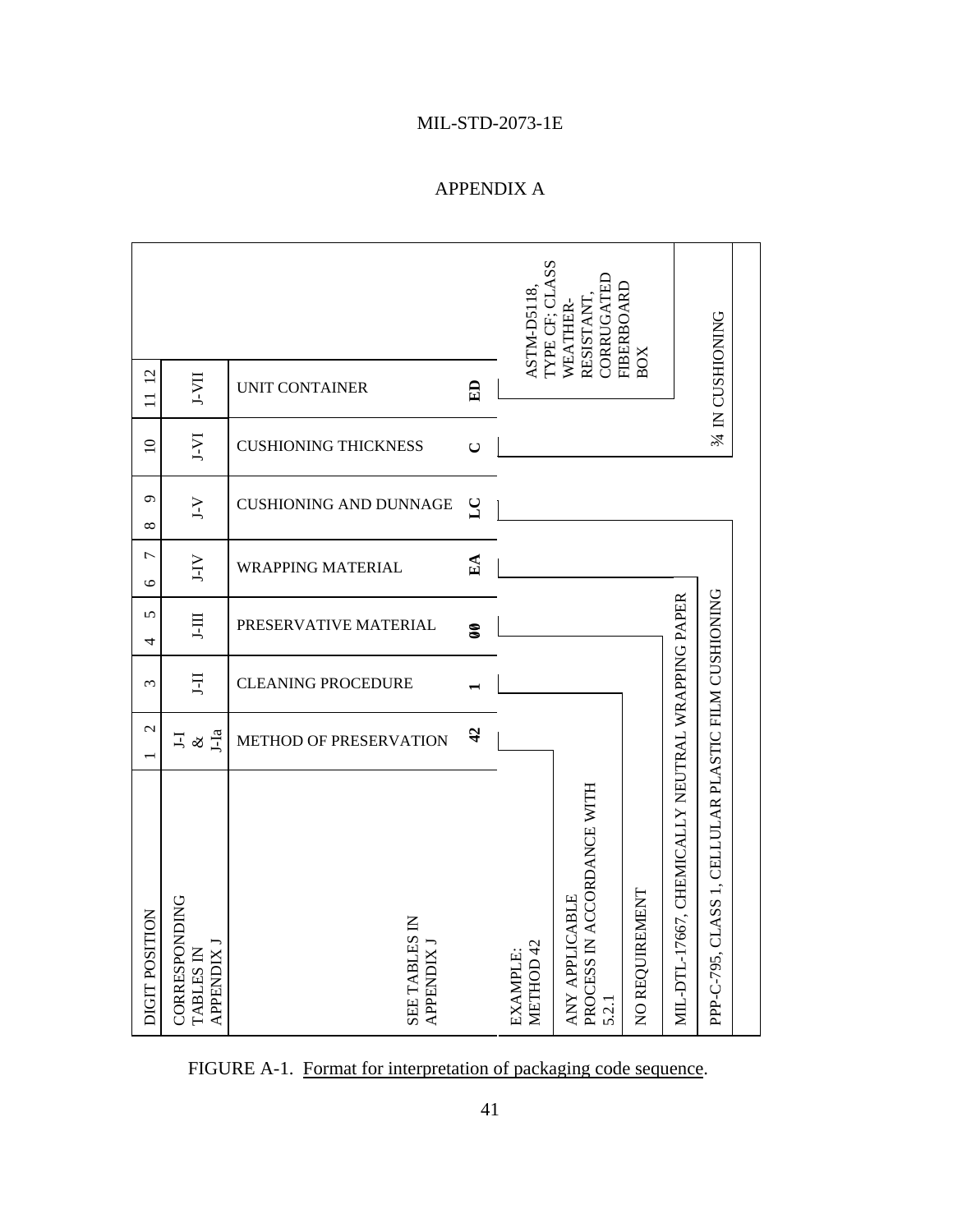#### APPENDIX A

<span id="page-59-0"></span>

Figure A-2. Military packaging data development flow chart.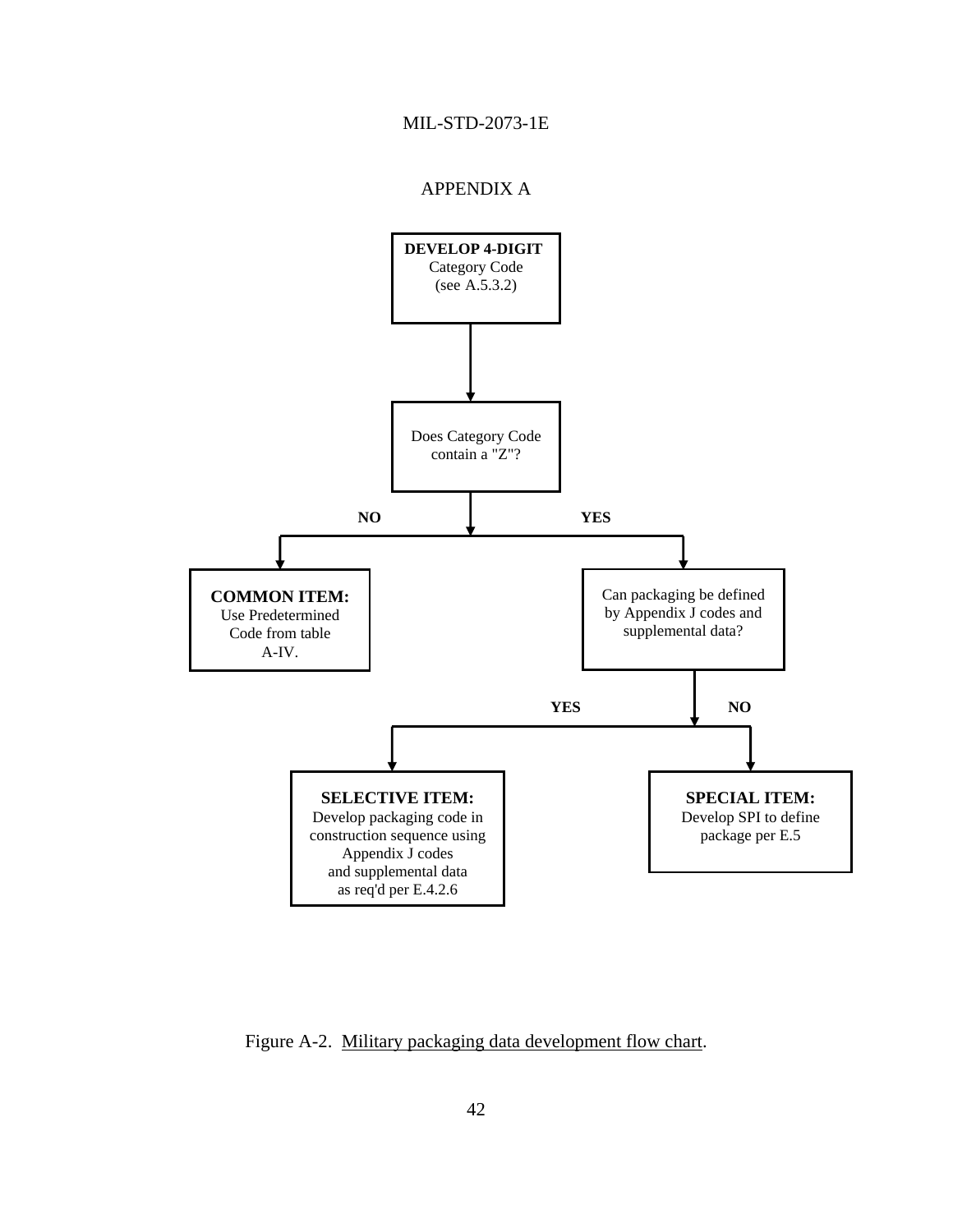#### APPENDIX A

#### <span id="page-60-0"></span>TABLE A-I. Physical and chemical characteristics category code determination.

| <b>BARE METAL ITEMS</b> |
|-------------------------|
|-------------------------|

| <b>Item Composition/Properties</b><br>(See Note 1)                                          | Is a Contact<br>Preservative<br>Allowable? | Does Item<br>Have Critical<br>Surfaces or<br>Application? | $1st$ and<br>$2nd$ Digit<br>of<br>Category<br>Code | Basic<br>Method of<br>Preservation<br>(See Note 2) |
|---------------------------------------------------------------------------------------------|--------------------------------------------|-----------------------------------------------------------|----------------------------------------------------|----------------------------------------------------|
| Iron, steel (bare or black oxide)                                                           | Yes                                        | N <sub>o</sub>                                            | $\emptyset$ 1                                      | 20                                                 |
| coated); includes all stainless var-                                                        | Yes                                        | Yes                                                       | 03                                                 | 40                                                 |
| ieties except those having min-                                                             | N <sub>0</sub>                             | N <sub>0</sub>                                            | 05                                                 | 30                                                 |
| imum compositions of 17Cr-7Ni                                                               | N <sub>o</sub>                             | Yes                                                       | 07                                                 | 50                                                 |
| Magnesium (bare or chromated)                                                               | Yes                                        | N <sub>o</sub>                                            | 09                                                 | 30                                                 |
|                                                                                             | N <sub>o</sub>                             | Yes                                                       | 11                                                 | 50                                                 |
|                                                                                             | N <sub>o</sub>                             | N <sub>o</sub>                                            | 13                                                 | 40                                                 |
| Aluminum, Babbitt, beryllium,<br>brass, bronze, cadmium, cobalt,                            | N <sub>o</sub>                             | N <sub>0</sub>                                            | 15                                                 | 10/See<br>Note 3                                   |
| copper, copper alloys, lead, Monel,                                                         | N <sub>o</sub>                             | Yes                                                       | 16                                                 | 30                                                 |
| nickel, rough castings, silver,<br>sintered alloys, stainless steel,<br>titanium, tin, zinc | Yes                                        | Yes                                                       | 18                                                 | 20                                                 |
| Ferrous and non-ferrous combined                                                            | N <sub>0</sub>                             | Yes                                                       | 20                                                 | 50                                                 |
|                                                                                             | Yes                                        | No                                                        | 21                                                 | 30                                                 |
| None of above                                                                               |                                            |                                                           | ZZ                                                 |                                                    |

Note 1: Unless otherwise specified, when the material described in the Item Composition/Properties column is combined with a non-metallic material, package to the requirement of the metal present, contact preservative prohibited, and use the appropriate metal category code.

Note 2: Specific techniques to accomplish these basic methods are available and may be used as appropriate, except for the predetermined codes for common items which are defined in [table A-IV.](#page-72-0)

- Note 3: If combined with a non-metallic material, package to the requirement of the non-metal present and use the corresponding non-metal category code.
- Note 4: Any functional lubricant not requiring removal may be applied to the unsealed equipment.
- Note 5: Package to protect item against EMI and ESD damage (not a common item).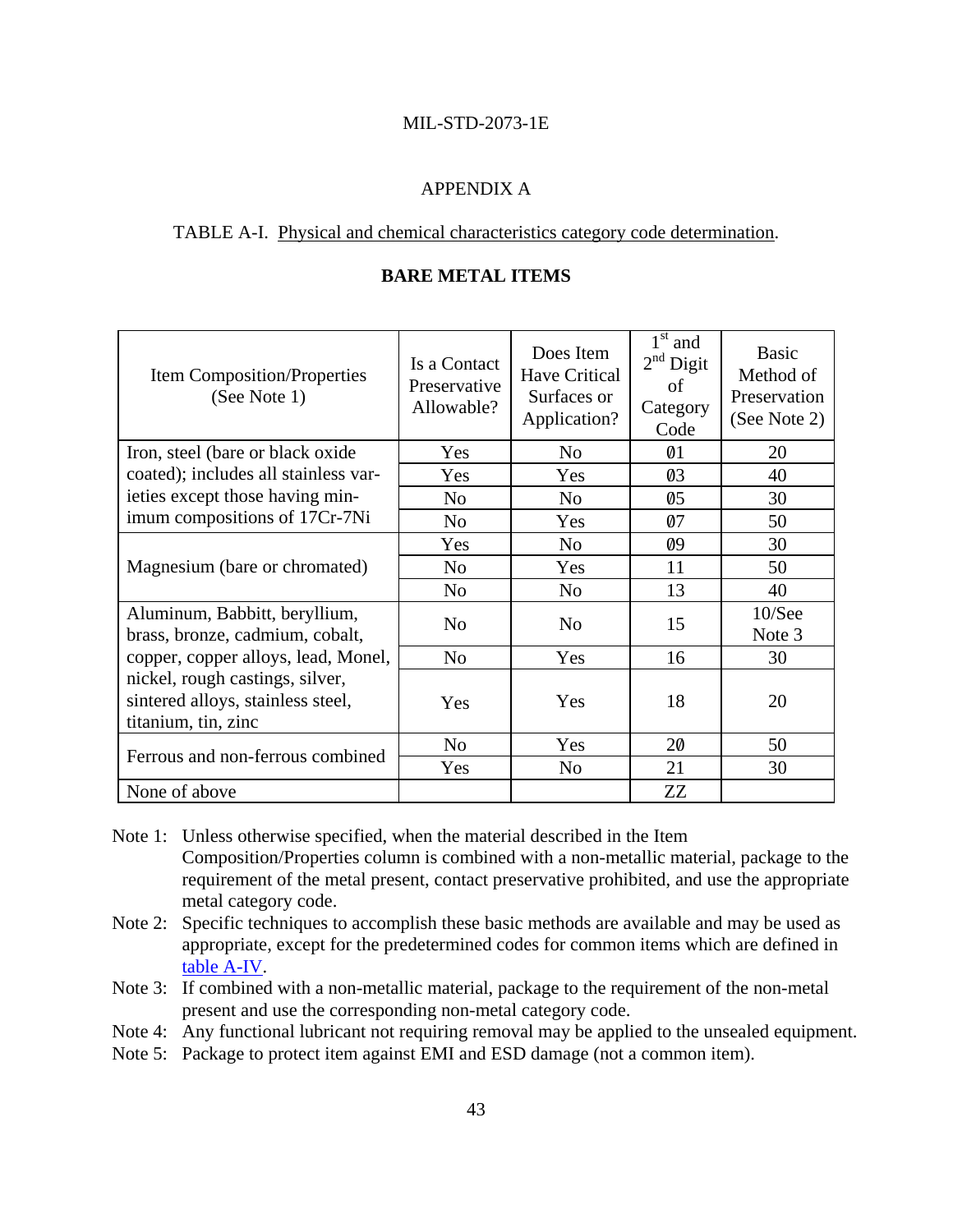### APPENDIX A

### TABLE A-I. Physical and chemical characteristics category code determination - Continued.

|                                      |                | Does Item            | 1st and $2^{n\overline{d}}$ | <b>Basic</b> |
|--------------------------------------|----------------|----------------------|-----------------------------|--------------|
| <b>Item Composition/Properties</b>   | Is a Contact   | <b>Have Critical</b> | Digit of                    | Method of    |
| (See Note 1)                         | Preservative   | Surfaces or          | Category                    | Preservation |
|                                      | Allowable?     | Application?         | Code                        | (See Note 2) |
|                                      |                |                      |                             |              |
| Ferrous metals fully plated with     | N <sub>o</sub> | Yes                  | 22                          | 30           |
| chromium, copper, nickel, silver,    |                |                      |                             | 10/See       |
| tin, gold, iridium, osmium,          | N <sub>o</sub> | N <sub>o</sub>       | 24                          | Note 3       |
| palladium, rhodium, ruthenium,       |                |                      | 25                          |              |
| zinc, cadmium or terne               | Yes            | Yes                  |                             | 20           |
|                                      | N <sub>o</sub> | N <sub>o</sub>       | 27                          | 10/See       |
| Non-ferrous metals that have been    |                |                      |                             | Note 3       |
| plated                               | N <sub>o</sub> | Yes                  | 28                          | 30           |
|                                      | Yes            | Yes                  | 30                          | 20           |
| Iron or steel which has a phosphate  | N <sub>o</sub> | N <sub>o</sub>       | 32                          | 30/See       |
| coating, copper or brass which has   |                |                      |                             | Note 3       |
| chromate or black oxide finish over  | N <sub>o</sub> | Yes                  | 33                          | 30           |
| entire surface                       | Yes            | Yes                  | 35                          | 20           |
| Anodized aluminum; zinc or zinc-     |                |                      |                             | 10/See       |
| plated iron or steel; zinc alloy     | N <sub>o</sub> | N <sub>o</sub>       | 37                          | Note 3       |
| castings; alclad aluminum            | N <sub>o</sub> | Yes                  | 38                          | 30           |
| Anodized aluminum combined with      |                |                      |                             |              |
| passivated corrosion resistant steel | N <sub>o</sub> | N <sub>0</sub>       | 40                          | 10           |
| Metals that are painted, varnished,  | N <sub>o</sub> | N <sub>o</sub>       | 41                          | 10/See       |
| lacquered or enameled                |                |                      |                             | Note 3       |
| Porous metal, oil impregnated        | N <sub>o</sub> | N <sub>o</sub>       | 42                          | 30           |
| None of above or procedural          |                |                      | <b>ZZ</b>                   |              |
| packaging specification applies      |                |                      |                             |              |

### **PLATED OR COATED ITEMS**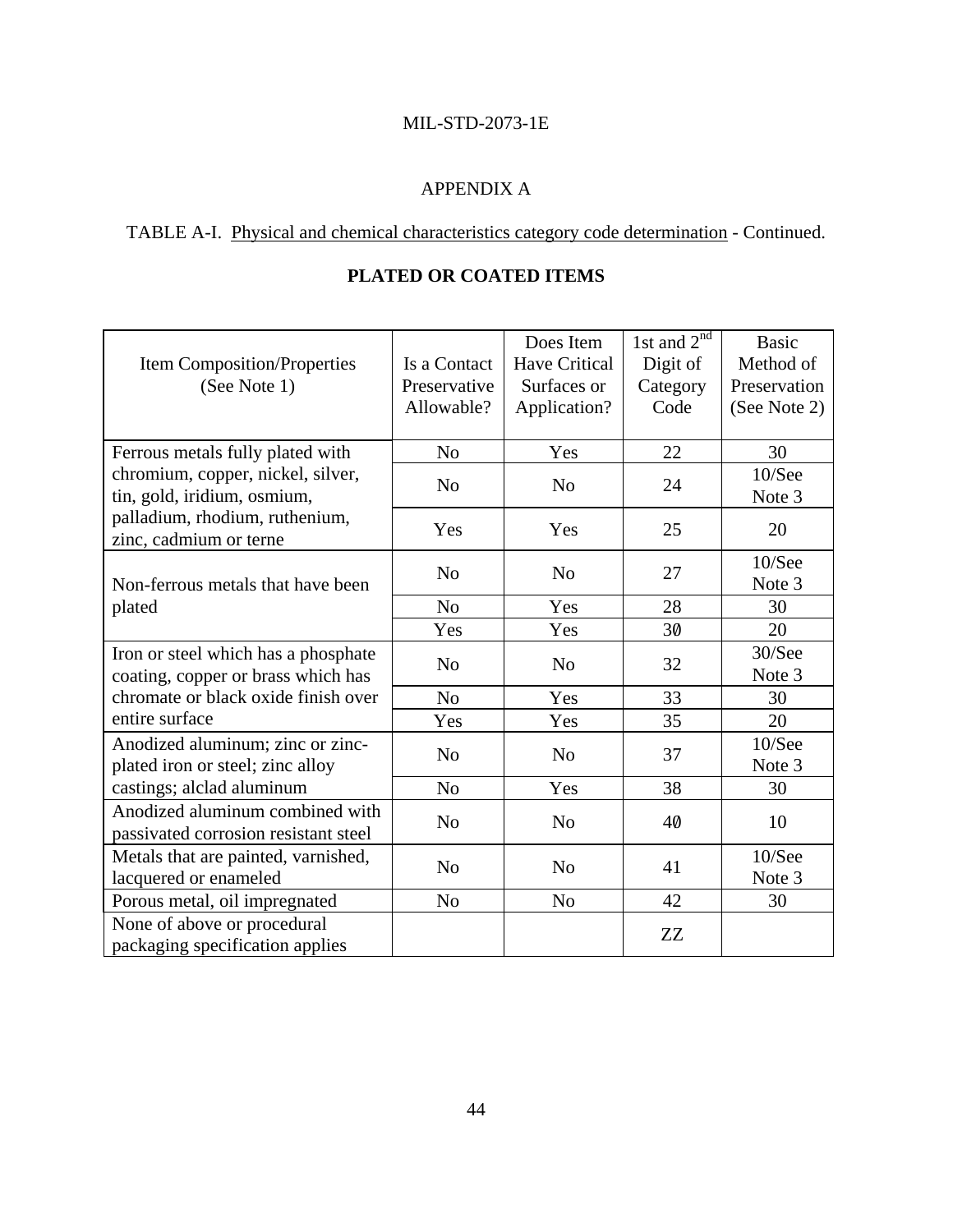### APPENDIX A

### TABLE A-I. Physical and chemical characteristics category code determination - Continued.

### **NONMETALS**

| <b>Item Composition/Properties</b><br>(See Note 1)                              | Is a Contact<br>Preservative<br>Allowable? | Does Item<br>Have Critical<br>Surfaces or<br>Application? | $1st$ and<br>$2nd$ Digit<br>of<br>Category<br>Code | <b>Basic</b><br>Method of<br>Preservation<br>(See Note 2) |
|---------------------------------------------------------------------------------|--------------------------------------------|-----------------------------------------------------------|----------------------------------------------------|-----------------------------------------------------------|
| Plastics or plastic-fiber composites                                            | N <sub>o</sub>                             | N <sub>o</sub>                                            | 43                                                 | 10                                                        |
|                                                                                 | No                                         | Yes                                                       | 44                                                 | 30                                                        |
| Natural or synthetic rubber                                                     | N <sub>o</sub>                             | Yes                                                       | 45                                                 | 30                                                        |
|                                                                                 | N <sub>o</sub>                             | N <sub>o</sub>                                            | 46                                                 | 30                                                        |
|                                                                                 | N <sub>o</sub>                             | N <sub>o</sub>                                            | 47                                                 | 10                                                        |
| Leather                                                                         | N <sub>o</sub>                             | Yes                                                       | 48                                                 | 30                                                        |
| Optical glass, quartz, mica and<br>assemblies using these as component<br>parts | N <sub>o</sub>                             | Yes                                                       | 49                                                 | 40                                                        |
| Carbon, graphite, asbestos, ceramics                                            | N <sub>0</sub>                             | N <sub>0</sub>                                            | 50                                                 | 10                                                        |
| and glass (other than optical)                                                  | N <sub>o</sub>                             | Yes                                                       | 51                                                 | 30                                                        |
|                                                                                 | N <sub>o</sub>                             | N <sub>o</sub>                                            | 52                                                 | 30                                                        |
| Paper                                                                           | N <sub>o</sub>                             | Yes                                                       | 53                                                 | 30                                                        |
| Wood or cork                                                                    | N <sub>o</sub>                             | N <sub>o</sub>                                            | 54                                                 | 10                                                        |
|                                                                                 | N <sub>o</sub>                             | Yes                                                       | 55                                                 | 30                                                        |
| Cordage and items made of cloth                                                 | N <sub>o</sub>                             | N <sub>o</sub>                                            | 56                                                 | 10                                                        |
| (includes shelf-life clothing)                                                  | N <sub>o</sub>                             | Yes                                                       | 57                                                 | 30                                                        |
| <b>Textiles</b>                                                                 | N <sub>o</sub>                             | Yes                                                       | 58                                                 | 30                                                        |
| None of above or procedural<br>packaging specification applies                  |                                            |                                                           | ZZ                                                 |                                                           |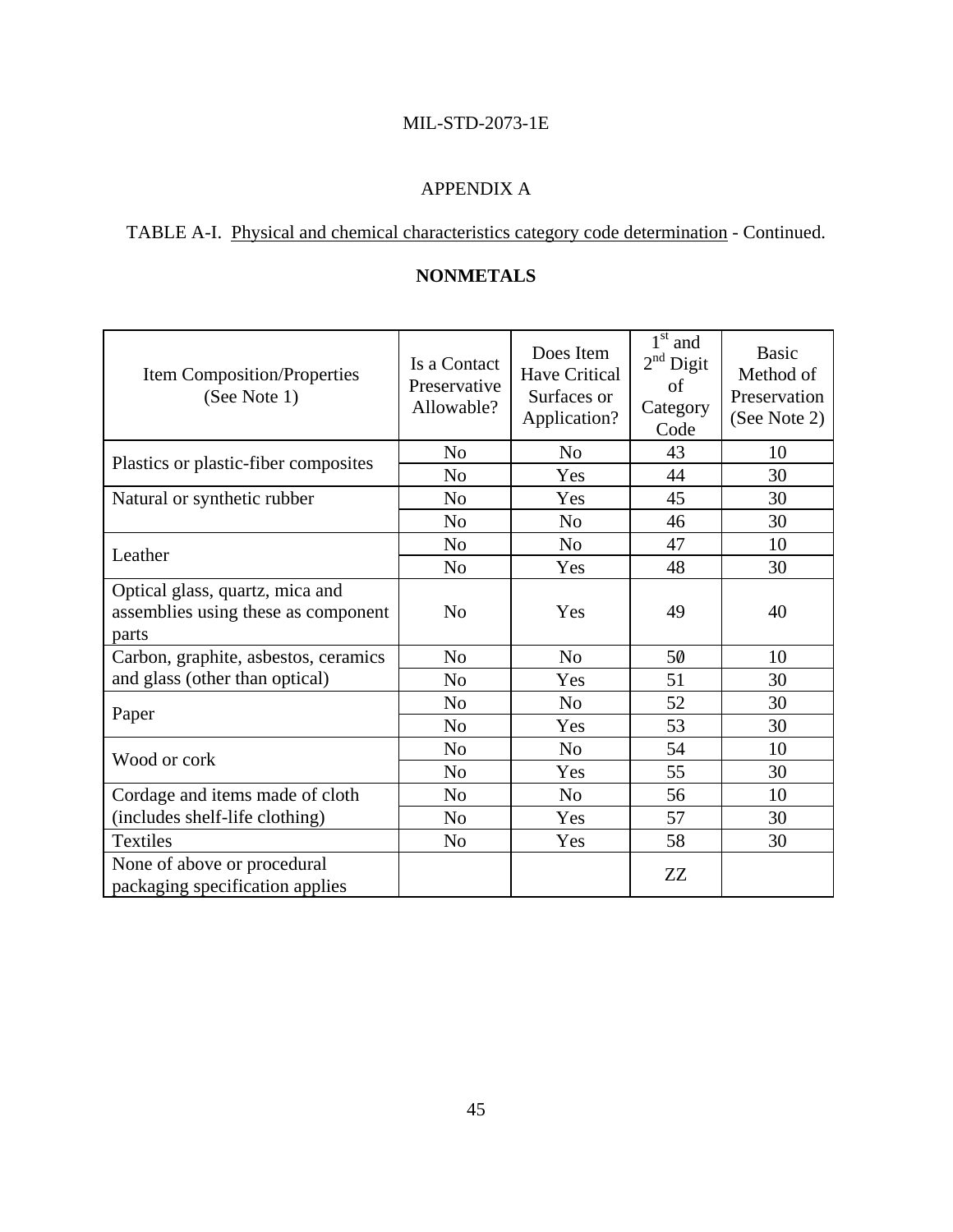#### APPENDIX A

#### TABLE A-I. Physical and chemical characteristics category code determination - Continued.

#### **COMPLETE ELECTRICAL INSTRUMENTS, RADIO AND RADAR SETS, ELECTRONIC ASSEMBLIES, OTHER COMMUNICATIONS EQUIPMENT**

| <b>Item Composition/Properties</b><br>(See Note 1)                                                                       | Is a Contact<br>Preservative<br>Allowable? | Does Item<br><b>Have Critical</b><br>Surfaces or<br>Application? | $1st$ and<br>$2nd$ Digit<br>of<br>Category<br>Code | <b>Basic</b><br>Method of<br>Preservation<br>(See Note 2) |
|--------------------------------------------------------------------------------------------------------------------------|--------------------------------------------|------------------------------------------------------------------|----------------------------------------------------|-----------------------------------------------------------|
| Assembly may contain any material<br>and is sealed; external surfaces need<br>no further protection against<br>corrosion | N <sub>o</sub>                             | N <sub>o</sub>                                                   | 60                                                 | 10                                                        |
| Assembly may contain any material<br>and is sealed; external surfaces need<br>protection against corrosion               | Yes                                        | N <sub>0</sub>                                                   | 61                                                 | 40                                                        |
| Assembly may contain any material<br>and is not sealed.                                                                  | Yes                                        | N <sub>o</sub>                                                   | 62                                                 | 50                                                        |
| None of above or procedural<br>packaging specification applies                                                           |                                            |                                                                  | ZZ                                                 |                                                           |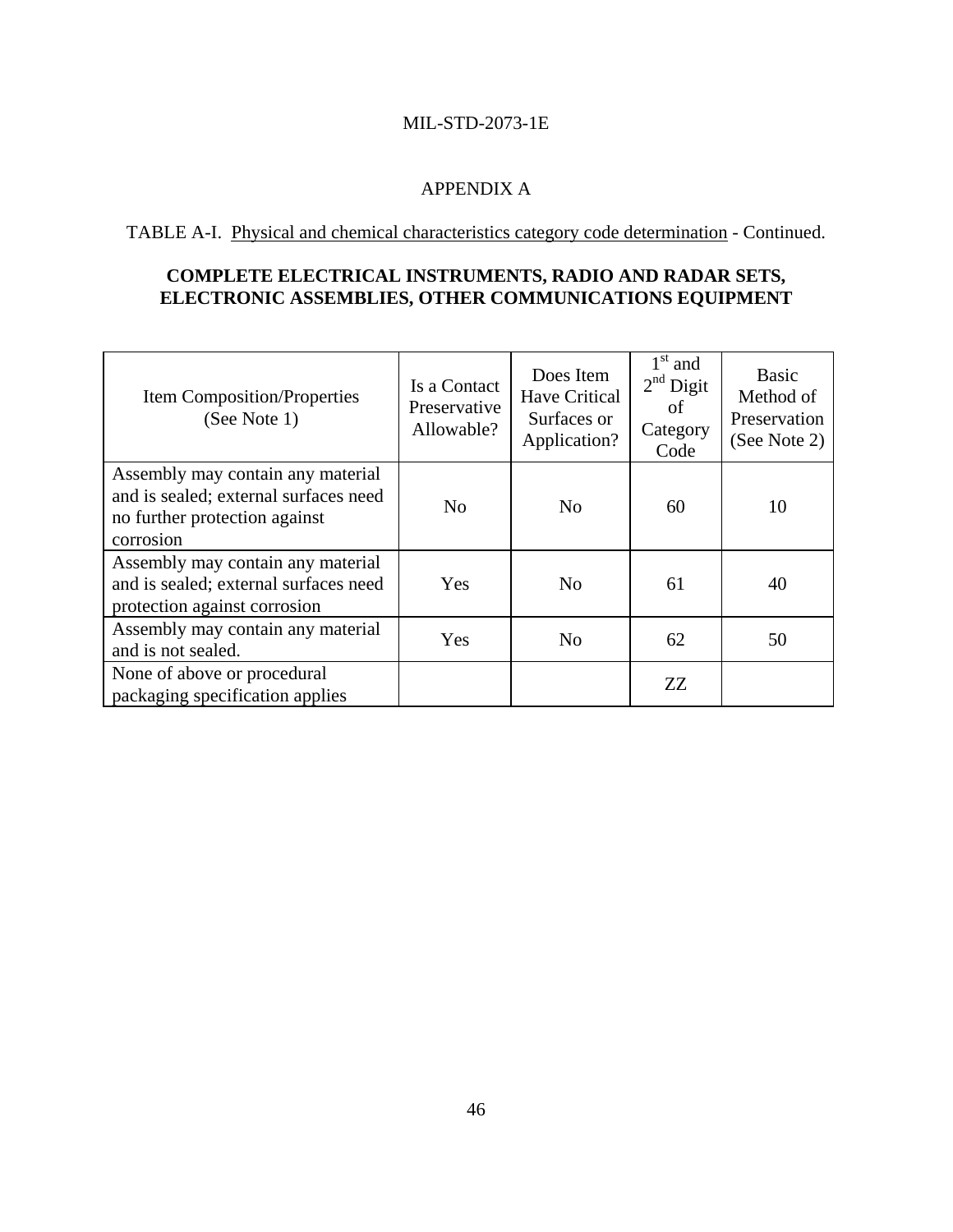#### APPENDIX A

#### TABLE A-I. Physical and chemical characteristics category code determination - Continued.

#### **RADIO AND RADAR, OTHER COMMUNICATIONS EQUIPMENT, ELECTRONIC ASSEMBLIES, SUBASSEMBLIES AND COMPONENT PARTS (NOT SEALED)**

| <b>Item Composition/Properties</b><br>(See Note 1)                                                     | Is a Contact<br>Preservative<br>Allowable? | Does Item<br><b>Have Critical</b><br>Surfaces or<br>Application? | $1st$ and<br>$2nd$ Digit<br>of<br>Category<br>Code | <b>Basic</b><br>Method of<br>Preservation<br>(See Note 2) |
|--------------------------------------------------------------------------------------------------------|--------------------------------------------|------------------------------------------------------------------|----------------------------------------------------|-----------------------------------------------------------|
|                                                                                                        | N <sub>o</sub>                             | N <sub>o</sub>                                                   | 64                                                 | 40                                                        |
| Steel, iron and magnesium                                                                              | N <sub>o</sub>                             | Yes                                                              | 65                                                 | 50/See<br>Note 4                                          |
| Electrical nonmetallic combination<br>with gold plating                                                | Yes                                        | N <sub>o</sub>                                                   | 67                                                 | 30                                                        |
| Optical glass, quarts and mica                                                                         | N <sub>o</sub>                             | N <sub>o</sub>                                                   | 68                                                 | 30                                                        |
| (includes plug type electronic<br>connectors, resistors, capacitors,<br>$etc.$ )                       | N <sub>o</sub>                             | Yes                                                              | 69                                                 | 40                                                        |
| Electrostatic discharge, electro-<br>magnetic, magnetic or radioactivity<br>sensitive devices or parts | N <sub>o</sub>                             | N <sub>o</sub>                                                   | ZZ                                                 | 40/See<br>Note 5                                          |
| Copper, bronze, brass, beryllium                                                                       | N <sub>o</sub>                             | Yes                                                              | 72                                                 | 40                                                        |
| Gold, silver, platinum and iridium<br>and other precious metals                                        | N <sub>o</sub>                             | N <sub>o</sub>                                                   | 73                                                 | 40                                                        |
| Parts move on bearings (any<br>material)                                                               | N <sub>o</sub>                             | Yes                                                              | 74                                                 | 50                                                        |
| None of above or procedural<br>packaging specification applies                                         |                                            |                                                                  | ZZ                                                 |                                                           |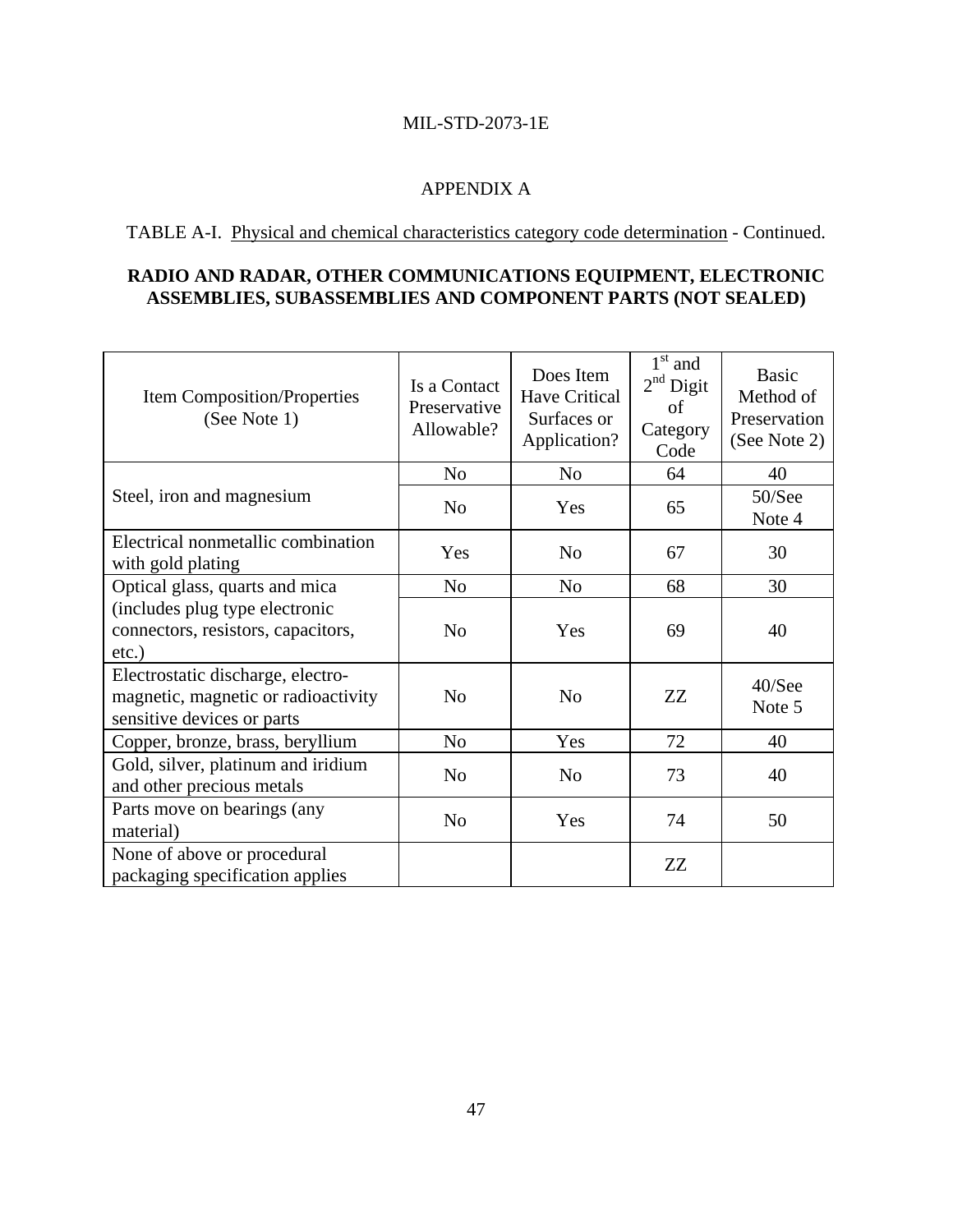### APPENDIX A

### TABLE A-I. Physical and chemical characteristics category code determination - Continued.

| <b>Item Composition/Properties</b><br>(See Note 1)                           | Is a Contact<br>Preservative<br>Allowable? | Does Item<br><b>Have Critical</b><br>Surfaces or<br>Application? | $1st$ and<br>$2nd$ Digit<br>οf<br>Category<br>Code | <b>Basic</b><br>Method of<br>Preservation<br>(See Note 2) |
|------------------------------------------------------------------------------|--------------------------------------------|------------------------------------------------------------------|----------------------------------------------------|-----------------------------------------------------------|
| Bare steel, iron, or magnesium; parts<br>electrically balanced or calibrated | N <sub>o</sub>                             | N <sub>o</sub>                                                   | 77                                                 | 50                                                        |
|                                                                              | N <sub>o</sub>                             | N <sub>o</sub>                                                   | 80                                                 | 40                                                        |
| End product may contain any                                                  | <b>Yes</b>                                 | Yes                                                              | 81                                                 | 40                                                        |
| material (not sealed)                                                        | N <sub>o</sub>                             | Yes                                                              | 83                                                 | 50/See<br>Note 4                                          |
| End product may contain any                                                  | Yes                                        | Yes                                                              | 84                                                 | 30                                                        |
| material (sealed)                                                            | N <sub>o</sub>                             | N <sub>o</sub>                                                   | 85                                                 | 10                                                        |
| None of above or procedural<br>packaging specification applies               |                                            |                                                                  | ZZ                                                 |                                                           |

### **ELECTRICAL-MECHANICAL ASSEMBLIES**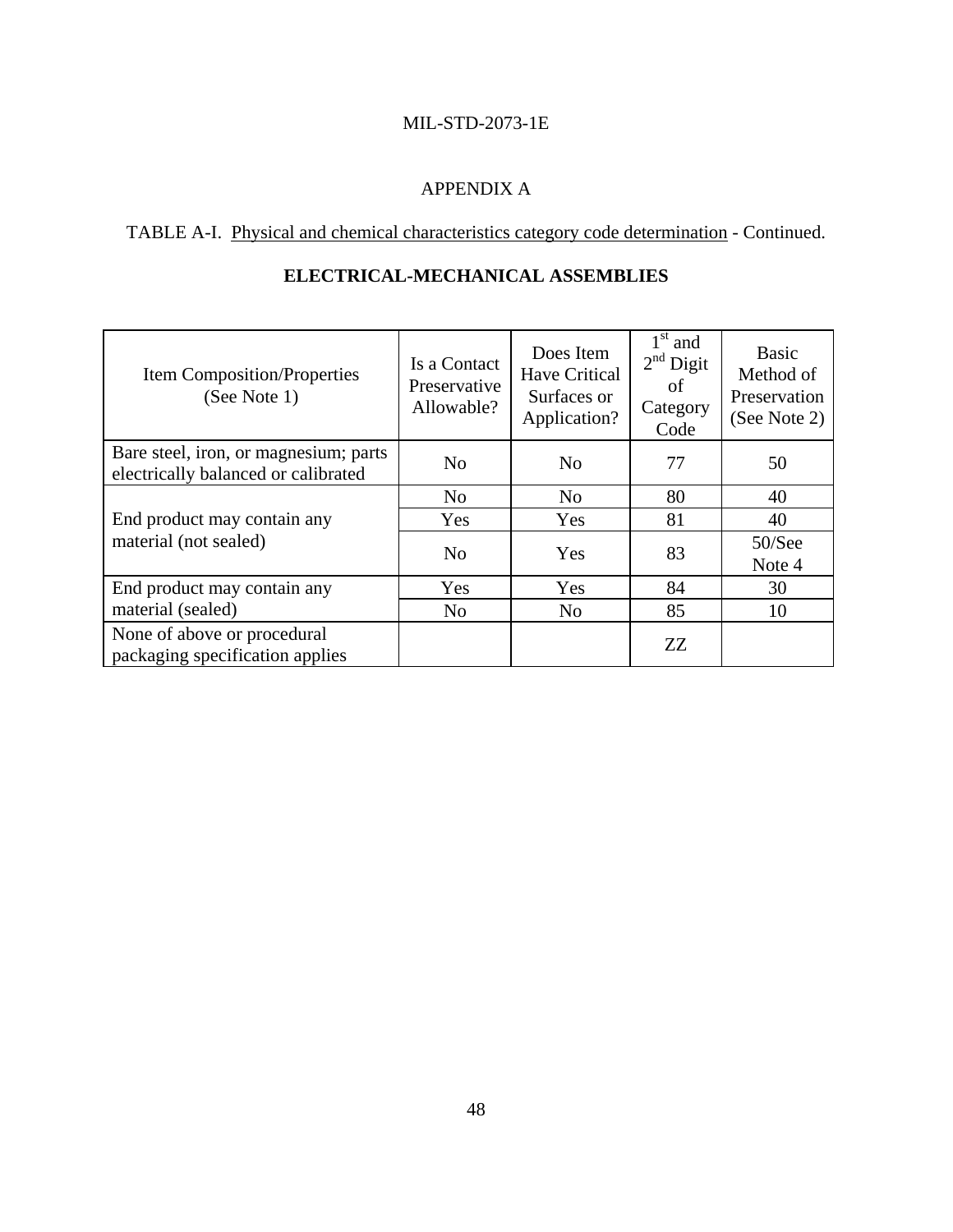### APPENDIX A

## <span id="page-66-0"></span>TABLE A-II. Weight/size/and non-operational fragility category code determination.

| Item weight and dimensions                                                                                   | Degree of<br>Fragility     | Cate-<br>gory<br>Code |
|--------------------------------------------------------------------------------------------------------------|----------------------------|-----------------------|
| 2.0 lbs or less; one dimension 2 inches or less, other dimensions<br>not greater than 24 inches (see Note 1) | Above 110 G's              | A                     |
| 2.0 lbs or less; all dimensions over 2 inches but not greater than 24<br>inches (see Note 2)                 | Above 110 G's              | B                     |
| Over 2.0 lbs to 5.0 lbs; all dimensions not greater than 24 inches                                           | Above 110 G's              | $\mathsf{C}$          |
| Over 5.0 lbs to 7.5 lbs; all dimensions not greater than 24 inches                                           | Above 110 G's              | D                     |
| Over 7.5 lbs to 10.0 lbs; all dimensions not greater than 24 inches                                          | Above 110 G's              | E                     |
| 0.25 lbs or less; one dimension 2 inches or less, other dimensions<br>not greater than 24 inches             | 85 to 110 G's              | $\mathbf{F}$          |
| Over 0.25 lbs to 2.0 lbs; one dimension 2 inches or less, other<br>dimensions not greater than 24 inches     | 85 to 110 G's              | G                     |
| 2.0 lbs or less; all dimensions over 2 inches, but not greater than<br>24 inches                             | 85 to 110 G's              | H                     |
| Over 2.0 lbs to 5.0 lbs; all dimensions not greater than 24 inches                                           | 85 to 110 G's              | $\mathbf{J}$          |
| Over 5.0 lbs to 7.5 lbs; all dimensions not greater than 24 inches                                           | 85 to 110 G's              | K                     |
| Over 7.5 lbs to 10.0 lbs; all dimensions not greater than 24 inches                                          | 85 to 110 G's              | L                     |
| Over 10.0 lbs regardless of dimensions                                                                       | Any degree of<br>fragility | Z                     |
| Any weight and one dimension greater than 24 inches                                                          | Any degree of<br>fragility | Z                     |
| Any weight, any dimensions                                                                                   | Less than 85 G's           | Z                     |

Note 1. Items that have irregularities or protrusions which require cushioning to protect the package shall be coded F or G.

Note 2. Items that have irregularities or protrusions which require cushioning to protect the package shall be coded H.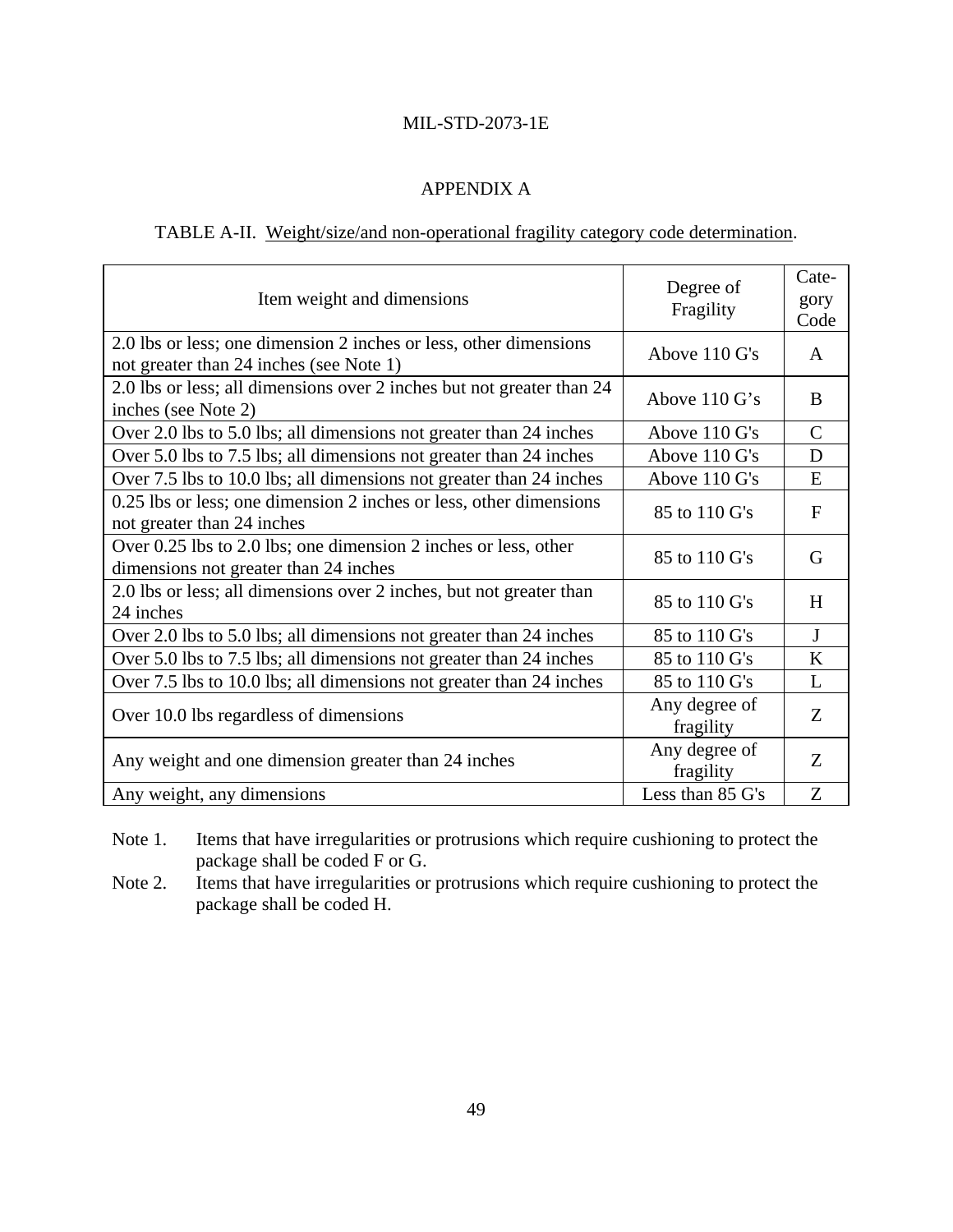### APPENDIX A

# TABLE A-III. Contact preservative category code determination.

<span id="page-67-0"></span>

| Preserva-<br>tive<br>Specifi-<br>cation | Grade, Type<br>or Class           | Description                                                                                     | Uses                                                                                                                                                                               | Cate-<br>gory<br>Code | Corres-<br>ponding<br>Appendix<br>J Code |
|-----------------------------------------|-----------------------------------|-------------------------------------------------------------------------------------------------|------------------------------------------------------------------------------------------------------------------------------------------------------------------------------------|-----------------------|------------------------------------------|
| MIL-PRF-<br>16173                       | Grade 1,<br>Hard Film             | Asphalt compound<br>dissolved in<br>petroleum solvent;<br>dries to hard film<br>in 4 hours      | Protect noncritical<br>metal items in outdoor<br>storage; used on bolts,<br>chains and similar<br>items                                                                            | A                     | $\omega$ 1                               |
| MIL-PRF-<br>16173                       | Grade 2,<br>Soft Film             | Amber colored<br>compound diluted<br>in solvent; dries<br>soft; mixes with<br>oil; applied cold | Extended under cover<br>protection to exterior<br>surfaces of machinery,<br>bearings and<br>instruments; used<br>outdoors for limited<br>periods only                              | B                     | 02                                       |
| MIL-C-<br>11796                         | Class 3, Soft<br>Film             | Petrolatum base<br>corrosion<br>preventive; dries<br>soft and greasy                            | Bearing preservation;<br>machined surfaces that<br>are brushable                                                                                                                   | $\mathcal{C}$         | 06                                       |
| MIL-PRF-<br>32033                       | One grade<br>only                 | Light, low<br>viscosity oil<br>containing rust<br>inhibitors                                    | Small arms and<br>automatic weapons<br>protection;<br>components of internal<br>combustion engines                                                                                 | D                     | 09                                       |
| MIL-PRF-<br>21260                       | Type I,<br>Grades 10,<br>30 or 50 | Light, medium or<br>heavy viscosity oil<br>with additives                                       | Reciprocating spark-<br>ignition and<br>compression-ignition<br>engines preservation;<br>also all types of ground<br>equipment; oils are<br>operational and need<br>not be drained | E                     | 10                                       |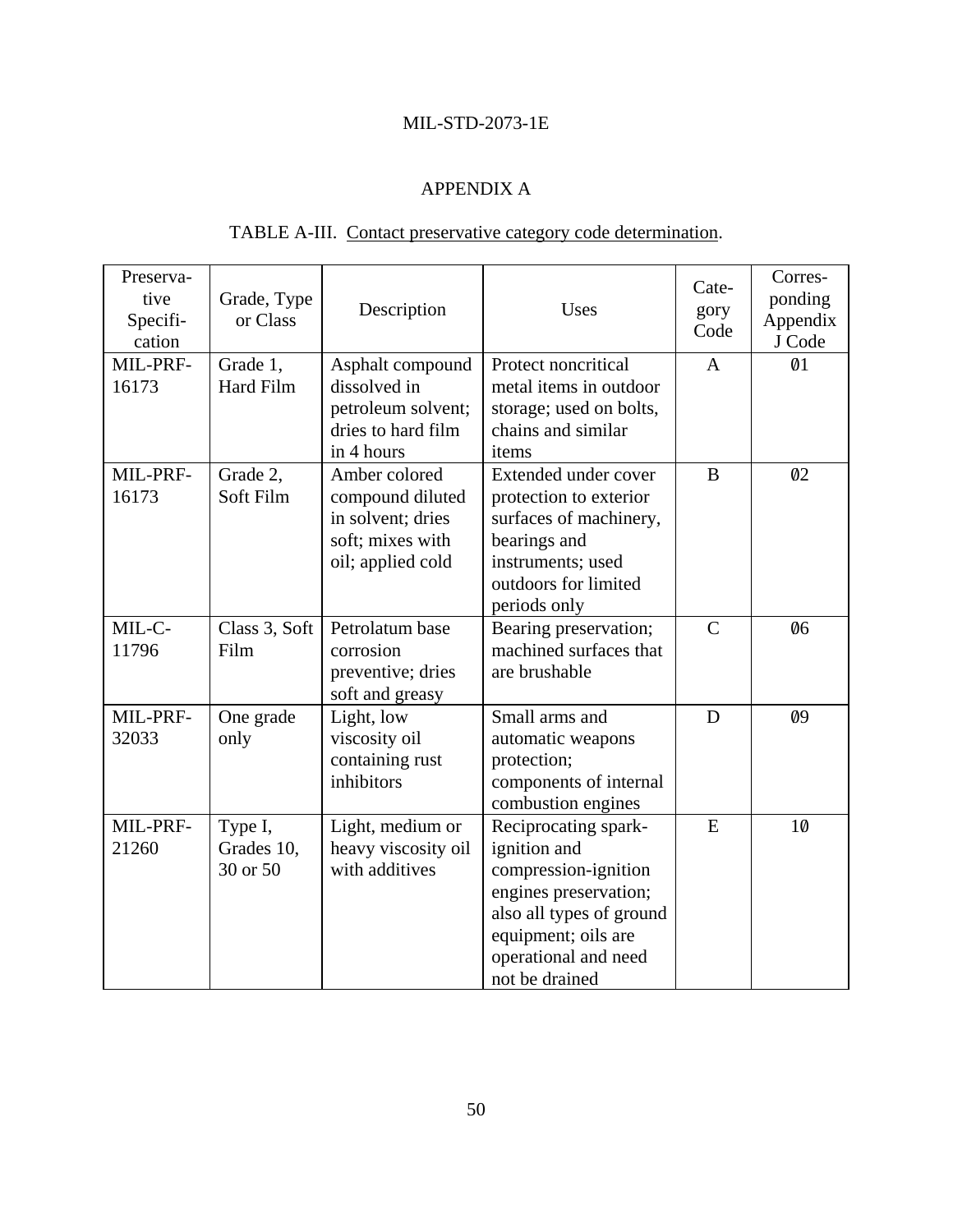### APPENDIX A

## TABLE A-III. Contact preservative category code determination – Continued.

| Preserva-<br>tive<br>Specifi-<br>cation | Grade, Type<br>or Class         | Description                                                                           | Uses                                                                                                                        | Cate-<br>gory<br>Code | Corres-<br>ponding<br>Appendix<br>J Code |
|-----------------------------------------|---------------------------------|---------------------------------------------------------------------------------------|-----------------------------------------------------------------------------------------------------------------------------|-----------------------|------------------------------------------|
| MIL-PRF-<br>23827                       | One grade<br>only               | Smooth<br>homogenous mix-<br>gelling agent                                            | Ball, roller and needle<br>bearings, gears,<br>electronic items and                                                         | $\mathbf{F}$          | 11                                       |
|                                         |                                 |                                                                                       | aircraft control systems                                                                                                    |                       |                                          |
| MIL-PRF-<br>7808                        | One type<br>only                | Synthetic based<br>lubricating oil                                                    | <b>Operating lubricating</b><br>oil for aircraft turbine<br>engines, helicopter<br>transmissions and<br>accessory equipment | G                     | 33                                       |
| MIL-PRF-<br>46170                       | Type I                          | Synthetic hydro-<br>carbon base<br>hydraulic fluids                                   | Intended for use in<br>tank recoil mechanism<br>and hydraulic systems                                                       | H                     | 15                                       |
| MIL-PRF-<br>6085                        | One grade<br>only               | Synthetic oil with<br>additives for anti-<br>oxidation and<br>corrosion<br>protection | <b>Aircraft instruments</b><br>and electronic<br>equipment                                                                  | <sup>T</sup>          | 17                                       |
| MIL-PRF-<br>81322                       | One grade<br>only               | Wide temperature<br>range liquid<br>lubricant (grease)                                | Operating lubricant for<br>aircraft related<br>equipment                                                                    | J                     | 12                                       |
| MIL-PRF-<br>16173                       | Grade 4,<br>transparent<br>film | Solvent dispersed,<br>amber colored,<br>non-tacky film                                | General purpose<br>indoor and limited<br>outdoor protection<br>where transparency is<br>desired                             | K                     | 19                                       |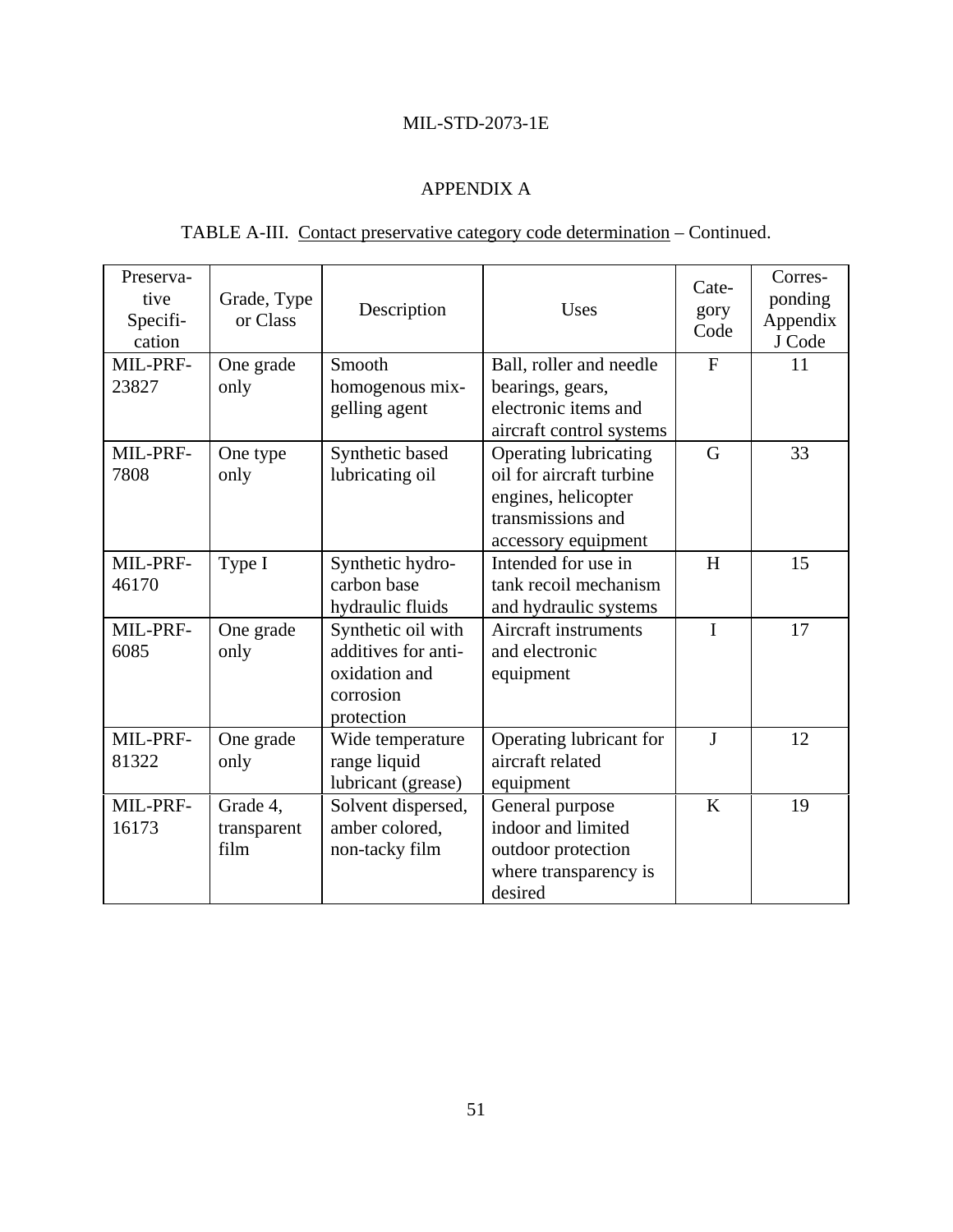### APPENDIX A

# TABLE A-III. Contact preservative category code determination – Continued.

| Preserva-<br>tive<br>Specifi-<br>cation | Grade, Type<br>or Class                       | Description                                                                                         | Uses                                                                                                                                                                                                                                                                                                   | Cate-<br>gory<br>Code | Corres-<br>ponding<br>Appendix<br>J Code |
|-----------------------------------------|-----------------------------------------------|-----------------------------------------------------------------------------------------------------|--------------------------------------------------------------------------------------------------------------------------------------------------------------------------------------------------------------------------------------------------------------------------------------------------------|-----------------------|------------------------------------------|
| MIL-PRF-<br>83282                       | One grade<br>only                             | Hydraulic fluid,<br>fire resistant,<br>synthetic hydro-<br>carbon base                              | Intended for use from<br>$-40^{\circ}$ to $+205^{\circ}$ C in<br>automatic pilots, shock<br>absorbers, air<br>compressor gear<br>boxes, brakes, flap-<br>control mechanisms,<br>missile hydraulic<br>servo-controlled<br>systems and other<br>hydraulic systems<br>using synthetic sealing<br>material | L                     | 65                                       |
| MIL-PRF-<br>7870                        | One grade<br>only                             | Clear transparent<br>lubricating oil<br>suitable for low<br>temperature<br>operations               | General purpose                                                                                                                                                                                                                                                                                        | $\mathbf{M}$          | 50                                       |
| MIL-PRF-<br>16173                       | Grade 3,<br>Water<br>Displacing,<br>Soft Film | Solvent dispersed<br>compound that<br>deposits a thin<br>non-drying film<br>that displaces<br>water | Used where fresh or<br>salt water displacing is<br>required; interior<br>machinery surfaces or<br>material under cover                                                                                                                                                                                 | $\overline{N}$        | 03                                       |
| MIL-PRF-<br>3150                        | One grade<br>only                             | Highly refined<br>lubricating oil with<br>corrosion inhibitor<br>added                              | Lubricating and<br>preserving internal<br>surfaces of machine<br>assemblies (except<br>combustion engines);<br>also for small arms and<br>artillery                                                                                                                                                    | $\mathbf{P}$          | 07                                       |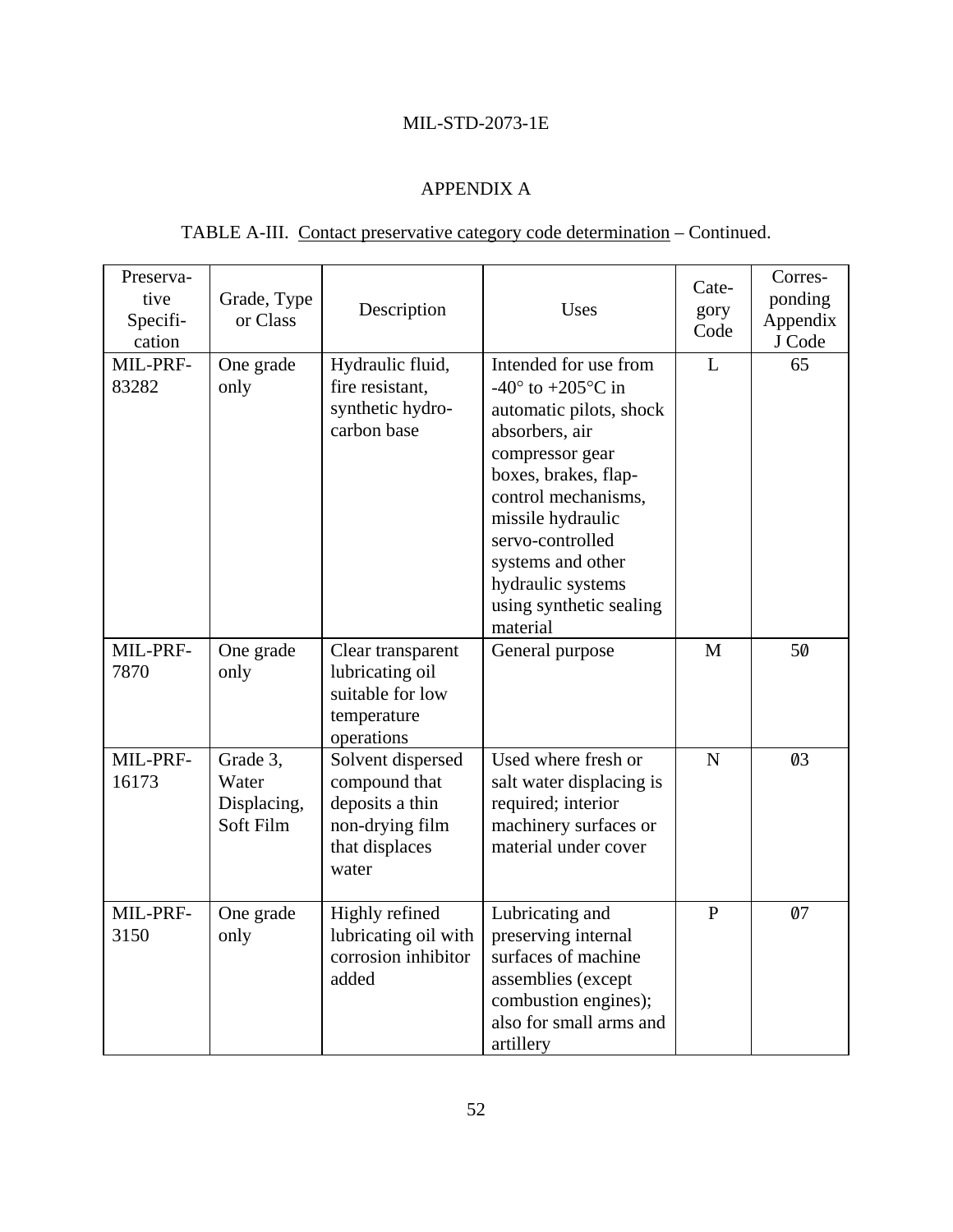## APPENDIX A

## TABLE A-III. Contact preservative category code determination – Continued.

| Preserva-<br>tive<br>Specifi-<br>cation | Grade, Type<br>or Class | Description                                                                                                            | Uses                                                                                                                                                                    | Cate-<br>gory<br>Code | Corres-<br>ponding<br>Appendix<br>J Code |
|-----------------------------------------|-------------------------|------------------------------------------------------------------------------------------------------------------------|-------------------------------------------------------------------------------------------------------------------------------------------------------------------------|-----------------------|------------------------------------------|
| MIL-C-<br>6529                          | Type II                 | Ready mixed<br>material for<br>reciprocating<br>engines                                                                | For preserving<br>reciprocating engines<br>and equipment                                                                                                                | Q                     | 31                                       |
| MIL-C-<br>6529                          | Type III                | Ready mixed<br>material for jet<br>aircraft engines                                                                    | For preserving turbojet<br>engines                                                                                                                                      | $\mathbf R$           | 32                                       |
|                                         |                         | Vendor's<br>protective grease<br>or oil coating                                                                        |                                                                                                                                                                         | S                     | 49                                       |
| MIL-PRF-<br>46010                       | Type I or II            | Solid film<br>lubricant intended<br>to reduce wear and<br>prevent galling,<br>corrosion and<br>seizure of<br>materials | Intended for use on<br>aluminum, aluminum<br>alloys, copper and<br>copper alloys, steel and<br>stainless steel, titanium<br>and chromium and<br>nickel bearing surfaces | T                     | 30                                       |
| MIL-PRF-<br>6081                        | Grade 1010              | Refined petroleum<br>product containing<br>oxidation<br>inhibitors and pour<br>point depressants                       | Used whenever jet<br>engine oil is required<br>and for the<br>preservation of<br>interiors of fuel cells<br>and fuel systems                                            | U                     | 51                                       |
|                                         |                         | Preserve with<br>normal operating<br>lubricant                                                                         |                                                                                                                                                                         | W                     | 89                                       |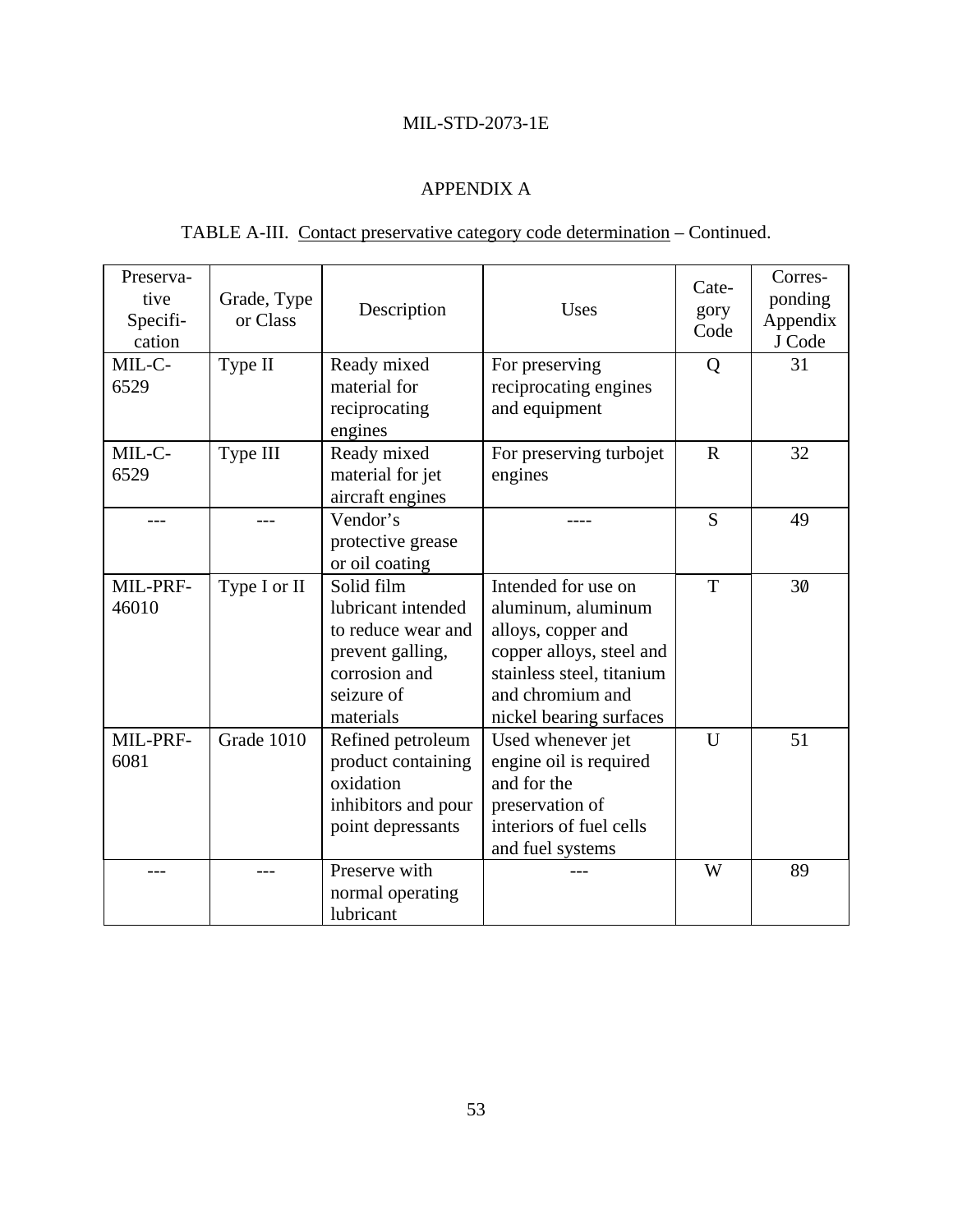### APPENDIX A

# TABLE A-III. Contact preservative category code determination - Continued.

| Preserva-<br>tive<br>Specifi-<br>cation | Grade, Type<br>or Class | Description | Uses | Cate-<br>gory<br>Code | Corres-<br>ponding<br>Appendix<br>J Code                                   |
|-----------------------------------------|-------------------------|-------------|------|-----------------------|----------------------------------------------------------------------------|
| Special<br>require-<br>ment             |                         |             |      | Z                     | Appro-<br>priate<br>preser-<br>vative<br>material<br>code from<br>Appendix |
| No require-<br>ment                     |                         |             |      | $\emptyset$           | ØØ                                                                         |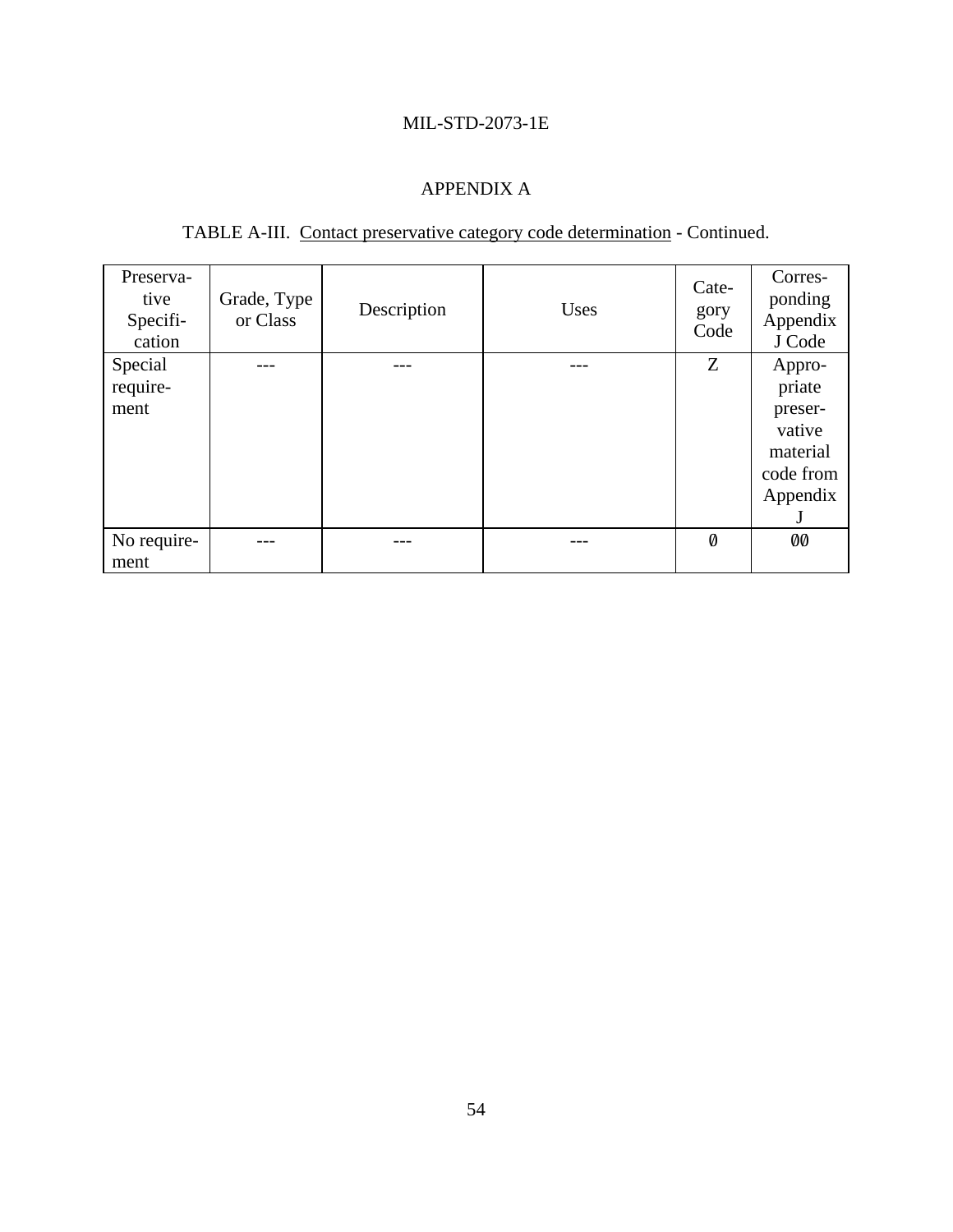# APPENDIX A

### TABLE A-IV. Predetermined military packaging data for common items.

| Chemical and physical<br>characteristics (from<br>table A-I) | Weight/size/fragility<br>(from table A-II) | <b>Contact Preservative</b><br>(from table A-III) | Packaging code |  |
|--------------------------------------------------------------|--------------------------------------------|---------------------------------------------------|----------------|--|
|                                                              | <b>METHOD 10</b>                           |                                                   |                |  |
| 15, 24, 27, 37, 40, 41, 43,                                  | A                                          | Ø                                                 | 1010000000A1   |  |
| 47,50,54,56,60, or 85                                        | $\mathbf B$                                | Ø                                                 | 1010000000ED   |  |
|                                                              | $\mathcal{C}$                              | Ø                                                 | 1010000NAAED   |  |
|                                                              | D                                          | Ø                                                 | 1010000NABED   |  |
|                                                              | E                                          | Ø                                                 | 1010000NACED   |  |
|                                                              | $\mathbf F$                                | Ø                                                 | 1010000NAAA1   |  |
|                                                              | G                                          | Ø                                                 | 1010000NABA1   |  |
|                                                              | H                                          | Ø                                                 | 1010000NABED   |  |
|                                                              | $\mathbf J$                                | Ø                                                 | 1010000NACED   |  |
|                                                              | $\bf K$                                    | Ø                                                 | 1010000NADED   |  |
|                                                              | L                                          | Ø                                                 | 1010000NAFED   |  |
| <b>METHOD 20</b>                                             |                                            |                                                   |                |  |
| 01,18,25,30, or 35                                           | $\mathbf{A}$                               | $\ast$                                            | 201**GH000BD   |  |
|                                                              | B                                          | *                                                 | 201**GH000ED   |  |
|                                                              | $\mathcal{C}$                              | $\ast$                                            | 201**GHNAAED   |  |
|                                                              | D                                          | *                                                 | 201**GHNABED   |  |
|                                                              | E                                          | *                                                 | 201**GHNACED   |  |
|                                                              | $\mathbf{F}$                               | *                                                 | 201**GHNAABD   |  |
|                                                              | G                                          | *                                                 | 201**GHNABBD   |  |
|                                                              | H                                          | *                                                 | 201**GHNABED   |  |
|                                                              | $\mathbf{J}$                               | $\ast$                                            | 201**GHNACED   |  |
|                                                              | K                                          | *                                                 | 201**GHNADED   |  |
|                                                              | L                                          | $\ast$                                            | 201**GHNAFED   |  |

 $*$  = Category code for applicable preservative.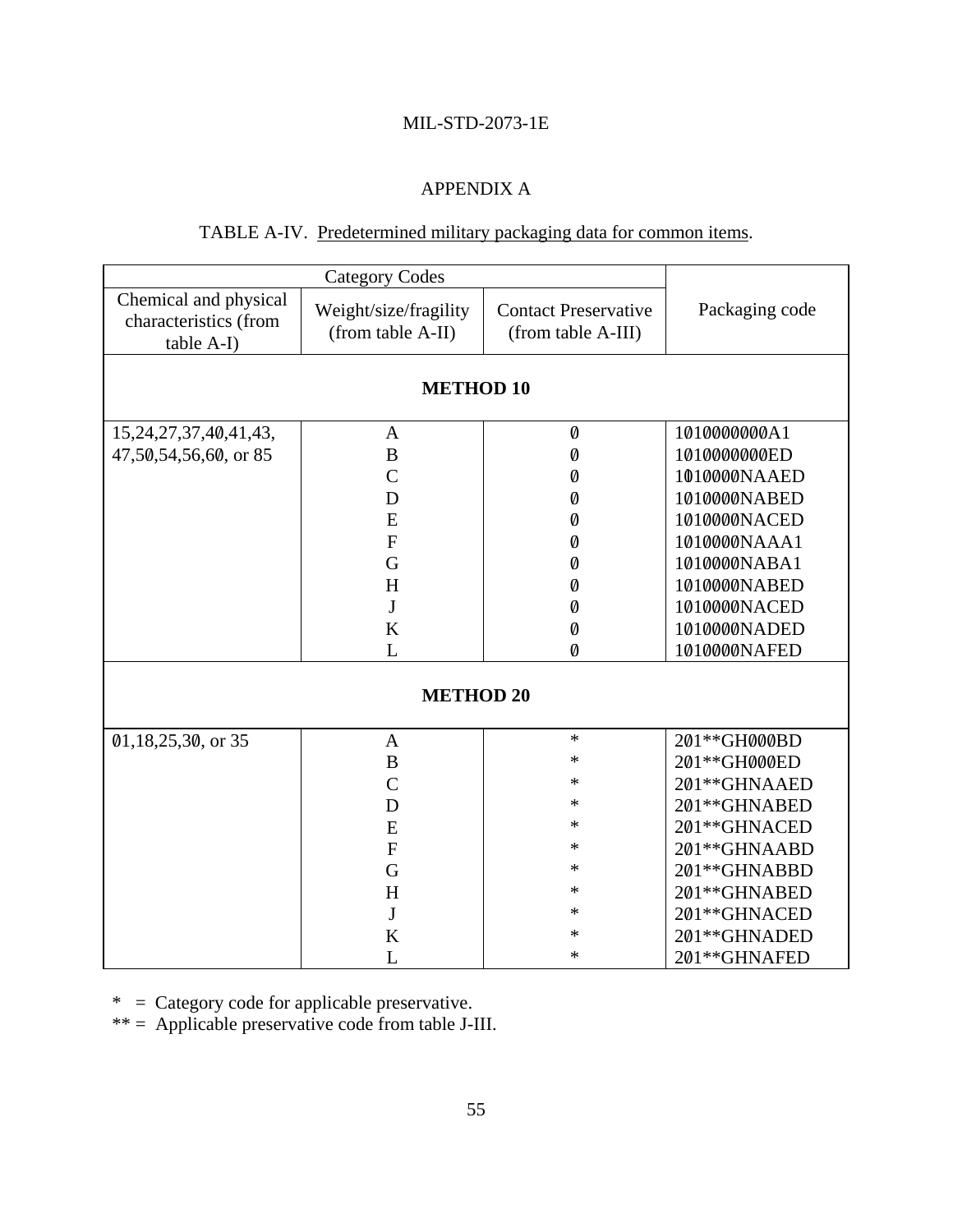### APPENDIX A

### TABLE A-IV. Predetermined military packaging data for common items - Continued.

| Chemical and physical<br>characteristics (from<br>table A-I) | Weight/size/fragility<br>(from table A-II) | <b>Contact Preservative</b><br>(from table A-III) | Packaging code |  |
|--------------------------------------------------------------|--------------------------------------------|---------------------------------------------------|----------------|--|
|                                                              | <b>METHOD 30 (WITHOUT PRESERVATIVE)</b>    |                                                   |                |  |
| 05, 16, 22, 28, 32, 33, 38,                                  | A                                          | $\emptyset$                                       | 3110000000BL   |  |
| 42, 44, 45, 46, 48, 51, 52,                                  | B                                          | Ø                                                 | 3210000000BL   |  |
| 53, 55, 57, 58, or 68                                        | $\mathbf C$                                | Ø                                                 | 3210000NAABL   |  |
|                                                              | D                                          | Ø                                                 | 3210000NABBL   |  |
|                                                              | E                                          | $\emptyset$                                       | 3210000NACBL   |  |
|                                                              | $\mathbf F$                                | Ø                                                 | 3110000NAABL   |  |
|                                                              | G                                          | Ø                                                 | 3110000NABBL   |  |
|                                                              | H                                          | Ø                                                 | 3210000NABBL   |  |
|                                                              | $\mathbf J$                                | Ø                                                 | 3210000NACBL   |  |
|                                                              | $\bf K$                                    | Ø                                                 | 3210000NADBL   |  |
|                                                              | L                                          | Ø                                                 | 3210000NAFBL   |  |
| <b>METHOD 30 (WITH PRESERVATIVE)</b>                         |                                            |                                                   |                |  |
| 09,21,67, or 84                                              | $\mathbf{A}$                               | $\ast$                                            | 331**GH000BE   |  |
|                                                              | B                                          | $\ast$                                            | 321**GH000BE   |  |
|                                                              | $\mathcal{C}$                              | $\ast$                                            | 321**GHNAABE   |  |
|                                                              | D                                          | *                                                 | 321**GHNABBE   |  |
|                                                              | E                                          | *                                                 | 321**GHNACBE   |  |
|                                                              | $\mathbf{F}$                               | *                                                 | 331**GHNAABE   |  |
|                                                              | G                                          | *                                                 | 331**GHNABBE   |  |
|                                                              | H                                          | *                                                 | 321**GHNABBE   |  |
|                                                              | J                                          | $\ast$                                            | 321**GHNACBE   |  |
|                                                              | K                                          | *                                                 | 321**GHNADBE   |  |
|                                                              | L                                          | $\ast$                                            | 321**GHNAFBE   |  |

 $*$  = Category code for applicable preservative.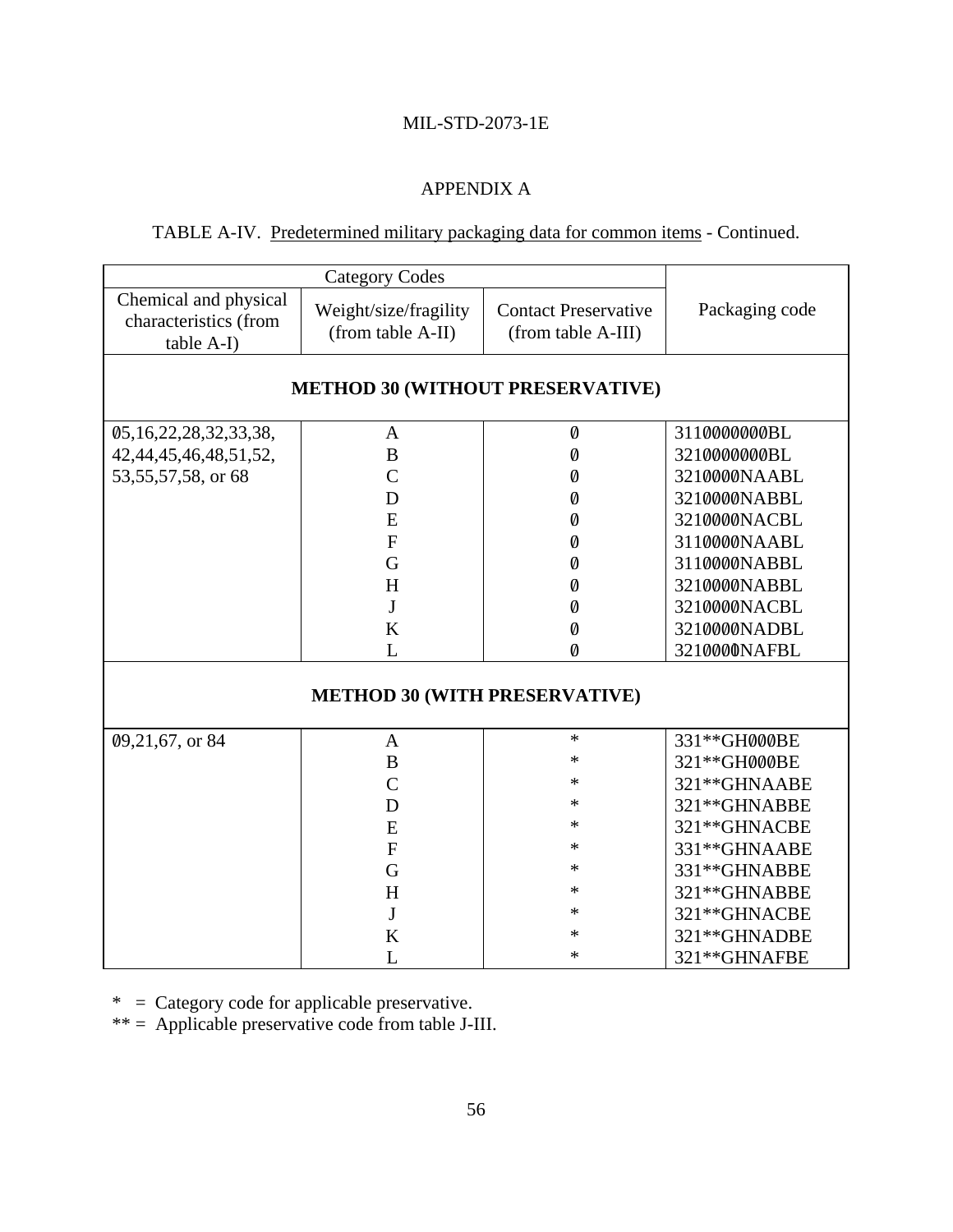### APPENDIX A

### TABLE A-IV. Predetermined military packaging data for common items - Continued.

| <b>Category Codes</b>                                        |                                            |                                                   |                |  |  |
|--------------------------------------------------------------|--------------------------------------------|---------------------------------------------------|----------------|--|--|
| Chemical and physical<br>characteristics (from<br>table A-I) | Weight/size/fragility<br>(from table A-II) | <b>Contact Preservative</b><br>(from table A-III) | Packaging code |  |  |
|                                                              | <b>METHOD 40 (WITHOUT PRESERVATIVE)</b>    |                                                   |                |  |  |
| 13,49,64,69,72,73, or                                        | A                                          | Ø                                                 | 4110000000BS   |  |  |
| 80                                                           | $\bf{B}$                                   | $\emptyset$                                       | 4210000000BS   |  |  |
|                                                              | $\mathcal{C}$                              | Ø                                                 | 4210000NAABS   |  |  |
|                                                              | D                                          | Ø                                                 | 4210000NABBS   |  |  |
|                                                              | E                                          | $\emptyset$                                       | 4210000NACBS   |  |  |
|                                                              | $\mathbf F$                                | $\emptyset$                                       | 4110000NAABS   |  |  |
|                                                              | G                                          | Ø                                                 | 4110000NABBS   |  |  |
|                                                              | H                                          | $\emptyset$                                       | 4210000NABBS   |  |  |
|                                                              | J                                          | Ø                                                 | 4210000NACBS   |  |  |
|                                                              | $\bf K$                                    | Ø                                                 | 4210000NADBS   |  |  |
|                                                              | L                                          | Ø                                                 | 4210000NAFBS   |  |  |
|                                                              | <b>METHOD 40 (WITH PRESERVATIVE)</b>       |                                                   |                |  |  |
| 03,61, or 81                                                 | $\mathbf{A}$                               | $\ast$                                            | 411**GH000BS   |  |  |
|                                                              | B                                          | $\ast$                                            | 421**GH000BS   |  |  |
|                                                              | $\mathcal{C}$                              | $\ast$                                            | 421**GHNAABS   |  |  |
|                                                              | D                                          | $\ast$                                            | 421**GHNABBS   |  |  |
|                                                              | E                                          | $\ast$                                            | 421**GHNACBS   |  |  |
|                                                              | $\mathbf F$                                | $\ast$                                            | 411**GHNAABS   |  |  |
|                                                              | G                                          | $\ast$                                            | 411**GHNABBS   |  |  |
|                                                              | H                                          | $\ast$                                            | 421**GHNABBS   |  |  |
|                                                              | $\bf J$                                    | $\ast$                                            | 421**GHNACBS   |  |  |
|                                                              | K                                          | $\ast$                                            | 421**GHNADBS   |  |  |
|                                                              | L                                          | $\ast$                                            | 421**GHNAFBS   |  |  |

 $*$  = Category code for applicable preservative.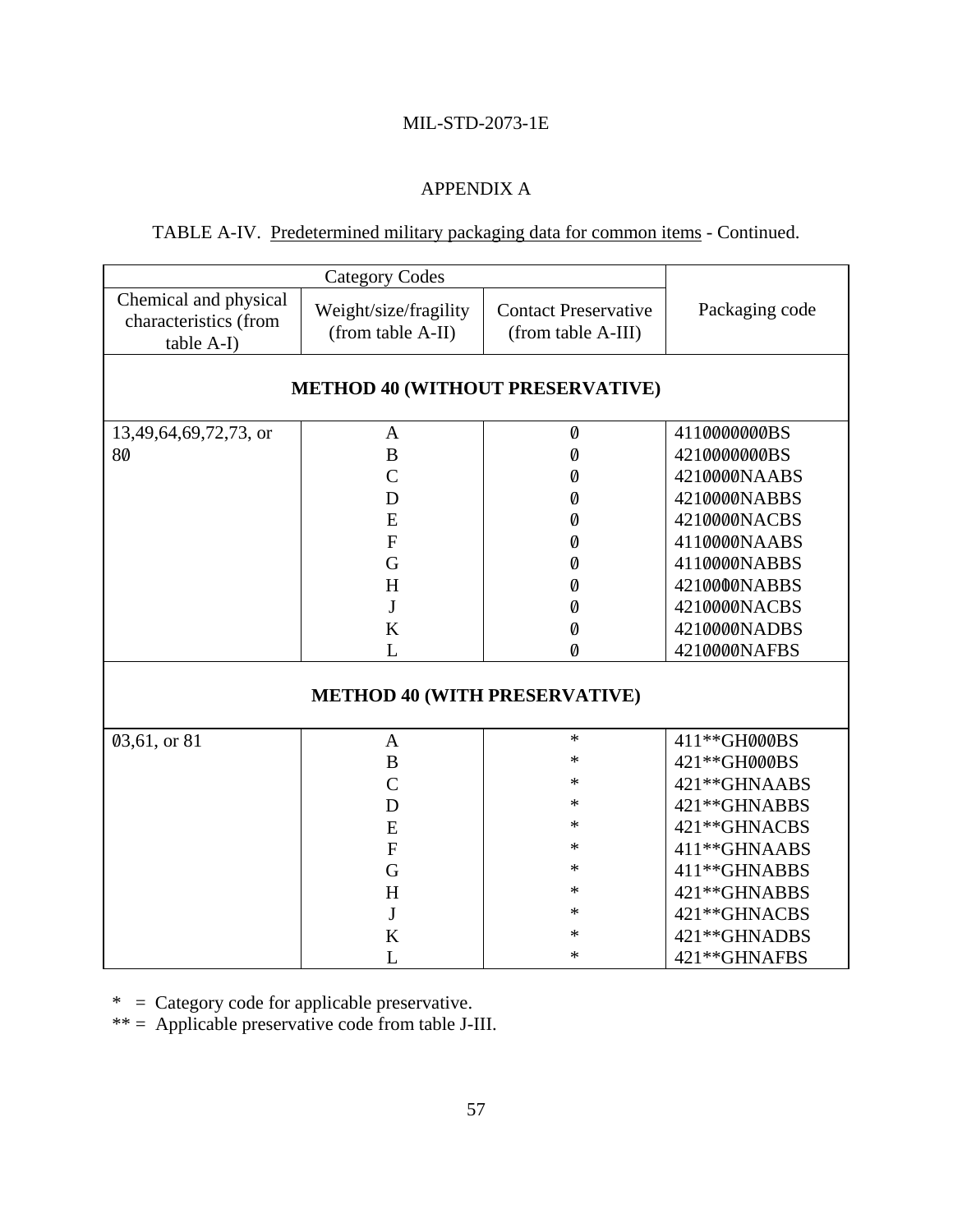### APPENDIX A

### TABLE A-IV. Predetermined military packaging data for common items - Continued.

| Chemical and physical<br>characteristics (from<br>table A-I) | Weight/size/fragility<br>(from table A-II) | <b>Contact Preservative</b><br>(from table A-III) | Packaging code |  |
|--------------------------------------------------------------|--------------------------------------------|---------------------------------------------------|----------------|--|
|                                                              | <b>METHOD 50 (WITHOUT PRESERVATIVE)</b>    |                                                   |                |  |
| $07,11,20,65,74,77$ , or                                     | A                                          | $\emptyset$                                       | 5110000000BS   |  |
| 83                                                           | $\bf{B}$                                   | $\emptyset$                                       | 5210000000BS   |  |
|                                                              | $\overline{C}$                             | $\emptyset$                                       | 5210000NAABS   |  |
|                                                              | D                                          | $\emptyset$                                       | 5210000NABBS   |  |
|                                                              | E                                          | $\emptyset$                                       | 5210000NACBS   |  |
|                                                              | $\mathbf{F}$                               | $\emptyset$                                       | 5110000NAABS   |  |
|                                                              | G                                          | $\emptyset$                                       | 5110000NABBS   |  |
|                                                              | H                                          | $\emptyset$                                       | 5210000NABBS   |  |
|                                                              | $\mathbf{J}$                               | Ø                                                 | 5210000NACBS   |  |
|                                                              | $\bf K$                                    | Ø                                                 | 5210000NADBS   |  |
|                                                              | L                                          | $\emptyset$                                       | 5210000NAFBS   |  |
| <b>METHOD 50 (WITH PRESERVATIVE)</b>                         |                                            |                                                   |                |  |
| 62                                                           | $\mathbf{A}$                               | $\ast$                                            | 511**GH000BS   |  |
|                                                              | $\bf{B}$                                   | $\ast$                                            | 521**GH000BS   |  |
|                                                              | $\mathcal{C}$                              | *                                                 | 521**GHNAABS   |  |
|                                                              | D                                          | $\ast$                                            | 521**GHNABBS   |  |
|                                                              | E                                          | $\ast$                                            | 521**GHNACBS   |  |
|                                                              | $\overline{F}$                             | $\ast$                                            | 511**GHNAABS   |  |
|                                                              | G                                          | *                                                 | 511**GHNABBS   |  |
|                                                              | H                                          | *                                                 | 521**GHNABBS   |  |
|                                                              | J                                          | *                                                 | 521**GHNACBS   |  |
|                                                              | K                                          | *                                                 | 521**GHNADBS   |  |
|                                                              | L                                          | $\ast$                                            | 521**GHNAFBS   |  |

 $*$  = Category code for applicable preservative.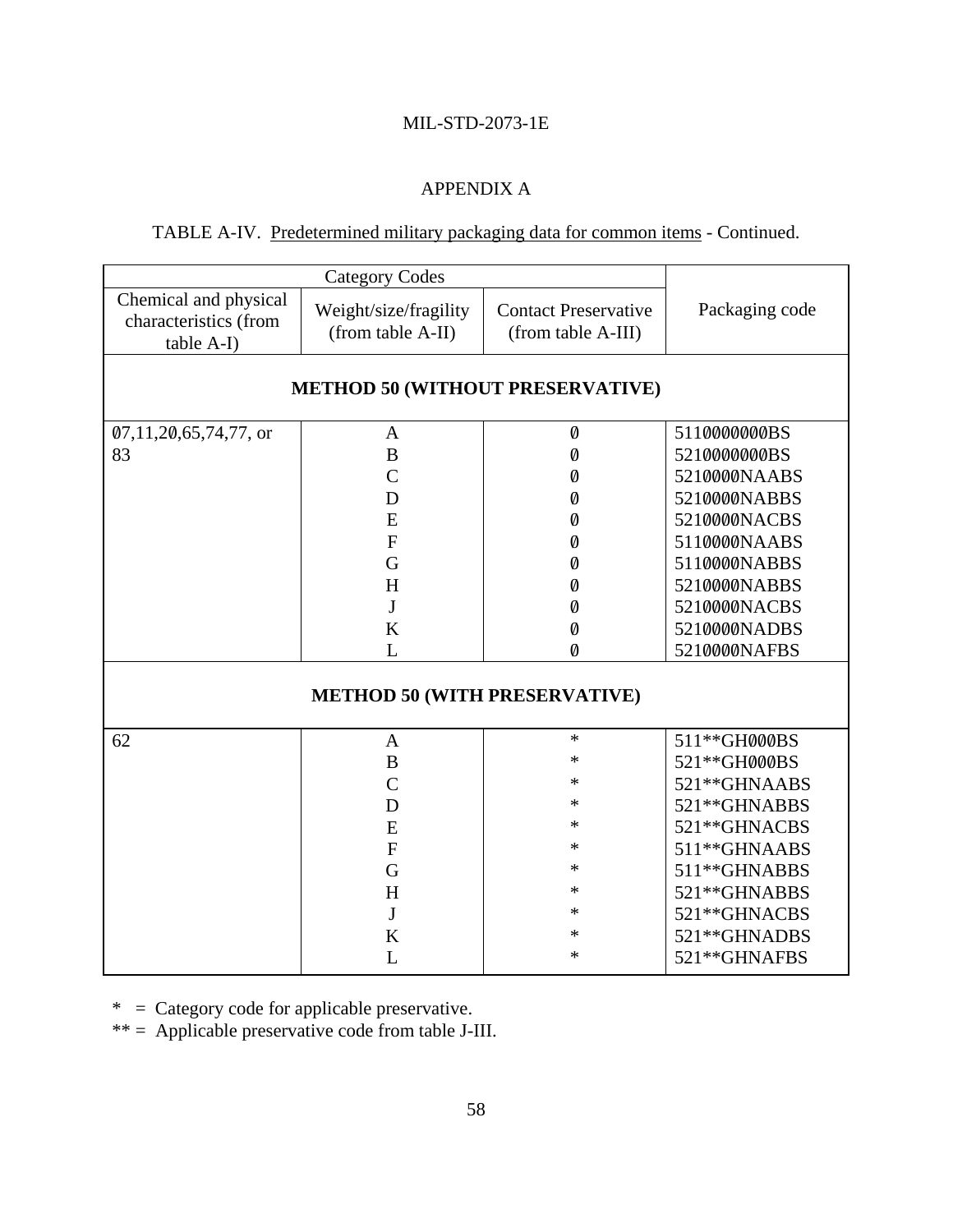### APPENDIX A

### TABLE A-V. Calculation of material sizes and weights.

| Material         | Property          | Computation                                                                                                                       |
|------------------|-------------------|-----------------------------------------------------------------------------------------------------------------------------------|
| Wraps            | <b>Size</b>       | Length = $2 \times$ Item Width + $2 \times$ Item Ht. + $2$ "<br>Width = Item Length + Item Ht. $+ 1.5"$                           |
|                  | Weight            | Weight = Length $x$ Width $x$ Wrap Weight<br>Factor in $lbs/in.2$                                                                 |
| Roll Cushioning* | Size              | Length = $(2 \times$ Item Width + $2 \times$ Item Ht. +                                                                           |
|                  |                   | 1") x No. of Thickness Required                                                                                                   |
|                  |                   | Width = Item Length + Item Ht. $+1$ "                                                                                             |
|                  | Weight            | Weight = Length $x$ Width $x$ Cushion<br>Thickness x Cushion Density in lbs/cu. in.                                               |
| Cut Cushioning*  | <b>Size</b>       |                                                                                                                                   |
|                  | Bottom & Top Pads | $Length = Item Length$<br>Width = Item Width + $2 \times$ Cushion<br>Thickness                                                    |
|                  | <b>End Pads</b>   | Length = Item Width + 2 x Cushion<br>Thickness                                                                                    |
|                  |                   | Width = Item Height + $2 \times$ Cushion<br>Thickness                                                                             |
|                  |                   |                                                                                                                                   |
|                  | Side Pads         | $Length = Item Length$                                                                                                            |
|                  |                   | $Width = Item Height$                                                                                                             |
|                  | Weight            | Weight = $2$ (Area of Bottom Pad + Area of<br>End Pad + Area of Side Pad) x Cushion<br>Thickness x Cushion Density in lbs/cu. in. |

\* Item dimensions must include all wraps, dunnage and containers already applied to the item.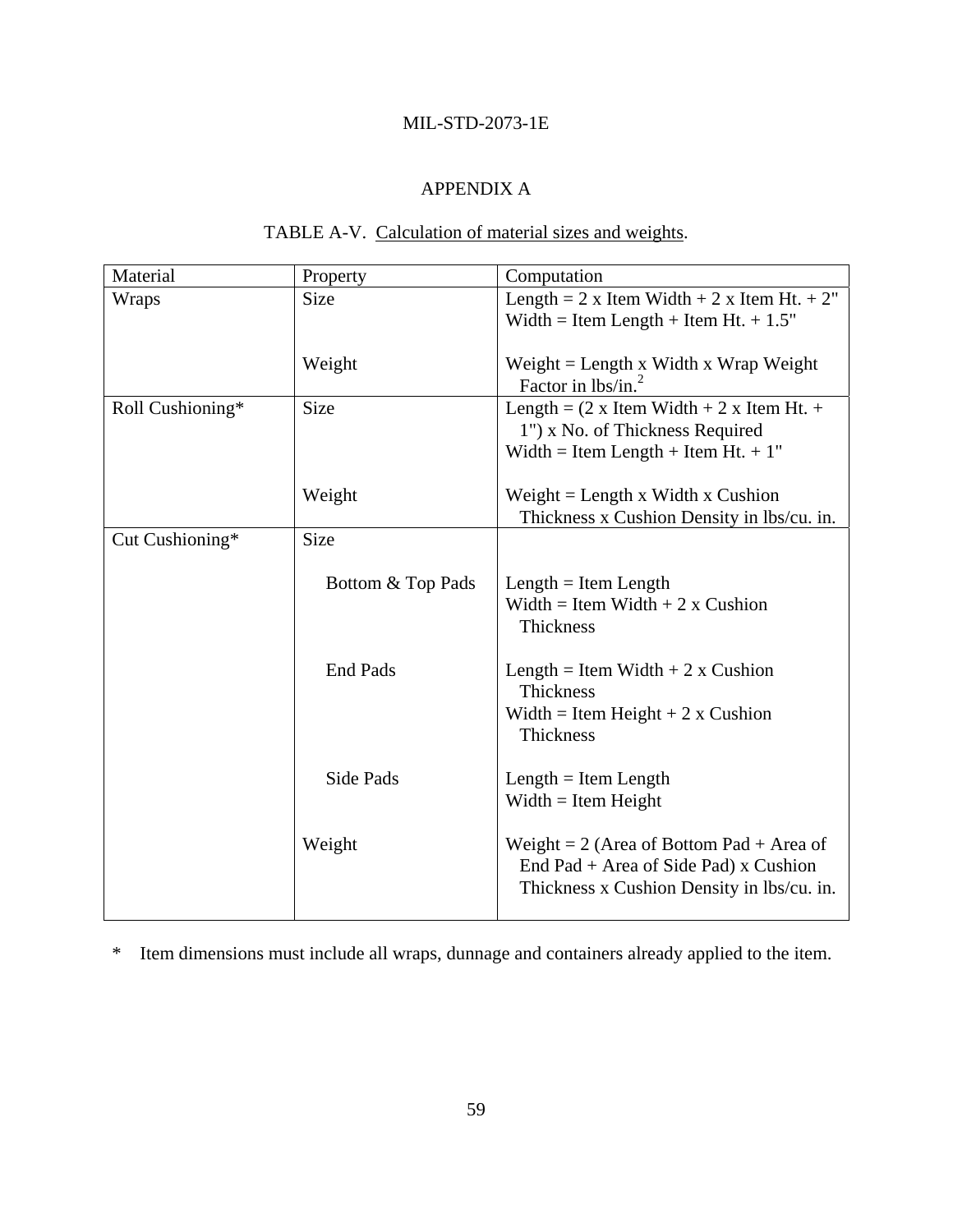### APPENDIX A

# TABLE A-V. Calculation of material sizes and weights – Continued.

| Material                     | Property                                                                 | Computation                                                                                                                                                                                                                                                    |
|------------------------------|--------------------------------------------------------------------------|----------------------------------------------------------------------------------------------------------------------------------------------------------------------------------------------------------------------------------------------------------------|
| <b>Fiberboard Containers</b> | <b>Size</b>                                                              |                                                                                                                                                                                                                                                                |
|                              | <b>Inside Dimensions</b>                                                 | Length = Item Length + $2 \times$ Cushion<br><b>Thickness</b><br>Width = Item Width + $2 \times$ Cushion<br><b>Thickness</b><br>Height = Item Height + $2 \times$ Cushion<br>Thickness                                                                         |
|                              | <b>Outside Dimensions</b>                                                | Add twice the thickness of the fiberboard to<br>each inside dimension                                                                                                                                                                                          |
| <b>Flexible Barriers</b>     | <b>Size</b>                                                              |                                                                                                                                                                                                                                                                |
|                              | Methods 30 and 40                                                        | Length = $2 \times$ Item Width + $2 \times$ Item Height<br>$+3"$<br>Width = Item Length + Item Height + $3"$                                                                                                                                                   |
|                              | Method 50                                                                | Length = $2 \times$ Item Width + $2 \times$ Item Height<br>$+5"$<br>Width = Item Length + Item Height + $5"$                                                                                                                                                   |
|                              | <b>EXCEPTIONS:</b>                                                       | Minimum size of bag shall be $2-1/2 \times 3$ inches<br>regardless of calculations; calculated widths shall be<br>extended to the next inch except for the minimum<br>size bag; bag sizes may be adjusted to accommodate<br>packaging equipment when required. |
|                              | Note: All size calculations are in inches and all weights are in pounds. |                                                                                                                                                                                                                                                                |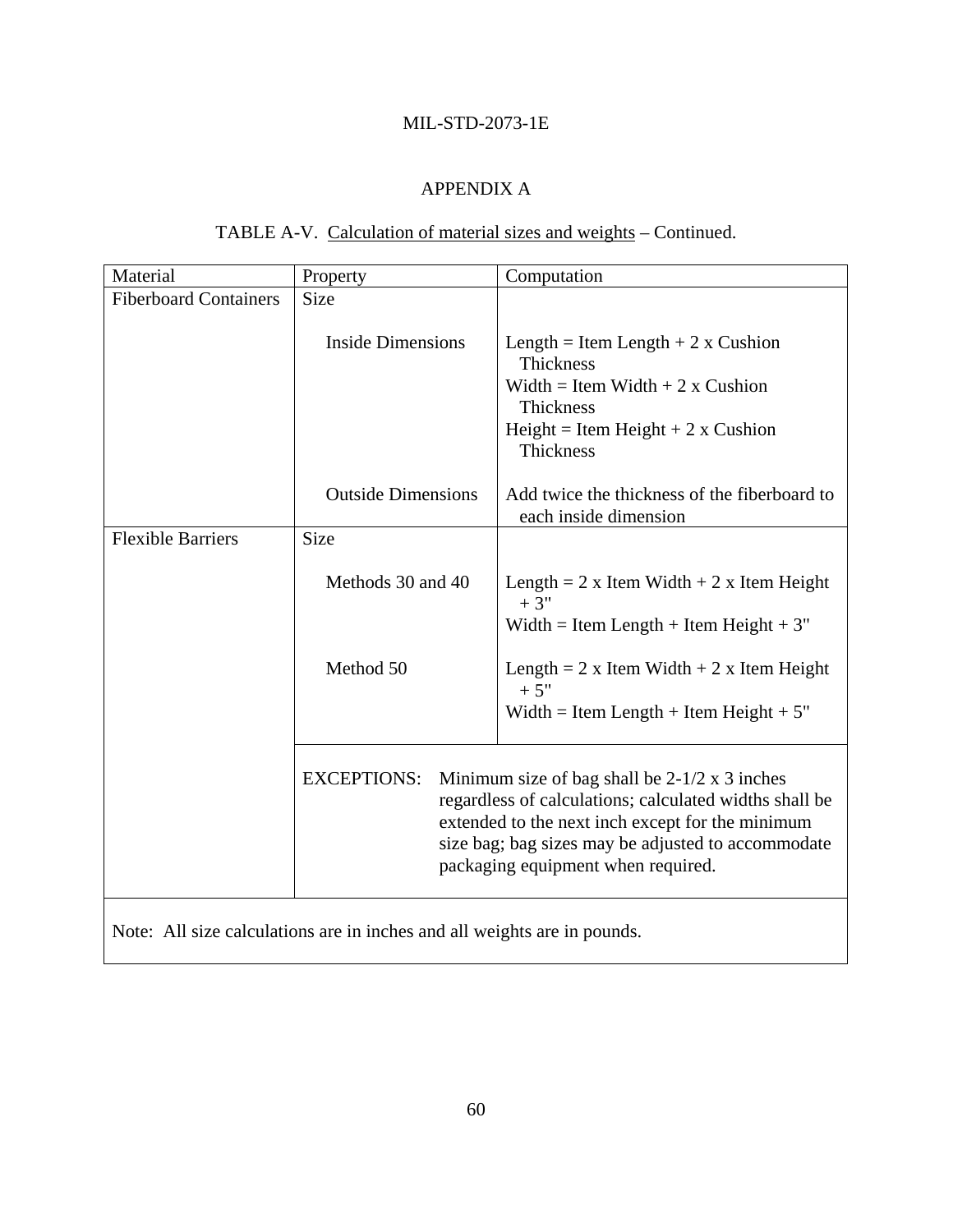# APPENDIX A

# TABLE A-VI. Procedural packaging specifications.

| Commodity                                    | Specification        |
|----------------------------------------------|----------------------|
|                                              |                      |
| Aluminum                                     | ASTM-B660            |
| Batteries, storage, general                  | MIL-P-6063           |
| Batteries, storage, industrial and lead acid | PPP-B-140            |
| <b>Bearings</b>                              | MIL-DTL-197          |
| Cable, electric                              | <b>MIL-DTL-12000</b> |
| Capacitors                                   | MIL-DTL-39028        |
| Chemicals                                    | PPP-C-2020           |
| Connectors                                   | MIL-DTL-55330        |
| Copper                                       | MIL-C-3993           |
| Cordage                                      | MIL-C-3131           |
| Electric machines                            | MIL-E-16298          |
| <b>Electron</b> tubes                        | MIL-DTL-75           |
| Electronic equipment                         | MIL-E-17555          |
| Engine repair parts                          | <b>MIL-S-196</b>     |
| Fittings and flanges                         | $MIL-V-3$            |
| Gyroscopes                                   | MIL-G-81559          |
| <b>Industrial Plant Equipment</b>            | MIL-STD-107          |
| Machinery, deck and vehicle mounted          | MIL-M-3184           |
| Magnesium                                    | ASTM-B660            |
| Petroleum products                           | MIL-STD-290          |
| Propellers, ship                             | MIL-DTL-2845         |
| Pumps                                        | MIL-P-16789          |
| <b>Resistors</b>                             | MIL-DTL-39032        |
| Semiconductors                               | MIL-DTL-19491        |
| Special purpose components and repair parts  | MIL-PRF-23199        |
| Submarine repair parts                       | MIL-STD-758          |
| Support items                                | <b>MIL-S-196</b>     |
| <b>Switches</b>                              | MIL-DTL-28786        |
| Tires and tubes                              | MIL-DTL-4            |
| Valves                                       | $MIL-V-3$            |
| Welding rods                                 | MIL-W-10430          |
| Wheel and brake assemblies, aircraft         | MIL-W-5013           |
| Wire, electric                               | <b>MIL-DTL-12000</b> |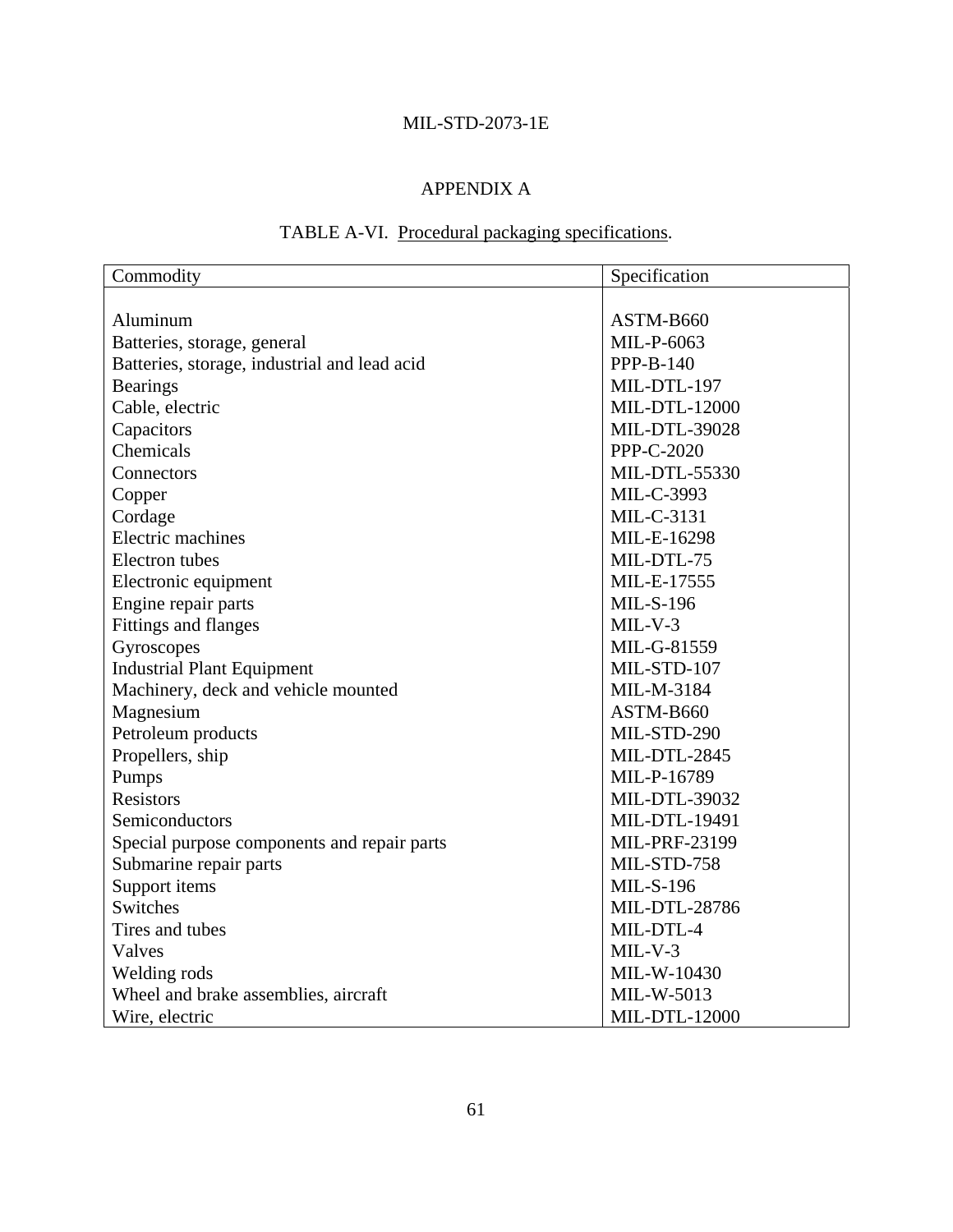### THIS PAGE IS INTENTIONALLY LEFT BLANK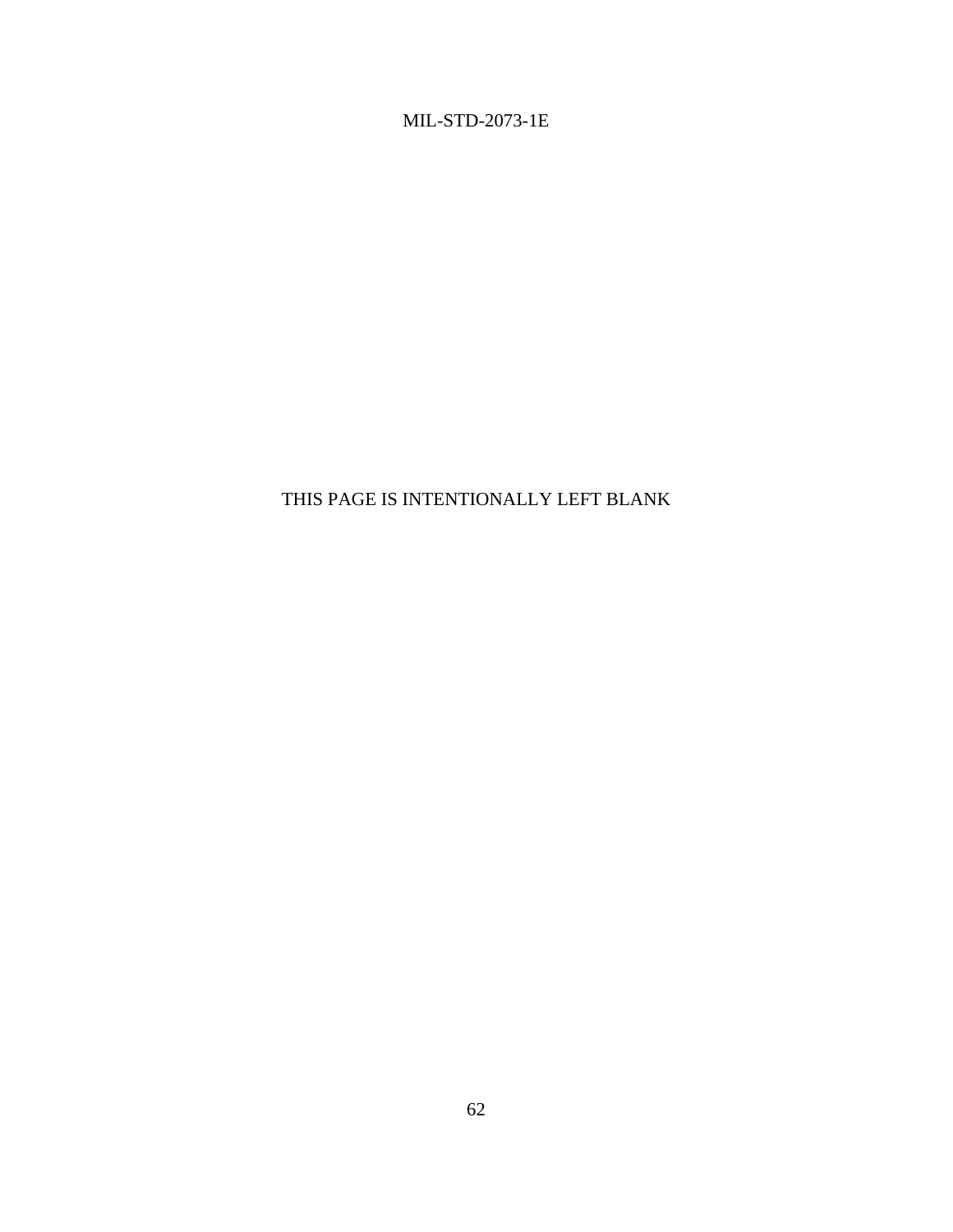### APPENDIX B

#### FACTORS AND FORMULAE ESTABLISHING MILITARY PACKAGING QUP AND ICQ

B.1 SCOPE. This appendix provides the methods to determine the quantity per unit pack (QUP) and intermediate container quantity (ICQ) for other than hazardous materials, when same is not specified. QUPs will be developed in consonance with existing instructions for establishment of Unit of Issue information. QUP for hazardous material shall be determined after consideration of the user's needs and the most restrictive modal regulation anticipated. This appendix is a mandatory part of this standard. The information contained herein is intended for compliance as applicable.

#### B.2 APPLICABLE DOCUMENTS

This section is not applicable to this appendix.

#### B.3 DETERMINATION OF QUP

 B.3.1 Repairable items (depot or field level) or items designated Hi-value or Hi-priority. A QUP of one will be established for all items identified as repairable (depot or field level) or items designated Hi-value or Hi-priority.

#### B.3.2 Consumable items.

- a. QUP shall be one for all consumable items with a unit cost of \$50.00 or more.
- b. Items of less than \$50.00 unit cost may be assigned a QUP of greater than one (1) when the computation utilizing Formula A or B (see  $\underline{B.3.8}$ ) so indicates. However, the maximum dollar value of the QUP shall not exceed \$200.00 for parts applicable to more than one assembly or \$100.00 for parts applicable to only one assembly.

 B.3.3 Irregular configuration, delicate or fragile items. The QUP for items of irregular configuration, delicate or fragile nature, not lending themselves to multiple packs, is one each.

B.3.4 Pairs and sets items. The QUP for items which are furnished in pairs, sets, etc., is one pair, one set, etc., as applicable.

 B.3.5 Items unit packed in accordance with Method 50. The QUP for items which are unit packed in accordance with Method 50 shall be one.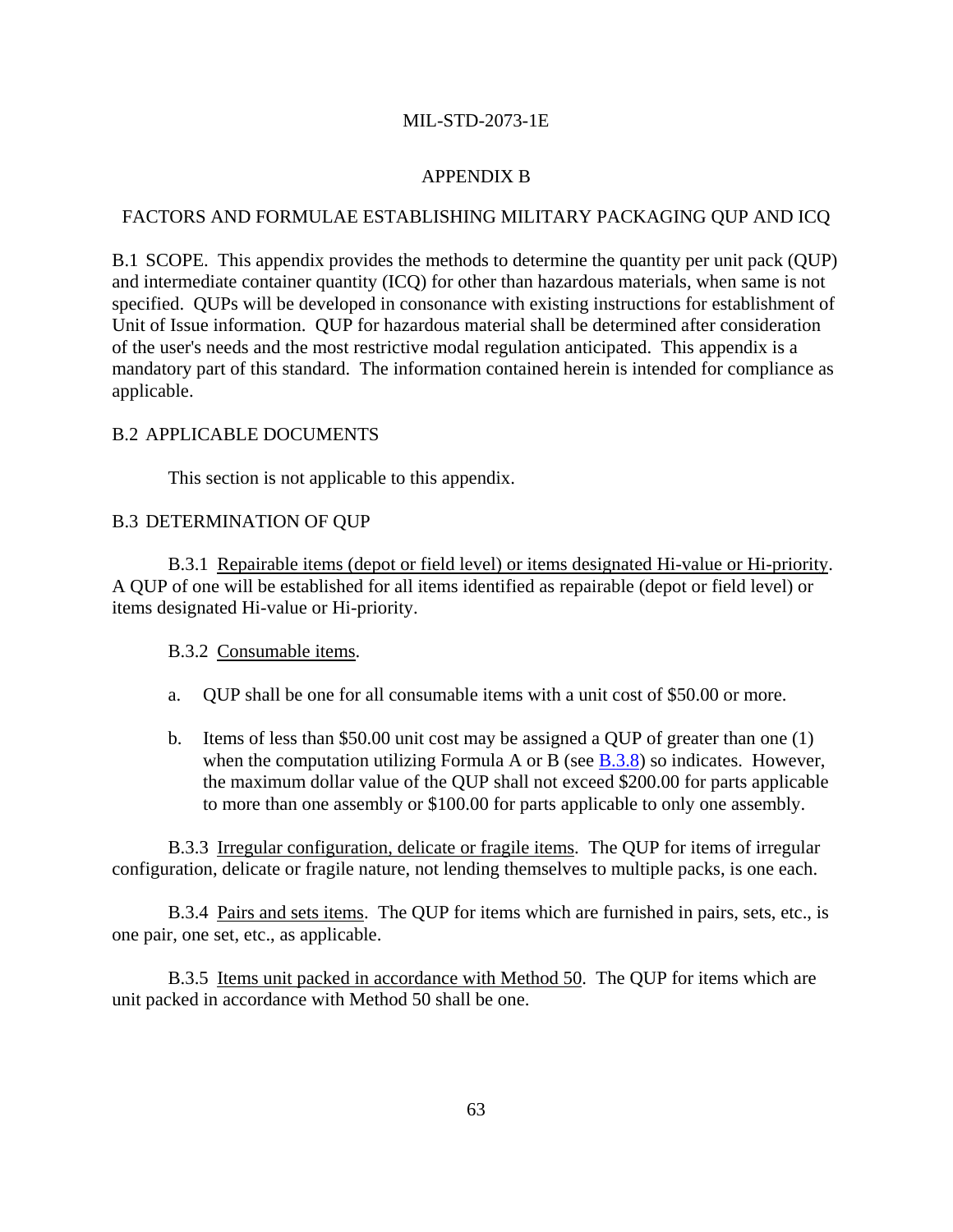#### APPENDIX B

<span id="page-81-0"></span> B.3.6 Kit. A kit will be indicated one each, regardless of the quantity of items contained therein.

 B.3.7 Lumber, raw stock, paints, oils and dope. The factors and formulae contained herein are not applicable to lumber, raw stock, paints, oils and dope.

 B.3.8 Factors and formulae establishing QUP. The following factors and formulae should be used in determining the quantity per unit pack (QUP).

 B.3.8.1 Consumable items having both maintenance and overhaul applications. Formula A (see [B.4.1](#page-83-0)) shall be used to determine the QUP as follows:

- a. Determine item unit cost.
- b. Sum the factors in the appropriate cost column for Groups I through IV.
- c. Determine whether item is applicable to more than one end assembly or applicable to only one end assembly. The QUP will be the number in the appropriate column opposite the above-determined sum of factors.
- d. The QUP for consumer items, office supplies, clothing, commercial hardware, and similar items can be modified as necessary to assure uniformity and compatibility with standard commercial packaging.
- e. Delicate or fragile peculiar parts costing \$2.50 or less and lending themselves to multiple packs, with a final sum of factors score of five or more and similar common parts with a final sum of factors score of four or more will be afforded the next lesser QUP rather than that normally specified.
- f. In determining QUP for those items for which actual replacement factors are not available, estimated factors will be used, and the appropriate numerical rate assigned.

 B.3.8.2 Consumable items having overhaul applications only. Formula B (see [B.4.2\)](#page-84-0) shall be used to determine the QUP as follows:

- a. Determine quantity required per end assembly.
- b. Sum the factors in the appropriate column for Groups I through IV.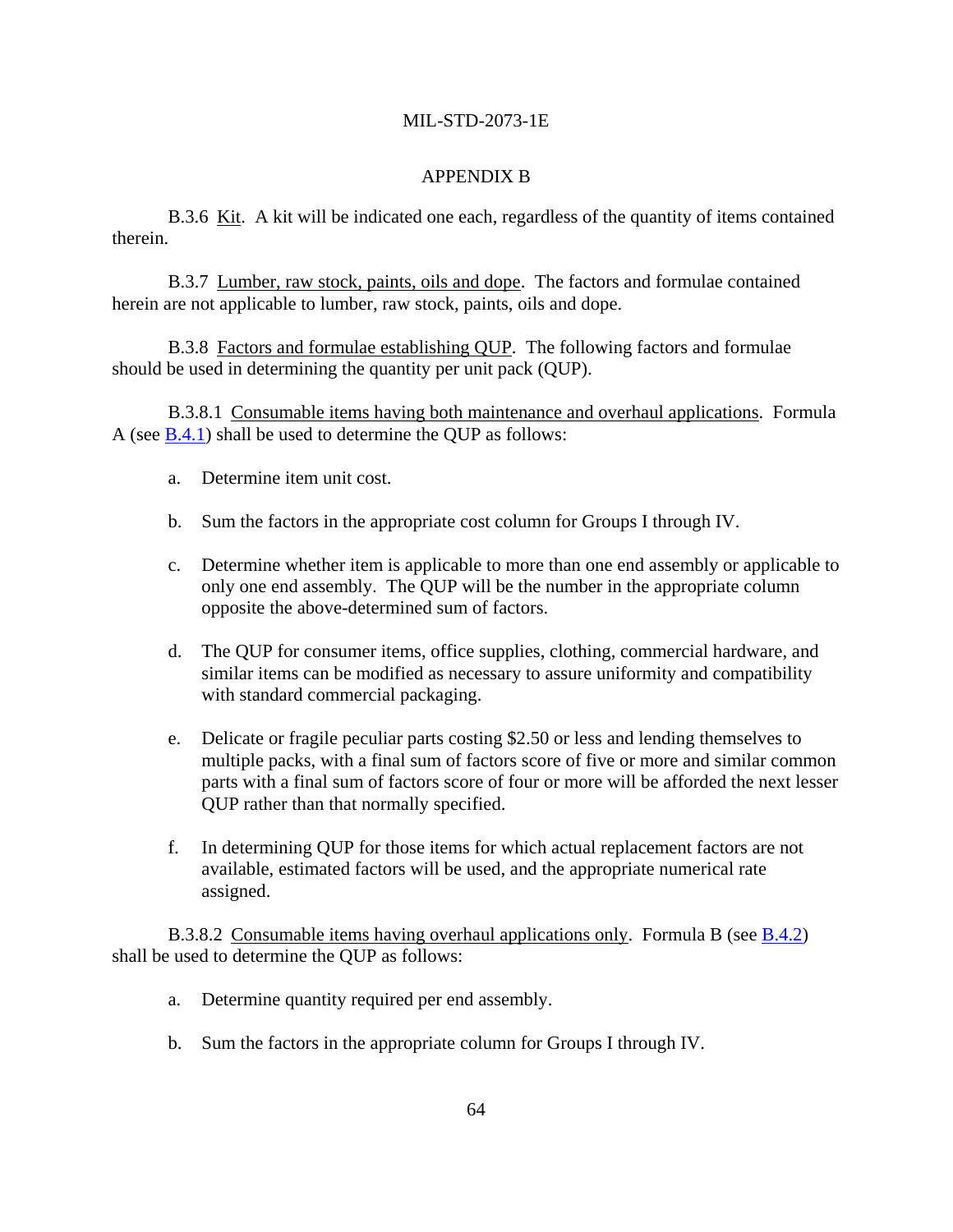#### APPENDIX B

- c. Determine whether item is applicable to more than one end assembly or applicable to only one end assembly. The QUP will be the number in the appropriate column opposite the above-determined sum of factors.
- d. In determining QUP for those items for which actual replacement factors are not available, estimated factors will be used, and the appropriate numerical rate assigned.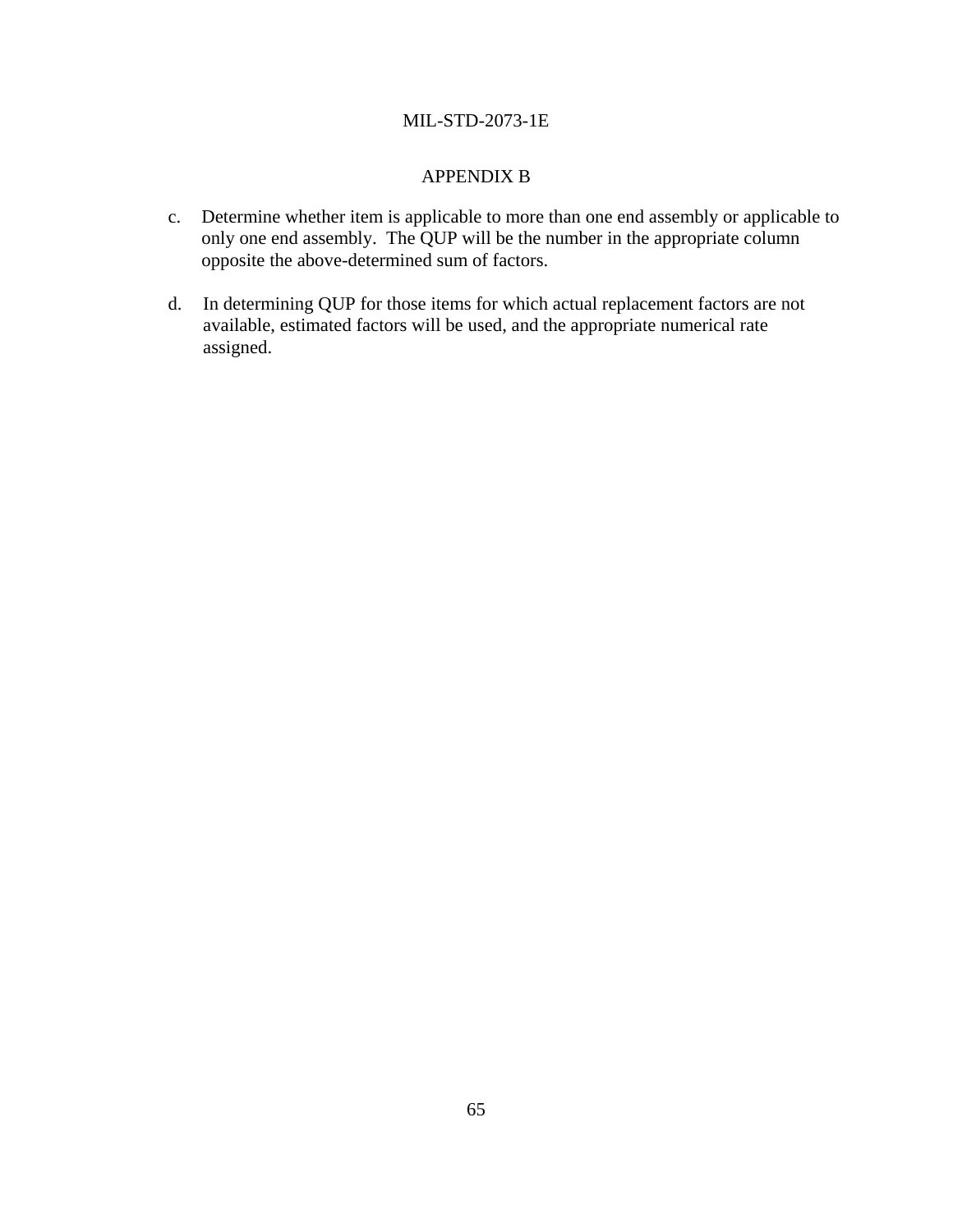### APPENDIX B

# <span id="page-83-0"></span>B.4 QUANTITY PER UNIT PACK DETERMINATION FORMULAE

## B.4.1 Formula  $\overline{A}$  - (For consumable items having both maintenance & overhaul Applications.)

|                                                                              |              |                  |              | Cost per item in dollars |                |                |
|------------------------------------------------------------------------------|--------------|------------------|--------------|--------------------------|----------------|----------------|
|                                                                              | .01          | .51              | 4.01         | 10.01                    | 20.01          | 35.01          |
|                                                                              | to           | to               | to           | to                       | to             | to             |
|                                                                              | .50          | 4.00             | 10.00        | 20.00                    | 35.00          | 50.00          |
| <b>GROUP I-</b>                                                              |              |                  |              |                          |                |                |
| Cost factor                                                                  | $+4$         | $+3$             | $+2$         | $+1$                     | $\theta$       | $-2$           |
| <b>GROUP II -</b>                                                            |              |                  |              |                          |                |                |
| Weight & cube factor                                                         |              |                  |              |                          |                |                |
| $0$ to $0.01$ cu ft. and                                                     | $+2$         | $+2$             | $+2$         | $+2$                     | $+2$           | $+2$           |
| 0 to 0.19 lb.                                                                |              |                  |              |                          |                |                |
| $0.02$ to $1.00$ cu ft. and                                                  | $+1$         | $+1$             | $+1$         | $+1$                     | $+1$           | $+1$           |
| $0.20$ to $1.00$ lb.                                                         |              |                  |              |                          |                |                |
| 1.01 to 2.00 cu ft. and                                                      | $\mathbf{0}$ | $\boldsymbol{0}$ | $\mathbf{0}$ | $\theta$                 | $\overline{0}$ | $\overline{0}$ |
| 1.01 to 2.00 lb.                                                             |              |                  |              |                          |                |                |
| $2.01$ to $3.00$ cu ft. and                                                  | $-1$         | $-1$             | $-1$         | $-1$                     | $-1$           | $-1$           |
| 2.01 to 5.00 lb.                                                             |              |                  |              |                          |                |                |
| Items exceeding 3.00 cu ft. or 5.00 lb. will be packaged in QUP of one each. |              |                  |              |                          |                |                |
| GROUP III -                                                                  |              |                  |              |                          |                |                |
| Replacement factor (see B.3.8.1.f)                                           |              |                  |              |                          |                |                |
| 1% thru 20%                                                                  | $-2$         | $-2$             | $-2$         | $-2$                     | $-2$           | $-2$           |
| 21% thru 50%                                                                 | $-1$         | $-1$             | $-1$         | $-1$                     | $-1$           | $-1$           |
| 51% or more                                                                  | $\mathbf{0}$ | $\mathbf{0}$     | $\Omega$     | $\overline{0}$           | $\Omega$       | $\theta$       |
| <b>GROUP IV -</b>                                                            |              |                  |              |                          |                |                |
| Method of preservation factor                                                |              |                  |              |                          |                |                |
| Methods 10 and 20                                                            | $\theta$     | $\theta$         | $\Omega$     | $\overline{0}$           | $\left($       | $\theta$       |
| Methods 30 and 40                                                            | $-2$         | $-2$             | $-2$         | $-2$                     | $-2$           | $-2$           |

| Sum of Factors | QUP for parts applicable to more<br>than one assembly (see $B.3.8.1.c$ ) | QUP for parts applicable to<br>only one assembly |
|----------------|--------------------------------------------------------------------------|--------------------------------------------------|
| 0 or less      |                                                                          |                                                  |
|                |                                                                          |                                                  |
|                | 10                                                                       |                                                  |
| 3              | 10                                                                       |                                                  |
| 4              | 25 (see B.3.8.1.e)                                                       | 10                                               |
|                | 50 (see B.3.8.1.e)                                                       | 25                                               |
| 6              | 50 (see B.3.8.1.e)                                                       | 50                                               |
|                |                                                                          |                                                  |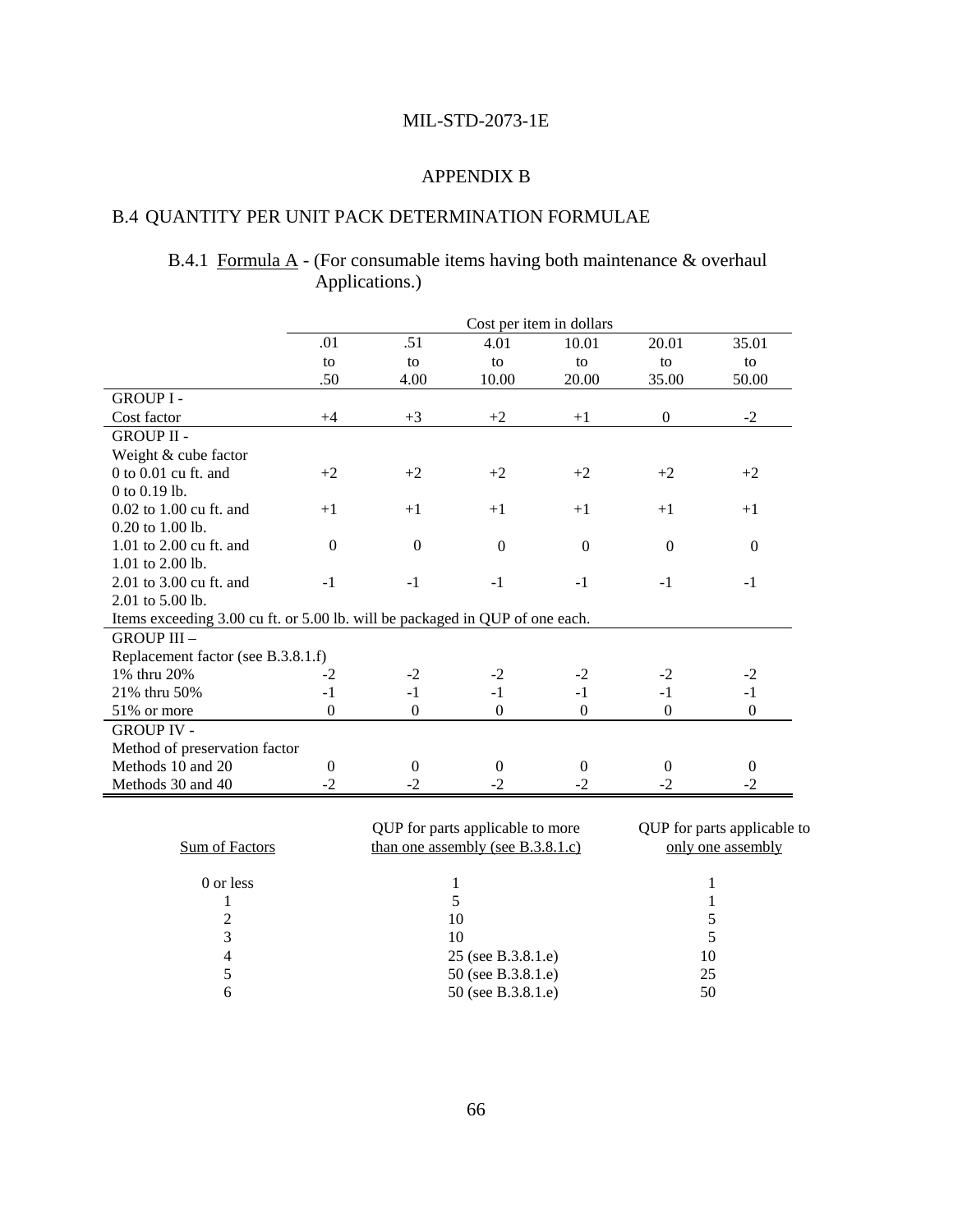#### APPENDIX B

### <span id="page-84-0"></span>B.4.2 Formula B - (For consumable items having overhaul applications only.)

|                                                                            |              |          | Quantity required per end assembly |            |
|----------------------------------------------------------------------------|--------------|----------|------------------------------------|------------|
|                                                                            | 8 or Over    | 5 to 7   | $3$ to 4                           | $1$ to $2$ |
| GROUP I – Quantity required per assembly factor                            | $+6$         | $+5$     | $+4$                               | $+2$       |
|                                                                            |              |          |                                    |            |
| GROUP II – Weight $&$ cube factor rates                                    |              |          |                                    |            |
| 0 to 0.01 cu ft. $&$                                                       | $+2$         | $+2$     | $+2$                               | $+2$       |
| 0 to .19 lb.                                                               |              |          |                                    |            |
| 0.02 to 1.00 cu ft. $&$                                                    | $+1$         | $+1$     | $+1$                               | $+1$       |
| $0.20$ to $1.00$ lb                                                        |              |          |                                    |            |
| 1.01 to 2.00 cu ft. $&$                                                    | $-5$         | $-4$     | -4                                 | $-2$       |
| 1.01 to $2.00$ lb                                                          |              |          |                                    |            |
| 2.01 to 3.00 cu ft. $&$                                                    | -6           | $-5$     | $-5$                               | $-3$       |
| $2.01$ to $5.00$ lb                                                        |              |          |                                    |            |
| Items exceeding 3.00 cu ft. or 5.00 lb. will be packed in QUP of one each. |              |          |                                    |            |
| GROUP III – Replacement factor (see B.3.8.2.d)                             |              |          |                                    |            |
| 1% thru 5%                                                                 | $-4$         | -4       | $-4$                               | $-4$       |
| 6% thru 20%                                                                | $-3$         | $-3$     | $-3$                               | $-3$       |
| 21% thru 40%                                                               | $-2$         | $-2$     | $-2$                               | $-2$       |
| 41% thru 75%                                                               | $\mathbf{0}$ | $\Omega$ | $\Omega$                           | $\Omega$   |
| 76% thru 100%                                                              | $+1$         | $+1$     | $+1$                               | $+1$       |
| GROUP IV - Method of preservation factor                                   |              |          |                                    |            |
| Methods 10 and 20                                                          | 0            | 0        | $\Omega$                           | $\Omega$   |
| Methods 30 and 40                                                          | $-2$         | -2       | $-2$                               | $-2$       |

|                | QUP for parts applicable to more  | QUP for parts applicable to |
|----------------|-----------------------------------|-----------------------------|
| Sum of Factors | than one assembly (see B.3.8.2.c) | only one assembly           |
| 0 or less      |                                   |                             |
|                |                                   |                             |
|                | 10                                |                             |
| 3              | 10                                |                             |
| 4              | 25                                | 10                          |
|                | 50                                | 25                          |
| 6              | 50                                | 50                          |
|                | 100                               | 50                          |
| 8              | 200                               | $100*$                      |
| 9              | 500                               |                             |

\*Use QUP of 100 each only in instances where more than 100 each of an item is required per end assembly or is required for multiuse in a shop function where 100 each or more may be consumed at one location in a reasonable amount of time.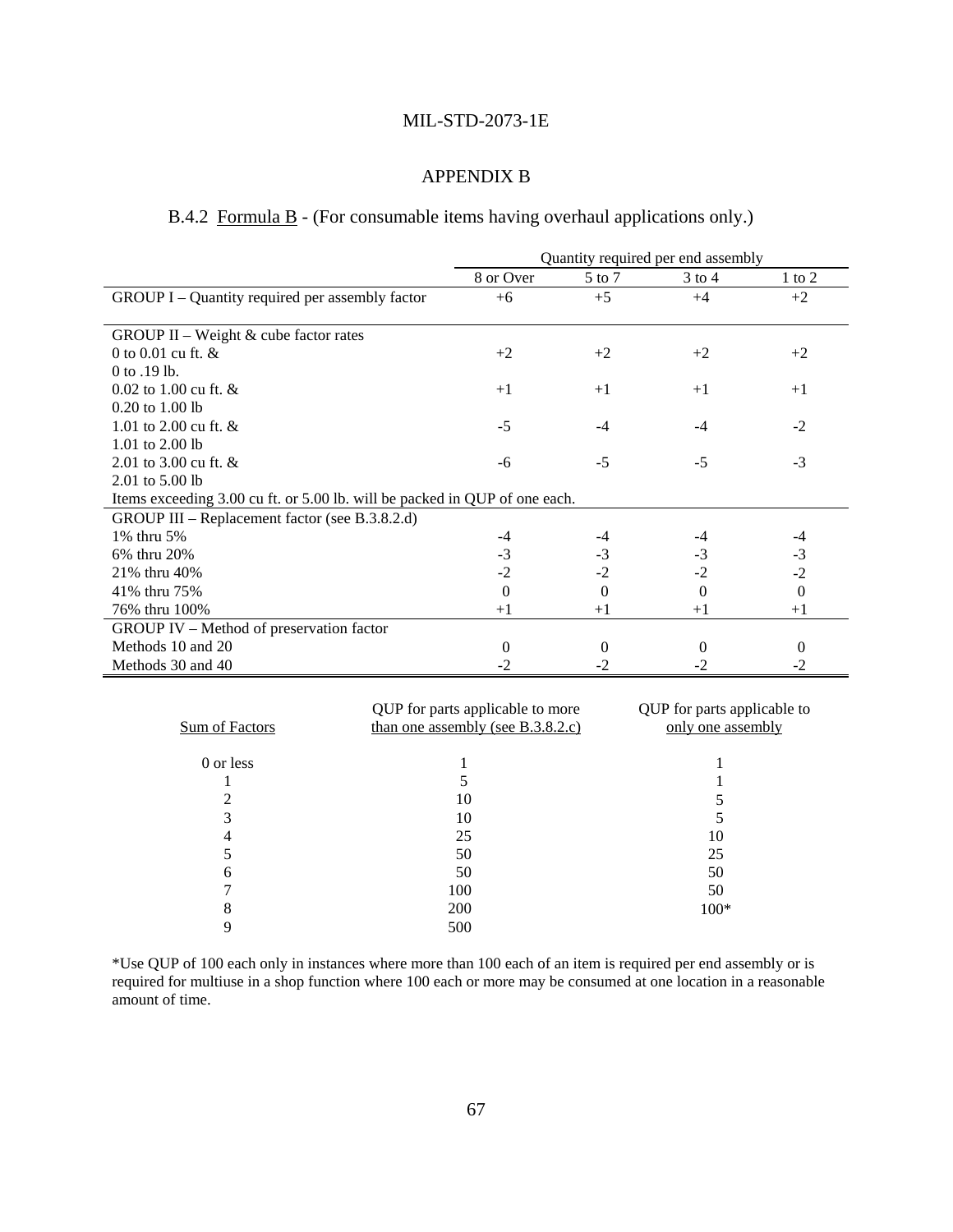#### APPENDIX B

#### B.5 DETERMINATION OF ICQ

 B.5.1 Quantities per intermediate container. Except as otherwise specified herein or specified by the contract, unit packs requiring intermediate packing shall be packed in quantities governed by the following:

- a. Maximum of 100 unit packs to the intermediate container.
- b. Maximum net load of 40 pounds.
- c. Maximum size of 1.5 cubic feet with at least two dimensions not exceeding 16 inches.

[Table B-I](#page-86-0) offers a guide to the quantity of unit packs that could be placed in the intermediate container based on the above criteria.

 B.5.2 Intermediate container limitations. Quantities of unit packs prescribed may be varied under any one of the following conditions:

- a. When the quantity to be shipped to a single destination is less than the established intermediate quantity, the total quantity shall be placed in a shipping container of a minimum size to contain the unit packs.
- b. When a contract or order specifies a total quantity that is more than the established intermediate quantity, but not in multiples thereof, established quantities shall be packed in the required number of intermediate containers, and the remaining quantity shall be placed in the smallest container which will accommodate the remaining unit packs.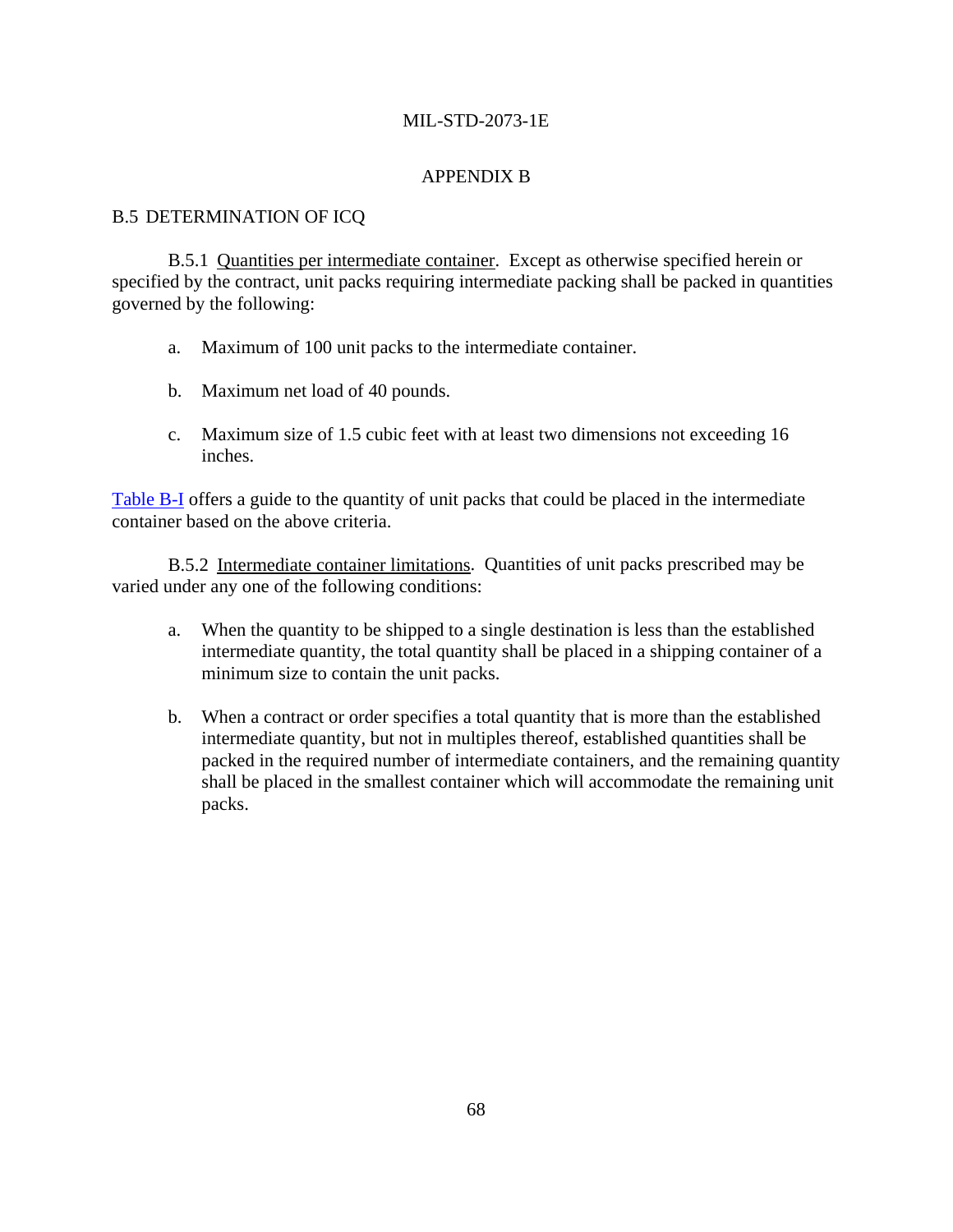#### APPENDIX B

#### TABLE B-I. Guidance for establishing number of unit packs per intermediate container (see Notes 1, 2 and 3).

<span id="page-86-0"></span>

| Unit packs         | Unit pack weight | Unit pack cube |
|--------------------|------------------|----------------|
| per int. container | (lbs)            | (cu. ft.)      |
| 100                | .4               | .0150          |
| 96                 | .41              | .0156          |
| 92                 | .43              | .0163          |
| 88                 | .46              | .0170          |
| 84                 | .47              | .0178          |
| 80                 | $.5\,$           | .0187          |
| 76                 | .52              | .0197          |
| $72\,$             | .55              | .0208          |
| 68                 | .59              | .0220          |
| 64                 | .62              | .0234          |
| 60                 | .66              | .0250          |
| 56                 | .71              | .0267          |
| 52                 | .77              | .0288          |
| 48                 | .83              | .0312          |
| $44$               | .91              | .0340          |
| 40                 | $1.0\,$          | .0375          |
| 36                 | 1.11             | .0416          |
| 32                 | 1.25             | .0478          |
| $28\,$             | 1.43             | .0535          |
| 24                 | 1.66             | .0625          |
| 20                 | 2.0              | .0750          |
| 16                 | 2.5              | .0937          |
| 12                 | 3.33             | .1250          |
| $\,8\,$            | 5.               | .1870          |
| 4                  | 10.              | .3750          |

- Note 1 Either the unit pack weight or unit pack cube, whichever is the bottommost entry in its respective column of the table, is the controlling factor in determining the number of unit packs per intermediate container. When the controlling factor falls between any two values listed in the appropriate column, the ICQ will be the lesser of the two corresponding quantities given in the table.
- Note 2 The following examples illustrate correct use of the table:
	- a. If the unit pack weight is .60 pounds and the unit cube in feet is .0175, 64 units would be placed in the intermediate container.
	- b. If the unit pack weight is .49 pounds and the unit pack cube in feet is .0265, 56 unit packs would be placed in the intermediate container.
- Note 3 Any unit pack that exceeds either ten pounds or 0.3750 cu. ft. shall not have an intermediate container.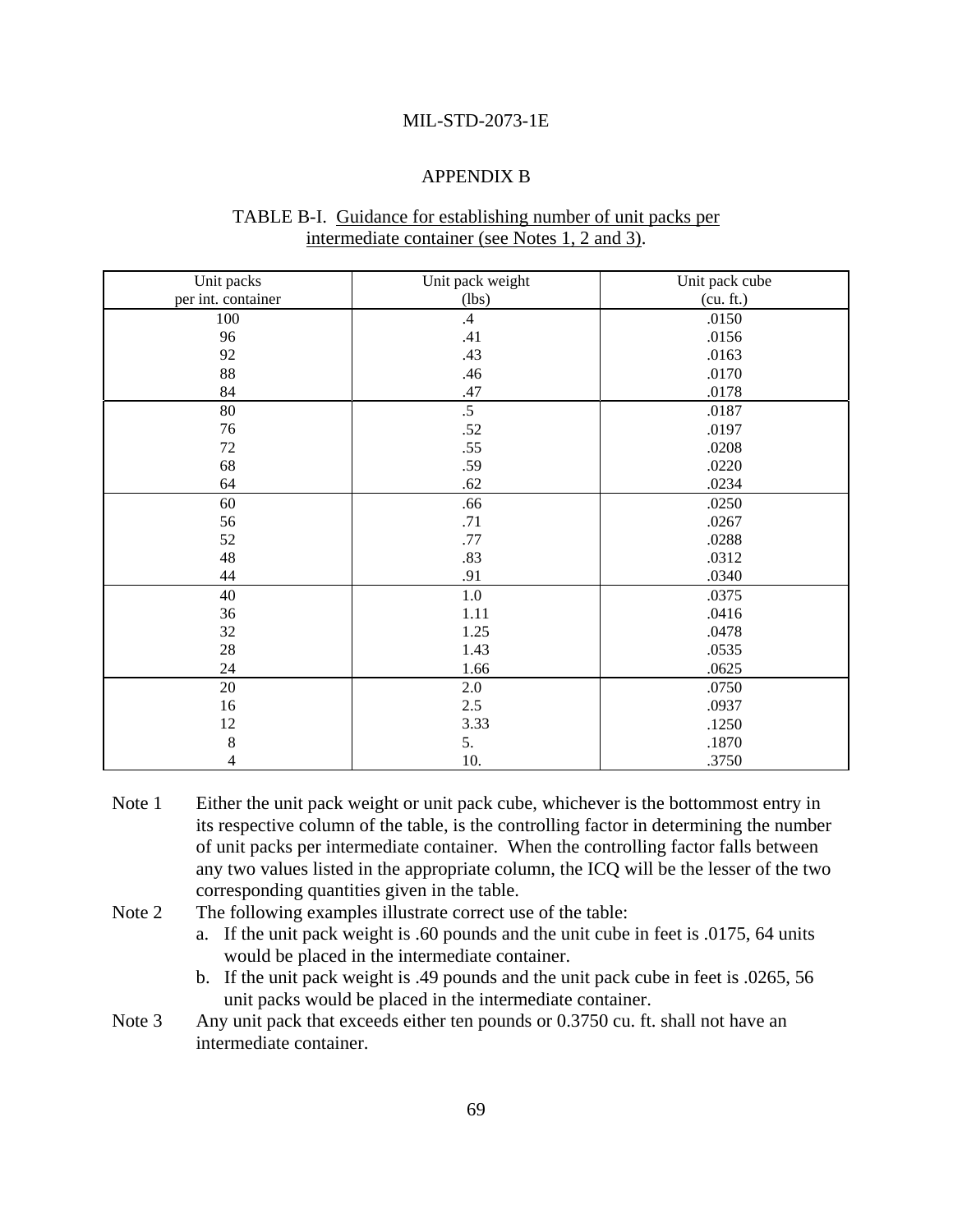#### APPENDIX C

#### **CONTAINERS**

C.1 SCOPE. This appendix provides general requirements for containers used in military packaging, lists available containers that meet the requirements of this standard, and provides information to assist in the selection of the most economical container that will provide the required protection for any given application. This appendix is a mandatory part of this standard. The information contained herein is intended for compliance.

#### C.2 APPLICABLE DOCUMENTS

 C.2.1 General. The documents listed in this section are specified in sections [C.3](#page-90-0), [C.4](#page-90-0), and [C.5](#page-90-0) of this appendix. While every effort has been made to ensure the completeness of this list, document users are cautioned that they must meet all specified requirements of documents cited in sections C.3, C.4, and C.5 of this appendix, whether or not they are listed.

#### C.2.2 Government documents.

 C.2.2.1 Specifications, standards and drawings. The following specifications and standards form a part of this document to the extent specified herein. Unless otherwise specified, the issues of these documents are those cited in the solicitation or contract.

#### FEDERAL SPECIFICATIONS

| <b>PPP-B-566</b> | $\qquad \qquad -$            | Boxes, Folding, Paperboard.             |
|------------------|------------------------------|-----------------------------------------|
| <b>PPP-B-585</b> | $\overline{\phantom{a}}$     | Boxes, Wood, Wirebound.                 |
| PPP-B-676        | $\qquad \qquad \blacksquare$ | Boxes, Setup.                           |
| PPP-B-1672       | $\overline{a}$               | Boxes, Shipping, Reusable With          |
|                  |                              | Cushioning.                             |
| $PPP-C-96$       | $\qquad \qquad \blacksquare$ | Cans, Metal, 28 Gage and Lighter.       |
| PPP-D-723        | $\qquad \qquad -$            | Drum, Fiber.                            |
| PPP-D-729        | $\overline{\phantom{a}}$     | Drums, Shipping and Storage, Steel, 55- |
|                  |                              | Gallon (208 Liters).                    |
| <b>PPP-T-495</b> | $\overline{\phantom{a}}$     | Tubes, Mailing, and Filing              |
|                  |                              |                                         |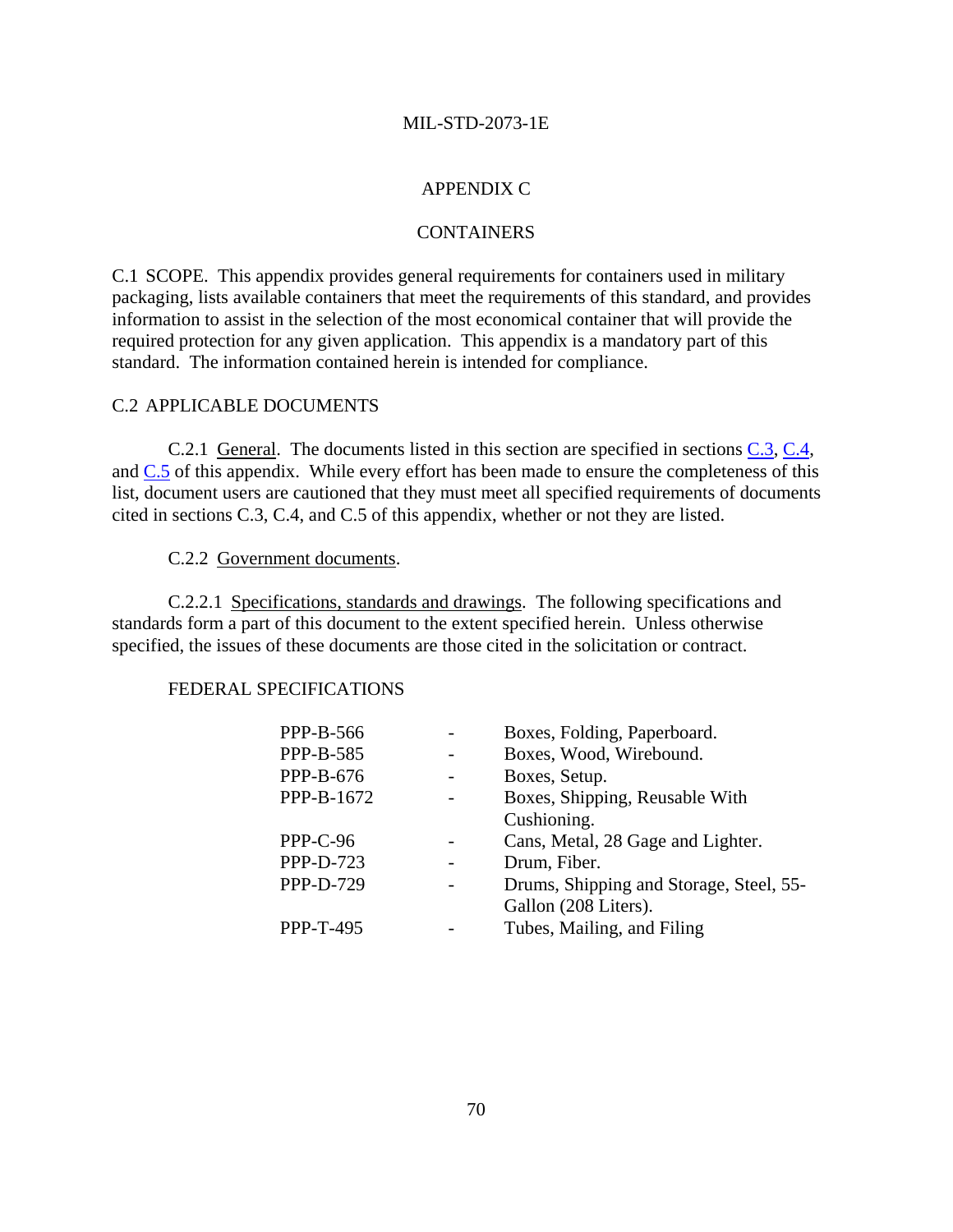#### APPENDIX C

#### DEPARTMENT OF DEFENSE SPECIFICATIONS

| $MIL-C-104$          | Crates, Wood: Lumber and Plywood              |
|----------------------|-----------------------------------------------|
|                      | Sheathed, Nailed, and Bolted.                 |
| MIL-DTL-117          | Bags, Heat-Sealable.                          |
| MIL-DTL-2427         | Box, Ammunition Packing, Wood, Nailed.        |
| MIL-C-3774           | Crates, Wood; Open, 12,000- and 16,000-       |
|                      | Pound Capacity.                               |
| MIL-D-6054           | Drum, Metal-Shipping and Storage.             |
| MIL-D-6055           | Drum, Metal Reusable, Shipping and            |
|                      | Storage (Cap. 88 to 510 cubic inches).        |
| <b>MIL-PRF-11264</b> | Container: Shipping, Reusable - for Tank      |
|                      | Automotive Engines, Transmissions,            |
|                      | Differentials, Transfers, Final Drives, Drive |
|                      | Axles, and Similar Assemblies.                |
| MIL-B-22020          | Bags, Transparent, Flexible, Sealable,        |
|                      | <b>Volatile Corrosion Inhibitor Treated.</b>  |
| MIL-B-46506          | Boxes, Ammunition Packing, Wood,              |
|                      | Wirebound.                                    |

### DEPARTMENT OF DEFENSE STANDARDS

| MIL-STD-648         | $\qquad \qquad -$        | Design Criteria for Specialized Shipping   |
|---------------------|--------------------------|--------------------------------------------|
|                     |                          | Containers.                                |
| <b>MIL-STD-3010</b> | $\overline{\phantom{a}}$ | Test Procedures for Packaging Materials.   |
| MS24347             | $\overline{\phantom{a}}$ | Drums, Metal, Reusable, Shipping and       |
|                     |                          | Storage.                                   |
| MS27683             |                          | Drum, Metal, Shipping and Storage, 16 to   |
|                     |                          | 80 Gallons.                                |
| MS27684             |                          | Drum, Metal, Shipping and Storage, 3 to 12 |
|                     |                          | Gallons.                                   |
|                     |                          |                                            |

 (Copies of these documents are available online at <http://assist.daps.dla.mil/quicksearch> or [http://assist.daps.dla.mil](http://assist.daps.dla.mil/) or from the Standardization Document Order Desk, 700 Robbins Avenue, Building 4D, Philadelphia, PA 19111-5094.)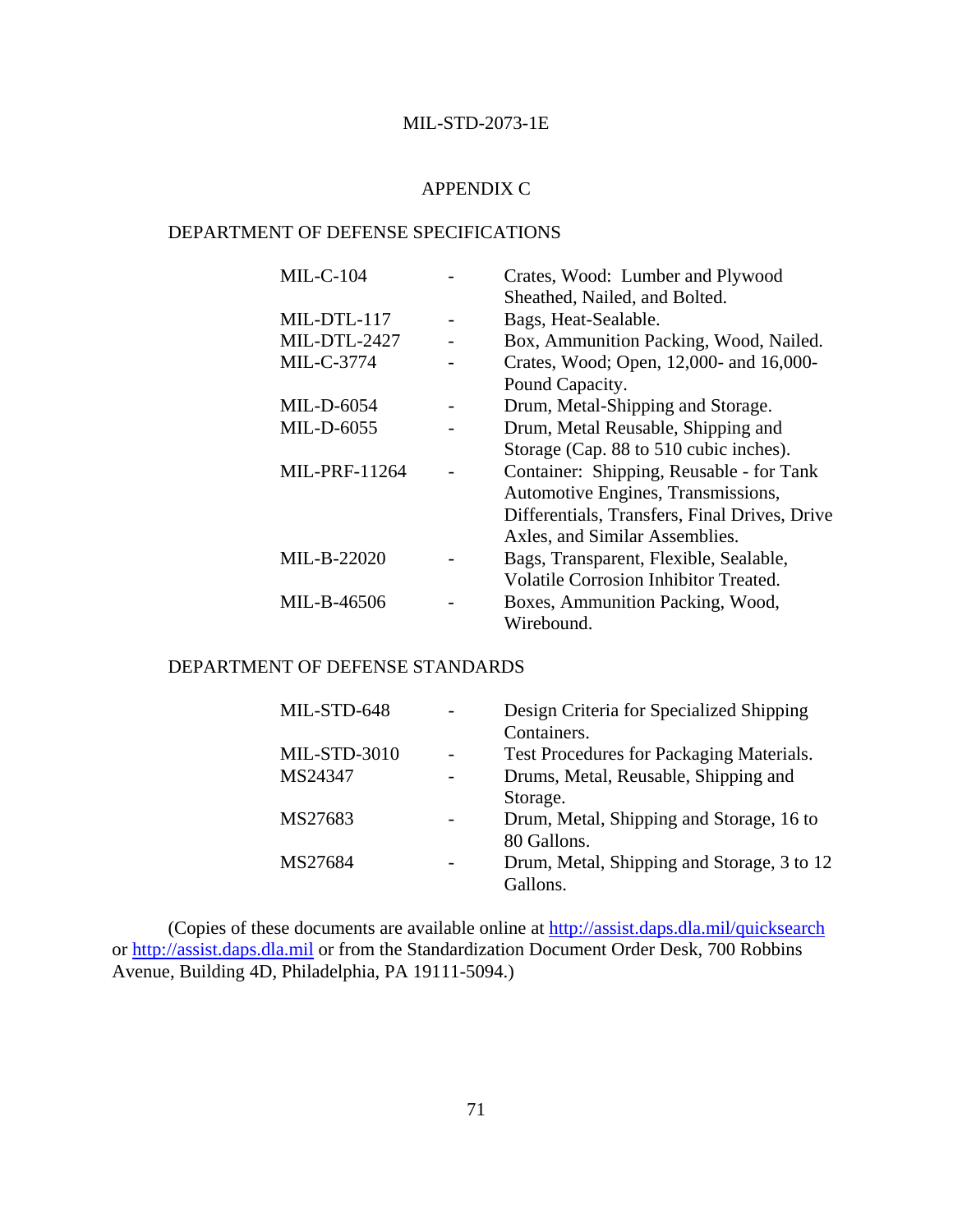#### APPENDIX C

 C.2.2.2 Other Government Documents, Drawings and Publications. The following other Government documents, drawings and publications form a part of this document to the extent specified herein. Unless otherwise specified, the issues of these documents are those cited in the solicitation or contract.

#### NAVICP DRAWINGS

| P <sub>069</sub> | $\sim$           | Container, Molded, Reusable.     |
|------------------|------------------|----------------------------------|
| 13414            | $\sim$ 100 $\mu$ | Container, Modular, Reusable.    |
| 15024            | $ -$             | Container, Shipping and Storage. |
| 15450            | $\sim$           | Container, Shipping and Storage. |
|                  |                  |                                  |

 (These drawings may be obtained from NAVICP (Attn: 0712), 700 Robbins Avenue, Philadelphia, PA 19111-5098.)

### WARNER ROBINS AIR LOGISTIC CENTER DRAWINGS

| $\sim$ | Container, Shipping and Storage. |
|--------|----------------------------------|
| $\sim$ | Container, Shipping and Storage. |
| $-$    | Container, Shipping and Storage. |
| $\sim$ | Container, Shipping and Storage. |
|        |                                  |

 (These drawings may be obtained from WR-ALC/TILAS, 420 Second St., Suite 100, Robins AFB, GA 31098-1640.)

 C.2.3 Non-Government publications. The following documents form a part of this document to the extent specified herein. Unless otherwise specified, the issues of these documents are those cited in the solicitation or contract.

ASTM INTERNATIONAL

| $ASTM-D5118$ | - Standard Practice for Fabrication of Fiberboard Shipping |
|--------------|------------------------------------------------------------|
|              | Boxes (DoD adopted).                                       |
| $ASTM-D5168$ | - Standard Practice for Fabrication and Closure of Triple  |
|              | Wall Corrugated Fiberboard Containers (DoD adopted).       |
| ASTM-D6039   | Standard Specification for Crates, Wood, Open and          |
|              | Covered (DoD adopted).                                     |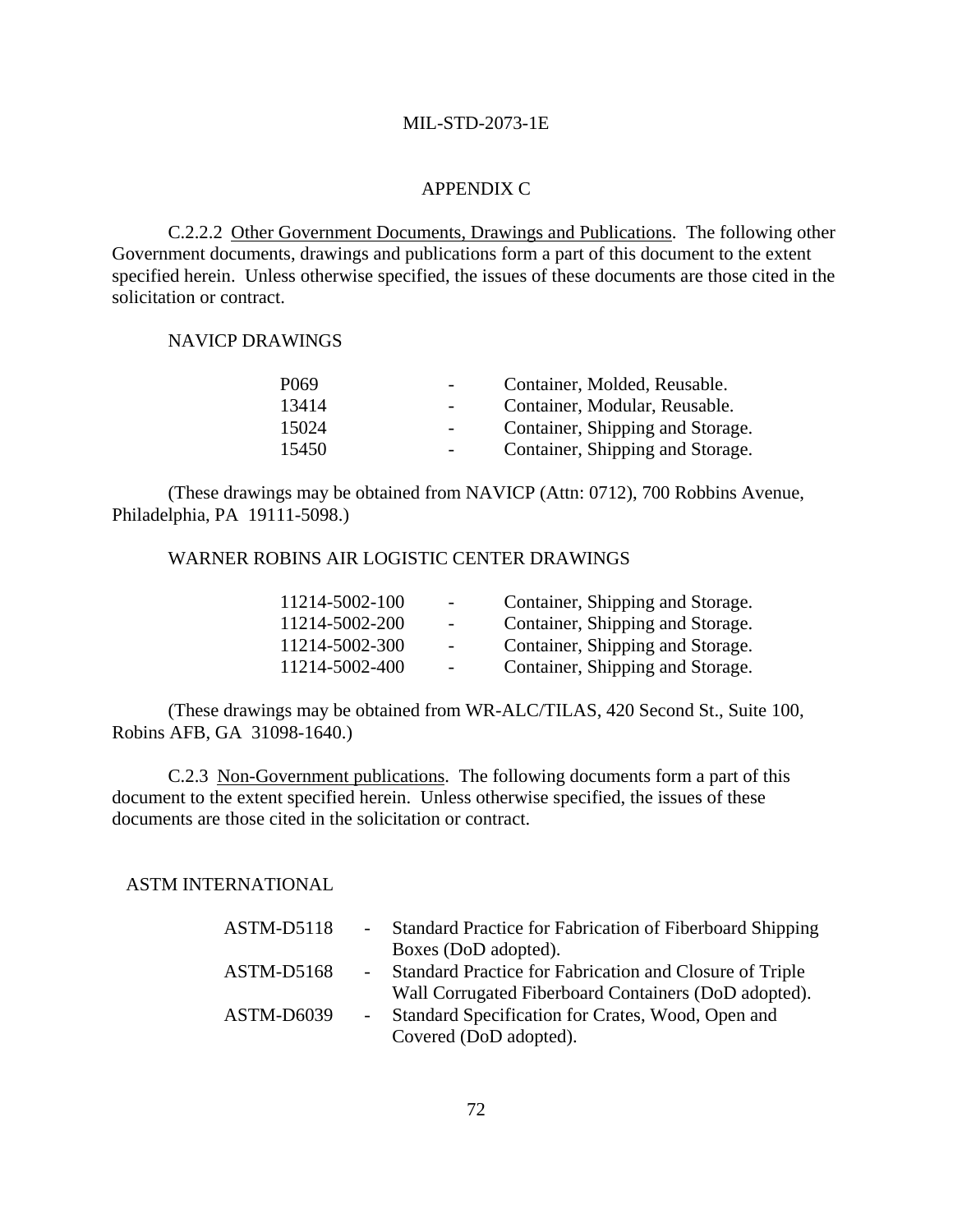#### APPENDIX C

<span id="page-90-0"></span>

| $ASTM-D6251$ | Standard Specification for Wood-Cleated Panelboard       |
|--------------|----------------------------------------------------------|
|              | Shipping Boxes (DoD adopted).                            |
| ASTM-D6256   | - Standard Specification for Wood-cleated Shipping Boxes |
|              | with Skidded, Load-Bearing Bases (DoD adopted).          |
| ASTM-D6880   | - Standard Specification for Wood Boxes.                 |
|              |                                                          |

 (Copies of these documents are available online at [http://www.astm.org](http://www.astm.org/) or from ASTM International, 100 Barr Harbor Drive, West Conshohocken, PA 19428-2959.)

#### C.3 GENERAL

 C.3.1 Unit container size. Flexible and rigid containers shall be sized to provide a snug fit for the wrapped and cushioned item. Appropriate dunnage shall be used to fill voids. The sequence of length, width and depth for ordering purposes shall be in accordance with the applicable container specification.

 C.3.2 Use of unit containers as shipping containers. Unit containers serve as shipping containers only for the packing levels indicated in [table C-II.](#page-96-0)

#### C.4 EXPENDABLE CONTAINERS

C.4.1 Interior containers. [Table C-I](#page-95-0) lists specifications for various interior containers.

C.4.2 Exterior containers. [Table C-II](#page-96-0) lists specifications for various exterior containers with their weight limitations and the levels of protection for which their use is acceptable. Unit containers that also serve as shipping containers must be selected from this table. When containers fabricated in accordance with ASTM-D5118 are required, an appropriate standard size shall be selected from [table C-III](#page-100-0). When one of these standard sizes cannot be used, the size of the selected container must provide a snug fit for the wrapped and cushioned item.

#### C.5 REUSABLE CONTAINERS

#### C.5.1 Specialized containers.

 C.5.1.1 Design. The design, development, test and evaluation of specialized shipping containers for major equipment items and items which are subject to repair or Technical Order Compliance (TOC) shall be in accordance with the requirements specified by the acquisition activity.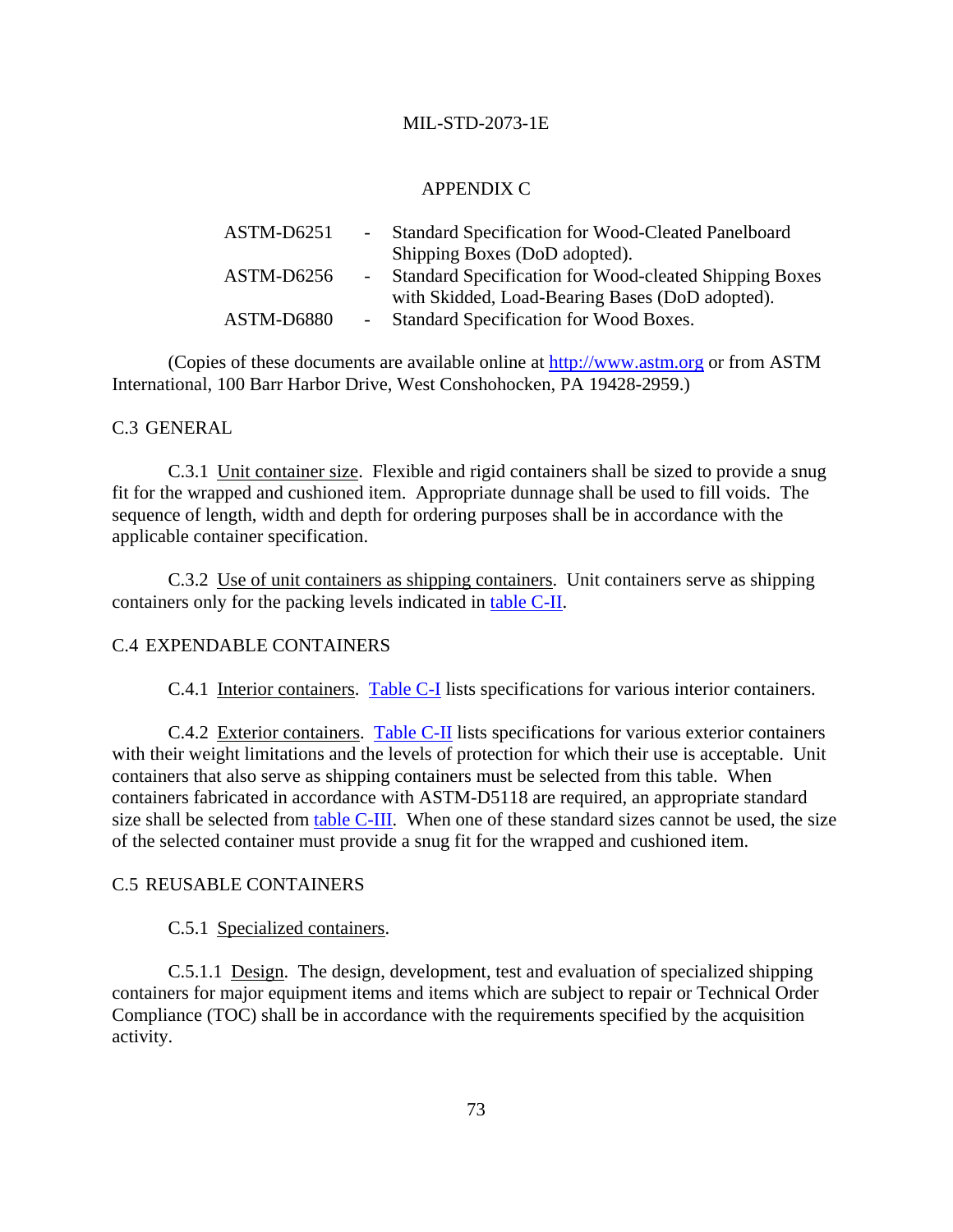#### APPENDIX C

 C.5.1.2 Container Design Retrieval System (CDRS). When developing the packaging requirements in accordance with [4.1](#page-27-0) and when it has been determined that a specialized long life container is required for an item, CDRS services shall be utilized in accordance with [Appendix](#page-148-0)  [H](#page-148-0) and as specified on the Contract Data Requirements List (see [6.3\)](#page-41-0).

 C.5.1.3 Specialized shipping containers for ordnance. General design criteria for the design of reusable containers for ordnance and ordnance related items shall be in accordance with MIL-STD-648. Container design and test requirements must be tailored based on the logistics and engineering requirements of the item to be packaged.

#### C.5.2 Multiapplication containers.

 C.5.2.1 Design and selection. Multiapplication containers employ shock reduction systems that are able to protect a wide range of items to specified G-levels. Although these containers are designed to protect repairable fragile items, features such as reusability, versatility, and low labor costs of insertion and removal of the item make them cost effective for many less fragile and non-repairable items. The DoD packaging activity (at the inventory control point), contractor, subcontractor, or vendor shall select the appropriate multiapplication container for an item based on the size, weight, and fragility parameters listed in [table C-IV](#page-102-0).

 C.5.2.2 Identification. All multiapplication containers are assigned National Stock Numbers (NSNs) as indicated in table C-IV.

C.5.2.3 Coded data. [Appendix J](#page-152-0) provides codes to identify each type of multiapplication container. This code, plus dimensions, completely specifies the type and size of container in acquisition documents and DoD data systems.

 C.5.2.4 Packaging design validation. The validation of packaging designs using multiapplication containers shall be as follows:

- a. Packages for items which meet the weight, dimension, and fragility factors of table C-IV do not require design validation.
- b. In cases where the fragility factor of an item is unknown, or is less than that listed in table C-IV, packaging validation testing to verify the ability of the selected multiapplication container to protect the item shall be conducted in accordance with the provisions of [Appendix F](#page-136-0).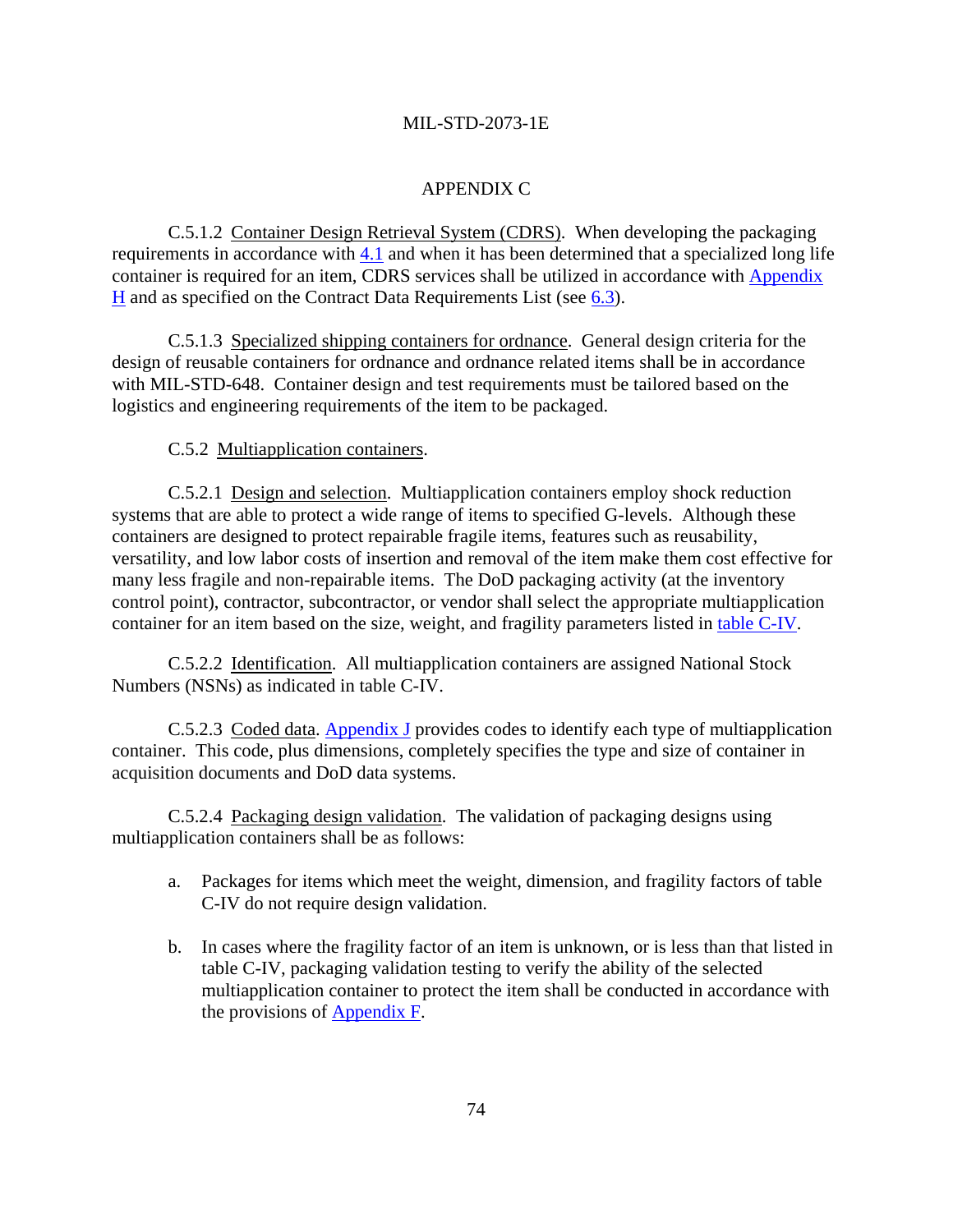#### APPENDIX C

 C.5.2.5 Short life containers. Container Types I thru IV listed in table C-IV are short life multiapplication containers. These containers are briefly described as follows:

- a. Type I. Consists of a polyurethane foam cushion insert with a diecut, star shaped, vertical cavity, and top and bottom pads of the same material assembled in the container. Type I is used for packaging fragile items, either rectangular or cylindrical in shape, such as meters, gauges, and air speed indicators. Items packaged in this star pack type are inserted (loaded) into the cavity from the top of the container prior to placing the top pad in place.
- b. Type II. Consists of a convoluted polyurethane foam cushion bonded to container board. This assembly is subsequently folded up to become the slide of a modified triple slide box. Although the cushioning provides protection against shock, it essentially holds the item in place by pre-compression of the convoluted tips. Type II is used for circuit boards and electronic modules. It is also used for packing glass envelope electronic tubes or other items whose depth does not exceed the limits shown in [table C-IV](#page-102-0).
- c. Type III. Consists of a telescoping container with bonded convoluted (some end and side pads are flat sheet stock) polyurethane foam cushioning which forms an oblong cavity. Type III is used to pack equipment such as receiver-transmitters, amplifiers, power supply units, and electronic indicators.
- d. Type IV. Consists of a two piece (top and bottom) polyurethane foam insert, which forms a star shaped cavity when the two pieces are mated in conjunction with end pads of flat sheet stock. The insert components and end pads are bonded in place in a half telescoping container fabricated in accordance with ASTM-D5118, Type CF, Style DBLCC. The cushioning insert is similar to the Type I star pack insert except that it is cut along (horizontal to) its greatest dimensional length to facilitate insertion (loading) and extraction of relatively long, rectangular or cylindrical items such as voltage regulators, electronic receivers, panels, transmitters, couplers and amplifiers.

When using these short life containers for items which do not completely fill the preformed cushion cavity, the item shall be immobilized by adding additional compatible cushioning material. Items whose dimensions slightly exceed the cushion cavity can be carefully pressed into position.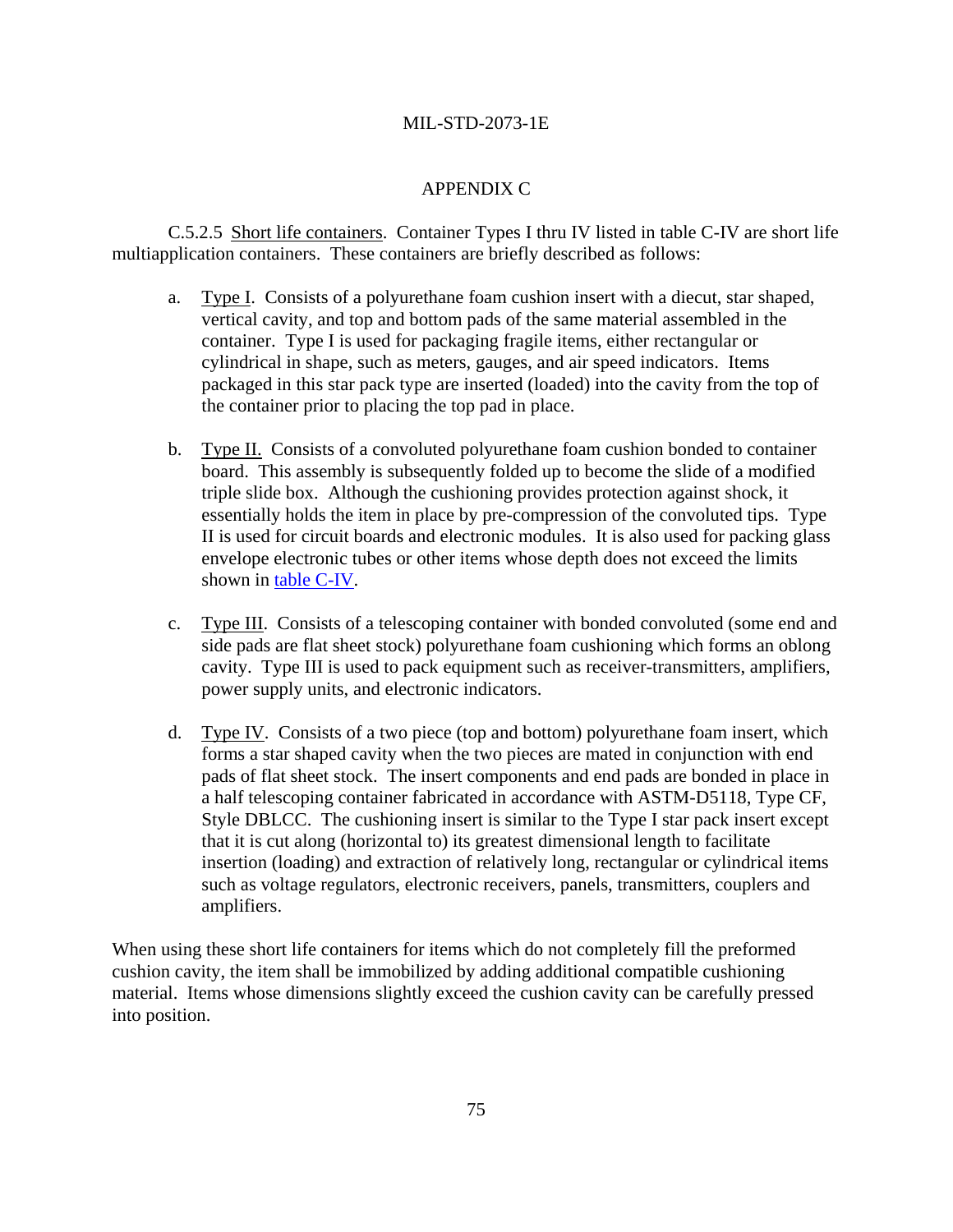### APPENDIX C

 C.5.2.6 Long life containers. Container Types VI thru X listed in [table C-IV](#page-102-0) are long life multiapplication containers. These containers are briefly described as follows:

- a. Type VI. Consists of two halves of a polyethylene blow molded container with polyurethane cushioning and an electrostatic protective cushioned bag. This is used to ship circuit cards and similar type components.
- b. Type VII. Consists of a plastic type container with bonded convoluted polyurethane foam cushioning which forms a cavity.
- c. Type VIII. Consists of a plastic type container with a coiled steel cable shock mounted platform to which is strapped highly sensitive equipment.
- d. Type IX. Consists of two halves of a plastic container. A load platform suspended by elastomeric shock mounts is in one half. Strap tie-downs are used to hold items in place on the load platform. Type IX containers are made in four varieties and provide 15G shock protection for shock sensitive avionics-type equipment in the 10 to 91 pound weight range.
- e. Type X. Consists of two halves of a plastic container. A load platform suspended by elastomeric shock mounts is in the bottom half. Strap tie-downs are used to hold items in place on the load platform. Type X containers are made in seven sizes and provide 45 G shock protection for shock sensitive electronics-type equipment in the 3-75 pound weight range.

### C.5.2.7 Multiapplication container availability.

 C.5.2.7.1 General Services Administration (GSA). Types I through IV and Type IX multiapplication containers are stocked by GSA (Federal Supply Service). DoD and Federal Agencies may obtain them from GSA. When authorized by the administrative contracting officer and with concurrence of the GSA regional office affected, Government contractors may buy direct from GSA. The Government may also elect to supply these packs to contractors as government furnished property.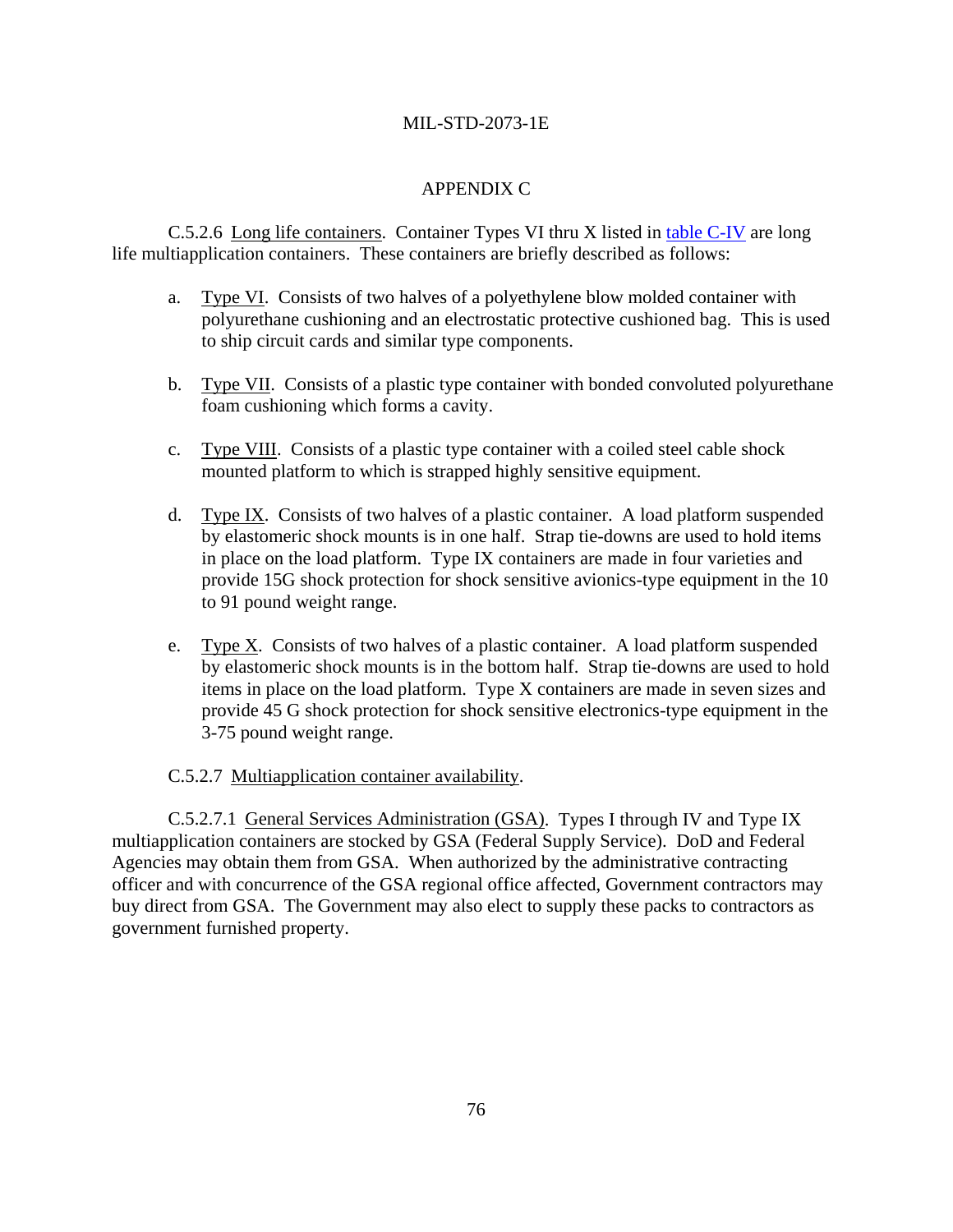#### APPENDIX C

 C.5.2.7.2 Naval Inventory Control Point (NAVICP). Types VI through VIII and X are stocked by the NAVICP. DoD and Federal Agencies may obtain them from NAVICP, Philadelphia, PA. The Government may also elect to supply these packs to contractors as government furnished property.

 C.5.2.7.3 Commercial sources. Suppliers of the multiapplication containers are located nationwide. Names of these suppliers are available from the Contract Administration Activity.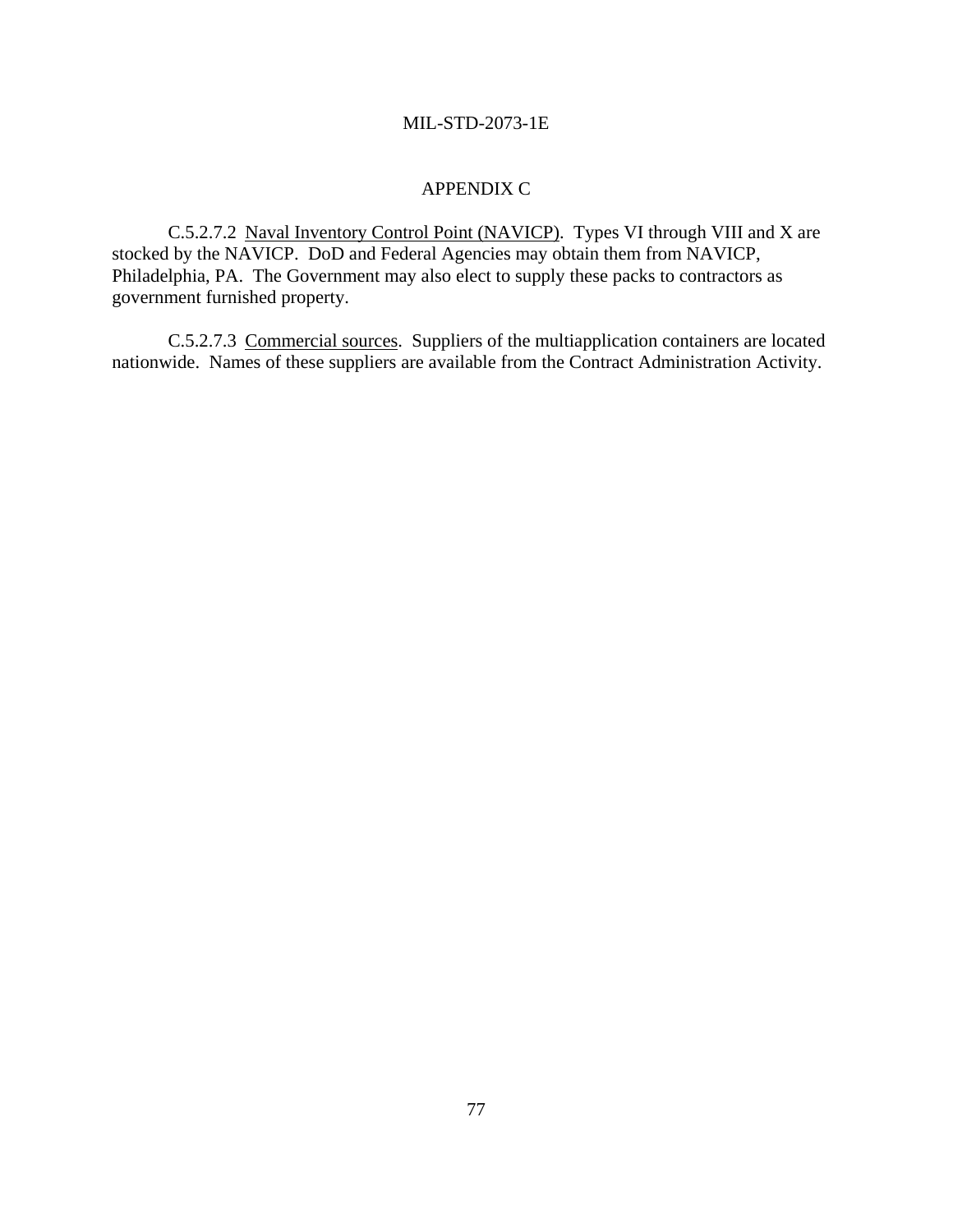# APPENDIX C

# TABLE C-I. Interior containers.

<span id="page-95-0"></span>

| Specification       | Description                                                                                                |  |  |
|---------------------|------------------------------------------------------------------------------------------------------------|--|--|
| PPP-B-566           | Boxes, Folding, Paperboard:<br>Variety 1, Process I or II<br>Variety 2, Process I<br>Variety 2, Process II |  |  |
| PPP-B-676           | Boxes, Setup                                                                                               |  |  |
| PPP-C-96            | Cans, Metal, 28 Gage and Lighter                                                                           |  |  |
| <b>PPP-T-495</b>    | Tubes, Mailing, and Filing                                                                                 |  |  |
| MIL-DTL-117         | Bags, Heat-Sealable                                                                                        |  |  |
| <b>MIL-DTL-6060</b> | Bags, Watervaporproof, Heat-Sealable,<br>Complex                                                           |  |  |
| MIL-B-22020         | Bags, Transparent, Flexible, Sealable, VCI<br>Treated                                                      |  |  |
| ASTM-D5118          | <b>Fiberboard Shipping Boxes:</b><br>Class domestic                                                        |  |  |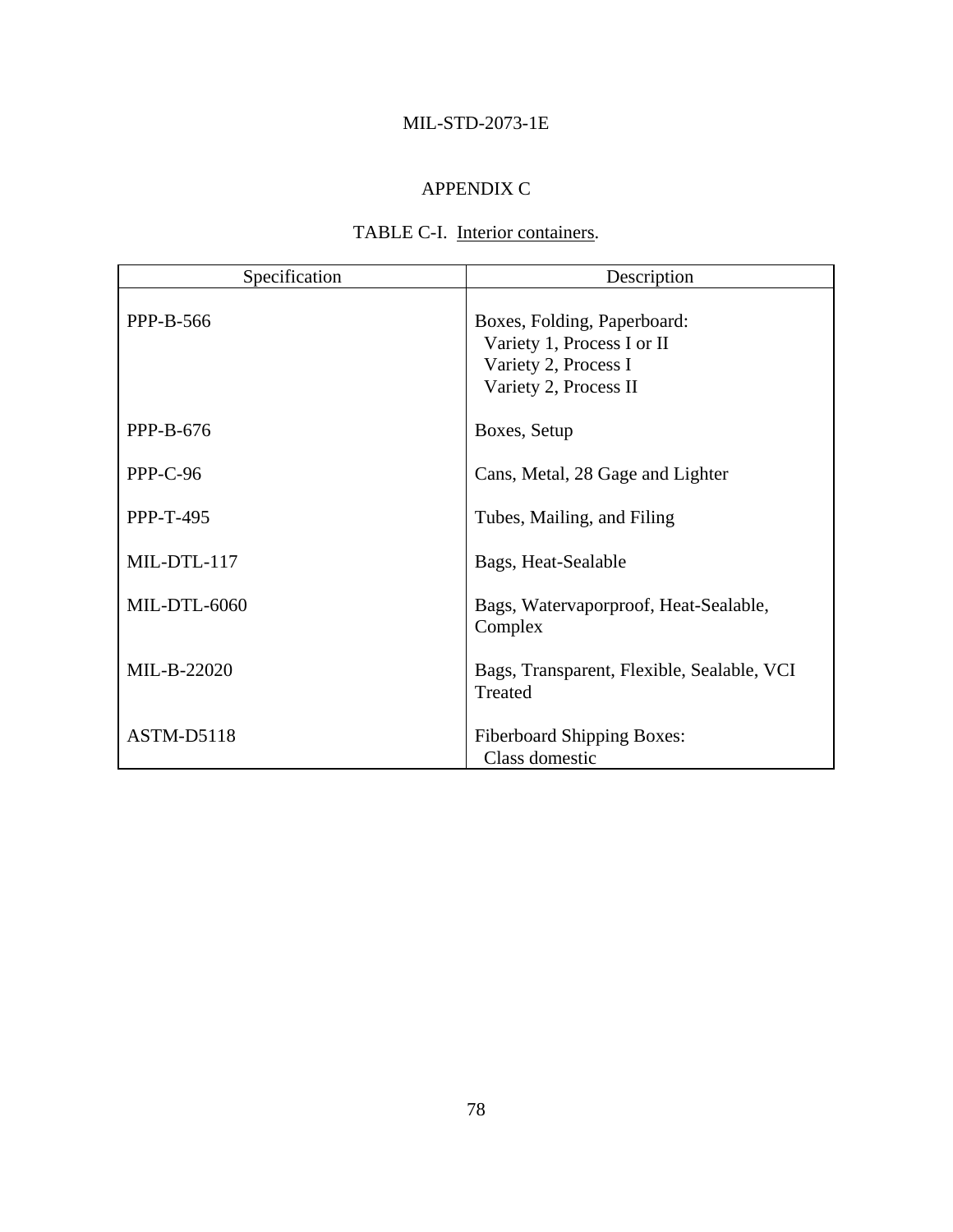# APPENDIX C

#### TABLE C-II. Exterior shipping containers - selection by maximum weight of contents and level of packing.

<span id="page-96-0"></span>

| Specification    | Description           | Weight of<br>Contents | Military<br>Packing | Remarks               |
|------------------|-----------------------|-----------------------|---------------------|-----------------------|
|                  |                       | (lbs., max)           | Level               |                       |
| <b>PPP-B-585</b> | Boxes, Wood,          |                       |                     |                       |
|                  | Wirebound             | 400                   | B                   |                       |
|                  | Class 1               | 300                   | $\mathsf{A}$        |                       |
|                  | Class 3               |                       |                     |                       |
| PPP-B-1672       | Box, Shipping,        |                       | B                   | See table C-IV, Type  |
|                  | Reusable with         |                       |                     | I thru IV for weight  |
|                  | Cushioning            |                       |                     | and size restrictions |
| PPP-D-729        | Drums, Shipping and   |                       | $\mathbf{A}$        |                       |
|                  | Storage, Steel, 55-   |                       |                     |                       |
|                  | Gallon                |                       |                     |                       |
| $MIL-C-104$      | Crates, Wood:         | 30,000                | $\mathbf{A}$        | Size limitation:      |
|                  | Lumber and Plywood    |                       |                     | 30'Lx9'Wx10'H         |
|                  | Sheathed, Nailed, and |                       |                     | (unless otherwise     |
|                  | <b>Bolted</b>         |                       |                     | specified)            |
| MIL-DTL-2427     | Box, Ammunition       |                       | $\overline{A}$      | Top opening or end    |
|                  | Packing: Wood,        |                       |                     | opening with or       |
|                  | Nailed                |                       |                     | without handles       |
| MIL-C-3774       | Crates, Wood; Open    |                       |                     | Bolted or nailed      |
|                  | Type I                | 12,000                | A                   | assembly; size        |
|                  | Type II               | 16,000                |                     | limitations:          |
|                  |                       |                       |                     | Type I-16'x8'x8'      |
|                  |                       |                       |                     | Type II-40'x8'x16'    |
| MIL-D-6054       | Drum, Metal-Shipping  |                       | $\overline{A}$      | MS27683: 16 to 80     |
|                  | and Storage           |                       |                     | gal capacity          |
|                  |                       |                       |                     | MS27684: 3 to 12 gal  |
|                  |                       |                       |                     | capacity              |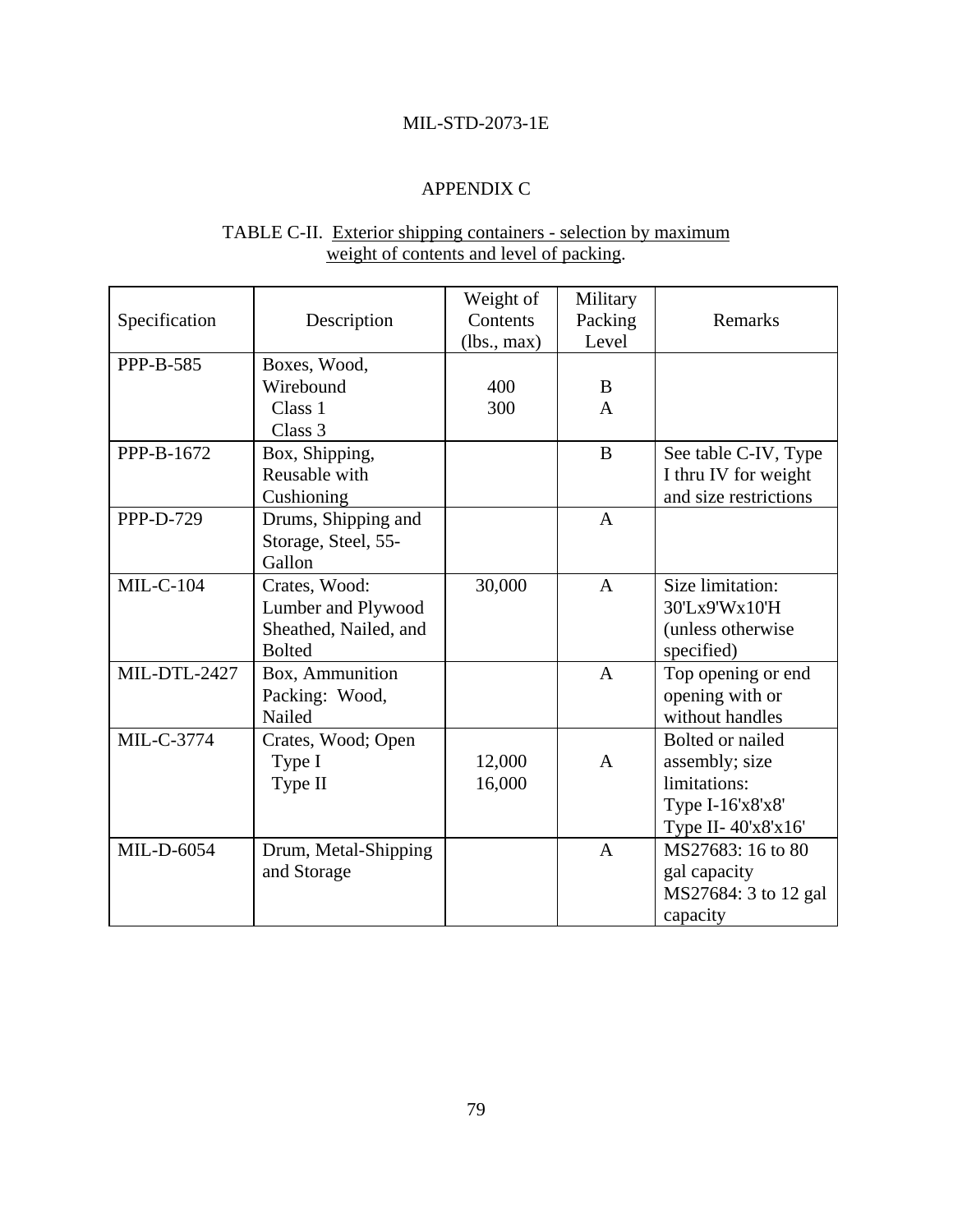### APPENDIX C

# TABLE C-II. Exterior shipping containers - selection by maximum weight of contents and level of packing – Continued.

| Specification<br>MIL-D-6055    | Description<br>Drum, Metal Reusable,                     | Weight of<br>Contents<br>(lbs., max) | Military<br>Packing<br>Level<br>A | Remarks<br>MS24347; various                                    |
|--------------------------------|----------------------------------------------------------|--------------------------------------|-----------------------------------|----------------------------------------------------------------|
|                                | Shipping and Storage<br>(Cap. 88 to 510 cubic<br>inches) |                                      |                                   | sizes available                                                |
| MIL-PRF-<br>11264              | Containers, Shipping,<br>Reusable                        |                                      | $\mathsf{A}$                      | For vehicular<br>assemblies weighing<br>over 1600 pounds       |
| MIL-B-<br>46506                | Boxes, Ammunition<br>Packing, Wood,<br>Wirebound         |                                      | A                                 | Top opening, with or<br>without handles                        |
| <b>NAVICP</b><br>Dwg. P069     | Container, Molded,<br>Reusable                           | $\overline{4}$                       | $\mathbf{A}$                      | For circuit boards and<br>modules; See table C-<br>IV, Type VI |
| <b>NAVICP</b><br>Dwg. 13414    | Container, Modular,<br>Reusable                          | 120                                  | $\mathbf{A}$                      | For major repairables;<br>See table C-IV, Type<br>VII          |
| <b>NAVICP</b><br>Dwg. 15024    | Container, Shipping and<br>Storage                       | 40                                   | $\mathbf{A}$                      | For gyroscopic<br>instruments; See table<br>C-IV, Type VIII    |
| <b>NAVICP</b><br>Dwg.<br>15450 | Container, Shipping and<br>Storage                       | 75                                   | $\mathbf{A}$                      | For depot level<br>repairables; see table<br>C-IV, Type X      |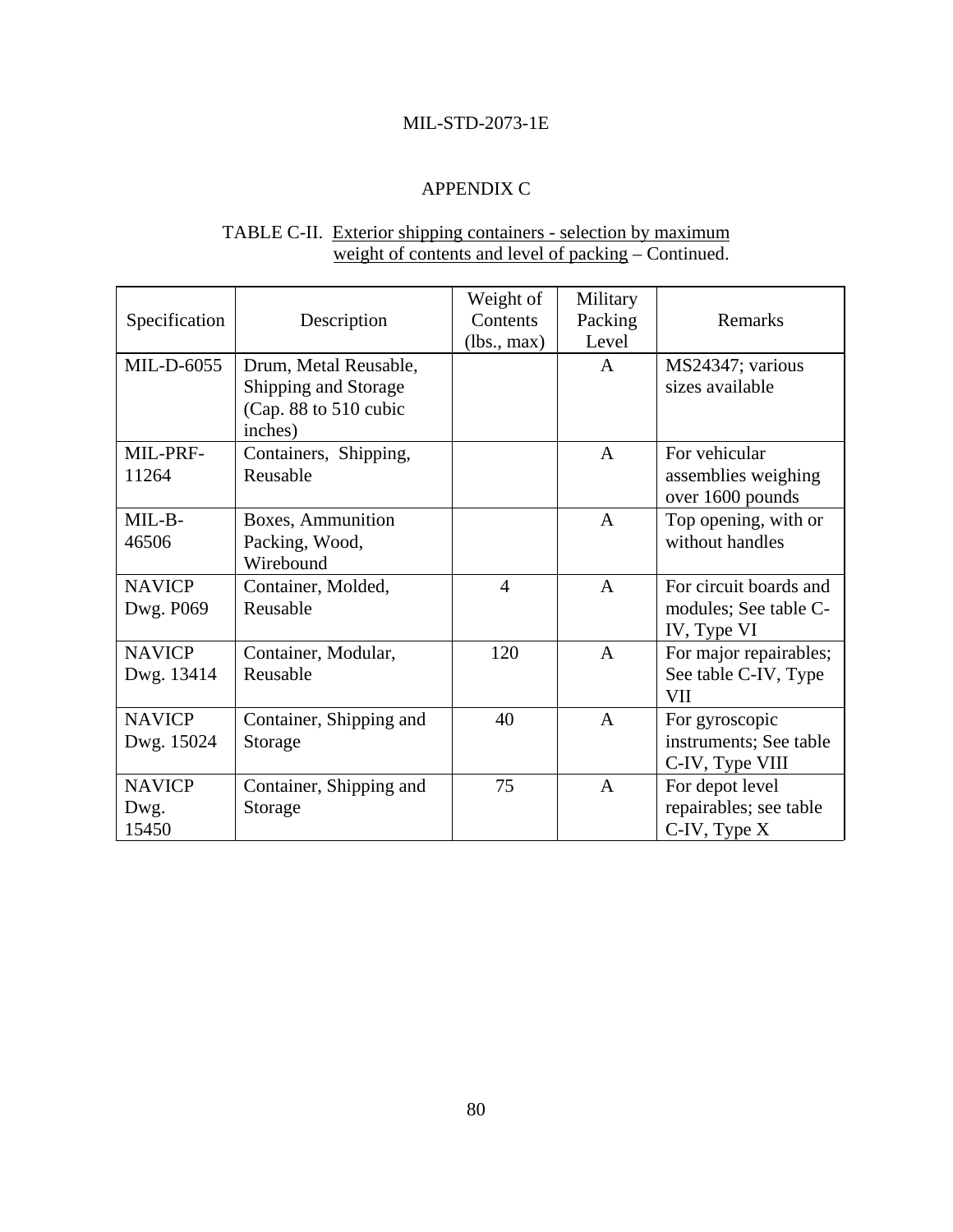### APPENDIX C

# TABLE C-II. Exterior shipping containers - selection by maximum weight of contents and level of packing – Continued.

|               |                                | Weight of   | Military       |                        |
|---------------|--------------------------------|-------------|----------------|------------------------|
| Specification | Description                    | Contents    | Packing        | Remarks                |
|               |                                | (lbs., max) | Level          |                        |
| <b>WRALC</b>  | Container, Shipping and        | 16.5        | A              | For gyroscopic         |
| Dwg. 11214-   | Storage                        |             |                | instruments; See table |
| 5002-100      |                                |             |                | C-IV, Type IX          |
| <b>WRALC</b>  | Container, Shipping and        | 25          | $\overline{A}$ | For gyroscopic         |
| Dwg. 11214-   | Storage                        |             |                | instruments; see table |
| 5002-200      |                                |             |                | C-IV, Type IX          |
| <b>WRALC</b>  | Container, Shipping and        | 54          | $\mathbf{A}$   | For gyroscopic         |
| Dwg. 11214-   | Storage                        |             |                | instruments; see table |
| 5002-300      |                                |             |                | C-IV, Type IX          |
| <b>WRALC</b>  | Container, Shipping and        | 91          | $\overline{A}$ | For gyroscopic         |
| Dwg. 11214-   | Storage                        |             |                | instruments; see table |
| 5002-400      |                                |             |                | C-IV, Type IX          |
| ASTM-         | <b>Fiberboard Shipping</b>     | See         | $\mathbf{B}$   | See table C-III for    |
| D5118         | <b>Boxes</b>                   | appropriate |                | standard sizes         |
|               | Weather resistant              | table in    |                |                        |
|               |                                | ASTM-       |                |                        |
|               |                                | D5118       |                |                        |
| ASTM-         | Boxes, Fiberboard,             | See         | B              |                        |
| D5168         | Corrugated, Triple Wall,       | ASTM-       |                |                        |
|               | <b>Weather Resistant</b>       | D5168       |                |                        |
| ASTM-         | Crates, Wood, Open and         | 4,000       |                | For size and weight    |
| D6039         | Covered                        |             |                | restrictions, see      |
|               | Style A                        |             | $\mathbf{A}$   | ASTM-D6039             |
|               | Style B                        |             | B              |                        |
| ASTM-         | <b>Wood-Cleated Panelboard</b> |             |                |                        |
| D6251         | <b>Boxes</b>                   |             |                |                        |
|               | Type III                       |             |                |                        |
|               | Class 1, domestic              | 1000        | $\bf{B}$       | Plywood panels         |
|               | Class 2, overseas              | 1000        | A              | Plywood panels         |
| ASTM-         | <b>Wood Cleated Shipping</b>   | 2,500       | A,B            |                        |
| D6256         | Boxes with Skidded, Load       |             |                |                        |
|               | <b>Bearing Bases</b>           |             |                |                        |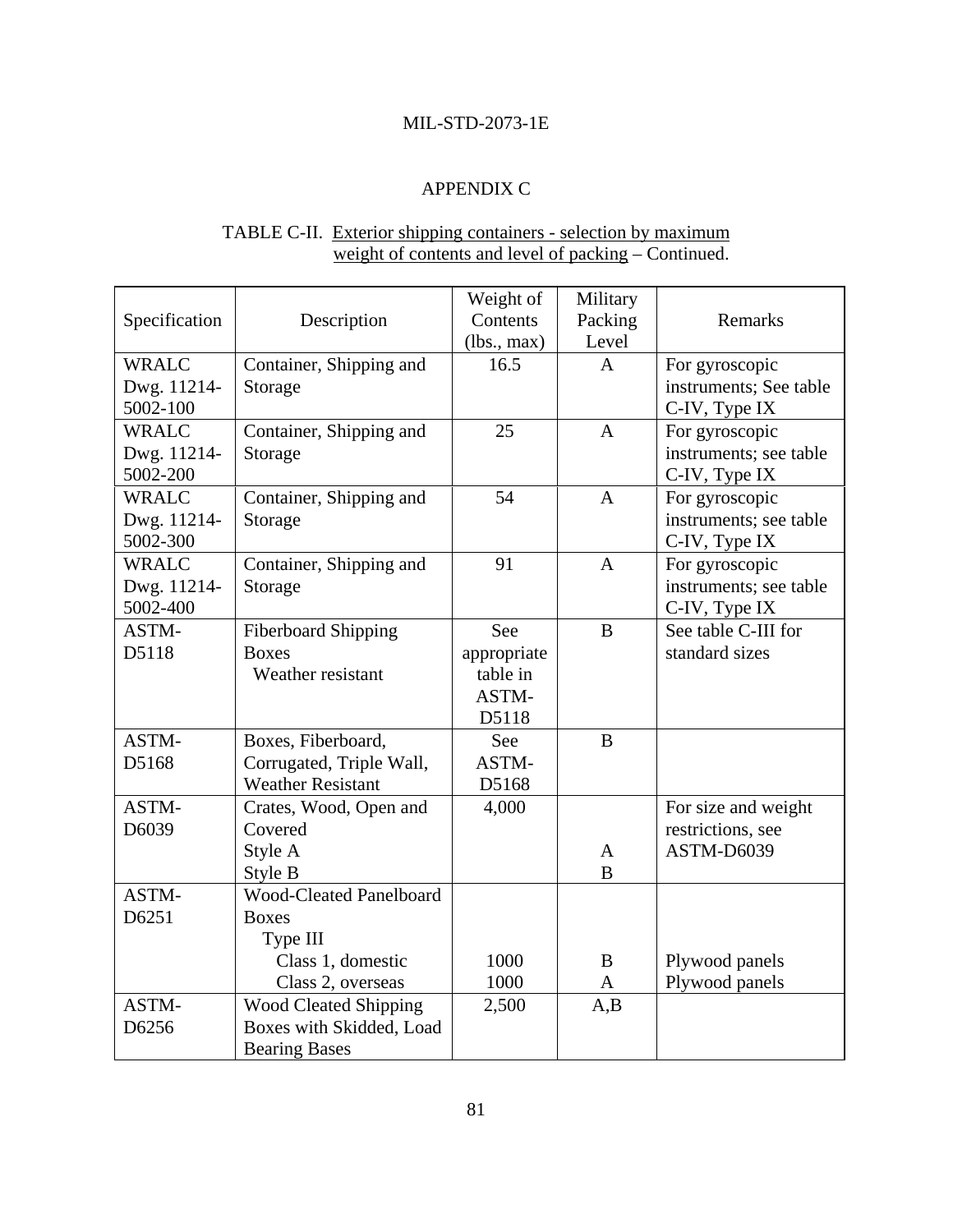### APPENDIX C

# TABLE C-II. Exterior shipping containers - selection by maximum weight of contents and level of packing – Continued.

| Specification | Description            | Weight of<br>Contents<br>(lbs., max) | Military<br>Packing<br>Level | Remarks             |
|---------------|------------------------|--------------------------------------|------------------------------|---------------------|
| ASTM-         | Boxes, Wood            |                                      |                              |                     |
| D6880         | Class $1 - Light Duty$ | 800                                  | B                            | Skidded as required |
|               | Class $2$ – Heavy Duty | 000,1                                | A                            |                     |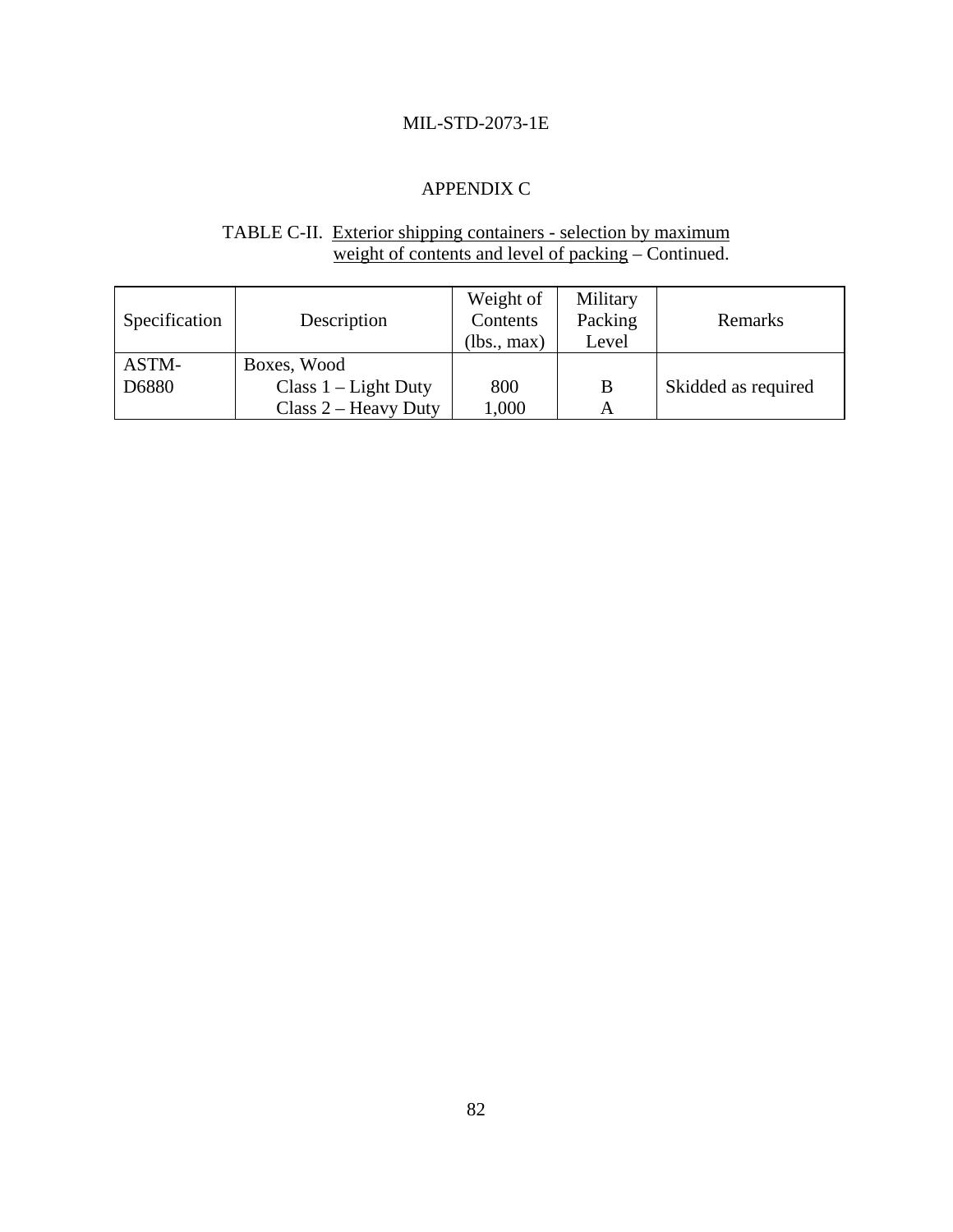# APPENDIX C

# TABLE C-III. Fiberboard container size list.

<span id="page-100-0"></span>

| Container Inside      |                  |              | Container Out-  | Container    |      |                 |           |            |           | <b>Bursting</b>         |
|-----------------------|------------------|--------------|-----------------|--------------|------|-----------------|-----------|------------|-----------|-------------------------|
| Dimensions            | National         | Container    | side Dimensions | Cube         | Type | Grade           | Class     | Style      | Variety   | Strength                |
| (inches)              | Stock No.        | $Wt.$ (lbs.) | (inches)        | $(cu$ . ft.) |      |                 |           |            |           | (lbs/in. <sup>2</sup> ) |
|                       |                  |              |                 |              |      |                 |           |            |           |                         |
| 4x4x12                | 8115-00-418-4660 | .74          | 4.3x4.3x12.5    | .134         | CF   | V3c             | <b>WR</b> | <b>RSC</b> | <b>SW</b> | 400                     |
| 4x4x16                | 8115-00-200-6954 | .72          | 4.3x4.3x16.5    | .177         | CF   | V3c             | <b>WR</b> | <b>RSC</b> | SW        | 400                     |
| 5x5x20                | 8115-01-030-3532 | .88          | 5.3x5.3x20.5    | .333         | CF   | W <sub>5c</sub> | <b>WR</b> | <b>RSC</b> | <b>SW</b> | 275                     |
| 6x4x8                 | 8115-00-190-4888 | .45          | 6.3x4.3x8.5     | .135         | CF   | W6c             | WR        | <b>RSC</b> | <b>SW</b> | 175                     |
| 6x6x6                 | 8115-00-183-9503 | .52          | 6.3x6.3x6.5     | .149         | CF   | W <sub>6c</sub> | WR        | <b>RSC</b> | <b>SW</b> | 175                     |
| 6x6x10                | 8115-00-417-9440 | .68          | 6.3x6.3x10.5    | .241         | CF   | V3c             | <b>WR</b> | <b>RSC</b> | <b>SW</b> | 400                     |
| 6x6x18                | 8115-00-190-4920 | 1.00         | 6.3x6.3x18.5    | .425         | CF   | V3c             | WR        | <b>RSC</b> | SW        | 400                     |
| 6x6x24                | 8115-00-190-4921 | 1.25         | 6.3x6.3x24.5    | .563         | CF   | V3c             | <b>WR</b> | <b>RSC</b> | <b>SW</b> | 400                     |
| 8x4x4                 | 8115-00-183-9500 | .38          | 8.3x4.3x4.5     | .093         | CF   | W6c             | <b>WR</b> | <b>RSC</b> | <b>SW</b> | 175                     |
| 8x8x8                 | 8115-00-183-9498 | .90          | 8.3x8.3x8.5     | .339         | CF   | W5c             | WR        | <b>RSC</b> | SW        | 275                     |
| 8x8x10                | 8115-00-183-9499 | 1.02         | 8.3x8.3x10.5    | .419         | CF   | W <sub>5c</sub> | WR        | <b>RSC</b> | SW        | 275                     |
| 8x8x12                | 8115-00-281-3882 | 1.12         | 8.3x8.3x12.5    | .498         | CF   | V3c             | WR        | <b>RSC</b> | <b>SW</b> | 400                     |
| 8x8x14                | 8115-01-166-6459 | 1.25         | 8.3x8.3x14.5    | .578         | CF   | V3c             | WR        | <b>RSC</b> | SW        | 400                     |
| 8x8x16                | 8115-00-190-4936 | 1.35         | 8.3x8.3x16.5    | .658         | CF   | V3c             | <b>WR</b> | <b>RSC</b> | SW        | 400                     |
| 8x8x24                | 8115-00-417-9442 | 1.80         | 8.3x8.3x24.5    | .977         | CF   | V3c             | WR        | <b>RSC</b> | <b>SW</b> | 400                     |
| 9x6x6                 | 8115-00-190-4950 | .66          | 9.3x6.3x6.5     | .220         | CF   | W <sub>5c</sub> | WR        | <b>RSC</b> | <b>SW</b> | 275                     |
| 9x6x18                | 8115-01-029-6777 | 1.50         | 9.3x6.3x18.5    | .627         | CF   | W5c             | WR        | <b>RSC</b> | SW        | 275                     |
| 9x9x9                 | 8115-01-166-6460 | 1.15         | 9.3x9.3x9.5     | .476         | CF   | V3c             | WR        | <b>RSC</b> | <b>SW</b> | 400                     |
| 10x6x4                | 8115-00-183-9496 | .60          | 10.5x6.3x4.5    | .172         | CF   | W <sub>5c</sub> | WR        | <b>RSC</b> | <b>SW</b> | 275                     |
| 10x8x6                | 8115-00-183-9497 | .90          | 10.5x8.3x6.5    | .328         | CF   | W <sub>5c</sub> | WR        | <b>RSC</b> | <b>SW</b> | 275                     |
| 10x10x8               | 8115-00-183-9494 | 1.26         | 10.5x10.5x8.5   | .542         | CF   | W5c             | WR        | <b>RSC</b> | <b>SW</b> | 275                     |
| 10x10x10              | 8115-00-190-4959 | 1.40         | 10.5x10.5x10.5  | .670         | CF   | V3c             | WR        | <b>RSC</b> | <b>SW</b> | 400                     |
| 10x10x12              | 8115-01-034-0370 | 1.50         | 10.5x10.5x12.5  | .798         | CF   | V3c             | WR        | <b>RSC</b> | SW        | 400                     |
| 10x10x16              | 8115-00-417-9414 | 1.80         | 10.5x10.5x16.5  | 1.053        | CF   | V3c             | <b>WR</b> | <b>RSC</b> | <b>SW</b> | 400                     |
| 11x11x11              | 8115-00-417-9406 | 1.70         | 11.5x11.5x11.5  | .880         | CF   | V3c             | <b>WR</b> | <b>RSC</b> | SW        | 400                     |
| 11.25x8.75x4          | 8115-01-012-5003 | .93          | 11.5x9.0x6.5    | .270         | CF   | V3c             | WR        | <b>RSC</b> | <b>SW</b> | 400                     |
| $11 - 1/4x8 - 3/4x18$ | 8115-00-190-4969 | 1.86         | 11.5x9.0x18.5   | 1.108        | CF   | V3c             | WR        | <b>RSC</b> | <b>SW</b> | 400                     |
| 12x6x6                | 8115-00-183-9492 | .78          | 12.5x6.3x6.5    | .296         | CF   | V3c             | <b>WR</b> | <b>RSC</b> | <b>SW</b> | 400                     |
| 12x6x12               | 8115-00-190-4974 | 1.15         | 12.5x6.3x12.5   | .570         | CF   | W <sub>5c</sub> | WR        | <b>RSC</b> | <b>SW</b> | 275                     |
| 12x6x15               | 8115-00-417-9380 | 1.32         | 12.5x6.3x15.5   | .706         | CF   | V3c             | <b>WR</b> | <b>RSC</b> | <b>SW</b> | 400                     |
| 12x9x6                | 8115-01-011-3626 | 1.10         | 12.3x9.3x6.5    | .430         | CF   | V3c             | WR        | <b>RSC</b> | <b>SW</b> | 400                     |
| 12x12x4               | 8115-00-190-4860 | 1.35         | 12.5x12.5x4.5   | .407         | CF   | W6c             | WR        | <b>RSC</b> | <b>SW</b> | 175                     |
| 12x12x8               | 8115-00-417-9378 | 1.50         | 12.5x12.5x8.5   | .769         | CF   | V3c             | WR        | <b>RSC</b> | <b>SW</b> | 400                     |
| 12x12x10              | 8115-00-183-9490 | 1.81         | 12.5x12.5x10.5  | .949         | CF   | V3c             | WR        | <b>RSC</b> | SW        | 400                     |
| 12x12x12              | 8115-00-183-9491 | 1.97         | 12.5x12.5x12.5  | 1.130        | CF   | V3c             | <b>WR</b> | <b>RSC</b> | <b>SW</b> | 400                     |
| 12x12x14              | 8115-00-409-3807 | 2.14         | 12.5x12.5x14.5  | 1.311        | CF   | $_{\rm V3c}$    | WR        | <b>RSC</b> | <b>SW</b> | 400                     |
| 13x13x13              | 8115-01-166-6461 | 2.48         | 13.3x13.3x13.5  | 1.382        | CF   | V3c             | WR        | <b>RSC</b> | <b>SW</b> | 400                     |
| 14x10x6               | 8115-00-495-5458 | 1.35         | 14.5x10.5x6.5   | .573         | CF   | V3c             | <b>WR</b> | <b>RSC</b> | <b>SW</b> | 400                     |
| 14x10x10              | 8115-01-030-3537 | 1.68         | 14.5x10.5x10.5  | .925         | CF   | V3c             | WR        | <b>RSC</b> | SW        | 400                     |
| 14x12x8               | 8115-00-183-9488 | 1.80         | 14.5x12.5x8.5   | .892         | CF   | V3c             | <b>WR</b> | <b>RSC</b> | <b>SW</b> | 400                     |
| 14x14x12              | 8115-00-183-9489 | 2.22         | 14.5x14.5x12.5  | 1.521        | CF   | V3c             | <b>WR</b> | <b>RSC</b> | <b>SW</b> | 400                     |
| 14x14x14              | 8115-00-417-9321 | 2.68         | 14.5x14.5x14.5  | 1.764        | CF   | V3c             | WR        | <b>RSC</b> | <b>SW</b> | 400                     |
| 14x14x16              | 8115-00-585-4906 | 2.75         | 14.5x14.5x16.5  | 2.008        | CF   | V3c             | WR        | <b>RSC</b> | <b>SW</b> | 400                     |
| 14x14x18              | 8115-00-417-9320 | 3.00         | 14.5x14.5x18.5  | 2.251        | CF   | V3c             | <b>WR</b> | <b>RSC</b> | <b>SW</b> | 400                     |
| 15x15x10              | 8115-00-417-9318 | 2.55         | 15.5x15.5x10.5  | 1.460        | CF   | $_{\rm V3c}$    | WR        | <b>RSC</b> | SW        | 400                     |
| 16x12x8               | 8115-00-183-9487 | 1.93         | 16.5x12.5x8.5   | 1.015        | CF   | V3c             | <b>WR</b> | <b>RSC</b> | <b>SW</b> | 400                     |
| 16x12x12              | 8115-00-418-4653 | 2.28         | 16.5x12.5x12.5  | 1.492        | CF   | V3c             | WR        | <b>RSC</b> | <b>SW</b> | 400                     |
| 16x16x12              | 8115-00-451-7853 | 3.09         | 16.5x16.5x12.5  | 1.969        | CF   | V3c             | WR        | <b>RSC</b> | <b>SW</b> | 400                     |
| 16x16x16              | 8115-00-190-5002 | 3.50         | 16.5x16.5x16.5  | 2.600        | CF   | V3c             | WR        | RSC        | SW        | 400                     |
| 18x12x12              | 8115-00-514-2409 | 2.50         | 18.5x12.5x12.5  | 1.673        | CF   | V3c             | WR        | <b>RSC</b> | <b>SW</b> | 400                     |
| 18x15x10              | 8115-00-190-5007 | 2.81         | 18.5x15.5x10.5  | 1.742        | CF   | V3c             | WR        | <b>RSC</b> | <b>SW</b> | 400                     |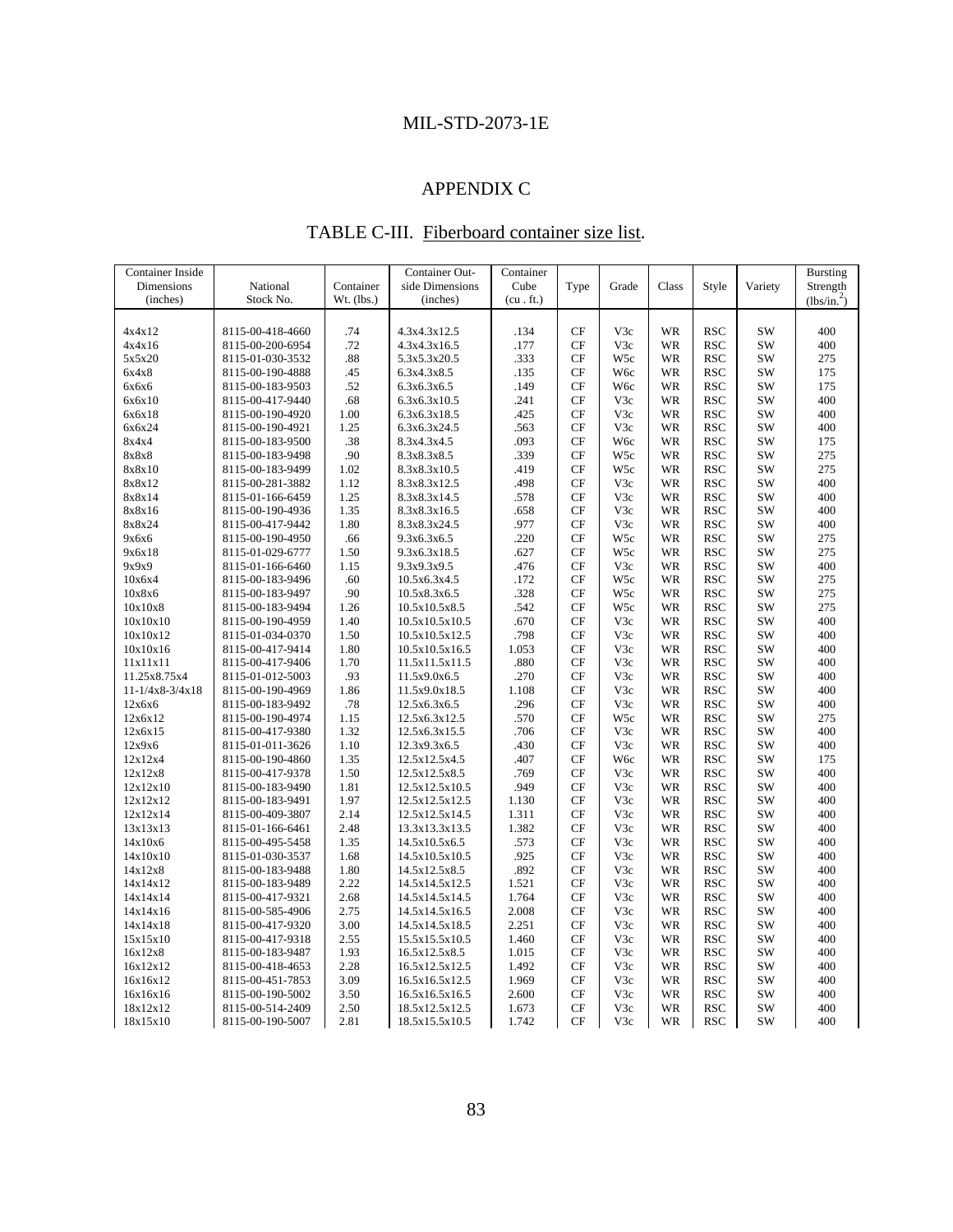## APPENDIX C

# TABLE C-III. Fiberboard container size list – Continued.

| <b>Container Inside</b> |                  |              | Container Out-  | Container    |           |                 |           |            |           | <b>Bursting</b>         |
|-------------------------|------------------|--------------|-----------------|--------------|-----------|-----------------|-----------|------------|-----------|-------------------------|
| <b>Dimensions</b>       | National         | Container    | side Dimensions | Cube         | Type      | Grade           | Class     | Style      | Variety   | Strength                |
| (inches)                | Stock No.        | $Wt.$ (lbs.) | (inches)        | $(cu$ . ft.) |           |                 |           |            |           | (lbs/in. <sup>2</sup> ) |
| 18x15x15                | 8115-00-417-9292 | 3.34         | 18x5x15.5x15.5  | 2.572        | CF        | V3c             | <b>WR</b> | <b>RSC</b> | <b>SW</b> | 400                     |
| 18x18x12                | 8115-00-183-9482 | 3.64         | 18x5x18.5x12.5  | 2.476        | CF        | V3c             | <b>WR</b> | <b>RSC</b> | <b>SW</b> | 400                     |
| 18x18x18                | 8115-00-428-4185 | 4.38         | 18.5x18.5x18.5  | 3.664        | CF        | V3c             | <b>WR</b> | <b>RSC</b> | <b>SW</b> | 400                     |
| 20x10x10                | 8115-01-166-6462 | 2.05         | 20.5x10.5x10.5  | 1.308        | CF        | V3c             | WR        | <b>RSC</b> | <b>SW</b> | 400                     |
| 20x12x12                | 8115-01-008-3645 | 2.60         | 20.3x12.3x12.5  | 1.806        | CF        | V3c             | WR        | <b>RSC</b> | <b>SW</b> | 400                     |
| 20x16x16                | 8115-00-275-5777 | 3.90         | 20.5x16.5x16.5  | 3.230        | CF        | W <sub>6c</sub> | WR        | <b>RSC</b> | <b>SW</b> | 175                     |
| 20x20x12                | 8115-00-428-4183 | 4.30         | 20.5x20.5x12.5  | 3.040        | CF        | V3c             | WR        | <b>RSC</b> | <b>SW</b> | 400                     |
| 20x20x20                | 8115-00-428-4158 | 5.35         | 20.5x20.5x20.5  | 4.986        | CF        | V3c             | WR        | <b>RSC</b> | <b>SW</b> | 400                     |
| 22x22x12                | 8115-00-428-4145 | 5.00         | 22.5x22.5x12.5  | 3.662        | CF        | V3c             | <b>WR</b> | <b>RSC</b> | <b>SW</b> | 400                     |
| 24x12x12                | 8115-01-166-6464 | 2.90         | 24.5x12.5x12.5  | 2.215        | CF        | V3c             | <b>WR</b> | <b>RSC</b> | <b>SW</b> | 400                     |
| 24x16x12                | 8115-00-183-9481 | 3.80         | 24.5x16.5x12.5  | 2.924        | CF        | V3c             | WR        | <b>RSC</b> | SW        | 400                     |
| 24x16x16                | 8115-00-292-0123 | 4.32         | 24.5x16.5x16.5  | 3.860        | CF        | V3c             | <b>WR</b> | <b>RSC</b> | <b>SW</b> | 400                     |
| 24x18x18                | 8115-01-163-9189 | 5.00         | 24.5x18.5x18.5  | 4.853        | CF        | V3c             | <b>WR</b> | <b>RSC</b> | <b>SW</b> | 400                     |
| 24x20x16                | 8115-00-417-9236 | 5.30         | 24.5x20.5x16.5  | 4.796        | CF        | V3c             | <b>WR</b> | <b>RSC</b> | <b>SW</b> | 400                     |
| 24x24x10                | 8115-00-428-4124 | 5.45         | 24.5x24.5x10.5  | 3.647        | CF        | V3c             | <b>WR</b> | <b>RSC</b> | <b>SW</b> | 400                     |
| 24x24x12                | 8115-00-174-2354 | 5.75         | 24.5x24.5x12.5  | 4.342        | CF        | V3c             | <b>WR</b> | <b>RSC</b> | <b>SW</b> | 400                     |
| 24x24x16                | 8115-01-119-2523 | 6.05         | 24.5x24.5x16.5  | 5.732        | CF        | V3c             | WR        | <b>RSC</b> | <b>SW</b> | 400                     |
| 24x24x20                | 8115-01-166-6451 | 6.70         | 24.5x24.5x20.5  | 7.121        | CF        | V3c             | WR        | <b>RSC</b> | <b>SW</b> | 400                     |
| 24x24x24                | 8115-00-417-9416 | 7.62         | 24.5x24.5x24.5  | 8.510        | CF        | V3c             | WR        | <b>RSC</b> | <b>SW</b> | 400                     |
| 26x12x8                 | 8115-01-166-6450 | 3.00         | 26.5x12.5x8.5   | 1.629        | CF        | V3c             | WR        | <b>RSC</b> | <b>SW</b> | 400                     |
| 26x12x10                | 8115-01-166-6449 | 3.30         | 26.5x12.5x10.5  | 2.013        | CF        | V3c             | <b>WR</b> | <b>RSC</b> | <b>SW</b> | 400                     |
| 26x18x18                | 8115-01-166-6454 | 5.50         | 26.5x18.5x18.5  | 5.249        | CF        | V3c             | <b>WR</b> | <b>RSC</b> | <b>SW</b> | 400                     |
| 26x26x20                | 8115-01-166-6463 | 7.00         | 26.5x26.5x20.5  | 8.331        | CF        | V3c             | <b>WR</b> | <b>RSC</b> | <b>SW</b> | 400                     |
| 29x14x14                | 8115-01-166-6447 | 4.00         | 29.5x14.5x14.5  | 3.589        | CF        | V3c             | <b>WR</b> | <b>RSC</b> | <b>SW</b> | 400                     |
| 30x12x6                 | 8115-00-190-5017 | 2.61         | 30.5x12.5x6.5   | 1.434        | <b>CF</b> | V3c             | WR        | <b>RSC</b> | <b>SW</b> | 400                     |
| 30x12x12                | 8115-01-166-6448 | 3.50         | 30.5x12.5x12.5  | 2.758        | CF        | V3c             | WR        | <b>RSC</b> | <b>SW</b> | 400                     |
| 30x16x16                | 8115-00-292-0120 | 5.00         | 30.5x16.5x16.5  | 4.805        | CF        | V3c             | WR        | <b>RSC</b> | <b>SW</b> | 400                     |
| 30x20x12                | 8115-01-163-3446 | 4.80         | 30.5x20.5x12.5  | 4.523        | CF        | V3c             | <b>WR</b> | <b>RSC</b> | <b>SW</b> | 400                     |
| 34x14x10                | 8115-00-564-8053 | 3.75         | 34.5x14.5x10.5  | 3.040        | CF        | V3c             | WR        | <b>RSC</b> | <b>SW</b> | 400                     |
| 34x20x15                | 8115-01-166-6455 | 6.00         | 34.5x20.5x16.0  | 6.549        | CF        | V3c             | WR        | <b>RSC</b> | <b>SW</b> | 400                     |
| 34x20x20                | 8115-01-166-6456 | 6.50         | 34.5x20.5x20.5  | 8.390        | CF        | V3c             | WR        | <b>RSC</b> | <b>SW</b> | 400                     |
| 36x12x12                | 8115-01-166-6457 | 3.82         | 36.5x12.5x12.5  | 3.300        | CF        | V3c             | WR        | <b>RSC</b> | <b>SW</b> | 400                     |
| 36x14x14                | 8115-00-190-5020 | 4.70         | 36.5x14.5x14.5  | 4.441        | CF        | V3c             | WR        | <b>RSC</b> | <b>SW</b> | 400                     |
| 36x24x22                | 8115-01-166-5118 | 7.20         | 36.5x24.5x22.5  | 11.644       | CF        | V3c             | WR        | <b>RSC</b> | <b>SW</b> | 400                     |
| 40x14x14                | 8115-01-166-6452 | 6.00         | 40.5x14.5x14.5  | 4.928        | CF        | V3c             | WR        | <b>RSC</b> | <b>SW</b> | 400                     |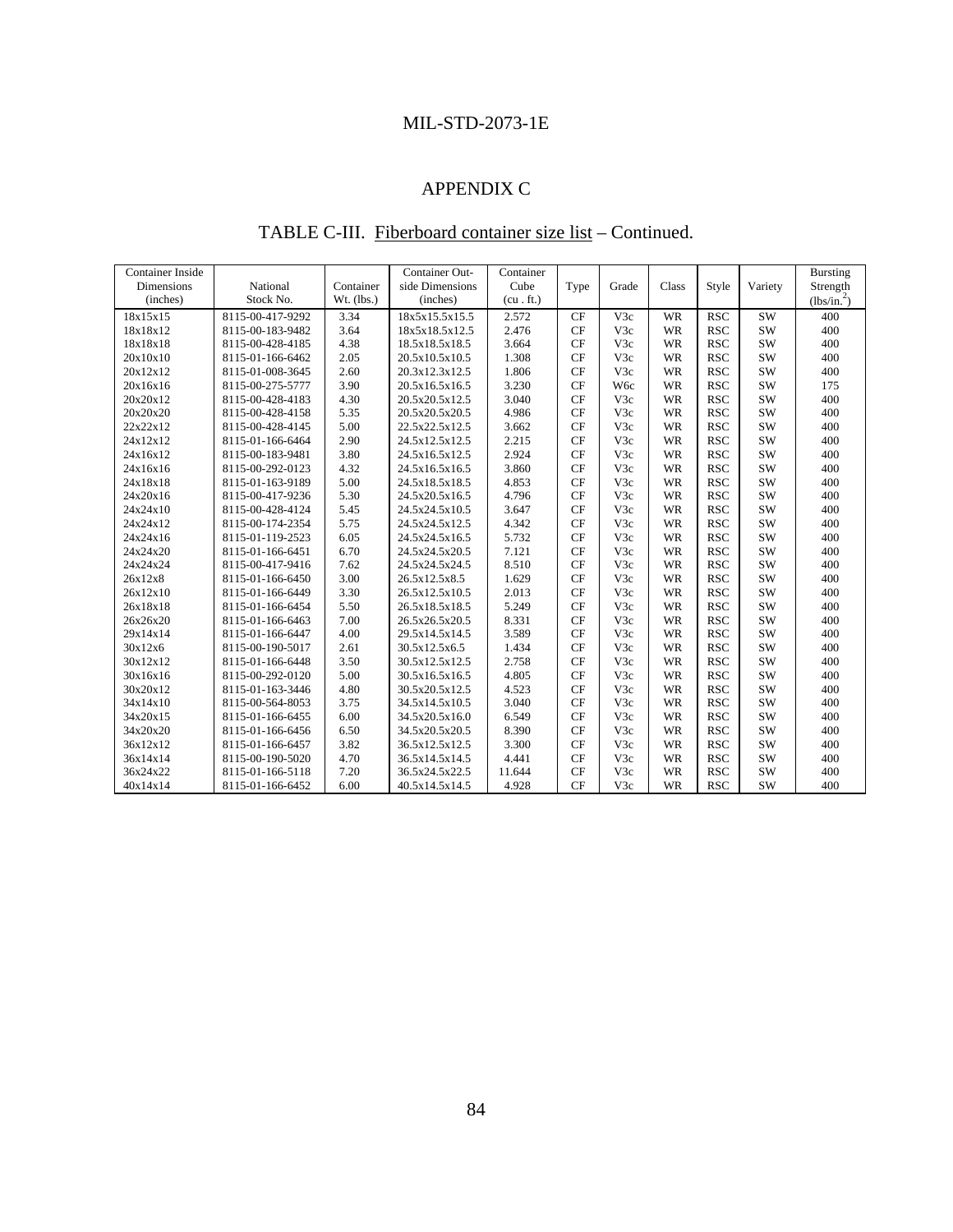# APPENDIX C

# TABLE C-IV. Multiapplication container selection.

# TYPE I

<span id="page-102-0"></span>

| PPP-B-1672, Vertical Star (Table J-VII, Code NR) |                       |               |                     |                                |           |
|--------------------------------------------------|-----------------------|---------------|---------------------|--------------------------------|-----------|
| Container ID (inches)                            |                       | Item weight   |                     | Packaged outside               | Packaged  |
| (National Stock Number)                          | Recommended max. bare | range         | Maximum Shock (G's) | dimensions                     | Cube      |
| (Pack Code)                                      | item dimensions (in.) | (lbs.)        | Transmitted to item | (inches)                       | (cu. ft.) |
| 6 x 6 x 10                                       | 3 Dia x 6             | $1.0 - 1.5$   | $30 - 40$           | $6.3 \times 6.3 \times 10.5$   | .242      |
| $(8115-00-192-1603)$                             |                       | $1.6 - 2.2$   | $25 - 29$           |                                |           |
| (XA1)                                            |                       | $2.3 - 3.0$   | $30 - 40$           |                                |           |
|                                                  | 3x3x6                 | $1.5 - 4.0$   | $30 - 40$           |                                |           |
| 8 x 8 x 12                                       | $3 \times 3 \times 8$ | $1.5 - 4.0$   | $30 - 40$           | 8.3 x 8.3 x 12.5               | .499      |
| $(8115-00-192-1604)$                             | 4 Dia x 8             | $3.0 - 7.5$   | $25 - 29$           |                                |           |
| (XA2)                                            |                       | $7.6 - 8.5$   | $30 - 40$           |                                |           |
|                                                  | 4x4x8                 | $3.0 - 5.0$   | $25 - 29$           |                                |           |
|                                                  |                       | $5.1 - 7.0$   | $30 - 40$           |                                |           |
|                                                  | 5 Dia x 8             | $3.5 - 5.5$   | $30 - 40$           |                                |           |
| 10 x 10 x 12                                     | $4$ Dia x $6$         | $2.0 - 3.0$   | $30 - 40$           | $10.5 \times 10.5 \times 12.5$ | .798      |
| $(8115-00-192-1605)$                             |                       | $3.1 - 4.5$   | $25 - 29$           |                                |           |
| (XA3)                                            |                       | $4.6 - 5.0$   | $30 - 40$           |                                |           |
|                                                  | 5 Dia x 6             | $3.0 - 6.0$   | $30 - 40$           |                                |           |
|                                                  | 6 Dia x 6             | $4.5 - 7.0$   | $30 - 40$           |                                |           |
|                                                  | 5 x 5 x 6             | $4.0 - 9.0$   | $30 - 40$           |                                |           |
| 12 x 12 x 14                                     | 5 Dia x 8             | $3.5 - 4.5$   | $25 - 29$           | 12.5 x 12.5 x 14.5             | 1.312     |
| $(8115-00-134-3655)$                             |                       | $4.6 - 8.5$   | $20 - 24$           |                                |           |
| (XA4)                                            | 6 Dia x 8             | $5.0 - 7.0$   | $25 - 29$           |                                |           |
|                                                  |                       | $7.1 - 13.0$  | $20 - 24$           |                                |           |
|                                                  | 5 x 5 x 8             | $3.0 - 5.0$   | $30 - 40$           |                                |           |
|                                                  |                       | $5.1 - 7.0$   | $25 - 29$           |                                |           |
|                                                  |                       | $7.1 - 11.0$  | $20 - 24$           |                                |           |
|                                                  | 6 x 6 x 8             | $5.0 - 7.0$   | $30 - 40$           |                                |           |
|                                                  |                       | $7.1 - 10.0$  | $25 - 29$           |                                |           |
|                                                  |                       | $10.1 - 12.0$ | $20 - 24$           |                                |           |
| 12 x 12 x 18                                     | 5 Dia x 10            | $4.0 - 5.0$   | $25 - 29$           | 12.5 x 12.5 x 18.5             | 1.673     |
| $(8115 - 00 - 050 - 5237)$                       |                       | $5.1 - 11.0$  | $20 - 24$           |                                |           |
| (XA5)                                            | 6 Dia x 10            | $6.0 - 8.0$   | $25 - 29$           |                                |           |
|                                                  |                       | $8.1 - 16.0$  | $20 - 24$           |                                |           |
|                                                  | 5 x 5 x 10            | $4.0 - 6.0$   | $30 - 40$           |                                |           |
|                                                  |                       | $6.1 - 8.0$   | $25 - 29$           |                                |           |
|                                                  |                       | $8.1 - 13.0$  | $20 - 24$           |                                |           |
|                                                  | 6 x 6 x 10            | $8.0 - 10.0$  | $30 - 40$           |                                |           |
|                                                  |                       | $10.1 - 14.0$ | $25 - 29$           |                                |           |
|                                                  |                       | $14.1 - 20.0$ | $20 - 24$           |                                |           |
| 14 x 14 x 16                                     | 6 Dia x 10            | $6.0 - 15.0$  | $25 - 29$           | 14.5 x 14.5 x 16.5             | 2.008     |
| $(8115-00-134-3656)$                             | 7 Dia x 10            | $8.0 - 14.0$  | $20 - 24$           |                                |           |
| (XA6)                                            |                       | $14.1 - 17.0$ | $24 - 29$           |                                |           |
|                                                  |                       | $17.1 - 20.0$ | $30 - 40$           |                                |           |
|                                                  | 6 x 6 x 10            | $5.0 - 7.0$   | $30 - 40$           |                                |           |
|                                                  |                       | $7.1 - 9.0$   | $24 - 29$           |                                |           |
|                                                  |                       | $9.1 - 12.0$  | $20 - 24$           |                                |           |
|                                                  | 7 x 7 x 10            | $6.5 - 9.0$   | $30 - 40$           |                                |           |
|                                                  |                       | $9.1 - 12.0$  | $25 - 29$           |                                |           |
|                                                  |                       | $12.1 - 21.0$ | $20 - 24$           |                                |           |
|                                                  |                       | $21.1 - 23.0$ | $25 - 29$           |                                |           |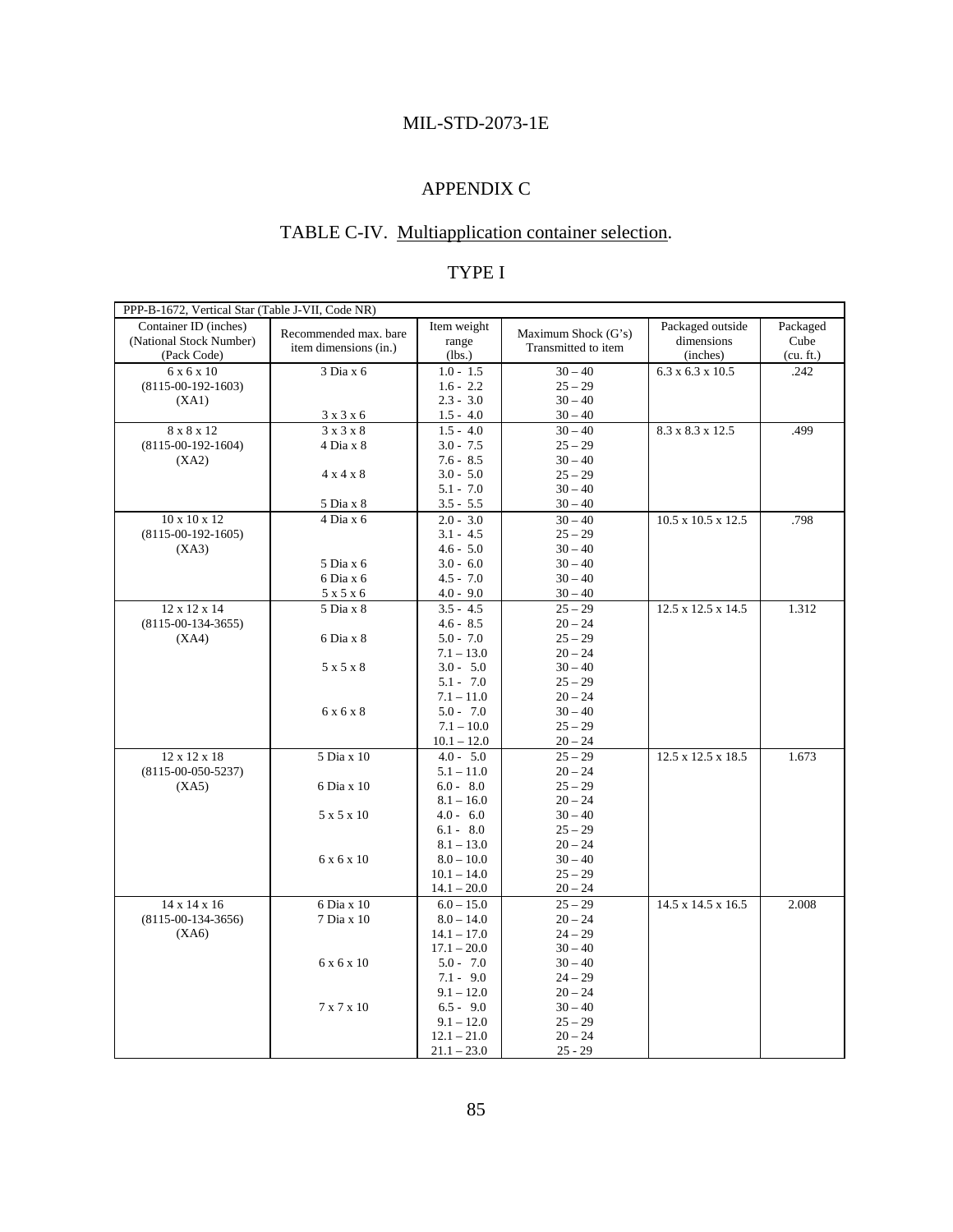### APPENDIX C

### TABLE C-IV. Multiapplication container selection - Continued.

### TYPE II

|                               | PPP-B-1672, folding convoluted (Table J-VII, Code NS) |               |                               |           |
|-------------------------------|-------------------------------------------------------|---------------|-------------------------------|-----------|
| Container ID (inches)         | Recommended max. bare                                 | Typical item  | Packaged Out-                 | Packaged  |
| (National Stock Number)       | item dimensions (in.)                                 | weight (lbs.) | side Dimensions               | Cube      |
| (Pack Code)                   |                                                       |               | (inches)                      | (cu. ft.) |
| $6 \times 5 \times 2 - 1/2$   | $5 x 4-1/2 x 1-1/4$                                   | 0.5           | $6.3 \times 5.3 \times 3.0$   | .058      |
| $(8115 - 00 - 787 - 2142)$    |                                                       |               |                               |           |
| (XC1)                         |                                                       |               |                               |           |
| $6 \times 5 \times 3 - 1/2$   | $5 x 4-1/2 x 2-1/4$                                   | 1.0           | $6.3 \times 5.3 \times 4.0$   | .078      |
| $(8115 - 00 - 787 - 2147)$    |                                                       |               |                               |           |
| (XC2)                         |                                                       |               |                               |           |
| $9 \times 6 \times 2 - 1/2$   | $8 \times 5 - 1/2 \times 1 - 1/4$                     | 0.9           | $9.3 \times 6.3 \times 3.0$   | .102      |
| $(8115 - 00 - 101 - 7647)$    |                                                       |               |                               |           |
| (XC3)                         |                                                       |               |                               |           |
| $9 \times 6 \times 3 - 1/2$   | 8 x 5-1/2 x 2-1/4                                     | 1.8           | $9.3 \times 6.3 \times 4.0$   | .136      |
| $(8115 - 00 - 101 - 7638)$    |                                                       |               |                               |           |
| (XC4)                         |                                                       |               |                               |           |
| $10 \times 10 \times 3 - 1/2$ | $9 \times 9 - 1/2 \times 2 - 1/4$                     | 1.8           | $10.5 \times 10.5 \times 4.0$ | .256      |
| $(8115-01-057-1244)$          |                                                       |               |                               |           |
| (XC9)                         |                                                       |               |                               |           |
| $12 \times 8 \times 2 - 1/2$  | $11 \times 7 - 1/2 \times 1 - 1/4$                    | 1.8           | $12.5 \times 8.3 \times 3.0$  | .181      |
| $(8115 - 00 - 787 - 2146)$    |                                                       |               |                               |           |
| (XC5)                         |                                                       |               |                               |           |
| $12 \times 8 \times 3 - 1/2$  | $11 \times 7 - 1/2 \times 2 - 1/4$                    | 3.6           | $12.5 \times 8.3 \times 4.0$  | .241      |
| $(8115 - 00 - 787 - 2148)$    |                                                       |               |                               |           |
| (XC6)                         |                                                       |               |                               |           |
| 13 x 13 x 3-1/2               | $12 \times 12 - 1/2 \times 2 - 1/4$                   | 4.3           | 13.5 x 13.5 x 4.0             | .422      |
| $(8115-01-057-1243)$          |                                                       |               |                               |           |
| (XD1)                         |                                                       |               |                               |           |
| $16 \times 16 \times 3 - 1/2$ | 15 x 15-1/2 x 2-1/4                                   | 8.6           | $16.5 \times 16.5 \times 4.0$ | .631      |
| $(8115-01-057-1245)$          |                                                       |               |                               |           |
| (XD2)                         |                                                       |               |                               |           |
| 18 x 12 x 2-1/2               | $17 \times 11 - 1/2 \times 1 - 1/4$                   | 4.3           | 18.5 x 12.5 x 3.0             | .402      |
| $(8115-01-019-4085)$          |                                                       |               |                               |           |
| (XC7)                         |                                                       |               |                               |           |
| 18 x 12 x 3-1/2               | $17 \times 11 - 1/2 \times 2 - 1/4$                   | 8.6           | $18.5 \times 12.5 \times 4.0$ | .536      |
| $(8115-01-019-4084)$          |                                                       |               |                               |           |
| (XC8)                         |                                                       |               |                               |           |
| 24 x 16 x 3-1/2               | 23 x 15 x 2-1/4                                       | 10.0          | 24.5 x 16.5 x 4.0             | .936      |
| $(8115 - 01 - 093 - 3730)$    |                                                       |               |                               |           |
| (XD3)                         |                                                       |               |                               |           |

NOTE: Because items assigned to these packs are not of extremely low fragility, dynamic cushioning values have not been determined.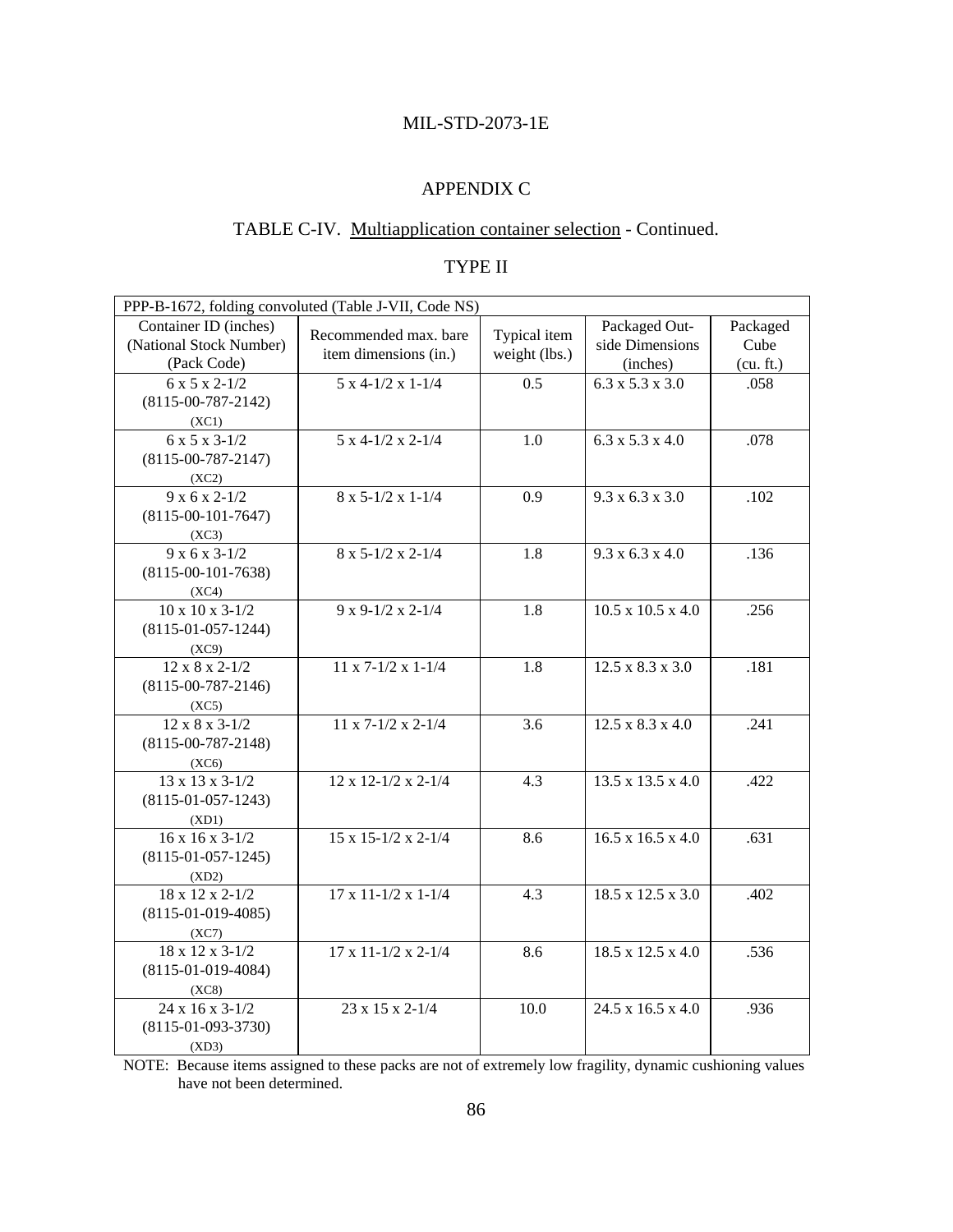# APPENDIX C

# TABLE C-IV. Multiapplication container selection - Continued.

# TYPE III

| PPP-B-1672, telescoping encapsulated (Table J-VII, Code NV)     |                                                      |                                          |                                                  |                                            |                               |  |  |
|-----------------------------------------------------------------|------------------------------------------------------|------------------------------------------|--------------------------------------------------|--------------------------------------------|-------------------------------|--|--|
| Container ID (inches)<br>(National Stock Number)<br>(Pack Code) | Recommended<br>max. bare item<br>dimensions<br>(in.) | <b>Item</b><br>weight<br>range<br>(lbs.) | Maximum Shock<br>(G's)<br>transmitted to<br>item | Packaged outside<br>dimensions<br>(inches) | Packaged<br>Cube<br>(cu. ft.) |  |  |
| 30 x 16 x 14<br>$(8115-00-516-0242)$<br>(XE1)                   | 24 x 11 x 9                                          | $28 - 48$<br>$49 - 54$                   | $30 - 39$<br>$40 - 50$                           | 31.0 x 17.0 x 14.5                         | 4.423                         |  |  |
| 32 x 12 x 14<br>$(8115-00-519-1825)$<br>(XE2)                   | 26x6x8                                               | $12 - 19$<br>$20 - 29$<br>$30 - 33$      | $30 - 39$<br>$25 - 29$<br>$40 - 50$              | 33.0 x 13.0 x 14.5                         | 3.600                         |  |  |
| 26 x 9 x 9<br>$(8115-01-015-1313)$<br>(XE8)                     | 20x5x5                                               | $20$ (max.)                              | $50$ (max.)                                      | 27.0 x 10.0 x 9.3                          | 1.454                         |  |  |
| 24 x 14 x 14<br>$(8115 - 00 - 550 - 3558)$<br>(XE3)             | 18 x 8 x 8                                           | $13 - 16$<br>$17 - 38$                   | $30 - 39$<br>$25 - 29$                           | 25.0 x 15.0 x 14.5                         | 3.147                         |  |  |
| 20 x 14 x 9<br>$(8115-00-516-0251)$<br>(XE4)                    | $16 \times 10 \times 5$                              | $6 - 7$<br>$7 - 8$                       | $30 - 39$<br>$40 - 50$                           | $21.0 \times 15.0 \times 9.5$              | 1.732                         |  |  |
| $25 \times 14 \times 14$<br>$(8115 - 00 - 550 - 3574)$<br>(XE5) | 13 x 7 x 7                                           | $7 - 14$<br>$15 - 16$<br>$17 - 19$       | $20 - 24$<br>$30 - 39$<br>$40 - 50$              | 26.0 x 15.0 x 14.5                         | 3.273                         |  |  |
| 32 x 18 x 16<br>$(8115-01-015-1315)$<br>(XE6)                   | 24 x 13 x 11                                         | 80 (max.)                                | $20 - 24$                                        | 32.5 x 18.5 x 17.0                         | 5.916                         |  |  |
| 34 x 24 x 18<br>$(8115-01-015-1314)$<br>(XE9)                   | 25 x 18 x 12                                         | 90 (max.)                                | $35$ (max.)                                      | 36.5 x 26.5 x 19.0                         | 10.636                        |  |  |
| 24 x 18 x 16<br>$(8115-01-015-1312)$<br>(XE7)                   | 18 x 13 x 11                                         | $20 - 39$<br>$40 - 50$                   | $25 - 29$<br>$30 - 39$                           | 25.0 x 19.0 x 16.5                         | 4.536                         |  |  |
| 30 x 27 x 14<br>$(8115-01-094-6520)$<br>(XF1)                   | 24 x 21 x 8                                          | $26 - 45$<br>$46 - 50$                   | $21 - 28$<br>$23 - 30$                           | 31.0 x 28.0 x 15.0                         | 7.535                         |  |  |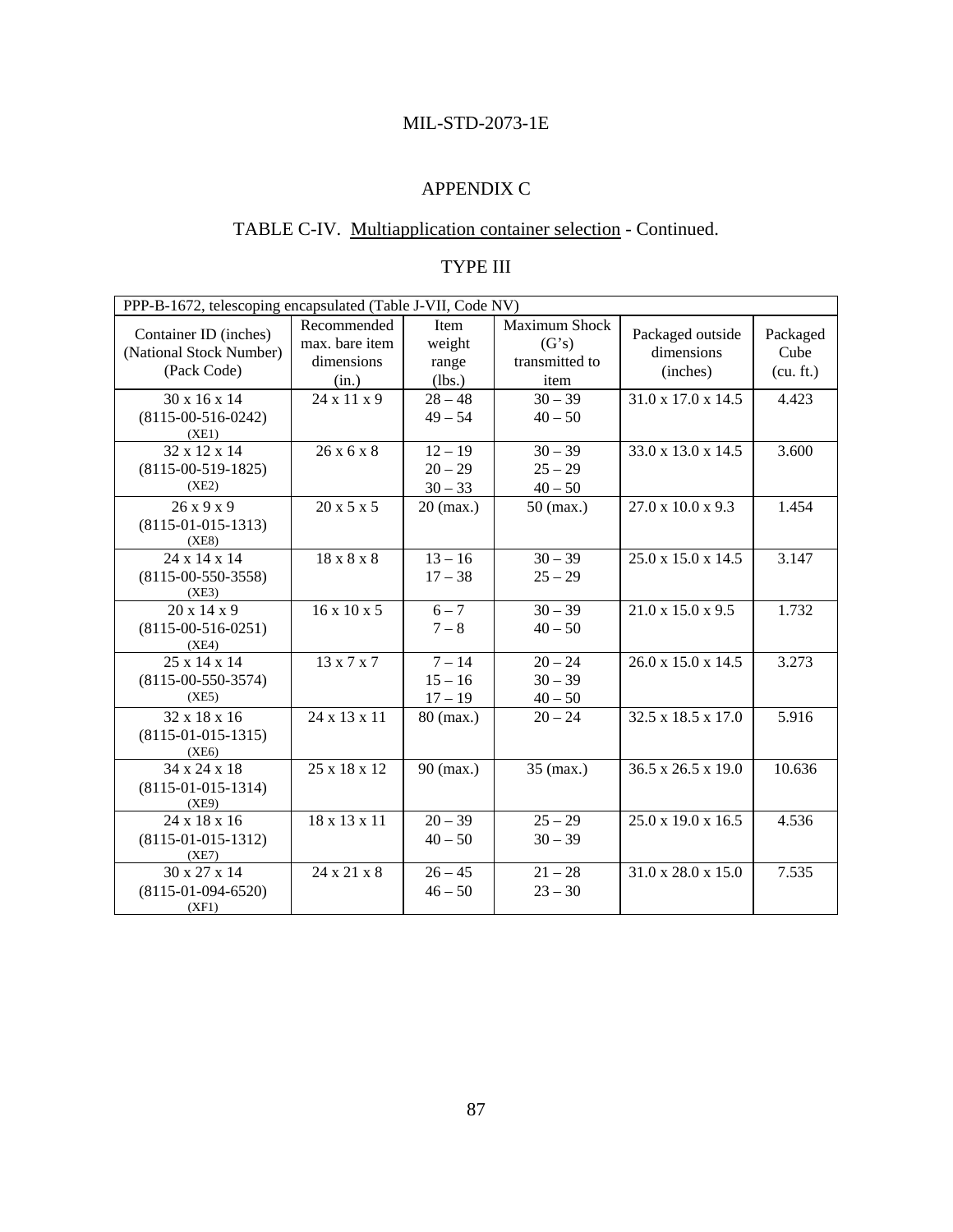# APPENDIX C

# TABLE C-IV. Multiapplication container selection - Continued.

# TYPE IV

| PPP-B-1672, horizontal star (Table J-VII, Code NW)                  |                                                      |                                                               |                                                               |                                            |                               |
|---------------------------------------------------------------------|------------------------------------------------------|---------------------------------------------------------------|---------------------------------------------------------------|--------------------------------------------|-------------------------------|
| Container ID (inches)<br>(National Stock)<br>Number)<br>(Pack Code) | Recommended<br>max. bare item<br>dimensions<br>(In.) | Item<br>weight<br>range<br>(lbs.)                             | Maximum Shock<br>(G's)<br>transmitted to<br>item              | Packaged outside<br>dimensions<br>(inches) | Packaged<br>Cube<br>(cu. ft.) |
| $20 \times 14 \times 14$<br>$(8115-01-010-8956)$<br>(XG1)           | $14 \times 5 - 1/8 \times 5$<br>3/8                  | $6 - 14$<br>$15 - 18$<br>$19 - 21$                            | $25 - 29$<br>$30 - 39$<br>$40 - 50$                           | 20.5 x 14.5 x 14.5                         | 2.495                         |
|                                                                     | $14 \times 7 \times 7$                               | $10 - 14$<br>$15 - 19$<br>$20 - 23$<br>$24 - 26$<br>$27 - 29$ | $30 - 39$<br>$20 - 24$<br>$25 - 29$<br>$30 - 39$<br>$40 - 50$ |                                            |                               |
| 22 x 16 x 16<br>$(8115-01-006-7257)$<br>(XG2)                       | $16 \times 6 - \frac{3}{8} \times 6 -$<br>3/8        | $8 - 20$<br>$21 - 27$<br>$28 - 31$                            | $25 - 29$<br>$30 - 39$<br>$40 - 50$                           | $22.5 \times 16.5 \times 16.5$             | 3.545                         |
|                                                                     | $16 \times 7 - 1/4 \times 7 -$<br>1/4                | $11 - 16$<br>$17 - 21$<br>$22 - 24$<br>$25 - 27$<br>$28 - 31$ | $25 - 29$<br>$20 - 24$<br>$25 - 29$<br>$30 - 39$<br>$40 - 50$ |                                            |                               |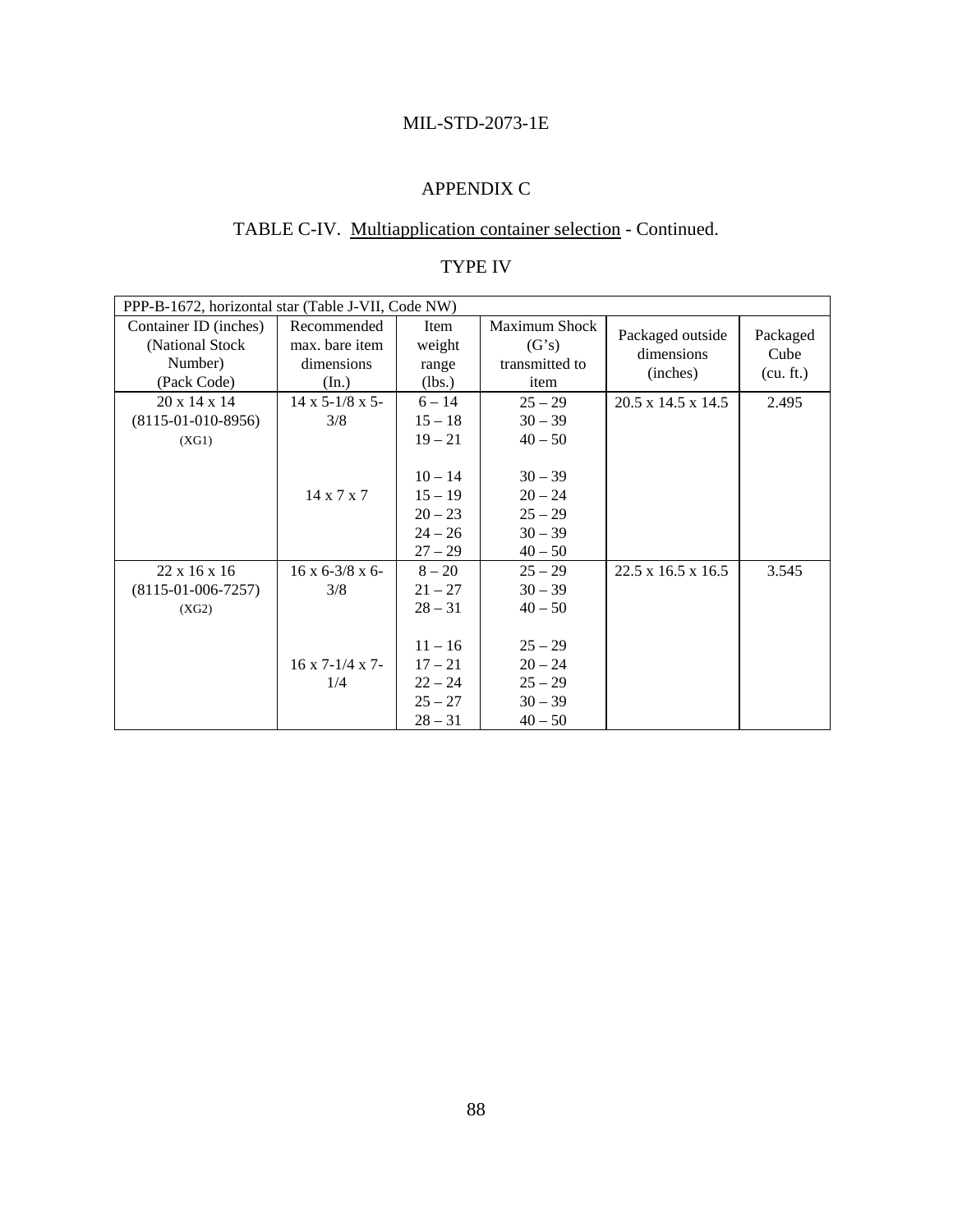### APPENDIX C

### TABLE C-IV. Multiapplication container selection - Continued.

### TYPE VI

| Molded Reusable Container Assy for Circuit Cards and Modules<br>NAVICP Drawing No. P069 (Table J-VII, Code NY) |                                         |                                   |                                                       |                                            |                               |  |  |  |
|----------------------------------------------------------------------------------------------------------------|-----------------------------------------|-----------------------------------|-------------------------------------------------------|--------------------------------------------|-------------------------------|--|--|--|
| Container ID (inches)<br>(National Stock)<br>Number)                                                           | *Recommended<br>max. load size<br>(in.) | Item<br>weight<br>range<br>(lbs.) | Maximum Shock<br>(G's)<br>transmitted to<br>item      | Packaged outside<br>dimensions<br>(inches) | Packaged<br>Cube<br>(cu. ft.) |  |  |  |
| $11.25 \times 8.25 \times 2.125$<br>$(8145-00-260-9556)$                                                       | $8.5 \times 6.0 \times 1.0$             | $0 - 3$                           | NOTE: Because<br>items assigned to<br>these packs are | $12.0 \times 10.0 \times 3.0$              | 0.208                         |  |  |  |
| $11.25 \times 8.75 \times 4.5$<br>$(8145-00-260-9548)$                                                         | 8.5 x 6.0 x 3.25                        | $0 - 3$                           | not of extremely<br>low fragility,<br>Dynamic         | $12.0 \times 10.0 \times 5.0$              | 0.347                         |  |  |  |
| $13.25 \times 10.75 \times 2.125$<br>$(8145-00-260-9559)$                                                      | $10.5 \times 8.0 \times 1.00$           | $0 - 4$                           | cushioning values<br>have not been<br>determined.     | $14.0 \times 12.0 \times 3.0$              | 0.292                         |  |  |  |
| $13.25 \times 10.75 \times 4.5$<br>$(8145-00-260-9562)$                                                        | $10.5 \times 8.0 \times 3.25$           | $0 - 4$                           |                                                       | $14.0 \times 12.0 \times 5.0$              | 0.486                         |  |  |  |
| $6.75 \times 5.0 \times 2.0$<br>$(8145-01-014-0440)$                                                           | $5.0 \times 3.0 \times 1.0$             | $0 - 2$                           |                                                       | $8.0 \times 6.0 \times 3.0$                | 0.083                         |  |  |  |
| $19.75 \times 13.75 \times 4.5$<br>$(8145-01-012-4088)$                                                        | $17.0 \times 11.0 \times 2.62$          | $0 - 4$                           |                                                       | $21.0 \times 15.0 \times 5.0$              | 0.911                         |  |  |  |
| $24.0 \times 12.0 \times 6.0$<br>$(8145-01-164-4073)$                                                          | $24.0 \times 11.0 \times 3.0$           | $0 - 4$                           |                                                       | $27.0 \times 14.5 \times 7.0$              | 1.586                         |  |  |  |

\* Includes wrap, barrier, bag, cushioned pouch and other packaging materials as required.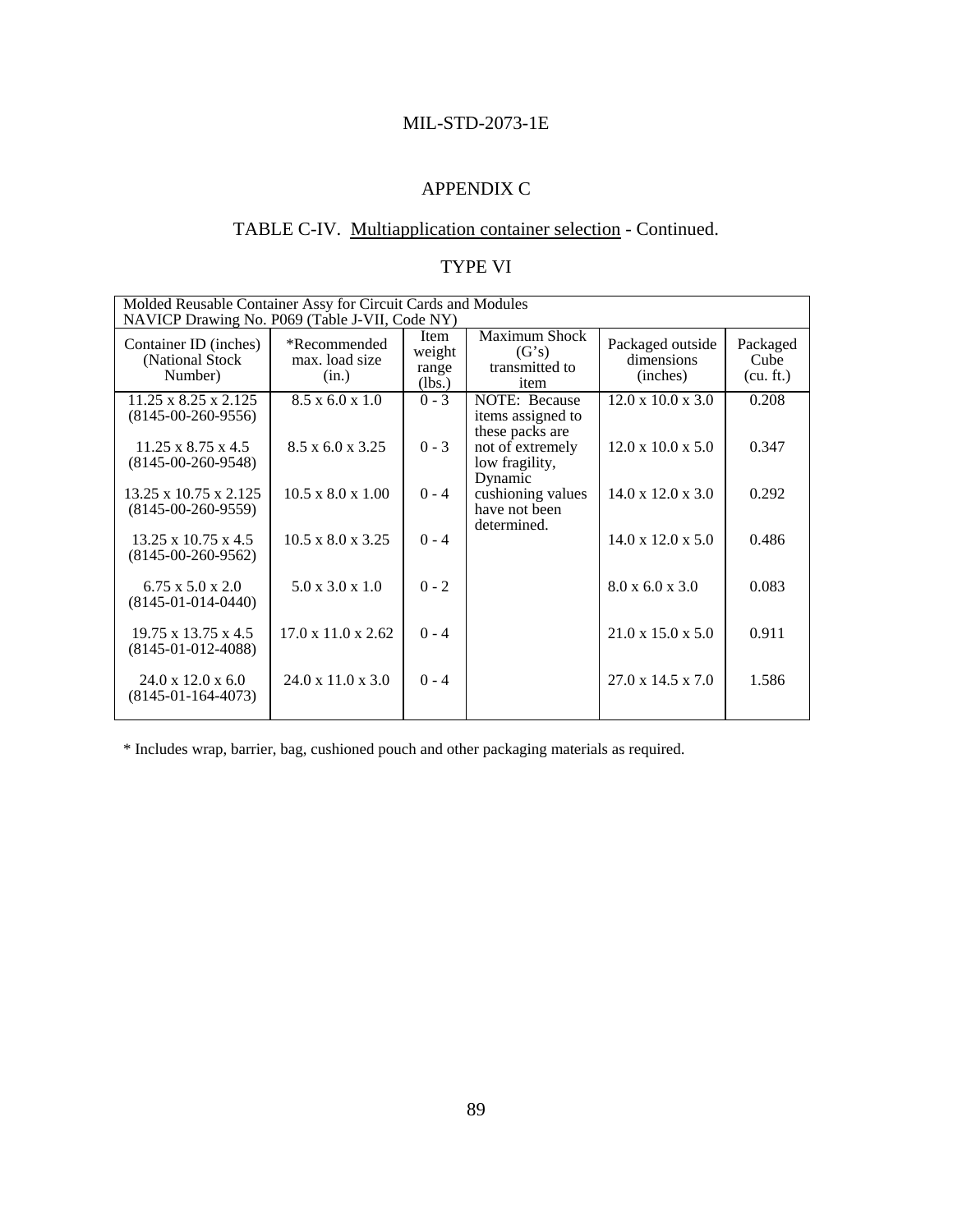### APPENDIX C

# TABLE C-IV. Multiapplication container selection - Continued.

### TYPE VII

| Modular Reusable Containers for Packaging Major Repairables<br>NAVICP Drawing No. 13414 (Table J-VII, Code NZ) |                                         |                              |                                                    |                                            |                               |  |  |  |
|----------------------------------------------------------------------------------------------------------------|-----------------------------------------|------------------------------|----------------------------------------------------|--------------------------------------------|-------------------------------|--|--|--|
| Container ID (inches)<br>(National Stock)<br>Number)                                                           | *Recommended<br>max. load size<br>(in.) | Max. item<br>weight<br>(lbs) | Maximum<br>Shock $(G's)$<br>transmitted<br>to item | Packaged outside<br>dimensions<br>(inches) | Packaged<br>Cube<br>(cu. ft.) |  |  |  |
| $10 \times 10 \times 14$<br>$(8145 - 00 - 301 - 2987)$                                                         | 4x4x8                                   | 6.0                          | $40 - 50$                                          | $13.0 \times 13.0 \times 16.0$             | 1.565                         |  |  |  |
| 10 x 10 x 18<br>$(8145 - 00 - 288 - 1396)$                                                                     | 4 x 4 x 12                              | 7.0                          | $40 - 50$                                          | 13.0 x 13.0 x 20.0                         | 1.956                         |  |  |  |
| 14.5 x 13 x 10<br>$(8145 - 00 - 553 - 1539)$                                                                   | 8.5 x 7 x 4                             | 9.0                          | $40 - 50$                                          | 18.0 x 16.0 x 12.0                         | 2.000                         |  |  |  |
| 14 x 14 x 12<br>$(8145-00-519-6384)$                                                                           | 8 x 8 x 6                               | 11.0                         | $40 - 50$                                          | 17.0 x 17.0 x 14.0                         | 2.341                         |  |  |  |
| 12 x 12 x 18<br>$(8145 - 00 - 288 - 1397)$                                                                     | 6 x 6 x 12                              | 11.0                         | $40 - 50$                                          | 15.0 x 15.0 x 20.0                         | 2.604                         |  |  |  |
| 20 x 13 x 12<br>$(8145 - 00 - 485 - 8256)$                                                                     | 14 x 7 x 6                              | 17.0                         | $40 - 50$                                          | 23.0 x 16.0 x 14.0                         | 2.981                         |  |  |  |
| 16 x 16 x 15<br>$(8145 - 00 - 522 - 6907)$                                                                     | $10 \times 10 \times 9$                 | 20.0                         | $40 - 50$                                          | 19.0 x 19.0 x 17.0                         | 3.552                         |  |  |  |
| 18 x 14.5 x 19<br>$(8145-00-449-8424)$                                                                         | 12 x 8.5 x 13                           | 25.0                         | $40 - 50$                                          | 21.0 x 18.0 x 21.0                         | 4.594                         |  |  |  |
| 22.5 x 21 x 11.5<br>$(8145 - 01 - 044 - 3289)$                                                                 | $16.5 \times 15 \times 5.5$             | 33.0                         | $40 - 50$                                          | $26.0 \times 24.0 \times 14.0$             | 5.056                         |  |  |  |
| 22 x 16 x 17<br>$(8145 - 00 - 540 - 1762)$                                                                     | 16 x 10 x 11                            | 31.3                         | $40 - 50$                                          | 25.0 x 19.0 x 19.0                         | 5.223                         |  |  |  |
| 29 x 14.5 x 14<br>$(8145 - 00 - 501 - 9138)$                                                                   | 23 x 8.5 x 8                            | 28.0                         | $40 - 50$                                          | 32.0 x 18.0 x 16.0                         | 5.333                         |  |  |  |
| 28 x 18 x 13<br>$(8145 - 00 - 549 - 6647)$                                                                     | 22 x 12 x 7                             | 35.0                         | $40 - 50$                                          | 31.0 x 21.0 x 15.0                         | 5.651                         |  |  |  |
| 34 x 18 x 15<br>$(8145-00-536-4925)$                                                                           | 28 x 12 x 9                             | 44                           | $40 - 50$                                          | 37.0 x 21.0 x 17.0                         | 7.644                         |  |  |  |
| 30 x 18 x 19<br>$(8145 - 00 - 449 - 8427)$                                                                     | 24 x 12 x 13                            | 50                           | $40 - 50$                                          | 33.0 x 21.0 x 21.0                         | 8.422                         |  |  |  |
| 22.5 x 21 x 22.5<br>$(8145-00-499-9808)$                                                                       | $16.5 \times 15 \times 16.5$            | 55                           | $40 - 50$                                          | 26.0 x 24.0 x 25.0                         | 9.028                         |  |  |  |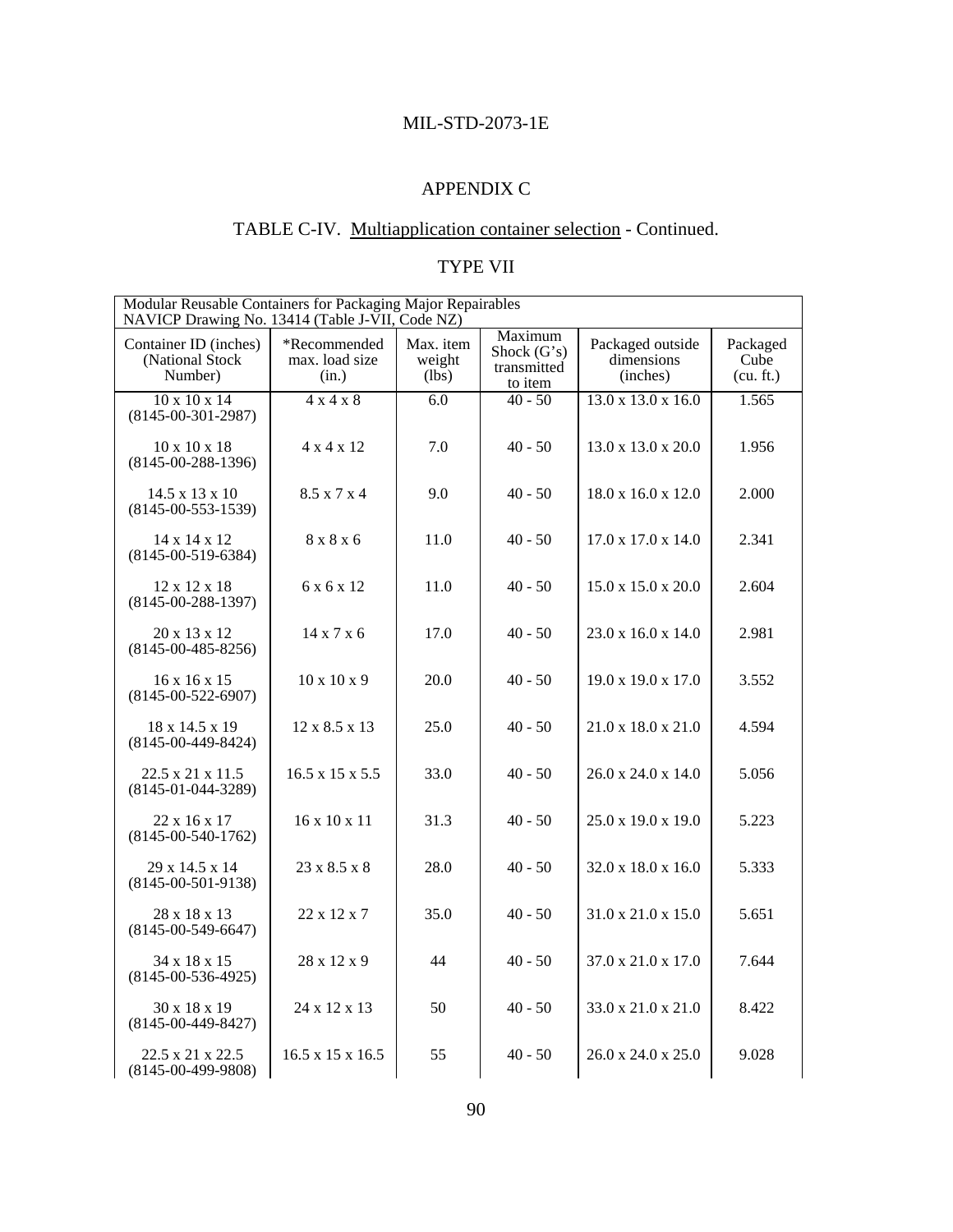# APPENDIX C

# TABLE C-IV. Multiapplication container selection - Continued.

## TYPE VII - Continued

| Modular Reusable Containers for Packaging Major Repairables<br>NAVICP Drawing No. 13414 (Table J-VII, Code NZ) |                                         |                                 |                                                    |                                            |                               |
|----------------------------------------------------------------------------------------------------------------|-----------------------------------------|---------------------------------|----------------------------------------------------|--------------------------------------------|-------------------------------|
| Container ID (inches)<br>(National Stock)<br>Number)                                                           | *Recommended<br>max. load size<br>(in.) | Max.<br>item<br>weight<br>(lbs) | Maximum<br>Shock $(G's)$<br>transmitted<br>to item | Packaged outside<br>dimensions<br>(inches) | Packaged<br>Cube<br>(cu. Ft.) |
| $27 \times 27 \times 17$<br>$(8145 - 00 - 485 - 8250)$                                                         | $21 \times 21 \times 11$                | 70                              | $40 - 50$                                          | $30.0 \times 30.0 \times 19.0$             | 9.896                         |
| $28 \times 24.5 \times 20.5$<br>$(8145-01-026-2369)$                                                           | $22 \times 18.5 \times 14.5$            | 80                              | $40 - 50$                                          | $31.0 \times 28.0 \times 23.0$             | 11.553                        |
| $40 \times 24 \times 18$<br>$(8145-00-529-8585)$                                                               | $34 \times 18 \times 12$                | 85                              | $40 - 50$                                          | $43.0 \times 27.0 \times 20.0$             | 13.438                        |
| $36 \times 20 \times 27$<br>$(8145-01-008-3683)$                                                               | $30 \times 14 \times 21$                | 120                             | $40 - 50$                                          | $39.0 \times 23.0 \times 29.0$             | 15.054                        |
| 27 x 27 x 32<br>(8145-01-010-3776)                                                                             | 21 x 21 x 26                            | 110                             | $40 - 50$                                          | $30.0 \times 30.0 \times 34.0$             | 17.708                        |

\* Includes interior carton and associated blocking and bracing when applicable.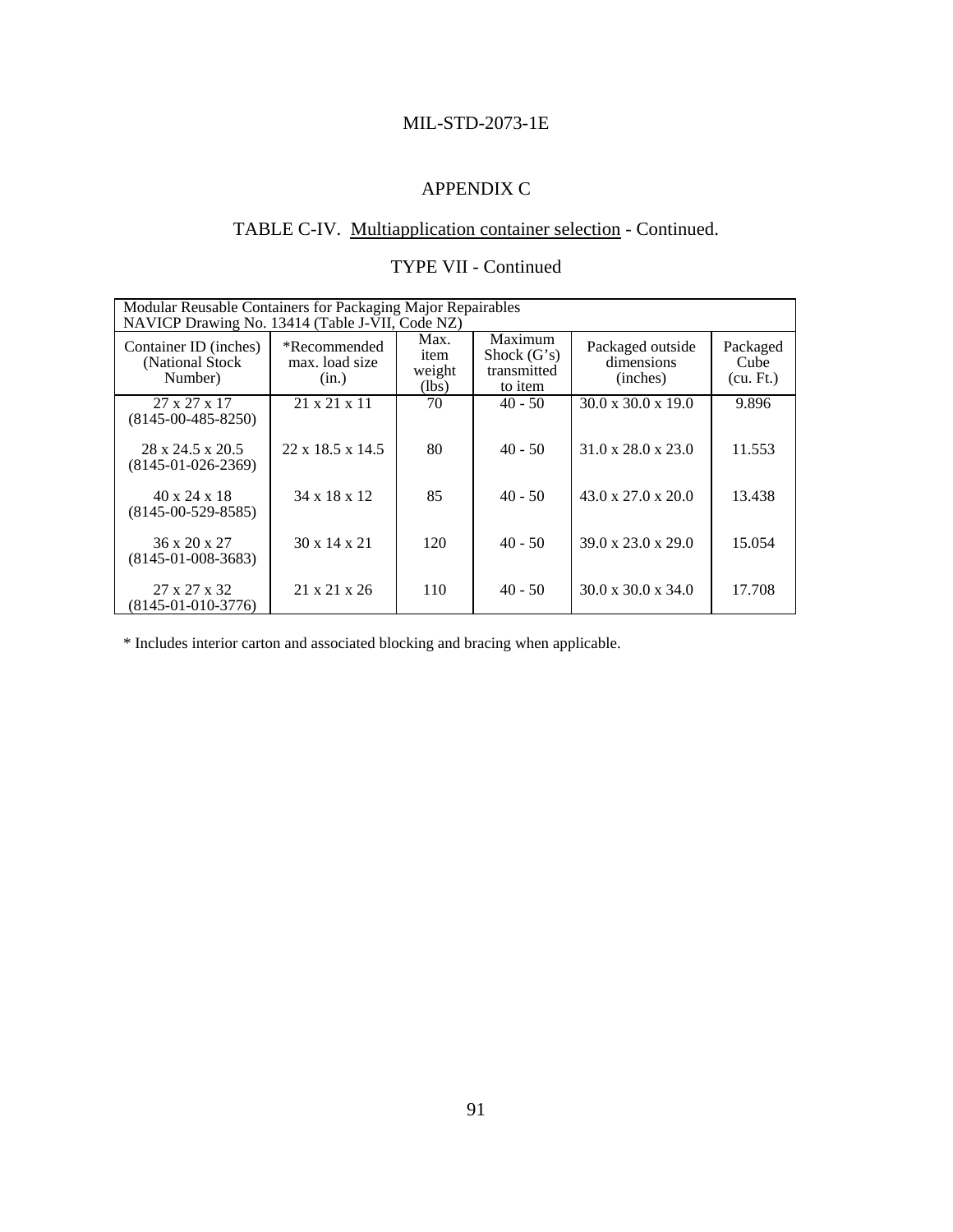# APPENDIX C

# TABLE C-IV. Multiapplication container selection - Continued.

# TYPE VIII

| Shipping & Storage Containers for Gyroscopic Instruments<br>NAVICP Drawing No. 15024 (Table J-VII, Code MY) |                                                      |                                                                     |                                                                           |                                   |                                                     |                                               |                              |
|-------------------------------------------------------------------------------------------------------------|------------------------------------------------------|---------------------------------------------------------------------|---------------------------------------------------------------------------|-----------------------------------|-----------------------------------------------------|-----------------------------------------------|------------------------------|
| Container ID<br>(inches)<br>(National Stock)<br>Number)                                                     | *Max. load<br>size without<br>handling case<br>(in.) | Handling Case,<br>outside<br>dimensions<br>(National Stock)<br>No.) | Item size using<br>handling case                                          | Item<br>Weight<br>Range<br>(lbs.) | Max<br>shock<br>(G's)<br>transmitt<br>ed to<br>item | Packaged<br>outside<br>dimensions<br>(inches) | Packaged<br>cube<br>(cu. ft) |
| 30 x 26.38 x 25.5<br>$(8145-01-016-$<br>3451)                                                               | $13 \times 9 \times 8$                               | $10.38 \times 6.5 \times 6.5$<br>$(8145-01-016-$<br>3453)           | Max Length - 8.38<br>Max Width $-4.5$<br>Depth Min $-1.69$<br>Max - 3.75  | $0.5 - 10.5$                      | 15                                                  | $30.4 \times 26.8 \times$<br>25.6             | 12.070                       |
|                                                                                                             |                                                      | $12.5 \times 7.25 \times 8$<br>$(8145-01-016-$<br>3454)             | Max Length - 10.5<br>Max Width $-5.25$<br>Depth Min $-3.25$<br>Max - 5.25 |                                   |                                                     |                                               |                              |
|                                                                                                             |                                                      | 14 x 10.38 x 9.75<br>$(8145-01-016-$<br>3455)                       | Max Length - 12<br>Max Width - 8.38<br>Depth Min - 5<br>$Max - 7$         |                                   |                                                     |                                               |                              |
| 35 x 27 x 30<br>$(8145-01-016-$<br>3452)                                                                    | $17.5 \times 12.25 \times$<br>13                     | 18 x 12.25 x<br>11.75<br>$(8145-01-016-$<br>3456)                   | Max Length - 16<br>Max Width - 10.25<br>Depth Min - 6.9<br>$Max - 9$      | $8 - 40$                          | 15                                                  | 35.4 x 29.0 x<br>30.4                         | 18.061                       |
|                                                                                                             |                                                      | 19 x 14 x 14.25<br>$(8145-01-016-$<br>3445)                         | Max Length - 17<br>$Max Width - 12$<br>Depth Min $-9.5$<br>Max - 11.5     |                                   |                                                     |                                               |                              |

\* Includes wrap and cushioning as required to protect the barrier bag when applicable.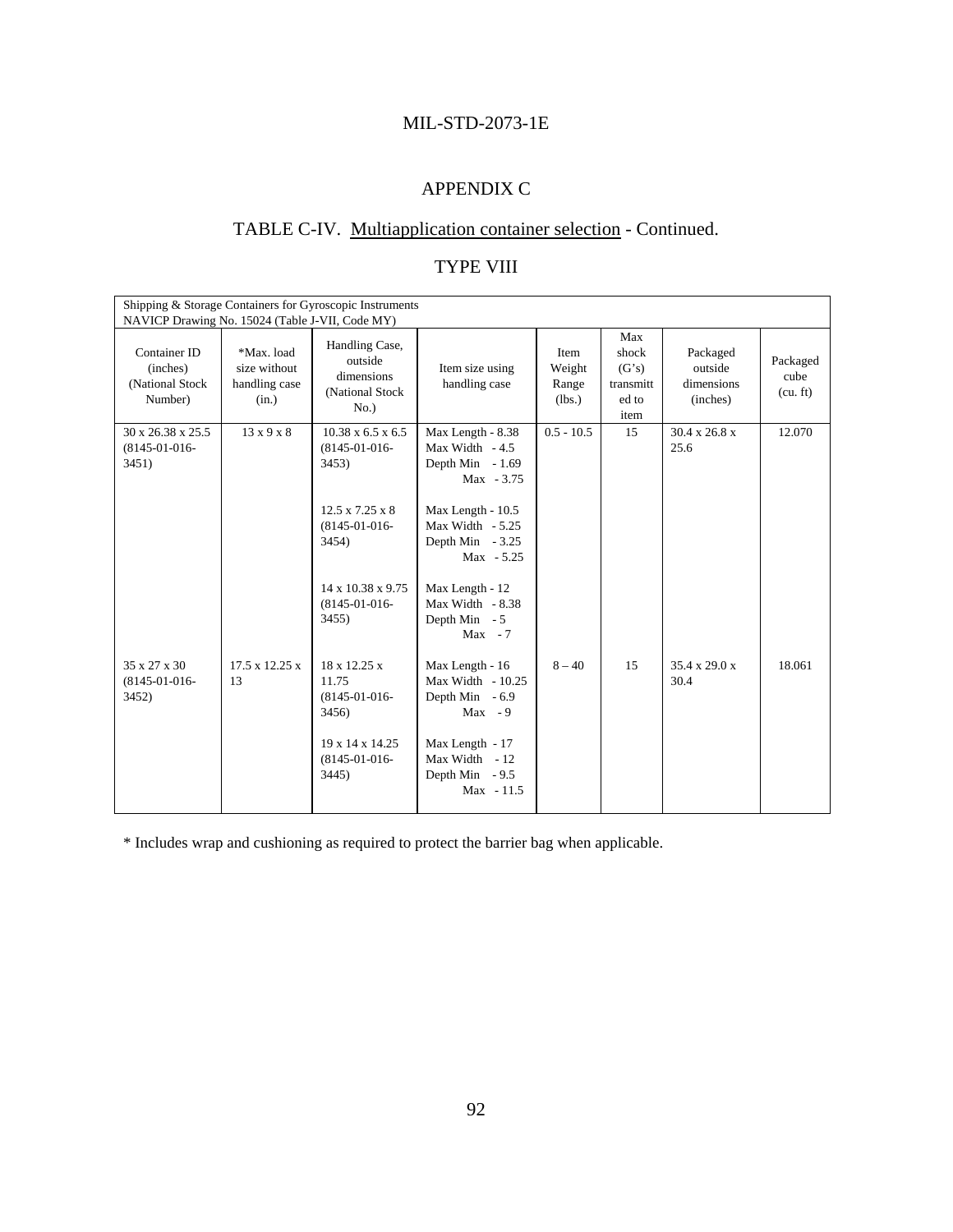# APPENDIX C

# TABLE C-IV. Multiapplication container selection - Continued.

# TYPE IX

| Type IX.                                              | Shipping and Storage Containers for Avionics Instruments      |                                   |                                                    |                                            |                               |
|-------------------------------------------------------|---------------------------------------------------------------|-----------------------------------|----------------------------------------------------|--------------------------------------------|-------------------------------|
|                                                       | and Shock Sensitive Items; Warner Robins Air Logistics Center |                                   |                                                    |                                            |                               |
|                                                       | Drawing Nos. 11214-5002-100, 11214-5002-200, 11214-5002-300,  |                                   |                                                    |                                            |                               |
|                                                       | 11214-5002-400 (Table J-VII, Code WY)                         |                                   |                                                    |                                            |                               |
| Container ID (inches)<br>(National Stock Number)      | Item Size Max/Min (inches)                                    | Item<br>Weight<br>Range<br>(lbs.) | Maximum<br>Shock $(G's)$<br>Transmitted<br>to item | Packaged outside<br>dimensions<br>(inches) | Packaged<br>Cube<br>(cu. ft.) |
| 24.5 x 23.25 x 21.75                                  | $10.5 \times 9.75 \times 9.25/4 \times 4 \times 5$            | $10 -$                            | 15                                                 | $27.5 \times 26 \times 25$                 | 10.344                        |
| $(8145-01-235-1113)$                                  |                                                               | 16.5                              |                                                    |                                            |                               |
| $32.5 \times 32.25 \times 27$<br>$(8145-01-235-1112)$ | $21 \times 21 \times 15.75/8 \times 6 \times 5$               | $12 - 25$                         | 15                                                 | 35.25 x 35.25 x 30.25                      | 21.752                        |
| $32.5 \times 32.25 \times 27$<br>$(8145-01-236-5003)$ | $21 \times 21 \times 15.75/12 \times 6 \times 6.75$           | $25 - 54$                         | 15                                                 | 35.25 x 35.25 x 30.25                      | 21.752                        |
| $38.5 \times 44 \times 36$<br>$(8145-01-235-1114)$    | $25 \times 32 \times 20.8/15 \times 8.75 \times 7.75$         | $40 - 91$                         | 15                                                 | 41.13 x 37 x 39.13                         | 34.461                        |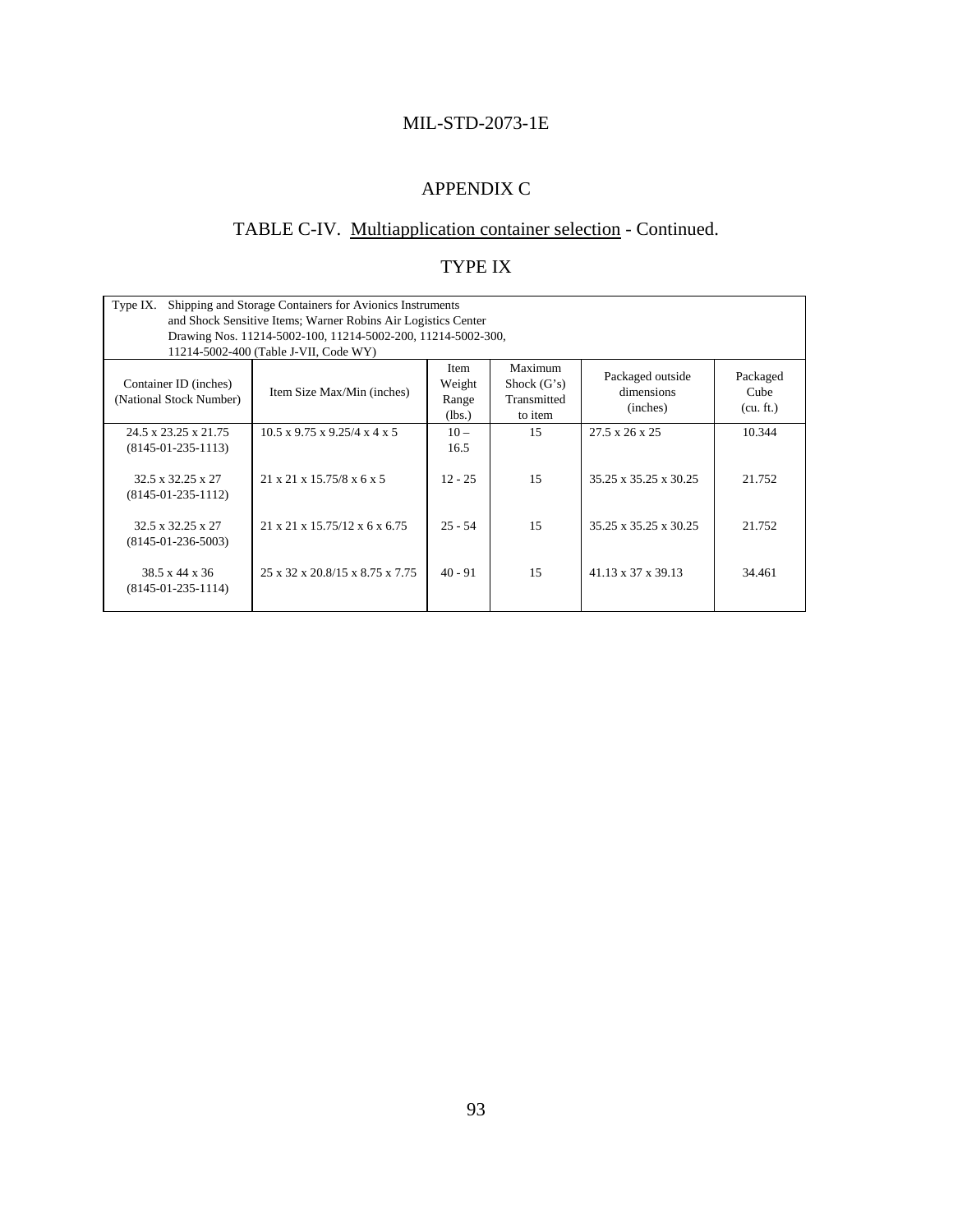# APPENDIX C

# TABLE C-IV. Multiapplication container selection - Continued.

# TYPE X

| Modular Reusable Containers for Packaging Depot Level Repairables;<br>Type X, |                                                        |                                |                                          |                               |  |
|-------------------------------------------------------------------------------|--------------------------------------------------------|--------------------------------|------------------------------------------|-------------------------------|--|
|                                                                               | NAVICP Drawing No. 15450 (Table J-VII, Code RC)        |                                |                                          |                               |  |
| <b>Container NSN</b>                                                          | Item Size<br>(in.)                                     | <b>Item</b><br>Weight<br>Range | Packaged<br>Outside<br><b>Dimensions</b> | Packaged<br>Cube<br>(cu. ft.) |  |
|                                                                               |                                                        | (lbs.)                         | (in.)                                    |                               |  |
| 8145-01-262-2982                                                              | Min. $8 \times 4 \times 4$<br>Max. 12 x 8 x 8          | $\overline{3} - 10$            | $19.0 \times 15.0 \times 12.0$           | 1.979                         |  |
| 8145-01-262-2983                                                              | Min. 12 x 8 x 6<br>Max. 14 x 12 x 9                    | $10 - 20$                      | $21.0 \times 19.0 \times 15.0$           | 3.464                         |  |
| 8145-01-262-2984                                                              | Min. $14 \times 12 \times 7$<br>Max. 16.5 x 15 x 10    | $15 - 30$                      | $23.5 \times 22.0 \times 16.0$           | 4.787                         |  |
| 8145-01-262-2985                                                              | Min. $14 \times 12 \times 9$<br>Max. 28 x 13 x 12      | $20 - 40$                      | $35.0 \times 20.0 \times 18.0$           | 7.292                         |  |
| 8145-01-262-2986                                                              | Min. $14 \times 14 \times 10$<br>Max. 16.5 x 16.5 x 15 | $30 - 60$                      | $23.5 \times 23.5 \times 21.0$           | 6.711                         |  |
| 8145-01-262-2987                                                              | Min. $14 \times 14 \times 10$<br>Max. 28 x 21 x 14.5   | $30 - 60$                      | 35.0 x 28.0 x 20.5                       | 11.626                        |  |
| 8145-01-262-2988                                                              | Min. $25 \times 14 \times 10$<br>Max. 34 x 21 x 14     | $45 - 75$                      | $41.0 \times 28.0 \times 20.0$           | 13.287                        |  |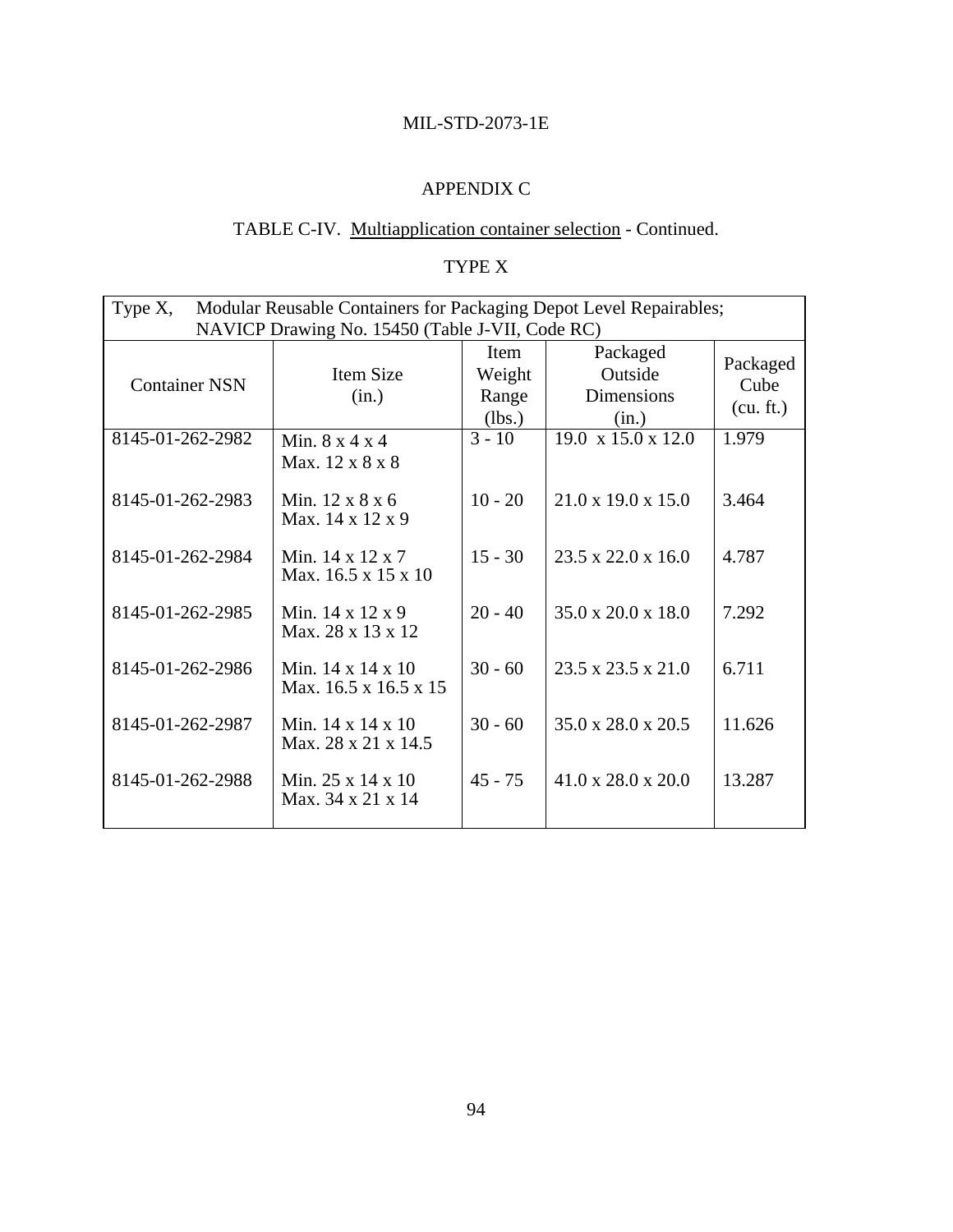## APPENDIX D

## DEVELOPMENT OF MILITARY PACKAGING REQUIREMENTS FOR KITS (PARTS AND MODIFICATION)

D.1 SCOPE. This appendix covers the development of military packaging for parts kits and modification kits (see [4.7](#page-27-0)). This appendix is a mandatory part of this standard. The information contained herein is intended for compliance, as applicable.

## D.2 APPLICABLE DOCUMENTS.

This section is not applicable to this appendix.

D.3 PRESERVATION. Military preservation shall be applied to all items within the kits, including Government furnished property (GFP) or spare parts (to be assembled into kits). Methods of preservation shall be determined in accordance with [Appendix A](#page-48-0) and procedures contained herein. Unless otherwise specified, packaging requirements for parts and modification kits shall be defined in Special Packaging Instructions (SPIs) (see [E.3.2.4\)](#page-118-0).

 D.3.1 Consolidation of different items within a method of preservation. Hazardous items will be packaged in the same container only if the commodities are compatible. Items of different physical characteristics may be consolidated within the same method of preservation if all of the following requirements are met:

- a. The items to be consolidated are all part of the same individual kit, identified by a single NSN.
- b. The method of preservation shall afford adequate protection to the most critical item contained therein.
- c. The area of the protective barrier shall not be increased by the addition of noncritical items to the extent that the package life will be shortened due to the increase in water vapor transmission or that a substantial increase in desiccant will be required.
- d. Items of a delicate nature shall not be subjected to damage from rugged items contained within the same package.
- e. Noncritical items of odd shapes or having sharp protrusions will not damage protective barriers.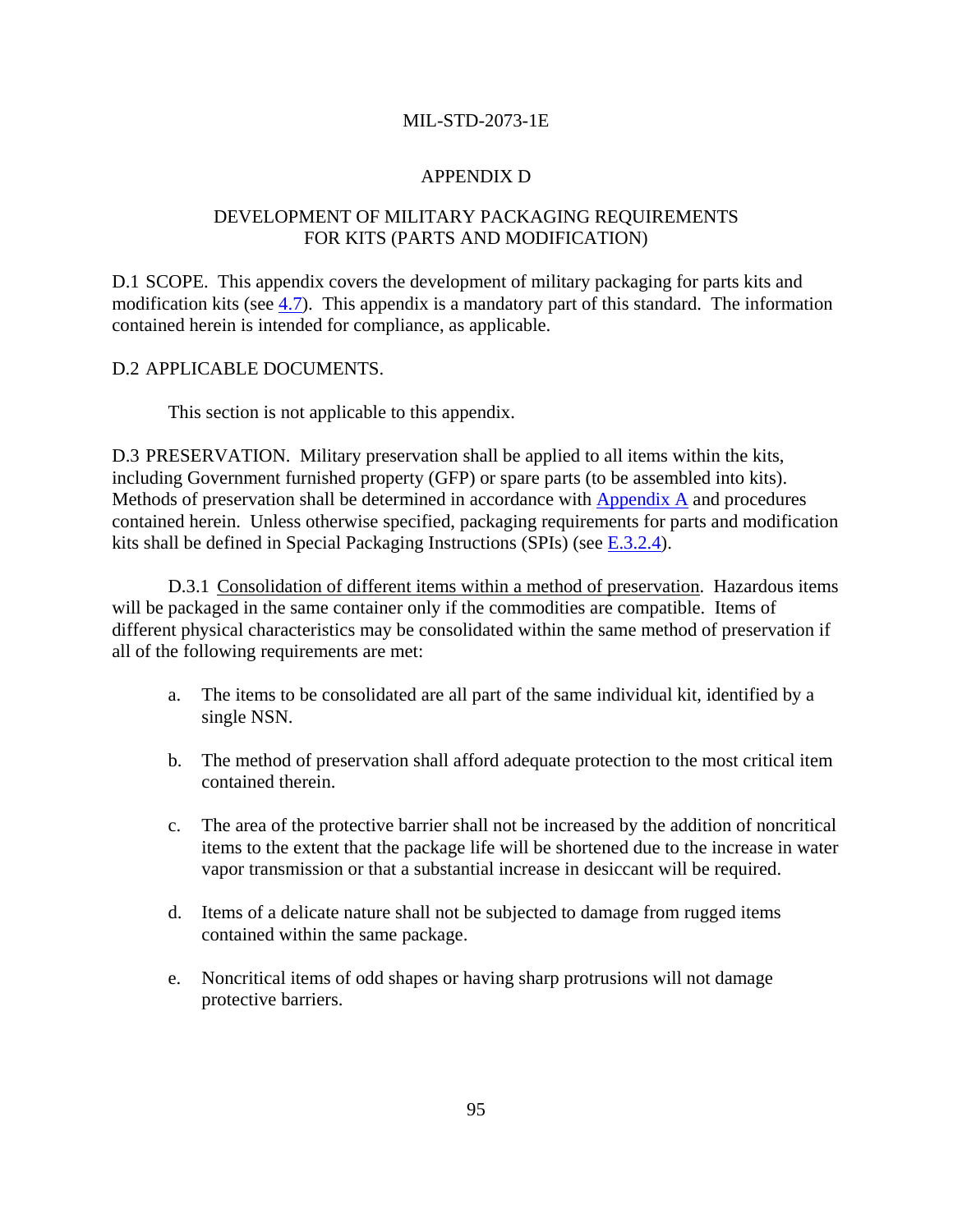### APPENDIX D

- f. Items of dissimilar metals subject to damage from electrolytic action shall be insulated with suitable material to prevent forming of galvanic cells.
- g. Electromagnetic and electrostatic sensitive items shall be provided protection from degradation with electrostatic or electromagnetic protective materials conforming to military specifications.

### D.3.2 Application of preservative compounds or oils.

 D.3.2.1 Kits procured for oxygen equipment. No preservative compound or oil shall be applied to any item that may come into contact with oxygen.

D.3.2.2 Preservation procedures. All items are to be thoroughly cleaned and dried in accordance with [5.2.1](#page-29-0) before application of preservative compounds or oils. In no instance shall a preservative compound or oil be applied over an operational grease or oil.

 D.3.2.3 Items susceptible to corrosion (iron, steel, magnesium, etc.). No preservative compound or oil will be applied if application would be harmful to the item. Preservative compounds are preferred; however, preservative oils may be used when compounds are difficult to remove, or are not feasible due to size, configuration or application of the item.

### D.4 UNIT PRESERVATION

D.4.1 Physical protection. When kit items require physical protection, cushioning, wraps and containers of the minimum size and weight necessary to afford such protection shall be applied.

D.4.2 Segregation of items within packs. Care will be used to ensure that items which would be difficult to identify by visual observation are kept segregated and individually identified. Segregation of items within a kit shall be accomplished by wraps, bags, boxes, dividers, container separations, tubes, skin or blister packs or other approved means.

D.4.3 Skin packaging. When skin packaging is used for kits, provisions shall be incorporated into the design layout for minimizing the size of the skin pack. This may be accomplished by folding, slotting, scoring, creasing, or perforating the substrate.

D.4.3.1 Skin packaging metals. Segregated metal items coated with preservative shall be wrapped with a greaseproof material unless the skin packaging material, ink, and backing board in contact with the item are noncorrosive and greaseproof. Bare metal items not coated with a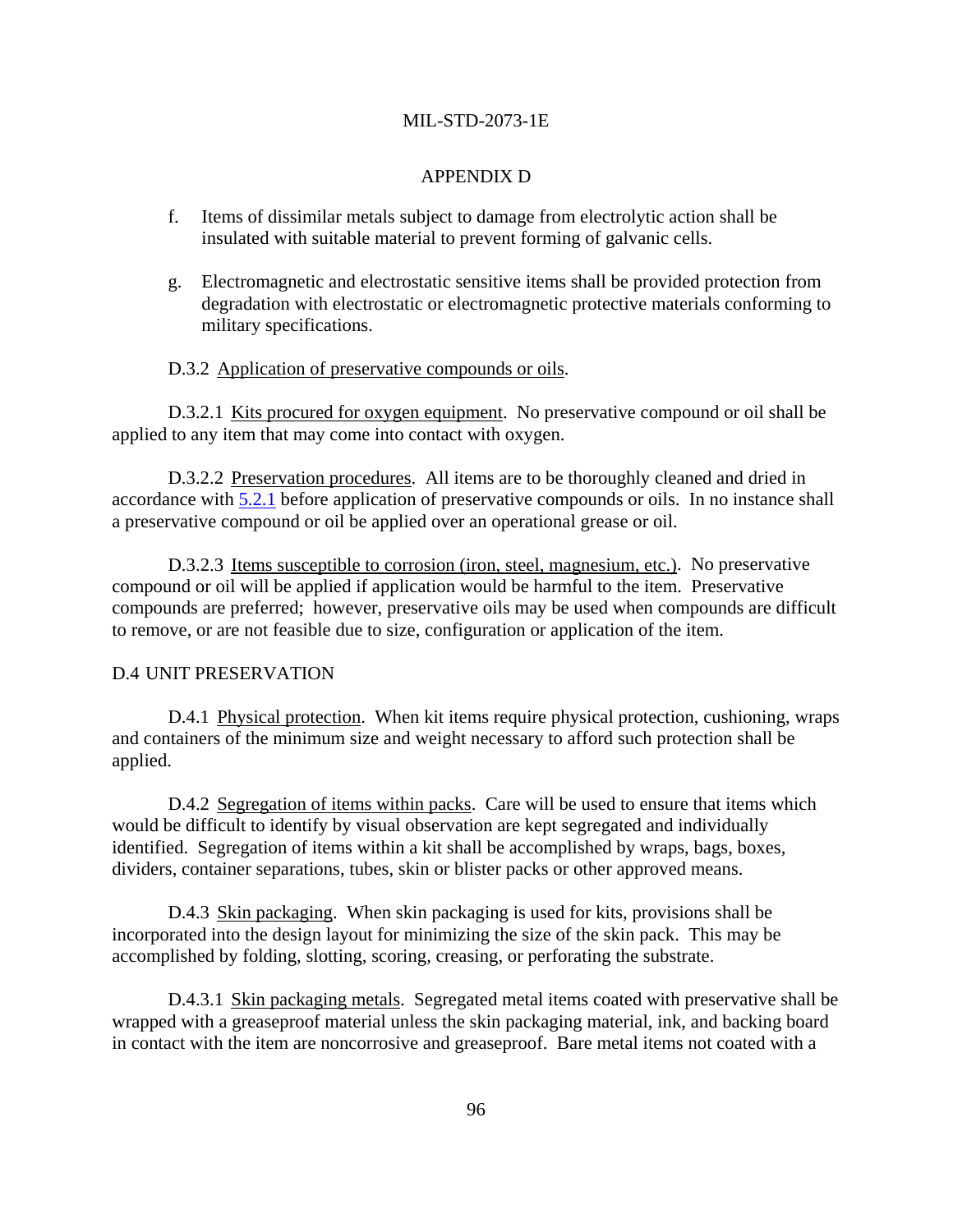## APPENDIX D

preservative compound shall be wrapped with a neutral material unless the skin packaging material, ink, and backing board in contact with the item are noncorrosive.

D.4.3.2 Skin packaging shims or gaskets. Kit items such as thin shims or paper gaskets, that cannot be removed from the skin pack without damage to the item shall be placed in a bag or other suitable protective media prior to film application to provide ease of removal.

D.5 PACKING AND MARKING OF KITS. Packing and marking requirements shall be in accordance with  $5.\overline{3}$ ,  $5.\overline{4}$  and  $5.\overline{5}$ .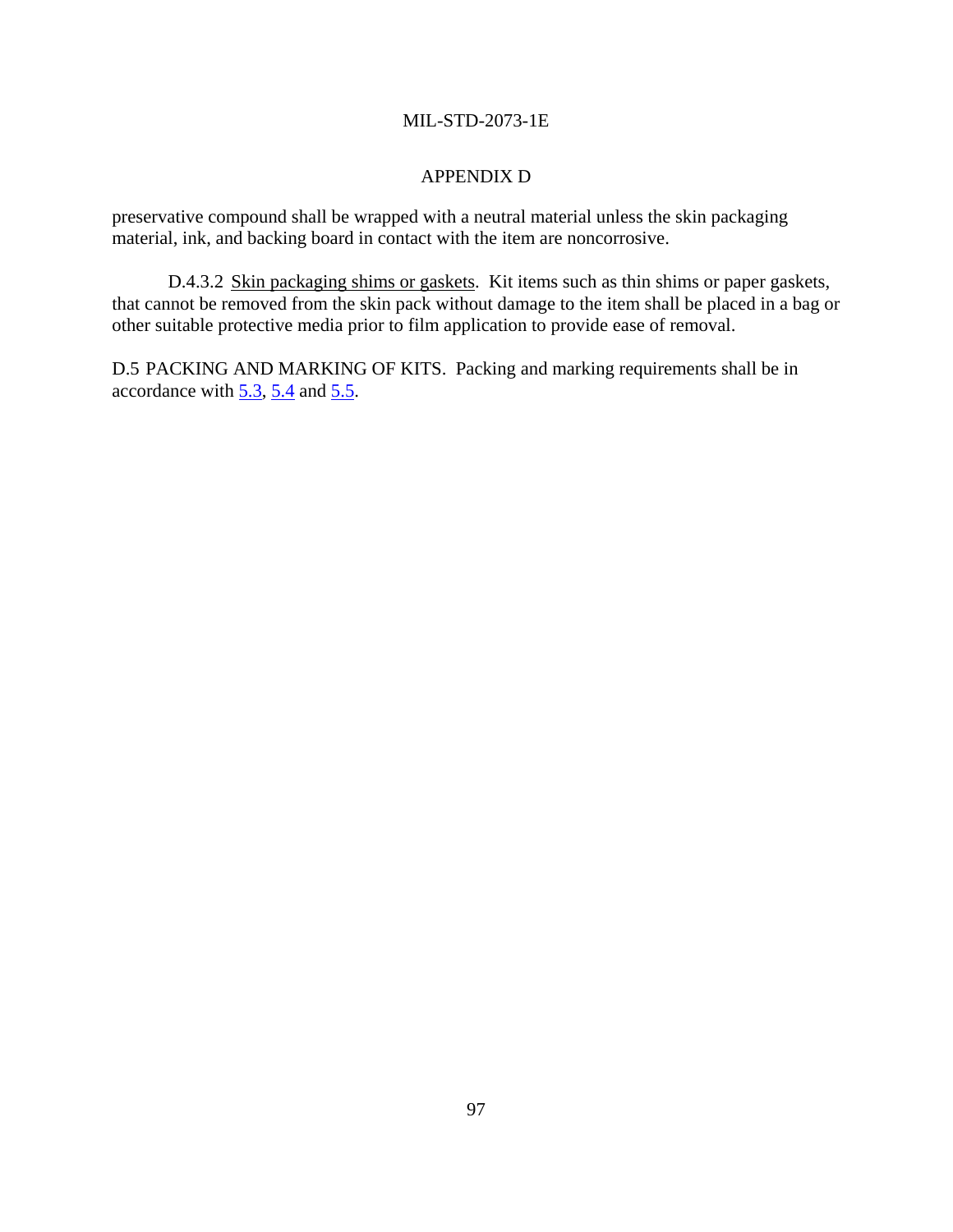# APPENDIX D

# THIS PAGE IS INTENTIONALLY LEFT BLANK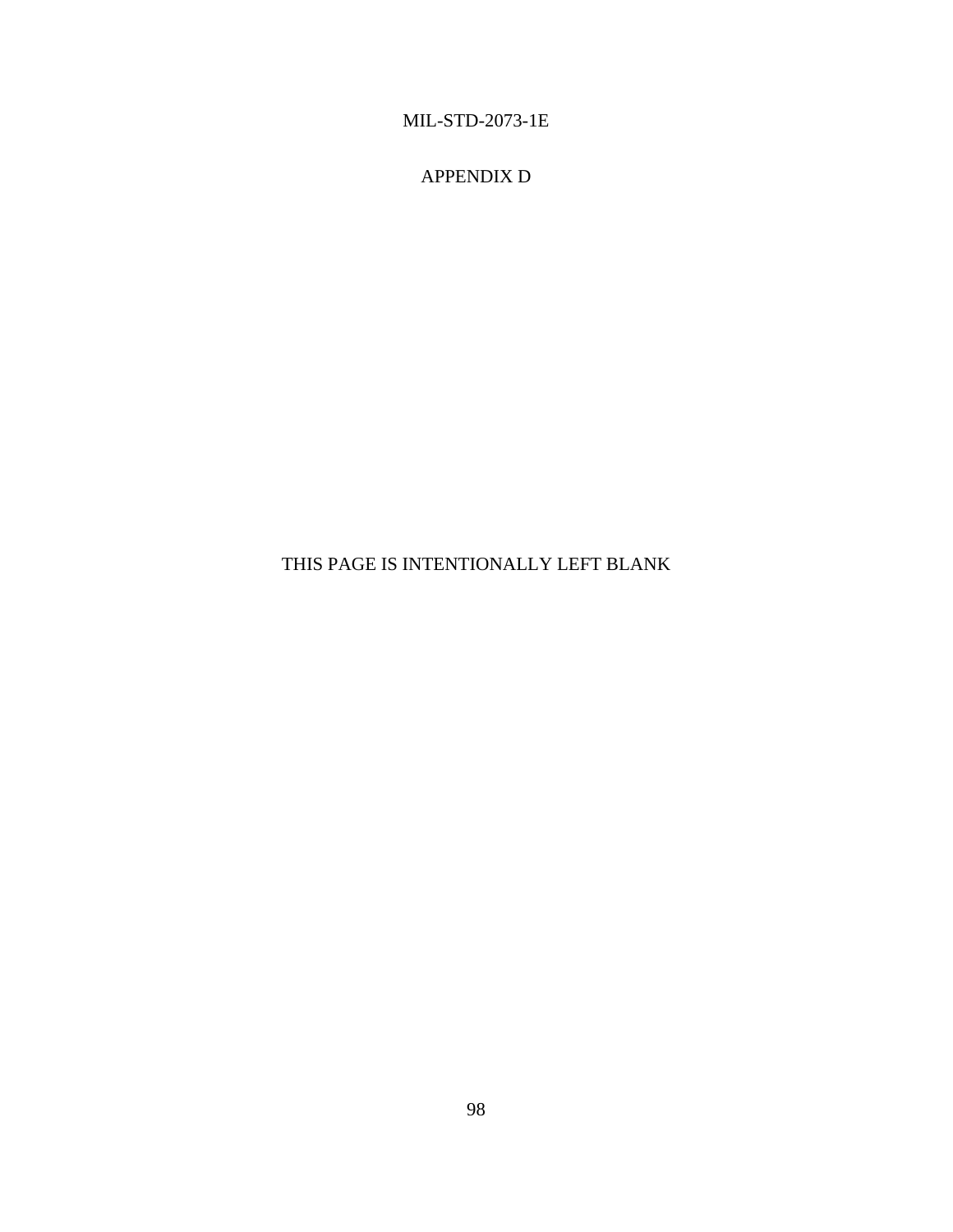#### APPENDIX E

## MILITARY PACKAGING DATA FORMS

E.1 SCOPE. This appendix outlines procedures and provides necessary guidance and instructions for the preparation of required military packaging data. This appendix is a mandatory part of this standard. The information contained herein is intended for compliance.

## E.2 APPLICABLE DOCUMENTS

 E.2.1 General. The documents listed in this section are specified in sections [E.4,](#page-118-0) [E.5](#page-120-0) and [E.6](#page-123-0) of this appendix. While every effort has been made to ensure the completeness of this list, document users are cautioned that they must meet all specified requirements of documents cited in sections E.4, E.5 and E.6 of this appendix, whether or not they are listed.

E.2.2 Government documents.

 E.2.2.1 Standards. The following standards form a part of this document to the extent specified herein. Unless otherwise specified, the issues of these documents are those cited in the solicitation or contract.

### DEPARTMENT OF DEFENSE STANDARDS

| MIL-STD-129 |                  | Military Marking for Shipment and Storage. |
|-------------|------------------|--------------------------------------------|
| MIL-STD-961 | $\sim$ 100 $\mu$ | Defense and Program-Unique Specifications  |
|             |                  | Format and Content.                        |

 (Copies of these documents are available online at <http://assist.daps.dla.mil/quicksearch> or [http://assist.daps.dla.mil](http://assist.daps.dla.mil/) or from the Standardization Document Order Desk, 700 Robbins Avenue, Building 4D, Philadelphia, PA 19111-5094.)

 E.2.2.2 Other Government documents, drawings, and publications. The following Government document forms a part of this document to the extent specified herein. Unless otherwise specified, the issue is that cited in the solicitation or contract.

> H4/H8 Section A - Commercial and Government Entity (CAGE) (Name to Code)

(Copies of this Cataloging Handbook H4/H8 are available from Commander, Defense Logistics Service Center, ATTN: DLSC-WP, Federal Center, Battle Creek, MI 49017-3084.)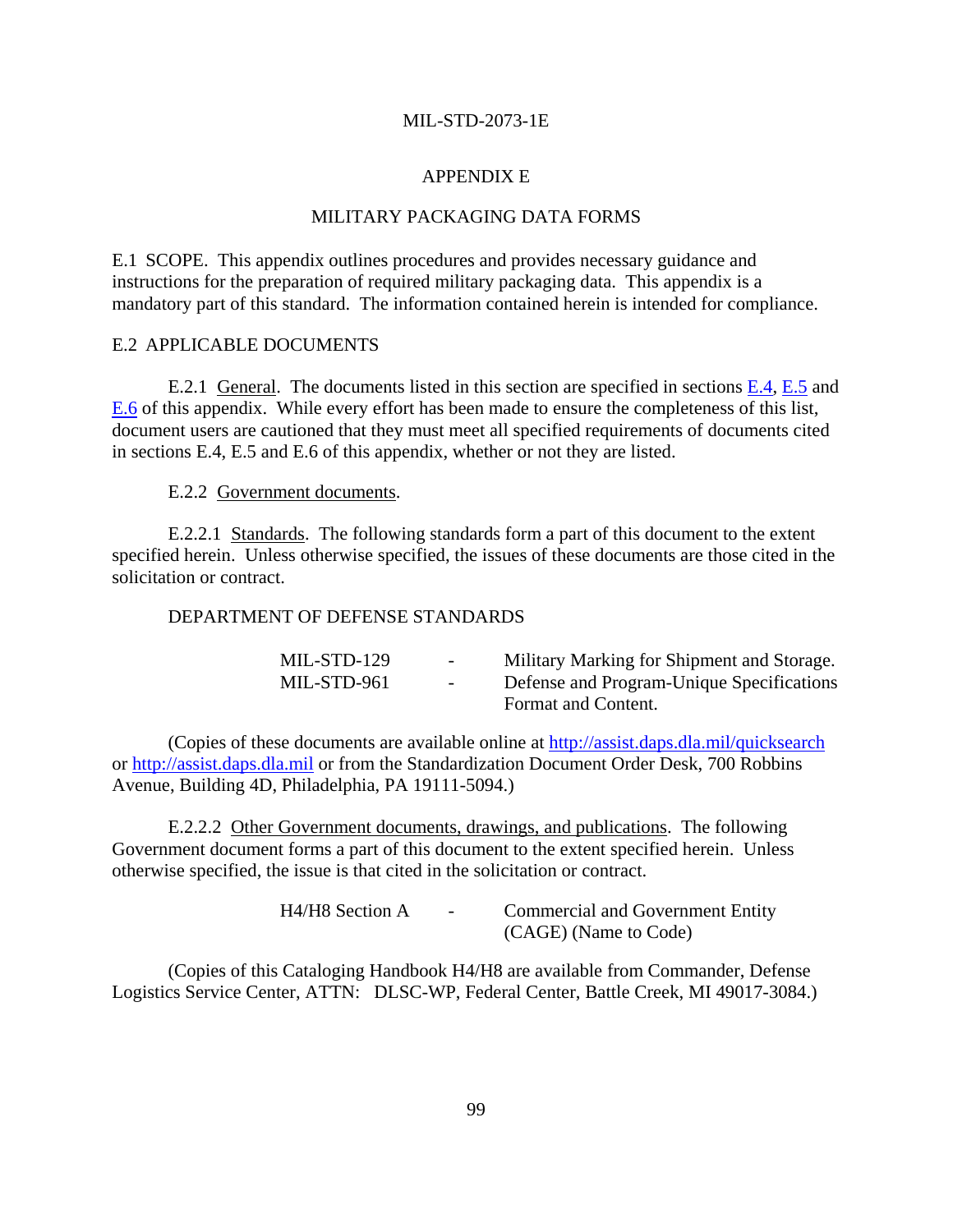### APPENDIX E

 E.2.3 Non-Government publications. The following document forms a part of this document to the extent specified herein. Unless otherwise specified, the issue of this document is that cited in the solicitation or contract.

### AMERICAN SOCIETY OF MECHANICAL ENGINEERS (ASME)

 ASME-Y14.100 - Engineering Drawing and Related Documentation Practices (DoD adopted).

 (Application for copies should be addressed to the American Society of Mechanical Engineers, Three Park Avenue, New York, NY 10016-5990.)

### E.3 GENERAL REQUIREMENTS

 E.3.1 Development of military packaging data. Military packaging data shall be developed for each item entering the military supply system. Data to be submitted by contractors shall be prepared in accordance with the requirements of this standard. Each applicable data item listed on DD Form 2326 [\(figure E-1](#page-134-0)) shall be completed, using the codes of [Appendix J](#page-152-0) where and when appropriate. Data shall be entered and supplemented as outlined in [E.4.1](#page-118-0).

#### E.3.2 Recording military packaging data.

E.3.2.1 Recording of data. Unless otherwise specified by the procuring activity, figure [E-1](#page-134-0) (DD Form 2326) "Preservation and Packing Data," is the form on which initial entry, or revision to previously established and approved elements, of military packaging data shall be annotated. Data shall be recorded in coded form or in the clear as required, or by reference to specification(s) or Special Packaging Instructions (SPIs). Entries shall be recorded to assure clear, legible reproduction of the data. The contractor may, upon approval of the contracting agency, furnish the data in the form used for his internal operation, or via electronic media, provided there is no change in the sequence and format of figure E-1.

E.3.2.2 National Stock Number (NSN) requirements. When preservation and packing data are submitted on DD Form 2326, NSNs shall be provided in Part A of [figure E-1](#page-134-0) only.

E.3.2.3 Coded data. Coded data shall be as specified in  $E.4$ . If additional codes are needed to specify a requirement, requests for inclusion, with substantiating data, shall be initiated in accordance with the directions contained in [J.3.2.1](#page-158-0). Until the new requirement is represented by a code symbol in [Appendix J](#page-152-0), Code Z or ZZ shall be used and details shown as supplemental data.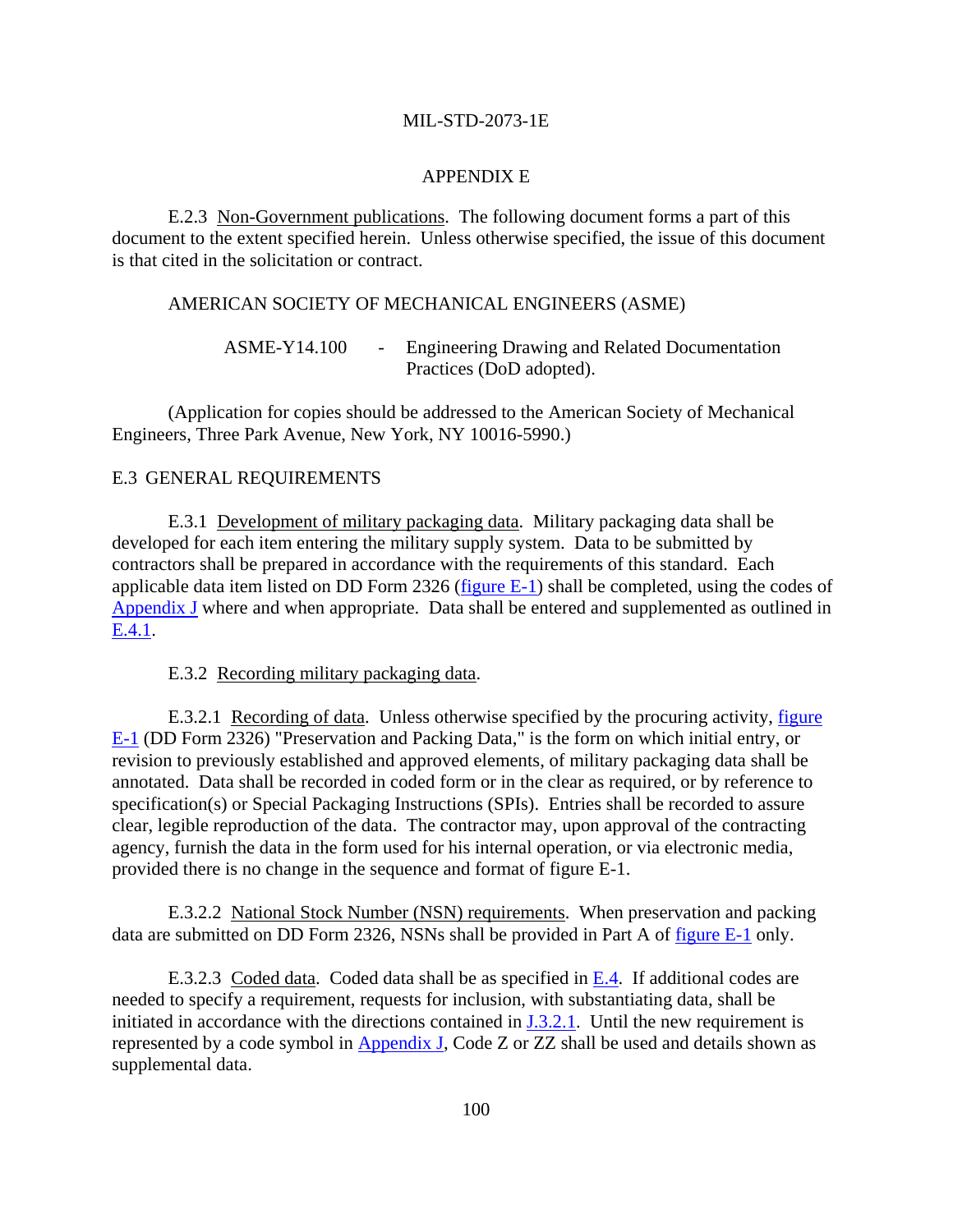### APPENDIX E

<span id="page-118-0"></span> E.3.2.4 Kits (Parts and Modification). Unless otherwise specified, packaging requirements for modification and parts kits will be defined on special packaging instructions (SPIs) (see Appendix D).

E.3.2.5 Special packaging instructions. SPIs shall be prepared in accordance with  $E_{.5}$ .

### E.4 DETAILED REQUIREMENTS

 E.4.1 Development of military packaging data. Packaging data is divided into the following categories:

> Item identification data [\(figure E-1](#page-134-0), Part A) Preservation and packing data (figure E-1, Part B) Supplemental data (figure E-1, Part C) Special packaging instruction data (figure E-1, Part D)

When data is requested it shall be developed as specified in [E.4.2.4,](#page-119-0) [E.4.2.5](#page-119-0), [E.4.2.6,](#page-119-0) and [E.4.2.7](#page-119-0). Item identification data shall be developed for all items. Unless otherwise specified, no further data need be developed for common group items. Preservation and packing data, supplemental data, and special packaging instruction data shall be developed for selective and special group items as required. Data elements 29 thru 49 and 79 of [table E-II](#page-128-0) shall not be provided for special group items, unless otherwise directed by the requiring activity.

 E.4.1.1 Procedural specification data. When the packaging of an item can be defined by use of procedural specifications, data elements of table E-II, [table E-IV](#page-133-0), and [table E-I](#page-125-0), columns 39-42 need not be developed. The appropriate procedural packaging specification shall be invoked by direct reference as supplemental data (see [table E-III](#page-131-0), columns 22-80).

 E.4.2 Preparation of military packaging data. The detailed guidance in tables E-I through E-IV prescribes the procedures for inserting data on DD Form 2326. This is a multiple use form designed to reduce the amount of work necessary in compiling data relative to packaging of any given item. The form has provisions for:

> Nomenclature Manufacturer's Commercial and Government Entity (CAGE) code and design activity's part number Approval stamp ([E.6.2](#page-123-0)) Configuration item specification number Item identification data Preservation and packing data Supplemental data Special packaging instruction data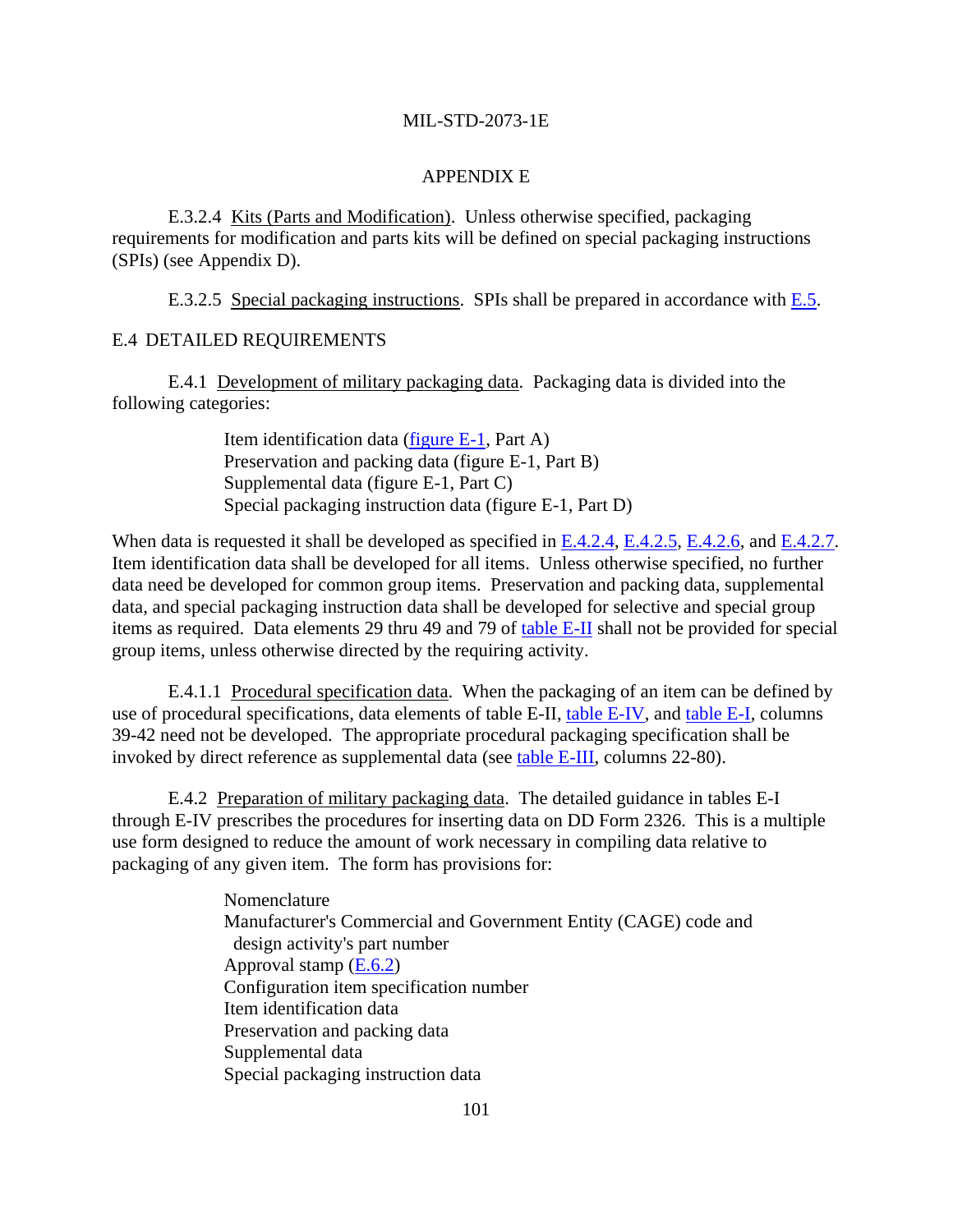#### APPENDIX E

<span id="page-119-0"></span>In the detailed guidance below, column numbers refer to the digit position indicators preprinted on [figure E-1](#page-134-0).

 E.4.2.1 Nomenclature. Show item name in the designated block on the figure E-1 format.

 E.4.2.2 Manufacturer's Commercial and Government Entity code and part number. Show the Commercial and Government Entity (CAGE) code of the manufacturer and the part number of the item, if any, in the appropriate block(s) on the figure E-1 format.

 E.4.2.3 Configuration item (CI). When the contract requires development of a CI specification for the item in accordance with MIL-STD-961, show configuration item specification number for the item in the designated block on the figure E-1 format.

 E.4.2.4 Item identification data. The elements of data in table E-I are applicable to the identification and physical characteristics of the item. Information shall be entered on DD Form 2326, Part A as prescribed in [table E-I](#page-125-0).

 E.4.2.5 Preservation and packing data. [Table E-II](#page-128-0) provides the basic elements of data required in preservation and packing. Information shall be entered on DD Form 2326, Part B as prescribed in table E-II and as specified in [E.4.1.](#page-118-0)

E.4.2.6 Supplemental data. The elements of data in [table E-III](#page-131-0) are mandatory when supplemental data is required. A "3" in column 80 of tables E-I and E-II indicate supplemental data is required. Supplemental data is pertinent to the packaging process and is either a direct reference to a specific packaging procedural specification or is information that is required in addition to that shown in the preservation and packing data area (Part B of DD Form 2326). Supplemental data shall be recorded on DD Form 2326, Part C as described in table E-III. Narrative shall show only explanatory or instructional type information which directly supplements the elements of the packaging requirements code in the preservation packing data areas (DD Form 2326, Part B). Only 59 digits of supplemental data are permitted for any one item. If the necessary supplemental data would exceed this limit, a SPI shall be prepared in accordance with instructions in E.5 and Part D of DD Form 2326 shall be executed.

 E.4.2.7 Special packaging instruction (SPI) data. A SPI will be developed in accordance with [E.5](#page-120-0) when preservation-packing data and supplemental data do not provide sufficient detail to allow reproduction of the complete package. When a SPI is required, the elements of data in [table E-IV](#page-133-0) shall be required as applicable. A "4" or "6" in column 80 of [tables E-I](#page-125-0) and [E-II](#page-128-0) indicates a SPI is required.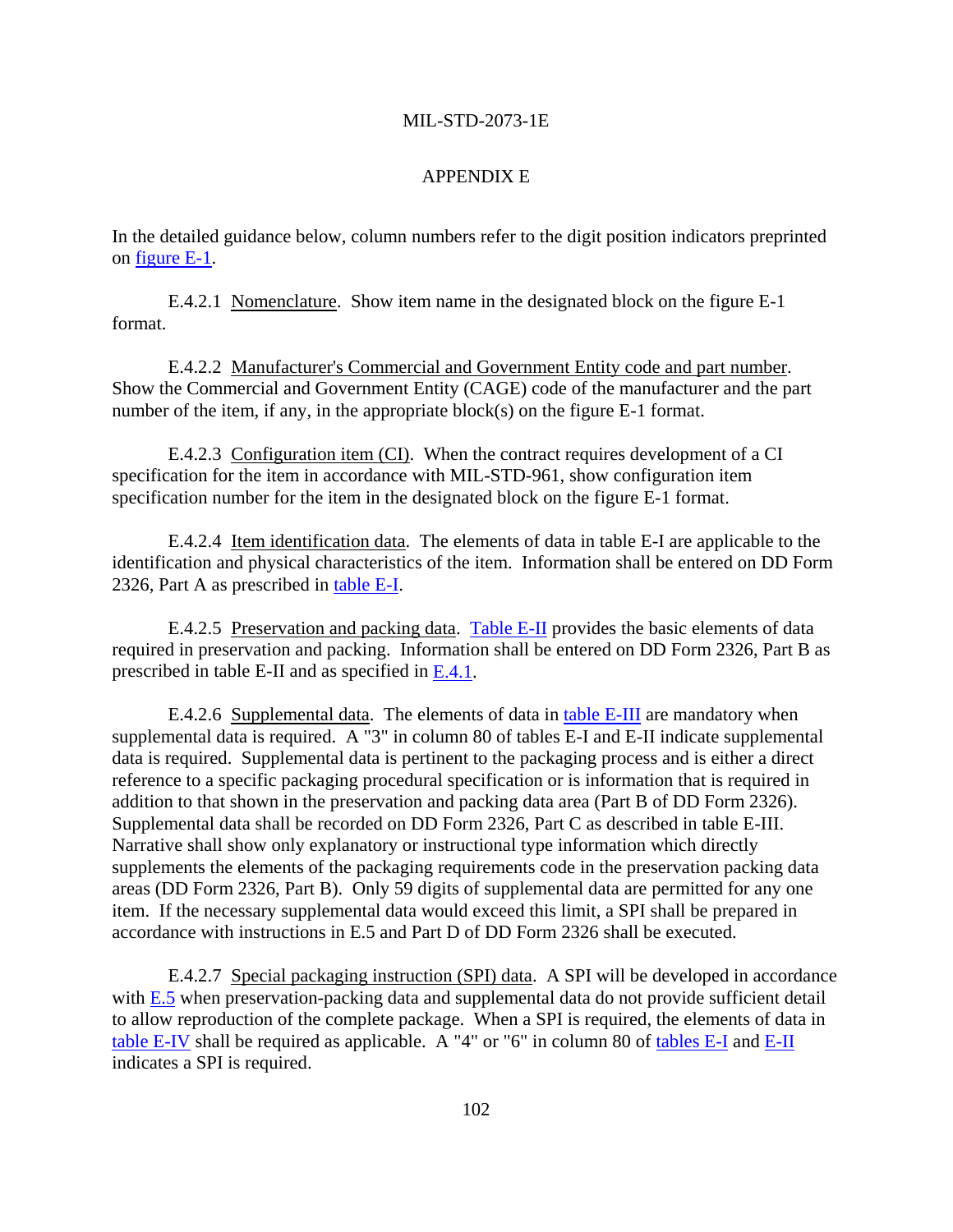## APPENDIX E

## <span id="page-120-0"></span>E.5 SPECIAL PACKAGING INSTRUCTIONS

## E.5.1 General. SPIs shall be prepared when the following conditions exist:

- a. When the packaging code of DD Form 2326 [\(figure E-1\)](#page-134-0) does not contain all necessary packaging requirements and
- b. When all necessary packaging requirements for complete fabrication and assembly of the pack cannot be contained in the supplemental data area of DD Form 2326.

 E.5.2 Format. SPIs shall be prepared using a digital format and any one or a combination of the following techniques:

- a. Narrative, as appropriate.
- b. Orthographic drawings (prepared in accordance with ASME-Y14.100).
- c. Axonometric drawings (oblique, cabinet, isometric, diametric, trimetric).
- d. Perspective drawings (developed by projection from orthographic drawings, by commercially available scaled grids, or by other methods where a scalable rendering results).
- e. Photo-drawings (high contrast photographs in which all background and nonpertinent information has been removed).
- f. Computer graphics.

 E.5.3 Elements. The specific format of a SPI is optional provided all of the requirements of [E.5.1](#page-120-0) and [E.5.2](#page-120-0) are met and the ability to universally replicate the package is assured. At a minimum, all SPIs shall include the following mandatory elements:

- a. Part or drawing number.
- b. Commercial and Government Entity (CAGE) Code Provide the 5-digit numerical code of the packaging design activity as assigned in Cataloging Handbook H4/H8, Commercial and Government Entity, Name to Code.
- c. SPI number Enter the SPI number provided by the service or agency. The contractor shall enter only when provided by the service or agency.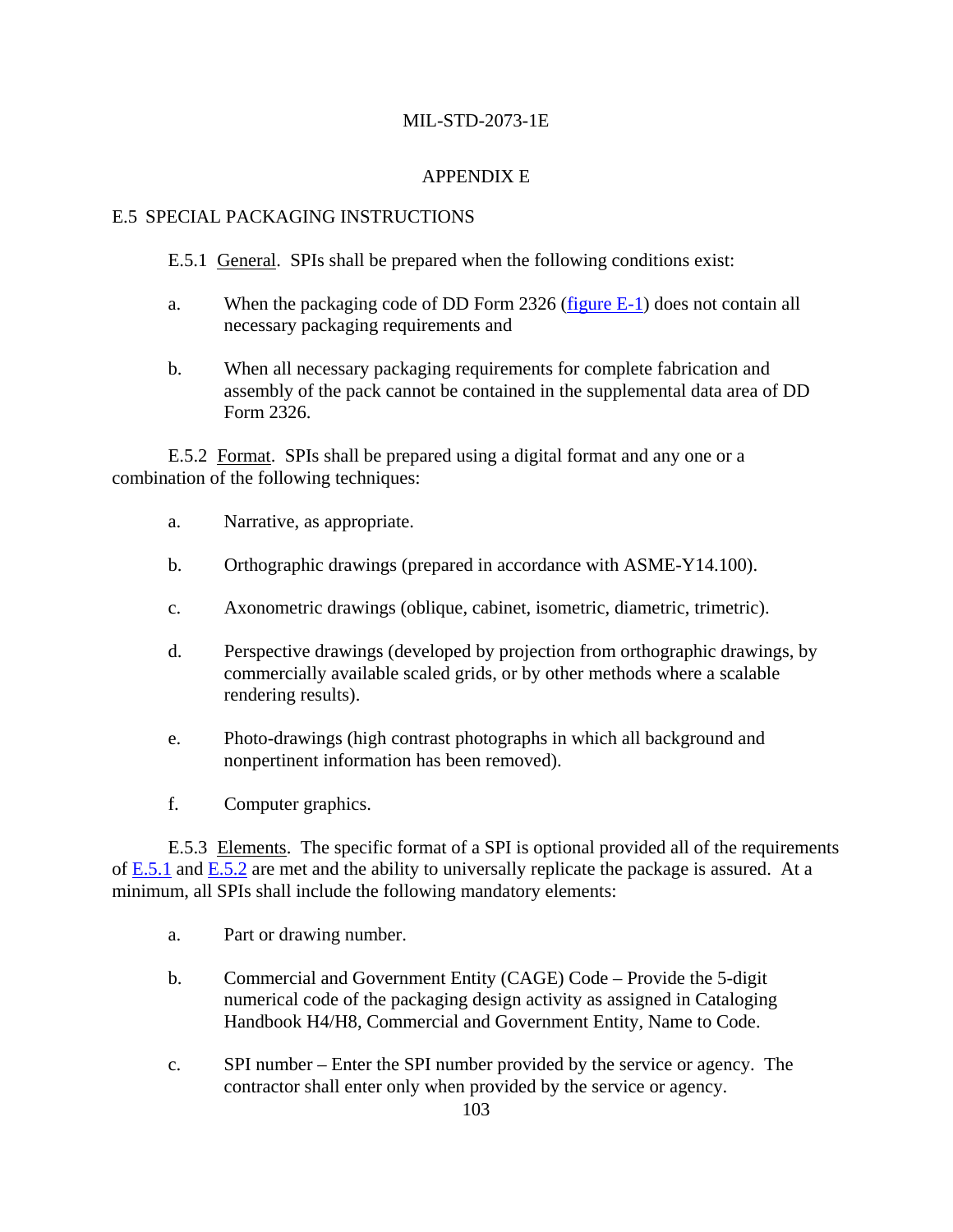## APPENDIX E

- d. National stock number Provide the 13-position National Stock Number and, when specified, the 2-position Material Management Aggregation Code (MMAC), Service Management Code or Special Material Identification Code (SMIC). If no NSN is available, provide the 5-digit numerical code assigned by Cataloging Handbook H4/H8 to identify the manufacturer of the part and the drawing or part number. Enter multiple NSNs if more than one NSN applies.
- e. Date Enter the ordinal date, reflecting the 2-position year and 3-position day of the latest revision of the SPI (e.g., Feb. 5, 1999 would be "99036").
- f. Revision Enter revision symbol as an alphabetic character beginning with an "A" for the first revision. Proceed through the alphabet for each succeeding revision. Letters I, O, Q, S, X and Z shall not be used. Leave blank for original SPIs.
- g. QUP and ICQ State each in-the-clear.
- h. Unit pack weight Provide to the nearest one tenth of a pound (e.g., 16.4) (not required for SPIs covering more than one size shipping container).
- i. Unit pack size Provide to the nearest tenth of an inch in order by length, width, and depth.
- j. Unit pack cube Provide to the nearest one thousandth of a cubic foot (e.g., 3.155) (not required for SPIs covering more than one size shipping container).
- k. Method of Preservation (MOP) State MOP in the clear (see  $5.2.3$ ).
- l. Cleaning and drying requirements.
- m. Packing Provide all applicable packing requirements for levels A and B. Closure, sealing and reinforcement shall be as specified in the applicable container specification or supplemental closure requirements document.
- n. Marking Marking shall be as specified in MIL-STD-129. Special markings (includes opening and closing instructions) must be given in detail when special type containers or securing media are used. When specified, include instructions to mark the SPI number on exterior (other than multiapplication) containers.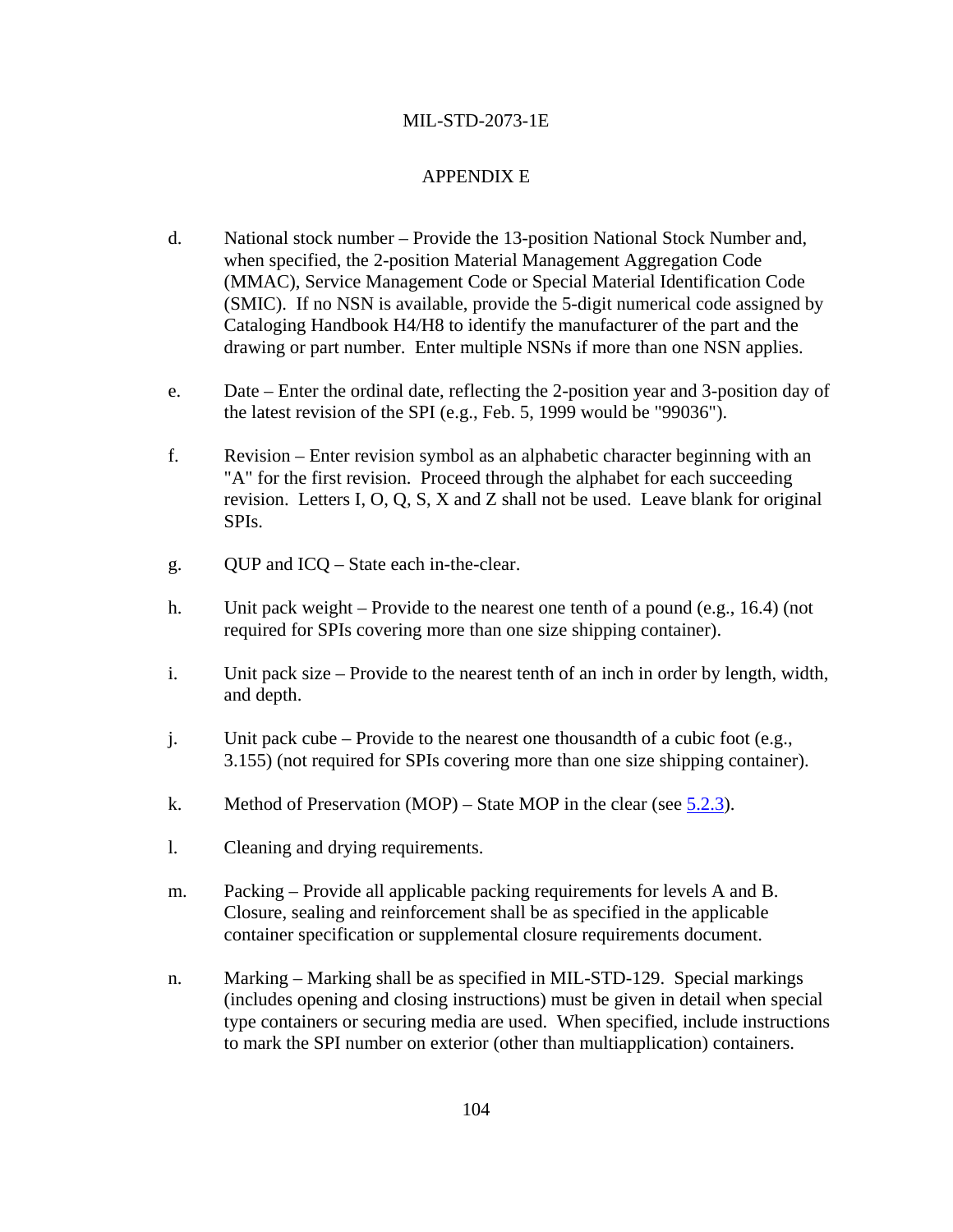#### APPENDIX E

### E.5.4 Detailed requirements.

 E.5.4.1 Package assembly instructions. All details required for fabrication of the package, including internal blocking, bracing, or contour supports shall be shown in their relationship to the item being packaged. Sequential detailed packing instructions shall be included in the SPI, as necessary. When the SPI covers blocking and bracing of unpacked items, all details necessary to indicate special handling and storage shall be provided, including instructions for cribbing, hoisting, tie down and supports. Axonometric, scaled perspective, photo drawings or orthographic drawings may be used to show the various components of the package in relation to each other and the contained item. Relationships of the component parts of the package may be shown by exploded or partial exploded views. In most instances clarity is enhanced by showing the item in phantom lines.

 E.5.4.2 Bill of materials. The SPI shall include a list of all materials required for complete fabrication and assembly of the package. All items listed on the bill of material shall be identified, whenever possible, to applicable federal or military specifications (or DoD adopted commercial standards) including types, grades, classes, styles, etc. These items shall not be identified by trade name, commercial source, or commercial specification. When an item is proposed for use that is not covered by any federal or military specification, the contractor shall provide sufficient background data to demonstrate the benefits to be derived from its use.

 E.5.4.3 Specification containers. Construction details of federal and military specification containers need not be illustrated, except as necessary to clarify details of the package. The specification number and type of container shall be shown. All pertinent details shall be indicated when specification containers are modified. Details for specialized shock mounts, preformed dunnage, etc., that will duplicate information on drawings prepared in accordance with ASME-Y14.100 shall not be shown. However, the engineering drawing numbers shall be indicated.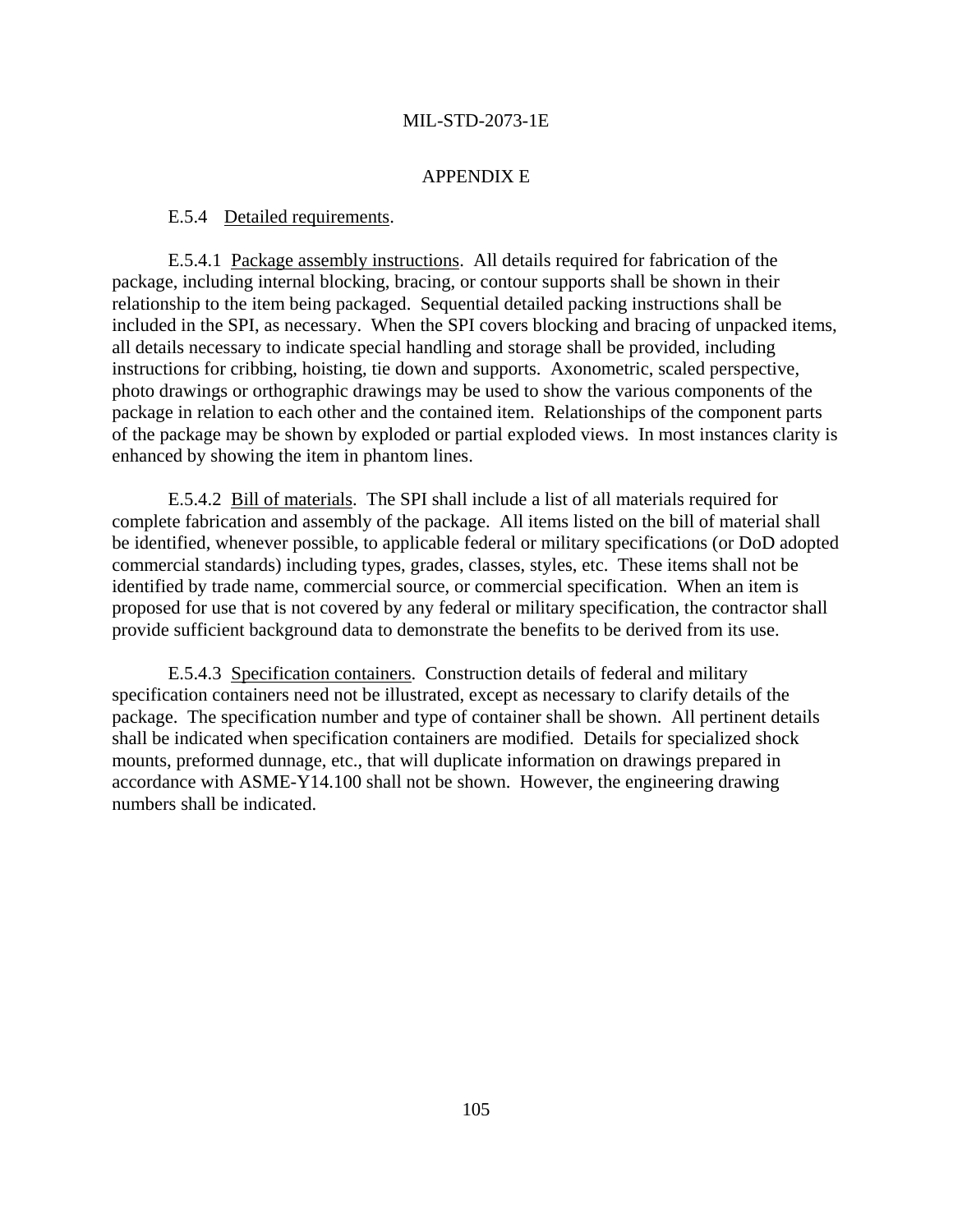### APPENDIX E

## <span id="page-123-0"></span>E.6 APPROVAL OF CONTRACTOR DEVELOPED PACKAGING DATA

 E.6.1 Procedures for submitting data for approval. The contract, the contractor shall submit the packaging data prepared for each item for approval. This approval shall be obtained prior to production packaging except for deviations which are in compliance with E.6.1.1 and [E.6.1.2](#page-123-0) below.

 E.6.1.1 Approval of data without National Stock Numbers. Forms shall not be submitted for approval of packaging data without a National Stock Number (NSN) unless authorized by the contracting agency or unless emergency shipments are required prior to assignment of an NSN. An emergency situation is defined as a requirement for direct support of a system when a situation such as work stoppage or condition status of the system might otherwise prevent it from performing its mission. Upon receipt of the complete NSN, the contractor shall enter these on the packaging data form and forward one copy to the DoD contracting activity (packaging organization) for approval.

 E.6.1.2 Approval of data for emergency shipments. When packaging data approval cannot be obtained prior to initial shipment of material which is directed by an emergency situation, the packaging data may, upon approval of the administrative contracting officer, be submitted to the appropriate office simultaneously with shipment of the material. In no case shall additional shipments of remaining identical items not required for emergency shipments be allowed prior to data submittal without approval of the DoD contracting officer.

 E.6.1.3 Approval of data of interest to one DoD agency. All packaging data which are of sole interest to a particular DoD service or agency shall be submitted as applicable to the DoD agency having item management responsibility for approval.

 E.6.1.4 Use of background data for approval. The contractor shall make available, when requested by the responsible DoD contracting activity (packaging organization), sufficient background data (test reports, drawings or engineering details) to permit the reviewing activity to determine the adequacy of the contractor-prepared packaging data.

 E.6.1.5 Data for common items. Packaging data for common items using predetermined codes shall be reviewed and approved at the option of the responsible DoD contracting activity (packaging organization).

 E.6.2 Return of approved data. Upon approval, the DoD contracting activity (packaging organization) shall return one copy of the approved data to the contractor for file. Approval shall be indicated by application of the approval stamp on the applicable forms.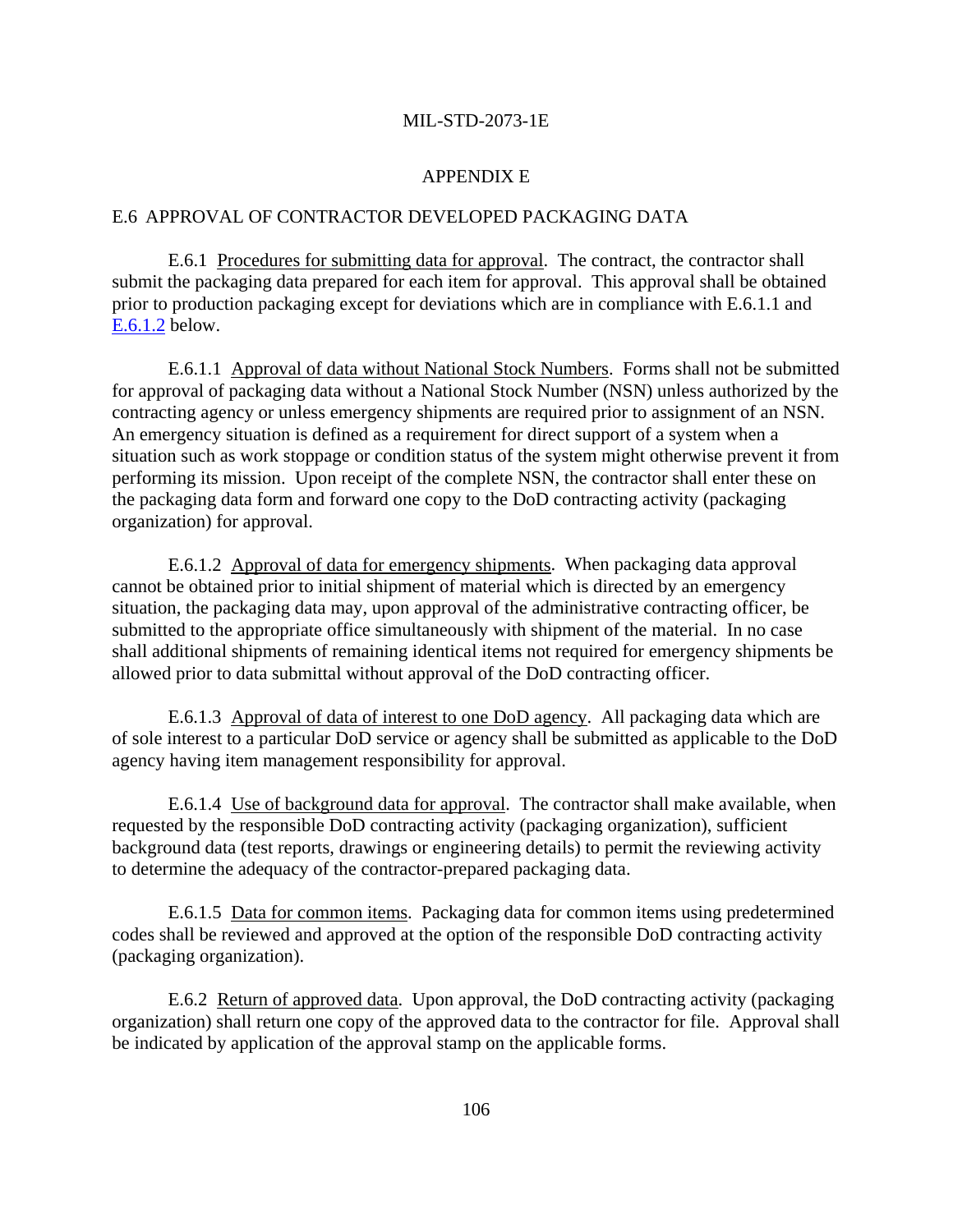### APPENDIX E

 E.6.3 Authentication. SPIs for hazardous materials shall be authenticated by the responsible DoD activity.

 E.6.4 Transmittal of data. The data required by this standard shall be in accordance with the applicable data item description and must be referenced on the applicable Contract Data Requirements List (DD Form 1423). Necessary modification to the data item descriptions must be shown on the DD Form 1423.

 E.6.4.1 Military packaging data. Unless otherwise specified on the DD Form 1423, the contractor shall submit two (2) copies of DD Form 2326 (or alternate media, when specified) along with a letter of transmittal showing quantity of items for which forms are being submitted, directly to the DoD contracting activity. The letter of transmittal shall specify the contract and order number and shall list the items for which the forms are submitted. The DoD contracting activity (packaging organization) shall sign and return the letter of transmittal with the approved copies of the data.

 E.6.4.2 Special packaging instructions. When special packaging instructions are required, they shall be submitted in the digital format specified by the acquiring activity.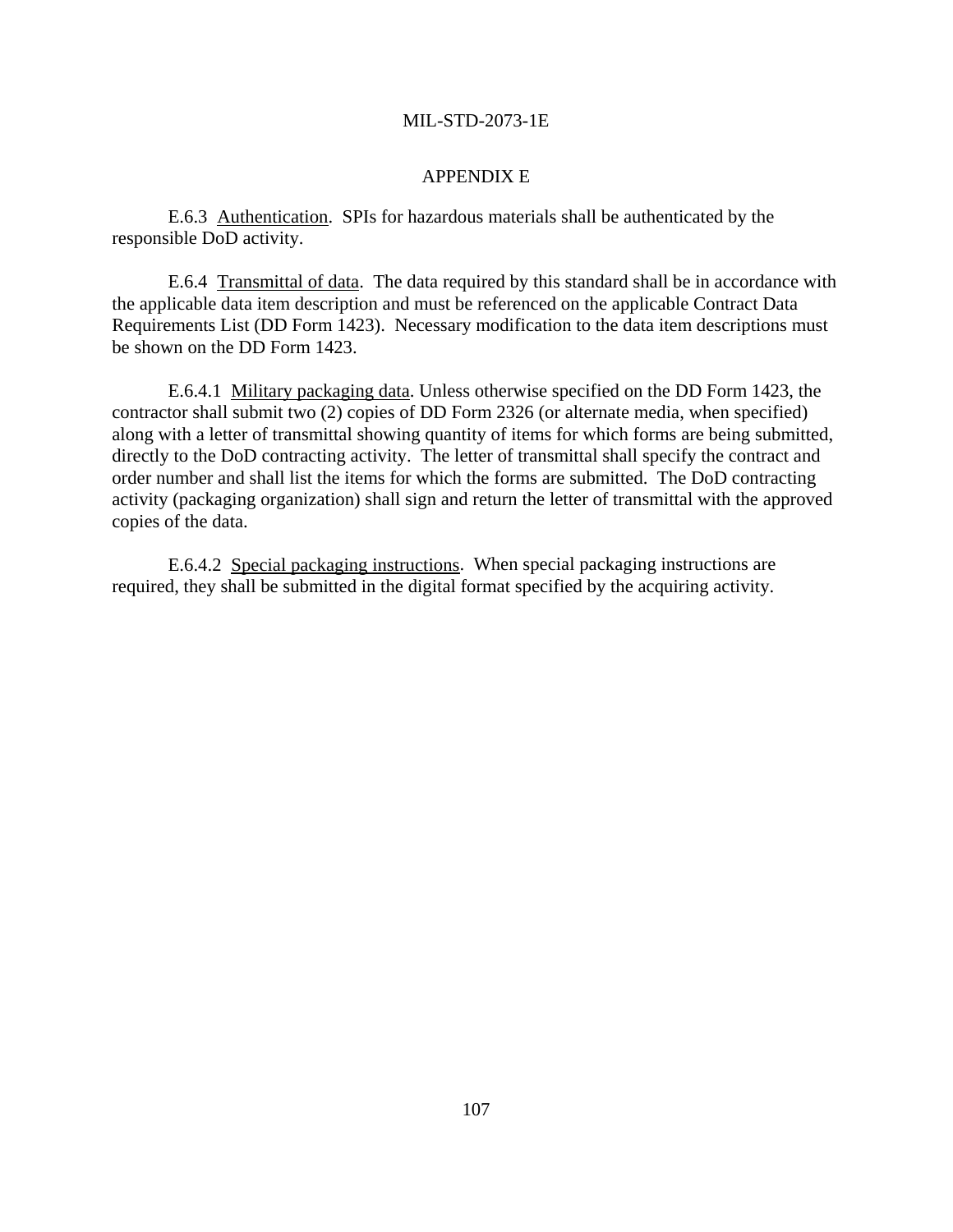# APPENDIX E

# TABLE E-I. Item identification data for PART A of DD Form 2326.

<span id="page-125-0"></span>

| Column<br>Number | <b>Element of Data</b>    | <b>Explanation or Instructions</b>                                                                                                                                                                                                                                                                                                                                                                                                                                                                                                                                                                                                                                               |
|------------------|---------------------------|----------------------------------------------------------------------------------------------------------------------------------------------------------------------------------------------------------------------------------------------------------------------------------------------------------------------------------------------------------------------------------------------------------------------------------------------------------------------------------------------------------------------------------------------------------------------------------------------------------------------------------------------------------------------------------|
| 1                | Document identifier       | Enter "A" to identify as item identification data.                                                                                                                                                                                                                                                                                                                                                                                                                                                                                                                                                                                                                               |
| $2 - 6$          |                           | Reserved for system document control and<br>identification numbers and applicable prefix<br>designations.                                                                                                                                                                                                                                                                                                                                                                                                                                                                                                                                                                        |
| $7 - 21$         | National stock<br>number  | Show the identification number assigned to the item<br>of supply (7-10 for Federal Supply Classification<br>code; 11-19 for National Item Identification<br>Number; when specified, 20-21 for Material<br>Management Aggregation Code (MMAC), Service<br>Management code or Special Material Identification<br>Code (SMIC). When NSN (Columns 7-19) is not<br>available, completion of columns 51-79 is<br>mandatory.                                                                                                                                                                                                                                                            |
| $22 - 26$        | Unpackaged item<br>weight | Show actual net weight of item to the nearest one<br>tenth of a pound up to 9,999.9 pounds. Use zeros to<br>fill voids. For items in excess of 9,999.9 pounds,<br>show weight in whole pounds indicated as follows:<br>Show "A" in column 22 and the whole pounds in<br>columns 23-26. The "A" will indicate that the<br>numbers entered are to be multiplied by ten to<br>determine the actual weight (for example,<br>A9999=99,990 pounds).<br>Show "B" in column 22 and the whole pounds in<br>columns 23-26. The "B" will indicate that the<br>numbers entered are to be multiplied by one hundred<br>to determine the actual weight (for example,<br>B9999=999,900 pounds). |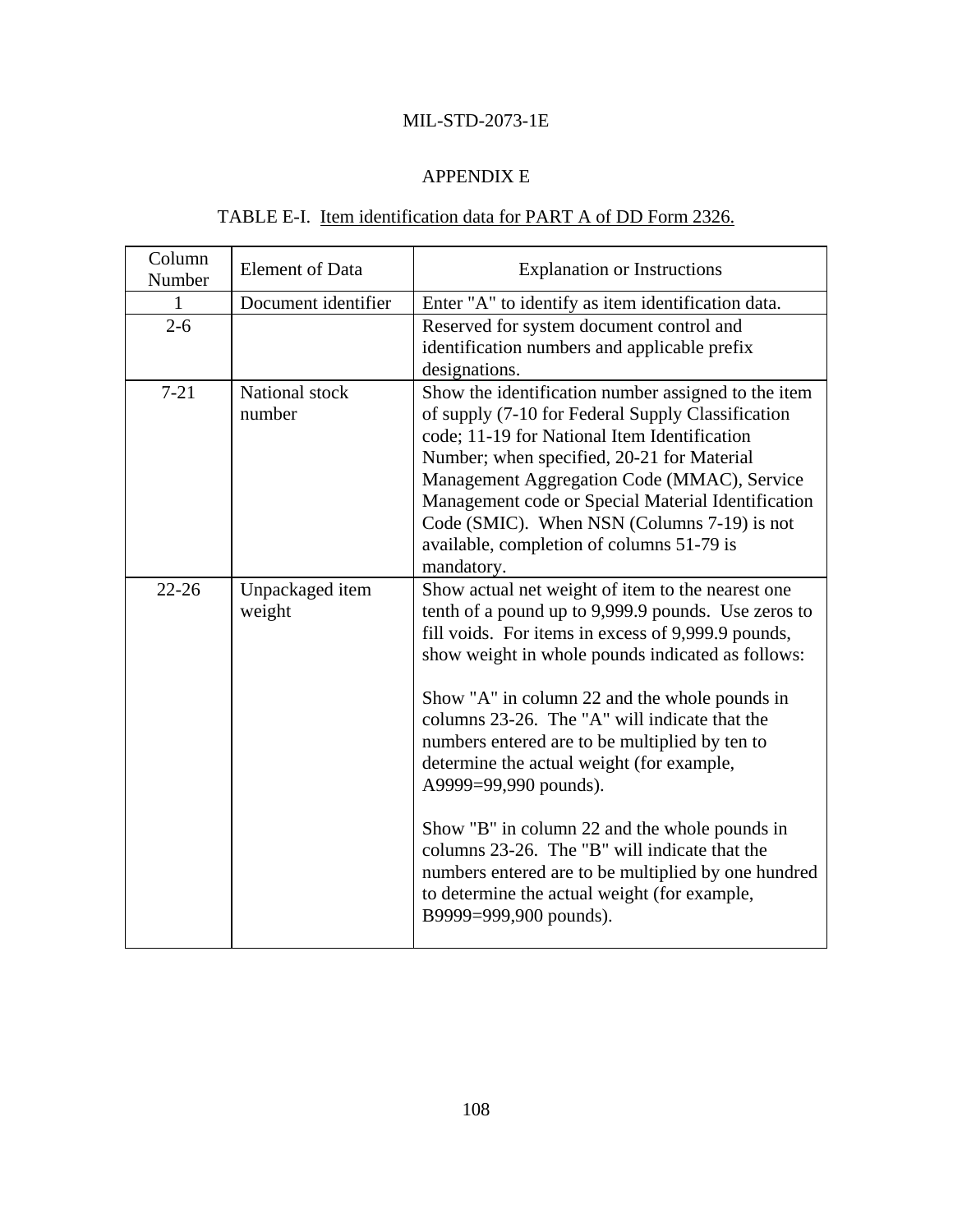# APPENDIX E

# TABLE E-I. Item identification data for PART A of DD Form 2326 - Continued.

| Column<br>Number     | <b>Element of Data</b>                                                                   | <b>Explanation or Instructions</b>                                                                                                                                                                                                                                                                                                                                                                                         |
|----------------------|------------------------------------------------------------------------------------------|----------------------------------------------------------------------------------------------------------------------------------------------------------------------------------------------------------------------------------------------------------------------------------------------------------------------------------------------------------------------------------------------------------------------------|
| $22 - 26$<br>(Cont.) | Unpackaged item<br>weight (Cont.)                                                        | Show "C" in column 22 and the whole pounds in<br>columns 23-26. The "C" will indicate that the<br>numbers listed should be multiplied by 1000 to<br>determine the actual weight being entered (for<br>example, C9999=9,999,000 pounds).                                                                                                                                                                                    |
| 27-38                | Unpackaged item<br>dimensions                                                            | Show unpackaged item dimensions as configured for<br>packaging to the nearest tenth of an inch in order by<br>length, width, and depth. The largest diameter shall<br>be used to indicate length or width of cylindrical<br>items. Dimensions less than .1 inch show as "0001."<br>Use zeros to fill voids (for example, 0024, 0001)<br>NOTE: Coilable material shall be coiled and the<br>overall coiled dimensions used. |
| 39-42                | Packaging category<br>code                                                               | In columns 39-40, show the appropriate two-digit<br>code for the physical and chemical characteristics of<br>the item using table A-I. In column 41, show the<br>one-digit code for weight/size/fragility from table<br>A-II and in column 42 show the one-digit code for<br>preservative from table A-III.                                                                                                                |
| 43-44                | Not used                                                                                 |                                                                                                                                                                                                                                                                                                                                                                                                                            |
| 45-47                | Quantity per unit<br>pack                                                                | State quantity per unit pack (QUP) in the clear.                                                                                                                                                                                                                                                                                                                                                                           |
| $48 - 50$            | Intermediate<br>container quantity                                                       | When intermediate containers are used, enter the<br>number of unit packs to be included in the<br>intermediate container in-the-clear up to 100. If<br>there is no requirement for intermediate containers,<br>enter "000".                                                                                                                                                                                                |
| $51 - 55$            | Commercial and<br><b>Government Entity</b><br>code of the<br>manufacturer of the<br>part | Enter the 5-digit numerical code, corresponding to<br>the manufacturer of the part, assigned in<br>conformance with Cataloging Handbook H4/H8.                                                                                                                                                                                                                                                                             |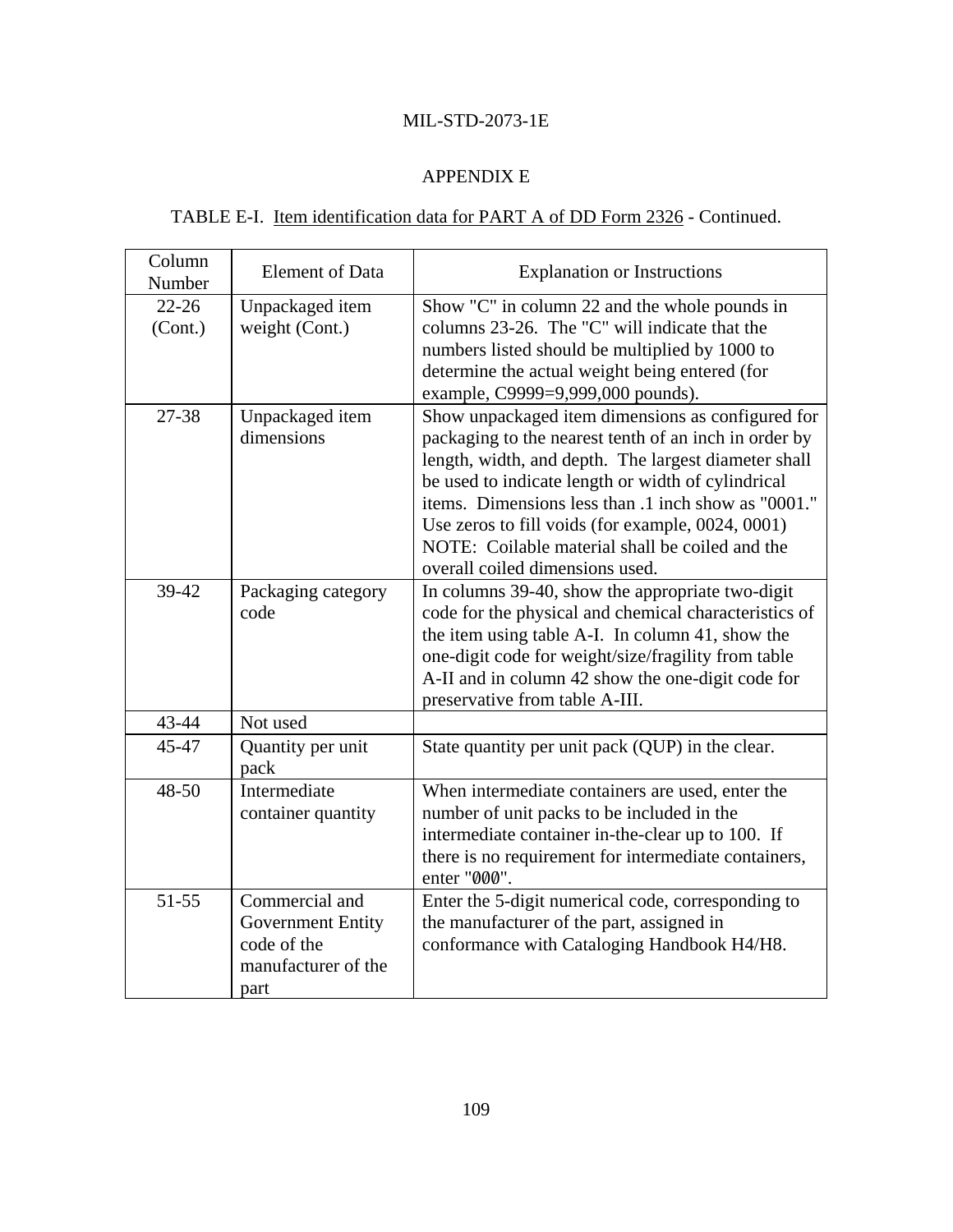# APPENDIX E

# TABLE E-I. Item identification data for PART A of DD Form 2326 – Continued.

| Column<br>Number | <b>Element of Data</b>    | <b>Explanation or Instructions</b>                                                                       |
|------------------|---------------------------|----------------------------------------------------------------------------------------------------------|
| 56-79            | Drawing or part<br>number | Enter the drawing or part number of the item being<br>packaged, as applicable. These columns may be left |
|                  |                           | blank if NSN information is entered in columns 7-<br>21.                                                 |
| 80               | Part indicator            | Enter one of the following as appropriate:                                                               |
|                  |                           | (a) If only Part A will be used, enter "1".                                                              |
|                  |                           | (b) If Parts A and B will be used, enter "2".                                                            |
|                  |                           | (c) If Parts A, B, and C will be used, enter "3".                                                        |
|                  |                           | (d) If Parts A, B and D will be used, enter "4".                                                         |
|                  |                           | (e) If only Parts A and C will be used, enter "5".                                                       |
|                  |                           | (f) If Parts A, B, C, and D will be used, enter $"6"$ .                                                  |
|                  |                           |                                                                                                          |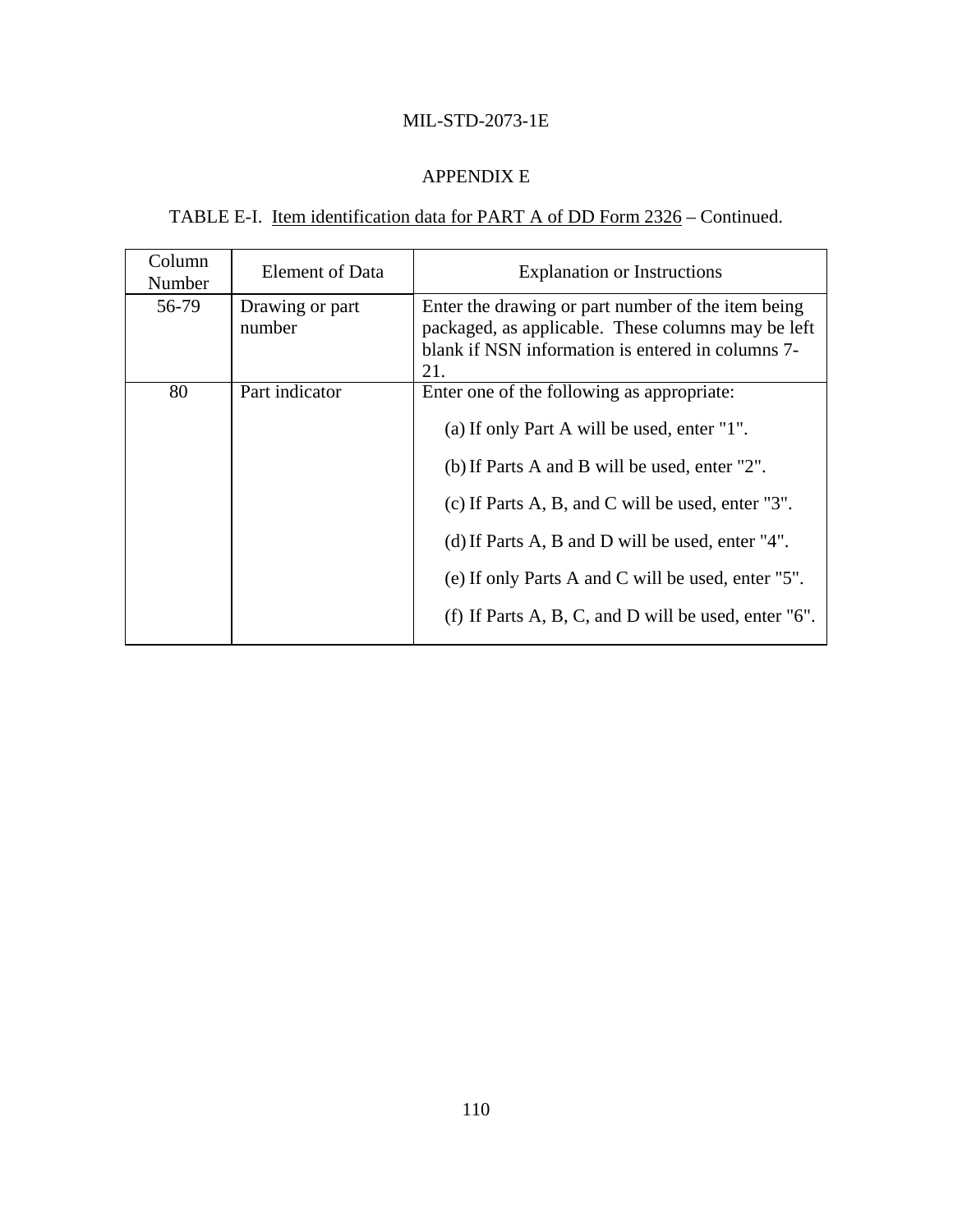# APPENDIX E

# TABLE E-II. Preservation - Packing data for PART B of DD Form 2326.

<span id="page-128-0"></span>

| Column<br>Number | <b>Element</b> of Data    | <b>Explanation or Instructions</b>                                                                                                                                                                                                                                                                                          |
|------------------|---------------------------|-----------------------------------------------------------------------------------------------------------------------------------------------------------------------------------------------------------------------------------------------------------------------------------------------------------------------------|
| 1                | Document identifier       | Enter "B" to identify as preservation-packing data.                                                                                                                                                                                                                                                                         |
| $2 - 6$          |                           | Reserved for system document control and<br>identification numbers and applicable prefix<br>designations.                                                                                                                                                                                                                   |
| $7 - 21$         | National stock<br>number  | Show the identification number assigned to the item<br>of supply (7-10 for Federal Supply Classification<br>code; 11-19 for National Item Identification<br>Number; when specified, 20-21 for Material<br>Management Aggregation Code (MMAC), Service<br>Management Code or Special Material Identification<br>Code (SMIC). |
| 22-28            | Not used                  |                                                                                                                                                                                                                                                                                                                             |
| 29-30            | Method of<br>preservation | Select appropriate code from tables J-I and J-Ia.<br>Determination of method of preservation shall be<br>based on one of the following:<br>(a) Table A-I. Identify the appropriate method<br>applicable to the item in accordance with 5.2.3.<br>(b) Table A-IV for common group items.                                     |
| 31               | Cleaning procedure        | Select appropriate code from table J-II or table A-<br>IV. for common group items.                                                                                                                                                                                                                                          |
| 32-33            | Preservative material     | Select appropriate code from table J-III or table A-<br>IV for common group items.                                                                                                                                                                                                                                          |
| $34 - 35$        | Wrap                      | Select appropriate code from table J-IV or table<br>A-IV for common group items.                                                                                                                                                                                                                                            |
| 36-37            | Cushioning and<br>dunnage | Select appropriate code from table J-V or table A-IV<br>for common group items.                                                                                                                                                                                                                                             |
| 38               | Cushioning thickness      | Select appropriate code from table J-VI or table A-<br>IV for common group items.                                                                                                                                                                                                                                           |
| 39-40            | Unit container            | Select appropriate code from table J-VII or table<br>A-IV for common group items. Note: If the unit<br>container is also the shipping container, the level of<br>protection limitations of table C-II must be met.                                                                                                          |
| 41               | Not used                  |                                                                                                                                                                                                                                                                                                                             |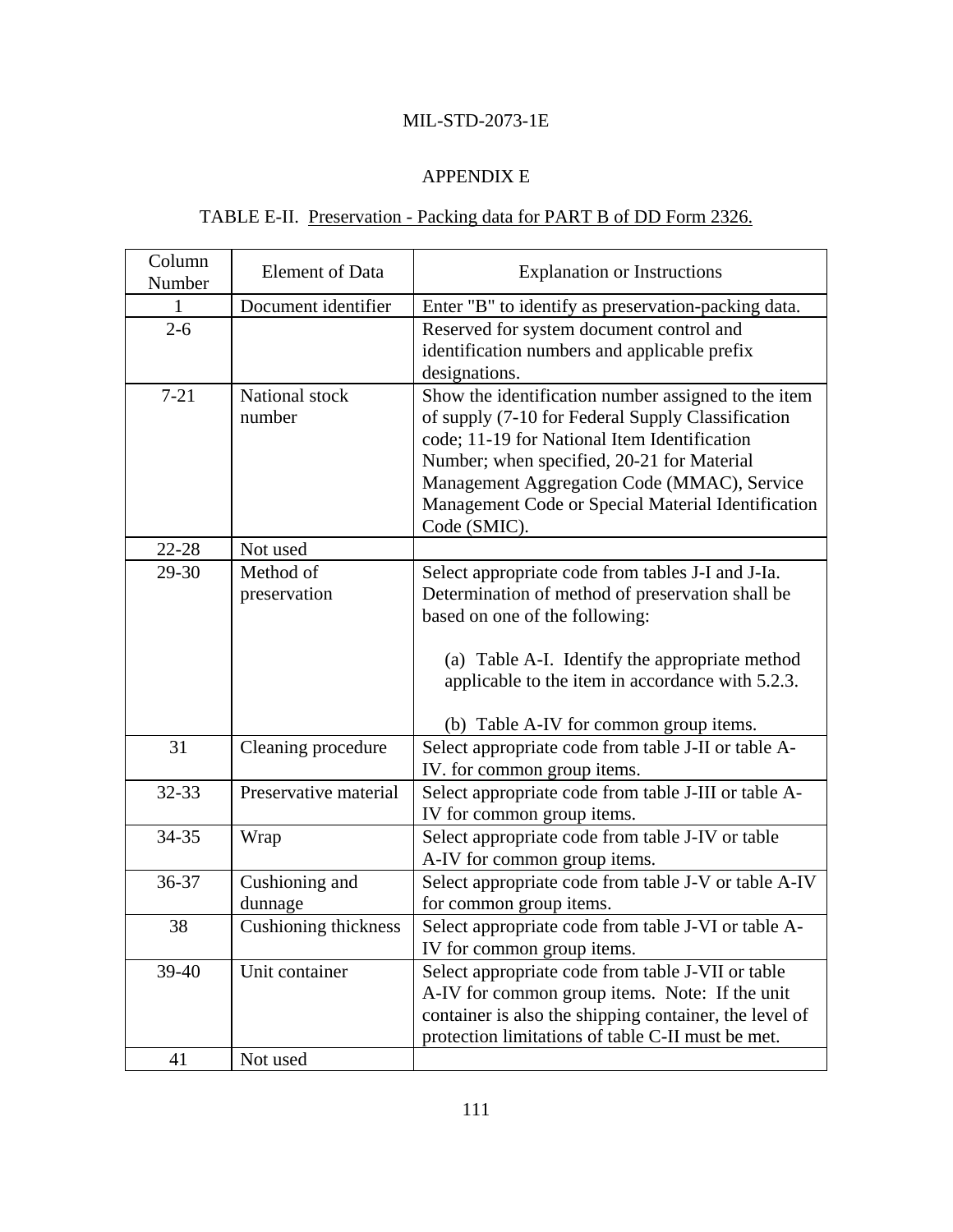# APPENDIX E

# TABLE E-II. Preservation - Packing data for PART B of DD Form 2326 - Continued.

| Column<br>Number | <b>Element of Data</b>    | <b>Explanation or Instructions</b>                                                                                                                                                                                                 |
|------------------|---------------------------|------------------------------------------------------------------------------------------------------------------------------------------------------------------------------------------------------------------------------------|
| $42 - 43$        | Intermediate<br>container | Select appropriate code from table J-VII.                                                                                                                                                                                          |
| 44               | Unit container level      | Select appropriate code from table J-VIII.                                                                                                                                                                                         |
| $45 - 46$        | Special marking           | Select appropriate code from table J-X. When more                                                                                                                                                                                  |
|                  |                           | than one code or when any special marking not                                                                                                                                                                                      |
|                  |                           | included in the table must be specified, show "ZZ"                                                                                                                                                                                 |
|                  |                           | and specify in supplemental data.                                                                                                                                                                                                  |
| 47               | Level A packing           | Select appropriate code from table J-IX.                                                                                                                                                                                           |
| 48               | Level B packing           | Select appropriate code from table J-IXa.                                                                                                                                                                                          |
| 49               | Minimal packing           | If applicable, select code from table J-IXb.                                                                                                                                                                                       |
| 50-54            | Unit pack weight          | Show actual unit pack weight in-the-clear to the                                                                                                                                                                                   |
|                  |                           | nearest one tenth of a pound up to 9,999.9 pounds.                                                                                                                                                                                 |
|                  |                           | Use zeros to fill voids. For packs in excess of                                                                                                                                                                                    |
|                  |                           | 9,999.9 pounds, show weight in whole pounds                                                                                                                                                                                        |
|                  |                           | indicated as follows:                                                                                                                                                                                                              |
|                  |                           | (a) Show "A" in column 50 and the whole<br>pounds in columns 51-54. The "A" will indicate<br>that the numbers entered are to be multiplied by<br>ten to determine the actual weight (for example,<br>A9999=99,990 pounds).         |
|                  |                           | (b) Show "B" in column 50 and the whole<br>pounds in columns 51-54. The "B" will indicate<br>that the numbers listed should be multiplied by<br>one hundred to determine the actual weight (for<br>example, B9999=999,900 pounds). |
|                  |                           | (c) Show "C" in column 50 and the whole<br>pounds in columns 51-54. The "C" will indicate<br>that the numbers listed should be multiplied by<br>1000 to determine the actual weight (for example,<br>C9999=9,999,000 pounds).      |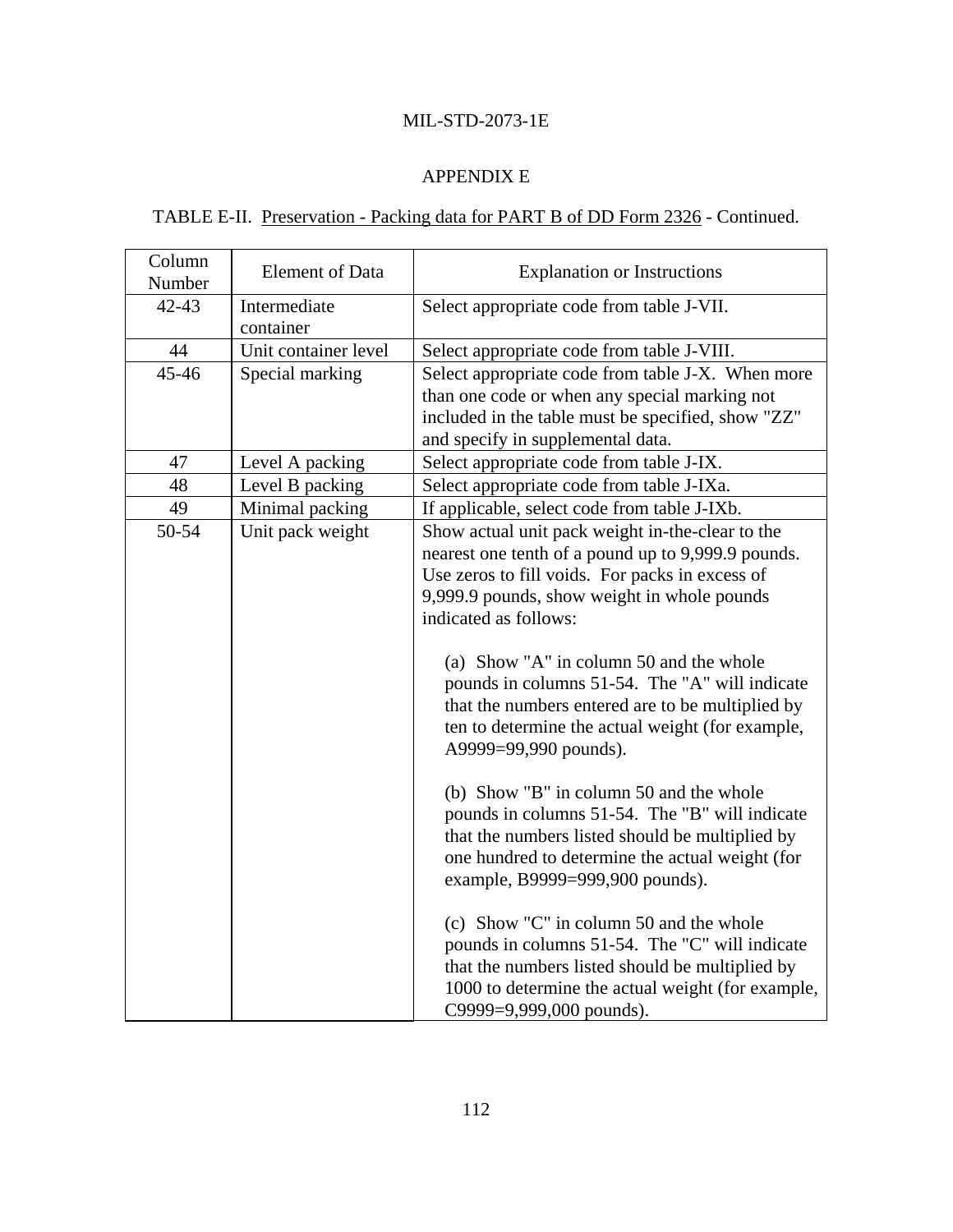# APPENDIX E

# TABLE E-II. Preservation - Packing data for PART B of DD Form 2326 - Continued.

| Column<br>Number | <b>Element of Data</b>          | <b>Explanation or Instructions</b>                                                                                                                                                                                                                              |
|------------------|---------------------------------|-----------------------------------------------------------------------------------------------------------------------------------------------------------------------------------------------------------------------------------------------------------------|
| 55-66            | Unit pack size                  | Show unit container outside dimensions in-the-clear<br>to the nearest tenth of an inch in order by length,<br>width, and depth. Use "0001" to show dimensions<br>less than $\alpha$ 1 of an inch. Use zeros to fill voids (for<br>example, "0024", "0001").     |
| $67 - 73$        | Unit pack cube                  | Show actual cube of the unit pack to the nearest one<br>thousandth of a cubic foot up to 9,999.999 cubic<br>feet. For items with cube in excess of 9,999.999<br>cubic feet, show X in column 67 and indicate cube<br>in whole cubic feet in columns 68-73.      |
| 74-78            | Not used                        |                                                                                                                                                                                                                                                                 |
| 79               | Optional procedure<br>indicator | Select appropriate code from table J-VIIIa.                                                                                                                                                                                                                     |
| 80               | Part indicator                  | Enter one of the following as appropriate:<br>(a) If Parts A and B will be used, enter "2".<br>(b) If Parts A, B and C will be used, enter "3".<br>(c) If Parts A, B, and D will be used, enter $"4"$ .<br>(d) If Parts A, B, C, and D will be used, enter "6". |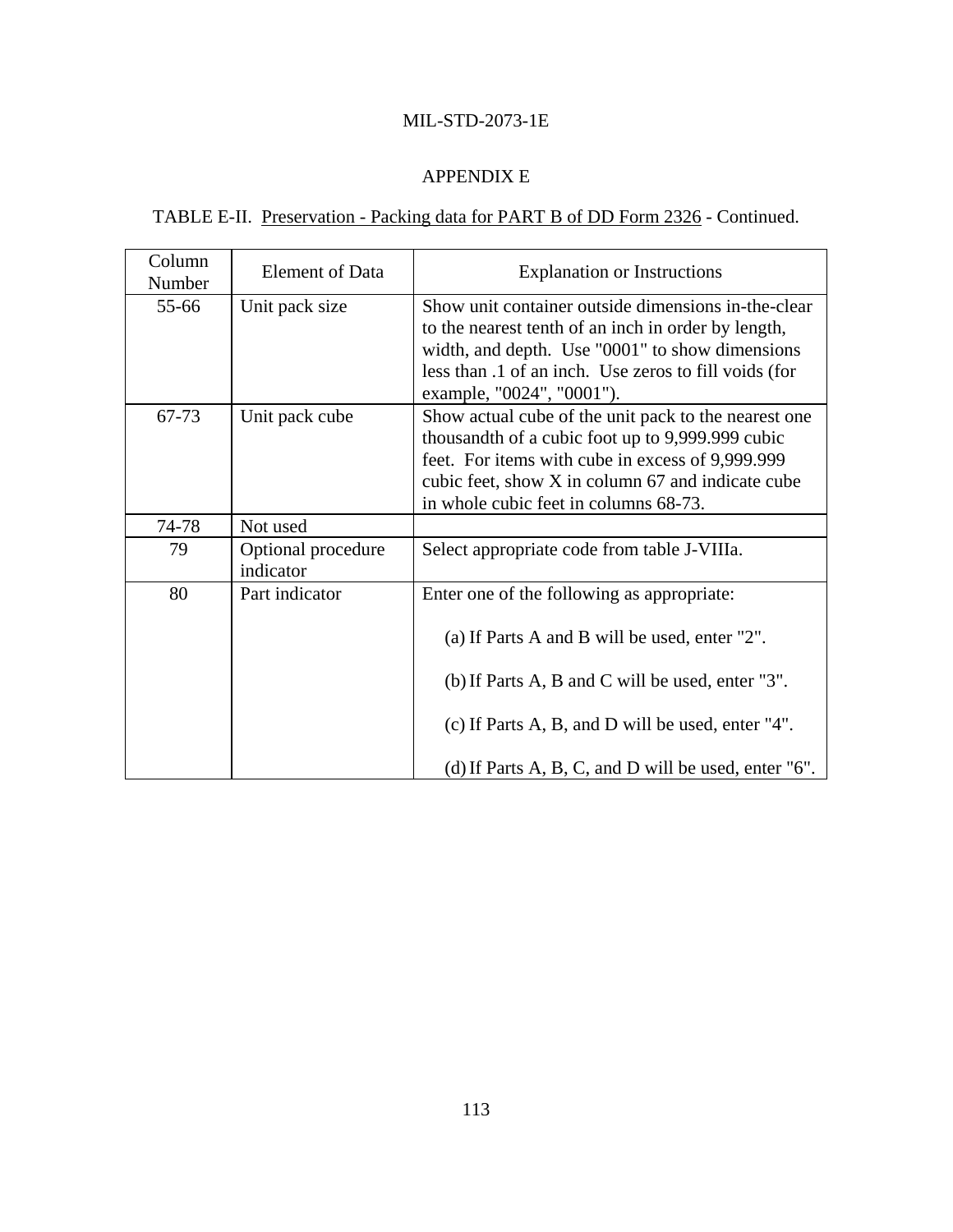# APPENDIX E

# TABLE E-III. Supplemental data for PART C of DD Form 2326.

<span id="page-131-0"></span>

| Column<br>Number | <b>Element</b> of Data       | <b>Explanation or Instructions</b>                                                                                                                                                                                                                                                                                                                                                                                         |
|------------------|------------------------------|----------------------------------------------------------------------------------------------------------------------------------------------------------------------------------------------------------------------------------------------------------------------------------------------------------------------------------------------------------------------------------------------------------------------------|
| 1                | Document identifier          | Enter "C" to identify as supplemental data.                                                                                                                                                                                                                                                                                                                                                                                |
| $2 - 6$          |                              | Reserved for system document control and<br>identification numbers and applicable prefix<br>designations.                                                                                                                                                                                                                                                                                                                  |
| $7 - 21$         | National stock<br>number     | Show the identification number assigned to the item<br>of supply (7-10 for Federal Supply Classification<br>code; 11-19 for National Item Identification<br>Number; when specified, 20-21 for Material<br>Management Aggregation Code (MMAC), Service<br>Management Code or Special Material Identification<br>Code (SMIC).                                                                                                |
| 22-80            | In-the-clear<br>instructions | If there is an applicable procedural specification for<br>the item being packaged, and the packaging<br>requirements are adequately defined therein, enter<br>two asterisks followed by the specification number<br>beginning in column 22. For example, the<br>information shall be entered as follows:<br>**MIL-DTL-XXXXX<br>Supplemental instructions, such as specific<br>$method(s)$ of preservation, may be added as |
|                  |                              | appropriate.<br>In the absence of an applicable procedural<br>specification, enter descriptive packaging<br>instructions in-the-clear using a maximum of 59<br>characters.<br>The following are examples of data entry:<br>(a) APPLY PRESERVE 02 ON BARE AREA.<br>(Note that code for appropriate preservative is<br>selected from table J-III)                                                                            |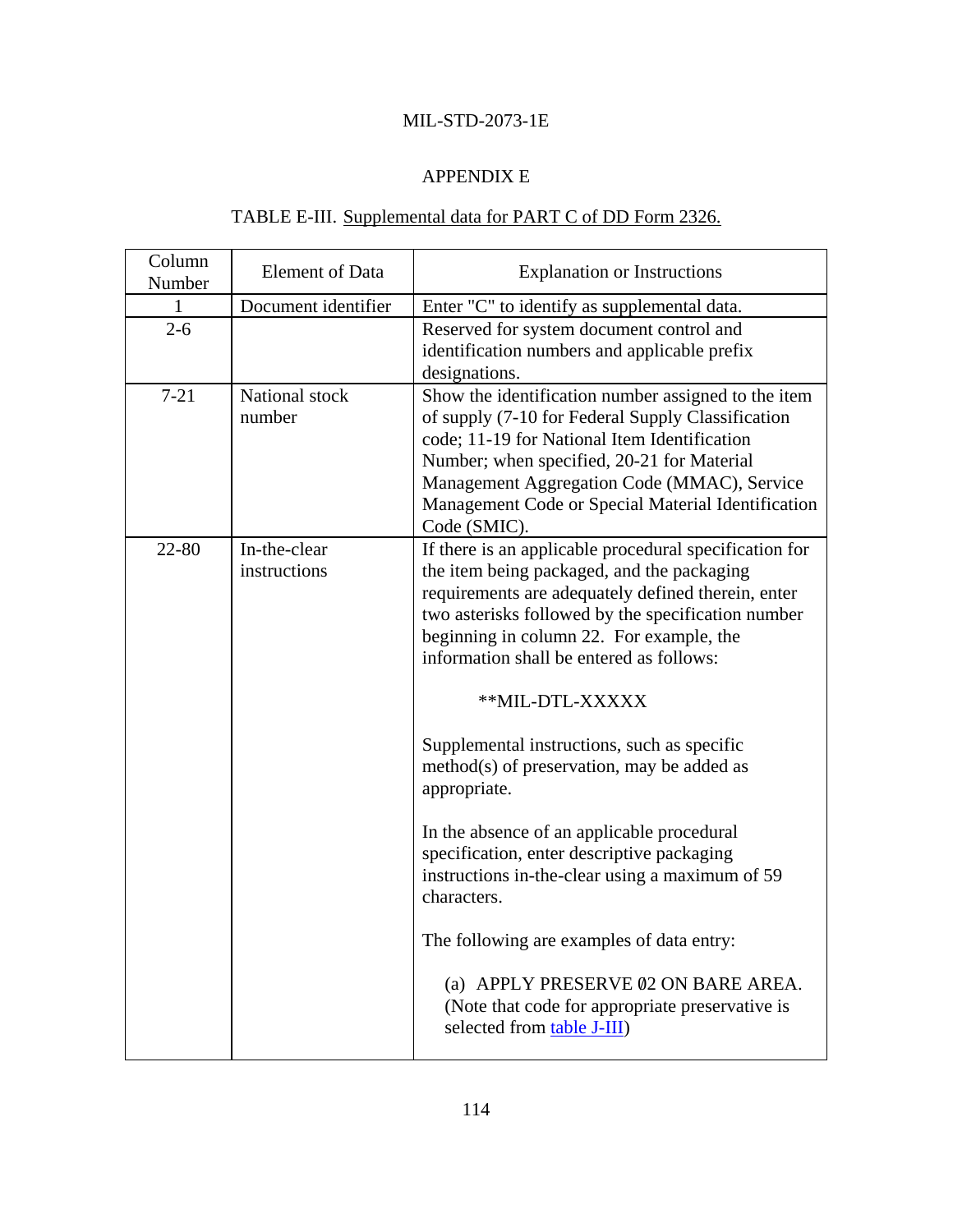# APPENDIX E

# TABLE E-III. Supplemental data for PART C of DD Form 2326 – Continued.

| Column<br>Number | <b>Element of Data</b> | <b>Explanation or Instructions</b>                                                                                                              |
|------------------|------------------------|-------------------------------------------------------------------------------------------------------------------------------------------------|
| 22-80<br>(Cont.) |                        | (b) CUSHION ENDS WITH BG. (Note that<br>code for appropriate material is selected from<br>table J-V.)                                           |
|                  |                        | (c) PLACE DIPSTICK IN BE BAG AND<br>SECURE TO VALVE. (The code for<br>appropriate bag is selected from table J-VII.)                            |
|                  |                        | (d) PLACE "XX" UNITS OF DESICCANT IN<br>UNIT CONTAINER. (Note that appropriate<br>units of desiccant are determined per paragraph<br>5.2.3.7.b. |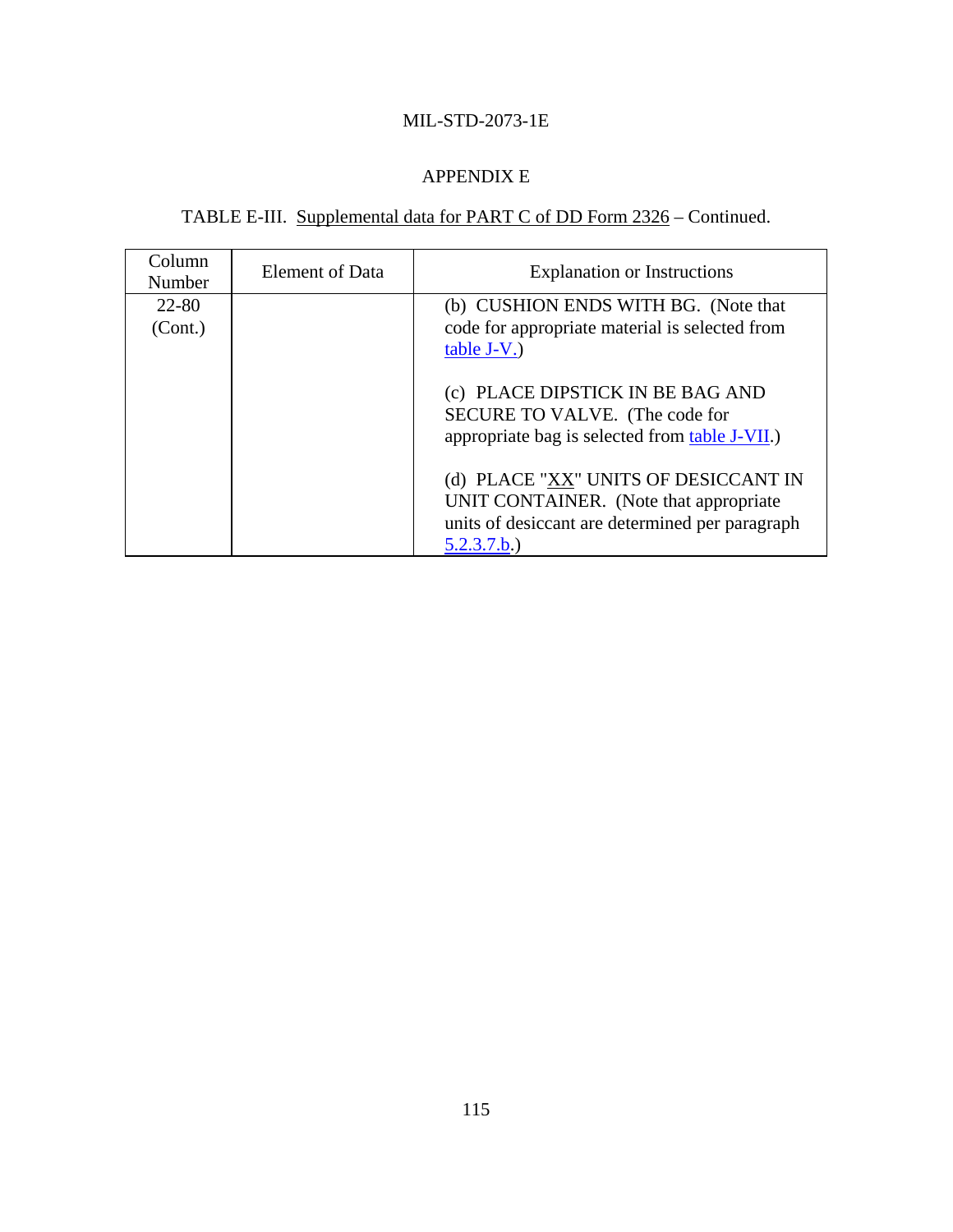# APPENDIX E

# <span id="page-133-0"></span>TABLE E-IV. Special packaging instruction data for PART D of DD Form 2326.

| Column<br>Number | <b>Element</b> of Data                                     | <b>Explanation or Instructions</b>                                                                                                                                                                                                                                                                                          |  |
|------------------|------------------------------------------------------------|-----------------------------------------------------------------------------------------------------------------------------------------------------------------------------------------------------------------------------------------------------------------------------------------------------------------------------|--|
| L                | Document identifier                                        | Enter "D" to identify special packaging instruction<br>data.                                                                                                                                                                                                                                                                |  |
| $2 - 6$          |                                                            | Reserved for system document control and<br>identification numbers and applicable prefix<br>designations.                                                                                                                                                                                                                   |  |
| $7 - 21$         | National stock<br>number                                   | Show the identification number assigned to the item<br>of supply (7-10 for Federal Supply Classification<br>code; 11-19 for National Item Identification<br>Number; when specified, 20-21 for Material<br>Management Aggregation Code (MMAC), Service<br>Management Code or Special Material Identification<br>Code (SMIC). |  |
| $22 - 26$        | Packaging design<br>activity code<br>identification number | Enter the 5-digit numerical CAGE code of the<br>packaging design activity, assigned in conformance<br>with Cataloging Handbook H4/H8.                                                                                                                                                                                       |  |
| $27 - 36$        | SPI number                                                 | Enter the SPI number provided by the service or<br>agency. In column 27, one of the following alpha<br>characters will be used:<br>A - Army<br>M – Marine Corps<br>$D$ - $DLA$<br>$N - Navy$<br>F - Air Force                                                                                                               |  |
| 37               | Revision                                                   | Enter the revision symbol as an alphabetic character<br>beginning with an "A" for the first revision, then<br>proceeding through the alphabet for each succeeding<br>revision, except do not use I, O, Q, S, X and Z.                                                                                                       |  |
| 38-40            | Not used                                                   |                                                                                                                                                                                                                                                                                                                             |  |
| $41 - 45$        | SPI date                                                   | Enter the ordinal date, reflecting the two-position<br>year and three-position day of the last revision of the<br>SPI (for example, April 15, 2003 would be<br>"03105"). Do not use spaces or dashes.                                                                                                                       |  |
| $46 - 61$        | <b>Container NSN</b>                                       | Show the National Stock Number of the long-life<br>container required, if applicable.                                                                                                                                                                                                                                       |  |
| $62 - 80$        | Not used                                                   |                                                                                                                                                                                                                                                                                                                             |  |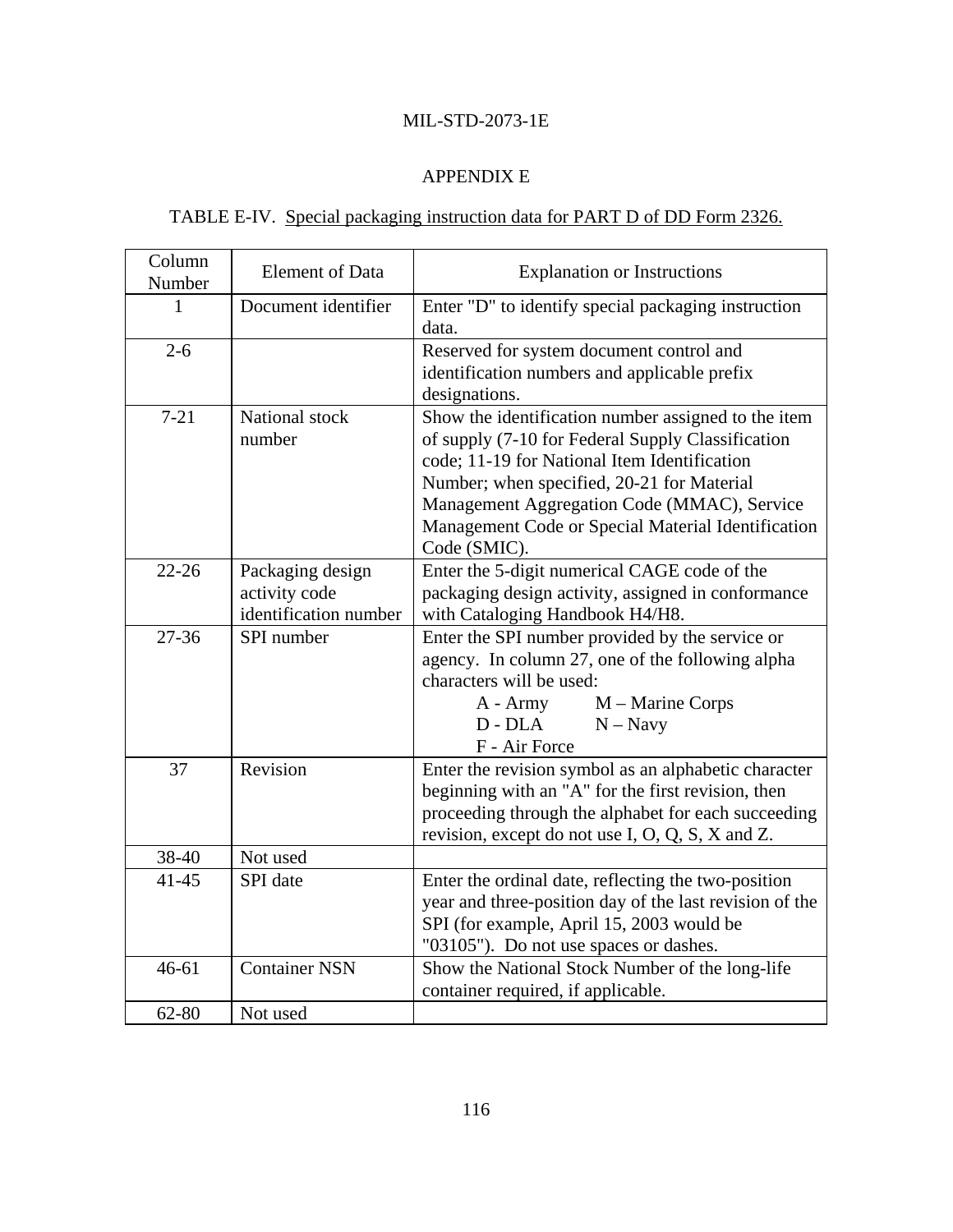# APPENDIX E

<span id="page-134-0"></span>

| <b>APPROVAL STAMP</b><br><b>PRESERVATION AND PACKING DATA</b>                                                                                                                                                                                                                                                                                                                                             |                                            |                                               |                                                                |                                                | <b>FORM APPROVED</b><br>OMB No. 0704-0188                    |
|-----------------------------------------------------------------------------------------------------------------------------------------------------------------------------------------------------------------------------------------------------------------------------------------------------------------------------------------------------------------------------------------------------------|--------------------------------------------|-----------------------------------------------|----------------------------------------------------------------|------------------------------------------------|--------------------------------------------------------------|
| The public reporting burden for this collection of information is estimated to average 5 minutes per response, including the time for reviewing instructions, searching<br>The public reporting unrors increased on a summative is summated to average o matters prosponse, include men or reviewing and mandaming the data needed, and completing and reviewing the collection of information. Send comm |                                            |                                               |                                                                |                                                |                                                              |
|                                                                                                                                                                                                                                                                                                                                                                                                           | <b>NOMENCLATURE</b>                        |                                               |                                                                | <b>DESIGN ACTIVITY'S PART NUMBER</b>           |                                                              |
|                                                                                                                                                                                                                                                                                                                                                                                                           | <b>MANUFACTURER'S CAGE CODE</b>            |                                               |                                                                | CONFIGURATION ITEM SPECIFICATION NUMBER        |                                                              |
|                                                                                                                                                                                                                                                                                                                                                                                                           |                                            |                                               |                                                                |                                                |                                                              |
|                                                                                                                                                                                                                                                                                                                                                                                                           | <b>NATIONAL STOCK NUMBER</b>               |                                               | <b>ITEM IDENTIFICATION DATA (PART A)</b><br><b>ITEM WEIGHT</b> | WIDTH<br>LENGTH                                | <b>DEPTH</b><br><b>CAT</b>                                   |
| DOC CON                                                                                                                                                                                                                                                                                                                                                                                                   | <b>FSC</b>                                 | <b>NIIN</b>                                   | <b>ADDL</b><br><b>POUNDS</b><br>10th                           | <b>INCHES</b><br><b>INCHES</b><br>10th         | <b>INCHES</b><br>P/C<br>10th<br>10th                         |
| $\overline{7}$<br>$\overline{2}$<br>5<br>6<br>8<br>4<br>A                                                                                                                                                                                                                                                                                                                                                 | 9<br>10<br>11<br>12<br>13<br>14            | 15<br>16<br>17<br>18<br>19<br>20              | 23<br>21<br>22<br>24<br>25<br>26                               | 27<br>28<br>29<br>30<br>31<br>32<br>33         | 34<br>35<br>36<br>37<br>38<br>39<br>40                       |
|                                                                                                                                                                                                                                                                                                                                                                                                           |                                            |                                               |                                                                |                                                |                                                              |
| CODE<br>QUP<br><b>NSF</b><br>P                                                                                                                                                                                                                                                                                                                                                                            | ICQ<br><b>CAGE</b>                         |                                               |                                                                | <b>DRAWING OR PART NUMBER</b>                  | P<br>п                                                       |
| 41<br>43<br>45<br>46<br>48<br>42<br>44<br>47                                                                                                                                                                                                                                                                                                                                                              | 49<br>50<br>51<br>52<br>53<br>54           | 55<br>56<br>57<br>58<br>59<br>60              | 61<br>63<br>64<br>65<br>66<br>62                               | 67<br>70<br>71<br>72<br>73<br>68<br>69         | 74<br>75<br>76<br>77<br>78<br>79<br>80                       |
|                                                                                                                                                                                                                                                                                                                                                                                                           |                                            |                                               |                                                                |                                                |                                                              |
|                                                                                                                                                                                                                                                                                                                                                                                                           |                                            |                                               | <b>PRESERVATION - PACKING DATA (PART B)</b>                    |                                                |                                                              |
| DOC CON                                                                                                                                                                                                                                                                                                                                                                                                   | <b>NATIONAL STOCK NUMBER</b><br><b>FSC</b> | <b>NIIN</b>                                   | ADDL                                                           | <b>PRES</b><br><b>PRES</b><br>с<br>METH<br>MTL | WRAP<br><b>CUSH</b><br>С<br>UNIT<br>DUNN<br>T<br>CONT<br>MTL |
| $\overline{\mathbf{2}}$<br>5<br>6<br>$\overline{7}$<br>8<br>$\overline{4}$<br>1<br>3                                                                                                                                                                                                                                                                                                                      | 9<br>10<br>11<br>12<br>13<br>14            | 16<br>15<br>17<br>18<br>19<br>20              | 21<br>23<br>22<br>24<br>25<br>26                               | 27<br>28<br>29<br>30<br>31<br>32<br>33         | 35<br>36<br>37<br>38<br>39<br>40<br>34                       |
| в                                                                                                                                                                                                                                                                                                                                                                                                         |                                            |                                               |                                                                |                                                |                                                              |
| <b>SPEC</b><br><b>PACKING</b><br><b>INT</b><br>U                                                                                                                                                                                                                                                                                                                                                          | <b>UNIT PACK WT</b>                        |                                               | UNIT PACK SIZE (IN.)                                           | UNIT PACK CUBE (CU.FT.)                        | o                                                            |
| С<br>CTR<br>MKG<br>в<br>A<br>г                                                                                                                                                                                                                                                                                                                                                                            | <b>WEIGHT (LBS.)</b><br><b>MIN</b><br>10th | LENGTH<br><b>WIDTH</b><br>10th                | <b>DEPTH</b><br>10th<br>10th                                   | <b>WHOLE CUBE</b><br>1000 th                   | P<br>PI                                                      |
| 41<br>42<br>43<br>44<br>45<br>46<br>47<br>48                                                                                                                                                                                                                                                                                                                                                              | 51<br>50<br>52<br>53<br>49<br>54           | 56<br>58<br>60<br>55<br>57<br>59              | 66<br>62<br>64<br>65<br>61<br>63                               | 70<br>71<br>72<br>73<br>67<br>68<br>69         | 74<br>75<br>77<br>78<br>79<br>80<br>76                       |
|                                                                                                                                                                                                                                                                                                                                                                                                           |                                            |                                               |                                                                |                                                |                                                              |
|                                                                                                                                                                                                                                                                                                                                                                                                           |                                            |                                               | SUPPLEMENTAL DATA (PART C)                                     |                                                |                                                              |
| DOC CON                                                                                                                                                                                                                                                                                                                                                                                                   | <b>NATIONAL STOCK NUMBER</b><br><b>FSC</b> | <b>NIIN</b>                                   | ADDL                                                           | <b>SUPPLEMENTAL INSTRUCTIONS</b>               |                                                              |
| $\mathbf 2$<br>5<br>6<br>$\overline{7}$<br>3<br>4<br>8                                                                                                                                                                                                                                                                                                                                                    | 9<br>10<br>11<br>12<br>13<br>14            | 15<br>16<br>17<br>18<br>19<br>20 <sub>1</sub> | 23<br>21<br>22<br>24<br>25<br>26                               | 27<br>30<br>33<br>28<br>29<br>31<br>32         | 37<br>40<br>35<br>36<br>38<br>39<br>34                       |
| c                                                                                                                                                                                                                                                                                                                                                                                                         |                                            |                                               |                                                                |                                                |                                                              |
|                                                                                                                                                                                                                                                                                                                                                                                                           |                                            |                                               | <b>SUPPLEMENTAL INSTRUCTIONS</b>                               |                                                |                                                              |
| 46<br>47<br>41<br>42<br>43<br>44<br>45<br>48                                                                                                                                                                                                                                                                                                                                                              | 50<br>51<br>52<br>53<br>54<br>49           | 55<br>56<br>57<br>58<br>59                    | 65 66<br>60 61 62<br>63<br>64                                  | 71<br>73<br>67<br>68<br>70<br>69<br>72         | 78<br>79<br>80<br>74<br>75<br>77<br>76                       |
|                                                                                                                                                                                                                                                                                                                                                                                                           |                                            |                                               |                                                                |                                                |                                                              |
| <b>SPECIAL PACKAGING INSTRUCTION DATA (PART D)</b>                                                                                                                                                                                                                                                                                                                                                        |                                            |                                               |                                                                |                                                |                                                              |
| DOC CON                                                                                                                                                                                                                                                                                                                                                                                                   | <b>NATIONAL STOCK NUMBER</b><br><b>FSC</b> | <b>NIIN</b>                                   | <b>PKG DESIGN</b><br><b>ACT CAGE</b><br>ADDL                   | <b>SPINUMBER</b>                               | R<br>Е<br>v                                                  |
| $\overline{\mathbf{2}}$<br>3<br>5<br>$\overline{7}$<br>8<br>4<br>6<br>1                                                                                                                                                                                                                                                                                                                                   | 9<br>10<br>11<br>12<br>13<br>14            | 15<br>16<br>17<br>18<br>19                    | 23<br>25<br>26<br>$20$ 21<br>22<br>24                          | 27<br>28<br>29<br>30 31<br>32<br>33            | 34<br>35<br>38<br>39<br>40<br>36<br>37                       |
| D                                                                                                                                                                                                                                                                                                                                                                                                         |                                            |                                               |                                                                |                                                |                                                              |
|                                                                                                                                                                                                                                                                                                                                                                                                           | <b>CONTAINER NATIONAL STOCK NUMBER</b>     |                                               |                                                                |                                                |                                                              |
| <b>SPI DATE</b><br><b>FSC</b>                                                                                                                                                                                                                                                                                                                                                                             |                                            | <b>NIIN</b>                                   | ADDL                                                           |                                                |                                                              |
| 42<br>46<br>47<br>41<br>43<br>44<br>45<br>48                                                                                                                                                                                                                                                                                                                                                              | 49<br>50<br>51<br>53<br>54<br>52           | 56<br>57<br>58<br>59<br>60<br>55              | 65<br>61<br>62<br>63<br>64<br>66                               | 70<br>71<br>73<br>67<br>68<br>69<br>72         | 79<br>75<br>77<br>78<br>80<br>74<br>76                       |
|                                                                                                                                                                                                                                                                                                                                                                                                           |                                            |                                               |                                                                |                                                |                                                              |
| DD FORM 2326, SEP 97<br>S/N: 0102-LF-114-7000                                                                                                                                                                                                                                                                                                                                                             |                                            | PREVIOUS EDITIONS ARE OBSOLETE.               |                                                                |                                                |                                                              |

FIGURE E-1. Preservation and Packing Data.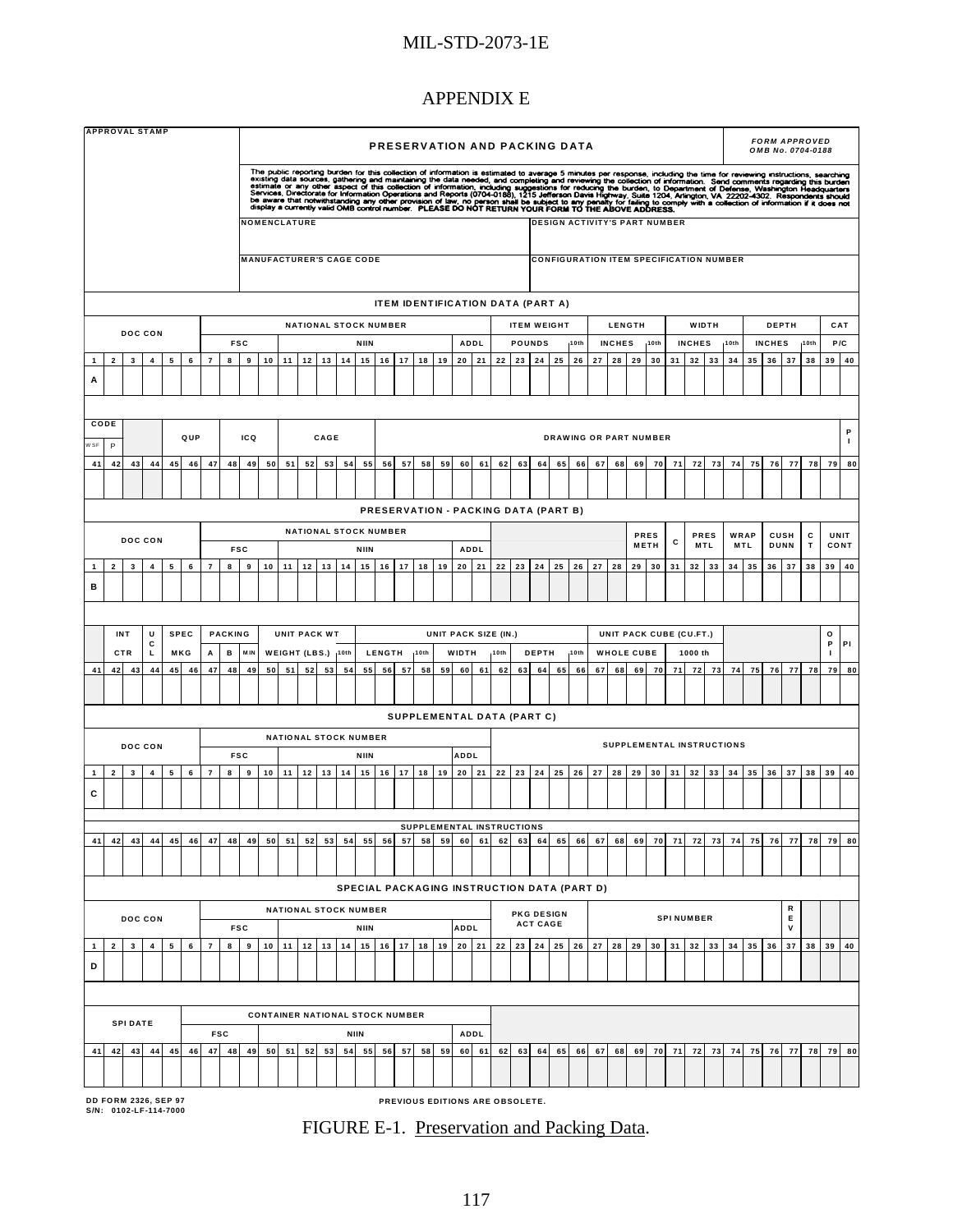# THIS PAGE IS INTENTIONALLY LEFT BLANK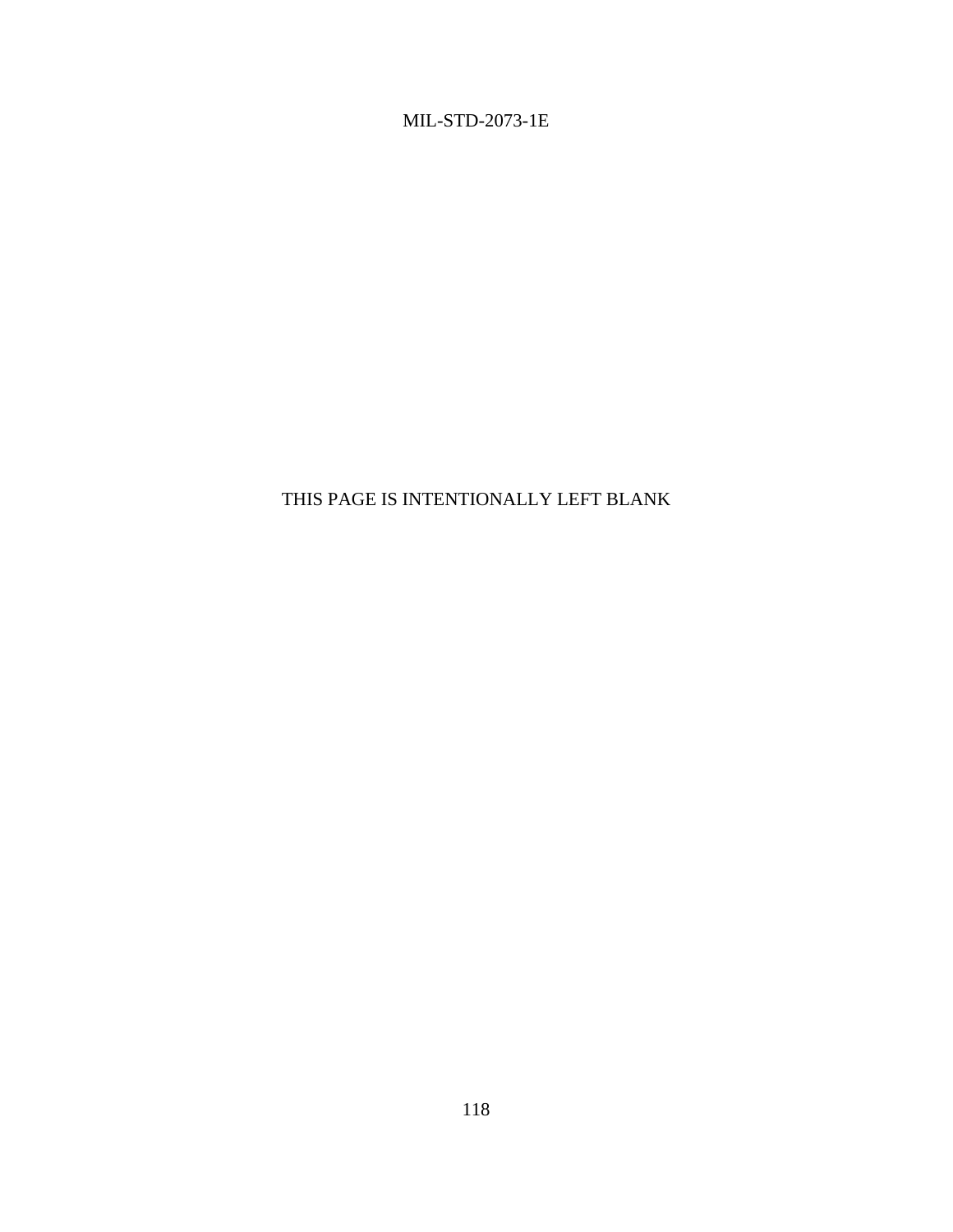### APPENDIX F

## MILITARY PACKAGING DESIGN VALIDATION PROVISIONS

F.1 SCOPE. This appendix outlines the procedure for conducting appropriate tests to validate specific military package designs when such testing is required (see  $\overline{5.6}$ ). This appendix is a mandatory part of this standard. The information contained herein is intended for compliance, as applicable.

## F.2 APPLICABLE DOCUMENTS

 F.2.1 General. The documents listed in this section are specified in sections [F.3,](#page-137-0) [F.4,](#page-138-0) and [F.5](#page-138-0) of this appendix. While every effort has been made to ensure the completeness of this list, document users are cautioned that they must meet all specified requirements of documents cited in sections F.3, F.4, and F.5 of this appendix, whether or not they are listed.

F.2.2 Government documents.

 F.2.2.1 Standards. The following standard forms a part of this document to the extent specified herein. Unless otherwise specified, the issues of this document are those cited in the solicitation or contract.

## DEPARTMENT OF DEFENSE STANDARDS

MIL-STD-1660 - Design Criteria for Ammunition Unit Loads.

 (Copies of this document are available online at <http://assist.daps.dla.mil/quicksearch> or [http://assist.daps.dla.mil](http://assist.daps.dla.mil/) or from the Standardization Document Order Desk, 700 Robbins Avenue, Building 4D, Philadelphia, PA 19111-5094.)

F.2.2.2 Other Government documents. The following other Government documents form a part of this document to the extent specified herein. Unless otherwise specified, the issues of these documents are those cited in the solicitation or contract.

### CODE OF FEDERAL REGULATIONS

| <b>29 CFR</b> | Labor                            |
|---------------|----------------------------------|
| 40 CFR        | <b>Protection of Environment</b> |
| 49 CFR        | Transportation                   |

 (Copies of these documents are available online at [http://www.gpoaccess.gov/cfr](http://www.qpoaccess.gov/cfr) or from the Superintendent of Documents, U.S Government Printing Office, North Capital & H Streets, N.W., Washington, DC 20402.)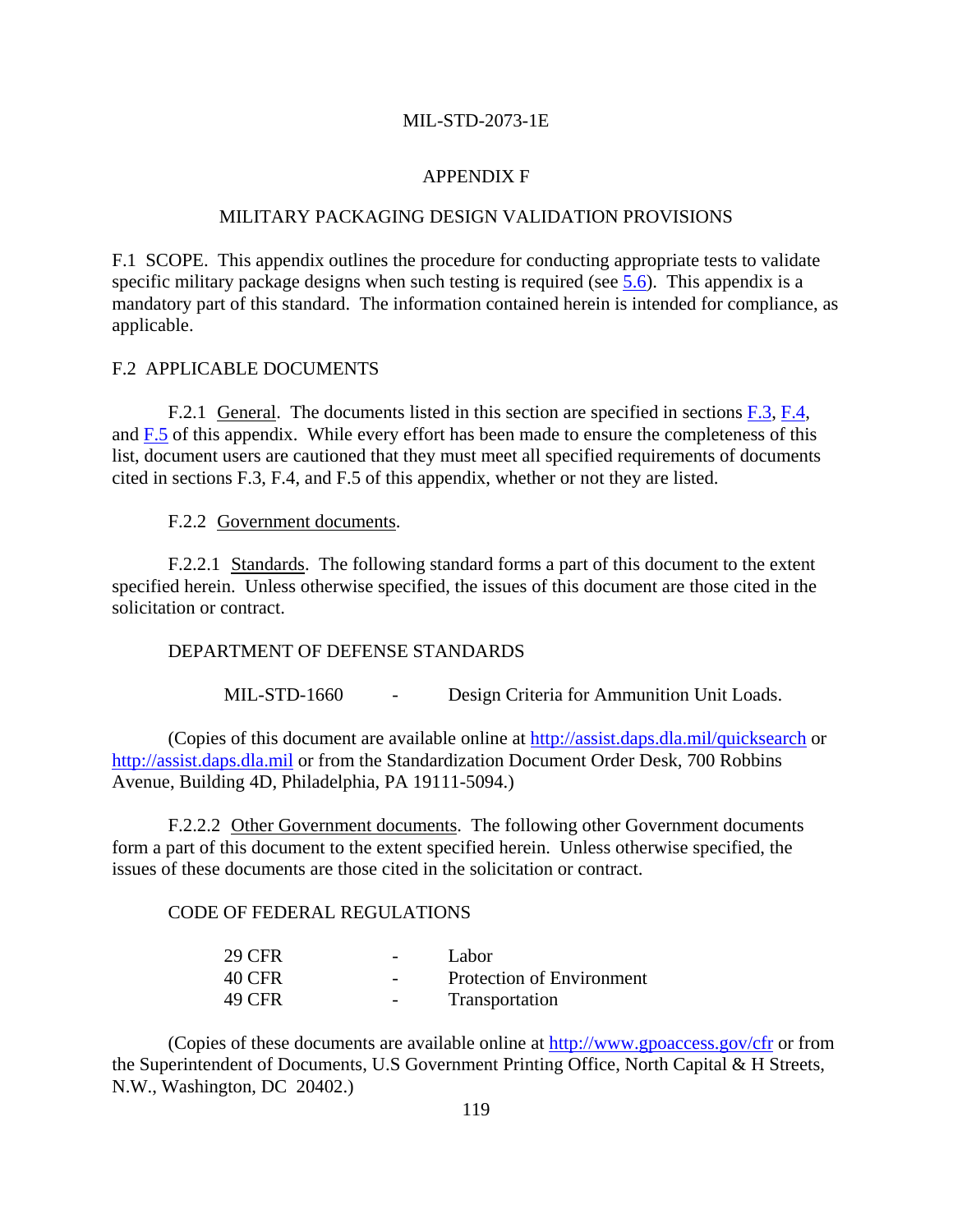## APPENDIX F

<span id="page-137-0"></span>F.2.3 Non-Government publications. The following documents form a part of this document to the extent specified herein. Unless otherwise specified, the issues of these documents are those cited in the solicitation or contract.

## INTERNATIONAL DOCUMENTS

## INTERNATIONAL AIR TRANSPORT ASSOCIATION (IATA)

Dangerous Goods Regulations

## INTERNATIONAL MARITIME ORGANIZATION (IMO)

International Maritime Dangerous Goods Code

 (These publications are normally available from the organizations that prepare or distribute the documents. They may also be available in or through libraries or other informational services and from commercial booksellers.)

ASTM INTERNATIONAL

 ASTM-D4169 - Standard Practice for Performance Testing of Shipping Containers and Systems (DoD adopted).

 (Copies of this document are available online at [http://www.astm.org](http://www.astm.org/) or from ASTM International, 100 Barr Harbor Drive, West Conshohocken, PA 19428-2959.)

## F.3 GENERAL

 F.3.1 Packaging design validation tests. Except for hazardous materials package testing, packaging design validation tests shall consist of the following tests and examinations in sequence:

- a. The applicable performance tests of ASTM-D4169
- b. The applicable preservation inspections of Appendix G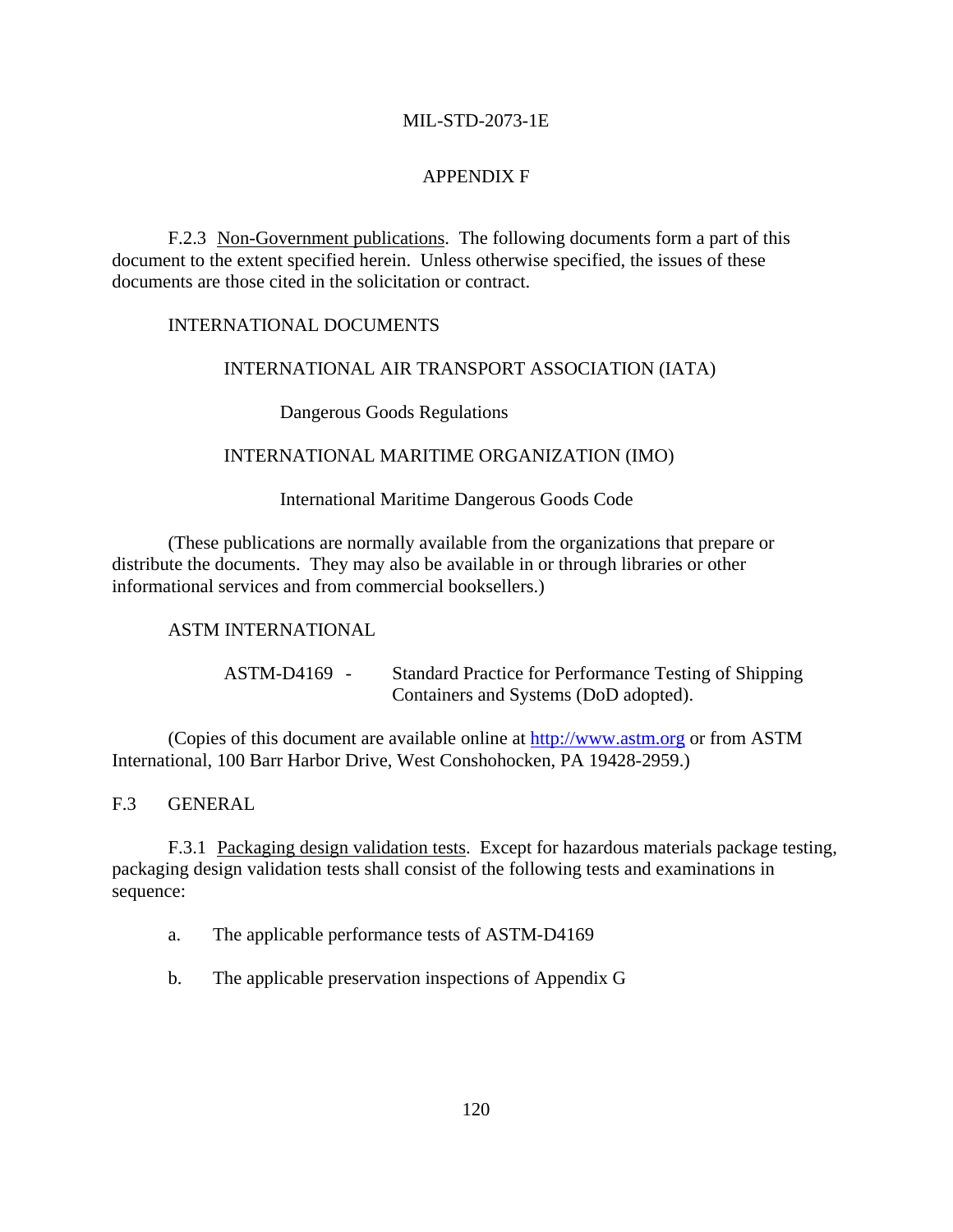### APPENDIX F

<span id="page-138-0"></span> F.3.2 Hazardous material. Testing of hazardous material packages shall be in accordance with the applicable requirements for performance packaging contained in the International Air Transport Association (IATA) Dangerous Goods Regulations or the International Maritime Dangerous Goods (IMDG) Code, and with the Code of Federal Regulations (CFR) Title 29, Title 40, and Title 49. These test results shall be documented as specified on the Contract Data Requirements List (see [6.3\)](#page-41-0).

 F.3.3 Ammunition unit loads. Ammunition unit load test requirements are stated in MIL-STD-1660.

### F.4 TEST METHODS

 F.4.1 Container performance tests. The container shall be subjected to the tests specified for Distribution Cycle 18 of ASTM-D4169 and the following Assurance Levels:

- a. For Level A packs Assurance Level 1.
- b. For Level B packs Assurance Level 2.
- F.4.2 Preservation tests. Preservation tests shall be in accordance with [G.4](#page-141-0).

## F.5 OTHER

 F.5.1 Acceptance criteria and disposition of test samples. Procedures as specified in ASTM-D4169 for Government shipments shall apply.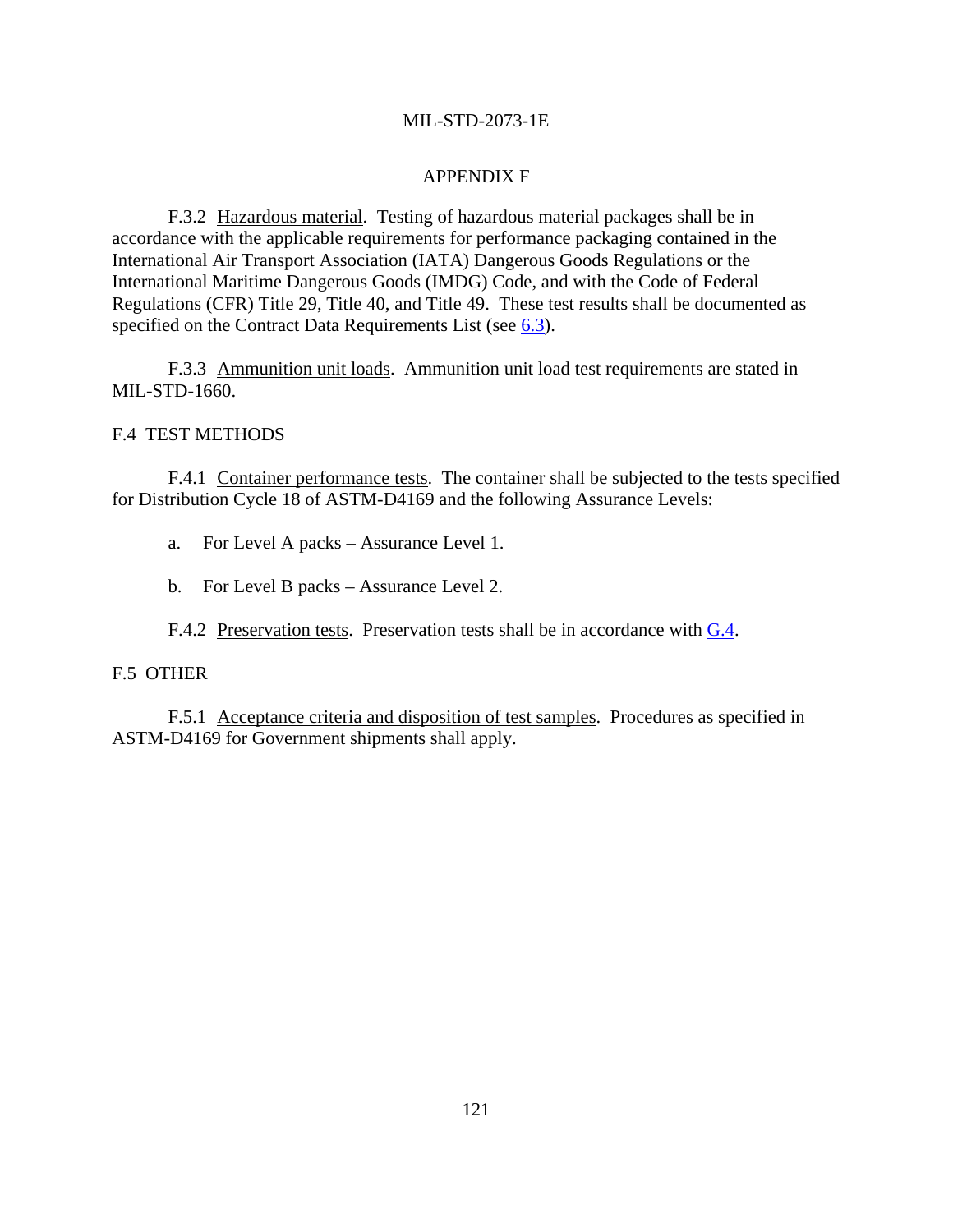APPENDIX F

# THIS PAGE IS INTENTIONALLY LEFT BLANK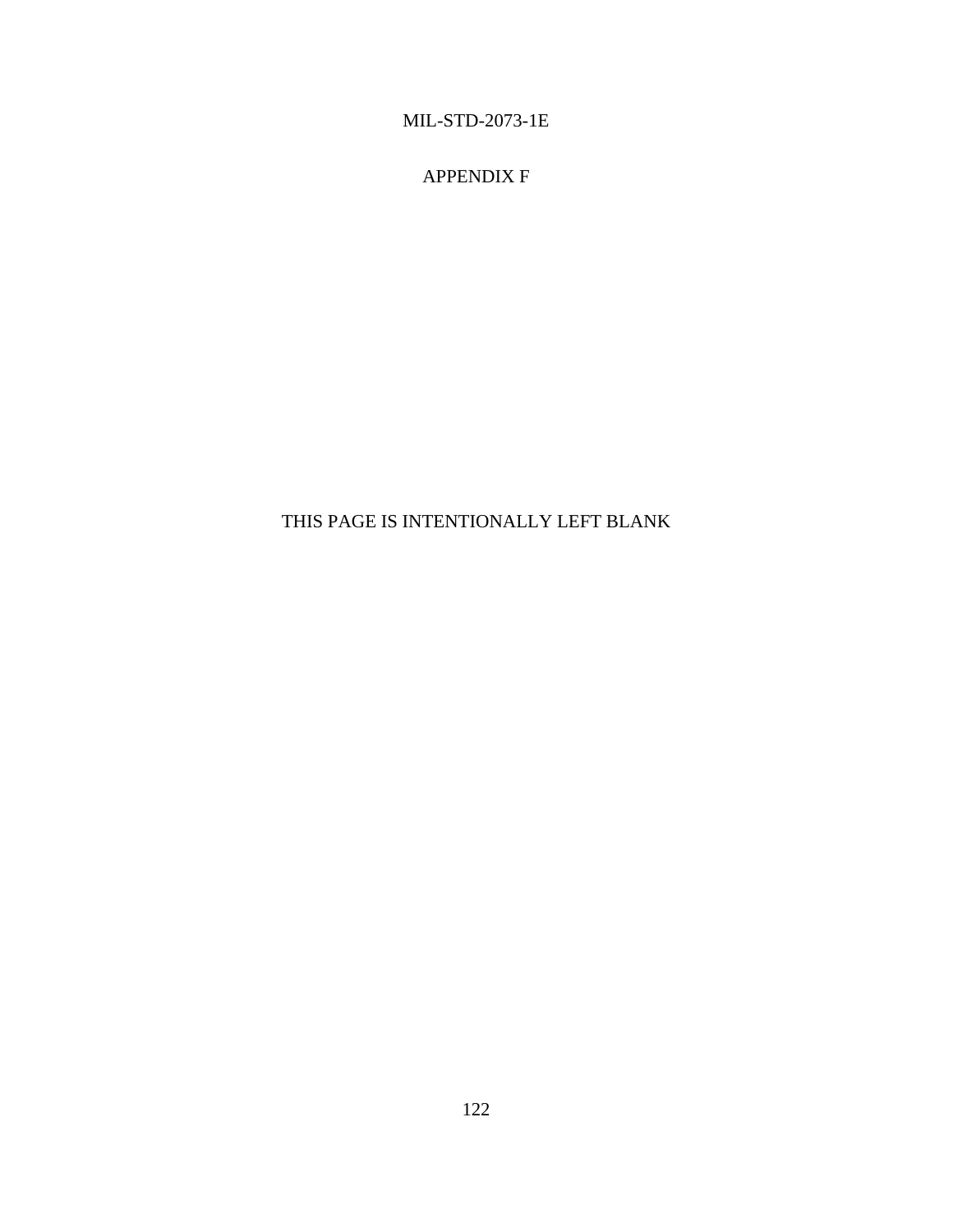### APPENDIX G

## QUALITY ASSURANCE PROVISIONS

G.1 SCOPE. This appendix outlines the requirements for conducting appropriate quality conformance inspection tests on all military packages delivered under the provisions of this standard. This appendix is a mandatory part of this standard. The information contained herein is intended for compliance, as applicable.

## G.2 APPLICABLE DOCUMENTS

 G.2.1 General. The documents listed in this section are specified in sections [G.3](#page-141-0) and [G.4](#page-141-0) of this appendix. While every effort has been made to ensure the completeness of this list, document users are cautioned that they must meet all specified requirements of documents cited in sections G.3 and G.4 of this appendix, whether or not they are listed.

G.2.2 Government documents.

 G.2.2.1 Specifications and standards. The following specifications and standards form a part of this document to the extent specified herein. Unless otherwise specified, the issues of these documents are those cited in the solicitation or contract.

## COMMERCIAL ITEM DESCRIPTION

A-A-3174 - Plastic Sheet, Polyolefin.

### DEPARTMENT OF DEFENSE SPECIFICATIONS

| MIL-PRF-121          |                | Barrier Materials, Greaseproof, Waterproof,  |
|----------------------|----------------|----------------------------------------------|
|                      |                | Flexible, Heat-Sealable.                     |
| MIL-PRF-131          |                | Barrier Materials, Watervaporproof,          |
|                      |                | Greaseproof, Flexible, Heat Sealable.        |
| MIL-D-16791          |                | Detergents, General Purpose (Liquid,         |
|                      |                | Nonionic).                                   |
| <b>MIL-PRF-22019</b> |                | Barrier Materials, Transparent, Flexible,    |
|                      |                | Sealable, Volatile Corrosion Inhibitor       |
|                      |                | Treated.                                     |
| MIL-B-22020          | $\overline{a}$ | Bags, Transparent, Flexible, Sealable,       |
|                      |                | <b>Volatile Corrosion Inhibitor Treated.</b> |
| <b>MIL-PRF-22191</b> |                | Barrier Materials, Transparent, Flexible,    |
|                      |                | Heat-Sealable.                               |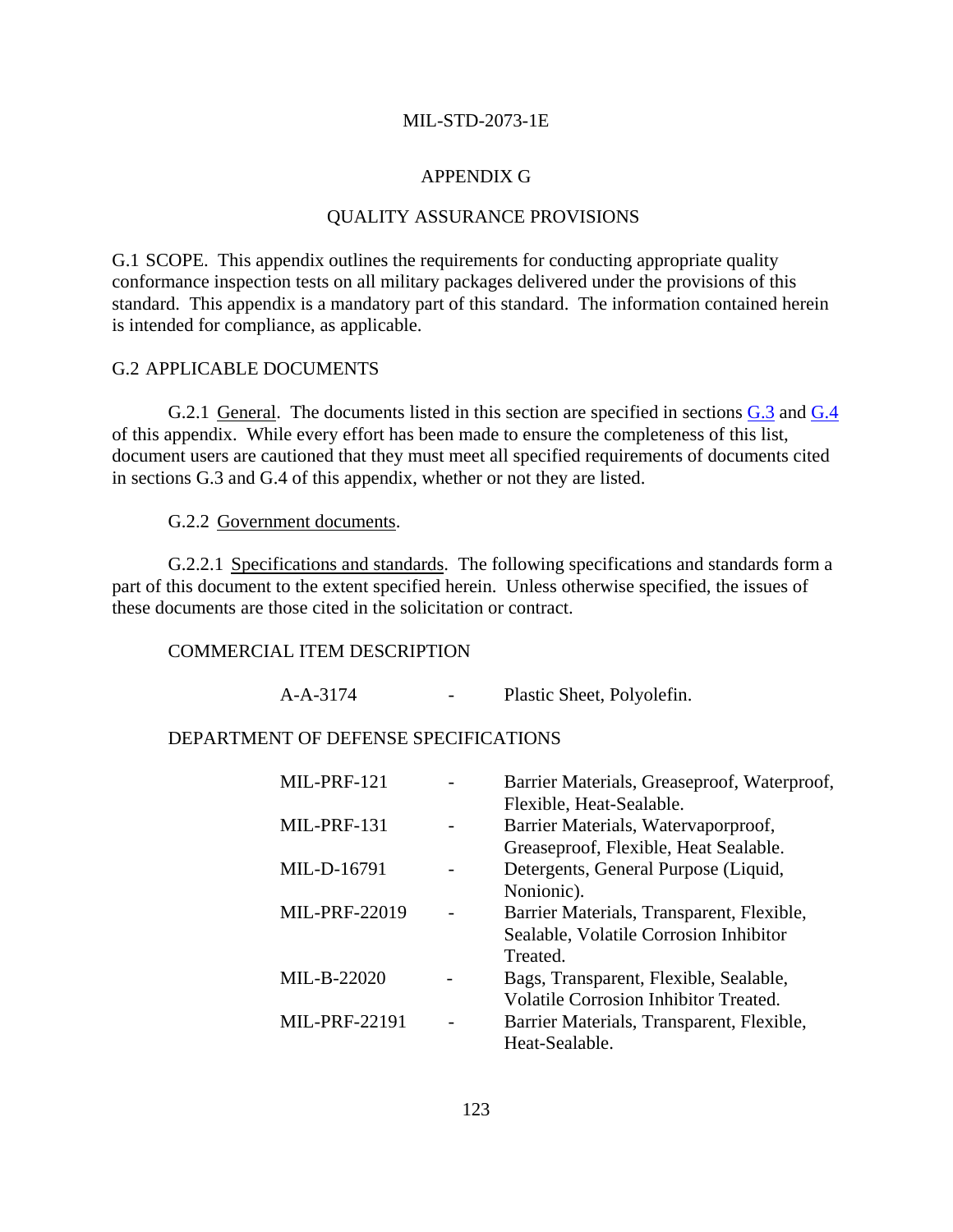### APPENDIX G

## <span id="page-141-0"></span>DEPARTMENT OF DEFENSE STANDARDS

| MIL-STD-129         | $\sim$ 10 $\,$ | Military Marking for Shipment and Storage. |
|---------------------|----------------|--------------------------------------------|
| <b>MIL-STD-3010</b> | $\sim$ 10 $\,$ | Test Procedures for Packaging Materials.   |

 (Copies of these documents are available online at <http://assist.daps.dla.mil/quicksearch> or [http://assist.daps.dla.mil](http://assist.daps.dla.mil/) or from the Standardization Document Order Desk, 700 Robbins Avenue, Building 4D, Philadelphia, PA 19111-5094.)

G.3 GENERAL

 G.3.1 Quality system. The contractor's quality system shall be as specified in the contract.

 G.3.2 Quality assurance requirements. Quality assurance requirements shall be in accordance with the contract. In addition, the applicable tests in [G.4](#page-141-0) and [G.5](#page-144-0) are mandatory.

G.3.3 Sampling.

 G.3.3.1 Lot size. An inspection lot shall consist of all items manufactured during one production run and packaged by the same process using the same packaging materials.

 G.3.3.2 Sampling for inspection. Completed packs shall be withdrawn from each lot in a random manner to make a representative sample sufficient in size to conduct all applicable inspections and tests as specified in  $G.4$  and  $G.5$ .

### G.4 PRESERVATION INSPECTIONS

 G.4.1 Visual preservation examinations. Visually examine all test packages to determine compliance with the requirements of this standard. Specific defects that indicate quality problems are listed in [table G-I.](#page-145-0)

 G.4.2 Leakage test. Requirements for this inspection are based on the method of preservation utilized in the packaging process. Applicable methods of preservation are listed in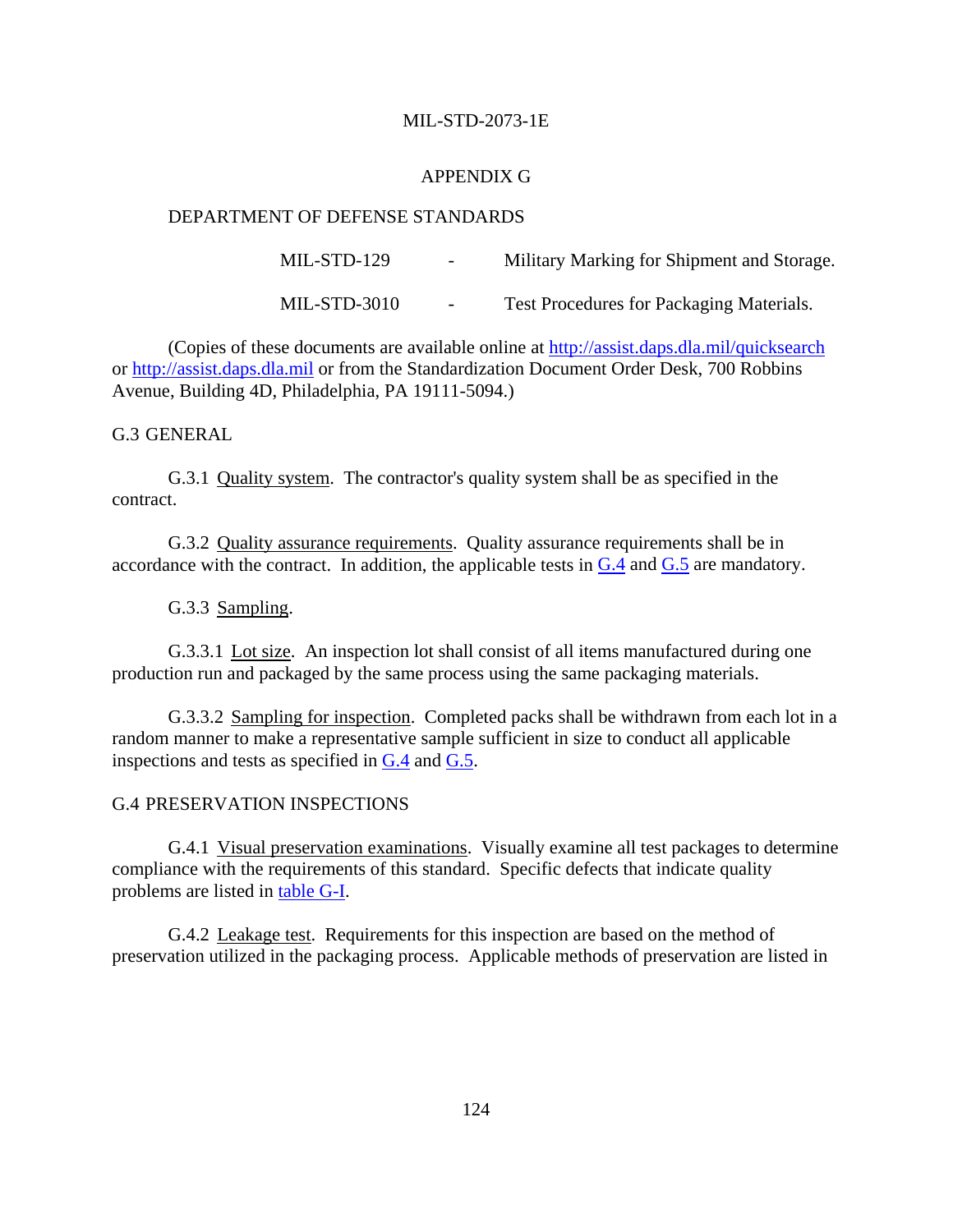#### APPENDIX G

[table G-II](#page-146-0). When applicable, the unit pack should be tested for leaks in accordance with one of the following techniques (tests) of Method 5009, MIL-STD-3010. Containers, wraps and cushioning used outside the waterproof or watervaporproof carrier shall be removed prior to testing. The time that the item and all processing materials have been maintained at ambient conditions prior to or during the processing period may be considered a part of the conditioning time.

 G.4.2.1 Wetting agent. As an alternative to the use of the aerosol solution recommended by Method 5009 of MIL-STD-3010, a solution of 4 grams of water-soluble detergent, conforming to Type I of MIL-D-16791, per gallon of test water may be used to release entrapped air so that actual leakage of air through the barrier may be detected.

 G.4.2.2 Selection of technique. The most appropriate technique will depend principally upon the construction, size and weight of the unit pack and the information needed. The hot water technique is appropriate for large unit packs. The squeeze technique is appropriate for small unit packs constructed of flexible materials such as plastic film. The vacuum retention technique does not specifically locate leaks and may not indicate the existence of tiny leaks in a large unit pack. The submersion (or immersion) technique for detecting water leakage is not as sensitive as the air leakage tests, but it is appropriate to reveal whether or not water might leak into the unit packs and, depending upon the duration of the test, gives some indication of the extent to which the materials used in the pack are waterproof. The pneumatic pressure technique is primarily appropriate for rigid containers. Neither the hot water nor the pneumatic pressure techniques are appropriate for rigid containers that are sealed with tapes; the submersion technique must be used.

### G.4.2.2.1 Vacuum retention technique.

 G.4.2.2.1.1 Sealed rigid container. When the air in the sealed system has been evacuated to a constant specified pressure, allow the sealed system to remain undisturbed for 10 minutes. Note the pressure on the vacuum pressure gage. Loss of vacuum shall not exceed twenty-five percent of the original vacuum.

G.4.2.2.1.2 Sealed flexible bag. Sufficient air shall be drawn from the bag to cause the bag material to cling snugly to the enclosed item. Allow the bag to remain undisturbed for two hours at ambient temperature. Grasp the bag and draw it away from the item; then release it quickly. The bag shall remain taut and cling to the item. The loss of vacuum shall not cause the flexible bag to lose its tautness.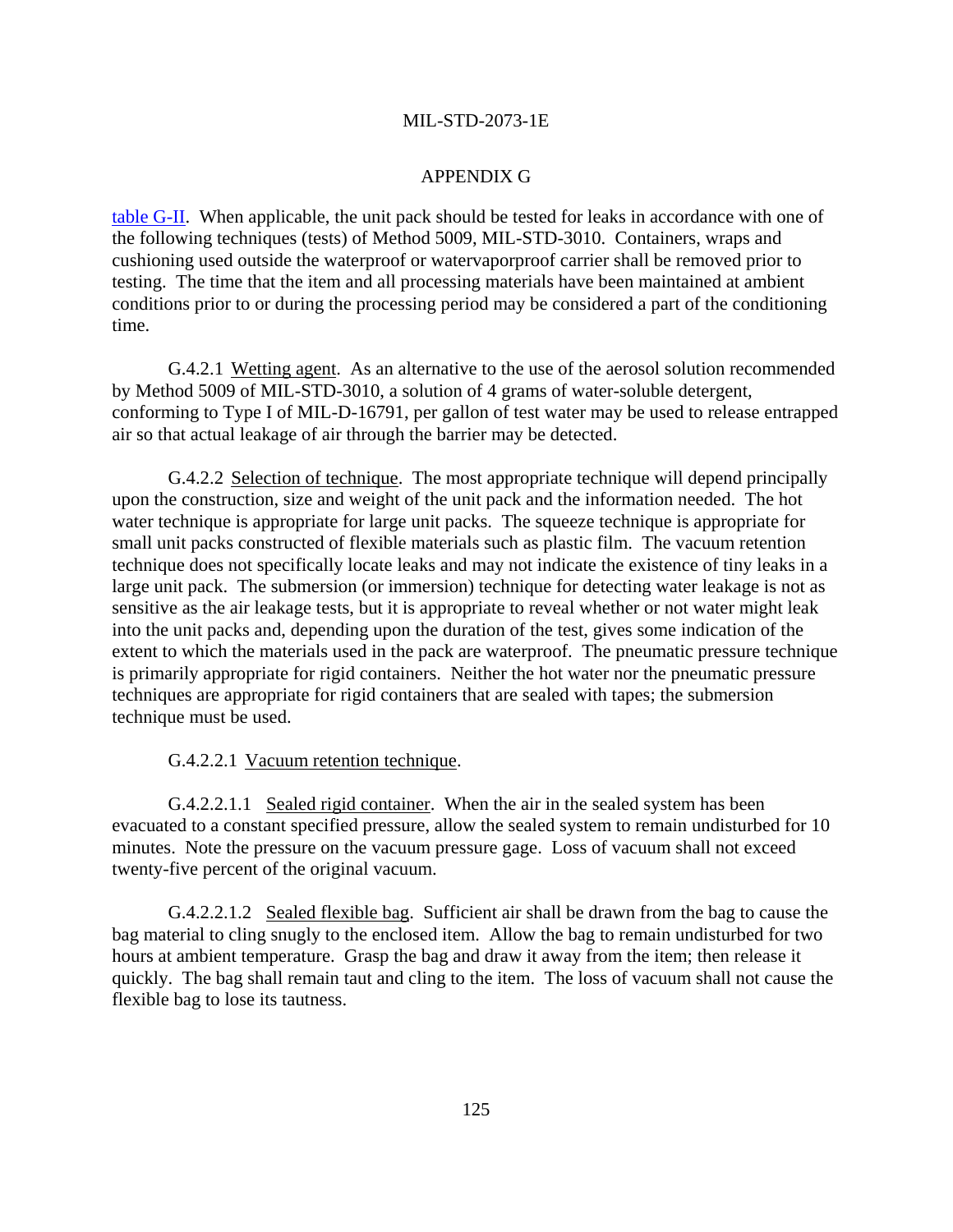#### APPENDIX G

<span id="page-143-0"></span> G.4.2.2.2 Submersion (or immersion) technique. After submersion and before opening the sealed system, carefully dry the outside. Open the sealed system and note whether leakage has occurred. There shall be no evidence of moisture within the bag.

 G.4.2.2.3 Pneumatic pressure technique. When the sealed system is pressurized to a constant specified pressure and the line to the compressed air supply is closed, read and record the initial pressure. After thirty minutes, read and record the final gage pressure. There shall be no loss of gage pressure. When a water solution or immersion procedure is used or when required to pinpoint leaks, coat surfaces with a soap solution or submerge the system under water. There shall be no evidence of air leakage indicated by soap bubbles increasing in size, being blown away be escaping air, or by the presence of a steady stream of bubbles from any surface.

 G.4.2.2.4 Hot water technique. All samples shall be conditioned at ambient conditions at least four hours prior to performing this test. Observe evolution of air bubbles at each position of the sample. There shall not be a steady stream or recurring succession of bubbles from any surface or seam. Bubbles which appear on the surface of the unit pack but are not released or are released at a slowly decreasing rate are not to be construed as indication of failure.

 G.4.2.2.5 Squeeze technique (applicable only to flexible specimens). During sealing, as much air as possible shall be entrapped within the flexible bag at ambient conditions. When the bag is squeezed to increase the internal air pressure of the container, there shall not be a steady stream or recurring succession of bubbles from any surface or seam.

 G.4.3 Heat-sealed seam test. Requirements for conducting the test are also based on the method of preservation utilized in the packaging process. Applicable methods of preservation are listed in [table G-II](#page-146-0).

 G.4.3.1 Selection of samples for heat-sealed seam tests. Sections of the heat seals shall be obtained from sealed unit packs. Only one heat seal specimen shall be obtained from one sealed unit pack.

 G.4.3.1.1 Alternate sampling procedure for heat-sealed seam test. When heat seals are made with equipment designed to control the temperature, dwell time and pressure, test samples may be prepared from specimen heat seals in lieu of taking samples directly from heat sealed packs as specified in [G.4.3.1.](#page-143-0) Specimen heat seals shall all be prepared daily prior to production from sample(s) of each material sealed on each sealing device. Machine settings used in production shall be identical with the settings used in fabrication of test specimens. In cases where any of the alternately prepared heat seal specimens fail the seam strength test, tests of heat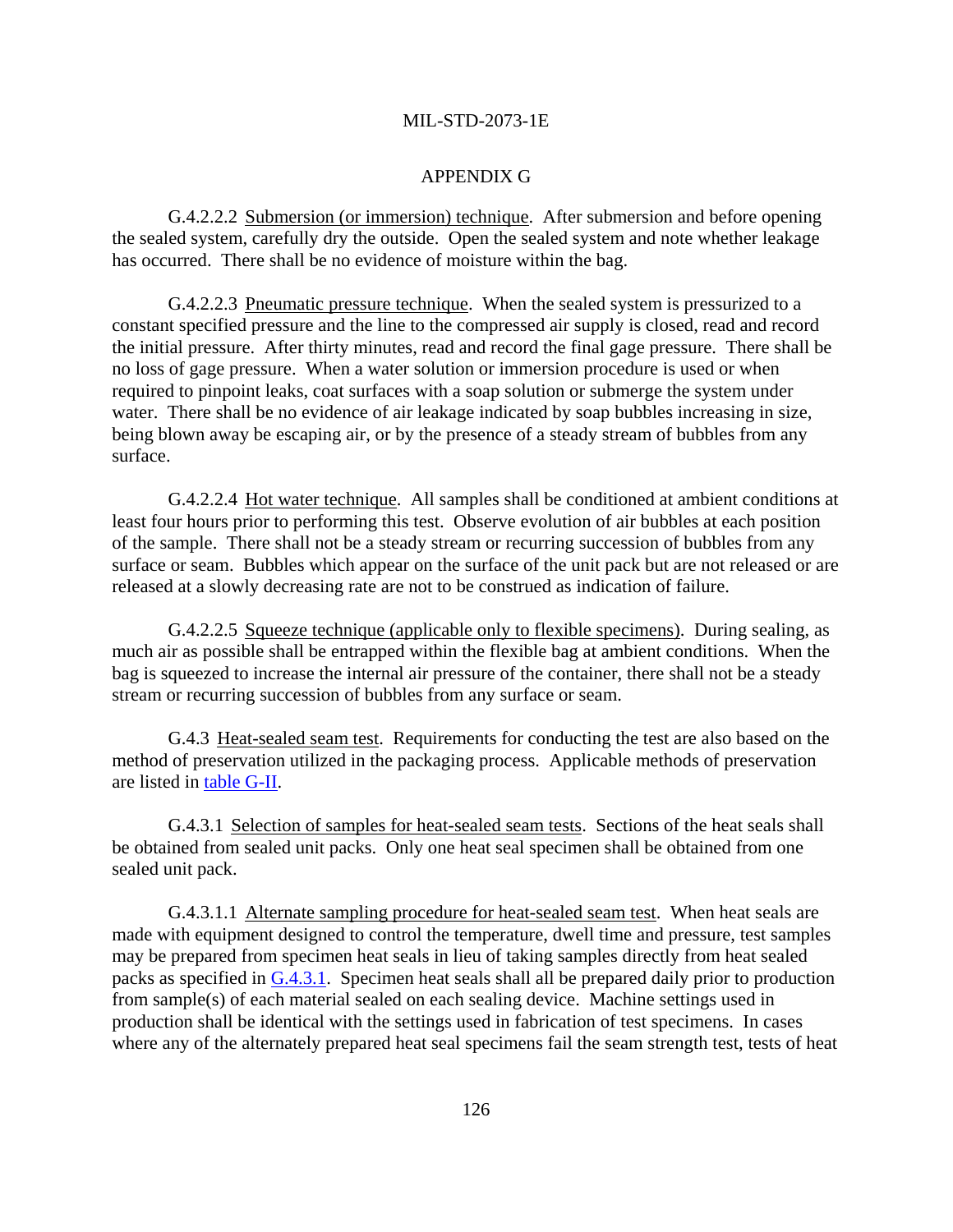#### APPENDIX G

<span id="page-144-0"></span>seals from actual unit packs shall be performed as necessary to assure that unit pack seals meet the requirements of [G.4.3.2](#page-144-0).

 G.4.3.2 Performance of heat-sealed seam test. The heat-sealed seam test shall be performed in accordance with Method 2024 of MIL-STD-3010, at normal room (ambient) temperature using the static load weight as specified therein, except that when barrier materials conform to MIL-PRF-121 or MIL-PRF-22019, Type I, the static load weight shall be  $36 \pm 2$ ounces. When barrier materials conform to A-A-3174, MIL-PRF-131 or MIL-PRF-22191, the static load weight shall be 50 ounces  $\pm$  2 ounces. A five percent reduction in static load weight is permitted when the room temperature in the test area exceeds 90°F. Heat seals shall not separate during the final three minutes of the test. Partial separation in the area of partial fusion adjacent to the actual seal is acceptable within the first two minutes of the test.

#### G.5 PACKING INSPECTIONS

 G.5.1 Examination procedures. Each sample intermediate or shipping container shall be visually inspected for the following deficiencies:

> Container material(s) not as specified. Container construction not as specified. Container size not as specified. Closure material(s) not as specified. Closure locations not as specified. Markings incomplete. Markings illegible. Markings incorrectly located.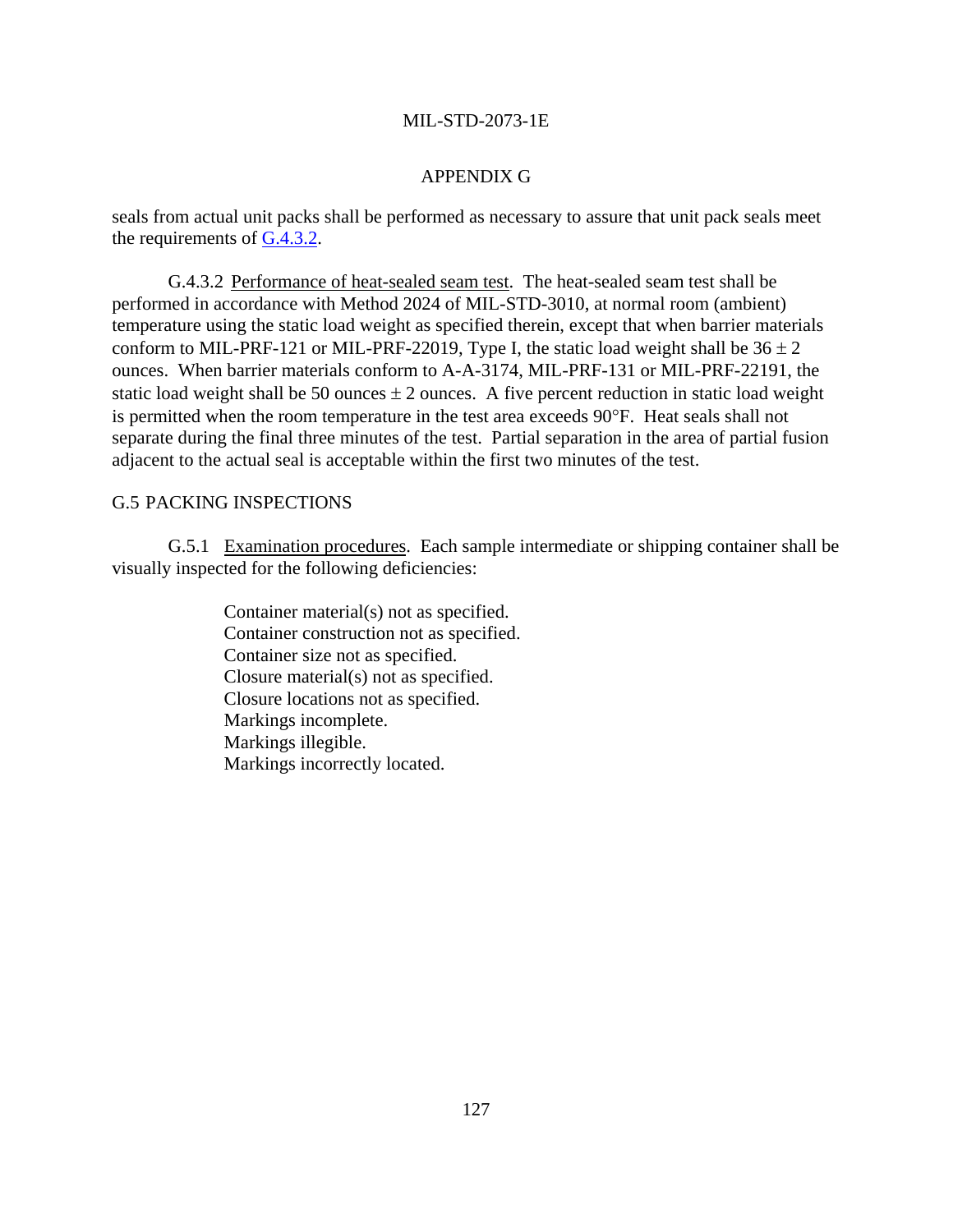|                                                                  | Method of  |             |                           |                           |             |             |             |             | Method |             |             |    |             |             |             |    |          |
|------------------------------------------------------------------|------------|-------------|---------------------------|---------------------------|-------------|-------------|-------------|-------------|--------|-------------|-------------|----|-------------|-------------|-------------|----|----------|
| Criteria                                                         | Inspection | 10          | 20                        | 31                        | 32          | 33          | 41          | 42          | 43     | 44          | 45          | 51 | 52          | 53          | 54          | 55 |          |
| Cleaning materials not as specified                              | Visual     | $\mathbf X$ | $\mathbf X$               | $\boldsymbol{\mathrm{X}}$ | $\mathbf X$ | X           | X           | X           | X      | $\mathbf X$ | X           | X  | $\mathbf X$ | X           | X           | X  |          |
| Cleaning material contaminated                                   | Visual     | X           | $\mathbf X$               | $\boldsymbol{\mathrm{X}}$ | $\mathbf X$ | X           | X           | X           | X      | X           | X           | X  | X           | $\mathbf X$ | X           | X  |          |
| Item not completely cleaned when tested in accordance            |            |             |                           |                           |             |             |             |             |        |             |             |    |             |             |             |    |          |
| with Note 1                                                      | Visual     | X           | X                         | $\mathbf X$               | X           | X           | X           | X           | X      | X           | X           | X  | X           | X           | X           | X  |          |
| Item damaged by action of cleaning process                       | Visual     | X           | $\boldsymbol{\mathrm{X}}$ | $\boldsymbol{\mathrm{X}}$ | $\mathbf X$ | X           | X           | X           | X      | X           | X           | X  | X           | X           | X           | X  |          |
| Item contaminated by handling after cleaning                     | Visual     | X           | $\boldsymbol{\mathrm{X}}$ | $\boldsymbol{\mathrm{X}}$ | X           | X           | X           | X           | X      | X           | X           | X  | X           | X           | X           | X  |          |
| Item not completely dry                                          | Visual     | X           | X                         | $\boldsymbol{\mathrm{X}}$ | X           | X           | X           | X           | X      | X           | X           | X  | X           | X           | X           | X  |          |
| Item damaged by compressed air blast or overheating              | Visual     | X           | X                         | $\mathbf X$               | X           | X           | X           | X           | X      | X           | X           | X  | X           | X           | X           | X  |          |
| Contaminated compressed air used                                 | Visual     | X           | $\boldsymbol{\mathrm{X}}$ | $\boldsymbol{\mathrm{X}}$ | X           | X           | X           | X           | X      | X           | X           | X  | X           | X           | X           | X  |          |
| Contaminated wiping cloths used                                  | Visual     | X           | X                         | $\mathbf X$               | X           | X           | X           | X           | X      | X           | X           | X  | X           | X           | X           | X  |          |
| Preservative not as specified                                    | Visual     |             | $\mathbf X$               | $\mathbf X$               | X           | X           | X           | X           | X      | X           | X           | X  | X           | X           | X           | X  |          |
| Incomplete or non-uniform coverage of preservative               | Visual     |             | X                         | X                         | X           | X           | X           | X           | X      | X           | X           | X  | X           | X           | X           | X  |          |
| Excessive preservative                                           | Visual     |             | X                         | X                         | X           | X           | X           | X           | X      | X           | X           | X  | X           | X           | X           | X  |          |
| Item not thoroughly drained                                      | Visual     |             | X                         | $\mathbf X$               | $\mathbf X$ | X           | X           | X           | X      | X           | X           | X  | X           | X           | X           | X  |          |
| Wrap not as specified                                            | Visual     | X           | $\boldsymbol{\mathrm{X}}$ | $\mathbf X$               | X           | $\mathbf X$ | X           | X           | X      | X           | X           | X  | X           | X           | X           | X  |          |
| Cushioning material not as specified                             | Visual     | X           | X                         | $\boldsymbol{\mathrm{X}}$ | X           | X           | X           | X           | X      | X           | X           | X  | X           | X           | X           | X  |          |
| Cushioning thickness not as specified                            | Visual     | X           | X                         | X                         | X           | $\mathbf x$ | $\mathbf x$ | X           | X      | $\mathbf x$ | $\mathbf x$ | X  | X           | $\mathbf x$ | $\mathbf x$ | X  |          |
| Projections and sharp edges of item not sufficiently cushioned   |            |             |                           |                           |             |             |             |             |        |             |             |    |             |             |             |    | APPENDIX |
| to prevent damage to item or external media                      | Visual     | X           | X                         | $\mathbf X$               | X           | X           | X           | X           | X      | X           | X           | X  | X           | X           | X           | X  |          |
| Improper application of cushioning, blocking, bracing or bolting |            |             |                           |                           |             |             |             |             |        |             |             |    |             |             |             |    |          |
| <b>Bolting</b>                                                   | Visual     | X           | X                         | X                         | X           | X           | X           | X           | X      | X           | X           | X  | X           | $\mathbf X$ | X           | X  |          |
| Improper amount of desiccant                                     | Visual     |             |                           |                           |             |             |             |             |        |             |             | X  | X           | X           | X           | X  |          |
| Desiccant improperly secured                                     | Visual     |             |                           |                           |             |             |             |             |        |             |             | X  | X           | X           | X           | X  |          |
| Desiccant contacting item                                        | Visual     |             |                           |                           |             |             |             |             |        |             |             | X  | X           | X           | X           | X  | $\Omega$ |
| Humidity indicator not properly placed                           | Visual     |             |                           |                           |             |             |             |             |        |             |             | X  | X           | X           | X           | X  |          |
| Window or gaskets not as specified                               | Visual     |             |                           |                           |             |             |             |             | X      |             |             |    |             | X           |             |    |          |
| Unit container not as specified                                  | Visual     | X           | X                         | X                         | X           | X           | X           | X           | X      | X           | X           | X  | X           | X           | X           | X  |          |
| Interior unit container corners not blunted                      | Visual     |             |                           |                           | X           |             |             | X           |        |             |             |    | X           |             |             |    |          |
| Insufficient material for reclosure of flexible barriers         | Visual     |             |                           |                           |             |             |             |             |        |             |             | X  | X           | X           |             |    |          |
| Improper seal or closure of unit containers                      | Visual     | X           | X                         | X                         | X           | X           | X           | X           | X      | X           | X           | X  | X           | X           | X           | X  |          |
| Excessive air within unit container                              | Visual     |             |                           | X                         | $\mathbf X$ | $\mathbf X$ | X           | $\mathbf X$ | X      |             |             | X  | X           | X           |             |    |          |
| Excessive looseness in unit container                            | Shake      | X           | X                         | X                         | X           | X           | X           | X           |        | X           | X           | X  | X           |             | X           | X  |          |
| Weight and dimensions of unit pack exceeds maximum               | Weigh &    |             |                           |                           |             |             |             |             |        |             |             |    |             |             |             |    |          |
|                                                                  | measure    | X           | X                         | X                         | X           | X           | X           | X           | X      | X           | X           | X  | X           | X           | X           | X  |          |
| Incorrect QUP                                                    | Visual     | X           | X                         | X                         | X           | X           | X           | X           | X      | X           | X           | X  | X           | X           | X           | X  |          |
| Marking omitted, incorrect, or illegible 2/3/4/                  | Visual     | X           | X                         | X                         | X           | X           | X           | X           | X      | X           | X           | X  | X           | X           | X           | X  |          |

TABLE G-I. Preservation inspection provisions.

NOTES:

 $1/$  Visual examination for cleanliness shall be performed using a daylight fluorescent tube light source having an 18-inch length (min) and 30 watts (min). The inside surface of the reflector shall be finished in white. The light source shall also be capable of directing light at any angle. All item surfaces, depressions, inside corners and crevices shall be examined for dirt, corrosion, oil, grease or similar foreign residues. Various angles of incident light shall be used while looking for foreign matter. Record whether or not foreign matter was observed.

MIL-STD-2073-1D

MIL-STD-2073-1D

2/ For methods 42 and 52, unit pack marking of MIL-STD-129 shall be applied to the barrier bag as well as the outer container.<br>When a box or container is used to effect the unit pack of methods 31, 33, 41 and 51, unit pack

When a box or container is used to effect the unit pack of methods 31, 33, 41 and 51, unit pack markings of MIL-STD-129 shall be applied to the barrier bag as well as the box specified to effect the unit pack.<br>4/ When the unit pack is a

When the unit pack is also used as the shipping container, then the markings applicable for shipment shall be applied to the exterior container in accordance with MIL-STD-129.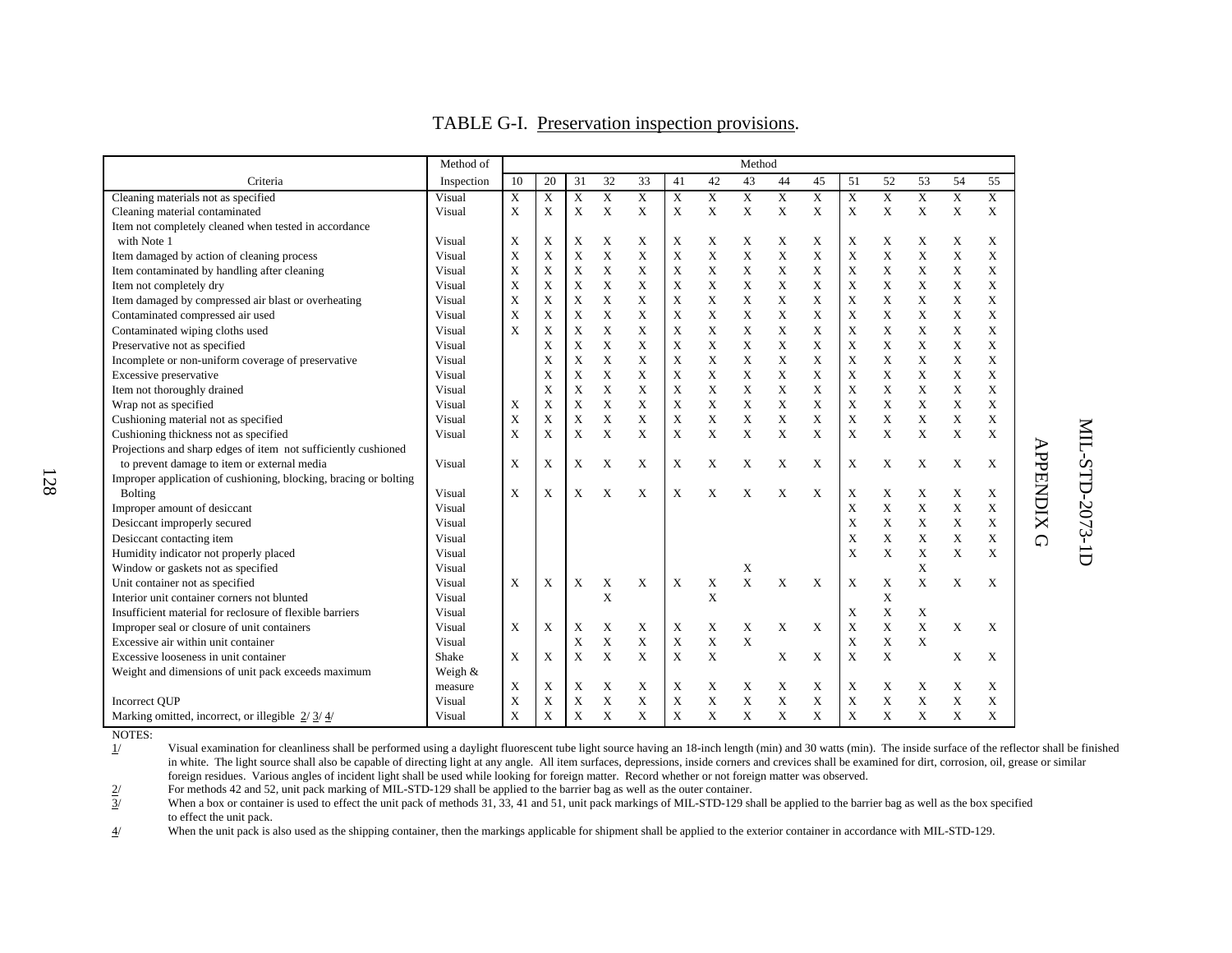### APPENDIX G

| Method or Submethod | <b>Leak Test</b><br>(See $G.4.2$ ) | Heat-sealed<br>seam test<br>(See $G.4.3$ ) |
|---------------------|------------------------------------|--------------------------------------------|
| 31                  | Required                           | Required 1/                                |
| 32                  | Required                           | Required                                   |
| 33                  | Required                           | Required 1/                                |
| 41                  | Required                           | Required                                   |
| 42                  | Required                           | Required                                   |
| 43                  | Required                           | Required                                   |
| 44                  | Required                           |                                            |
| 45                  | Required                           |                                            |
| 51                  | Required                           | Required                                   |
| 52                  | Required                           | Required                                   |
| 53                  | Required                           | Required                                   |
| 54                  | Required                           |                                            |
| 55                  | Required                           |                                            |

## TABLE G-II. Leakage and heat-sealed seam test provisions.

### NOTES:

 $1/$  A cold-sealed seam test as defined in MIL-B-22020 shall be substituted in cases where a VCI treated cold-sealed bag is employed as the unit container.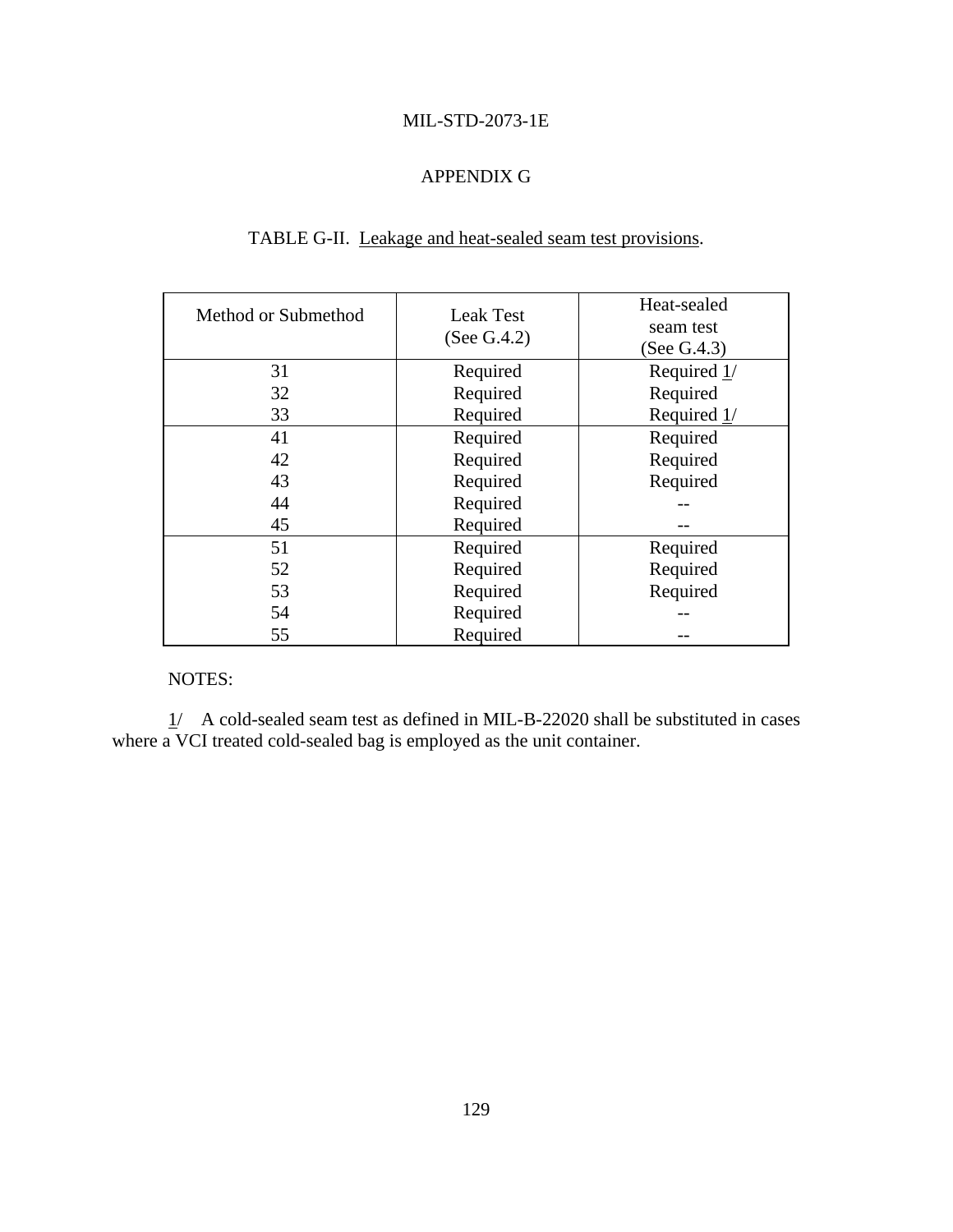APPENDIX G

# THIS PAGE IS INTENTIONALLY LEFT BLANK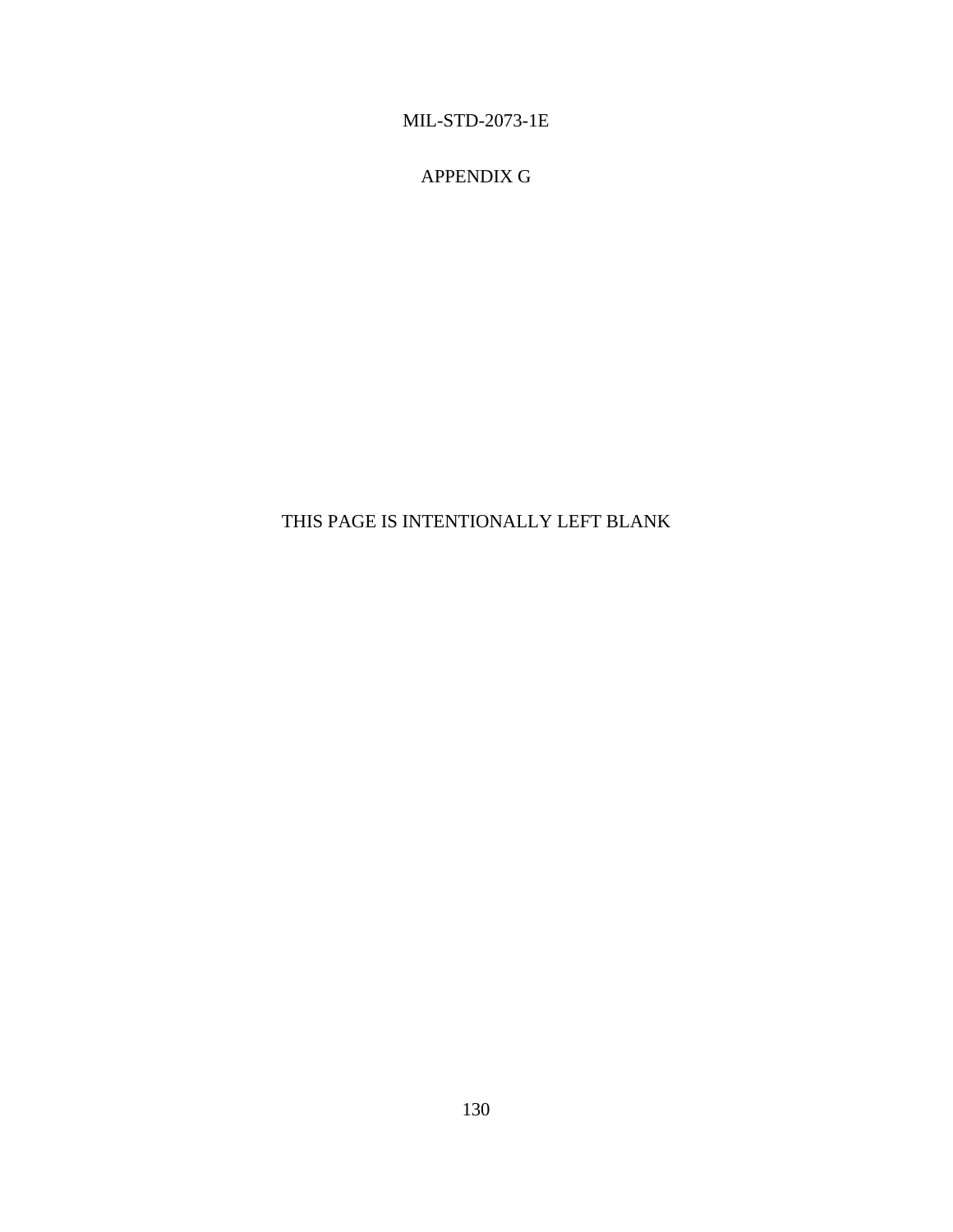#### APPENDIX H

### PROCEDURES FOR COMPLIANCE WITH CONTAINER DESIGN RETRIEVAL SYSTEM (CDRS) REQUIREMENTS

H.1 SCOPE. This appendix outlines the procedures to be followed to insure compliance with the requirements of the Container Design Retrieval System (CDRS). This appendix is a mandatory part of this standard. The information contained herein is intended for compliance, as applicable.

#### H.2 APPLICABLE DOCUMENTS.

This section is not applicable to this appendix.

#### H.3 DETAILED REQUIREMENTS.

 H.3.1 Design search request submittal. After the development activity has established a requirement for a specialized container, the configuration of the contents is reasonably firm, and protection levels have been tentatively established, CDRS services shall be solicited before initiating detailed engineering design of the needed container. The development activity shall: (1) identify packaging requirements for which a specialized reusable container is required, (2) prepare a search request, and (3) submit the search request to the CDRS Management Office (MO), 688 ARSS/DO, 615 Apalachicola Rd, Eglin AFB, FL 32542. DoD in-house container development activities shall submit the search request directly to the CDRS Office. DoD contractors must submit copies of search requests to their respective contract administrative office and as specified on the Contract Data Requirements List (see [6.3](#page-41-0)).

 H.3.2 CDRS Office search response. The CDRS MO will identify reusable specialized container designs and assets suitable to fulfill the requirements of the development activity. The CDRS MO will provide technical guidance on the use of a design(s) retrieved from the CDRS data base and considered technically/logistically suitable to satisfy the new requirement. The CDRS MO will also determine whether or not container assets (conforming to the retrieved design(s)) are available for use in the new program and provide applicable inventory management information to the development activity. The CDRS MO response will be submitted to the requester within 60 days after receipt of the search request and descriptive data. The contractor shall, unless otherwise authorized, withhold container development for the item involved pending receipt of the CDRS search response.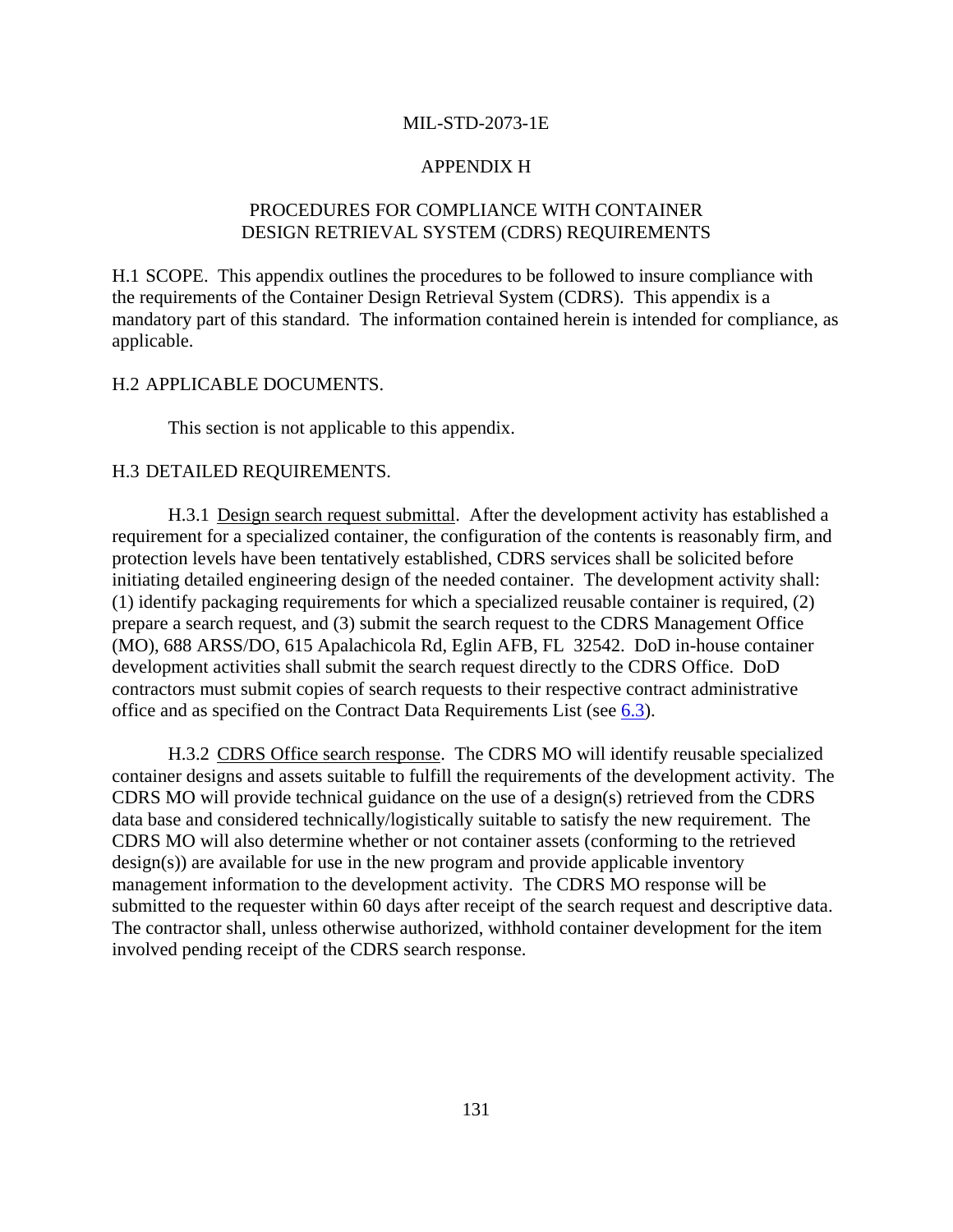#### APPENDIX H

 H.3.3 Design activity action on CDRS Office response. Upon receipt of response from CDRS MO, the design activity shall initiate appropriate action based upon the CDRS MO proposal and the terms of the contract. Contractor interactions with the government shall be through the Administrative Contracting Officer (and the Acquiring Contracting Officer where appropriate) to ensure that all changes are accomplished in strict accordance with applicable contract terms. Under no circumstances may response from CDRS MO only, without firm direction from the Acquiring Contracting Officer, be interpreted as an instruction from the government to change contract terms or to do work beyond that which is explicitly specified in the contract.

 H.3.3.1 Negative response from CDRS Office. If response is negative, the design activity shall complete the allocated baseline for the needed container and, if the end item hardware is to be delivered under the contract, shall proceed with the design, required test and evaluation, and documentation of the new specialized reusable container design in time to meet contract obligations.

 H.3.3.1.1 Submittal of container design data. Upon completion of a new or modified container design, including any required testing and documentation, the design activity shall submit design data to CDRS MO for incorporation into the CDRS data base, as specified on the Contract Data Requirements List (see [6.3\)](#page-41-0).

 H.3.3.2 Positive response from CDRS Office. When a potentially suitable design(s) is provided by the CDRS MO, the development activity shall obtain (from the cognizant engineering activity) additional data on the proposed design(s) that may be required, and complete an engineering analysis to the extent necessary to determine the feasibility of using the proposed design(s). If a determination is made that the proposed design(s) is not suitable, the development activity shall justify nonselection of the proposed design to the program office, with a copy to CDRS. The cost analysis shall include consideration of the use of any surplus container assets that may be available. If the development activity is a contractor, the approval of the Acquiring Contracting MOs shall be obtained prior to initiation of a new container development effort.

 H.3.3.2.1 Item (Inventory) manager notification. Whenever application of the foregoing procedures produces a potential usage for a container already in the DoD inventory, the design activity (through the Administrative Contracting Officer, if a contractor) shall promptly notify the designated inventory (item) manager of such potential usage, inquire as to actual availability of the containers and request a freeze on disposal of these assets.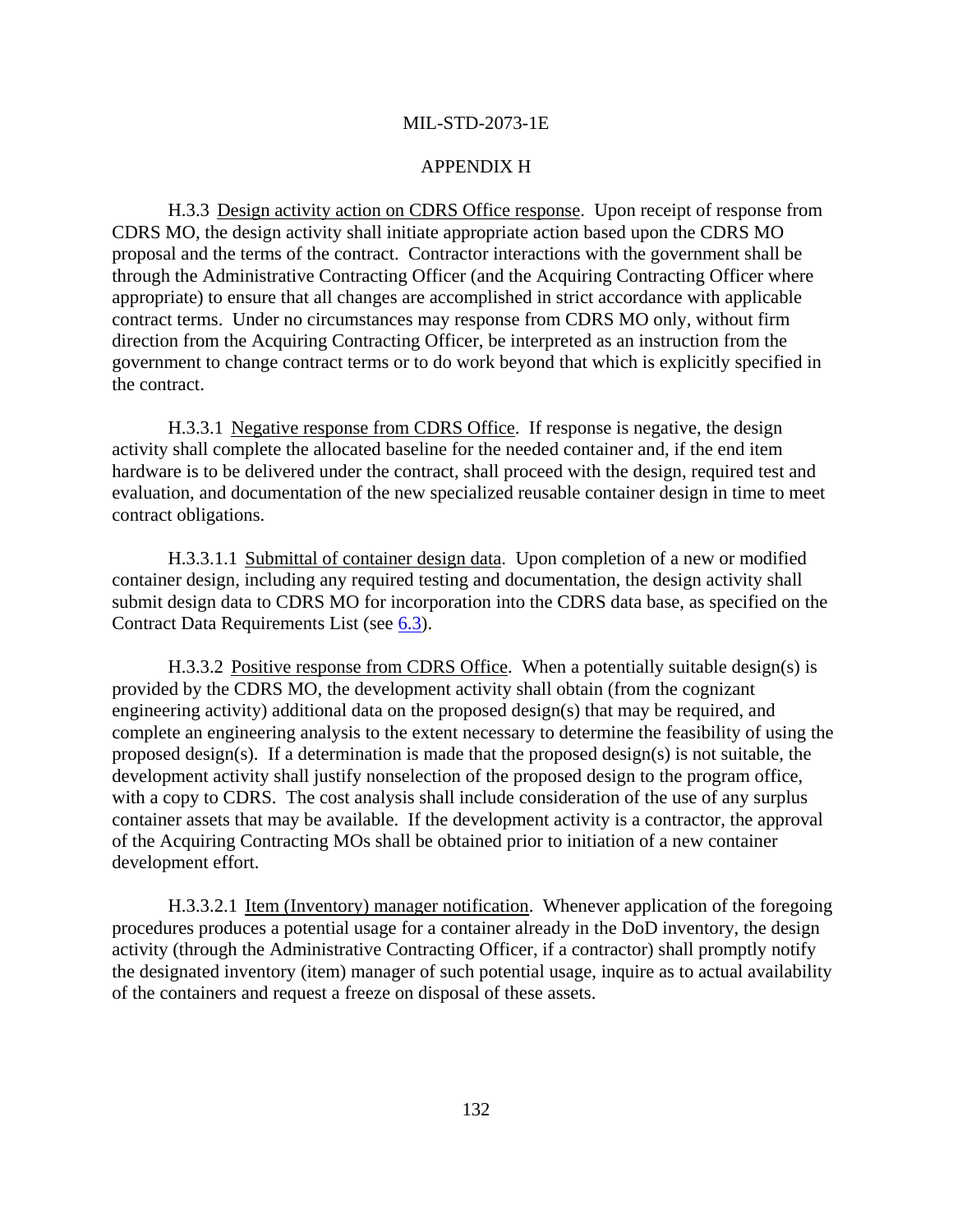#### APPENDIX H

 H.3.3.2.2 Container design agent notification. Where a reusable container design is to be used for a new or existing end item, the design agent for that container shall be promptly informed to ensure that this usage is properly recorded and to ensure adequate configuration management coordination and control in the future. This requirement extends to individual piece parts of the container which are being used as-is in the new design and a new drawing is not being made.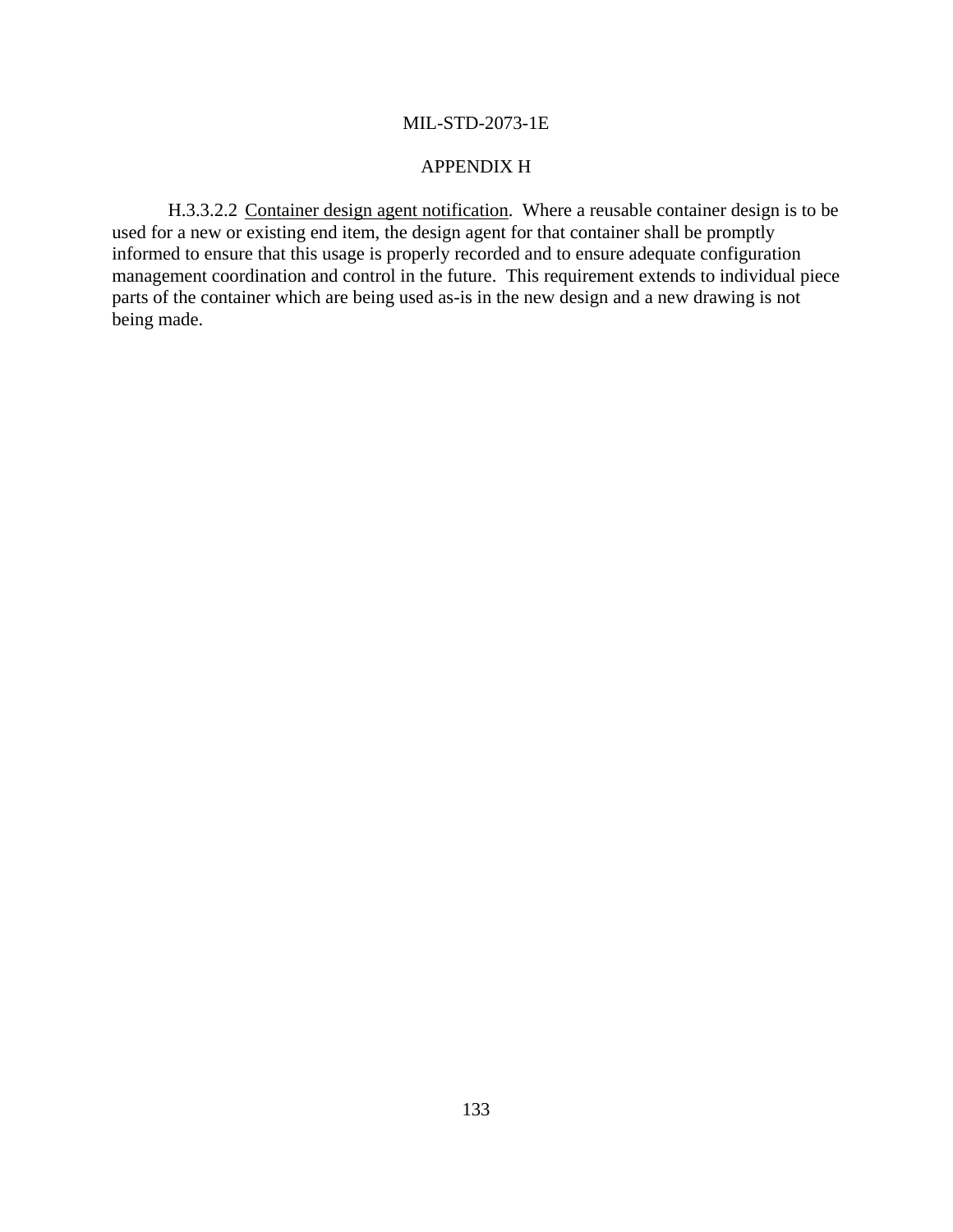## APPENDIX H

# THIS PAGE IS INTENTIONALLY LEFT BLANK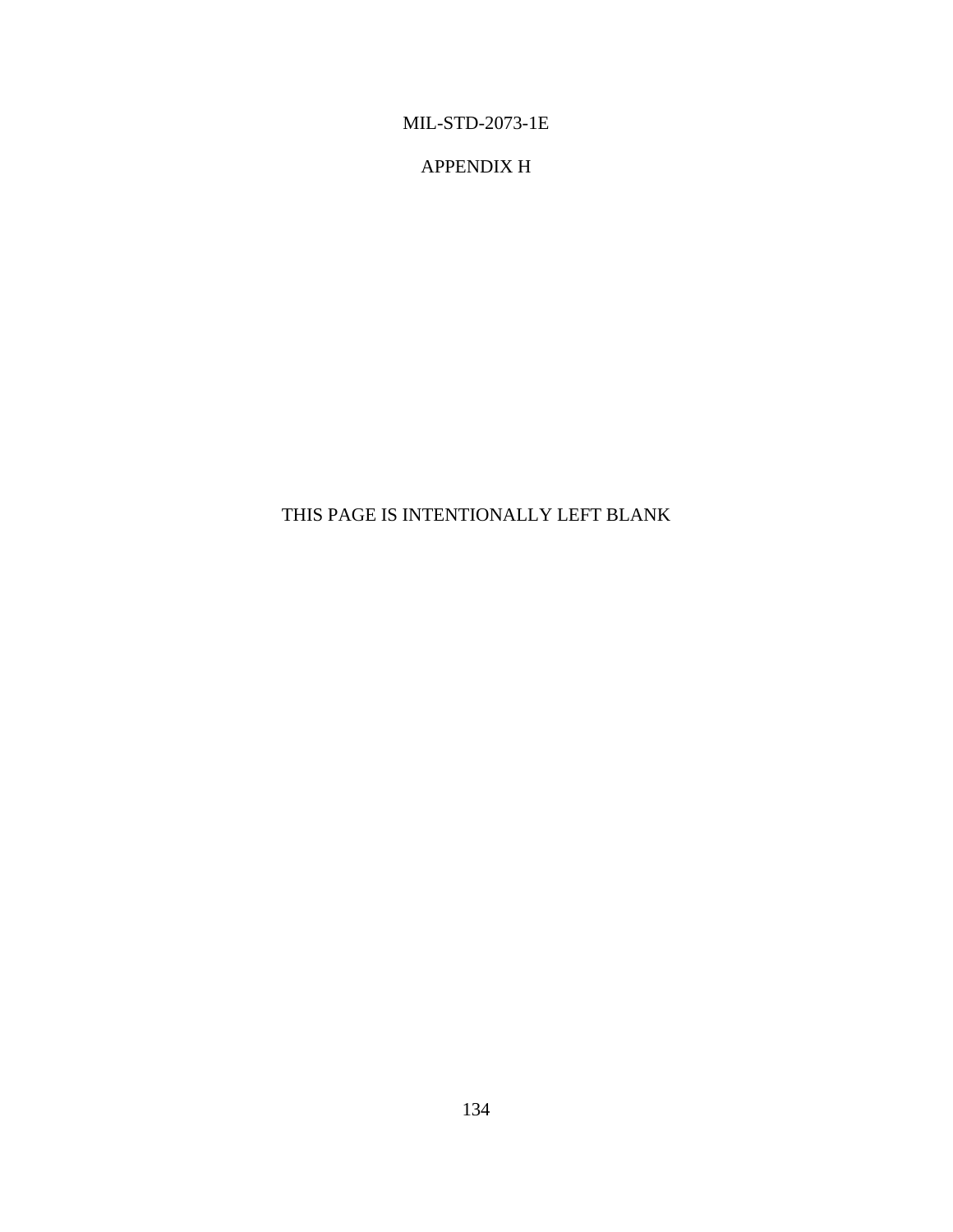#### APPENDIX J

#### MILITARY PACKAGING REQUIREMENT CODES

<span id="page-152-0"></span>J.1 SCOPE. This appendix establishes and defines codes to be used in describing military packaging methods and materials when developing packaging data as prescribed in [Appendix E](#page-116-0). This appendix is a mandatory part of this standard. The information contained herein is intended for compliance.

### J.2 APPLICABLE DOCUMENTS

 J.2.1 General. The documents listed in this section are specified in section [J.4](#page-158-0) of this appendix. While every effort has been made to ensure the completeness of this list, document users are cautioned that they must meet all specified requirements of documents cited in section J.4 of this appendix, whether or not they are listed.

J.2.2 Government documents.

 J.2.2.1 Specifications, standards and handbooks. The following specifications and standards form a part of this document to the extent specified herein. Unless otherwise specified, the issues of these documents are those cited in the solicitation or contract.

#### FEDERAL SPECIFICATIONS

| QQ-A-1876        |                          | Aluminum Foil.                                            |
|------------------|--------------------------|-----------------------------------------------------------|
| $UU-B-36$        | $\blacksquare$           | Bags, Paper, Grocers.                                     |
| $MMM-A-260$      | $\overline{\phantom{a}}$ | Adhesive, Water-Resistant (For Sealing Waterproofed       |
|                  |                          | Paper).                                                   |
| <b>PPP-B-566</b> | $\overline{\phantom{a}}$ | Boxes, Folding, Paperboard.                               |
| <b>PPP-B-585</b> | $\overline{\phantom{a}}$ | Boxes, Wood, Wirebound.                                   |
| PPP-B-676        | $\overline{\phantom{a}}$ | Boxes, Setup.                                             |
| PPP-B-1055       | $\blacksquare$           | Barrier Material, Waterproof, Flexible.                   |
| PPP-B-1672       | $\overline{\phantom{a}}$ | Boxes, Shipping, Reusable With Cushioning.                |
| $PPP-C-96$       | $\overline{\phantom{a}}$ | Cans, Metal, 28 Gage and Lighter.                         |
| <b>PPP-C-795</b> | $\overline{\phantom{a}}$ | Cushioning Material, Packaging (Flexible Closed Cell      |
|                  |                          | Plastic Film for Long Distribution Cycles).               |
| <b>PPP-C-850</b> | $\overline{\phantom{a}}$ | Cushioning Material, Polystyrene Expanded, Resilient (for |
|                  |                          | Packaging Uses).                                          |
|                  |                          |                                                           |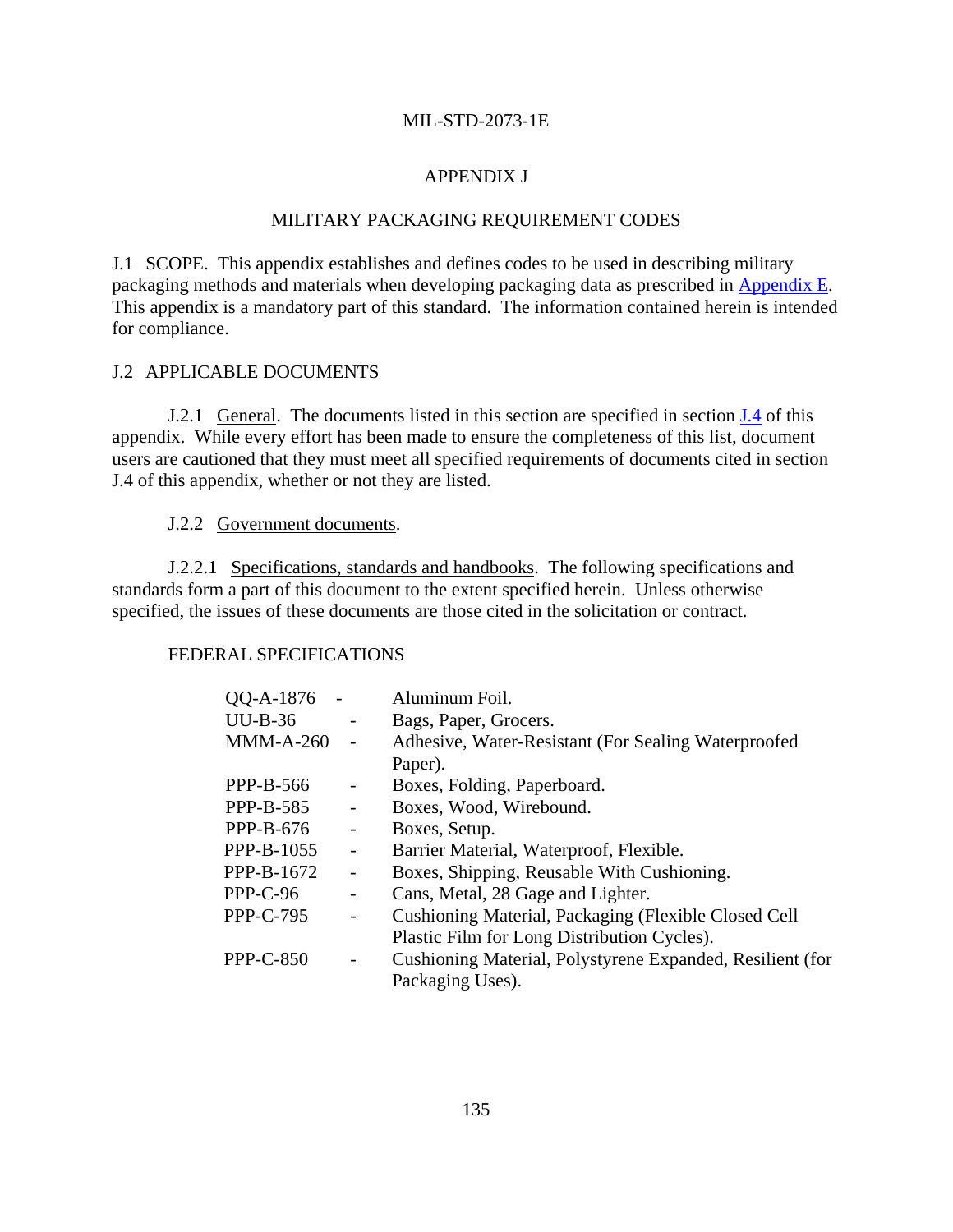## APPENDIX J

| Cushioning Material, Uncompressed Bound Fiber for         |
|-----------------------------------------------------------|
|                                                           |
| Cushioning Material, Resilient, Low Density, Unicellular, |
|                                                           |
|                                                           |
|                                                           |

## COMMERCIAL ITEM DESCRIPTIONS

| $A-A-203$  |                          | Paper, Kraft, Untreated.                                  |
|------------|--------------------------|-----------------------------------------------------------|
| $A-A-1051$ | $\overline{\phantom{a}}$ | Paperboard, Wrapping and Cushioning.                      |
| $A-A-1249$ | $\overline{\phantom{a}}$ | Paper, Wrapping, Tissue.                                  |
| $A-A-1507$ | $\overline{\phantom{a}}$ | Chipboard.                                                |
| A-A-1898   | $\overline{\phantom{a}}$ | Cushioning Material, Cellulosic, Packaging.               |
| A-A-3129   | $\overline{\phantom{a}}$ | Cushioning Material, Flexible Open Cell Plastic Film (for |
|            |                          | Packaging Applications).                                  |
| $A-A-3174$ | $\overline{\phantom{a}}$ | Plastic Sheet, Polyolefin.                                |
| A-A-50177  | $\overline{\phantom{0}}$ | Paper, Lens.                                              |
| A-A-59135  | $\overline{\phantom{a}}$ | Packaging Material, Sheet                                 |
| A-A-59136  | $\overline{\phantom{a}}$ | Cushioning Material, Packaging, Closed Cell Foam Plank.   |
|            |                          |                                                           |

## DEPARTMENT OF DEFENSE SPECIFICATIONS

| $MIL-C-104$           |                          | Crates, Wood: Lumber and Plywood Sheathed, Nailed, and<br>Bolted.        |
|-----------------------|--------------------------|--------------------------------------------------------------------------|
| MIL-DTL-117           |                          | Bags, Heat Sealable.                                                     |
| MIL-PRF-121           | $\overline{\phantom{a}}$ | Barrier Materials, Greaseproof, Waterproof, Flexible, Heat-<br>Sealable. |
| <b>MIL-P-130</b>      | $\overline{\phantom{a}}$ | Paper, Wrapping, Laminated and Creped.                                   |
| MIL-PRF-131           | $\blacksquare$           | Barrier Materials, Watervaporproof, Greaseproof, Flexible,               |
|                       |                          | Heat-Sealable.                                                           |
| <b>MIL-P-149</b>      | $\overline{a}$           | Plastic Coating Compound, Strippable (Hot Dipping).                      |
| <b>MIL-DTL-2427 -</b> |                          | Box, Ammunition Packing, Wood, Nailed.                                   |
| MIL-PRF-3150 -        |                          | Lubricating Oil, Preservative, Medium.                                   |
| MIL-PRF-3420 -        |                          | Packaging Materials, Volatile Corrosion Inhibitor, Treated,              |
|                       |                          | Opaque.                                                                  |
| MIL-C-3774            | $\overline{\phantom{a}}$ | Crates, Wood; Open 12,000- and 16,000-Pound Capacity.                    |
| MIL-D-6054            | $\qquad \qquad -$        | Drum, Metal - Shipping and Storage.                                      |
|                       |                          |                                                                          |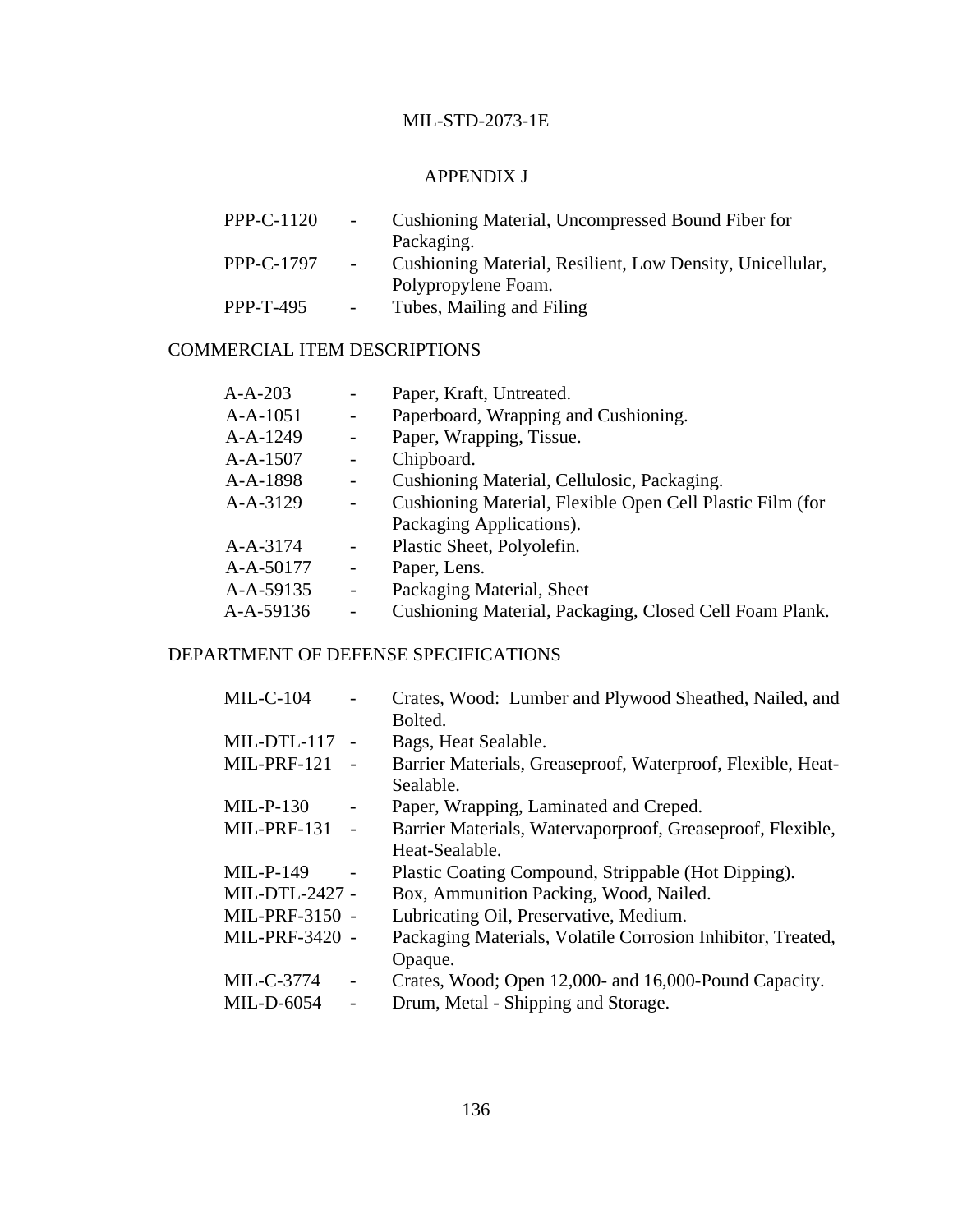## APPENDIX J

| MIL-D-6055      |                          | Drum, Metal Reusable, Shipping and Storage (Cap. 88 to<br>510 cubic inches). |
|-----------------|--------------------------|------------------------------------------------------------------------------|
| MIL-DTL-6060 -  |                          | Bags, Watervaporproof, Heat-Sealable, Complex.                               |
| MIL-PRF-6081 -  |                          | Lubricating Oil, Jet Engine.                                                 |
| MIL-PRF-6085 -  |                          | Lubricating Oil: Instrument, Aircraft, Low Volatility.                       |
| MIL-C-6529      |                          | Corrosion Preventive, Aircraft Engine.                                       |
|                 |                          |                                                                              |
| MIL-PRF-7808 -  |                          | Lubricating Oil, Aircraft Turbine Engine, Synthetic Base.                    |
| MIL-PRF-7870 -  |                          | Lubricating Oil: General Purpose, Low Temperature.                           |
| MIL-PRF-8188 -  |                          | Corrosion-Preventive Oil, Aircraft Turbine Engine,<br>Synthetic Base.        |
| MIL-C-9897      | $\overline{\phantom{a}}$ | Crate, Slotted Angle, Steel or Aluminum, for Lightweight                     |
|                 |                          | Airframe Components and Bulky Items (for Maximum                             |
|                 |                          | Loads of 1363 Kgs (3000 Pounds)).                                            |
| MIL-PRF-10924 - |                          | Grease, Automotive and Artillery.                                            |
| MIL-PRF-11264 - |                          | Container: Shipping, Reusable, for Tank Automotive                           |
|                 |                          | Engines, Transmissions, Differentials, Transfers, Final                      |
|                 |                          | Drives, Drive Axles, and Similar Assemblies.                                 |
| MIL-C-11796     | $\overline{\phantom{m}}$ | Corrosion Preventive Compound, Petrolatum, Hot                               |
|                 |                          | Application.                                                                 |
| MIL-PRF-16173 - |                          | Corrosion Preventive Compound, Solvent Cutback, Cold                         |
|                 |                          | Application.                                                                 |
| MIL-C-16555     | $\overline{\phantom{a}}$ | Coating Compound, Strippable, Sprayable                                      |
| MIL-DTL-17667-  |                          | Paper, Wrapping, Chemically Neutral (Non-Corrosive).                         |
| MIL-P-19644     |                          | Plastic Molding Material (Polystyrene Foam, Expanded                         |
|                 |                          | Bead).                                                                       |
| MIL-PRF-21260 - |                          | Lubricating Oil, Internal Combustion Engine, Preservative                    |
|                 |                          | Break-In.                                                                    |
| MIL-PRF-22019 - |                          | Barrier Materials, Transparent, Flexible, Sealable, Volatile                 |
|                 |                          | Corrosion Inhibitor Treated.                                                 |
| MIL-B-22020     | $\qquad \qquad -$        | Bags, Transparent, Flexible, Sealable, Volatile Corrosion                    |
|                 |                          | Inhibitor Treated.                                                           |
| MIL-PRF-22191 - |                          | Barrier Materials, Transparent, Flexible, Heat Sealable.                     |
| MIL-PRF-23699 - |                          | Lubricating Oil, Aircraft Turbine Engine, Synthetic Base,                    |
|                 |                          | NATO Code Number 0-156.                                                      |
| MIL-PRF-23827 - |                          | Grease, Aircraft and Instrument, Gear and Actuator Screw.                    |
| MIL-PRF-26514 - |                          | Polyurethane Foam, Rigid or Flexible; for Packaging.                         |
| MIL-PRF-32033 - |                          | Lubricating Oil, General Purpose, Preservative (Water-                       |
|                 |                          | Displacing, Low Temperature).                                                |
| MIL-B-43666     |                          | Boxes, Shipping, Consolidation.                                              |
| MIL-PRF-46002 - |                          | Preservative Oil, Contact and Volatile Corrosion-Inhibited.                  |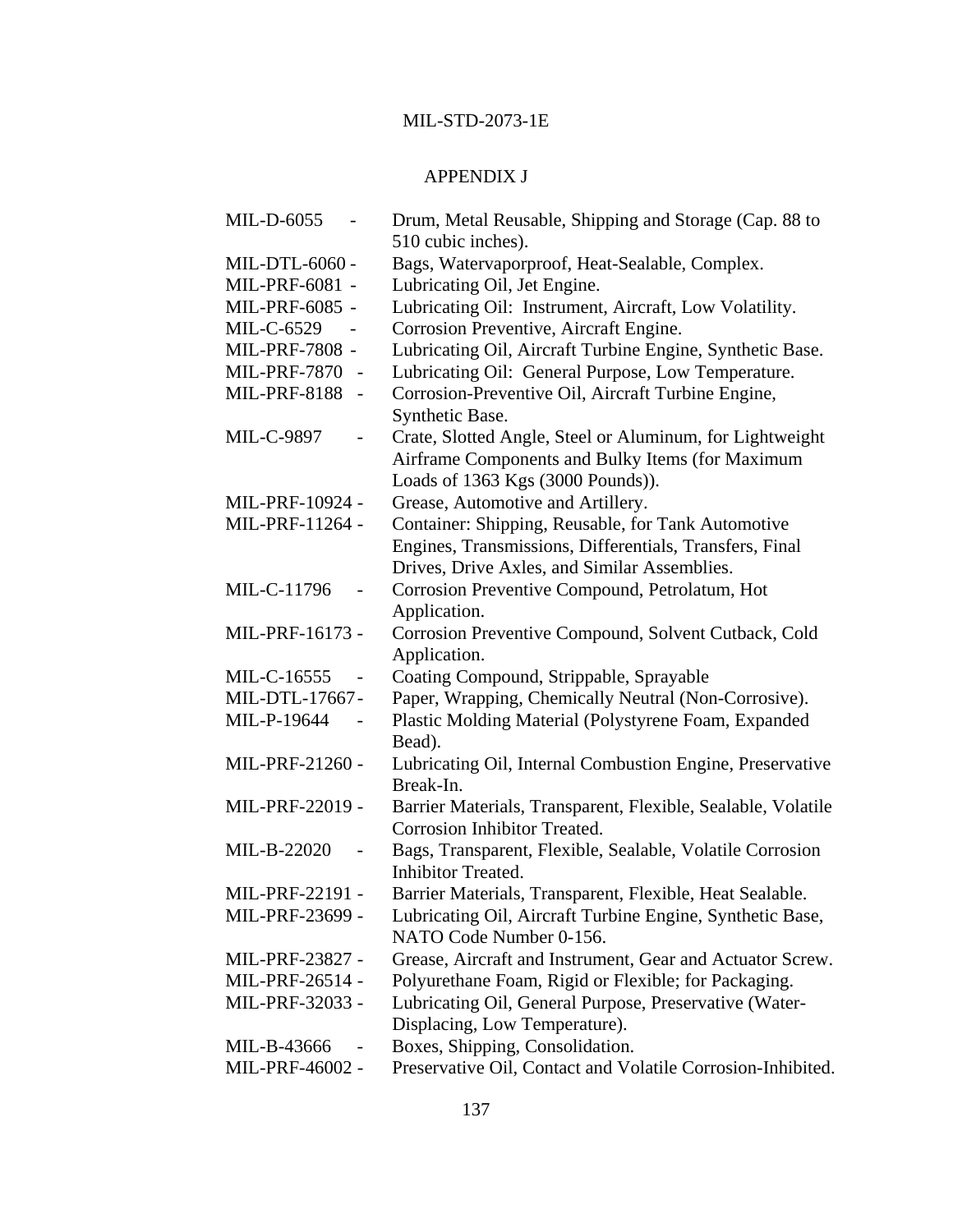#### APPENDIX J

| MIL-PRF-46010 -                         | Lubricant, Solid Film, Heat Cured, Corrosion Inhibiting.    |
|-----------------------------------------|-------------------------------------------------------------|
| MIL-PRF-46170 -                         | Hydraulic Fluid, Rust Inhibited, Fire Resistant, Synthetic  |
|                                         | Hydrocarbon Base.                                           |
| MIL-B-46506<br>$\overline{\phantom{a}}$ | Boxes, Ammunition Packing, Wood, Wirebound.                 |
| MIL-P-53030<br>$\blacksquare$           | Primer Coating, Epoxy, Water Reducible, Lead and            |
|                                         | Chromate Free.                                              |
| MIL-PRF-81322                           | Grease, Aircraft, General Purpose, Wide Temperature         |
|                                         | Range, NATO Code G-395.                                     |
| MIL-PRF-81705                           | Barrier Materials, Flexible, Electrostatic Protective, Heat |
|                                         | Sealable.                                                   |
| MIL-DTL-81997 -                         | Pouches, Cushioned, Flexible, Electrostatic-Protective,     |
|                                         | Transparent.                                                |
| <b>MIL-PRF-83282</b>                    | Hydraulic Fluid, Fire Resistant, Synthetic Hydrocarbon      |
|                                         | Base, Metric, NATO Code No. H-537.                          |
| MIL-PRF-83671                           | Foam-in-Place Packaging Materials, General Specification    |
|                                         | for.                                                        |
|                                         |                                                             |

DEPARTMENT OF DEFENSE STANDARDS

MIL-STD-129 - Military Marking for Shipment and Storage.

(Copies of these documents are available online at <http://assist.daps.dla.mil/quicksearch> or [http://assist.daps.dla.mil](http://assist.daps.dla.mil/) or from the Standardization Document Order Desk, 700 Robbins Avenue, Building 4D, Philadelphia, PA 19111-5094.)

 J.2.2.2 Other Government documents, drawings and publications. The following other Government documents, drawings, and publications form a part of this document to the extent specified herein. Unless otherwise specified, the issues of these documents are those cited in the solicitation or contract.

CODE OF FEDERAL REGULATIONS

| <b>29 CFR</b> | $-L$ abor.                   |
|---------------|------------------------------|
| 40 CFR        | - Protection of Environment. |
| 49 CFR        | Transportation.              |

 (Copies of these documents are available online at [www.gpoaccess.gov/cfr/](http://www.gpoaccess.gov/cfr/) or from Superintendent of Documents, U.S. Government Printing Office, North Capital & H Streets, N.W., Washington, DC 20402.)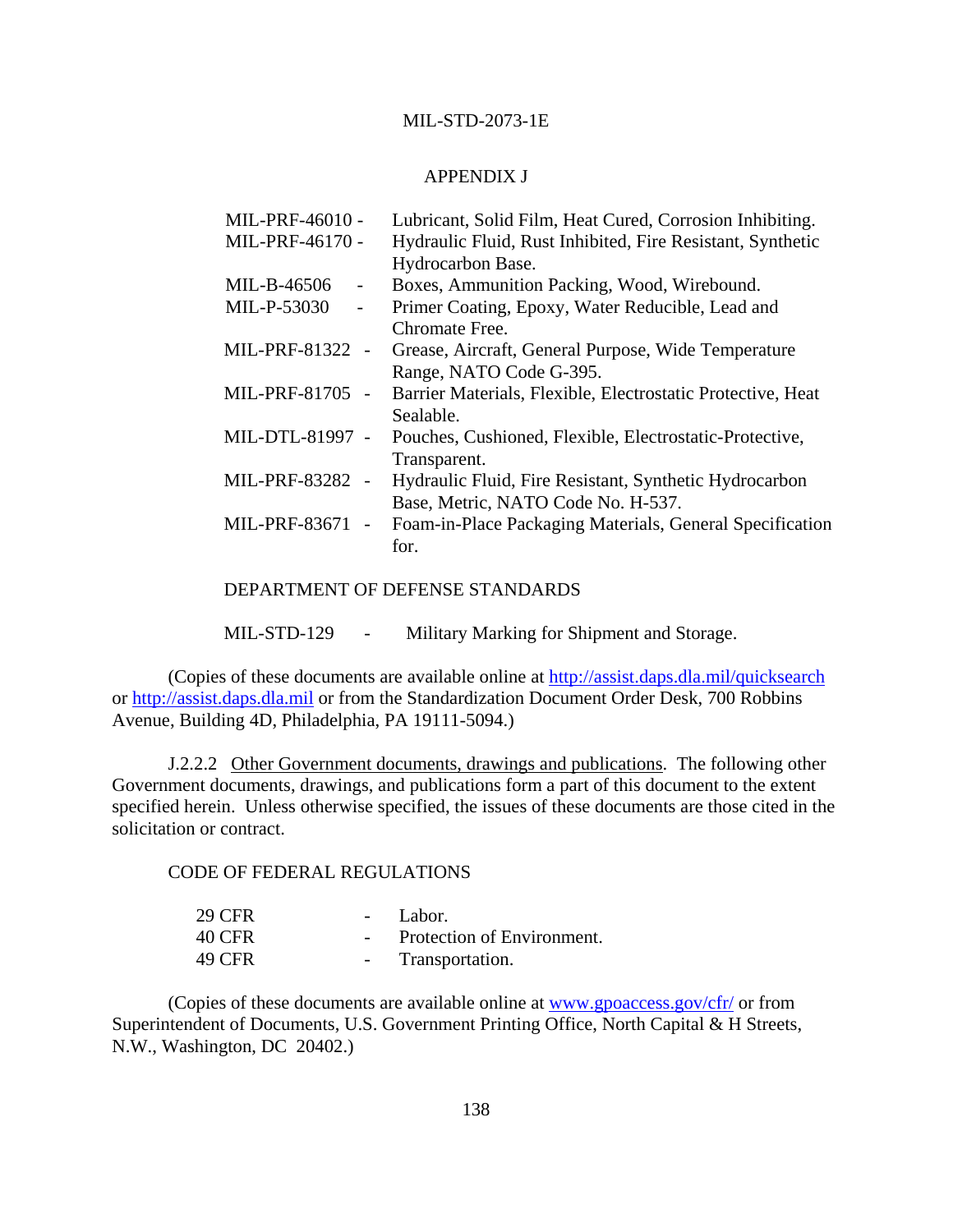#### APPENDIX J

#### WARNER ROBINS AIR LOGISTICS CENTER DRAWINGS

| $11214 - 5002 - 100$ - | Container, Shipping and Storage. |
|------------------------|----------------------------------|
| 11214-5002-200 -       | Container, Shipping and Storage. |
| $11214 - 5002 - 300$ - | Container, Shipping and Storage. |
| $11214 - 5002 - 400$ - | Container, Shipping and Storage. |

 (These drawings may be obtained from WR-ALC/TILAS, 420 Second St., Suite 100, Robins AFB, GA 31098-1640.)

### NAVICP DRAWINGS

|                  | Container, Molded, Reusable.     |
|------------------|----------------------------------|
|                  | Container, Modular, Reusable.    |
| $\sim$ 100 $\mu$ | Container, Shipping and Storage. |
|                  | Container, Modular, Reusable     |
|                  |                                  |

 (These drawings may be obtained from NAVICP (Attn: 0712), 700 Robbins Avenue, Philadelphia, PA 19111-5098.)

 J.2.3 Non-Government publications. The following documents form a part of these documents to the extent specified herein. Unless otherwise specified, the issues of these documents are those cited in the solicitation or contract.

#### ASTM INTERNATIONAL

| ASTM-D4169 | - Shipping Containers and Systems, Shipping, Performance    |
|------------|-------------------------------------------------------------|
|            | Testing of (DoD adopted).                                   |
| ASTM-D4727 | - Fiberboard Sheet Stock (Container Grade) and Cut Shapes,  |
|            | Corrugated and Solid (DoD adopted).                         |
| ASTM-D5118 | - Boxes, Fiberboard Shipping, Fabrication of (DoD adopted). |
| ASTM-D5168 | - Containers, Fabrication and Closure of Triple Wall        |
|            | Corrugated Fiberboard (DoD adopted).                        |
| ASTM-D5486 | - Pressure Sensitive Tape for Packaging, Box Closure and    |
|            | Sealing (DoD adopted).                                      |
| ASTM-D6039 | - Crates, Wood, Open and Covered (DoD adopted).             |
| ASTM-D6251 | - Natural Wood-Cleated Panelboard Shipping Boxes.           |
| ASTM-D6256 | - Standard Specification for Wood-cleated Shipping Boxes    |
|            | with Skidded Load Bearing Bases (DoD adopted).              |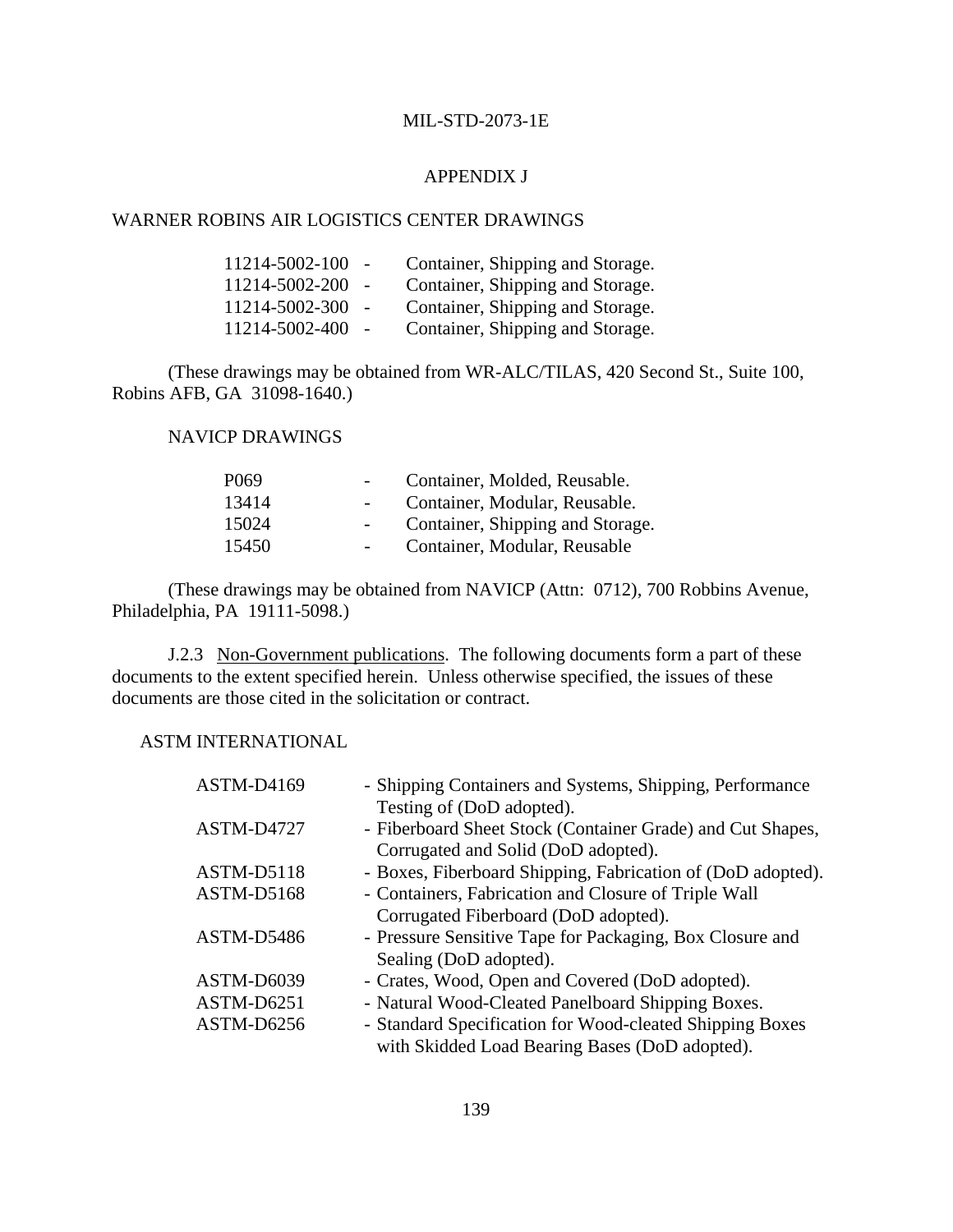#### APPENDIX J

#### ASTM-D6880 - Standard Specification for Wood Boxes.

 (Copies of these documents are available online at [http://www.astm.org](http://www.astm.org/) or from ASTM International, 100 Barr Harbor Drive, West Conshohocken, PA 19428-2959.)

#### INTERNATIONAL AIR TRANSPORT ASSOCIATION (IATA)

Dangerous Goods Regulations.

 (Copies of this document are available online at [www.iata.org](http://www.iata.org/) or from IATA, 800 Place Victoria, PO Box 113, Montreal, Quebec, H4Z 1M1.)

#### INTERNATIONAL MARITIME ORGANIZATION (IMO)

International Maritime Dangerous Goods Code.

 (Copies of this document are available online at [www.imo.org](http://www.imo.org/) or from IMO, 4 Albert Embankment, London, SE1 7SR, United Kingdom.)

#### AEROSPACE INDUSTRIES ASSOCIATION (AIA)

NAS847 - Caps and Plugs, Protective, Dust and Moisture Seal.

 (Copies of this document are available from Aerospace Industries Association, 1000 Wilson Boulevard, Suite 1700 Arlington, VA 22209-3928.)

### J.3 GENERAL REQUIREMENTS

 J.3.1 Code system. The codes established in this appendix are used in a position and sequence system. Coded data used under this system shall appear in the sequence and the number of positions specified in  $\Delta$ ppendix E. This system reduces the data to a convenient format capable of being stored and manipulated by existing automated data processing methods and equipment or by manual means.

 J.3.2 Procedure and responsibilities for revisions. The procedure and responsibilities set forth below provide a means for incorporating needed additional packaging requirements and codes into the established tables of this appendix with a minimum of delay. This procedure applies only to this appendix.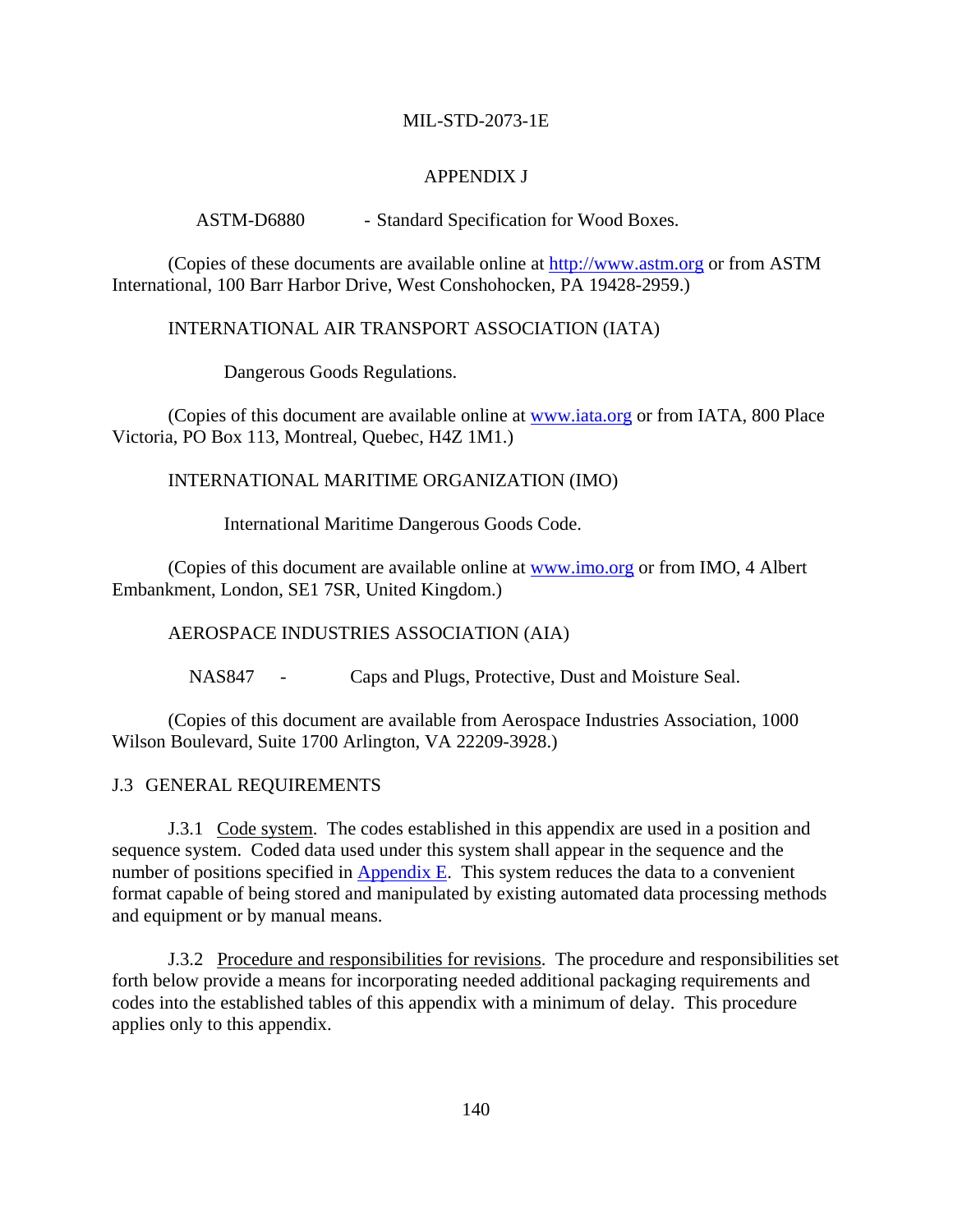#### APPENDIX J

<span id="page-158-0"></span> J.3.2.1 Adding codes. Military agencies requiring the addition of a requirement to the tables herein shall request the preparing activity to establish a code for the requirement and publish it in the next regular revision. Requests for additions to the code tables shall include a justification of use (number of acquisitions per year) and approximate number of items to which the requirement will apply. Due to the limitations of the code system, new codes will not be established unless a substantial need is indicated. Copies of all correspondence relative to any code shall be furnished to the departmental custodians concerned. See [Appendix E](#page-116-0) for use of supplemental data as a means of establishing requirements in lieu of codes.

#### J.4 DETAILED REQUIREMENTS

 J.4.1 General code requirements. The requirements cited in the tables of this appendix will be defined by use of the codes associated therewith. When using these codes, a symbol must be used in each digit position in every field of the total code. To distinguish between alphabetical and numerical "0" and "00", the numeric characters shall be designated as " $\theta$ " and "00" and the alphabetic characters as "O" and "OO". When none of the requirements of the table apply, one of the following codes shall be used:

- a. Use the numerical code " $\emptyset$ " or " $\emptyset\emptyset$ " (depending on the number of digit spaces in the code field) to indicate that the field does not apply to the package described by the code.
- b. Use the code "Z" or "ZZ" (depending on the number of digit spaces in the code field) to indicate that supplementary or special requirements apply which are not represented by the code symbols. When either of these symbols is used in an acquisition document, details of the requirement shall be provided with the document.

J.4.2 Preservation methods. [Table J-I](#page-161-0) lists method of preservation codes as established by and described in [5.2.3.](#page-30-0)

J.4.2.1 Specialized preservation. [Table J-Ia](#page-162-0) lists codes for packaging procedures which are frequently used and would require supplemental data to adequately define the packaging. Use of the specialized preservation code precludes the need to repetitively develop this data as a selective item.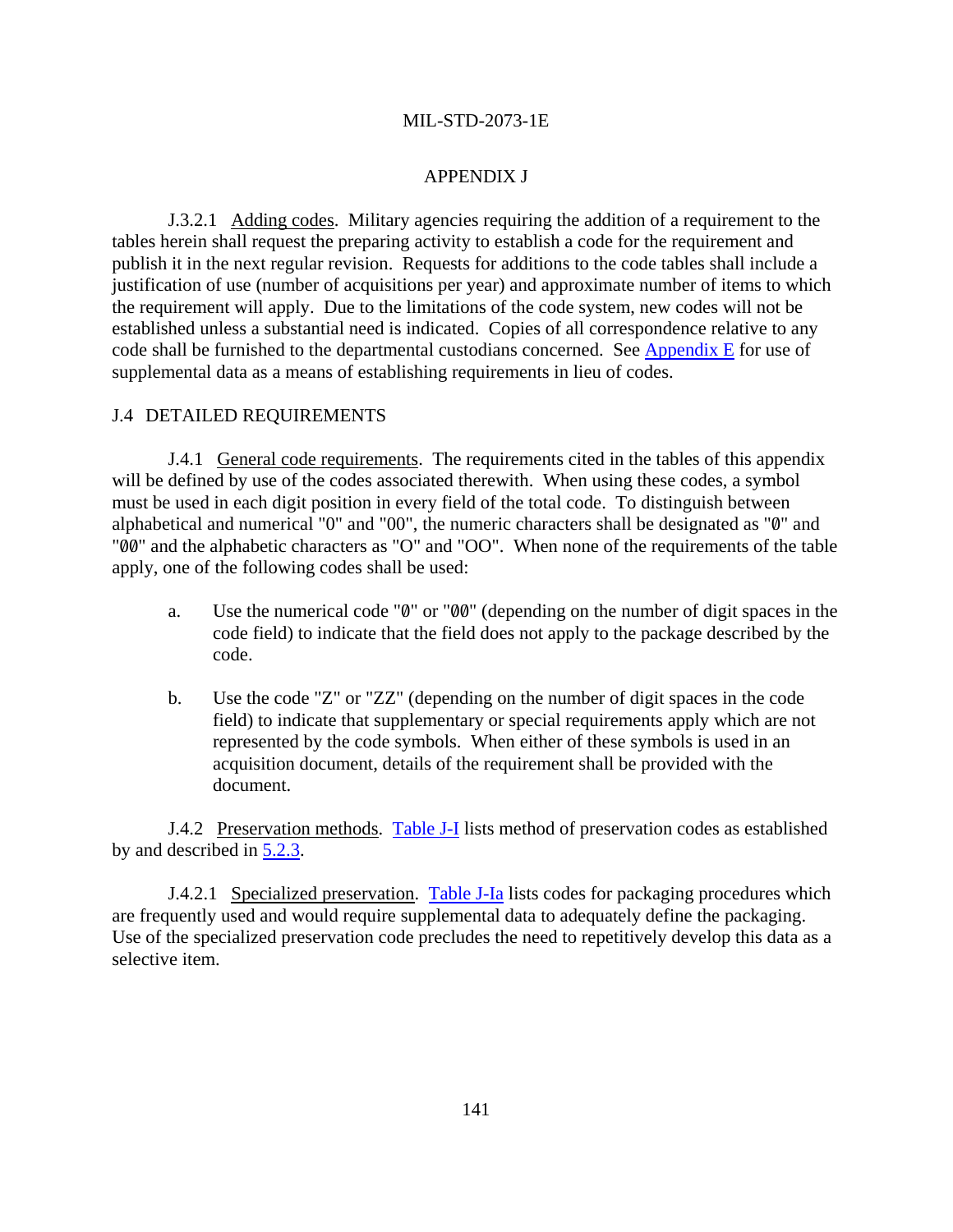#### APPENDIX J

J.4.3 Quantity per unit pack. The quantity per unit pack codes shall be as follows:

| Code     | Quantity                                                                   |
|----------|----------------------------------------------------------------------------|
| In clear | 001 through 999                                                            |
| BL K     | Bulk                                                                       |
| 777.     | Special requirements – refer to supplemental data, special instructions or |
|          | drawings provided.                                                         |

J.4.4 Cleaning. [Table J-II](#page-168-0) lists cleaning requirement codes in alphanumerical order.

 J.4.5 Preservative. [Table J-III](#page-169-0) lists contact preservative material codes in alphanumerical order. [Table J-IIIa](#page-171-0) lists those codes that directly reference a single specification in specification number sequence.

 J.4.6 Wrapping material. [Table J-IV](#page-173-0) lists wrapping material codes in alphanumerical order. [Table J-IVa](#page-174-0) lists those codes that directly reference a single specification in specification number sequence.

 J.4.7 Cushioning and dunnage. [Table J-V](#page-175-0) lists cushioning and dunnage material codes in alphanumerical order. Table  $J-Va$  lists those codes that directly reference a single specification in specification number sequence.

J.4.8 Thickness of cushioning or dunnage. [Table J-VI](#page-178-0) defines the required thickness of specified cushioning material. See note in Table J-VI for dunnage applications.

 J.4.9 Unit and intermediate container. [Table J-VII](#page-179-0) lists the unit and intermediate container codes in alphanumerical order. [Table J-VIIa](#page-183-0) lists those codes that directly reference a single specification in specification number sequence.

 J.4.9.1 Options. When the selected code allows an option in the selection of the container, the weight and size limitations of the container specification will apply.

 J.4.10 Unit container level and optional procedure indicator codes. [Table J-VIII](#page-186-0) lists unit container level codes and [table J-VIIIa](#page-187-0) lists optional procedure indicator codes.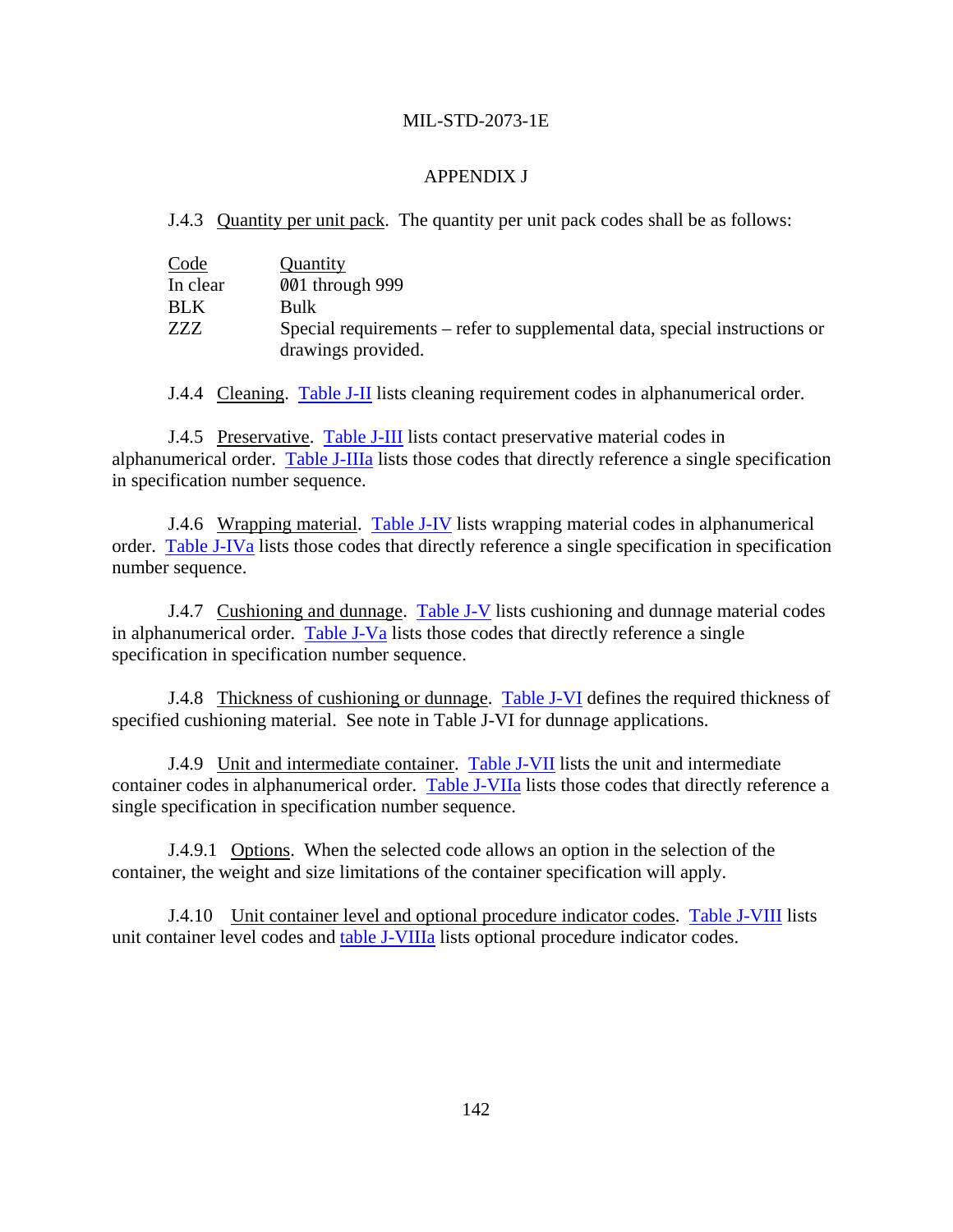### APPENDIX J

 J.4.11 Unit packs per intermediate container. The quantity of unit packs per intermediate container codes shall be as follows:

| Code       | Quantity                                                           |
|------------|--------------------------------------------------------------------|
| In clear   | 000 through 100                                                    |
| AAA        | See B.5                                                            |
| <b>XXX</b> | See Method of Preservation                                         |
| 777.       | Special requirement – see specific drawing or instruction provided |

 J.4.12 Intermediate container. The codes for the intermediate containers are the same as the codes used to specify the unit containers and are listed in [table J-VII](#page-179-0).

J.4.12.1 Intermediate container limitations. Refer to [B.5.2](#page-85-0).

 J.4.13 Packing. The codes that indicate the type of shipping container for military packing are listed in [table J-IX](#page-188-0) for Level A and [table J-IXa](#page-189-0) for Level B packing. Codes for minimal packing are listed in [table J-IXb.](#page-190-0)

 J.4.14 Special markings. [Table J-X](#page-192-0) lists the codes for special markings. The special markings are considered an integral part of the total pack required to identify and to protect the contained item during packaging, storage, transit and removal from the pack and must be applied to the containers according to MIL-STD-129. The codes should be used only as they apply to items enclosed within the approved packaging and shall be compatible with the prescribed packaging data.

#### J.5 CROSS INDEX

 J.5.1 Document number to table and code. A cross index that relates each document listed in [Appendix J](#page-152-0) to the specific table that references the document, and its corresponding code, may be found in [table J-XI.](#page-193-0)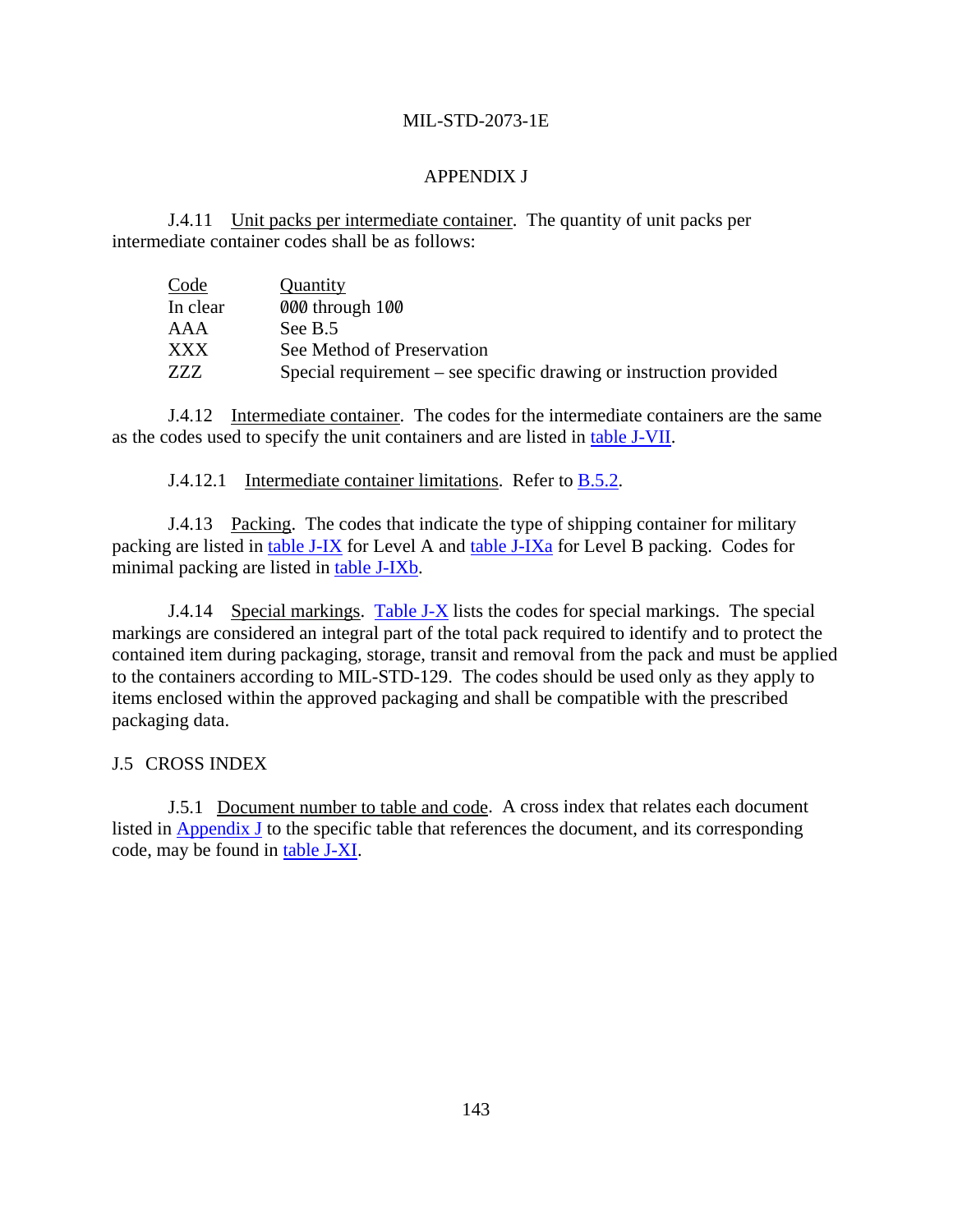# APPENDIX J

# TABLE J-I. Methods of preservation codes (see J.4.2).

<span id="page-161-0"></span>

|          | Method                                                                                     | Superseded codes from: |                 |
|----------|--------------------------------------------------------------------------------------------|------------------------|-----------------|
| Code     |                                                                                            | $MIL-P-116J$           | MIL-STD-2073-2C |
| 10       | Physical protection                                                                        | III                    | 10              |
| 20       | Preservative coating only<br>(with greaseproof wrap,<br>as required)                       | I                      | 11              |
| 31<br>32 | 30 Waterproof protection<br>Waterproof bag, sealed<br>Container, waterproof bag,<br>Sealed | IC<br>$IC-3$<br>$IC-2$ | 2Y<br>2D<br>2M  |
| 33       | Greaseproof-waterproof bag,<br>Sealed                                                      | $IC-1$                 | 2E              |
|          | 40 Watervaporproof protection                                                              | IA                     | 3Y              |
| 41       | Watervaporproof bag, sealed                                                                | $IA-8$                 | 3G              |
| 42       | Container, watervaporproof<br>bag, sealed, container                                       | $IA-14$                | 3Q              |
| 43       | Floating watervaporproof bag,<br>sealed                                                    | $IA-16$                | 3H              |
| 44       | Rigid container (other than<br>metal), sealed                                              | $IA-13$                | 3T              |
| 45       | Rigid metal container, sealed                                                              | $IA-5$                 | 3V              |
|          | 50 Watervaporproof protection<br>with desiccant                                            | $\mathbf{I}$           | 4Y              |
| 51       | Watervaporproof bag, sealed                                                                | <b>IIc</b>             | 4G              |
| 52       | Container, watervaporproof<br>bag, sealed, container                                       | IIb                    | 4Q              |
| 53       | Floating watervaporproof<br>bag, sealed                                                    | <b>IIa</b>             | 4H              |
| 54       | Rigid container (other than<br>metal), sealed                                              | <b>IIf</b>             | 4T              |
| 55       | Rigid metal container, sealed                                                              | IId                    | 4V              |
| ZZ       | See J.4.1.b                                                                                |                        |                 |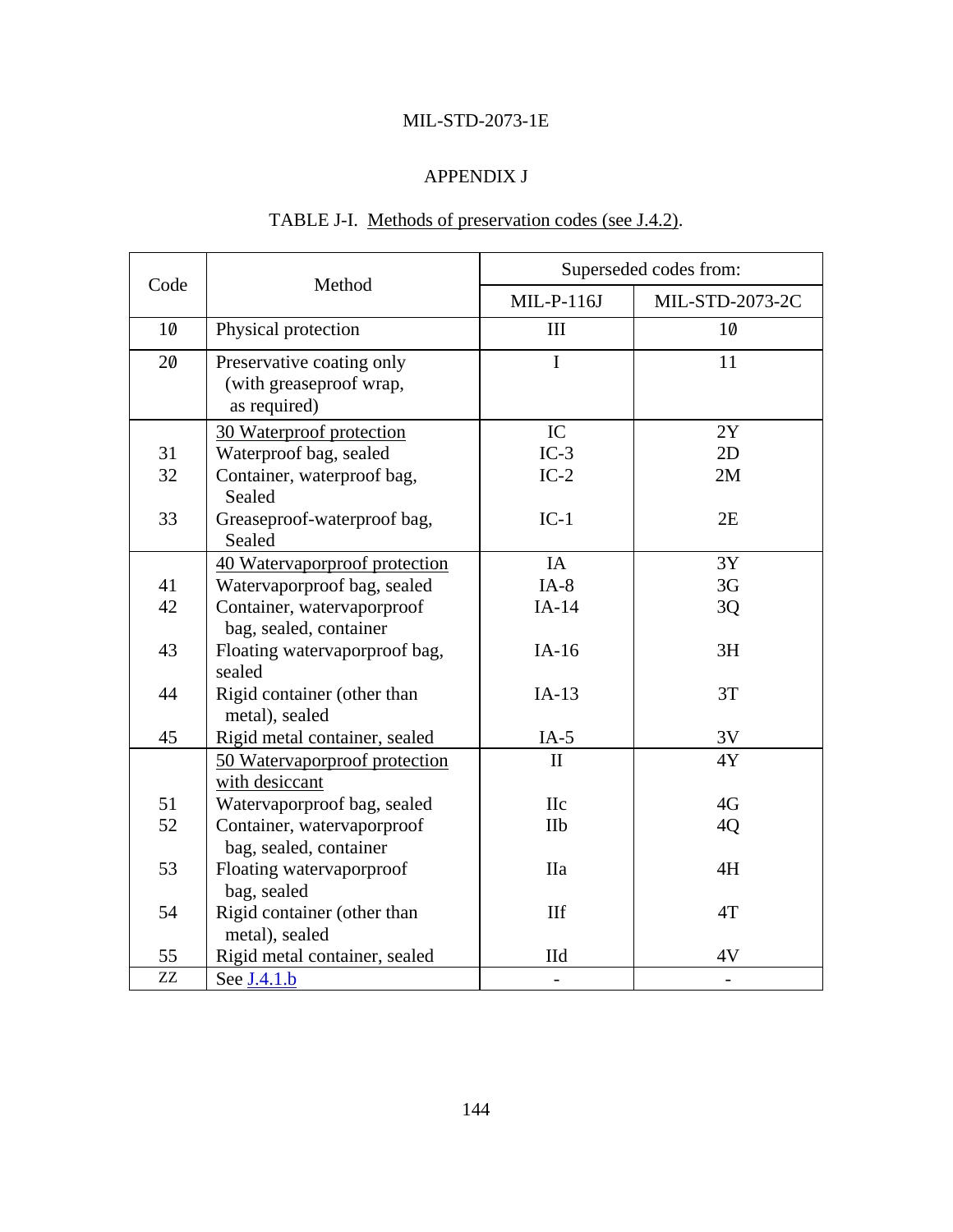# APPENDIX J

<span id="page-162-0"></span>

| Code      | Packaging procedure                                                                                                                                                                                                                                                                                                                                                                                                                                                                                                                                                                                                                                                                                                                                                                                                                                                                                                                                                                         |
|-----------|---------------------------------------------------------------------------------------------------------------------------------------------------------------------------------------------------------------------------------------------------------------------------------------------------------------------------------------------------------------------------------------------------------------------------------------------------------------------------------------------------------------------------------------------------------------------------------------------------------------------------------------------------------------------------------------------------------------------------------------------------------------------------------------------------------------------------------------------------------------------------------------------------------------------------------------------------------------------------------------------|
| AE        | Seal or plug all openings and preserve by Method 10.                                                                                                                                                                                                                                                                                                                                                                                                                                                                                                                                                                                                                                                                                                                                                                                                                                                                                                                                        |
| AH        | Preserve Method 20 as follows: Fog spray or flush internally with preservative<br>indicated by preservation code. All openings shall then be plugged or sealed to<br>prevent entrance of dirt and moisture. Exterior unpainted ferrous metal surfaces shall<br>be coated with a suitable paint or enamel, or coated with cold application, nontacky,<br>corrosion preventive compound conforming to MIL-PRF-16173, Grade 4.                                                                                                                                                                                                                                                                                                                                                                                                                                                                                                                                                                 |
| AU        | Preservative compounds shall not be applied to windings, commutators or peripheries<br>of armatures or rotors. Shafts shall be coated with MIL-PRF-16173, Grade 2<br>preservative and wrapped with MIL-PRF-121 material, secured in place with ASTM-<br>D5486 tape. Commutators shall be wrapped with MIL-PRF-121 material, held in<br>place with ASTM-D5486 tape. Exposed surfaces of steel collector rings shall be<br>coated with MIL-PRF-16173, Grade 2 preservative. No preservative is required for<br>bronze, brass or corrosion resisting metals. All collector rings shall be wrapped with<br>MIL-PRF-121 material, secured in place with ASTM-D5486 tape. Corrodible<br>surfaces, except shafts, commutators, and collector rings, may be preserved by the use<br>of insulating varnish applied during the manufacturing process. In addition to the<br>foregoing requirements, armatures and rotors shall be wrapped with MIL-PRF-121<br>material, secured with ASTM-D5486 tape. |
| <b>AW</b> | Preserve in accordance with any of the following alternate methods (used for gaskets<br>and similar items):<br>a. Seal in bags conforming to Class B, C or E of MIL-DTL-117, using stiffening<br>material internally if needed to maintain rigidity.<br>b. Preservation method 42 or 44.<br>c. Place between sheet of, or in fold of, corrugated fiberboard of sufficient stiffness<br>to resist bending, overwrap with waterproof wrapping paper conforming to PPP-<br>B-1055 and seal with pressure sensitive tape conforming to ASTM-D5486 or<br>adhesive conforming to MMM-A-260. Authorization to use other waterproof<br>barrier materials may be granted upon request.                                                                                                                                                                                                                                                                                                               |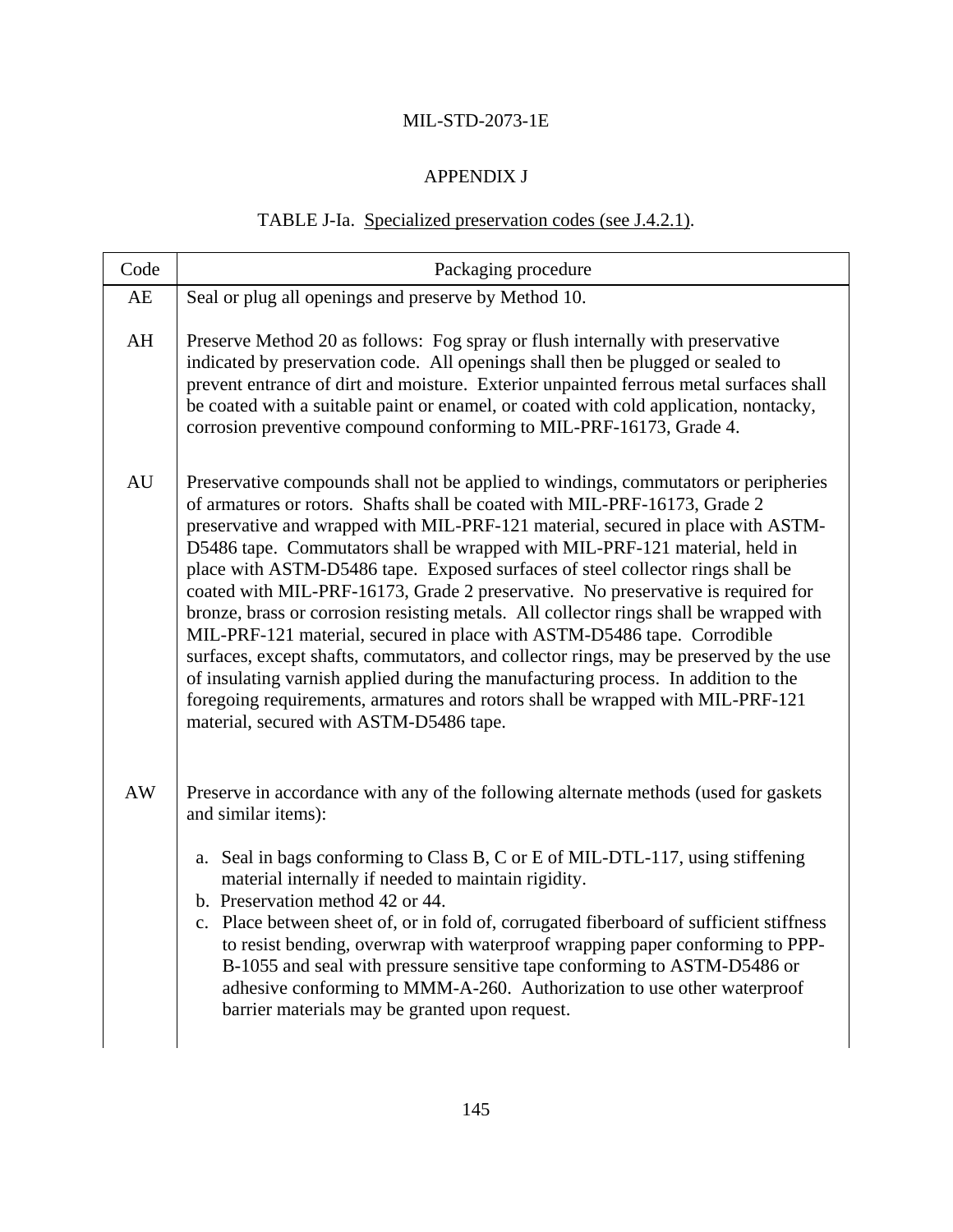# APPENDIX J

| Code      | Packaging procedure                                                                                                                                                                                                                                                                                                                                                                                                                                                                                                                                                                                                                                                                                                                                                                                                                                                                                                                                       |
|-----------|-----------------------------------------------------------------------------------------------------------------------------------------------------------------------------------------------------------------------------------------------------------------------------------------------------------------------------------------------------------------------------------------------------------------------------------------------------------------------------------------------------------------------------------------------------------------------------------------------------------------------------------------------------------------------------------------------------------------------------------------------------------------------------------------------------------------------------------------------------------------------------------------------------------------------------------------------------------|
| <b>BC</b> | Preserve by Method 20 as follows: Coat all pieces of set with preservative<br>compound conforming to MIL-PRF-16173, Grade 4. Wrap or bag each preserved<br>piece individually in MIL-PRF-121 material. Cushion or segregate individually<br>wrapped or bagged pieces in the storage container to prevent movement and<br>possible physical damage. (Segregated identical pieces, such as buckets and seal<br>strips, are to be kept as close together in the container as possible to facilitate ease<br>of counting.) Individually preserved, wrapped or bagged pieces need not be<br>identified since container markings are in accordance with MIL-STD-129.<br>Itemized packing lists for inclusion within or attachment to the outside of the<br>container shall be furnished in accordance with MIL-STD-129. The lists shall<br>show quantity and nomenclature of all items included in the set. (Used for<br>turbine blade sets and similar items.) |
| <b>BD</b> | Remove parts made of rubber, fiber, or nonmetallic materials adversely affected<br>by preservative compounds and package by Method 41 without a preservative.<br>Preserve metal parts of assembly to conform to the requirements of Method 40.<br>Mark the bag containing nonmetallic parts "Parts for Assembly" and include it<br>within, or securely attached to, the pack containing metal parts in a manner which<br>will assure its being found when the pack is opened. (Use for couplings and<br>similar items.)                                                                                                                                                                                                                                                                                                                                                                                                                                   |
| <b>BL</b> | Plug or seal all openings and preserve using Method 20.                                                                                                                                                                                                                                                                                                                                                                                                                                                                                                                                                                                                                                                                                                                                                                                                                                                                                                   |
| DB        | Preserve by Method 10 modified as follows: Preserve in transparent barrier bag<br>made of A-A-3174 or Type III MIL-PRF-22191 material. A-A-3174 or MIL-<br>PRF-22191, Type III material, A-A-3129 or PPP-C-795 cushioning shall be used<br>to cushion sharp edges and protrusions of the preserved items. Bag closure shall<br>be made by any suitable means, except that staples shall not be used. When use<br>of a bag is not practicable, the item shall be completely wrapped in the above<br>barrier or cushioning material and secured with pressure sensitive tape. Also, the<br>use of shaped or molded packs utilizing MIL-PRF-22191 or A-A-3174 materials<br>in conjunction with plastic coated board is acceptable provided the pack's cube is<br>not increased and the pack meets the tests specified in Appendix G. Strip or<br>block form of multiple packages shall incorporate provisions for separating unit<br>quantities.             |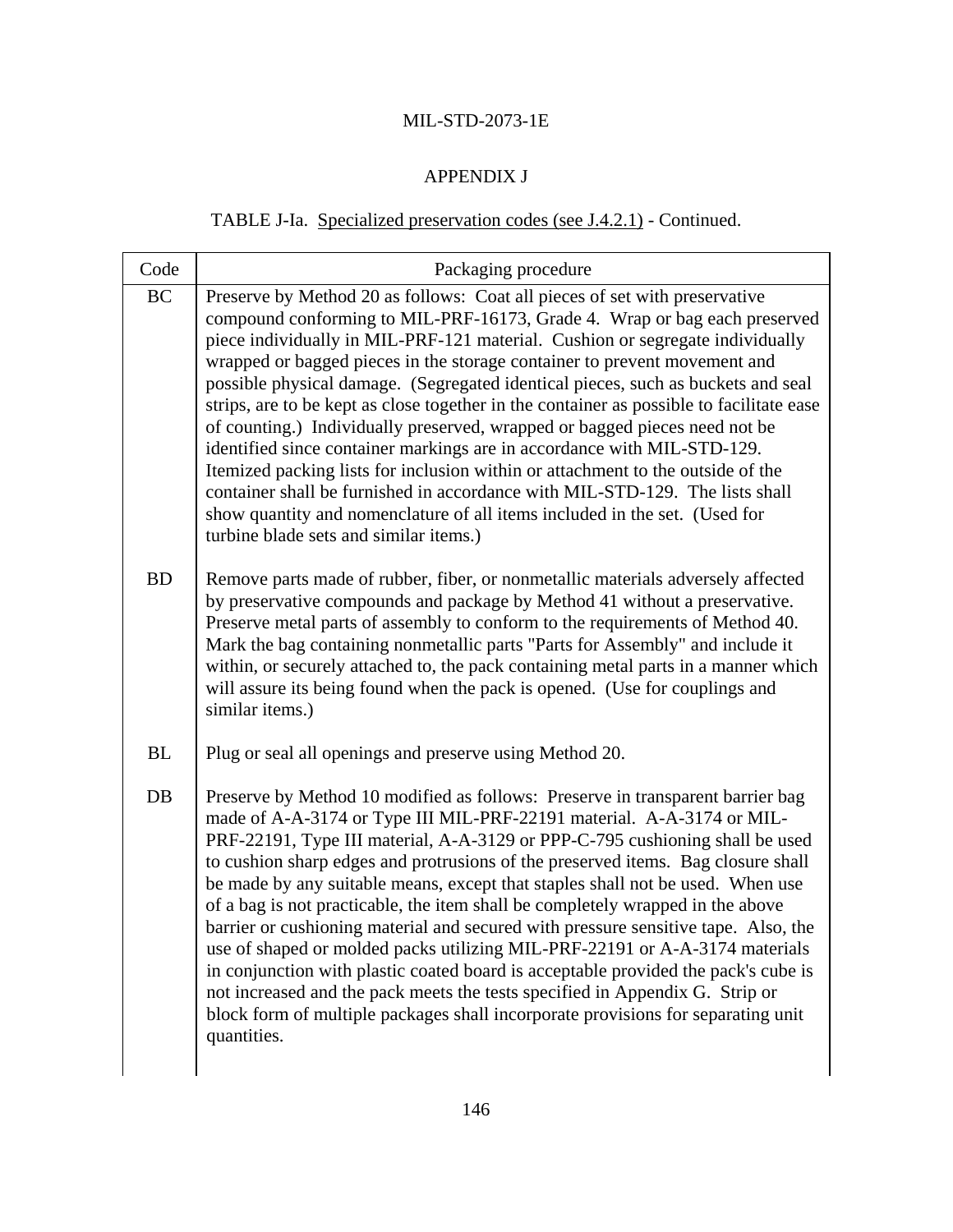# APPENDIX J

| Code      | Packaging procedure                                                                                                                                                                                                                                                                                                                                                                                                                                                                                                                                                                                                                                                                                                                                                                                                                                                                                                                                                                                                                                                                                                                                                                                                                                                                                                                           |
|-----------|-----------------------------------------------------------------------------------------------------------------------------------------------------------------------------------------------------------------------------------------------------------------------------------------------------------------------------------------------------------------------------------------------------------------------------------------------------------------------------------------------------------------------------------------------------------------------------------------------------------------------------------------------------------------------------------------------------------------------------------------------------------------------------------------------------------------------------------------------------------------------------------------------------------------------------------------------------------------------------------------------------------------------------------------------------------------------------------------------------------------------------------------------------------------------------------------------------------------------------------------------------------------------------------------------------------------------------------------------|
| DC        | Preserve by Method 20 modified as follows: Preserve in a transparent barrier wrap<br>made of Type II, MIL-PRF-22191 barrier material, or bag conforming to Type II,<br>Class C, Style 2 of MIL-DTL-117. MIL-PRF-22191, Type II barrier material shall<br>be used to cushion sharp edges and protrusions of item to prevent bag puncture. A-<br>A-3129 or PPP-C-795 may also be used to cushion sharp edges and protrusions if<br>item is first wrapped in MIL-PRF-22191, Type II barrier material. The bag closure<br>shall be made by any suitable means, except that staples shall not be used. Also, the<br>use of shaped, preformed or molded packages utilizing MIL-PRF-22191 or A-A-<br>3174 materials in conjunction with plastic coated board is acceptable, provided that<br>the package cube is not increased and materials are compatible with preservative<br>specified. However, these packages shall be capable of meeting the tests specified<br>in Appendix G. Strip or block form of multiple packages shall incorporate<br>provisions for separating unit quantities.                                                                                                                                                                                                                                                       |
| <b>DR</b> | Preserve by Method 30 as follows: Each unit shall have all internal fluid-carrying<br>passages, which are not prelubricated, filled with the specified preservative,<br>allowing space for internal thermal expansion. If filling is not practical, the unit<br>shall be internally fog-sprayed or flushed, then drained to the drip point. All ports,<br>fittings, openings, etc., shall be capped or plugged with noncorrosive (non-<br>interacting) metal caps or plugs conforming to NAS 847 or equivalent. All<br>hydraulic preservative operating fluid used shall be filtered through a 3 micron<br>absolute filter prior to being used as specified above. Exterior bare metal surfaces,<br>subject to corrosion, shall be coated with compound conforming to MIL-PRF-<br>16173, Grade 2 or MIL-C-11796, Class 3. Unit shall be wrapped with a<br>greaseproof wrap conforming to MIL-PRF-121 or equivalent; seal seams with<br>ASTM-D5486 tape to effect a measure of waterproofness and prevent unwrapping.<br>The unit must be adequately cushioned with material specified and placed in a grade<br>V3c container fabricated in accordance with ASTM-D5118 (as a minimum), Style<br>FOL or CSSC. All seams, corners, and manufacturer's joint shall be tape-sealed<br>with two inch tape conforming to ASTM-D5486, Type III or IV. |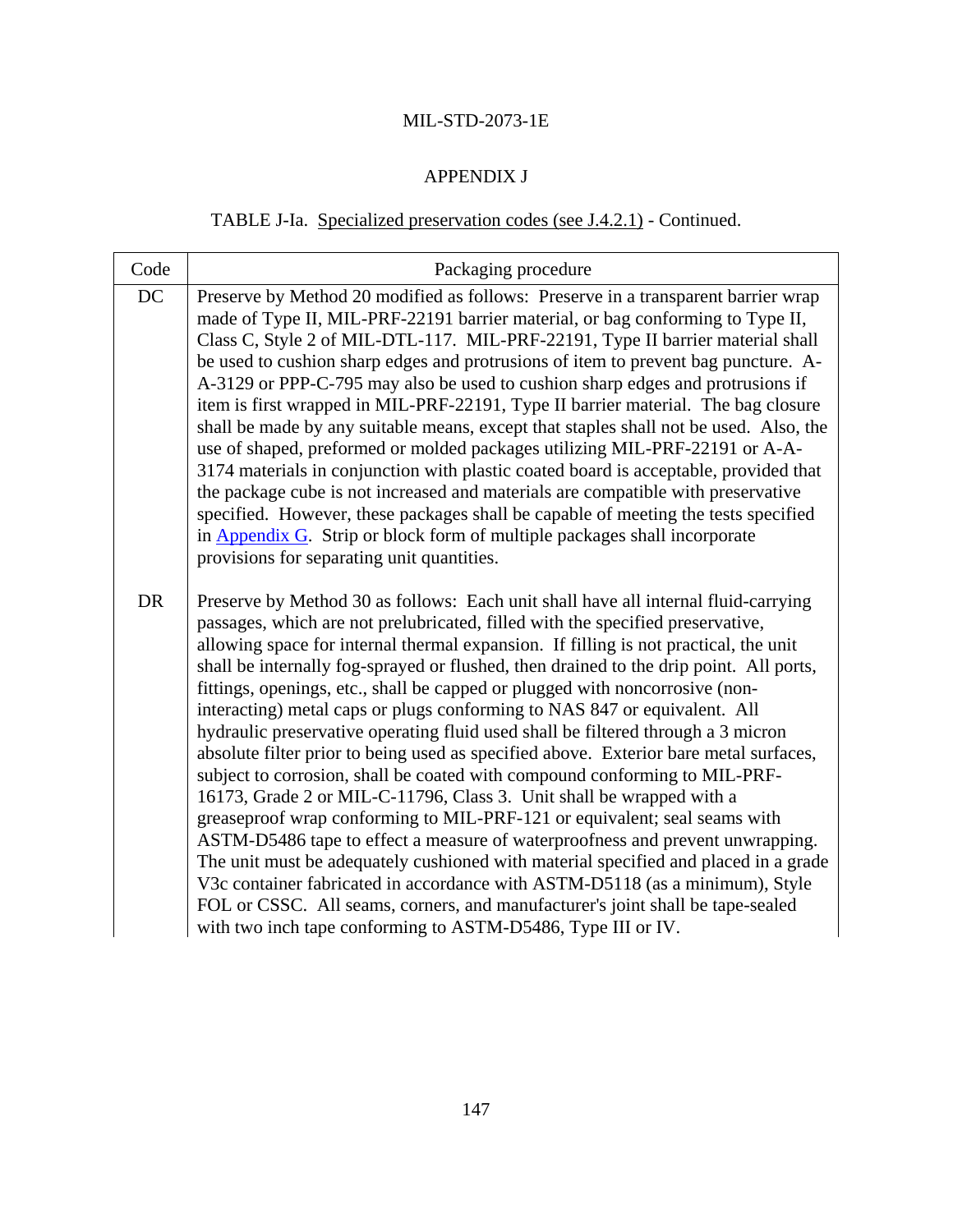# APPENDIX J

| Code      | Packaging procedure                                                                                                                                                                                                                                                                                                                                                                                                                                                                                                                                                                                                                                                                                                                                                                                                                                                                                                                                                                                                                                                                                                                                                                                                                    |
|-----------|----------------------------------------------------------------------------------------------------------------------------------------------------------------------------------------------------------------------------------------------------------------------------------------------------------------------------------------------------------------------------------------------------------------------------------------------------------------------------------------------------------------------------------------------------------------------------------------------------------------------------------------------------------------------------------------------------------------------------------------------------------------------------------------------------------------------------------------------------------------------------------------------------------------------------------------------------------------------------------------------------------------------------------------------------------------------------------------------------------------------------------------------------------------------------------------------------------------------------------------|
| <b>DW</b> | Preserve by Method 52 as follows: Item shall be cleaned, wrapped, blocked and<br>braced in an interior carton fabricated in accordance with ASTM-D5118, Class<br>domestic. MIL-PRF-131 barrier material, sealed as required, shall be utilized<br>around the first container. The cushioning, to be specified under the cushioning<br>code and in the thickness required to adequately protect the item, shall be placed<br>between the barrier and the outer container.                                                                                                                                                                                                                                                                                                                                                                                                                                                                                                                                                                                                                                                                                                                                                               |
| EK        | Preserve by Method 10 as follows: Each bolt shall have the shank and threads<br>protected by means of a sleeve extending over the full length of the shank and<br>thread. The sleeve shall be manufactured from paperboard, asphalt impregnated<br>chipboard, or spiral wrap of kraft paper over chipboard, lined with material<br>conforming to MIL-PRF-121. Plastic sleeve coverings may also be used.                                                                                                                                                                                                                                                                                                                                                                                                                                                                                                                                                                                                                                                                                                                                                                                                                               |
| <b>GS</b> | Preserve by Method 33 (modified) in a transparent, flexible, sealable, volatile<br>corrosion inhibitor treated bag conforming to MIL-B-22020. The interleaf<br>furnished inside each Class 2, cold sealable bag shall be withdrawn after inserting<br>item and prior to final sealing in accordance with MIL-B-22020. Items with<br>sharp edges or protrusions shall be wrapped with sufficient layers of transparent,<br>flexible, pressure (cold) sealable volatile corrosion inhibitor barrier material<br>conforming to MIL-PRF-22019, Type II to prevent bag puncture. The latex<br>coated (nonprinted) side of the barrier material shall always be facing the item.<br>Alternately, the item may be completely wrapped with transparent, flexible,<br>pressure (cold) sealable volatile corrosion inhibitor barrier material conforming<br>to MIL-PRF-22019, Type II as indicated above and further preserved in a<br>transparent barrier bag conforming to Type II, Class C, Style 2 of MIL-DTL-117.<br>Closure shall be by heat-sealing when this alternate method is used. In addition<br>to markings required elsewhere in the contract, unit identification and caution<br>labels shall be in accordance with MIL-STD-129. |
| <b>GX</b> | Preserve by Method 41 as follows: Items subject to damage by electromagnetic<br>and electrostatic field forces shall be initially wrapped in material conforming to<br>MIL-PRF-81705, Type III, or bags conforming to MIL-DTL-117, Type II, Class<br>H, Style 2, or cushioned in material conforming to A-A-3129 or PPP-C-795,<br>Class 2 or PPP-C-1797, Type II, to prevent bag puncture, and unit packed in a<br>heat-sealed bag conforming to MIL-DTL-117, Type I, Class F, Style 1.<br>Reclosable cushioned pouches conforming to MIL-DTL-81997, Type I or II, may                                                                                                                                                                                                                                                                                                                                                                                                                                                                                                                                                                                                                                                                 |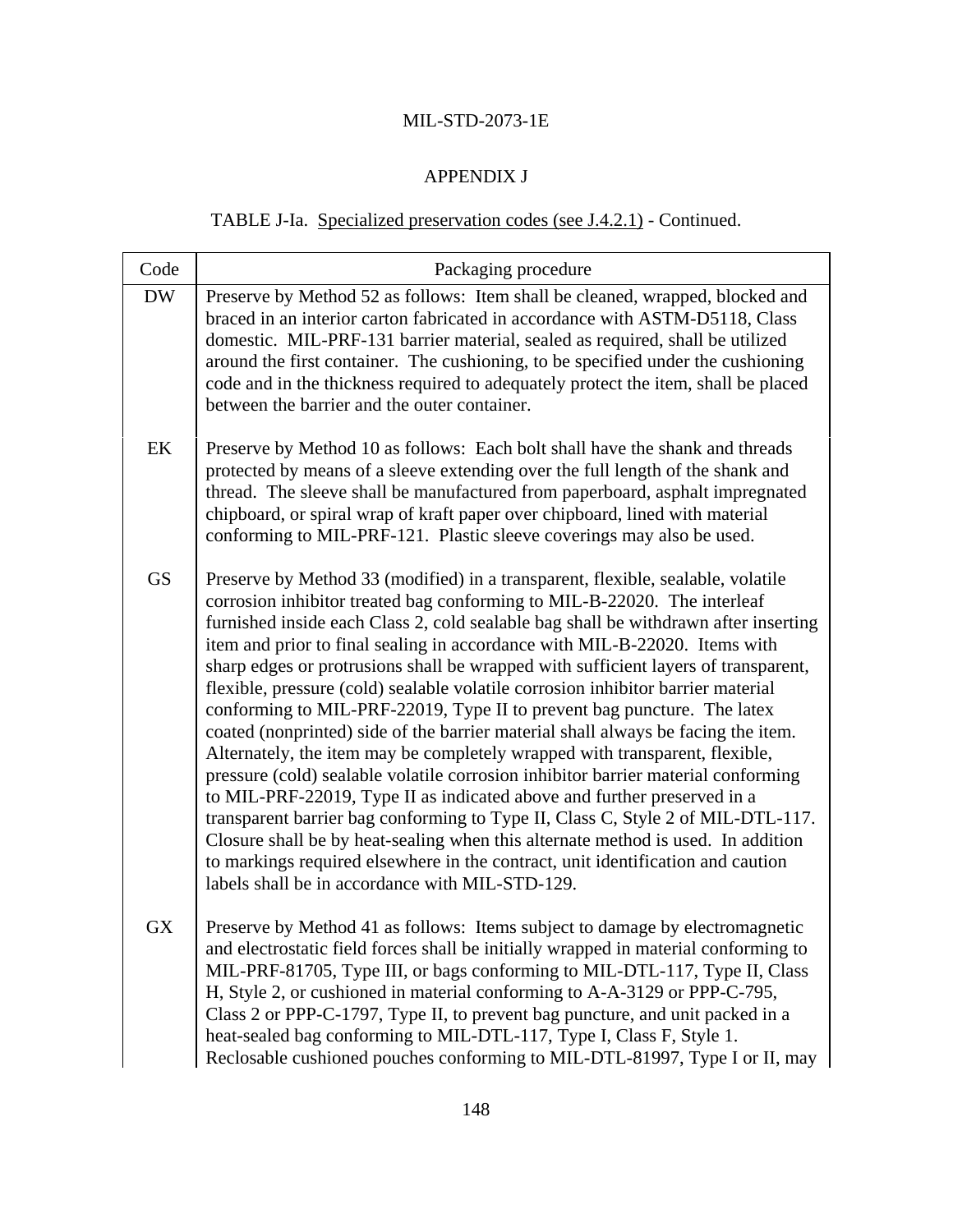# APPENDIX J

| Code | Packaging procedure                                                                                                                                                                                                                                                                                                                                                                                                                                                                                                                                                                                                                                                                                                                                                                                                                                                                                                                                                                                                                                                                                                                                                                                 |
|------|-----------------------------------------------------------------------------------------------------------------------------------------------------------------------------------------------------------------------------------------------------------------------------------------------------------------------------------------------------------------------------------------------------------------------------------------------------------------------------------------------------------------------------------------------------------------------------------------------------------------------------------------------------------------------------------------------------------------------------------------------------------------------------------------------------------------------------------------------------------------------------------------------------------------------------------------------------------------------------------------------------------------------------------------------------------------------------------------------------------------------------------------------------------------------------------------------------|
|      | be used in lieu of initial wrap or cushioning. Lead or terminal configurations for<br>all items shall be maintained as manufactured without causing loads or stresses<br>capable of causing damage to the item. Materials used to maintain item position<br>and lead or terminal configuration shall permit item removal without damage to<br>the item. Electrostatic discharge (ESD) sensitive caution labels shall be applied<br>in accordance with MIL-STD-129. Connectors and plugs (power or data) shall be<br>covered with conductive caps/plugs.                                                                                                                                                                                                                                                                                                                                                                                                                                                                                                                                                                                                                                             |
| HM   | Packaging and marking for hazardous materials shall comply with applicable<br>requirements for Performance Oriented Packaging contained in the International<br>Air Transport Association (IATA) Dangerous Goods Regulations or the<br>International Maritime Dangerous Goods Code (IMDG) and with Code of Federal<br>Regulations (CFR) Title 29, Title 40 and Title 49. All performance test<br>requirements shall be supported by certificates and reports attesting to the date<br>and the results obtained from performance oriented packaging testing. The<br>contractor, if not a self-certifier, shall be responsible for assuring that third party<br>sources providing performance testing services are, in fact, registered with the<br>Department of Transportation. The contractor's signed certification that the<br>packaged configuration meets IATA or IMDG requirements shall be incorporated<br>on the DD Form 250, Material Inspection and Receiving Report, and other related<br>acceptance document if the DD Form 250 is not used. All certificates and reports<br>shall be available for inspection by authorized Government representatives for a<br>period of three years. |
| JF   | Preserve by Method 10 – Items shall be preserved in a vacuum formed skin pack,<br>formed from either cellulose acetate, cellulose butyrate or cellulose propionate.<br>The material shall be 10 to 15 mils minimum thickness prior to draw and 2 to 4<br>mils thickness after draw. Class domestic fiberboard meeting the requirements of<br>ASTM-D4727 shall be used as a stiffener.                                                                                                                                                                                                                                                                                                                                                                                                                                                                                                                                                                                                                                                                                                                                                                                                               |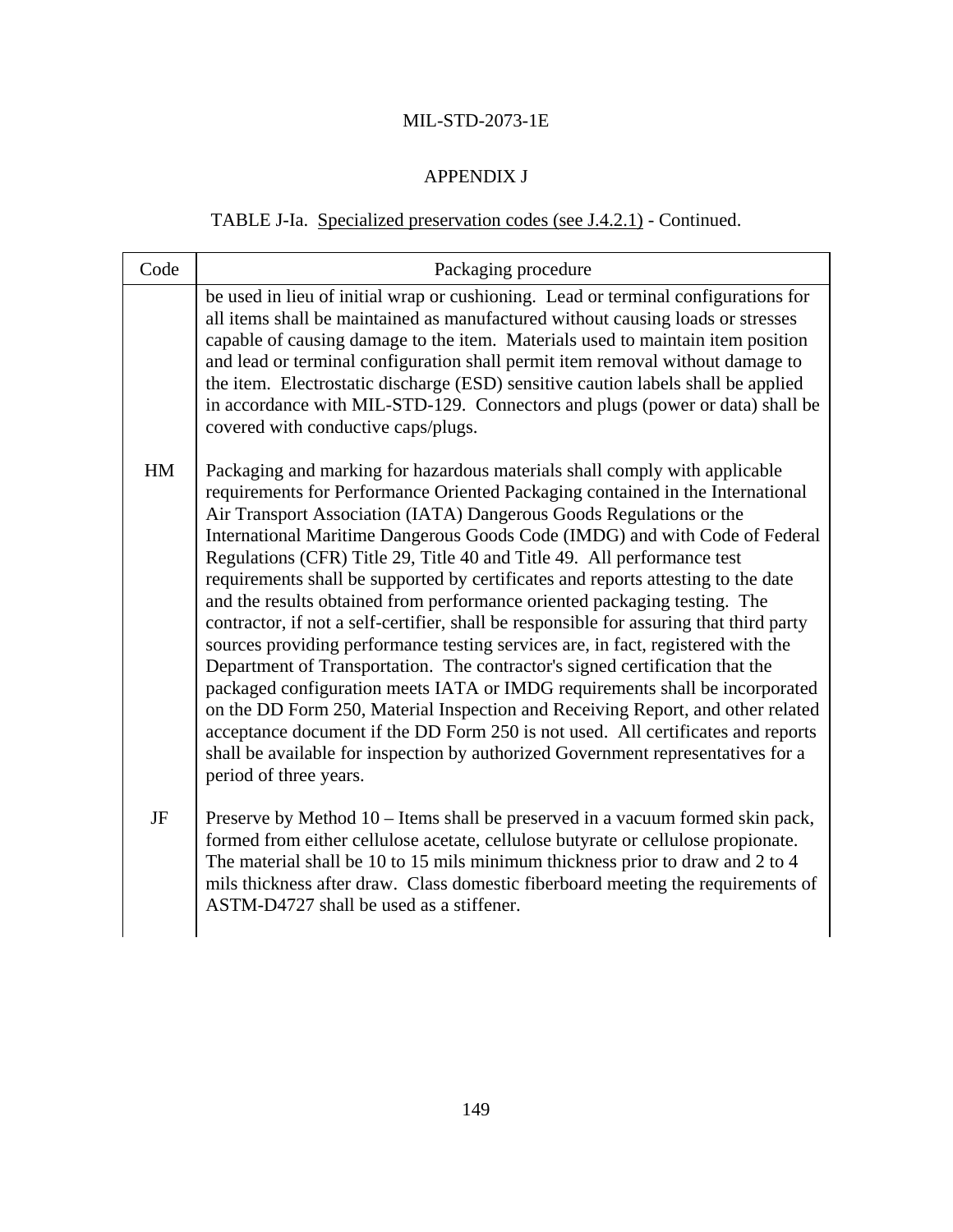## APPENDIX J

| Code | Packaging procedure                                                                                                                                                                                                                                                                                                                                                                                                                                                                               |
|------|---------------------------------------------------------------------------------------------------------------------------------------------------------------------------------------------------------------------------------------------------------------------------------------------------------------------------------------------------------------------------------------------------------------------------------------------------------------------------------------------------|
| KF   | Clean each item in accordance with any applicable process. Use non-corrosive<br>material to plug any crevices, holes or cavities. Preserve by directly applying<br>strippable, plastic coating compound (hot dipping) conforming to MIL-P-149 or<br>equivalent to the clean dry metal surface of the item. Apply the compound in<br>such a way that upon removal, no compound will be retained in the voids. The<br>compound shall be a Type II, transparent, cellulose acetate butyrate variety. |
|      | Apply as many layers of the plastic coating compound as necessary to protect the<br>item from contact damage and to seal it from moisture. Wrap the individually<br>coated items in MIL-PRF-121 greaseproof, waterproof, barrier material. (Use on<br>labyrinth rings and similar items in sets.)                                                                                                                                                                                                 |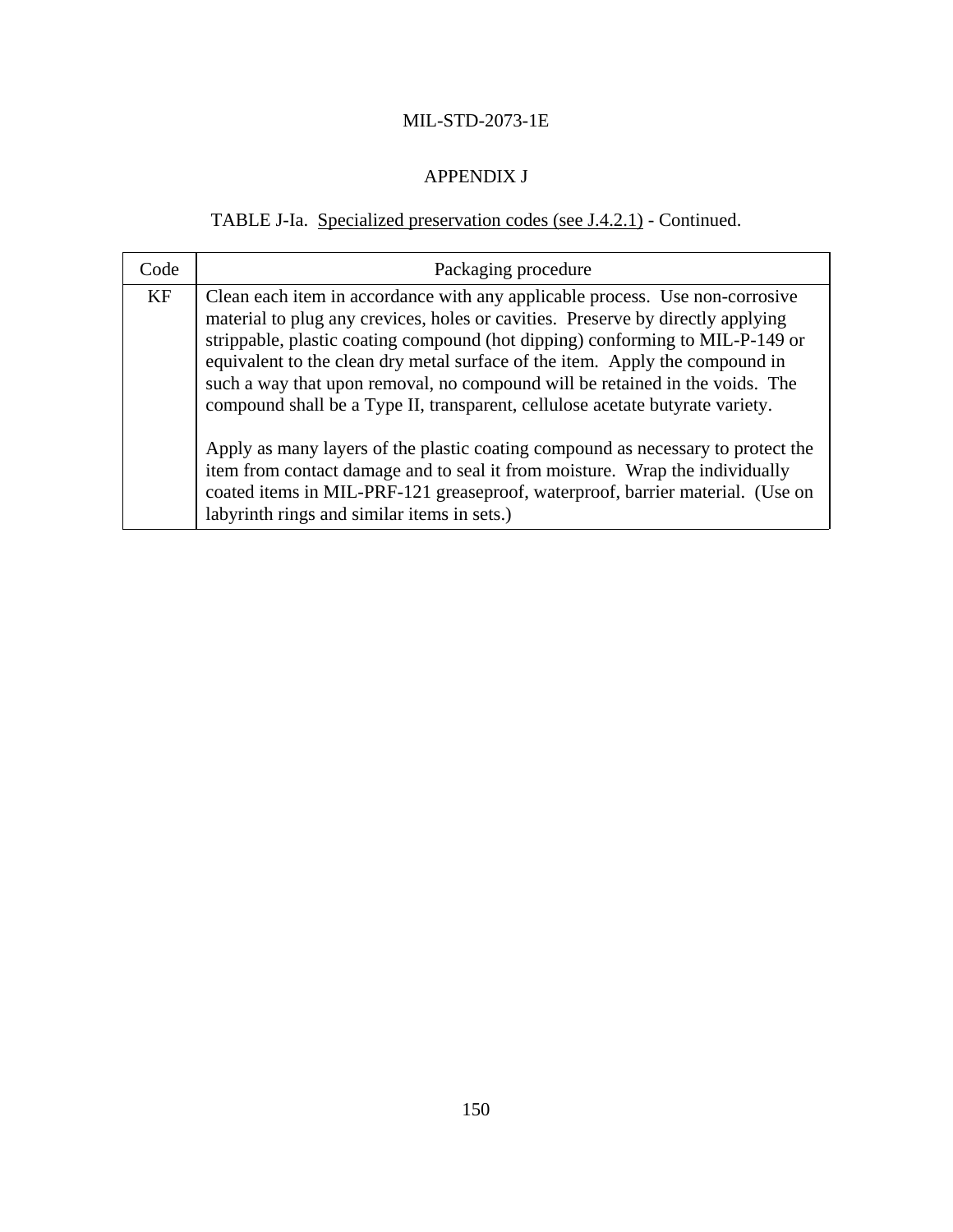# APPENDIX J

# TABLE J-II. Cleaning procedure codes (see J.4.4).

<span id="page-168-0"></span>

| Code | Procedure                                                              |
|------|------------------------------------------------------------------------|
|      | Any suitable process that is not injurious to the item.                |
|      | Special requirements - See specific instructions or drawings provided. |
| Ø    | No requirement.                                                        |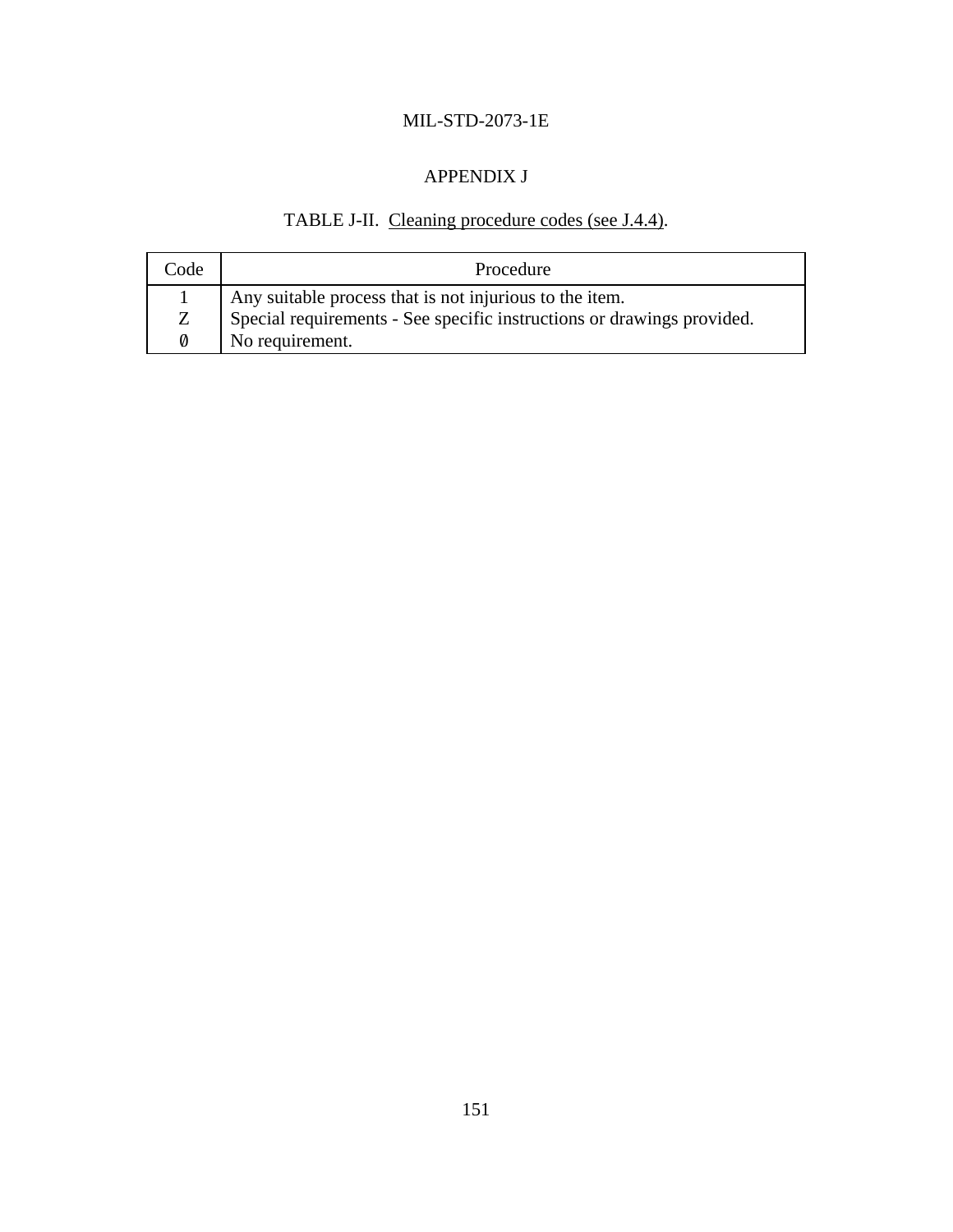## APPENDIX J

# TABLE J-III. Contact preservative material codes (see J.4.5).

<span id="page-169-0"></span>

| Code | Material                                                                                            |
|------|-----------------------------------------------------------------------------------------------------|
| 01   | MIL-PRF-16173, Grade 1, corrosion preventive, solvent cutback, cold application,                    |
|      | hard film                                                                                           |
| 02   | MIL-PRF-16173, Grade 2, corrosion preventive, solvent cutback, cold application,                    |
|      | soft film                                                                                           |
| 03   | MIL-PRF-16173, Grade 3, corrosion preventive, solvent cutback, cold application,                    |
|      | water displacing soft film                                                                          |
| 06   | MIL-C-11796, Class 3, light preservative compound, soft film, hot application                       |
| 07   | MIL-PRF-3150, medium preservative oil, cold application                                             |
| 09   | MIL-PRF-32033, lubricating oil, general purpose preservative (water displacing, low                 |
|      | temperature)                                                                                        |
| 10   | MIL-PRF-21260, preservative and break-in lubricating oil, internal combustion                       |
|      | engine, Grade 10, 30 or 50                                                                          |
| 11   | MIL-PRF-23827, grease, aircraft and instrument, gear and actuator screw                             |
| 12   | MIL-PRF-81322, grease, aircraft, general purpose                                                    |
| 13   | MIL-PRF-10924, grease, automotive and artillery                                                     |
| 15   | MIL-PRF-46170, hydraulic fluid, synthetic, rust inhibited, fire resistant                           |
| 17   | MIL-PRF-6085, lubricating oil, instrument, aircraft, low volatility                                 |
| 19   | MIL-PRF-16173, Grade 4, corrosion preventive, solvent cutback, cold application,                    |
| 20   | transparent, non-tacky<br>MIL-PRF-46002, preservative oil, contact and volatile corrosion inhibited |
| 21   | MIL-PRF-16173, Grade 5, corrosion preventive, solvent cutback, water displacing                     |
|      | soft film, low pressure steam removable                                                             |
| 30   | MIL-PRF-46010, corrosion inhibiting lubricant, solid film, heat cured                               |
| 31   | MIL-C-6529, Type II, corrosion preventive, ready mixed, for reciprocating aircraft                  |
|      | engines                                                                                             |
| 32   | MIL-C-6529, Type III, corrosion preventive, ready mixed, for turbojet aircraft                      |
|      | engines                                                                                             |
| 33   | MIL-PRF-7808, lubricating oil, synthetic base, for aircraft turbine engines                         |
| 38   | MIL-P-149, strippable plastic coating (hot dipping)                                                 |
| 49   | Vendor's protective grease or oil coating                                                           |
| 50   | MIL-PRF-7870, lubricating oil, low temperature                                                      |
| 51   | MIL-PRF-6081, lubricating oil, jet engine, Grade 1010                                               |
| 52   | MIL-PRF-8188, corrosion preventive oil, synthetic base, for aircraft gas turbine                    |
|      | engines                                                                                             |
| 56   | MIL-PRF-23699, lubricating oil, synthetic base, for aircraft turbine engines                        |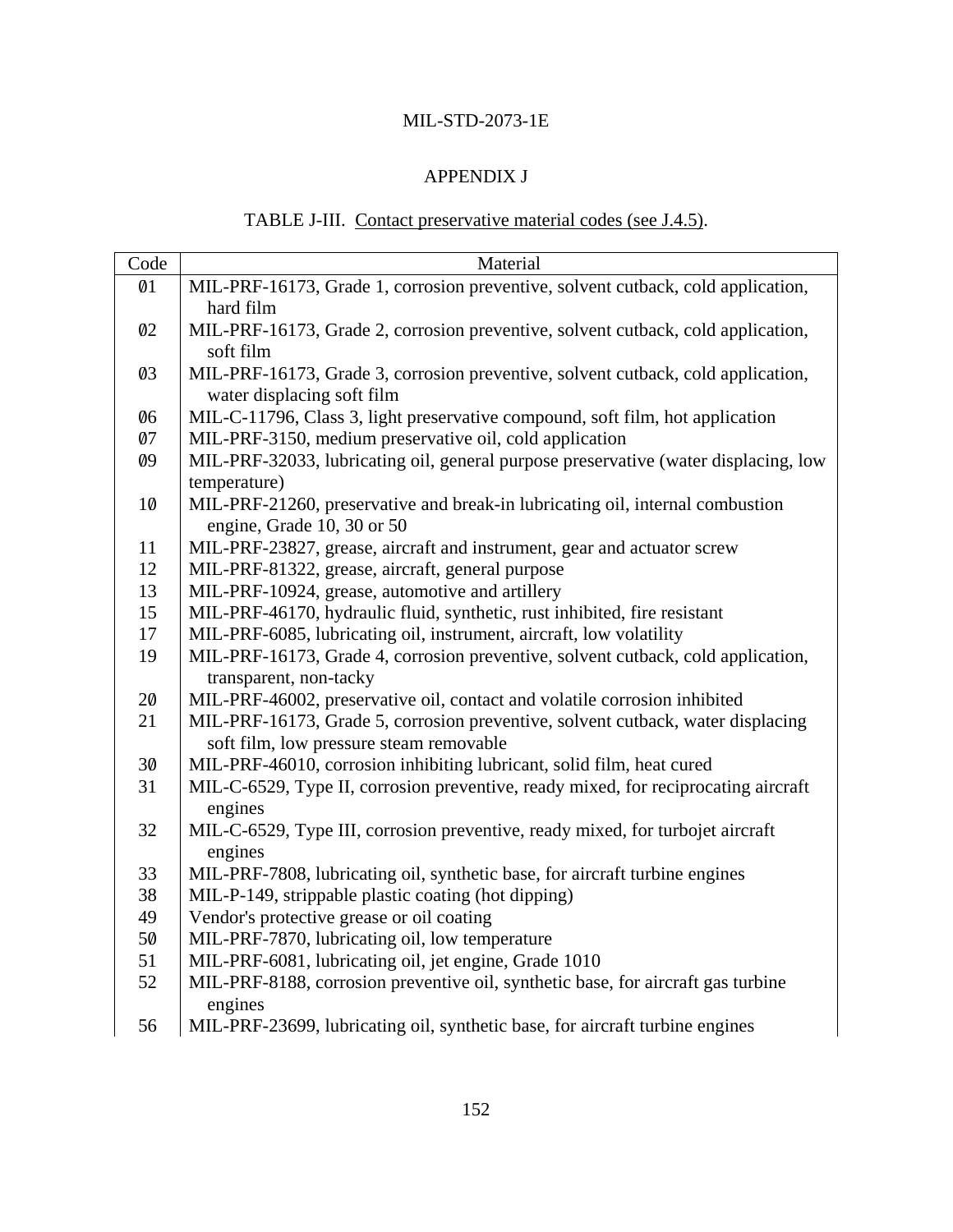## APPENDIX J

# TABLE J-III. Contact preservative material codes (see J.4.5) – Continued.

| Code | Material                                                             |
|------|----------------------------------------------------------------------|
| 65   | MIL-PRF-83282, hydraulic fluid, synthetic, fire retardant            |
| 80   | MIL-P-53030, primer coating, epoxy, water reducible                  |
| 89   | Preserve with normal operating lubricant                             |
| ZZ   | Special requirement – See specific instructions or drawings provided |
| ØØ   | No requirement                                                       |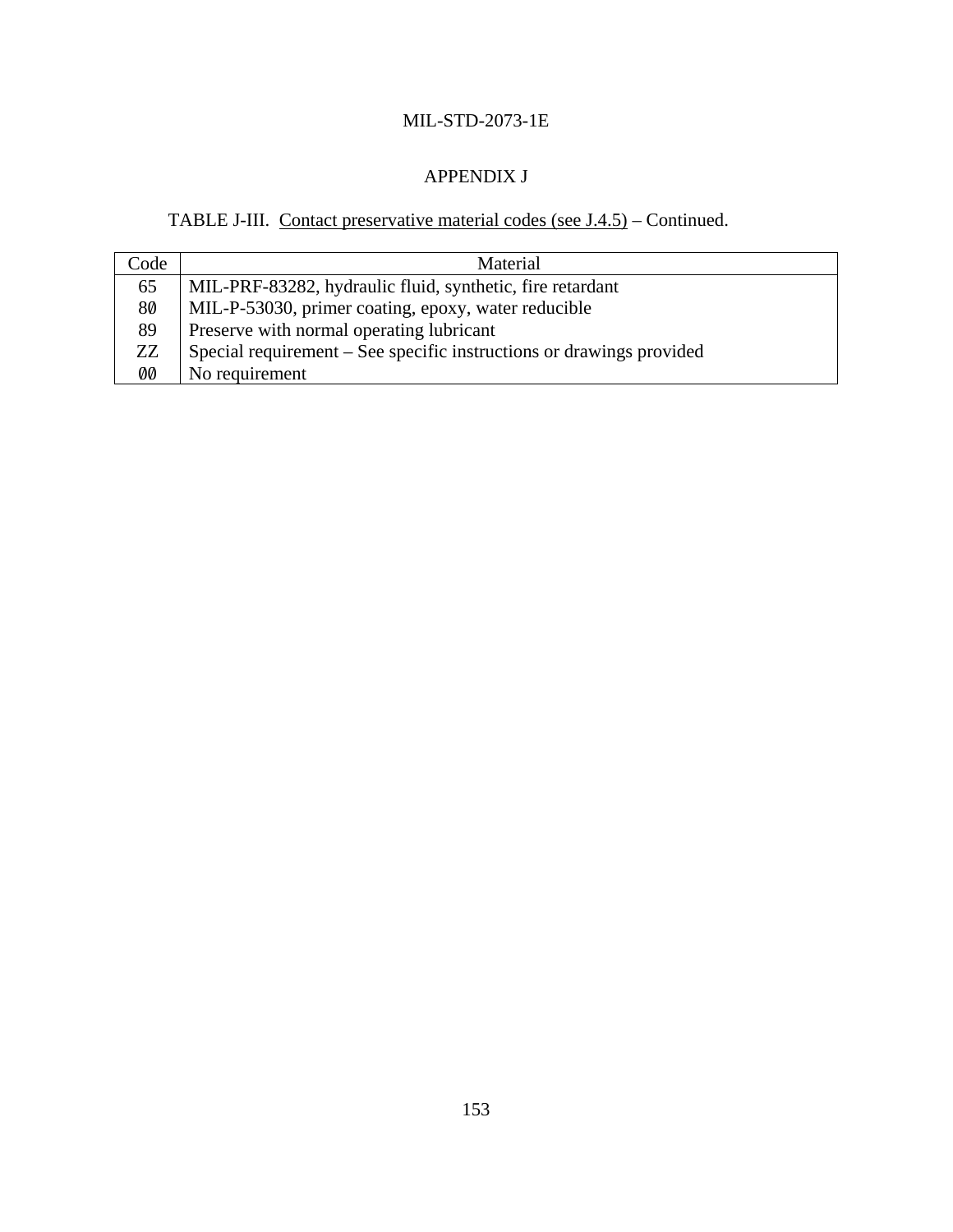### APPENDIX J

### <span id="page-171-0"></span>TABLE J-IIIa. Contact preservative material codes in specification sequence (see J.4.5).

| Specification                                                                                                                                 | Code            |
|-----------------------------------------------------------------------------------------------------------------------------------------------|-----------------|
| MIL-P-149, strippable plastic coating (hot dipping).                                                                                          | 38              |
| MIL-PRF-3150, medium preservative oil, cold application.                                                                                      | 07              |
| MIL-PRF-6081, lubricating oil, jet engine, Grade 1010.                                                                                        | 51              |
| MIL-PRF-6085, lubricating oil, instrument, aircraft, low volatility.                                                                          | 17              |
| MIL-C-6529, Type II, corrosion preventive, ready-mixed, for reciprocating aircraft                                                            | 31              |
| engines.                                                                                                                                      |                 |
| MIL-C-6529, Type III, corrosion preventive, ready-mixed, for turbo-jet aircraft<br>engines.                                                   | 32              |
| MIL-PRF-7808, lubricating oil, synthetic base, for aircraft turbine engines.                                                                  | 33              |
| MIL-PRF-7870, lubricating oil, low temperature.                                                                                               | 50              |
| MIL-PRF-8188, corrosion preventive oil, synthetic base, for aircraft gas turbine<br>engines.                                                  | 52              |
| MIL-PRF-10924, grease, automotive and artillery.                                                                                              | 13              |
| MIL-C-11796, Class 3, light preservative, soft film, hot application.                                                                         | 06              |
| MIL-PRF-16173, Grade 1, corrosion preventive, solvent cutback, cold application,                                                              | $\varnothing$ 1 |
| hard film.                                                                                                                                    |                 |
| MIL-PRF-16173, Grade 2, corrosion preventive, solvent cutback, cold application,<br>soft film.                                                | 02              |
| MIL-PRF-16173, Grade 3, corrosion preventive, solvent cutback, cold application,                                                              | 03              |
| water displacing soft film.                                                                                                                   |                 |
| MIL-PRF-16173, Grade 4, corrosion preventive, solvent cutback, cold application,                                                              | 19              |
| transparent, non-tacky.                                                                                                                       |                 |
| MIL-PRF-16173, Grade 5, corrosion preventive, solvent cutback, cold application,<br>water displacing soft film, low pressure steam removable. | 21              |
| MIL-PRF-21260, preservative and break-in lubricating oil, internal combustion                                                                 | 10              |
| engine, Grade 10, 30 or 50.                                                                                                                   |                 |
| MIL-PRF-23699, lubricating oil, synthetic base, for aircraft turbine engines.                                                                 | 56              |
| MIL-PRF-23827, grease, aircraft and instrument.                                                                                               | 11              |
| MIL-PRF-32033, light lubricating and preservative oil, water displacing, low                                                                  | 09              |
| Temperature                                                                                                                                   |                 |
| MIL-P-46002, preservative, volatile corrosion inhibited.                                                                                      | 20              |
| MIL-L-46010, corrosion inhibiting lubricant, solid film, heat cured.                                                                          | 30              |
| MIL-H-46170, hydraulic fluid, synthetic, rust inhibited, fire resistant.                                                                      | 15              |
| MIL-P-53030, primer coating, epoxy, water reducible.                                                                                          | 80              |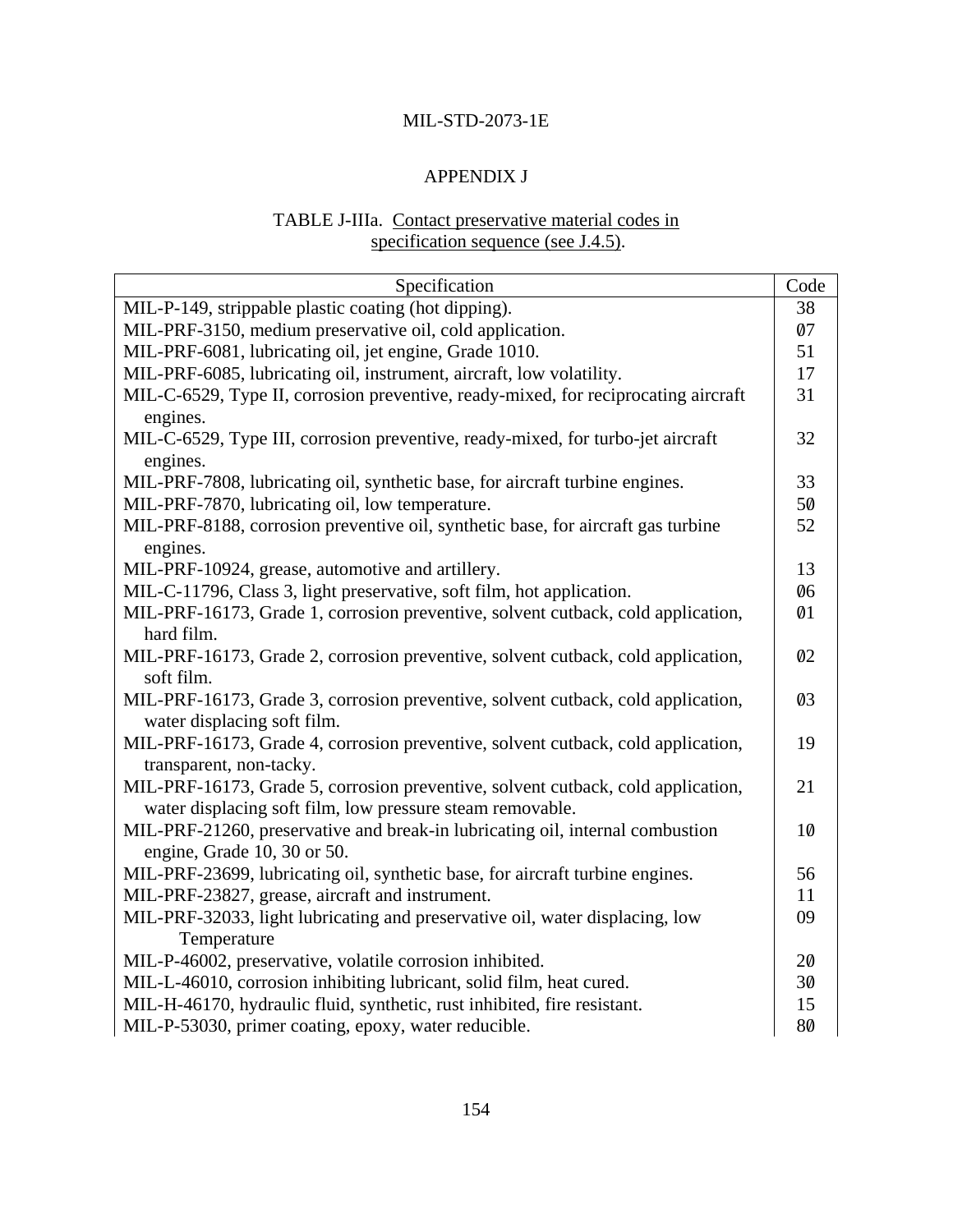### APPENDIX J

### TABLE J-IIIa. Contact preservative material codes in specification sequence (see J.4.5) – Continued.

| Specification                                              | Code |
|------------------------------------------------------------|------|
| MIL-PRF-81322, grease, general purpose, aircraft.          |      |
| MIL-PRF-83282, hydraulic fluid, synthetic, fire retardant. |      |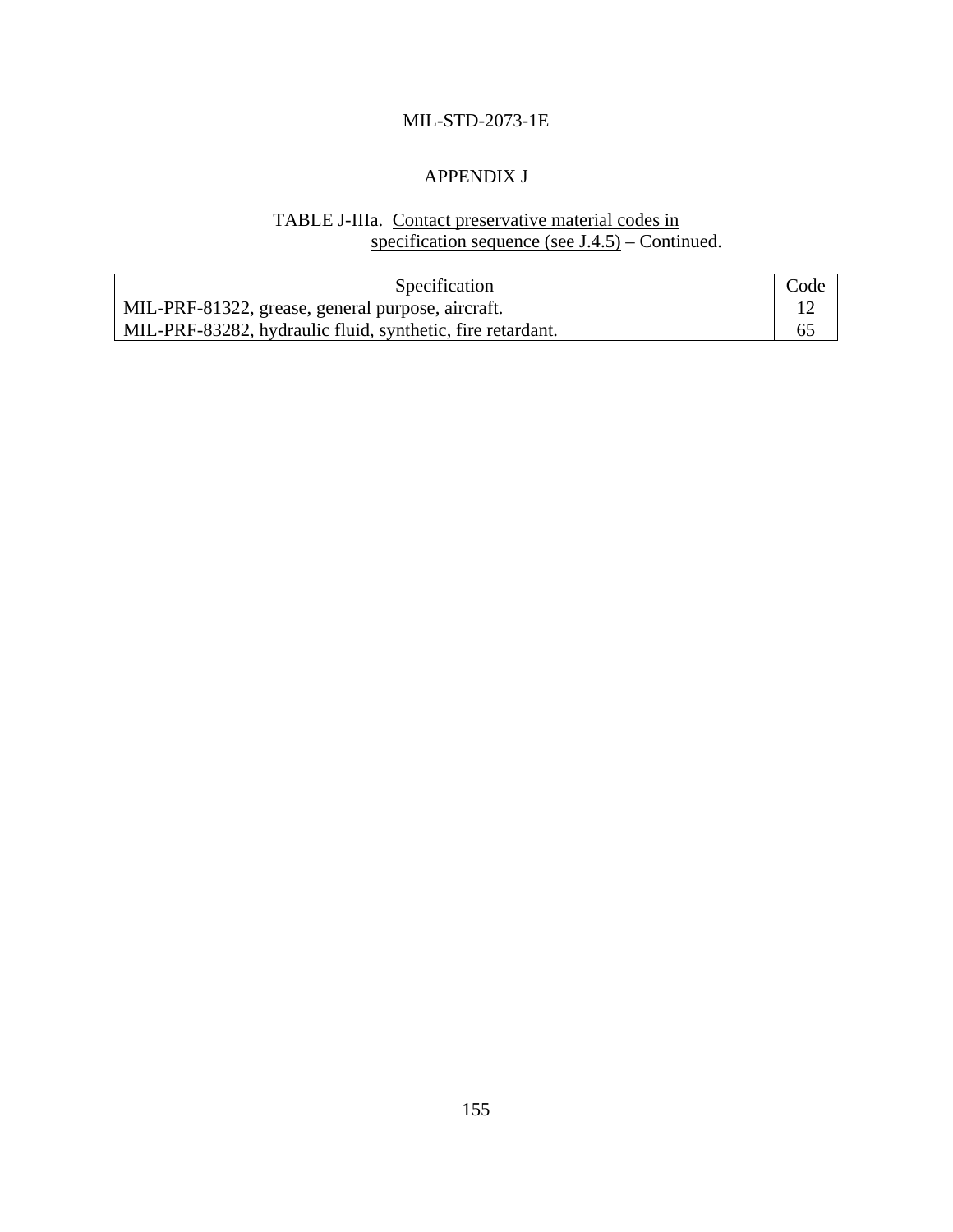# APPENDIX J

# TABLE J-IV. Wrapping material codes (see J.4.6).

<span id="page-173-0"></span>

| Code        | Material                                                                         |
|-------------|----------------------------------------------------------------------------------|
| <b>BA</b>   | QQ-A-1876, aluminum foil                                                         |
| CA          | A-A-203, kraft wrapping paper                                                    |
| DA          | A-A-1249, paper, tissue                                                          |
| EA          | MIL-DTL-17667, neutral wrapping paper                                            |
| EB          | MIL-DTL-17667, Type I, neutral wrapping paper, flat                              |
| EC          | MIL-DTL-17667, Type II, neutral wrapping paper, creped                           |
| <b>FA</b>   | MIL-P-130, laminated and creped wrapping paper                                   |
| <b>GB</b>   | MIL-PRF-121, greaseproof, waterproof barrier                                     |
| GC          | MIL-PRF-121, Type I, medium duty, greaseproof, waterproof barrier                |
| <b>GH</b>   | MIL-PRF-121, Type II, light duty, greaseproof, waterproof barrier                |
| JA          | A-A-3174, plastic sheet, polyolefin, 2 mil                                       |
| $J_{\rm L}$ | MIL-PRF-22019, transparent volatile corrosion inhibitor treated barrier material |
| JV          | MIL-PRF-22191, Type III, transparent waterproof barrier material                 |
| K3          | MIL-PRF-81705, Type III, Class 1, transparent, electrostatic protective, static  |
|             | shielding, barrier material or MIL-DTL-117, Type II, Class H, Style 2 bag        |
| <b>LA</b>   | A-A-50177, lens paper                                                            |
| <b>MB</b>   | MIL-PRF-3420, volatile corrosion inhibitor treated material                      |
| ZZ          | Special requirements – see specific instructions or drawings provided            |
| ØØ          | No requirement                                                                   |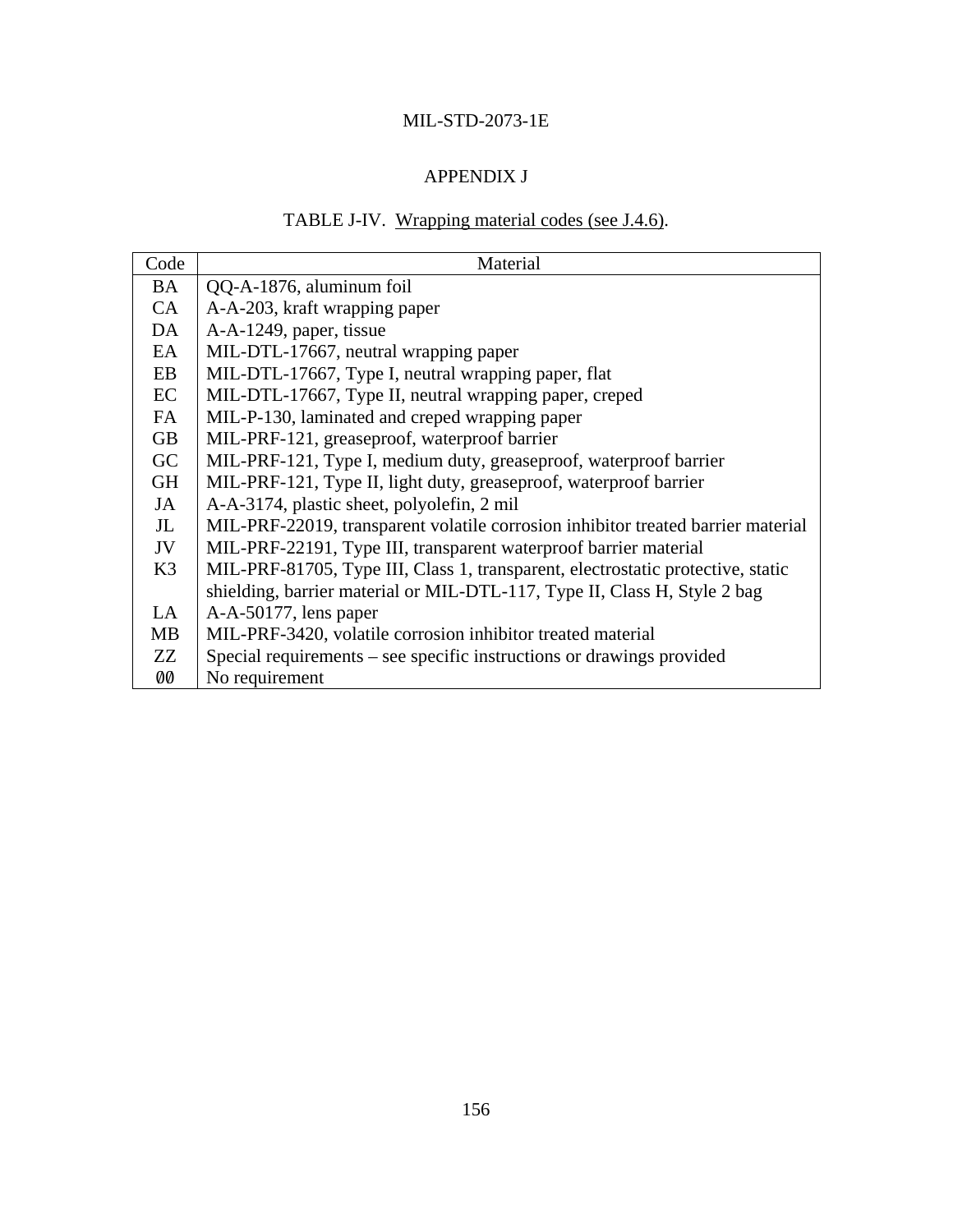# APPENDIX J

# <span id="page-174-0"></span>TABLE J-IVa. Wrapping material codes in specification sequence (see J.4.6).

| Specification                                                                   | Code        |
|---------------------------------------------------------------------------------|-------------|
| A-A-203, kraft wrapping paper                                                   | <b>CA</b>   |
| A-A-1249, tissue paper                                                          | DA          |
| A-A-3174, plastic sheet, polyolefin, 2 mil                                      | JA          |
| A-A-50177, lens paper                                                           | LA          |
| QQ-A-1876, aluminum foil                                                        | <b>BA</b>   |
| MIL-PRF-121, greaseproof, waterproof barrier                                    | <b>GB</b>   |
| MIL-PRF-121, Type I, medium duty, greaseproof, waterproof barrier               | GC          |
| MIL-PRF-121, Type II, light duty, greaseproof, waterproof barrier               | <b>GH</b>   |
| MIL-P-130, creped paper                                                         | <b>FA</b>   |
| MIL-PRF-3420, volatile corrosion inhibitor treated material                     | MВ          |
| MIL-DTL-17667, neutral wrapping paper                                           | EA          |
| MIL-DTL-17667, Type I, flat neutral wrapping paper                              | EB          |
| MIL-DTL-17667, Type II, creped neutral wrapping paper                           | EC          |
| MIL-PRF-22019, transparent VCI-treated barrier material                         | $_{\rm JL}$ |
| MIL-PRF-22191, Type III, transparent waterproof barrier material                | JV          |
| MIL-PRF-81705, Type III, class 1, transparent, electrostatic protective, static | K3          |
| shielding barrier material or MIL-DTL-117, Type II, Class H, Style 2 bag        |             |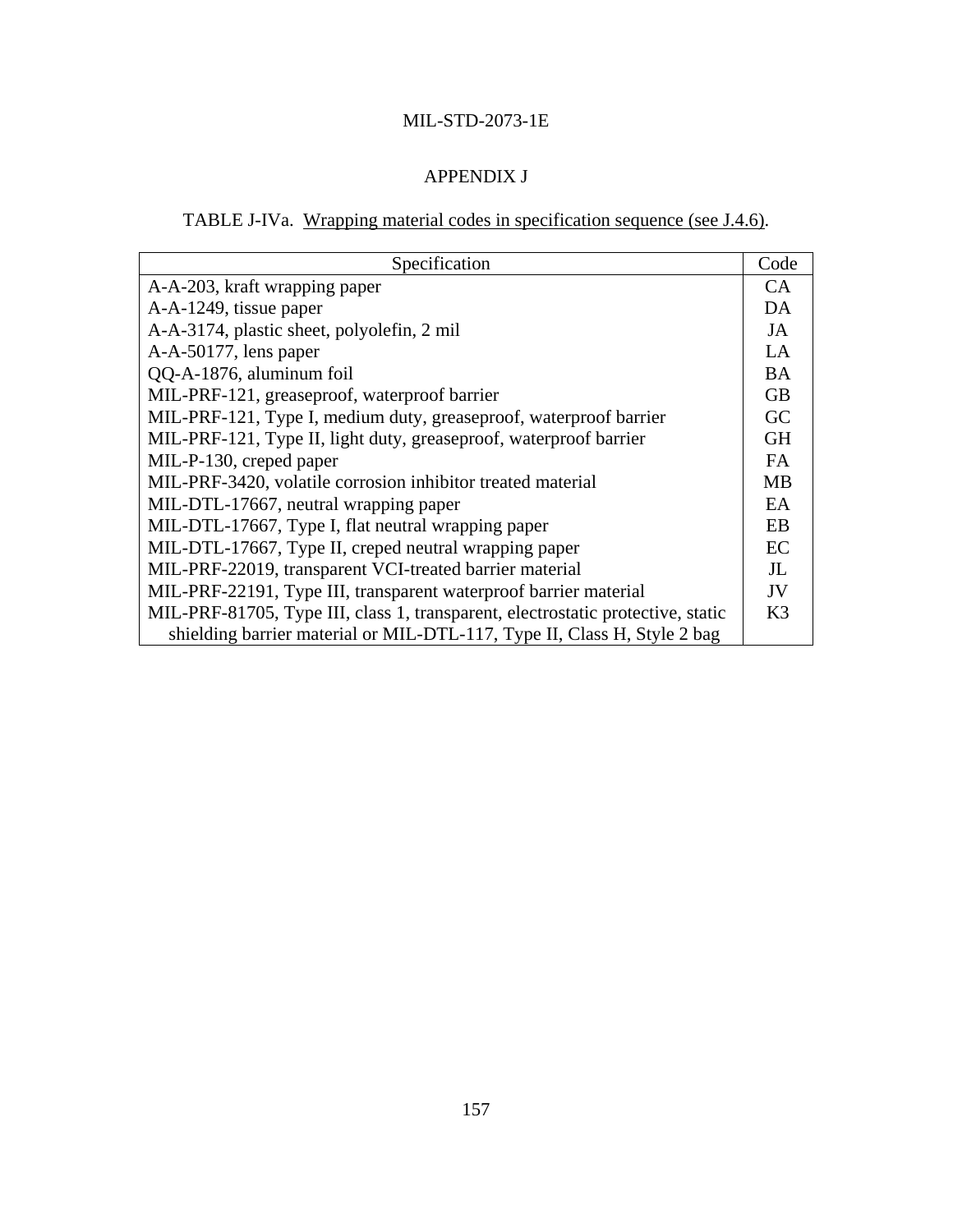## APPENDIX J

# TABLE J-V. Cushioning and dunnage material codes (see J.4.7).

<span id="page-175-0"></span>

| Code       | Material                                                                                  |  |  |
|------------|-------------------------------------------------------------------------------------------|--|--|
| AD         | Cushion, anchor, block or brace as required.                                              |  |  |
| <b>BG</b>  | A-A-1898, Grade II, water resistant cellulosic cushioning                                 |  |  |
| <b>BN</b>  | PPP-C-850, polystyrene cushioning                                                         |  |  |
| DA         | A-A-1051, paperboard cushioning                                                           |  |  |
| <b>FA</b>  | PPP-C-1120, Class A, water resistant bound fiber                                          |  |  |
| FE         | PPP-C-1120, Type II, Class A, medium soft density, water resistant bound fiber            |  |  |
| <b>FH</b>  | PPP-C-1120, Type III, Class A, medium firm density, water resistant bound fiber           |  |  |
| ${\rm FL}$ | PPP-C-1120, Type IV, Class A, firm density, water resistant bound fiber                   |  |  |
| <b>GA</b>  | A-A-59136, cushioning material, closed cell, foam plank                                   |  |  |
| GC         | MIL-P-19644, expanded polystyrene foam                                                    |  |  |
| GD         | MIL-PRF-26514, Type I, Class 1, rigid polyurethane foam                                   |  |  |
| <b>GE</b>  | MIL-PRF-26514, Type I, Class 2, Grade A, flexible polyurethane foam, light<br>load range  |  |  |
| <b>GF</b>  | MIL-PRF-26514, Type I, Class 2, Grade B, flexible polyurethane foam, medium               |  |  |
|            | load range                                                                                |  |  |
| <b>GH</b>  | MIL-PRF-26514, Type I, Class 2, Grade C, flexible polyurethane foam, heavy                |  |  |
|            | load range                                                                                |  |  |
| <b>GT</b>  | PPP-C-1797, polypropylene foam cushioning                                                 |  |  |
| HA         | A-A-1507, chipboard sheet used as a stiffener on one side of item                         |  |  |
| HB         | A-A-1507, chipboard sheet used as a stiffener on both sides of item                       |  |  |
| HD         | A-A-1507, chipboard sheet used as pads, cells, die cuts or sleeves                        |  |  |
| JA         | ASTM-D4727, domestic fiberboard used as a stiffener on one side of item                   |  |  |
| <b>JB</b>  | ASTM-D4727, domestic fiberboard used as a stiffener on both sides of item                 |  |  |
| JC         | ASTM-D4727, domestic fiberboard used as pads, cells, die cuts or sleeves                  |  |  |
| LC         | PPP-C-795, Class 1, cellular plastic film cushioning                                      |  |  |
| <b>LK</b>  | Wood blocking and bracing, fasteners, or steel strapping, for tie-down purposes.          |  |  |
|            | Rubber tired wheels shall be blocked clear of the floor of the crate or skid and          |  |  |
|            | shall not be load bearing.                                                                |  |  |
| LN         | Plastic containers (vials, boxes, etc.) shall be constructed of rigid, transparent        |  |  |
|            | material that, if applicable, is resistant to any lubricant or preservative being<br>used |  |  |
| <b>LT</b>  | PPP-C-795, Class 2, antistatic cellular plastic film cushioning                           |  |  |
| <b>MA</b>  | MIL-PRF-83671, Class 2, Grade A, flexible foam-in-place polyurethane                      |  |  |
| <b>MB</b>  | MIL-PRF-83671, Class 1, rigid foam-in-place polyurethane                                  |  |  |
|            |                                                                                           |  |  |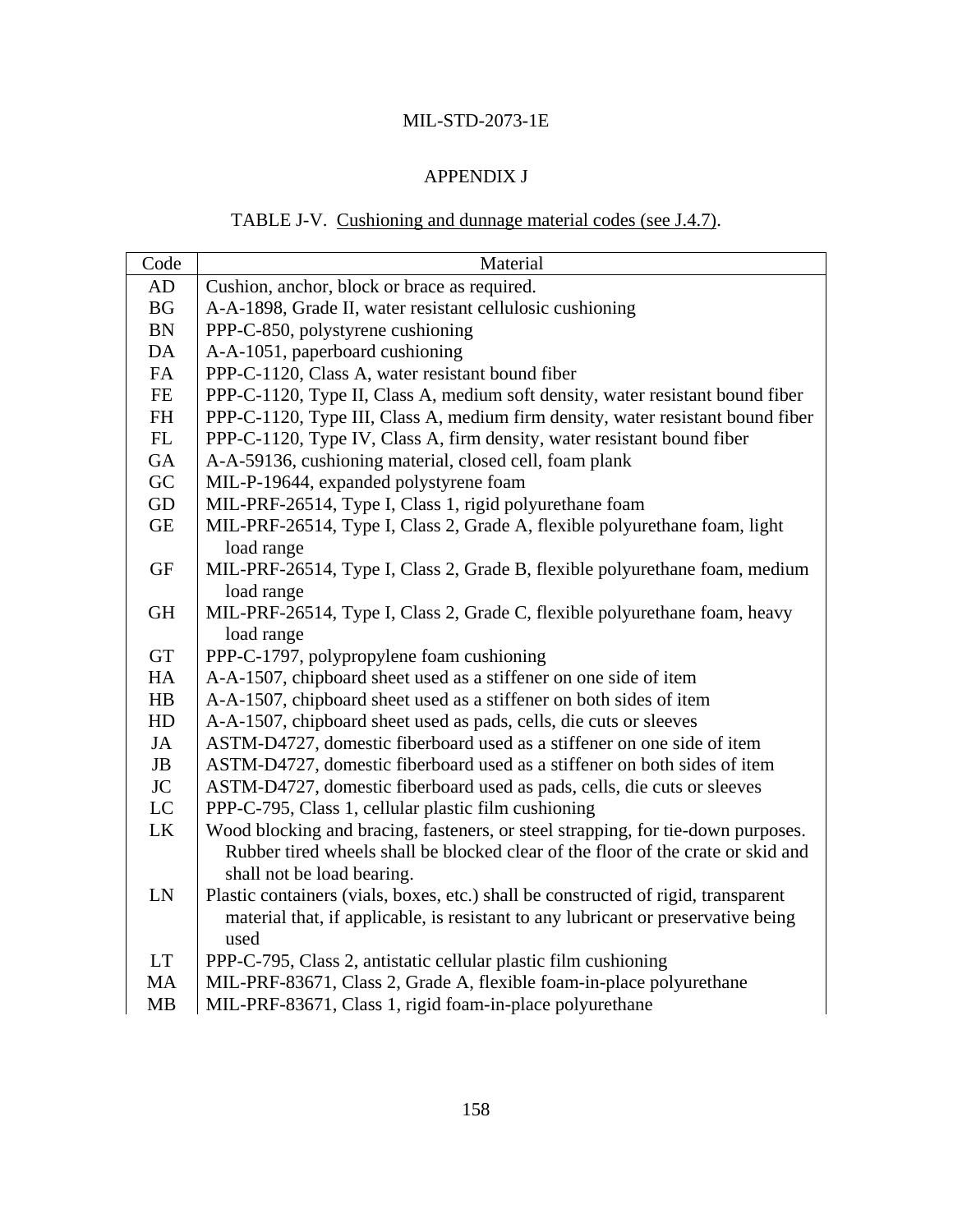## APPENDIX J

# TABLE J-V. Cushioning and dunnage material codes (see J.4.7) – Continued.

| Code           | Material                                                                         |
|----------------|----------------------------------------------------------------------------------|
| <b>MD</b>      | MIL-PRF-83671, Class 2, Grade B, flexible foam-in-place polyurethane             |
| <b>NA</b>      | PPP-C-795, cellular plastic film cushioning; or A-A-3129, open cell plastic      |
|                | cushioning; or PPP-C-1797, polypropylene foam cushioning; or A-A-59136,          |
|                | polyethylene foam cushioning                                                     |
| NB             | A-A-3129, Type I, Grade B, anti-static open cell plastic cushioning; or PPP-C-   |
|                | 1797, Type II, polypropylene foam cushioning. Other electrostatic free           |
|                | cushioning is acceptable provided it meets the static decay rate test            |
|                | requirement of A-A-3129.                                                         |
| N <sub>G</sub> | A-A-3129, open cell plastic cushioning                                           |
| <b>NS</b>      | Weather resistant fiberboard meeting the requirements of ASTM-D4727 used as      |
|                | pads, cells, die cuts or sleeves; or plastic molding material conforming to MIL- |
|                | P-19644; or polyurethane foam conforming to MIL-PRF-26514                        |
| <b>P4</b>      | MIL-DTL-81997, cushioned pouch, electrostatic protective, transparent            |
| P <sub>5</sub> | ASTM-D5168, triple wall fiberboard used as pads, cells, sleeves, or die-cuts     |
| P <sub>6</sub> | A-A-59135, packaging material, sheet                                             |
| ZZ             | Special requirements. See specific instructions or drawings provided.            |
| 00             | No requirement                                                                   |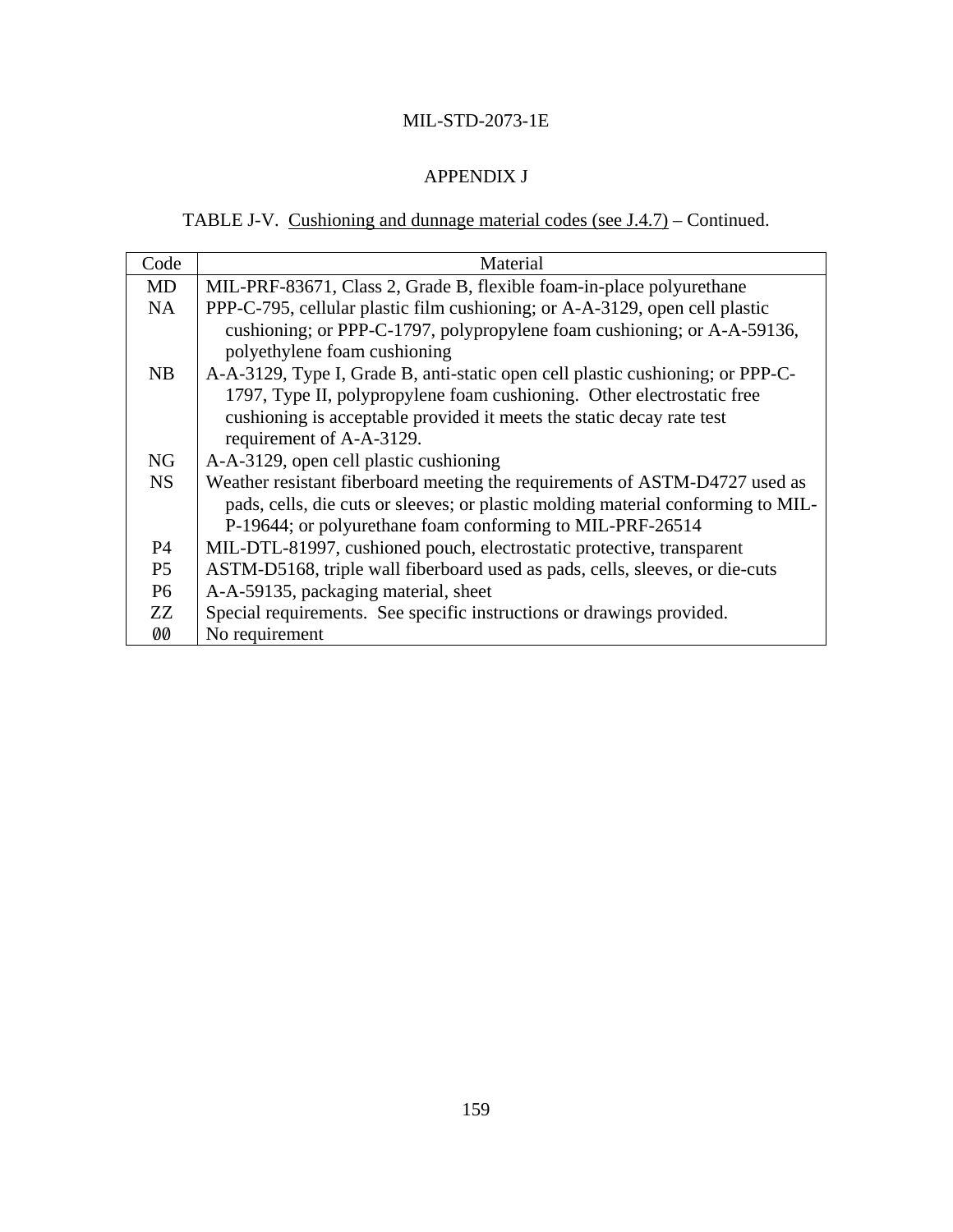## APPENDIX J

## TABLE J-Va. Cushioning and dunnage material codes in specification sequence (see J.4.7).

| Specification                                                                   | Code           |
|---------------------------------------------------------------------------------|----------------|
| A-A-1051, paperboard cushioning                                                 | DA             |
| A-A-1507, chipboard sheet as a stiffener on one side of the item                | HA             |
| A-A-1507, chipboard sheet as a stiffener on both sides of item                  | HB             |
| A-A-1507, chipboard sheet used as pads, cells, die cuts or sleeves              | HD             |
| A-A-1898, Grade II, water resistant cellulosic cushioning                       | <b>BG</b>      |
| A-A-3129, open cell plastic cushioning                                          | <b>NG</b>      |
| A-A-59135, packaging material, sheet                                            | P <sub>6</sub> |
| A-A-59136, cushioning material, closed cell, foam plank                         | <b>GA</b>      |
| PPP-C-795, Class 1, cellular plastic film cushioning                            | LC             |
| PPP-C-795, Class 2, anti-static cellular plastic film cushioning                | <b>LT</b>      |
| PPP-C-850, polystyrene cushioning                                               | <b>BN</b>      |
| PPP-C-1120, Class A, water resistant bound fiber                                | FA             |
| PPP-C-1120, Type II, Class A, medium soft density, water resistant bound fiber  | <b>FE</b>      |
| PPP-C-1120, Type III, Class A, medium firm density, water resistant bound fiber | <b>FH</b>      |
| PPP-C-1120, Type IV, Class A, firm density, water resistant bound fiber         | FL             |
| PPP-C-1797, polypropylene foam cushioning                                       |                |
| PPP-P-19644, expanded polystyrene foam                                          |                |
| MIL-PRF-26514, Type I, Class 1, rigid polyurethane foam                         |                |
| MIL-PRF-26514, Type I, Class 2, Grade A, flexible polyurethane foam, light load |                |
| range                                                                           |                |
| MIL-PRF-26514, Type I, Class 2, Grade B, flexible polyurethane foam, medium     | <b>GF</b>      |
| load range                                                                      |                |
| MIL-PRF-26514, Type I, Class 2, Grade C, flexible polyurethane foam, heavy      | <b>GH</b>      |
| load range                                                                      |                |
| MIL-DTL-81997, cushioned pouch, electrostatic protective, transparent           | <b>P4</b>      |
| MIL-PRF-83671, Class 1, rigid foam-in-place polyurethane                        | <b>MB</b>      |
| MIL-PRF-83671, Class 2, Grade A, flexible foam-in-place polyurethane            | <b>MA</b>      |
| MIL-PRF-83671, Class 2, Grade B, flexible foam-in-place polyurethane            | <b>MD</b>      |
| ASTM-D4727, domestic fiberboard as a stiffener on one side of item              | JA             |
| ASTM-D4727, domestic fiberboard as a stiffener on both sides of item            | JB             |
| ASTM-D4727, domestic fiberboard used as pads, cells, die cuts or sleeves        | <b>JC</b>      |
| ASTM-D5168, triple wall fiberboard used as pads, cells, sleeves, or die-cuts    | P <sub>5</sub> |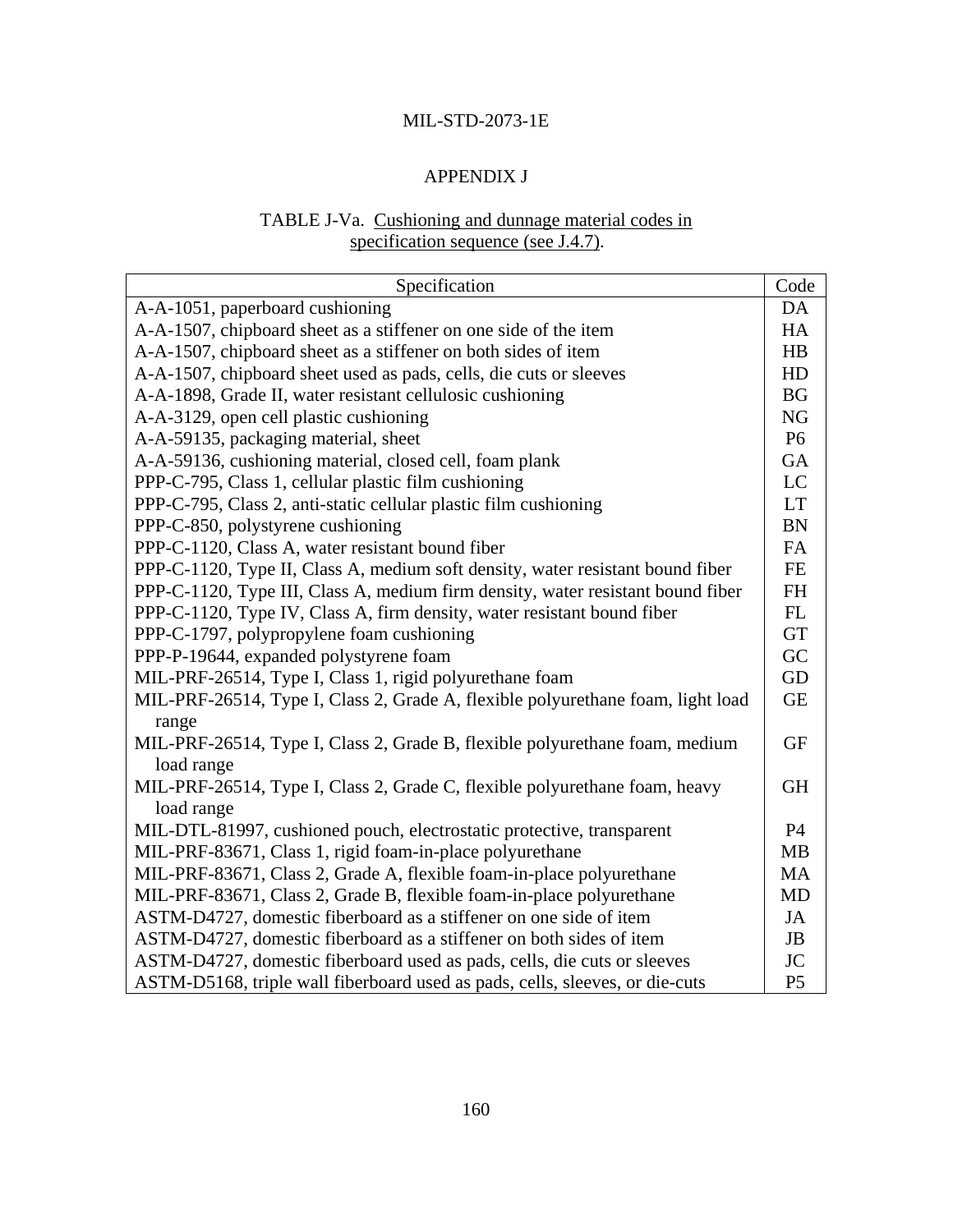#### APPENDIX J

## TABLE J-VI. Thickness of cushioning or dunnage codes (see J.4.8).

<span id="page-178-0"></span>

| Code | <b>Minimum Thickness</b> | Code | <b>Minimum Thickness</b>            |
|------|--------------------------|------|-------------------------------------|
| Ø    | Not applicable           | M    | 3 inches thick                      |
| A    | $1/4$ inch thick         | N    | $3-1/4$ inches thick                |
| B    | $1/2$ inch thick         | P    | $3-1/2$ inches thick                |
| C    | $3/4$ inch thick         | Q    | 3-3/4 inches thick                  |
| D    | 1 inch thick             | R    | 4 inches thick                      |
| E    | $1-1/4$ inches thick     | S    | $4-1/4$ inches thick                |
| F    | $1-1/2$ inches thick     | T    | $4-1/2$ inches thick                |
| G    | $1-3/4$ inches thick     | U    | 4-3/4 inches thick                  |
| H    | 2 inches thick           | V    | 5 inches thick                      |
|      | $2-1/4$ inches thick     | W    | $5-1/4$ inches thick                |
| K    | $2-1/2$ inches thick     | Z    | Special requirements – See specific |
|      | $2-3/4$ inches thick     |      | instructions or drawings provided   |

Note: The above table lists minimum thicknesses. Additional cushioning may be used as dunnage if required to fill any voids in containers resulting from use of oversized unit containers.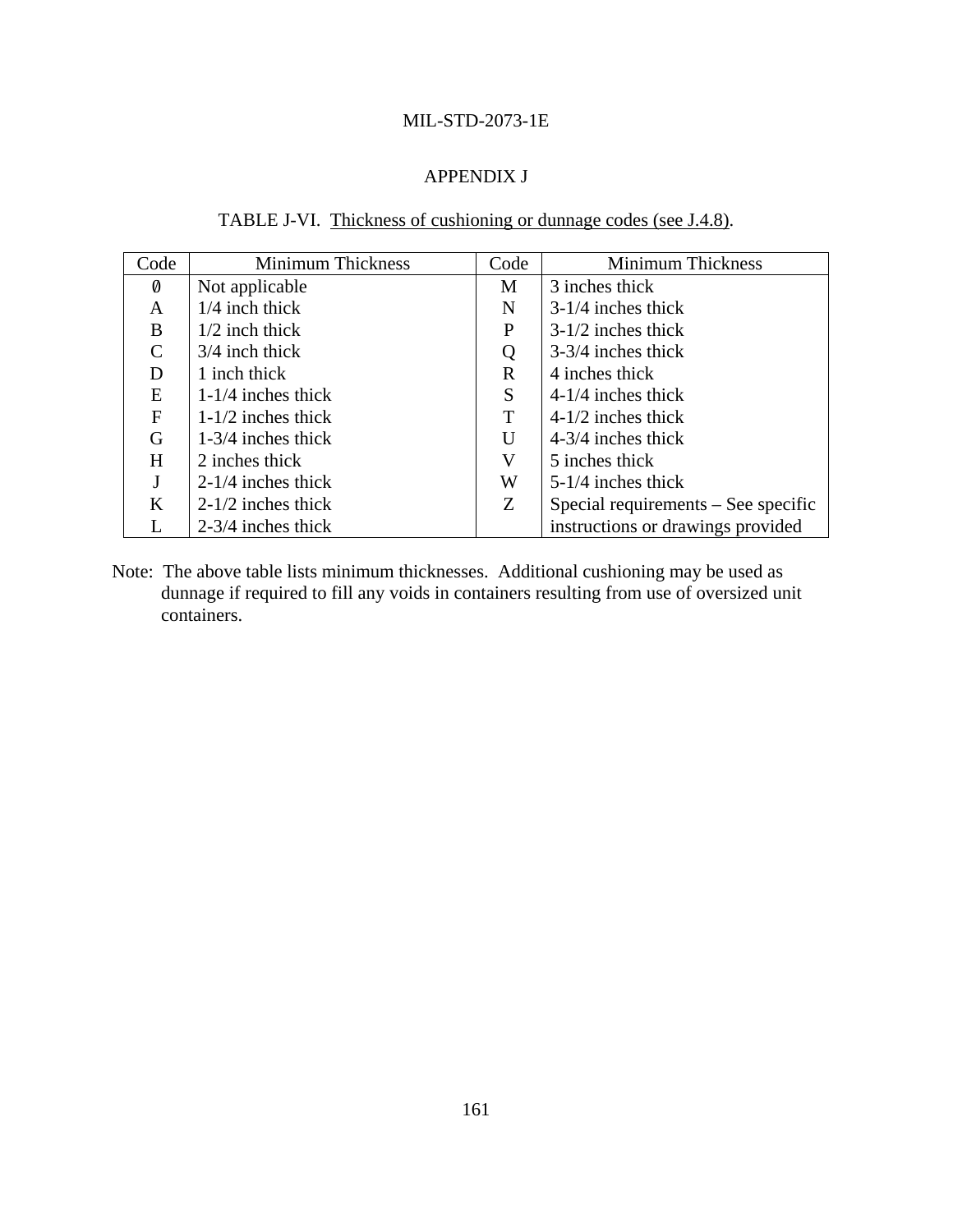### APPENDIX J

## TABLE J-VII. Unit and intermediate container codes (see J.4.9 or J.4.12).

<span id="page-179-0"></span>

| Code                | Container                                                                                                                                    |
|---------------------|----------------------------------------------------------------------------------------------------------------------------------------------|
| 10                  | Any suitable container included in this table may be used (see J.4.9.1).                                                                     |
| A1                  | Bags made of material conforming to MIL-P-130, MIL-DTL-17667, MIL-PRF-121,                                                                   |
|                     | or any material authorized by MIL-DTL-117. Closure may be by staples, tape,                                                                  |
|                     | adhesive or heat seal.                                                                                                                       |
| A2                  | Any bag or sack used by the vendor.                                                                                                          |
| AN                  | UU-B-36, bags, paper grocers                                                                                                                 |
| B2                  | MIL-DTL-117, Type II, Class C, Style 3, heavy duty, waterproof, greaseproof, one                                                             |
|                     | side opaque and other side transparent bag                                                                                                   |
| B <sub>3</sub>      | MIL-DTL-117, Type I, Class E, Style 3, heavy duty, watervaporproof, greaseproof,                                                             |
|                     | one side opaque and other side transparent bag.                                                                                              |
| <b>B</b> 9          | MIL-DTL-117, Type I, Class F, Style 1, heavy duty, watervaporproof, electrostatic                                                            |
|                     | protective, opaque bag.                                                                                                                      |
| <b>BD</b>           | MIL-DTL-117, bag.                                                                                                                            |
| $\rm BE$            | MIL-DTL-117, Type II, Class C, Style 1, heavy duty, waterproof, greaseproof,                                                                 |
|                     | opaque bag.                                                                                                                                  |
| BL                  | MIL-DTL-117, Type III, Class B, Style 2, heavy duty, waterproof, transparent bag.                                                            |
| <b>BS</b>           | MIL-DTL-117, Type I, Class E, Style 1, heavy duty, watervaporproof, greaseproof,                                                             |
| $\operatorname{BT}$ | opaque bag.                                                                                                                                  |
| BV                  | MIL-B-22020, bag, transparent, heat sealable, VCI treated.<br>MIL-DTL-117, Type III, Class C, Style 1, medium duty, waterproof, greaseproof, |
|                     | opaque bag.                                                                                                                                  |
| D1                  | PPP-B-566 or PPP-B-676, folding or setup box.                                                                                                |
| D <sub>3</sub>      | PPP-B-566, PPP-B-676, or ASTM-D5118, folding, setup or fiberboard box.                                                                       |
| D <sub>4</sub>      | Vendor's setup or folding box.                                                                                                               |
| DA                  | PPP-B-566, folding paperboard box.                                                                                                           |
| DE                  | PPP-B-676, setup box.                                                                                                                        |
| DO                  | Any suitable fiber box included in this table may be used (see J.4.9.1).                                                                     |
| ${\rm DP}$          | ASTM-D5168, box, triple wall, fiberboard.                                                                                                    |
| <b>DQ</b>           | ASTM-D5168, Class 1, non-weather resistant triple wall fiberboard box.                                                                       |
| ${\rm DR}$          | ASTM-D5168, Class 2, weather resistant triple wall fiberboard box.                                                                           |
| E <sub>5</sub>      | ASTM-D5118, fiberboard box.                                                                                                                  |
| E <sub>6</sub>      | Vendor's fiberboard box.                                                                                                                     |
| E7                  | ASTM-D5118, Type CF, Class domestic, single wall, corrugated fiberboard box.                                                                 |
| $\rm E8$            | ASTM-D5118, Type CF, Class domestic, double wall, corrugated fiberboard box.                                                                 |
| E <sub>9</sub>      | ASTM-D5118, Class weather resistant fiberboard box; or PPP-B-566, water resistant                                                            |
|                     | folding box; or PPP-B-676, water resistant setup box.                                                                                        |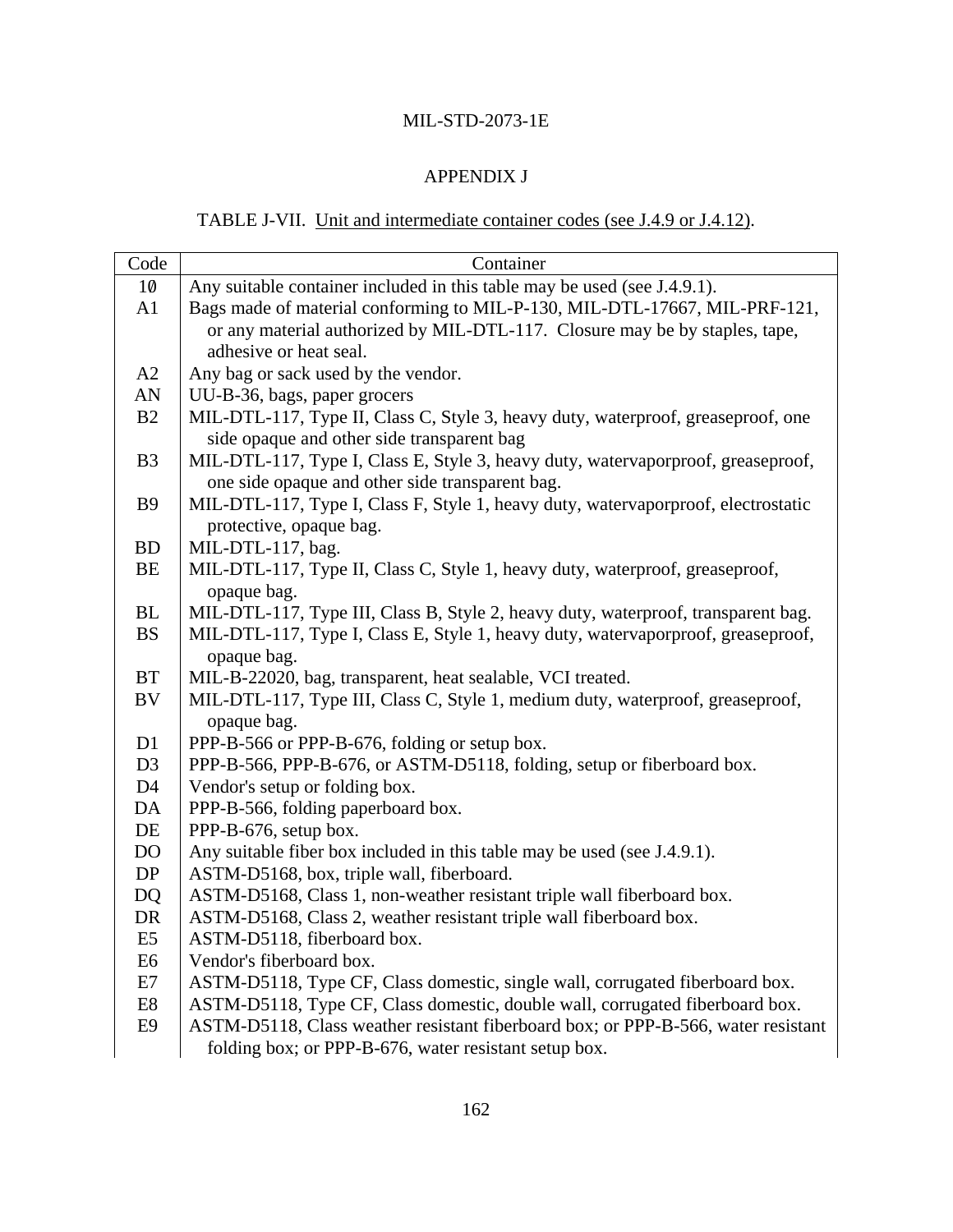### APPENDIX J

TABLE J-VII. Unit and intermediate container codes (see J.4.9 or J.4.12) – Continued.

| Code                       | Container                                                                                                                                                               |
|----------------------------|-------------------------------------------------------------------------------------------------------------------------------------------------------------------------|
| EC                         | ASTM-D5118, Type CF, Class domestic, corrugated fiberboard box.                                                                                                         |
| ${\rm ED}$                 | ASTM-D5118, Type CF, Class weather resistant, corrugated fiberboard box.                                                                                                |
| EE                         | ASTM-D5118, Type CF, Class weather resistant, single wall, corrugated fiberboard                                                                                        |
|                            | box.                                                                                                                                                                    |
| $\mathop{\rm EN}\nolimits$ | ASTM-D5118, Type SF, Class domestic, solid fiberboard box.                                                                                                              |
| $\rm EP$                   | ASTM-D5118, Type SF, Class weather resistant, solid fiberboard box.                                                                                                     |
| F2                         | ASTM-D6251, Type III, Class 2, overseas cleated plywood box or ASTM-D6880,                                                                                              |
|                            | Class 2, heavy duty nailed wood box.                                                                                                                                    |
| F <sub>3</sub>             | ASTM-D6251, Type III, Class 1, domestic cleated plywood box or ASTM-D6880,                                                                                              |
|                            | Class 1, light duty nailed wood box.                                                                                                                                    |
| F <sub>5</sub>             | Vendor's wood box.                                                                                                                                                      |
| F <sub>6</sub>             | ASTM-D6251, Type III, Treatment B, Style I or J, cleated plywood box, surface                                                                                           |
|                            | treated in accordance with the requirements of the specification.                                                                                                       |
| F7                         | ASTM-D6251, Type III, or ASTM-D6880, heavy or light duty, determined by                                                                                                 |
|                            | shipment destination. Provided with nominal 2" x 4" skid. Box provided with an                                                                                          |
|                            | inspection door, located for clear reading of the humidity indicator, for Method 54                                                                                     |
|                            | only. Inspection door shall be hinged, cleated or sealed (similar to inspection door                                                                                    |
|                            | specified in MIL-C-104). Wood and plywood boxes shall have top panels secured                                                                                           |
|                            | with wood screws and boxes banded. The top, one side, and one end of the box                                                                                            |
|                            | shall be marked "REUSABLE CONTAINER AND CUSHIONING - USE FOR                                                                                                            |
|                            | RETURN OF NRFI ASSEMBLY" with black letters, minimum 2" high. In                                                                                                        |
|                            | addition, mark box "TO OPEN - USE SCREWDRIVER" with one inch minimum                                                                                                    |
|                            | high letters. Letter sizes may be appropriately reduced in proportion to size of                                                                                        |
|                            | container.                                                                                                                                                              |
| F <sub>9</sub>             | Shallow box, constructed of plywood and wood as follows: Sides and ends of one                                                                                          |
|                            | piece of lumber, 3/4 inch minimum thickness. Top and bottom of one piece                                                                                                |
|                            | standard grade 3/8 inch plywood with exterior weather-resistant glue. End cleats                                                                                        |
|                            | shall run across the grain of the ends and shall extend within 1/8 inch of the                                                                                          |
|                            | outside surface of the top and bottom. Sides shall extend over the cleats. Battens                                                                                      |
|                            | shall be applied in accordance with ASTM-D6880 except exterior battens or cleats                                                                                        |
|                            | shall not be used on the top.                                                                                                                                           |
| ${\rm FA}$                 | ASTM-D6880, wood box.                                                                                                                                                   |
| ${\rm FB}$                 | ASTM-D6880, Class 1, light duty wood box.                                                                                                                               |
| ${\rm FC}$                 | ASTM-D6880, Class 2, heavy duty wood box.                                                                                                                               |
| ${\rm FD}$                 | ASTM-D6251, Type III, wood cleated plywood box                                                                                                                          |
| $\blacksquare$             | $\mathbf{H} \times \mathbf{A}$ $\mathbf{H}$ $\mathbf{H} \times \mathbf{H}$ $\mathbf{H} \times \mathbf{H}$ $\mathbf{H} \times \mathbf{H}$ $\mathbf{H} \times \mathbf{H}$ |

FF ASTM-D6251, Type III, Class 2, wood cleated plywood box, overseas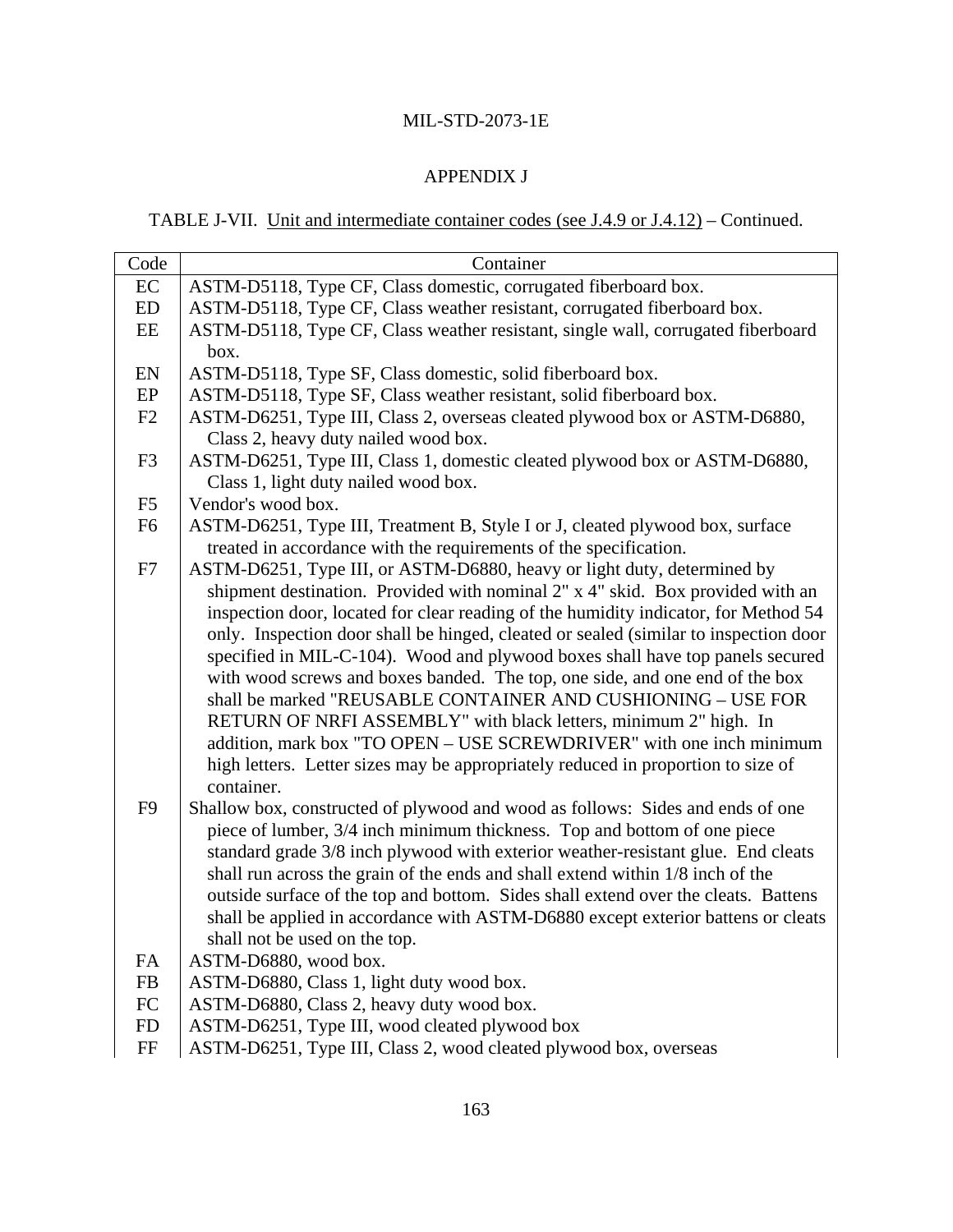# APPENDIX J

TABLE J-VII. Unit and intermediate container codes (see J.4.9 or J.4.12) – Continued.

| Code       | Container                                                                          |
|------------|------------------------------------------------------------------------------------|
| FG         | ASTM-D6251, Type III, Class 1, wood cleated plywood box, domestic                  |
| FL         | ASTM-D6251, Type II, Class 1, domestic, wood-cleated panelboard box.               |
| FO         | Any suitable wood box included in this table may be used (see J.4.9.1).            |
| ${\rm FU}$ | ASTM-D6256, wood-cleated skidded box, load bearing base.                           |
| <b>FV</b>  | ASTM-D6256, Class 1, domestic, wood-cleated skidded box.                           |
| ${\rm FW}$ | ASTM-D6256, Class 2, overseas, wood-cleated skidded box.                           |
| GB         | ASTM-D6256, Class 1 or 2. Provide box with inspection door located for clear       |
|            | reading of the humidity indicator for Method 54 packages only. The inspection      |
|            | door shall be hinged, cleated and sealed (similar to inspection door specified by  |
|            | MIL-C-104). The top, one side and one end of the shipping container shall be       |
|            | marked "REUSABLE CONTAINER - USE FOR RETURN OF NRFI                                |
|            | ASSEMBLY" in black letters, minimum 2" high.                                       |
| HA         | PPP-B-96, metal can.                                                               |
| K1         | MIL-D-6054 or MIL-D-6055, metal reusable drum, depending upon size or capacity     |
|            | limits of container.                                                               |
| KE         | MIL-D-6054, reusable metal drum.                                                   |
| KF         | MIL-D-6055, reusable metal drum (capacity from 88 to 510 cu. in.).                 |
| MA         | MIL-C-104, wood crate, lumber or plywood sheathed, nailed or bolted.               |
| MB         | MIL-C-104, Type I, Class 1, nailed wood crate, lumber sheathed.                    |
| MC         | MIL-C-104, Type II, Class 1, bolted wood crate, lumber sheathed.                   |
| MF         | MIL-C-104, Type I, Class 2, nailed wood crate, plywood sheathed.                   |
| <b>MG</b>  | MIL-C-104, Type II, Class 2, bolted wood crate, plywood sheathed.                  |
| <b>MH</b>  | MIL-C-104, Type II, Class 1 or 2, bolted wood crate, provided with lifting         |
|            | attachments and an inspection port (Method 54 packages only). The top, one side    |
|            | and one end of the crate shall be marked "REUSABLE CONTAINER - USE FOR             |
|            | RETURN OF NRFI ASSEMBLY" with black letters a minimum of two inches                |
| <b>MO</b>  | high.<br>Any suitable wood crate included in this table may be used (see J.4.9.1). |
| <b>MV</b>  | ASTM-D6039, open and covered wood crate.                                           |
| MY         | NAVICP Drawing No. 15024, for shipping and storage of gyroscopic instruments.      |
| NO         | ASTM-D5118, Type CF, Class weather resistant, double wall, corrugated fiberboard   |
|            | box.                                                                               |
| NR         | PPP-B-1672, Type I, vertical star cushioning in reusable box.                      |
| <b>NS</b>  | PPP-B-1672, Type II, folding convoluted cushioning in reusable box.                |
| <b>NV</b>  | PPP-B-1672, Type III, telescoping encapsulated cushioning in reusable box.         |
| <b>NW</b>  | PPP-B-1672, Type IV, horizontal star cushioning in reusable box.                   |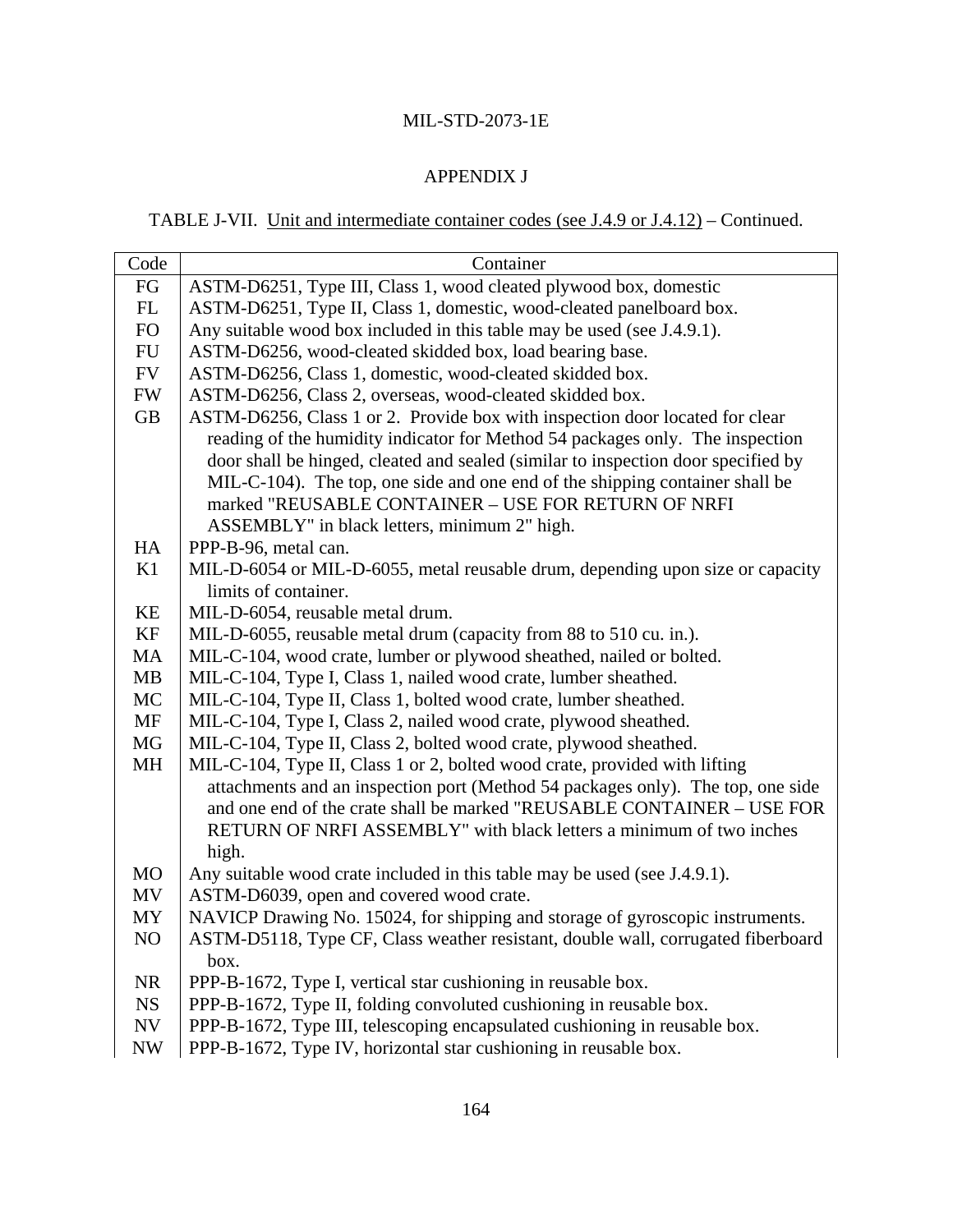# APPENDIX J

TABLE J-VII. Unit and intermediate container codes (see J.4.9 or J.4.12) – Continued.

| Code           | Container                                                                                                        |
|----------------|------------------------------------------------------------------------------------------------------------------|
| NY             | NAVICP Drawing No. P069, molded reusable container for circuit cards and                                         |
|                | modules.                                                                                                         |
| ${\rm NZ}$     | NAVICP Drawing No. 13414, modular reusable container for packaging major                                         |
|                | repairables.                                                                                                     |
| <b>P4</b>      | MIL-DTL-81997, cushioned pouch, electrostatic protective, transparent                                            |
| RC             | NAVICP Drawing No. 15450, modular reusable container for packaging depot level                                   |
|                | repairables.                                                                                                     |
| RD             | PPP-B-585, wirebound wood box.                                                                                   |
| R <sub>H</sub> | MIL-DTL-2427, ammunition box, nailed wood.                                                                       |
| RJ             | MIL-B-46506, ammunition box, wirebound wood.                                                                     |
| RK             | MIL-PRF-11264, reusable wood containers, heavy duty.                                                             |
| <b>SD</b>      | MIL-DTL-117, Type II, Class C, Style 2, heavy duty, waterproof, greaseproof,                                     |
|                | transparent bag.                                                                                                 |
| SE             | MIL-DTL-117, Type I, Class E, Style 2, heavy duty, watervaporproof, greaseproof,                                 |
|                | transparent bag.                                                                                                 |
| <b>SF</b>      | MIL-DTL-117, Type II, Class E, Style 1, light duty, watervaporproof, greaseproof,                                |
|                | opaque bag.                                                                                                      |
| SG             | MIL-DTL-117, Type II, Class H, Style 2, heavy duty, waterproof, electrostatic                                    |
|                | protective, electrostatic shielding.                                                                             |
| <b>SH</b>      | MIL-DTL-6060, complex, heat sealable, watervaporproof bags                                                       |
| SJ             | MIL-B-43666, Type III, box, consolidation                                                                        |
| <b>SK</b>      | MIL-DTL-117, Type IV, Class E, Style 1, extra heavy duty, watervaporproof,                                       |
| <b>WD</b>      | greaseproof, opaque bag.<br>Plastic containers constructed of rigid transparent material that, if applicable, is |
|                | resistant to lubricant or preservative being used. Containers too small for adequate                             |
|                | marking shall be overpackaged in envelopes for identification marking purposes.                                  |
| <b>WM</b>      | PPP-T-495, mailing tube.                                                                                         |
| WY             | Warner-Robins Air Logistics Center Drawing Nos. 11214-5002-100, 11214-5002-                                      |
|                | 200, 11214-5002-300, or 11214-50020-400 for shipping and storage of avionics                                     |
|                | instruments.                                                                                                     |
| ZZ             | Special requirement – See specific instructions or drawings provided.                                            |
| ØØ             | No requirement.                                                                                                  |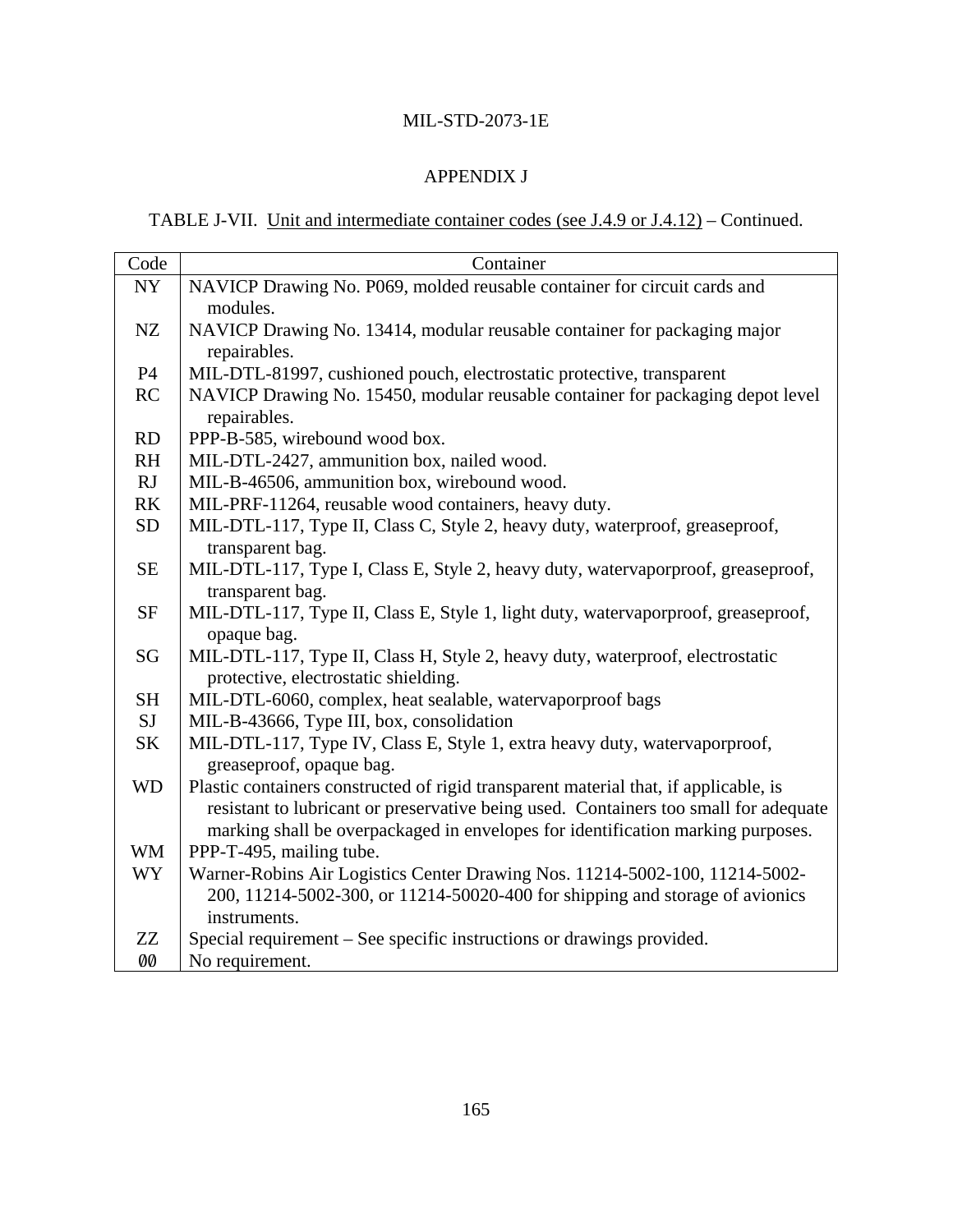# APPENDIX J

#### TABLE J-VIIa. Unit and intermediate container codes in specification sequence (see J.4.9 and J.4.12).

| Specification                                                                | Code           |
|------------------------------------------------------------------------------|----------------|
| UU-B-36, bags, paper, grocers                                                | AN             |
| PPP-B-566, folding paperboard box.                                           | DA             |
| PPP-B-585, wirebound wood box.                                               | RD             |
| PPP-B-676, setup box.                                                        | DE             |
| PPP-B-1672, Type I, vertical star cushioning in reusable box.                | <b>NR</b>      |
| PPP-B-1672, Type II, folding convoluted cushioning in reusable box.          | <b>NS</b>      |
| PPP-B-1672, Type III, telescoping encapsulated cushioning in reusable box.   | NV             |
| PPP-B-1672, Type IV, horizontal star cushioning in reusable box.             | <b>NW</b>      |
| PPP-C-96, metal can.                                                         | <b>HA</b>      |
| PPP-T-495, mailing and filing tube.                                          | <b>WM</b>      |
| MIL-C-104, wood crate, lumber and plywood sheathed, nailed or bolted.        | <b>MA</b>      |
| MIL-C-104, Type I, Class 1, nailed wood crate, lumber sheathed.              | MB             |
| MIL-C-104, Type I, Class 2, nailed wood crate, plywood sheathed.             | <b>MF</b>      |
| MIL-C-104, Type II, Class 1, bolted wood crate, lumber sheathed.             | <b>MC</b>      |
| MIL-C-104, Type II, Class 2, bolted wood crate, plywood sheathed.            | <b>MG</b>      |
| MIL-C-104, Type II, Class 1 or 2, bolted wood crate, provided with lifting   |                |
| attachments and an inspection port (Method 54 packages only). The top, one   |                |
| side and one end of the crate shall be marked "REUSABLE CONTAINER -          |                |
| USE FOR RETURN OR NRFI ASSEMBLY" with black letters a minimum of             |                |
| $2$ " high.                                                                  |                |
| MIL-DTL-117, bag.                                                            | <b>BD</b>      |
| MIL-DTL-117, Type I, Class E, Style 1, heavy duty, watervaporproof,          | <b>BS</b>      |
| greaseproof, opaque bag.                                                     |                |
| MIL-DTL-117, Type I, Class E, Style 2, heavy duty, watervaporproof,          | <b>SE</b>      |
| greaseproof, transparent bag.                                                |                |
| MIL-DTL-117, Type I, Class E, Style 3, heavy duty, watervaporproof,          | B <sub>3</sub> |
| greaseproof, one side opaque, other side transparent bag.                    |                |
| MIL-DTL-117, Type I, Class F, Style 1, heavy duty, watervaporproof,          | <b>B9</b>      |
| electrostatic protective, opaque bag.                                        |                |
| MIL-DTL-117, Type II, Class C, Style 1, heavy duty, waterproof, greaseproof, | <b>BE</b>      |
| opaque bag.                                                                  |                |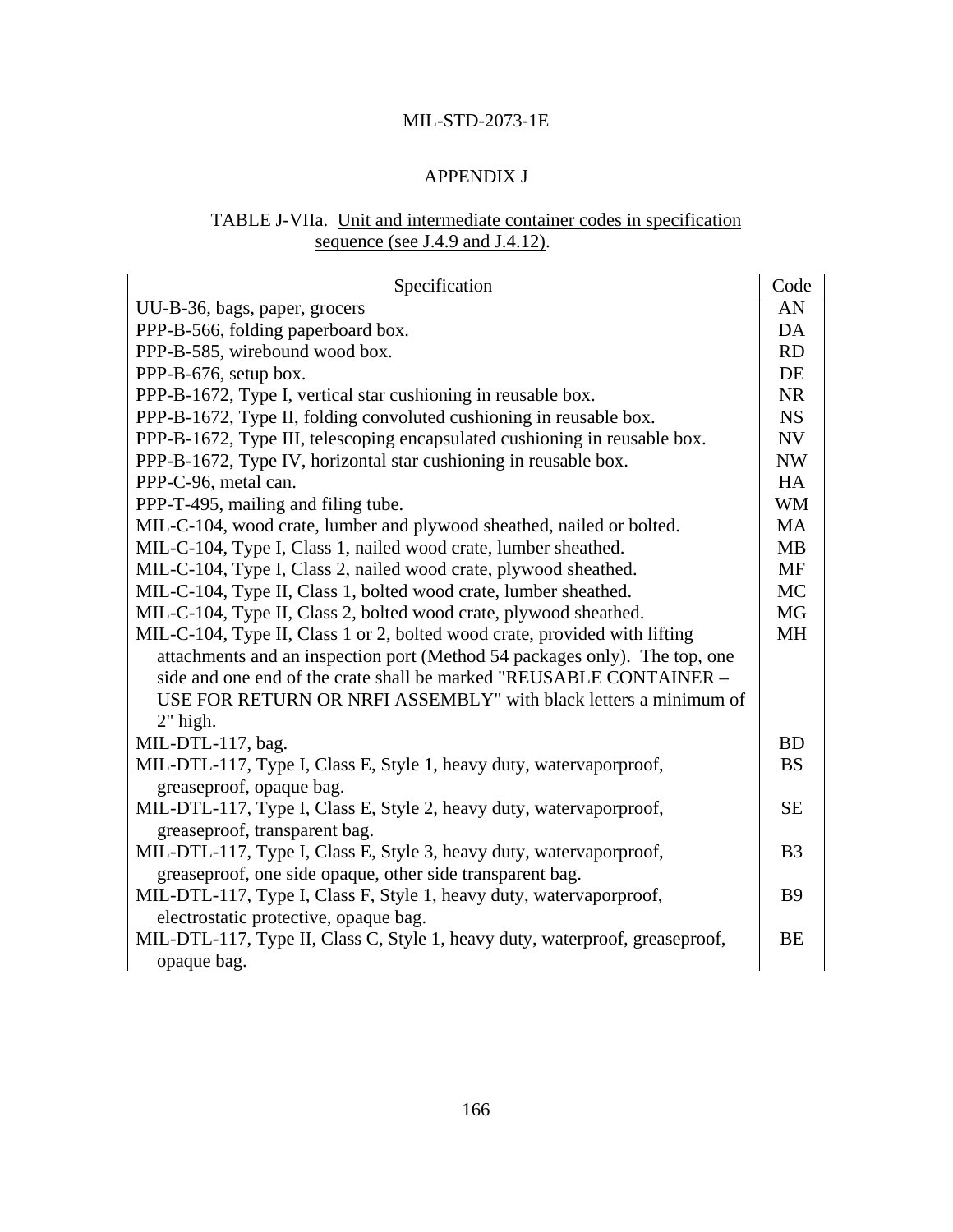# APPENDIX J

### TABLE J-VIIa. Unit and intermediate container codes in specification sequence (see J.4.9 and J.4.12) – Continued.

| Specification                                                                                                                            | Code           |
|------------------------------------------------------------------------------------------------------------------------------------------|----------------|
| MIL-DTL-117, Type II, Class C, Style 2, heavy duty, waterproof, greaseproof,                                                             | <b>SD</b>      |
| transparent bag.                                                                                                                         |                |
| MIL-DTL-117, Type II, Class C, Style 3, heavy duty, waterproof, greaseproof,                                                             | B2             |
| one side opaque, other side transparent bag.                                                                                             |                |
| MIL-B-117, Type II, Class E, Style 1, light duty, watervaporproof, greaseproof,                                                          | <b>SF</b>      |
| opaque bag.                                                                                                                              |                |
| MIL-DTL-117, Type II, Class H, Style 2, heavy duty, waterproof, electrostatic                                                            | SG             |
| protective, electrostatic shielding<br>MIL-DTL-117, Type III, Class B, Style 2, heavy duty, waterproof, transparent                      | <b>BL</b>      |
| bag.                                                                                                                                     |                |
| MIL-DTL-117, Type III, Class C, Style 1, medium duty, waterproof, greaseproof,                                                           | <b>BV</b>      |
| opaque bag.                                                                                                                              |                |
| MIL-DTL-117, Type IV, Class E, Style 1, extra heavy duty, watervaporproof,                                                               | <b>SK</b>      |
| greaseproof, opaque bag.                                                                                                                 |                |
| MIL-DTL-2427, ammunition box, nailed wood.                                                                                               | <b>RH</b>      |
| MIL-D-6054, metal drum. reusable.                                                                                                        | <b>KE</b>      |
| MIL-D-6055, metal drum, reusable (capacity from 88 to 510 cu. in.)                                                                       | KF             |
| MIL-DTL-6060, complex, heat-sealable, watervaporproof bags                                                                               | <b>SH</b>      |
| MIL-PRF-11264, reusable wood containers, heavy duty.                                                                                     | R <sub>K</sub> |
| MIL-B-22020, bag, transparent, heat sealable, VCI treated                                                                                | <b>BT</b>      |
| MIL-B-26195, wood-cleated skidded box, load bearing base.                                                                                | ${\rm FU}$     |
| MIL-B-26195, Type I, domestic wood-cleated skidded box.                                                                                  | <b>FV</b>      |
| MIL-B-26195, Type II, overseas wood-cleated skidded box.                                                                                 | <b>FW</b>      |
| MIL-B-26195, Type I or II, Style A or B, Class 1 or 2. Provide box with                                                                  | <b>GB</b>      |
| inspection door located for clear reading of the humidity indicator for Method                                                           |                |
| 54 packages only. The inspection door shall be hinged, cleated and sealed                                                                |                |
| (similar to inspection door specified by MIL-C-104). The top, one side and                                                               |                |
| one end of the shipping container shall be marked "REUSABLE CONTAINER<br>- USE FOR RETURN OF NRFI ASSEMBLY" in black letters, minimum 2" |                |
| high.                                                                                                                                    |                |
| MIL-B-43666, Type III, box, consolidation                                                                                                | SJ             |
| MIL-B-46506, ammunition box, wirebound wood.                                                                                             | <b>RJ</b>      |
| MIL-DTL-81997, cushioned pouch, electrostatic protective, transparent.                                                                   | <b>P4</b>      |
| ASTM-D5118, fiberboard box.                                                                                                              | E <sub>5</sub> |
| ASTM-D5118, Type CF, Class domestic, corrugated fiberboard box.                                                                          | EC             |
| ASTM-D5118, Type CF, Class domestic, single wall, corrugated fiberboard box.                                                             | E7             |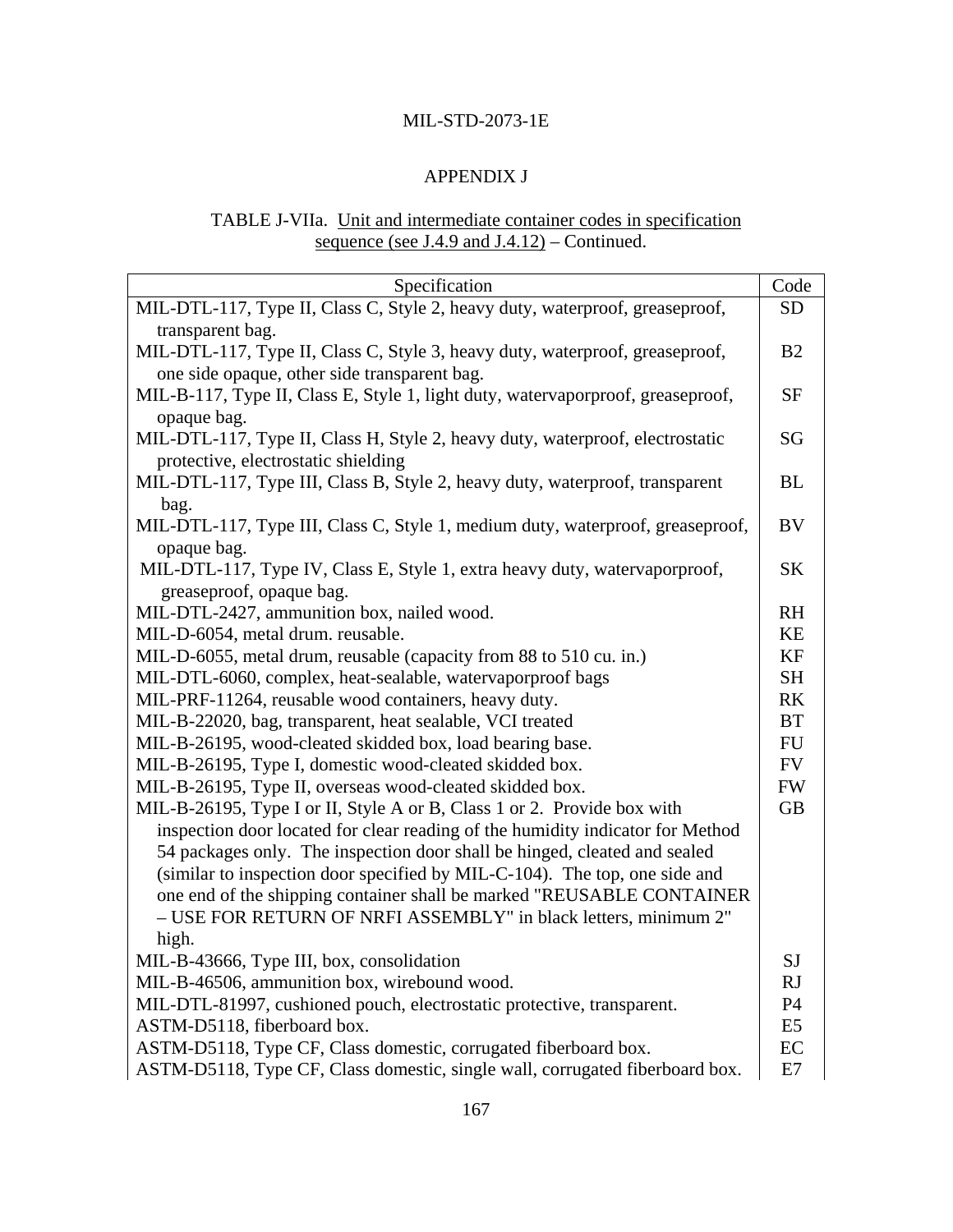# APPENDIX J

#### TABLE J-VIIa. Unit and intermediate container codes in specification sequence (see J.4.9 and  $J.4.12$ ) – Continued.

| Specification                                                                 | Code           |
|-------------------------------------------------------------------------------|----------------|
| ASTM-D5118, Type CF, Class domestic, double wall, corrugated fiberboard box.  | E <sub>8</sub> |
| ASTM-D5118, Type CF, Class weather resistant, corrugated fiberboard box.      | <b>ED</b>      |
| ASTM-D5118, Type CF, Class weather resistant, single wall, corrugated         | EE             |
| fiberboard box.                                                               |                |
| ASTM-D5118, Type CF, Class weather resistant, double wall, corrugated         | NO.            |
| fiberboard box.                                                               |                |
| ASTM-D5168, triple wall fiberboard box.                                       | DP             |
| ASTM-D5168, Class 1, non-weather resistant triple wall fiberboard box.        | <b>DQ</b>      |
| ASTM-D5168, Class 2, weather-resistant triple wall fiberboard box.            | DR             |
| ASTM-D6039, open and covered wood crate.                                      | <b>MV</b>      |
| ASTM-D6251, Type II, Class 1, domestic wood-cleated panelboard box.           | FL             |
| ASTM-D6251, Type III, wood cleated plywood box                                | <b>FD</b>      |
| ASTM-D6251, Type III, Class 1, wood cleated plywood box, domestic             | FG             |
| ASTM-D6251, Type III, Class 2, wood cleated plywood box, overseas             | FF             |
| ASTM-D6251, Type III, Treatment B, Style I or J, cleated plywood box, surface | F <sub>6</sub> |
| treated in accordance with requirements of the specification                  |                |
| ASTM-D6256, wood cleated skidded box, load bearing base                       | <b>FU</b>      |
| ASTM-D6256, Class 1, domestic, wood-cleated skidded box                       | <b>FV</b>      |
| ASTM-D6256, Class 2, overseas, wood-cleated skidded box                       | <b>FW</b>      |
| ASTM-D6880, wood box                                                          | <b>FA</b>      |
| ASTM-D6880, Class 1, light duty wood box                                      | <b>FB</b>      |
| ASTM-D6880, Class 2, heavy duty wood box                                      | FC             |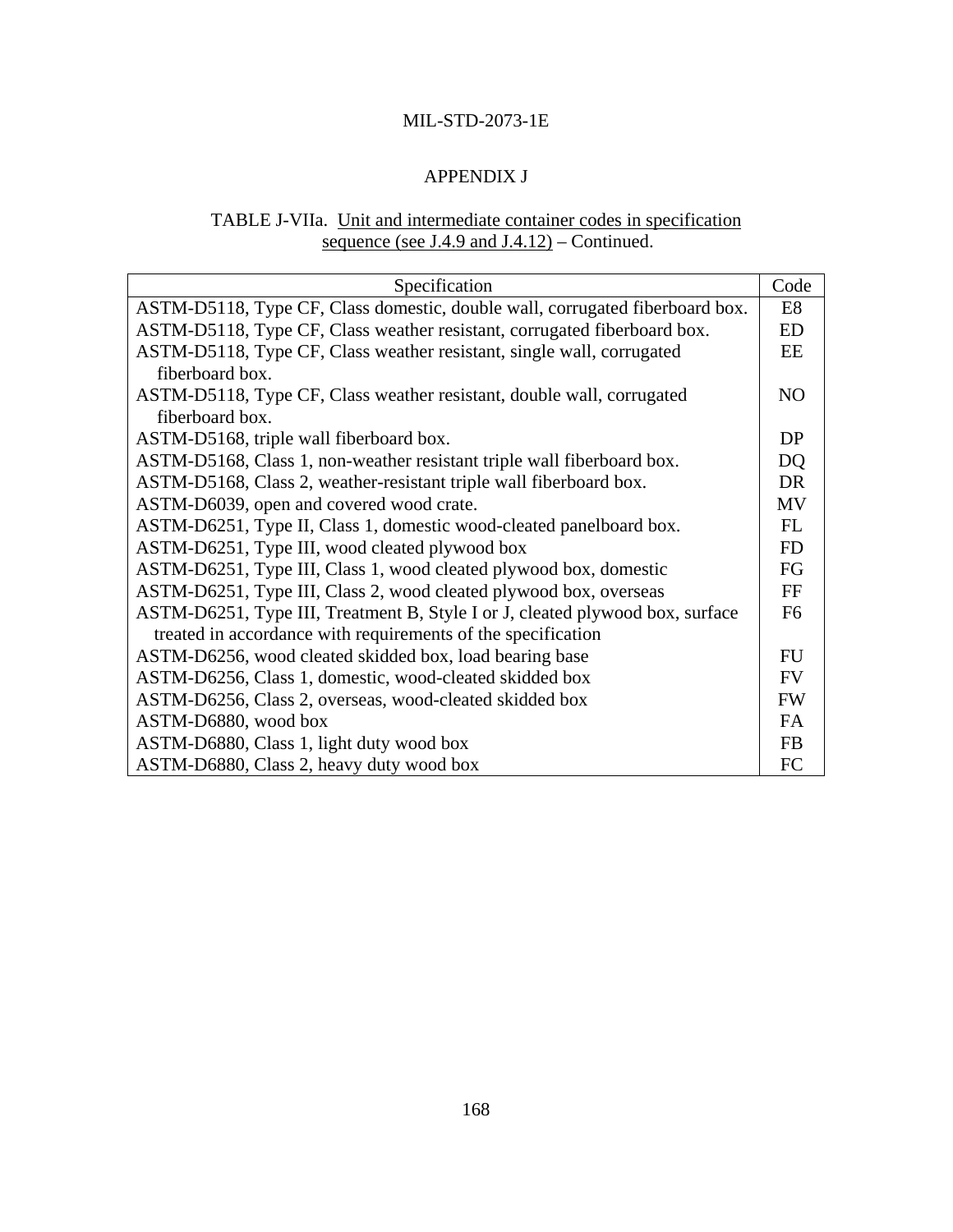# APPENDIX J

# TABLE J-VIII. Unit container level codes (see J.4.10).

| Code | Unit container level                                                                |
|------|-------------------------------------------------------------------------------------|
| O    | Unit container is not an acceptable shipping container.                             |
|      |                                                                                     |
| A    | Unit container provides level A packing protection.                                 |
|      |                                                                                     |
| B    | Unit container provides level B packing protection.                                 |
|      |                                                                                     |
| Ζ    | Unit container requires special consideration (air only, inside storage only, etc.) |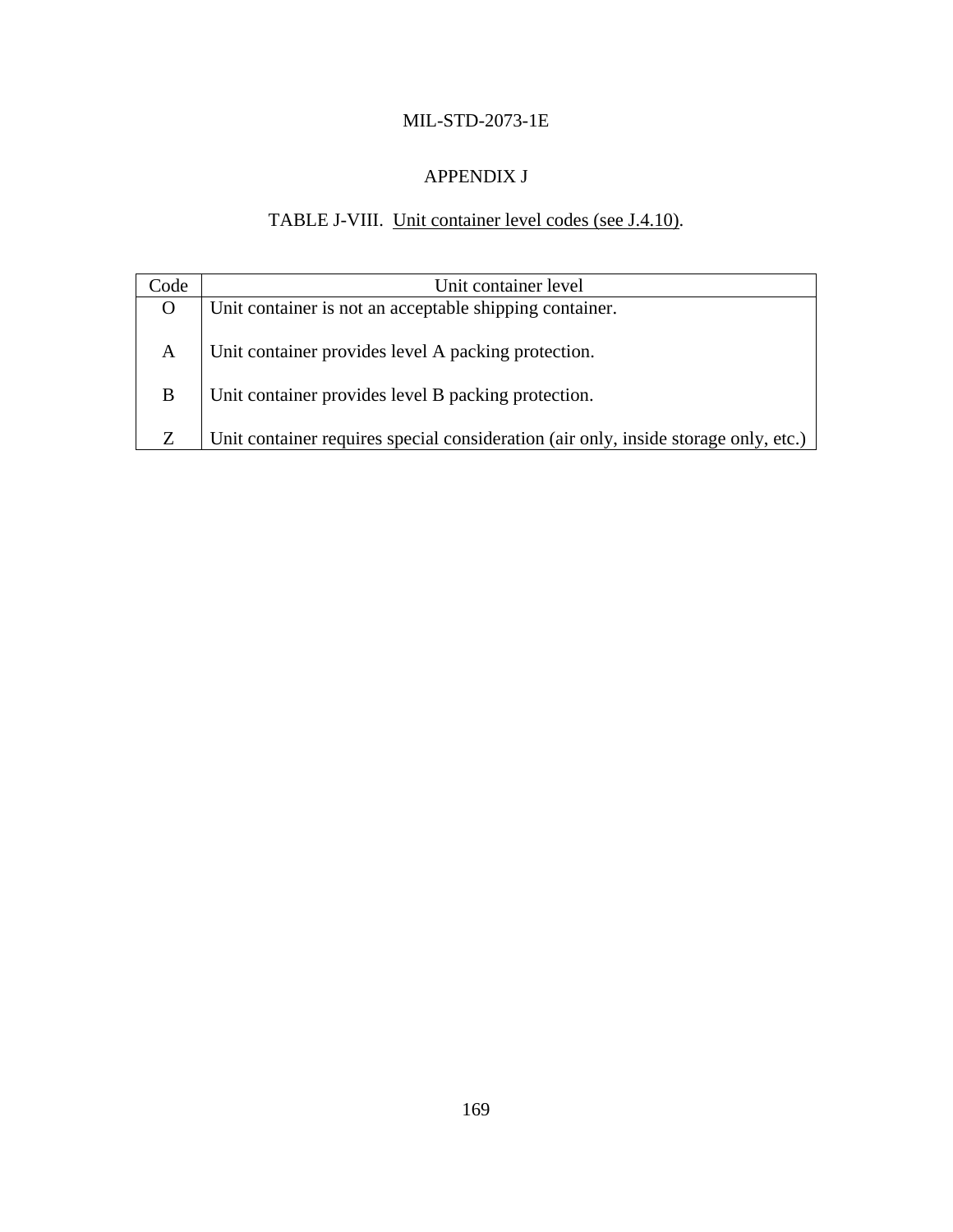# APPENDIX J

# TABLE J-VIIIa. Optional procedure indicator codes (see J.4.10).

| Code     | Optional procedure indicator                                                                                                                                                                                                                                                                                                                                                                                |
|----------|-------------------------------------------------------------------------------------------------------------------------------------------------------------------------------------------------------------------------------------------------------------------------------------------------------------------------------------------------------------------------------------------------------------|
| A        | Packaging is in accordance with a procedural specification or a SPI. The appropriate<br>specification number will be shown in-the-clear in the supplemental data area.                                                                                                                                                                                                                                      |
| E        | Certain options can be exercised as to specific method of preservation or DoD<br>approved packaging materials, but only as indicated in supplemental data. However,<br>basic preservation method shall be retained and unit package dimensions shall not be<br>increased by more than one inch. Equal or better protection shall be given the item<br>and there shall be no increase in the package cost.   |
| M        | All packaging data is mandatory for compliance and no substitutions are permitted.<br>Fast packs should be included in this category.                                                                                                                                                                                                                                                                       |
| $\Omega$ | Options can be exercised as to specific method of preservation or DoD approved<br>packaging materials to be used. However, basic preservation method shall be<br>retained, supplemental data shall be complied with, and unit package dimensions<br>shall not be increased by more than one inch. Equal or better protection shall be<br>given the item and there shall be no increase in the package cost. |
| P        | For SPI items, polyurethane foam-in-place is permitted as specified on the SPI only<br>when the SPI pack is not available.                                                                                                                                                                                                                                                                                  |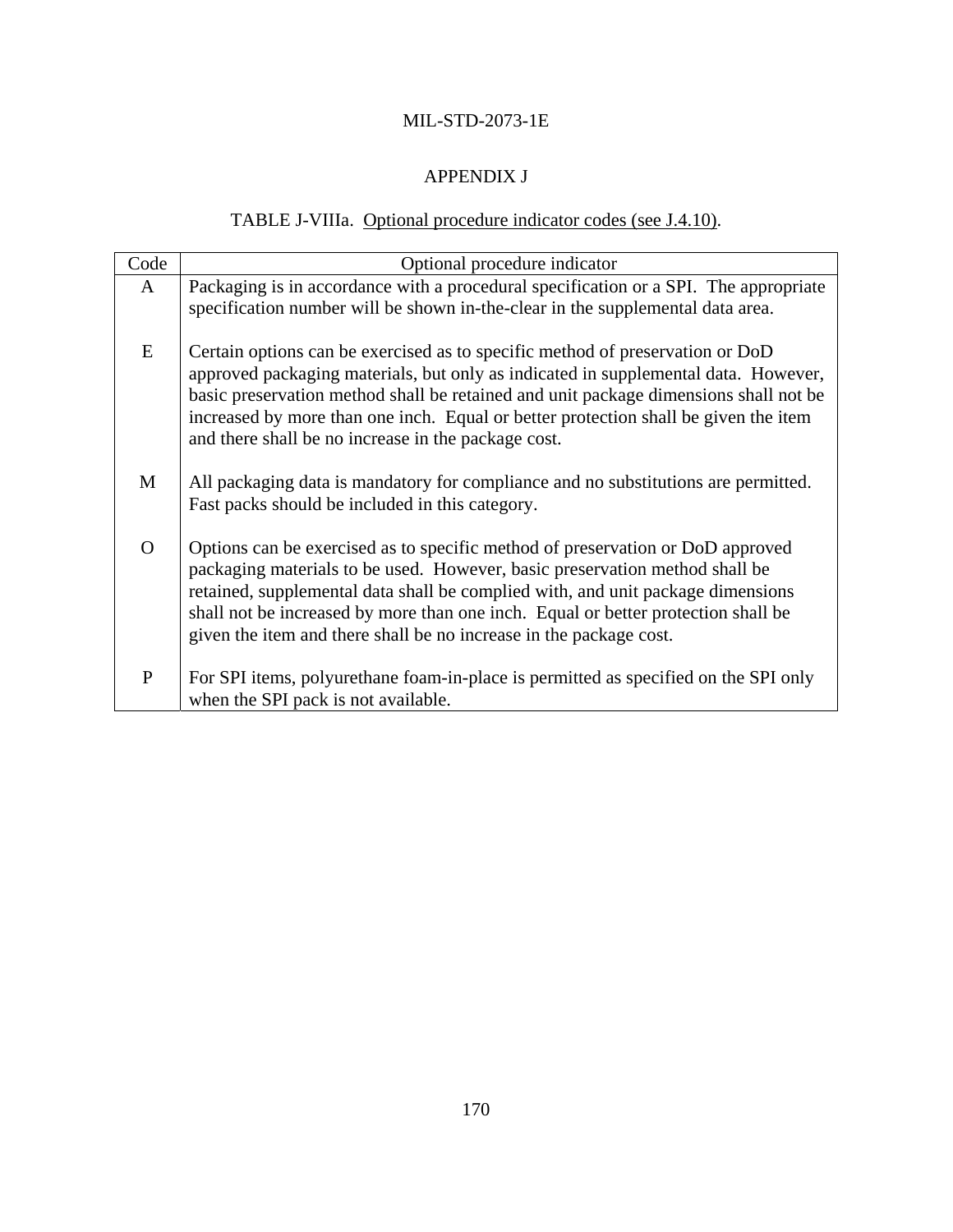# APPENDIX J

# TABLE J-IX. Level A military packing requirement codes (see J.4.13).

| Code           | Requirement                                                                                                                                                                                                                                                                                                                                                                                                                                                                                                                                                    |
|----------------|----------------------------------------------------------------------------------------------------------------------------------------------------------------------------------------------------------------------------------------------------------------------------------------------------------------------------------------------------------------------------------------------------------------------------------------------------------------------------------------------------------------------------------------------------------------|
| $\bf{B}$       | Packing shall be accomplished using ASTM-D6251, Type III, Class 2, overseas<br>cleated plywood boxes or wirebound wood boxes conforming to PPP-B-585, Class 3<br>(military overseas).                                                                                                                                                                                                                                                                                                                                                                          |
| $\mathbf C$    | Packing shall be accomplished using cleated-plywood wood boxes conforming to<br>ASTM-D6251, Type III, Class 2 or nailed wood boxes conforming to ASTM-D6880,<br>Class 2, heavy duty, or covered wood crates conforming to ASTM-D6039, Type V,<br>Style B, or lumber and plywood sheathed wood crates conforming to MIL-C-104, or<br>load-bearing base skidded wood-cleated boxes conforming to ASTM-D6256, Type II<br>(overseas), or steel or aluminum slotted angle crates conforming to MIL-C-9897,<br>Type I, or open wood crates conforming to MIL-C-3774. |
| ${\bf E}$      | Packing shall be accomplished to meet the performance test requirements of ASTM-<br>D4169, Distribution Cycle 18, Assurance Level 1.                                                                                                                                                                                                                                                                                                                                                                                                                           |
| $\mathbf{F}$   | Packing is not required: the unit container shall also serve as the shipping container.<br>Closure, sealing and reinforcement shall be in accordance with applicable<br>specification for shipping container.                                                                                                                                                                                                                                                                                                                                                  |
| Q              | Packing shall be accomplished in accordance with table C.II for the packing level<br>specified. Closure sealing and reinforcement shall be in accordance with applicable<br>specification for shipping container.                                                                                                                                                                                                                                                                                                                                              |
| Z              | Special requirement. See specific instructions or drawings provided.                                                                                                                                                                                                                                                                                                                                                                                                                                                                                           |
| $\overline{2}$ | Packing shall be accomplished using cleated-plywood boxes, overseas type,<br>conforming to ASTM-D6251, Type III, Class 2, or nailed wood boxes conforming to<br>ASTM-D6880, Class 2, heavy duty.                                                                                                                                                                                                                                                                                                                                                               |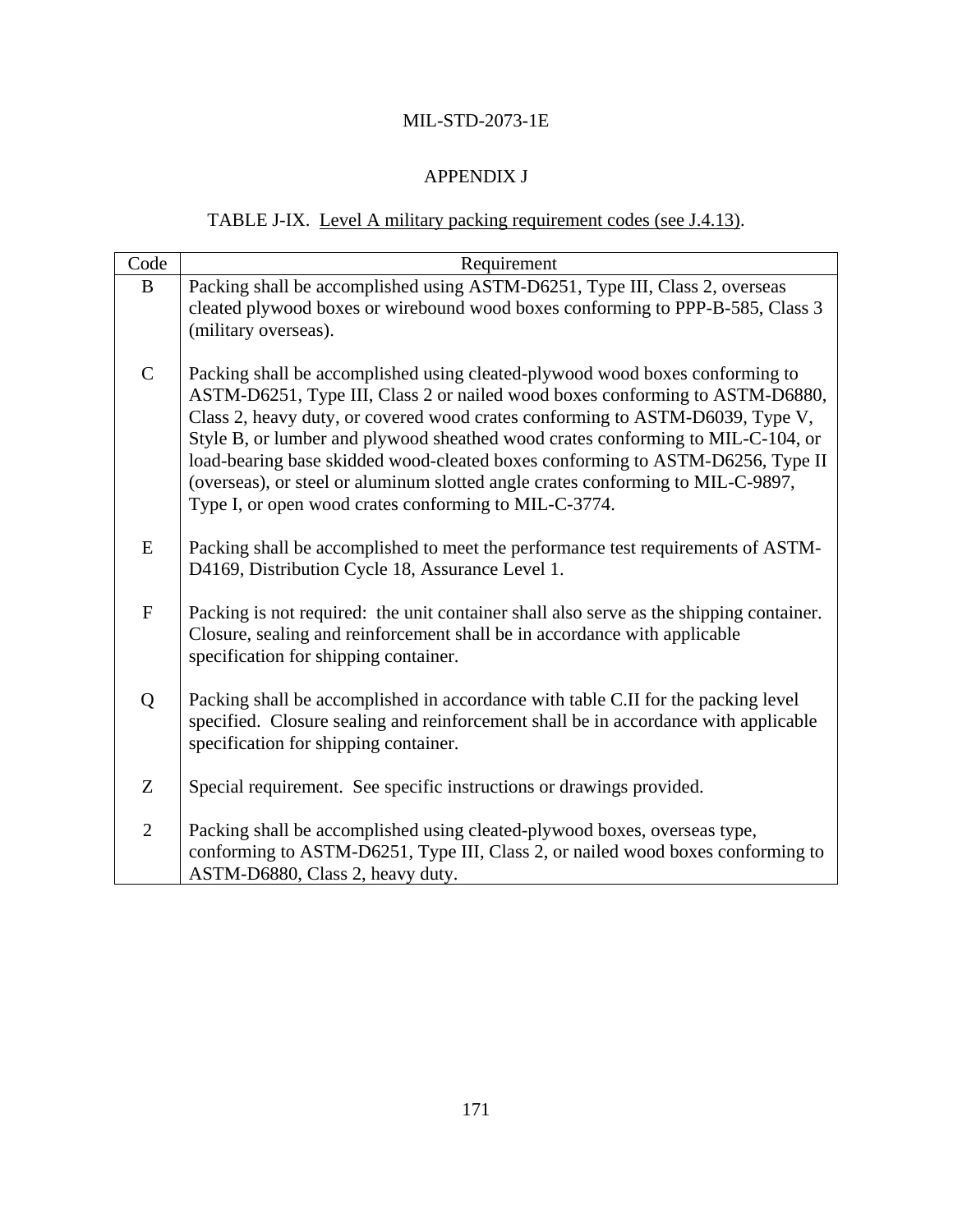# APPENDIX J

# TABLE J-IXa. Level B military packing requirement codes (see J.4.13).

| Code                      | Requirement                                                                                                                                                                                                                                                                                           |
|---------------------------|-------------------------------------------------------------------------------------------------------------------------------------------------------------------------------------------------------------------------------------------------------------------------------------------------------|
| $\mathbf{A}$              | Packing shall be accomplished using fiberboard boxes, weather resistant class,<br>fabricated in accordance with ASTM-D5118, or triplewall fiberboard boxes                                                                                                                                            |
|                           | conforming to ASTM-D5168, class weather resistant.                                                                                                                                                                                                                                                    |
| $\boldsymbol{\mathrm{F}}$ | Packing is not required: the unit container shall also serve as the shipping container.<br>Closure, sealing and reinforcement shall be in accordance with applicable<br>specification for shipping container.                                                                                         |
| H                         | Packing shall be accomplished using boxes fabricated in accordance with ASTM-<br>D5118, class weather-resistant.                                                                                                                                                                                      |
| ${\bf P}$                 | Packing shall be accomplished using open wood crates conforming to ASTM-D6039,<br>Type V, Style B, or open wood crates conforming to MIL-C-3774, or open steel or<br>aluminum slotted angle crates conforming to MIL-C-9897, Type I.                                                                  |
| Q                         | Packing shall be accomplished in accordance with table C-II for the packing level<br>specified. Closure sealing and reinforcement shall be in accordance with the<br>appropriate shipping container specification.                                                                                    |
| $\mathbf R$               | Packing shall be accomplished to meet the performance test requirements of ASTM-<br>D4169, Distribution Cycle 18, Assurance Level 2.                                                                                                                                                                  |
| $\mathbf T$               | Packing shall be accomplished by use of fiberboard containers fabricated in<br>accordance with ASTM-D5118, weather-resistant class, or triple wall fiberboard<br>boxes conforming to ASTM-D5168, class weather resistant; or whenever practicable,<br>by means of shrink-film conforming to A-A-3174. |
| Z                         | Special requirement. See specific instructions or drawings provided.                                                                                                                                                                                                                                  |
| $\boldsymbol{7}$          | Packing shall be accomplished using cleated-plywood boxes conforming to ASTM-<br>D6251, Type III, Class 1 (domestic), or nailed wood boxes conforming to PPP-B-<br>621, Class 1, or wirebound boxes conforming to PPP-B-585, Class 1.                                                                 |
| 8                         | Packing shall be accomplished in accordance with the Level A packing requirements<br>as specified for the item.                                                                                                                                                                                       |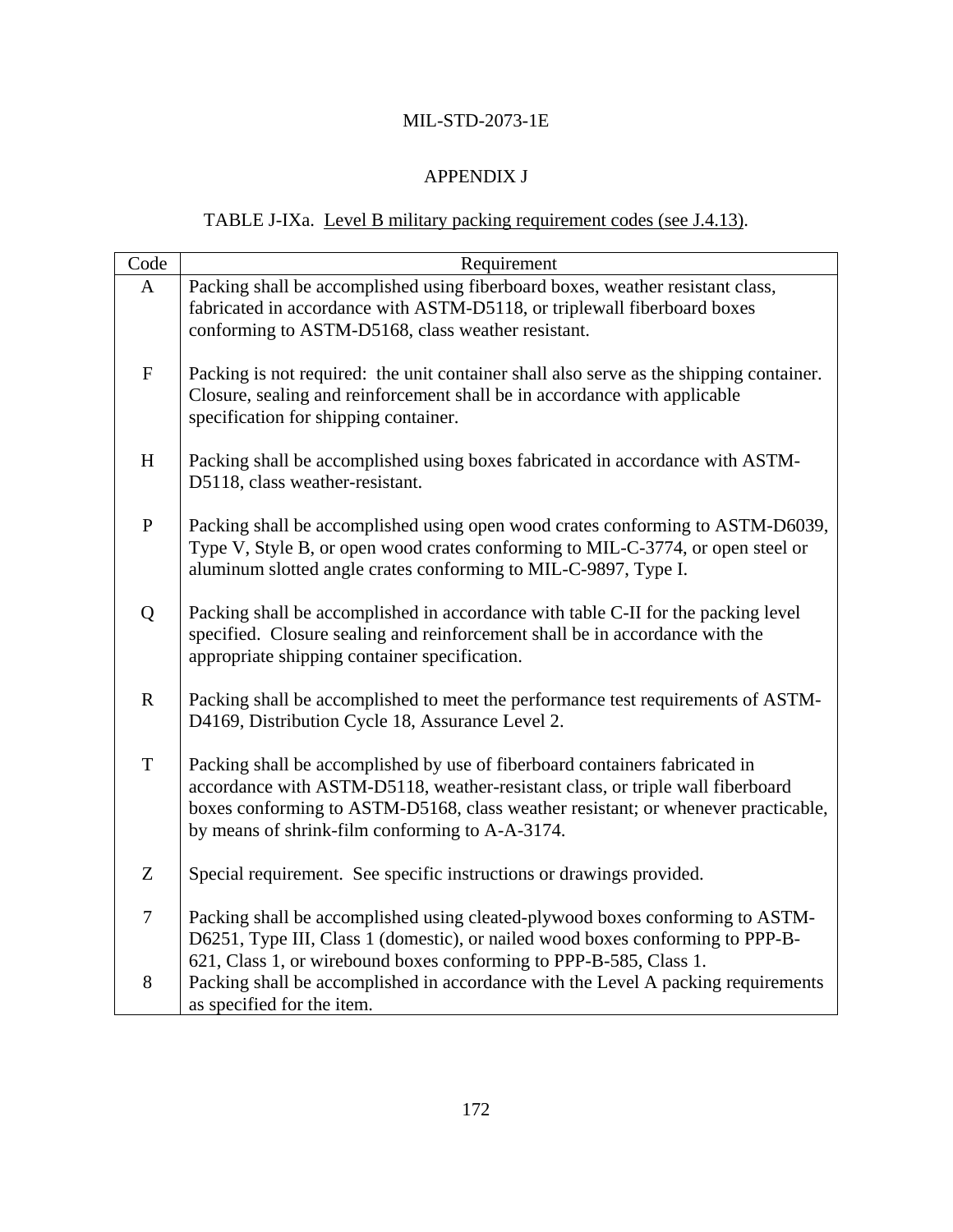# APPENDIX J

# TABLE J-IXb. Minimal packing requirement codes (see J.4.13).

| Code      | Requirement                                                                                                                                                                                                                                                                                                                                                                              |
|-----------|------------------------------------------------------------------------------------------------------------------------------------------------------------------------------------------------------------------------------------------------------------------------------------------------------------------------------------------------------------------------------------------|
| ${\bf F}$ | Packing is not required; the unit container shall also serve as the shipping container.<br>Closure, sealing and reinforcement shall be in accordance with applicable                                                                                                                                                                                                                     |
|           | specification for shipping container.                                                                                                                                                                                                                                                                                                                                                    |
| L         | Packing shall be accomplished using fiberboard boxes fabricated in accordance with<br>ASTM-D5118, Class domestic or ASTM-D5168, class non-weather resistant.                                                                                                                                                                                                                             |
| U         | Items or packages that require packing for acceptance by the carrier shall be packed<br>in exterior type shipping containers in a manner that will ensure safe transportation<br>at the lowest rate to the point of delivery and shall meet, as a minimum, the<br>requirements of the following rules and regulations, as applicable to the mode(s) of<br>transportation to be utilized: |
|           | <b>Postal Regulations</b><br>(a)                                                                                                                                                                                                                                                                                                                                                         |
|           | Department of Transportation Regulations<br>(b)                                                                                                                                                                                                                                                                                                                                          |
|           | Civil Air Regulations<br>(c)<br><b>Uniform Freight Classification Rules</b><br>(d)                                                                                                                                                                                                                                                                                                       |
|           | National Motor Freight Classification Rules<br>(e)                                                                                                                                                                                                                                                                                                                                       |
|           | <b>American Truckers' Association Rules</b><br>(f)                                                                                                                                                                                                                                                                                                                                       |
|           | Other applicable carriers' rules<br>(g)                                                                                                                                                                                                                                                                                                                                                  |
|           | (h)<br>Military Air Regulations for dangerous materials                                                                                                                                                                                                                                                                                                                                  |
|           | Consolidation of Shipments. All exterior packs of 1.5 cubic feet or less having no<br>single dimension (length, width, height) exceeding 40 inches (and when the total<br>number of such containers in any individual shipment exceeds 25), shall be<br>consolidated, using flat pallets, box pallets, or containers as the consolidating media.                                         |
|           | Dangerous goods shall be prepared for shipment according to applicable<br>Department of Transportation (DOT) regulations and international regulations in<br>effect at time of shipment.                                                                                                                                                                                                 |
|           | Shipments by parcel post must comply with Postal Regulations.                                                                                                                                                                                                                                                                                                                            |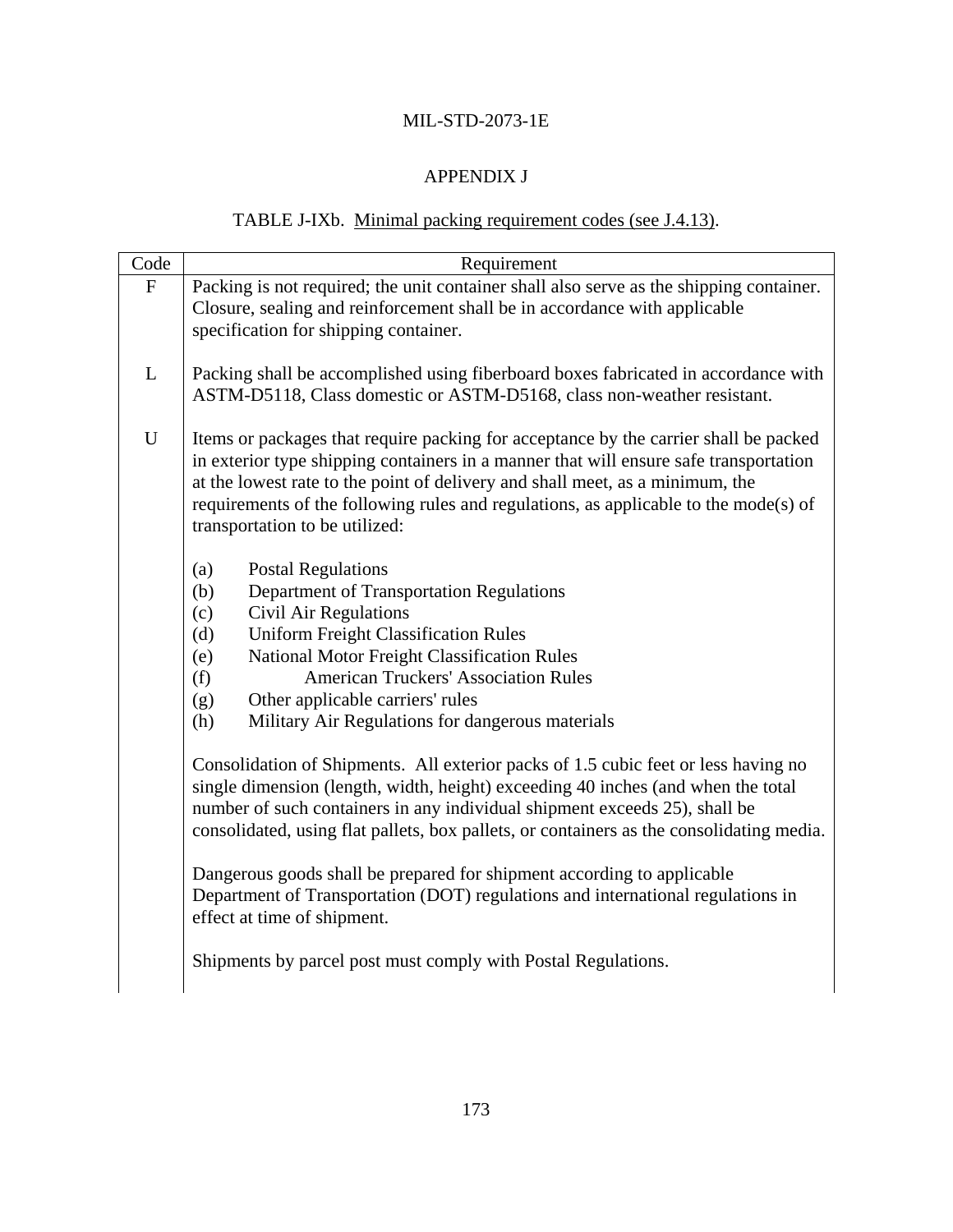# APPENDIX J

# TABLE J-IXb. Minimal packing requirement codes (see J.4.13) – Continued.

| Code | Requirement                                                                      |
|------|----------------------------------------------------------------------------------|
| 6    | Packing shall be accomplished to meet the performance test requirements of ASTM- |
|      | D4169, Distribution Cycle 18, Assurance Level 3.                                 |
| 8    | Packing shall be accomplished in accordance with the Level A packing             |
|      | requirements as specified for the item.                                          |
| 9    | Packing shall be accomplished in accordance with the Level B packing             |
|      | requirements as specified for the item.                                          |
| Z    | Special requirement – see specific instructions or drawings provided.            |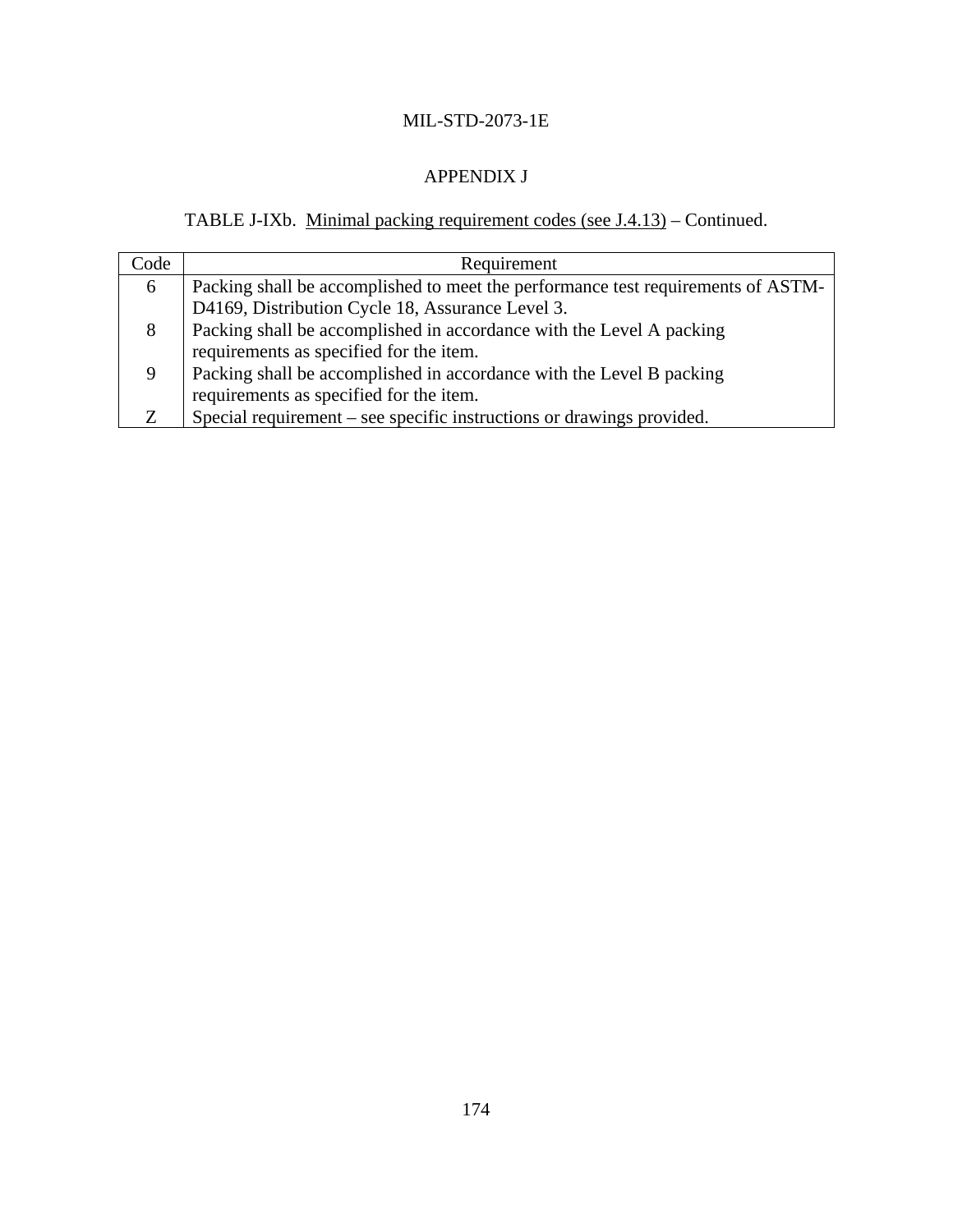# APPENDIX J

| TABLE J-X. Special marking codes (see J.4.14). |  |  |  |
|------------------------------------------------|--|--|--|
|                                                |  |  |  |

| Code     | Explanation of code              | Code | <b>Explanation of code</b>          |
|----------|----------------------------------|------|-------------------------------------|
| ZZ       | Special requirements             | 24   | Open for inspection or use only     |
| 01       | Fragile                          | 32   | Type I, shelf life                  |
| 02       | Arrow up                         | 33   | Type II, shelf life                 |
| 03       | Method 50                        | 36   | Fragile, arrow up, and glass        |
| 04       | Fragile, Arrow up and Method 50  | 37   | Fragile, arrow up                   |
| 05       | Delicate instrument              | 39   | ESD sensitive electronic device     |
| 06       | Delicate instrument and Arrow up |      | requirements of MIL-STD-129         |
| $\omega$ | $Class - do not drop$            |      | apply                               |
| 12       | Fragile, Method 50               | 40   | Markings shall be omitted for       |
| 14       | Center of balance                |      | sensitive, controlled or pilferable |
| 17       | Reusable container               |      | items per MIL-STD-129               |
| 19       | Method 50 reusable container     | 60   | Asbestos Warning Label              |
| 20       | Do not bend                      | ØØ   | No special marking                  |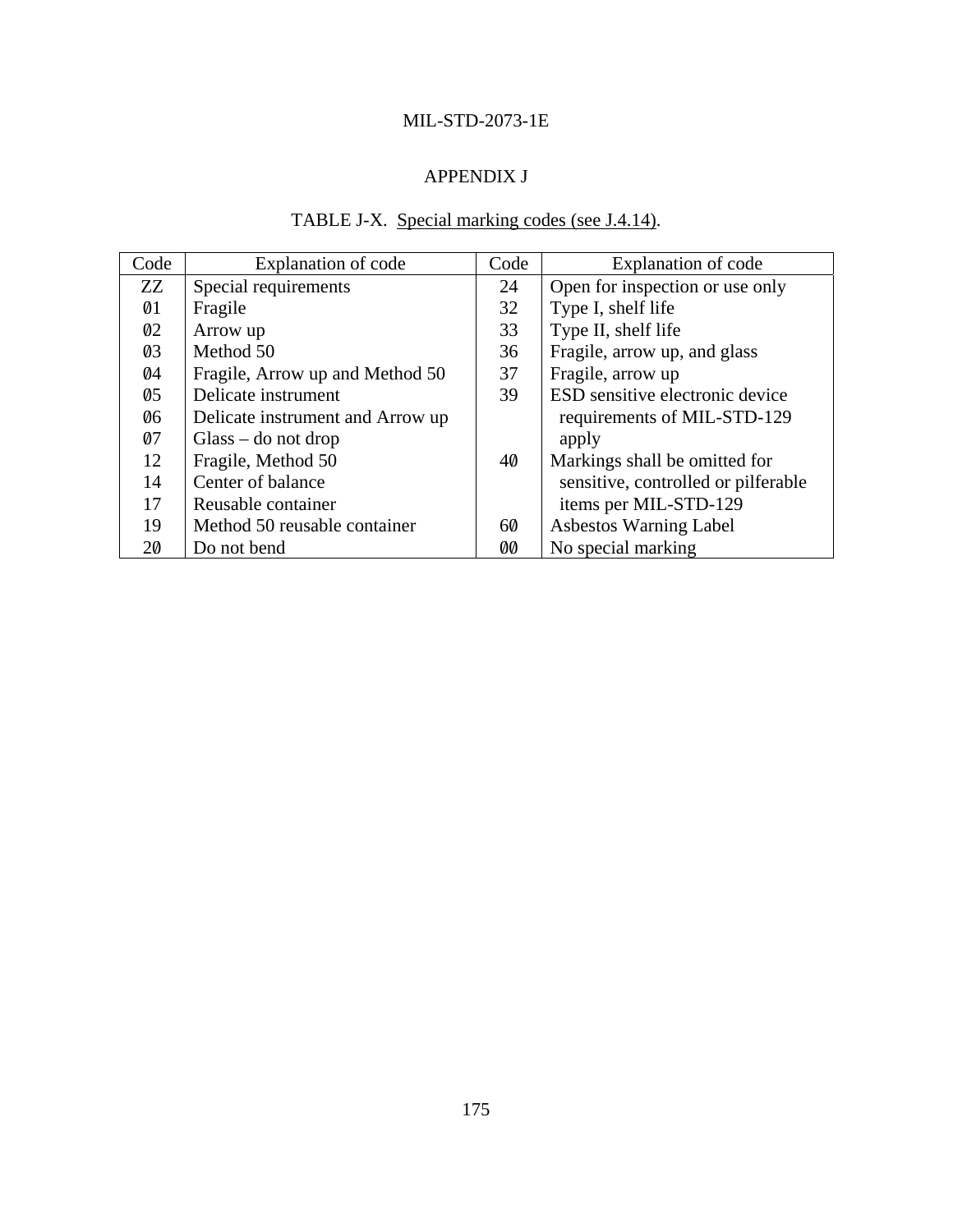# APPENDIX J

| TABLE J.XI. Document number to table and code cross-reference index (see J.5.1). |  |
|----------------------------------------------------------------------------------|--|
|----------------------------------------------------------------------------------|--|

| Document No.     | Table                    | Code                                    |
|------------------|--------------------------|-----------------------------------------|
| $A - A - 203$    | $J-IV$                   | CA                                      |
| A-A-1051         | $J-V$                    | DA                                      |
| A-A-1249         | J-IV                     | DA                                      |
| A-A-1507         | $J-V$                    | HA, HB, HD                              |
| A-A-1898         | $J-V$                    | <b>BG</b>                               |
| A-A-3129         | $J-Ia$<br>$J-V$          | DB, DC, GX<br>NA, NB, NG                |
| A-A-3174         | J-Ia<br>$J-IV$<br>$J-IX$ | DB, DC<br><b>JA</b><br>$\mathbf T$      |
| A-A-50177        | J-IV                     | LA                                      |
| A-A-59135        | $J-V$                    | <b>P6</b>                               |
| A-A-59136        | $J-V$                    | GA, NA                                  |
| QQ-A-1876        | $J-IV$                   | <b>BA</b>                               |
| <b>MMM-A-260</b> | $J-Ia$                   | AW                                      |
| PPP-B-566        | J-VII                    | D1, D3, DA, E9                          |
| PPP-B-585        | J-VII<br>$J-IX$<br>J-IXa | <b>RD</b><br>$\bf{B}$<br>$\overline{7}$ |
| PPP-B-676        | J-VII                    | D1, D3, DE, E9                          |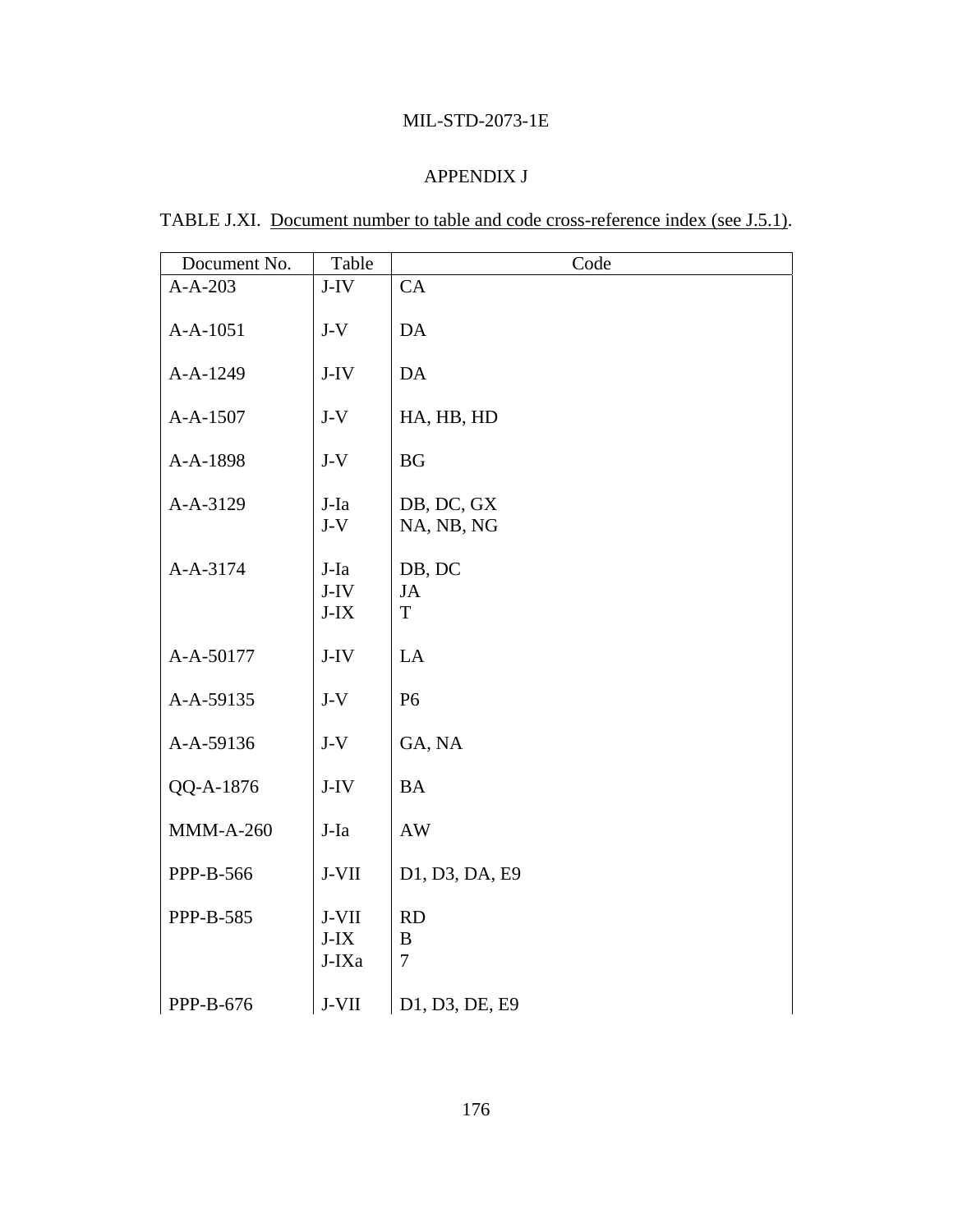# APPENDIX J

| TABLE J-XI. Document number to table and code cross-reference index – Continued. |
|----------------------------------------------------------------------------------|
|----------------------------------------------------------------------------------|

| Document No.     | Table                     | Code                                                                                  |
|------------------|---------------------------|---------------------------------------------------------------------------------------|
| PPP-B-1055       | $J-Ia$                    | AW                                                                                    |
| PPP-B-1672       | J-VII                     | NR, NS, NV, NW                                                                        |
| PPP-C-96         | J-VII                     | HA                                                                                    |
| <b>PPP-C-795</b> | J-Ia<br>$J-V$             | DB, DC, GX<br>LC, LT, NA                                                              |
| <b>PPP-C-850</b> | $J-V$                     | <b>BN</b>                                                                             |
| PPP-C-1120       | $J-V$                     | FA, FE, FH, FL                                                                        |
| PPP-C-1797       | J-Ia<br>$J-V$             | <b>GX</b><br>GT, NA, NB                                                               |
| PPP-T-495        | J-VII                     | <b>WM</b>                                                                             |
| <b>MIL-C-104</b> | J-VII<br>$J-IX$           | F7, GB, MA, MB, MC, MF, MG, MH<br>$\mathsf{C}$                                        |
| MIL-DTL-117      | J-Ia<br>$J-IV$<br>J-VII   | AW, DC, GS, GX<br>K3<br>A1, B2, B3, B9, BD, BE, BL, BS, BT, BV, SD,<br>SE, SF, SG, SK |
| MIL-PRF-121      | $J-Ia$<br>$J-IV$<br>J-VII | AU, BC, DR, EK, KF<br>GB, GC, GH<br>A1                                                |
| MIL-P-130        | J-IV<br>J-VII             | FA<br>A1                                                                              |
| MIL-PRF-131      | J-Ia                      | <b>DW</b>                                                                             |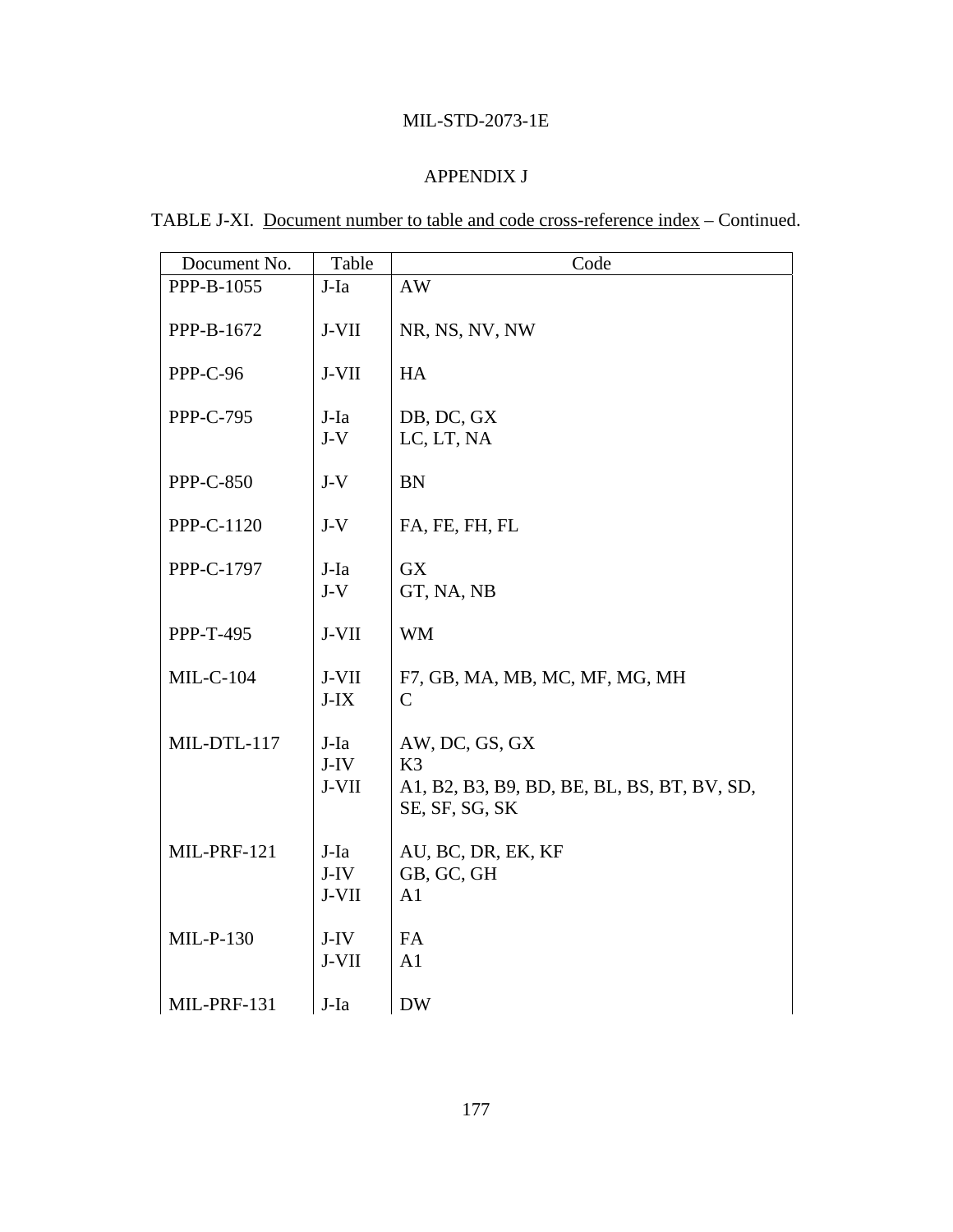# APPENDIX J

| Document No.        | Table             | Code                     |
|---------------------|-------------------|--------------------------|
| MIL-P-149           | $J-Ia$            | KF                       |
|                     | $J-III$           | 38                       |
| MIL-DTL-2427        | J-VII             | <b>RH</b>                |
| <b>MIL-PRF-3150</b> | $J-III$           | 07                       |
| <b>MIL-PRF-3420</b> | $J-IV$            | <b>MB</b>                |
| MIL-C-3774          | $J-IX$<br>J-IXa   | $\mathbf C$<br>${\bf P}$ |
| MIL-D-6054          | $J-VII$           | K1, KE                   |
| MIL-D-6055          | J-VII             | K1, KF                   |
| <b>MIL-PRF-6081</b> | $J-III$           | 51                       |
| <b>MIL-PRF-6085</b> | $J-III$           | 17                       |
| MIL-C-6529          | $J-III$           | 31, 32                   |
| <b>MIL-PRF-7808</b> | $J-III$           | 33                       |
| <b>MIL-PRF-7870</b> | $J-III$           | 50                       |
| <b>MIL-PRF-8188</b> | $J-III$           | 52                       |
| MIL-PRF-10924       | $\text{J-III}$    | 13                       |
| MIL-PRF-11264       | J-VII             | <b>RK</b>                |
| MIL-C-11796         | $J-Ia$<br>$J-III$ | <b>DR</b><br>06          |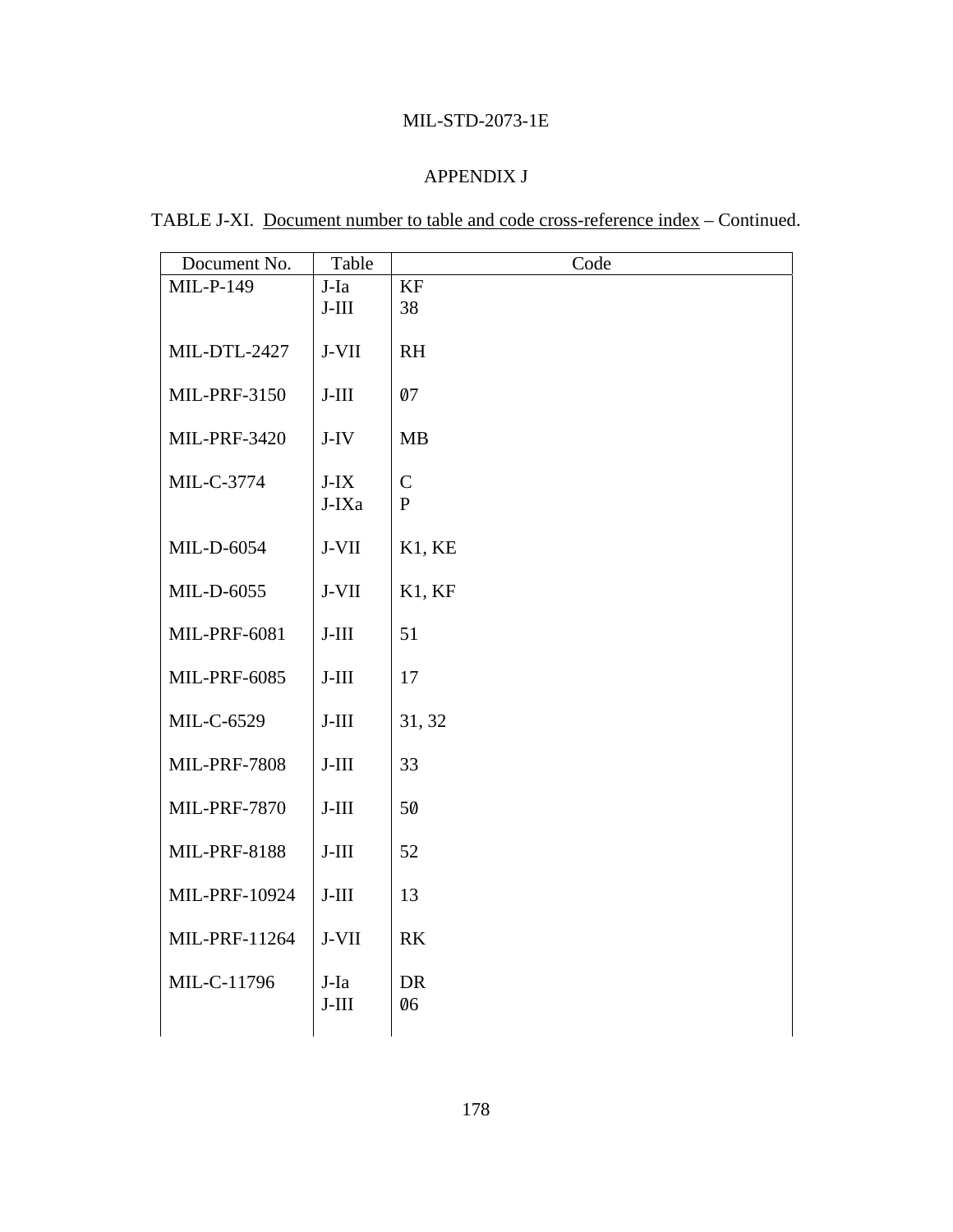# APPENDIX J

| Document No.         | Table            | Code                                 |
|----------------------|------------------|--------------------------------------|
| MIL-PRF-16173        | J-Ia<br>$J-III$  | AH, AU, BC, DR<br>01, 02, 03, 19, 21 |
| MIL-C-16555          | $J-III$          | 27, 28, 29                           |
| MIL-DTL-17667        | J-IV<br>J-VII    | EA, EB, EC<br>A1                     |
| MIL-P-19644          | $J-V$            | GC, NS                               |
| MIL-PRF-21260        | $J-III$          | 10                                   |
| MIL-PRF-22019        | J-Ia<br>J-IV     | <b>GS</b><br>J <sub>L</sub>          |
| MIL-B-22020          | $J-Ia$           | <b>GS</b>                            |
| <b>MIL-PRF-22191</b> | $J-Ia$<br>$J-IV$ | DB, DC<br>JV                         |
| MIL-PRF-23699        | $J-III$          | 56                                   |
| <b>MIL-PRF-23827</b> | $J-III$          | 11                                   |
| MIL-PRF-26514        | $J-V$            | GD, GE, GF, GH, NS                   |
| MIL-PRF-32033        | $J-III$          | 09                                   |
| MIL-PRF-46002        | $J-III$          | 20                                   |
| MIL-PRF-46010        | $J-III$          | 30                                   |
| MIL-PRF-46170        | $J-III$          | 15                                   |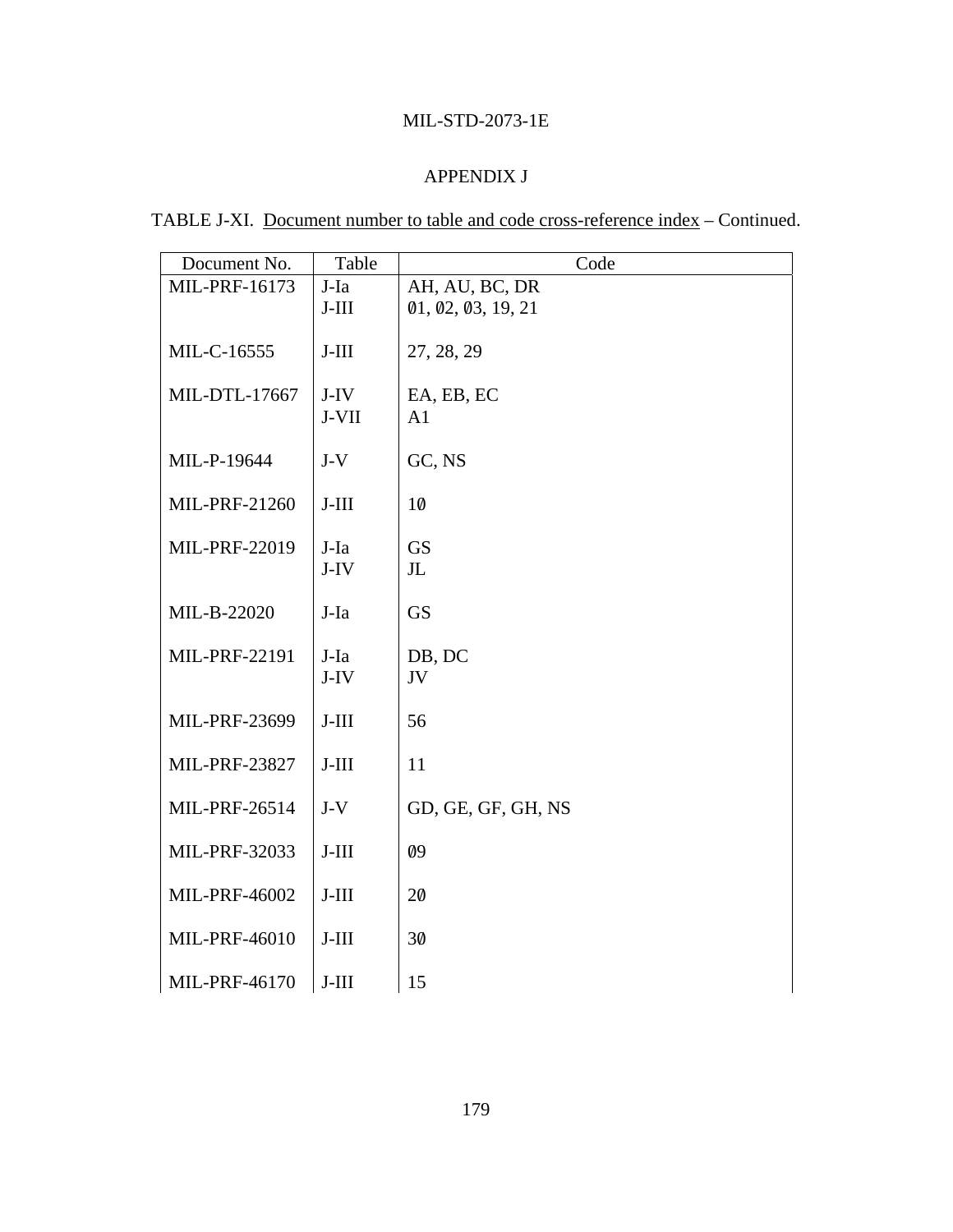# APPENDIX J

| Document No.         | Table                                       | Code                                                         |
|----------------------|---------------------------------------------|--------------------------------------------------------------|
| MIL-B-46506          | J-VII                                       | <b>RJ</b>                                                    |
| MIL-P-53030          | $J-III$                                     | 80                                                           |
| MIL-PRF-81322        | $J-III$                                     | 12                                                           |
| MIL-PRF-81705        | $J-Ia$<br>$J-IV$                            | <b>GX</b><br>K3                                              |
| MIL-DTL-81997        | J-Ia<br>$J-V$                               | <b>GX</b><br><b>P4</b>                                       |
| <b>MIL-PRF-83282</b> | $J-III$                                     | 65                                                           |
| MIL-PRF-83671        | $J-V$                                       | MA, MB, MD                                                   |
| MIL-STD-129          | $J-Ia$<br>$J-X$                             | GS, GX<br>39,40                                              |
| <b>ASTM-D4169</b>    | $J-IX$<br>J-IXa<br>J-IX <sub>b</sub>        | E<br>$\mathbf R$<br>6                                        |
| ASTM-D4727           | $J-Ia$<br>$J-V$                             | JF<br>JA, JB, JC, NS                                         |
| ASTM-D5118           | J-Ia<br>J-VII<br>J-IXa<br>J-IX <sub>b</sub> | DR, DW<br>D3, E5, E7, E8, E9, EC, ED, EE, NO<br>A, H, T<br>L |
| <b>ASTM-D5168</b>    | J-VII<br>J-IXa<br>J-IX <sub>b</sub>         | DP, DQ, DR<br>A, T<br>L                                      |
| ASTM-D5486           | J-Ia                                        | AU, AW, DR                                                   |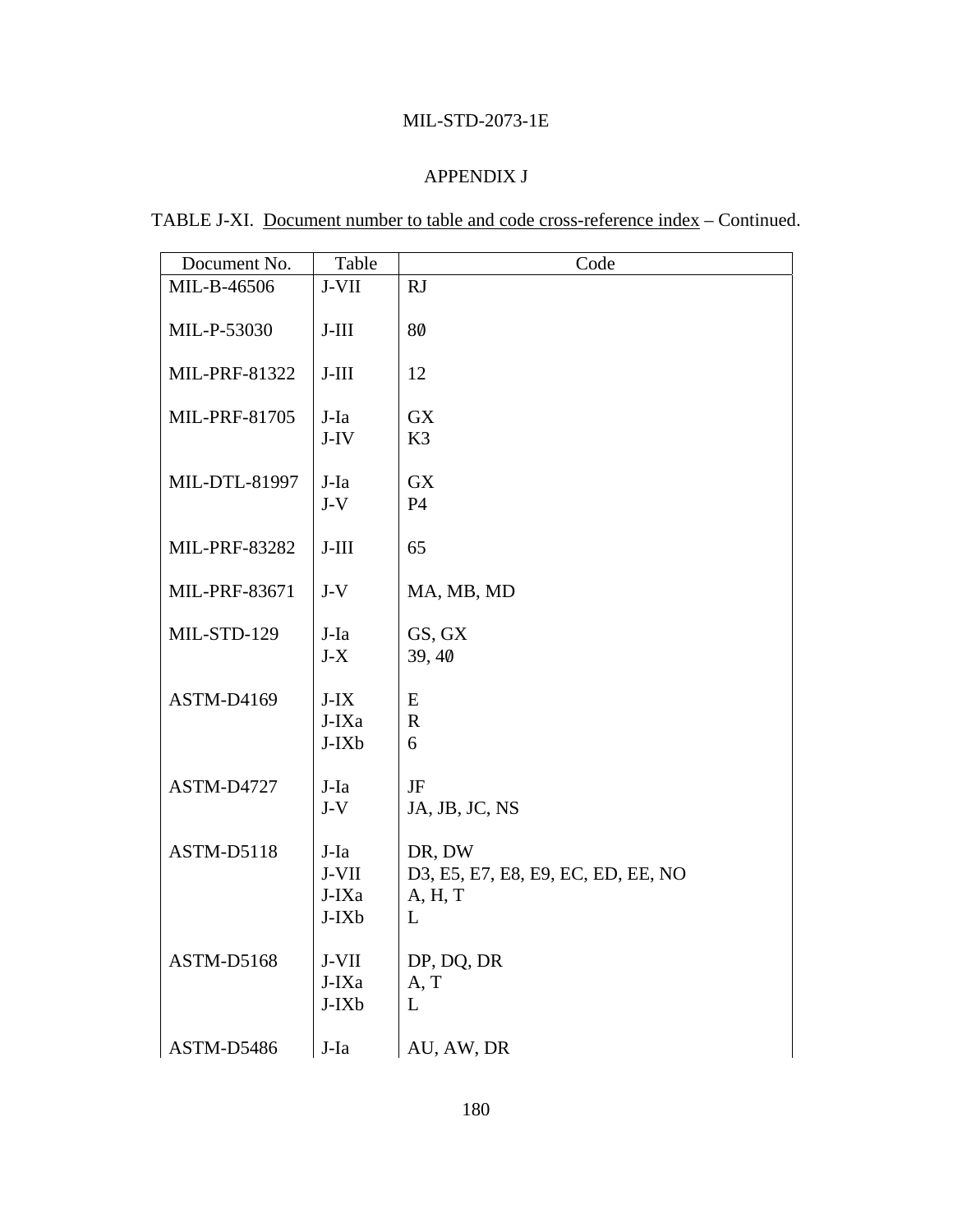# APPENDIX J

| Document No.  | Table    | Code                                                                                                                                  |
|---------------|----------|---------------------------------------------------------------------------------------------------------------------------------------|
| ASTM-D6039    | J-VII    | <b>MV</b>                                                                                                                             |
|               | $J-IX$   | $\mathcal{C}$                                                                                                                         |
|               | J-IXa    | P                                                                                                                                     |
|               |          |                                                                                                                                       |
| ASTM-D6251    | J-VII    | F <sub>2</sub> , F <sub>3</sub> , F <sub>6</sub> , F <sub>7</sub> , F <sub>D</sub> , F <sub>F</sub> , F <sub>G</sub> , F <sub>L</sub> |
|               | $J-IX$   | B, C, 2                                                                                                                               |
|               | $J$ -IXa | 7                                                                                                                                     |
|               |          |                                                                                                                                       |
| ASTM-D6256    | J-VII    | FU, FV, FW, GB                                                                                                                        |
|               | $J-IX$   | $\mathcal{C}$                                                                                                                         |
|               |          |                                                                                                                                       |
| ASTM-D6880    | J-VII    | F <sub>2</sub> , F <sub>3</sub> , F <sub>7</sub> , F <sub>9</sub> , F <sub>A</sub> , F <sub>B</sub> , F <sub>C</sub>                  |
|               | $J-IX$   | C, 2                                                                                                                                  |
|               | J-IXa    | 7                                                                                                                                     |
|               |          |                                                                                                                                       |
| <b>NAS847</b> | J-Ia     | DR                                                                                                                                    |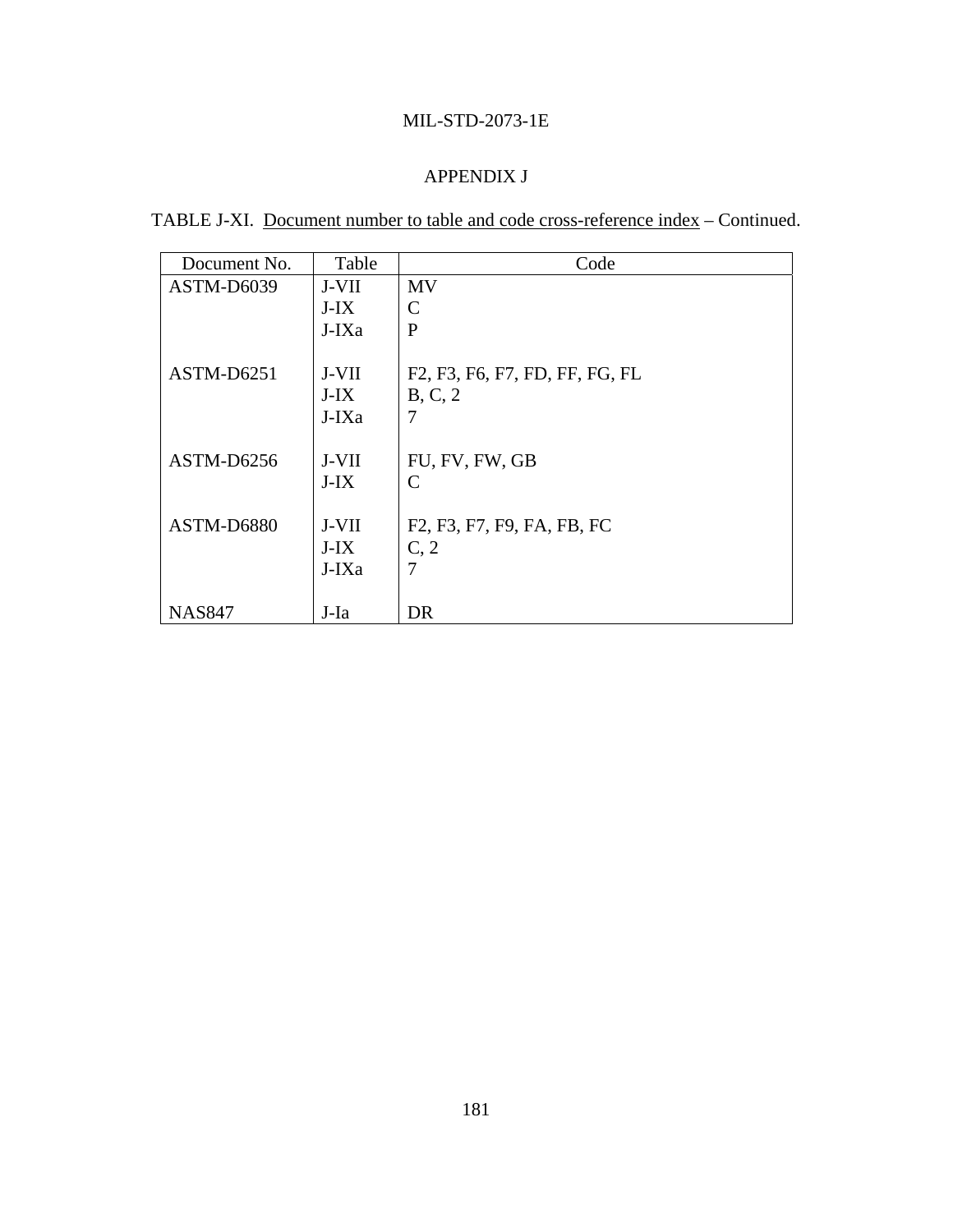APPENDIX J

# THIS PAGE IS INTENTIONALLY LEFT BLANK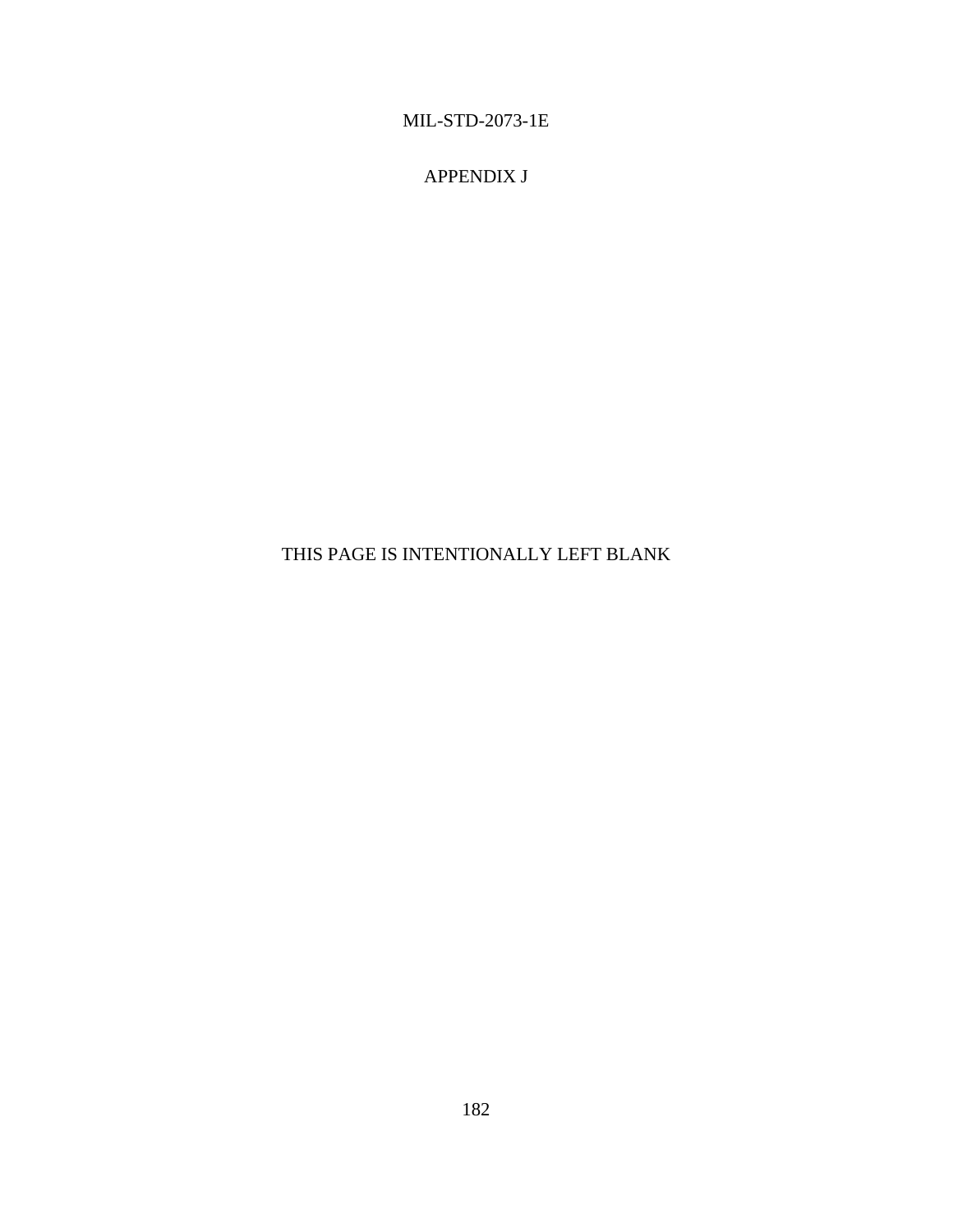# **APPENDIX J**

# **INDEX**

| <b>Subject</b>                     | Paragraph/Table/Figure | Page |
|------------------------------------|------------------------|------|
|                                    |                        |      |
|                                    |                        |      |
|                                    |                        |      |
|                                    |                        |      |
|                                    |                        |      |
| Categorization (also see Packaging |                        |      |
|                                    |                        |      |
|                                    |                        |      |
|                                    |                        |      |
|                                    |                        |      |
|                                    |                        |      |
|                                    |                        |      |
|                                    |                        |      |
|                                    |                        |      |
|                                    |                        |      |
|                                    |                        |      |
|                                    |                        |      |
|                                    |                        |      |
|                                    |                        |      |
| Common items (also see Packaging   |                        |      |
|                                    |                        |      |
|                                    |                        |      |
|                                    |                        |      |
|                                    |                        |      |
| Containers                         |                        |      |
|                                    |                        |      |
|                                    |                        |      |
|                                    |                        |      |
|                                    |                        |      |
|                                    |                        |      |
|                                    |                        |      |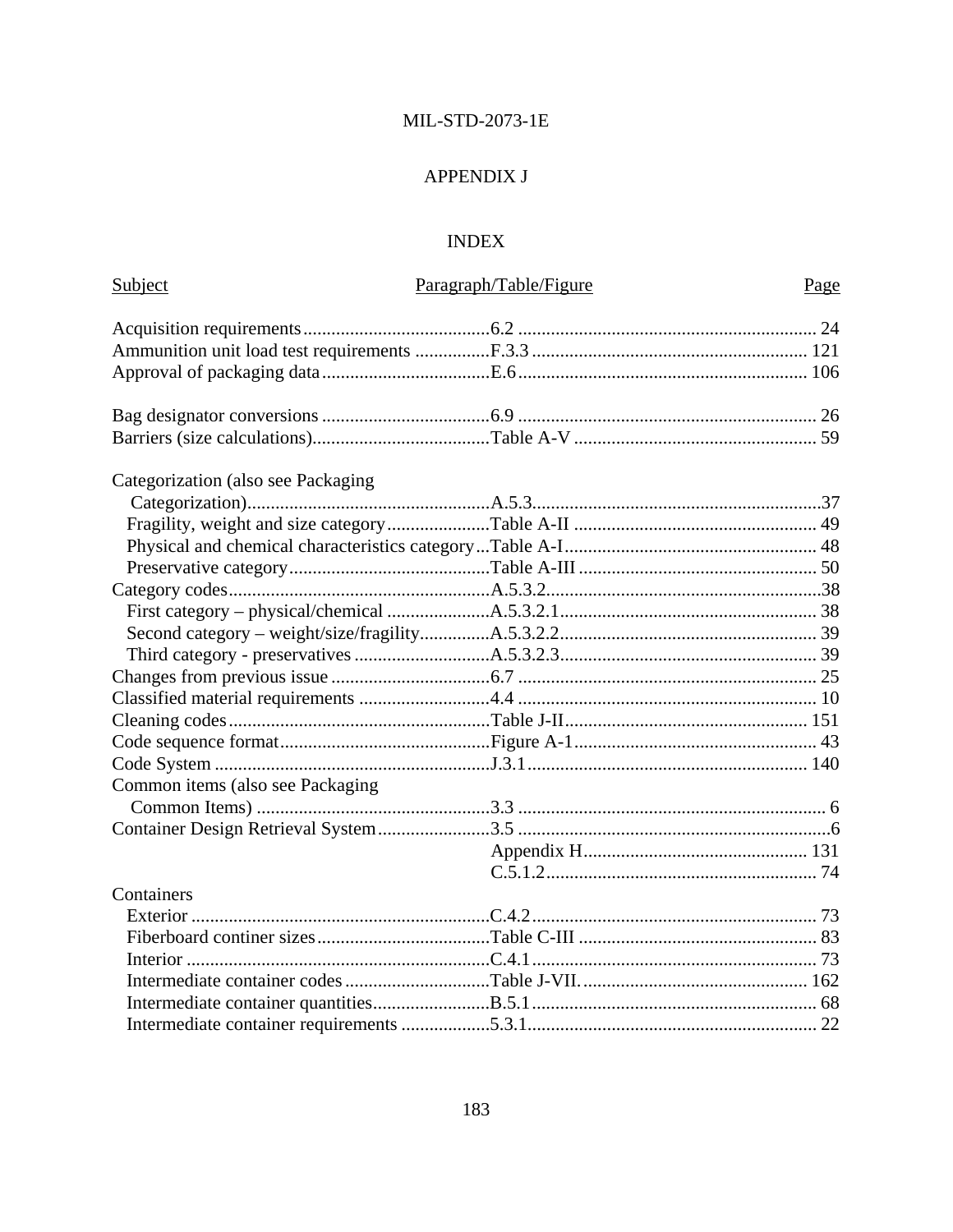| Subject | Paragraph/Table/Figure | Page |
|---------|------------------------|------|
|         |                        |      |
|         |                        |      |
|         |                        |      |
|         |                        |      |
|         |                        |      |
|         |                        |      |
|         |                        |      |
|         |                        |      |
|         |                        |      |
|         |                        |      |
|         |                        |      |
|         |                        |      |
|         |                        |      |
|         |                        |      |
|         |                        |      |
|         |                        |      |
|         |                        |      |
|         |                        |      |
|         |                        |      |
|         |                        |      |
|         |                        |      |
| Unit    |                        |      |
|         |                        |      |
|         |                        |      |
|         |                        |      |
|         |                        |      |
|         |                        |      |
|         |                        |      |
|         |                        |      |
|         |                        |      |
|         |                        |      |
|         |                        |      |
|         |                        |      |
|         |                        |      |
|         |                        |      |
|         |                        |      |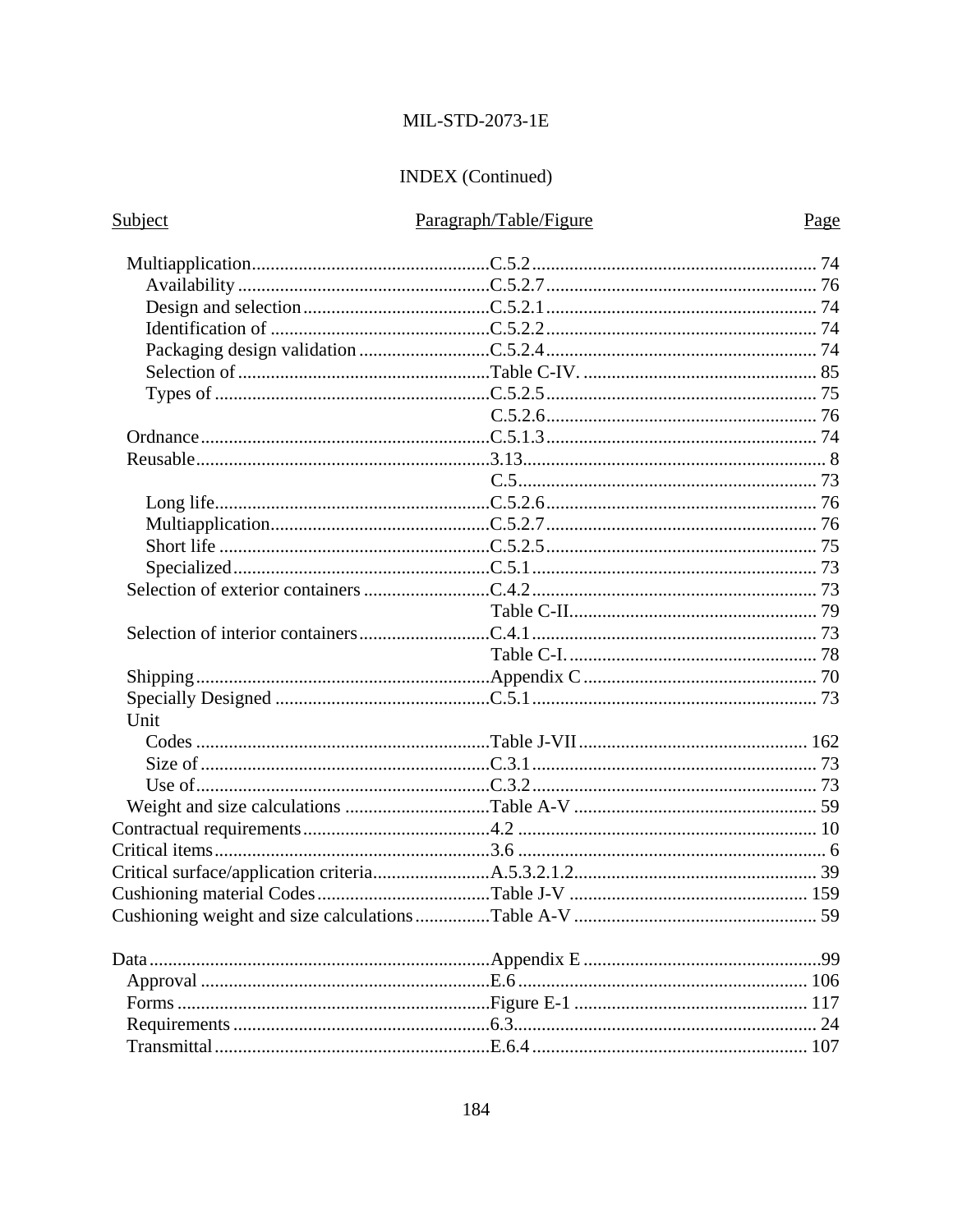| Subject                | Paragraph/Table/Figure | Page |
|------------------------|------------------------|------|
|                        |                        |      |
|                        |                        |      |
|                        |                        |      |
|                        |                        |      |
|                        |                        |      |
|                        |                        |      |
|                        |                        |      |
|                        |                        |      |
|                        |                        |      |
|                        |                        |      |
|                        |                        |      |
|                        |                        |      |
|                        |                        |      |
|                        |                        |      |
|                        |                        |      |
|                        |                        |      |
|                        |                        |      |
|                        |                        |      |
|                        |                        |      |
|                        |                        |      |
|                        |                        |      |
|                        |                        |      |
|                        |                        |      |
| Intermediate container |                        |      |
|                        |                        |      |
|                        |                        |      |
|                        |                        |      |
|                        |                        |      |
|                        |                        |      |
|                        |                        |      |
|                        |                        |      |
|                        |                        |      |
|                        |                        |      |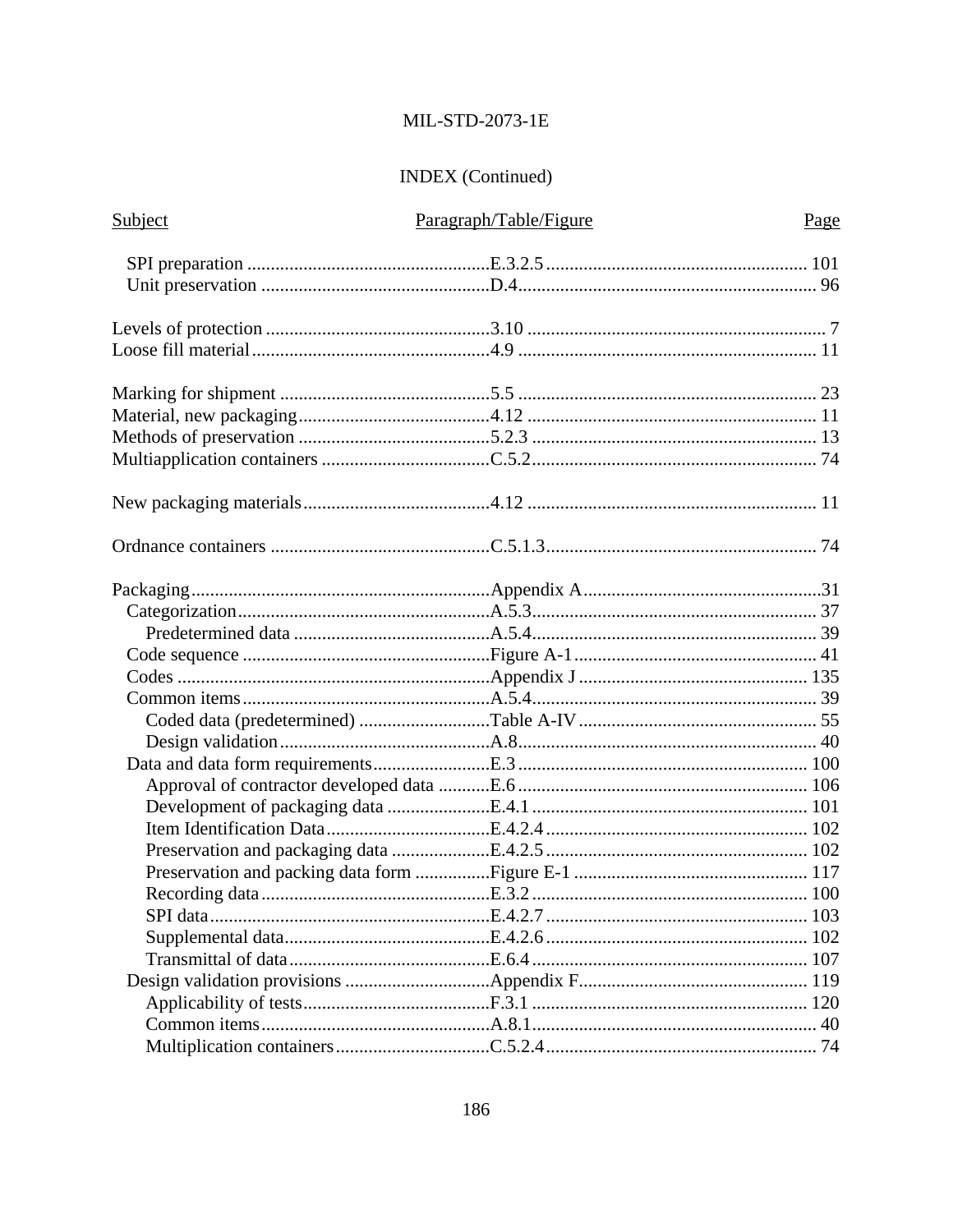| Test (also see Packaging Design Validation<br>Provisions and Quality Assurance | Subject | Paragraph/Table/Figure | Page |
|--------------------------------------------------------------------------------|---------|------------------------|------|
|                                                                                |         |                        |      |
|                                                                                |         |                        |      |
|                                                                                |         |                        |      |
|                                                                                |         |                        |      |
|                                                                                |         |                        |      |
|                                                                                |         |                        |      |
|                                                                                |         |                        |      |
|                                                                                |         |                        |      |
|                                                                                |         |                        |      |
|                                                                                |         |                        |      |
|                                                                                |         |                        |      |
|                                                                                |         |                        |      |
|                                                                                |         |                        |      |
|                                                                                |         |                        |      |
|                                                                                |         |                        |      |
|                                                                                |         |                        |      |
|                                                                                |         |                        |      |
|                                                                                |         |                        |      |
|                                                                                |         |                        |      |
|                                                                                |         |                        |      |
|                                                                                |         |                        |      |
|                                                                                |         |                        |      |
|                                                                                |         |                        |      |
|                                                                                |         |                        |      |
|                                                                                |         |                        |      |
|                                                                                |         |                        |      |
|                                                                                |         |                        |      |
|                                                                                |         |                        |      |
|                                                                                |         |                        |      |
|                                                                                |         |                        |      |
|                                                                                |         |                        |      |
|                                                                                |         |                        |      |
|                                                                                |         |                        |      |
|                                                                                |         |                        |      |
|                                                                                |         |                        |      |
|                                                                                |         |                        |      |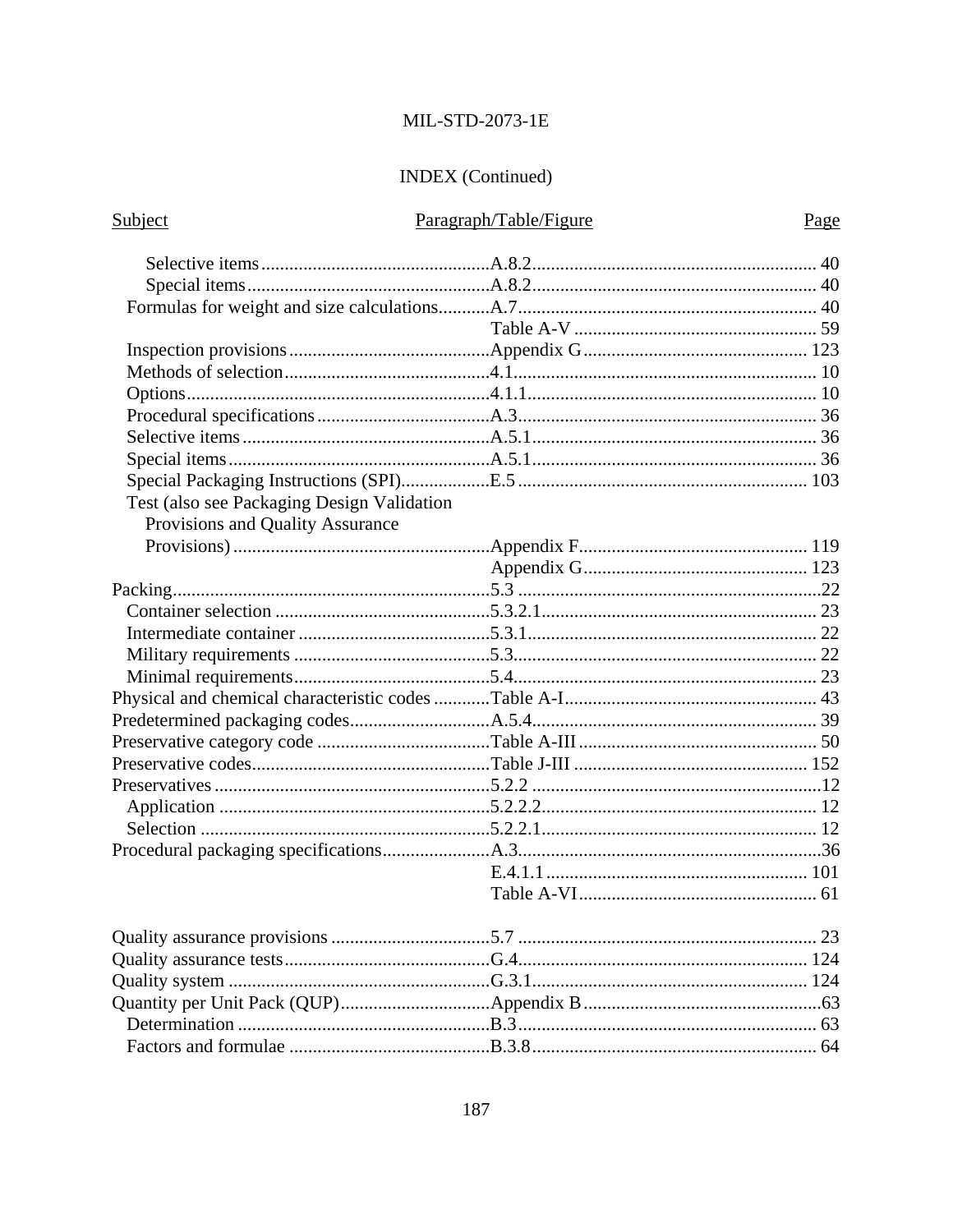| Subject                                    | Paragraph/Table/Figure | Page |
|--------------------------------------------|------------------------|------|
|                                            |                        |      |
|                                            |                        |      |
|                                            |                        |      |
|                                            |                        |      |
|                                            |                        |      |
|                                            |                        |      |
| Selective group items (also see Packaging  |                        |      |
|                                            |                        |      |
|                                            |                        |      |
|                                            |                        |      |
| Special group items (also see Packaging    |                        |      |
|                                            |                        |      |
|                                            |                        |      |
|                                            |                        |      |
|                                            |                        |      |
|                                            |                        |      |
|                                            |                        |      |
|                                            |                        |      |
|                                            |                        |      |
|                                            |                        |      |
|                                            |                        |      |
| Design validation test (also see Packaging |                        |      |
|                                            |                        |      |
|                                            |                        |      |
|                                            |                        |      |
|                                            |                        |      |
|                                            |                        |      |
|                                            |                        |      |
|                                            |                        |      |
|                                            |                        |      |
|                                            |                        |      |
|                                            |                        |      |
|                                            |                        |      |